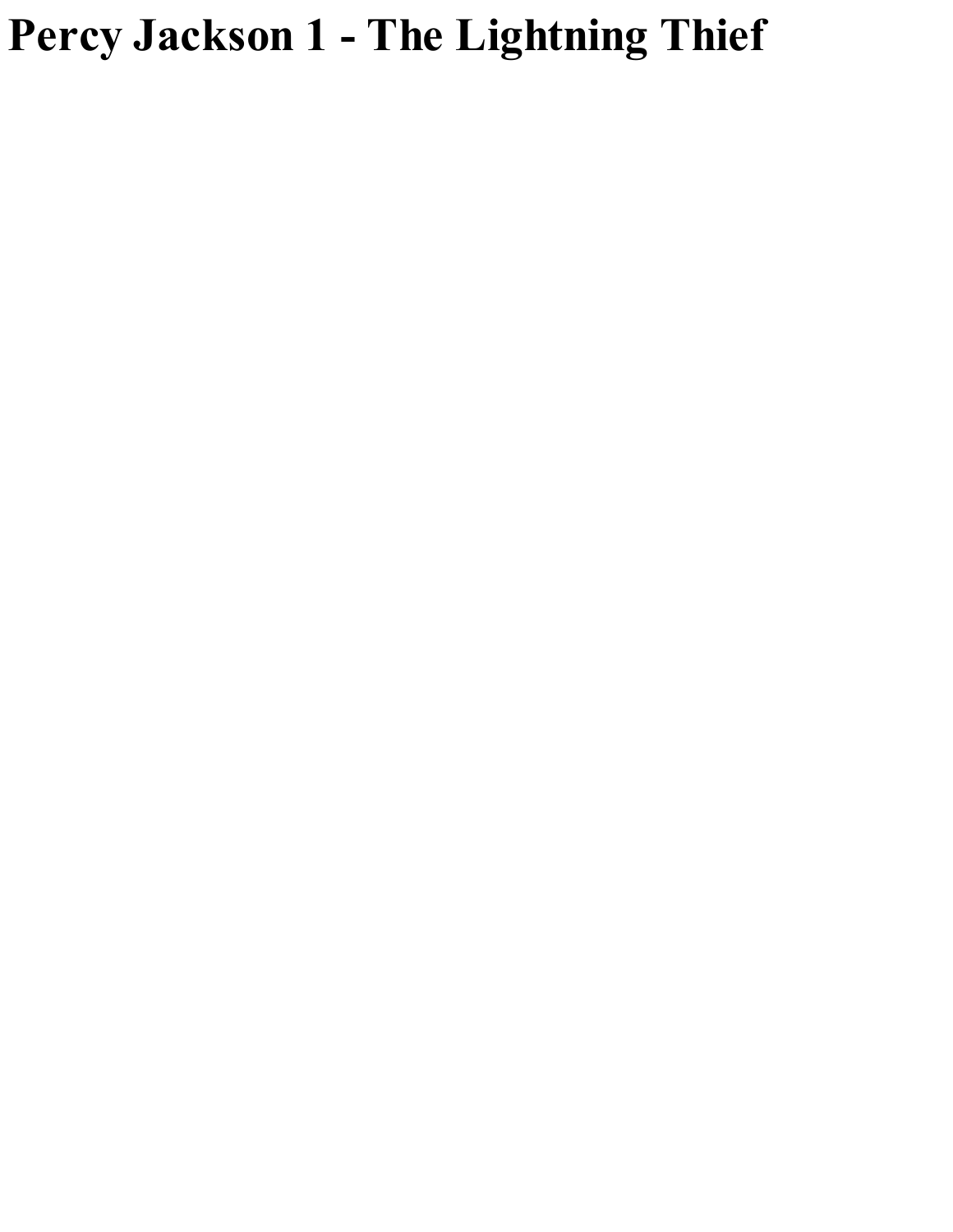THE LIGHTNING THIEF Percy Jackson and the Olympians - Book 1 Rick Riordan Scanned by Cluttered Mind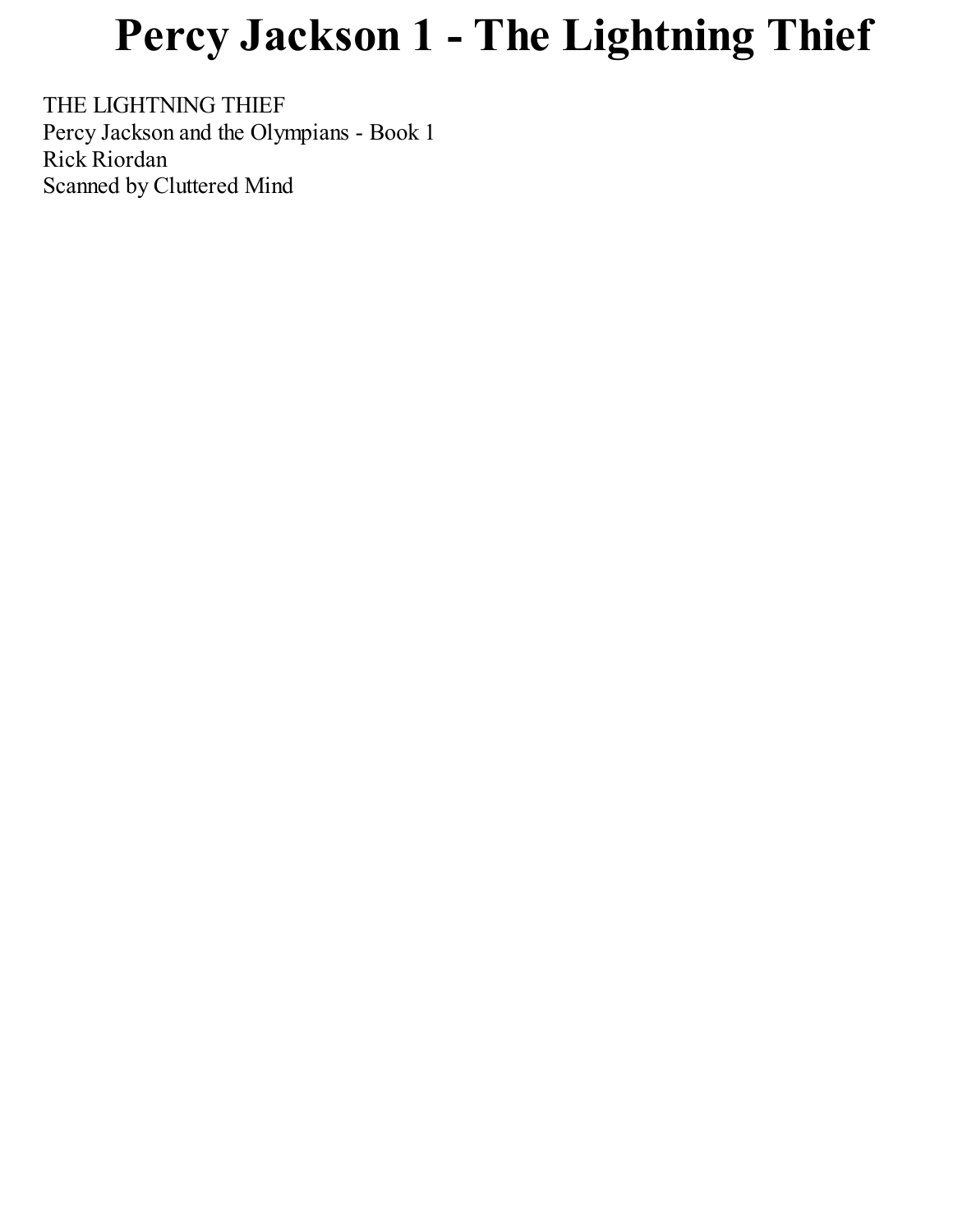### **1 I ACCIDENTALLY VAPORIZE**

#### MY PRE-ALGEBRA TEACHER

Look, I didn't want to be a half-blood.

If you're reading this because you think you might be one, my advice is: close this book right now. Believe whatever lie your mom or dad told you about your birth, and try to lead a normal life.

Being a half-blood is dangerous. It's scary. Most of the time, it gets you killed in painful, nasty ways.

If you're a normal kid, reading this because you think it's fiction, great. Read on. I envy you for being able to believe that none of this ever happened.

But if you recognize yourself in these pages-if you feel something stirring inside-stop reading immediately. You might be one of us. And once you know that, it's only a matter of time before they sense it too, and they'll come for you.

Don't say I didn't warn you.

My name is Percy Jackson.

I'm twelve years old. Until a few months ago, I was a boarding student at Yancy Academy, a private school for troubled kids in upstate New York.

Am I a troubled kid?

Yeah. You could say that.

I could start at any point in my short miserable life to prove it, but things really started going bad last May, when our sixth-grade class took a field trip to Manhattan- twenty-eight mental-case kids and two teachers on a yellow school bus, heading to the Metropolitan Museum of Art to look at ancient Greek and Roman stuff.

I know-it sounds like torture. Most Yancy field trips were.

But Mr. Brunner, our Latin teacher, was leading this trip, so I had hopes.

Mr. Brunner was this middle-aged guy in a motorized wheelchair. He had thinning hair and a scruffy beard and a frayed tweed jacket, which always smelled like coffee. You wouldn't think he'd be cool, but he told stories and jokes and let us play games in class. He also had this awesome collection of Roman armor and weapons, so he was the only teacher whose class didn't put me to sleep.

I hoped the trip would be okay. At least, I hoped that for once I wouldn't get in trouble.

Boy, was I wrong.

See, bad things happen to me on field trips. Like at my fifth-grade school, when we went to the Saratoga battlefield, I had this accident with a Revolutionary War cannon. I wasn't aiming for the school bus, but of course I got expelled anyway. And before that, at my fourth-grade school, when we took a behind-the-scenes tour of the Marine World shark pool, I sort of hit the wrong lever on the catwalk and our class took an unplanned swim. And the time before that… Well, you get the idea.

This trip, I was determined to be good.

All the way into the city, I put up with Nancy Bobofit, the freckly, redheaded kleptomaniac girl, hitting my best friend Grover in the back of the head with chunks of peanut butter-and-ketchup sandwich.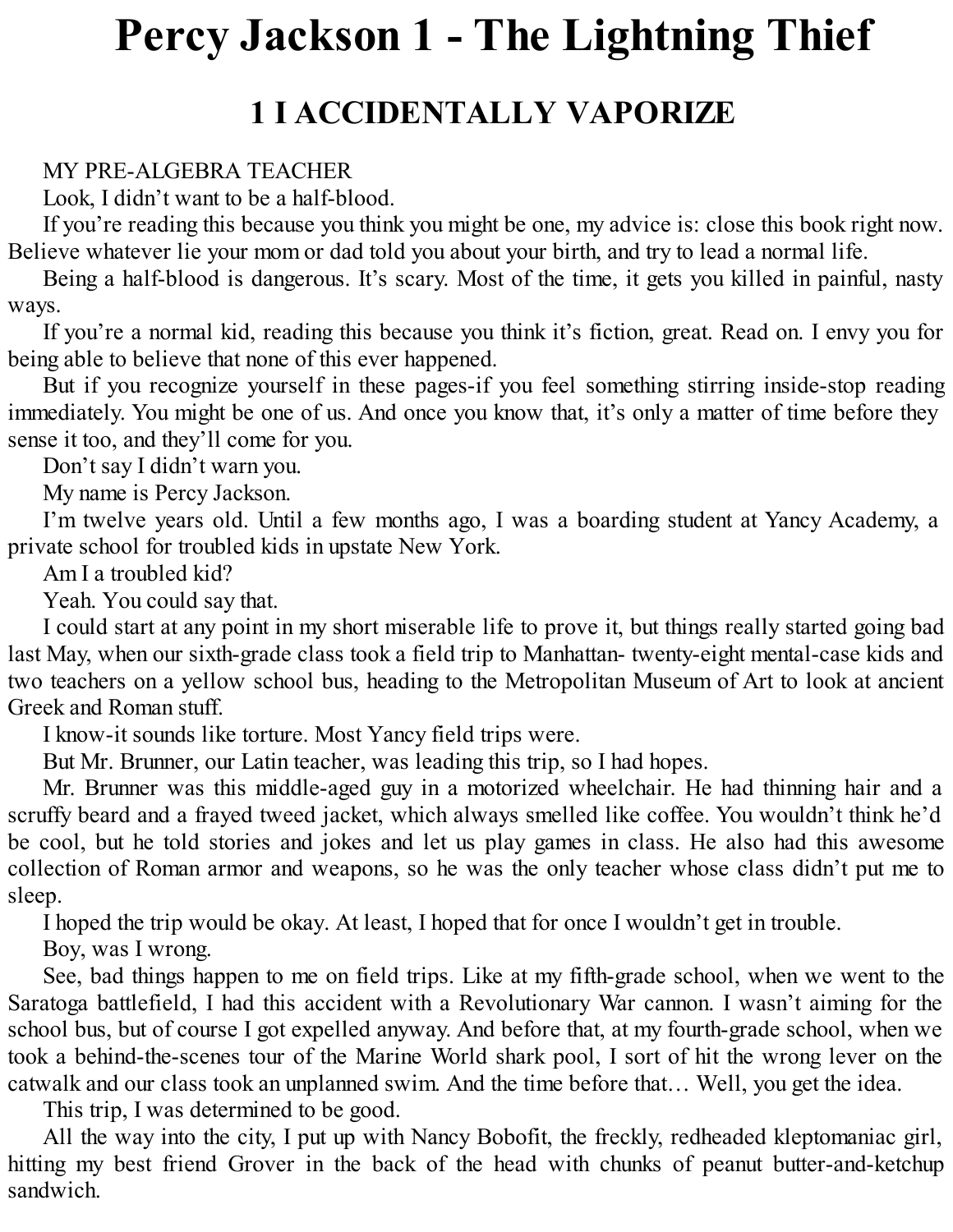Grover was an easy target. He was scrawny. He cried when he got frustrated. He must've been held back several grades, because he was the only sixth grader with acne and the start of a wispy beard on his chin. On top of all that, he was crippled. He had a note excusing him from PE for the rest of his life because he had some kind of muscular disease in his legs. He walked funny, like every step hurt him, but don't let that fool you. You should've seen him run when it was enchilada day in the cafeteria.

Anyway, Nancy Bobofit was throwing wads of sandwich that stuck in his curly brown hair, and she knew I couldn't do anything back to her because I was already on probation. The headmaster had threatened me with death by in-school suspension if anything bad, embarrassing, or even mildly entertaining happened on this trip.

"I'm going to kill her," I mumbled.

Grover tried to calm me down. "It's okay. I like peanut butter."

He dodged another piece of Nancy's lunch.

"That's it." I started to get up, but Grover pulled me back to my seat.

"You're already on probation," he reminded me. "You know who'll get blamed if anything happens."

Looking back on it, I wish I'd decked Nancy Bobofit right then and there. In-school suspension would've been nothing compared to the mess I was about to get myself into.

Mr. Brunner led the museum tour.

He rode up front in his wheelchair, guiding us through the big echoey galleries, past marble statues and glass cases full of really old black-and-orange pottery.

It blew my mind that this stuff had survived for two thousand, three thousand years.

He gathered us around a thirteen-foot-tall stone column with a big sphinx on the top, and started telling us how it was a grave marker, a stele, for a girl about our age. He told us about the carvings on the sides. I was trying to listen to what he had to say, because it was kind of interesting, but everybody around me was talking, and every time I told them to shut up, the other teacher chaperone, Mrs. Dodds, would give me the evil eye.

Mrs. Dodds was this little math teacher from Georgia who always wore a black leather jacket, even though she was fifty years old. She looked mean enough to ride a Harley right into your locker. She had come to Yancy halfway through the year, when our last math teacher had a nervous breakdown.

From her first day, Mrs. Dodds loved Nancy Bobofit and figured I was devil spawn. She would point her crooked finger at me and say, "Now, honey," real sweet, and I knew I was going to get after-school detention for a month.

One time, after she'd made me erase answers out of old math workbooks until midnight, I told Grover I didn't think Mrs. Dodds was human. He looked at me, real serious, and said, "You're absolutely right."

Mr. Brunner kept talking about Greek funeral art.

Finally, Nancy Bobofit snickered something about the naked guy on the stele, and I turned around and said, "Will you shut up?"

It came out louder than I meant it to.

The whole group laughed. Mr. Brunner stopped his story.

"Mr. Jackson," he said, "did you have a comment?"

My face was totally red. I said, "No, sir."

Mr. Brunner pointed to one of the pictures on the stele. "Perhaps you'll tell us what this picture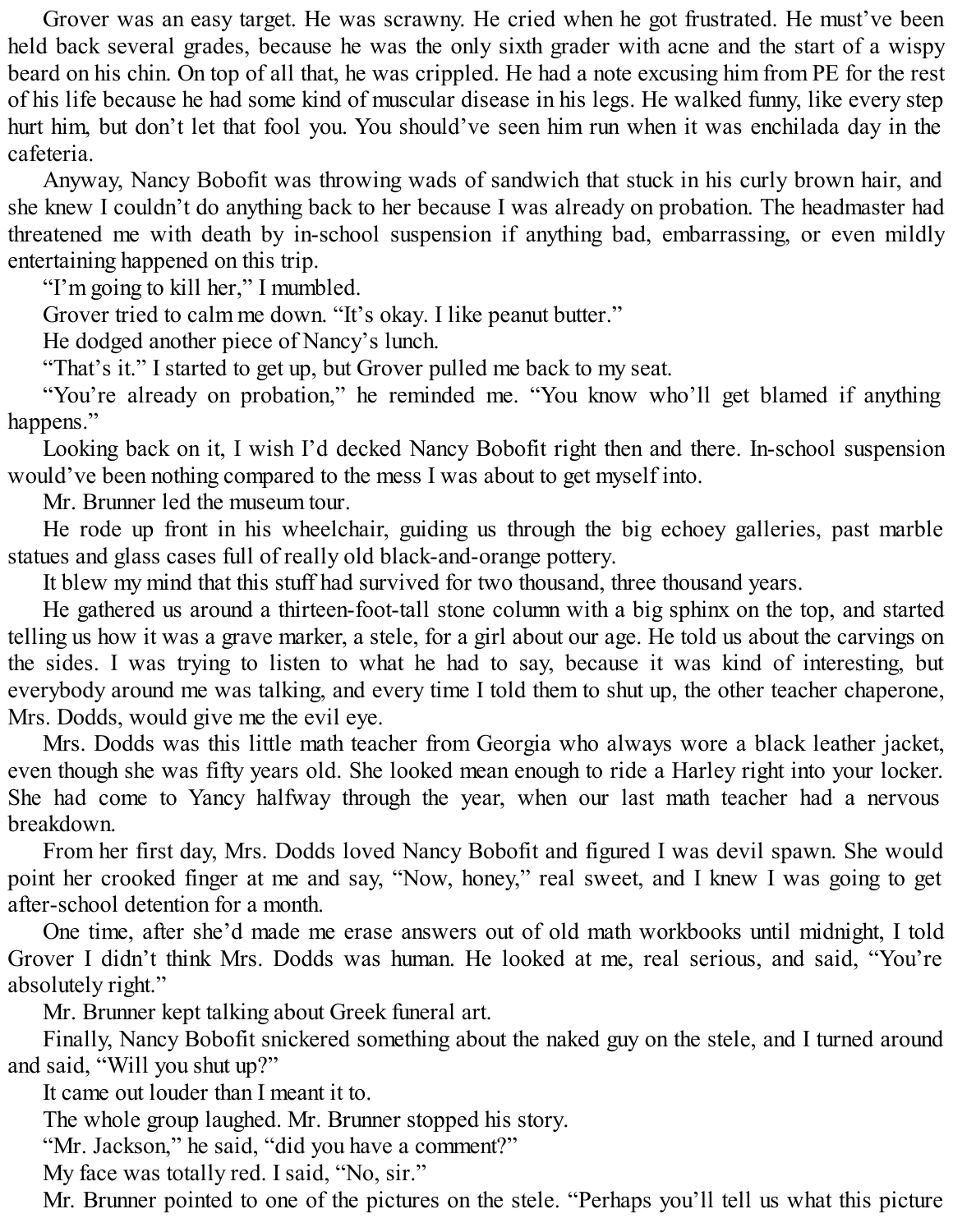represents?"

I looked at the carving, and felt a flush of relief, because I actually recognized it. "That's Kronos eating his kids, right?"

"Yes," Mr. Brunner said, obviously not satisfied. "And he did this because …"

"Well…" I racked my brain to remember. "Kronos was the king god, and-"

"God?" Mr. Brunner asked.

"Titan," I corrected myself. "And … he didn't trust his kids, who were the gods. So, um, Kronos ate them, right? But his wife hid baby Zeus, and gave Kronos a rock to eat instead. And later, when Zeus grew up, he tricked his dad, Kronos, into barfing up his brothers and sisters-"

"Eeew!" said one of the girls behind me.

"-and so there was this big fight between the gods and the Titans," I continued, "and the gods won."

Some snickers from the group.

Behind me, Nancy Bobofit mumbled to a friend, "Like we're going to use this in real life. Like it's going to say on our job applications, 'Please explain why Kronos ate his kids.'"

"And why, Mr. Jackson," Brunner said, "to paraphrase Miss Bobofit's excellent question, does this matter in real life?"

"Busted," Grover muttered.

"Shut up," Nancy hissed, her face even brighter red than her hair.

At least Nancy got packed, too. Mr. Brunner was the only one who ever caught her saying anything wrong. He had radar ears.

I thought about his question, and shrugged. "I don't know, sir."

"I see." Mr. Brunner looked disappointed. "Well, half credit, Mr. Jackson. Zeus did indeed feed Kronos a mixture of mustard and wine, which made him disgorge his other five children, who, of course, being immortal gods, had been living and growing up completely undigested in the Titan's stomach. The gods defeated their father, sliced him to pieces with his own scythe, and scattered his remains in Tartarus, the darkest part of the Underworld. On that happy note, it's time for lunch. Mrs. Dodds, would you lead us back outside?"

The class drifted off, the girls holding their stomachs, the guys pushing each other around and acting like doofuses.

Grover and I were about to follow when Mr. Brunner said, "Mr. Jackson."

I knew that was coming.

I told Grover to keep going. Then I turned toward Mr. Brunner. "Sir?"

Mr. Brunner had this look that wouldn't let you go- intense brown eyes that could've been a thousand years old and had seen everything.

"You must learn the answer to my question," Mr. Brunner told me.

"About the Titans?"

"About real life. And how your studies apply to it."

"Oh."

"What you learn from me," he said, "is vitally important. I expect you to treat it as such. I will accept only the best from you, Percy Jackson."

I wanted to get angry, this guy pushed me so hard.

I mean, sure, it was kind of cool on tournament days, when he dressed up in a suit of Roman armor and shouted: "What ho!'" and challenged us, sword-point against chalk, to run to the board and name every Greek and Roman person who had ever lived, and their mother, and what god they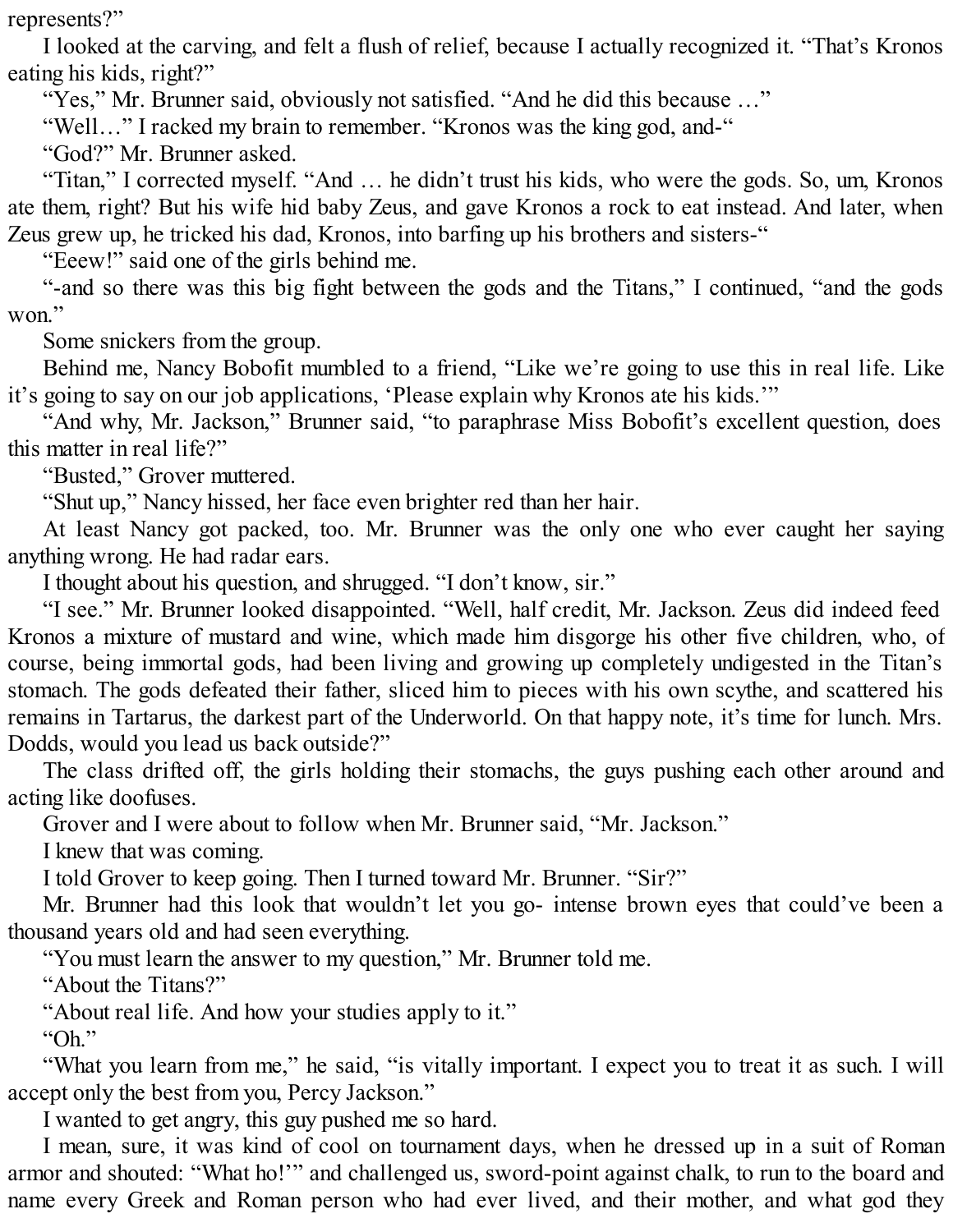worshipped. But Mr. Brunner expected me to be as good as everybody else, despite the fact that I have dyslexia and attention deficit disorder and I had never made above a C- in my life. No-he didn't expect me to be as good; he expected me to be better. And I just couldn't learn all those names and facts, much less spell them correctly.

I mumbled something about trying harder, while Mr. Brunner took one long sad look at the stele, like he'd been at this girl's funeral.

He told me to go outside and eat my lunch.

The class gathered on the front steps of the museum, where we could watch the foot traffic along Fifth Avenue.

Overhead, a huge storm was brewing, with clouds blacker than I'd ever seen over the city. I figured maybe it was global warming or something, because the weather all across New York state had been weird since Christmas. We'd had massive snow storms, flooding, wildfires from lightning strikes. I wouldn't have been surprised if this was a hurricane blowing in.

Nobody else seemed to notice. Some of the guys were pelting pigeons with Lunchables crackers. Nancy Bobofit was trying to pickpocket something from a lady's purse, and, of course, Mrs. Dodds wasn't seeing a thing.

Grover and I sat on the edge of the fountain, away from the others. We thought that maybe if we did that, everybody wouldn't know we were from that school-the school for loser freaks who couldn't make it elsewhere.

"Detention?" Grover asked.

"Nah," I said. "Not from Brunner. I just wish he'd lay off me sometimes. I mean-I'm not a genius."

Grover didn't say anything for a while. Then, when I thought he was going to give me some deep philosophical comment to make me feel better, he said, "Can I have your apple?"

I didn't have much of an appetite, so I let him take it.

I watched the stream of cabs going down Fifth Avenue, and thought about my mom's apartment, only a little ways uptown from where we sat. I hadn't seen her since Christmas. I wanted so bad to jump in a taxi and head home. She'd hug me and be glad to see me, but she'd be disappointed, too. She'd send me right back to Yancy, remind me that I had to try harder, even if this was my sixth school in six years and I was probably going to be kicked out again. I wouldn't be able to stand that sad look she'd give me.

Mr. Brunner parked his wheelchair at the base of the handicapped ramp. He ate celery while he read a paperback novel. A red umbrella stuck up from the back of his chair, making it look like a motorized cafe table.

I was about to unwrap my sandwich when Nancy Bobofit appeared in front of me with her ugly friends-I guess she'd gotten tired of stealing from the tourists-and dumped her half-eaten lunch in Grover's lap.

"Oops." She grinned at me with her crooked teeth. Her freckles were orange, as if somebody had spray-painted her face with liquid Cheetos.

I tried to stay cool. The school counselor had told me a million times, "Count to ten, get control of your temper." But I was so mad my mind went blank. A wave roared in my ears.

I don't remember touching her, but the next thing I knew, Nancy was sitting on her butt in the fountain, screaming, "Percy pushed me!"

Mrs. Dodds materialized next to us.

Some of the kids were whispering: "Did you see-"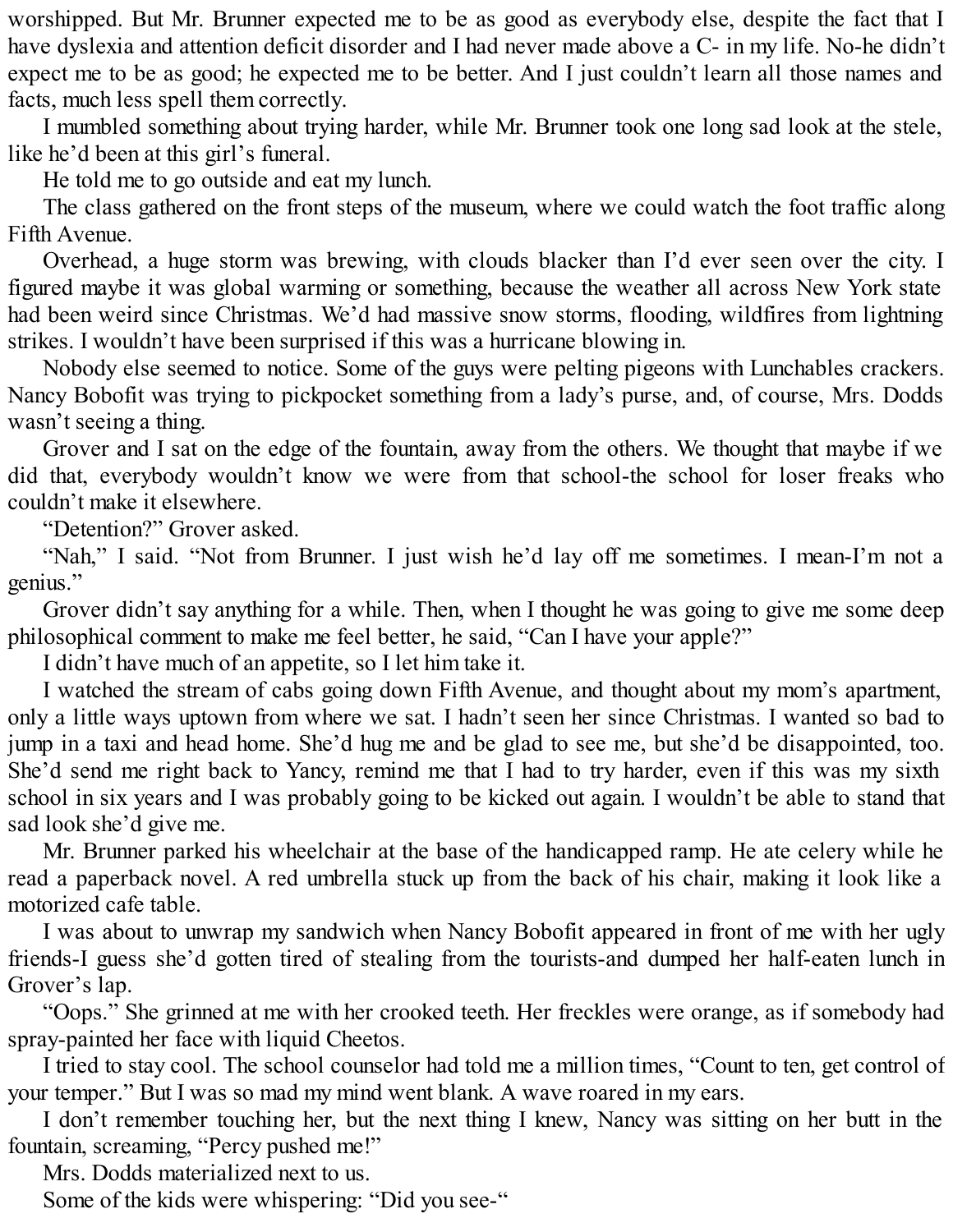"-the water-"

"-like it grabbed her-"

I didn't know what they were talking about. All I knew was that I was in trouble again.

As soon as Mrs. Dodds was sure poor little Nancy was okay, promising to get her a new shirt at the museum gift shop, etc., etc., Mrs. Dodds turned on me. There was a triumphant fire in her eyes, as if I'd done something she'd been waiting for all semester. "Now, honey-"

"I know," I grumbled. "A month erasing workbooks."

That wasn't the right thing to say.

"Come with me," Mrs. Dodds said.

"Wait!" Grover yelped. "It was me. I pushed her."

I stared at him, stunned. I couldn't believe he was trying to cover for me. Mrs. Dodds scared Grover to death.

She glared at him so hard his whiskery chin trembled.

"I don't think so, Mr. Underwood," she said.

"But-"

"You-will-stay-here."

Grover looked at me desperately.

"It's okay, man," I told him. "Thanks for trying."

"Honey," Mrs. Dodds barked at me. "Now."

Nancy Bobofit smirked.

I gave her my deluxe I'll-kill-you-later stare. Then I turned to face Mrs. Dodds, but she wasn't there. She was standing at the museum entrance, way at the top of the steps, gesturing impatiently at me to come on.

How'd she get there so fast?

I have moments like that a lot, when my brain falls asleep or something, and the next thing I know I've missed something, as if a puzzle piece fell out of the universe and left me staring at the blank place behind it. The school counselor told me this was part of the ADHD, my brain misinterpreting things.

I wasn't so sure.

I went after Mrs. Dodds.

Halfway up the steps, I glanced back at Grover. He was looking pale, cutting his eyes between me and Mr. Brunner, like he wanted Mr. Brunner to notice what was going on, but Mr. Brunner was absorbed in his novel.

I looked back up. Mrs. Dodds had disappeared again. She was now inside the building, at the end of the entrance hall.

Okay, I thought. She's going to make me buy a new shirt for Nancy at the gift shop.

But apparently that wasn't the plan.

I followed her deeper into the museum. When I finally caught up to her, we were back in the Greek and Roman section.

Except for us, the gallery was empty.

Mrs. Dodds stood with her arms crossed in front of a big marble frieze of the Greek gods. She was making this weird noise in her throat, like growling.

Even without the noise, I would've been nervous. It's weird being alone with a teacher, especially Mrs. Dodds. Something about the way she looked at the frieze, as if she wanted to pulverize it…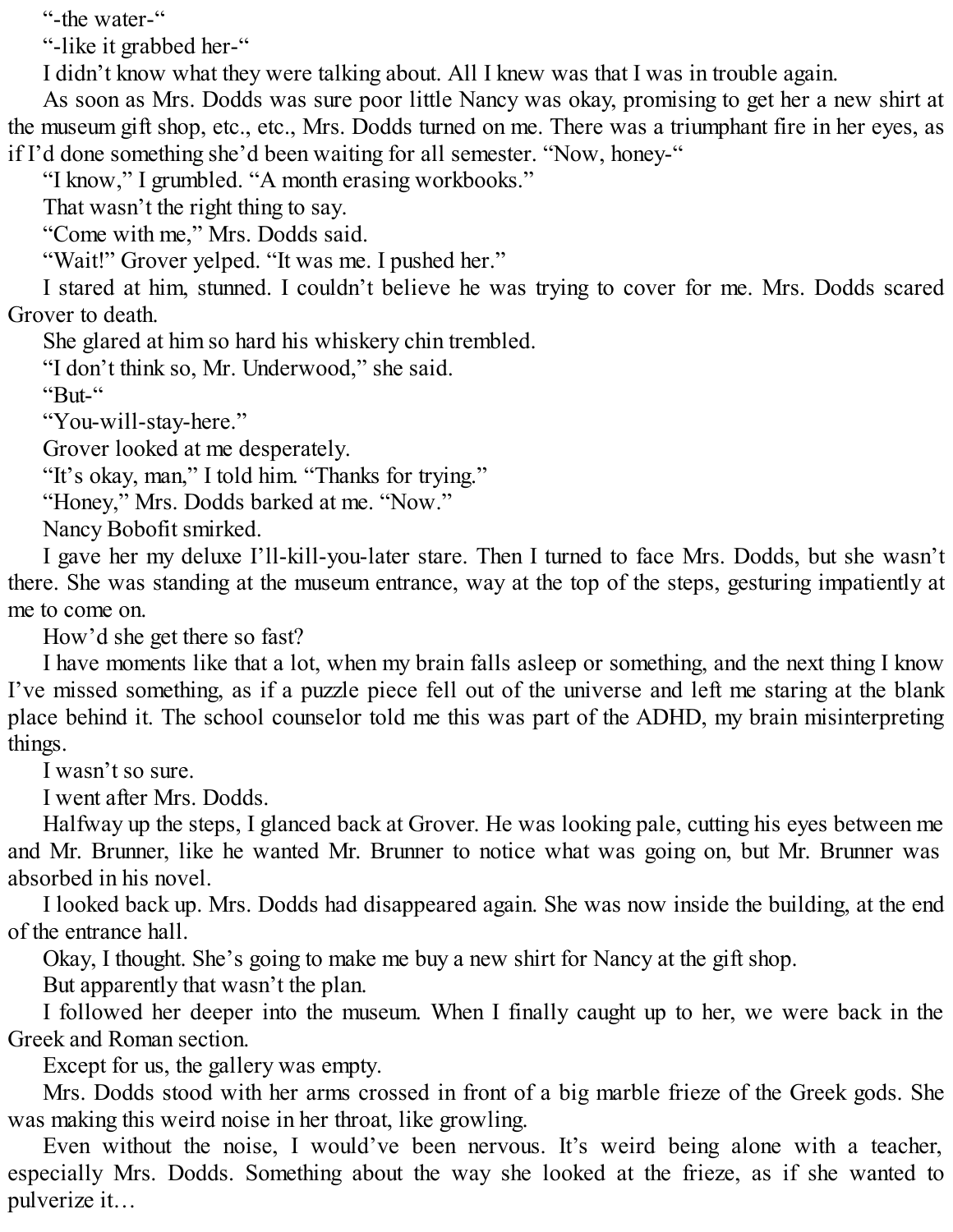"You've been giving us problems, honey," she said.

I did the safe thing. I said, "Yes, ma'am."

She tugged on the cuffs of her leather jacket. "Did you really think you would get away with it?" The look in her eyes was beyond mad. It was evil.

She's a teacher, I thought nervously. It's not like she's going to hurt me.

I said, "I'll-I'll try harder, ma'am."

Thunder shook the building.

"We are not fools, Percy Jackson," Mrs. Dodds said. "It was only a matter of time before we found you out. Confess, and you will suffer less pain."

I didn't know what she was talking about.

All I could think of was that the teachers must've found the illegal stash of candy I'd been selling out of my dorm room. Or maybe they'd realized I got my essay on Tom Sawyer from the Internet without ever reading the book and now they were going to take away my grade. Or worse, they were going to make me read the book.

"Well?" she demanded.

"Ma'am, I don't…"

"Your time is up," she hissed.

Then the weirdest thing happened. Her eyes began to glow like barbecue coals. Her fingers stretched, turning into talons. Her jacket melted into large, leathery wings. She wasn't human. She was a shriveled hag with bat wings and claws and a mouth full of yellow fangs, and she was about to slice me to ribbons.

Then things got even stranger.

Mr. Brunner, who'd been out in front of the museum a minute before, wheeled his chair into the doorway of the gallery, holding a pen in his hand.

"What ho, Percy!" he shouted, and tossed the pen through the air.

Mrs. Dodds lunged at me.

With a yelp, I dodged and felt talons slash the air next to my ear. I snatched the ballpoint pen out of the air, but when it hit my hand, it wasn't a pen anymore. It was a sword-Mr. Brunner's bronze sword, which he always used on tournament day.

Mrs. Dodds spun toward me with a murderous look in her eyes.

My knees were jelly. My hands were shaking so bad I almost dropped the sword.

She snarled, "Die, honey!"

And she flew straight at me.

Absolute terror ran through my body. I did the only thing that came naturally: I swung the sword.

The metal blade hit her shoulder and passed clean through her body as if she were made of water. Hisss!

Mrs. Dodds was a sand castle in a power fan. She exploded into yellow powder, vaporized on the spot, leaving nothing but the smell of sulfur and a dying screech and a chill of evil in the air, as if those two glowing red eyes were still watching me.

I was alone.

There was a ballpoint pen in my hand.

Mr. Brunner wasn't there. Nobody was there but me.

My hands were still trembling. My lunch must've been contaminated with magic mushrooms or something.

Had I imagined the whole thing?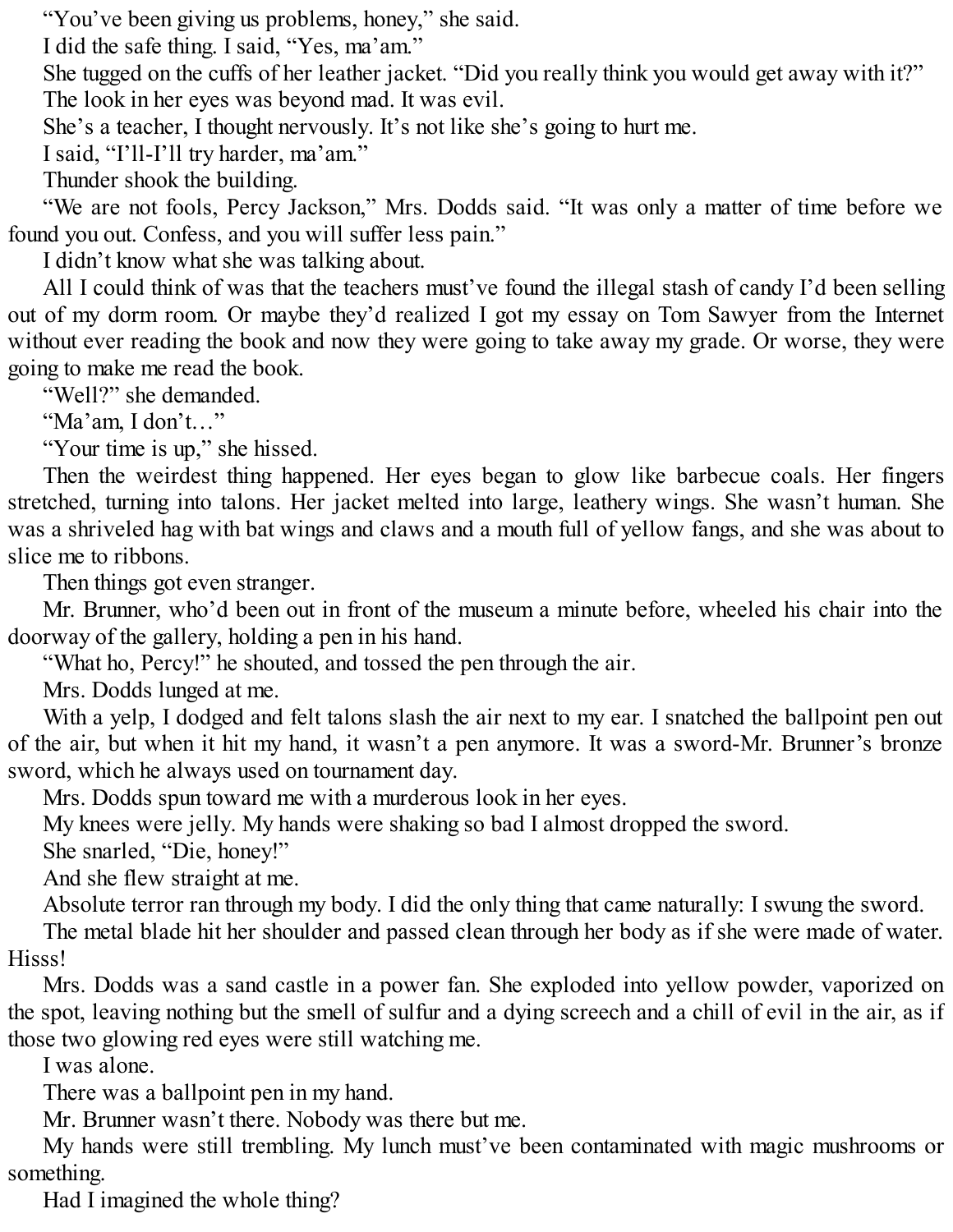I went back outside.

It had started to rain.

Grover was sitting by the fountain, a museum map tented over his head. Nancy Bobofit was still standing there, soaked from her swim in the fountain, grumbling to her ugly friends. When she saw me, she said, "I hope Mrs. Kerr whipped your butt."

I said, "Who?"

"Our teacher. Duh!"

I blinked. We had no teacher named Mrs. Kerr. I asked Nancy what she was talking about.

She just rolled her eyes and turned away.

I asked Grover where Mrs. Dodds was.

He said, "Who?"

But he paused first, and he wouldn't look at me, so I thought he was messing with me.

"Not funny, man," I told him. "This is serious."

Thunder boomed overhead.

I saw Mr. Brunner sitting under his red umbrella, reading his book, as if he'd never moved. I went over to him.

He looked up, a little distracted. "Ah, that would be my pen. Please bring your own writing utensil in the future, Mr. Jackson."

I handed Mr. Brunner his pen. I hadn't even realized I was still holding it.

"Sir," I said, "where's Mrs. Dodds?"

He stared at me blankly. "Who?"

"The other chaperone. Mrs. Dodds. The pre-algebra teacher."

He frowned and sat forward, looking mildly concerned. "Percy, there is no Mrs. Dodds on this trip. As far as I know, there has never been a Mrs. Dodds at Yancy Academy. Are you feeling all right?"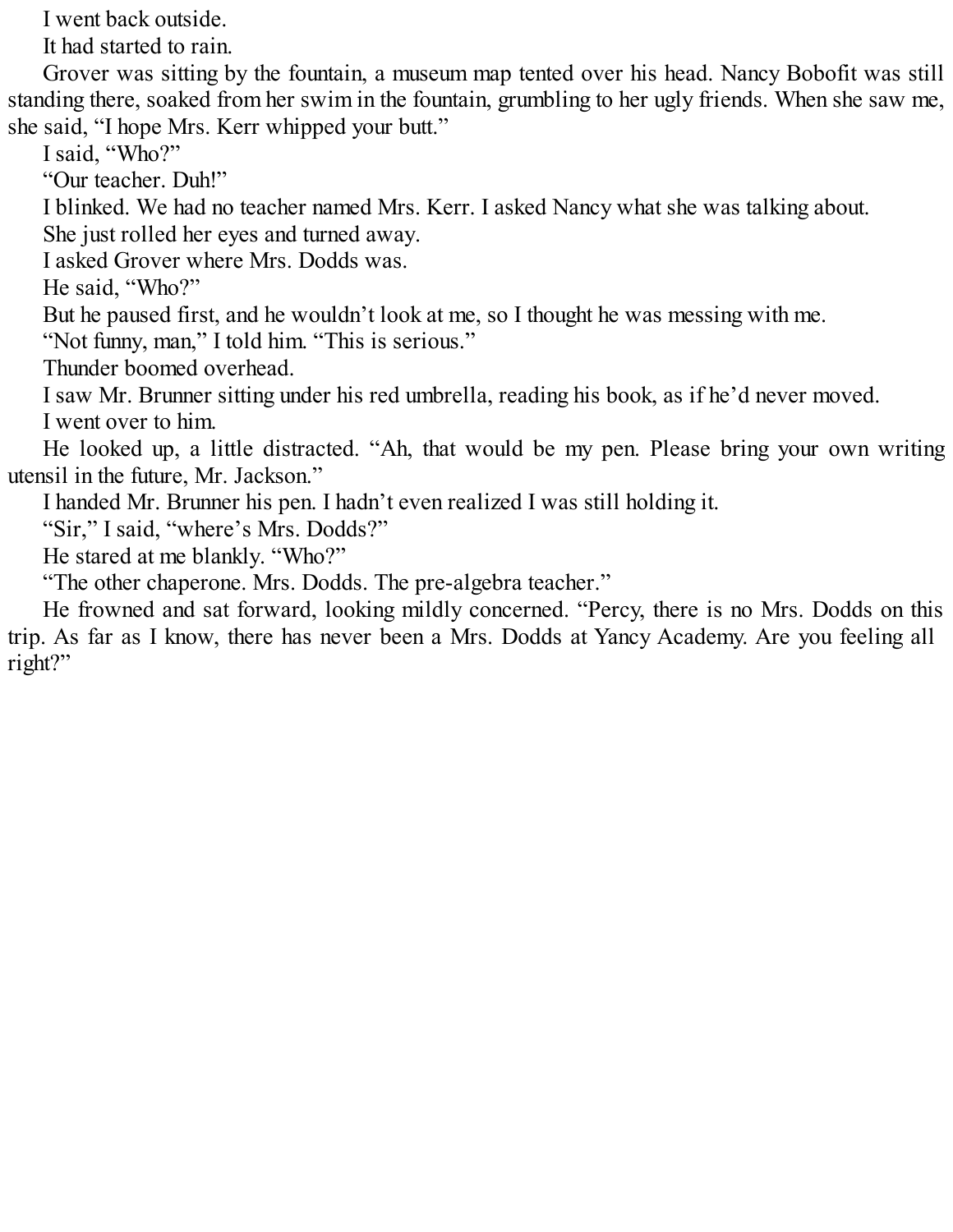# **Percy Jackson 1 - The Lightning Thief 2 THREE OLD LADIES KNIT**

#### THE SOCKS OF DEATH

I was used to the occasional weird experience, but usually they were over quickly. This twentyfour/seven hallucination was more than I could handle. For the rest of the school year, the entire campus seemed to be playing some kind of trick on me. The students acted as if they were completely and totally convinced that Mrs. Kerr-a perky blond woman whom I'd never seen in my life until she got on our bus at the end of the field trip-had been our pre-algebra teacher since Christmas.

Every so often I would spring a Mrs. Dodds reference on somebody, just to see if I could trip them up, but they would stare at me like I was psycho.

It got so I almost believed them-Mrs. Dodds had never existed.

Almost.

But Grover couldn't fool me. When I mentioned the name Dodds to him, he would hesitate, then claim she didn't exist. But I knew he was lying.

Something was going on. Something had happened at the museum.

I didn't have much time to think about it during the days, but at night, visions of Mrs. Dodds with talons and leathery wings would wake me up in a cold sweat.

The freak weather continued, which didn't help my mood. One night, a thunderstorm blew out the windows in my dorm room. A few days later, the biggest tornado ever spotted in the Hudson Valley touched down only fifty miles from Yancy Academy. One of the current events we studied in social studies class was the unusual number of small planes that had gone down in sudden squalls in the Atlantic that year.

I started feeling cranky and irritable most of the time. My grades slipped from Ds to Fs. I got into more fights with Nancy Bobofit and her friends. I was sent out into the hallway in almost every class.

Finally, when our English teacher, Mr. Nicoll, asked me for the millionth time why I was too lazy to study for spelling tests, I snapped. I called him an old sot. I wasn't even sure what it meant, but it sounded good.

The headmaster sent my mom a letter the following week, making it official: I would not be invited back next year to Yancy Academy.

Fine, I told myself. Just fine.

I was homesick.

I wanted to be with my mom in our little apartment on the Upper East Side, even if I had to go to public school and put up with my obnoxious stepfather and his stupid poker parties.

And yet… there were things I'd miss at Yancy. The view of the woods out my dorm window, the Hudson River in the distance, the smell of pine trees. I'd miss Grover, who'd been a good friend, even if he was a little strange. I worried how he'd survive next year without me.

I'd miss Latin class, too-Mr. Brunner's crazy tournament days and his faith that I could do well.

As exam week got closer, Latin was the only test I studied for. I hadn't forgotten what Mr. Brunner had told me about this subject being life-and-death for me. I wasn't sure why, but I'd started to believe him.

The evening before my final, I got so frustrated I threw the Cambridge Guide to Greek Mythology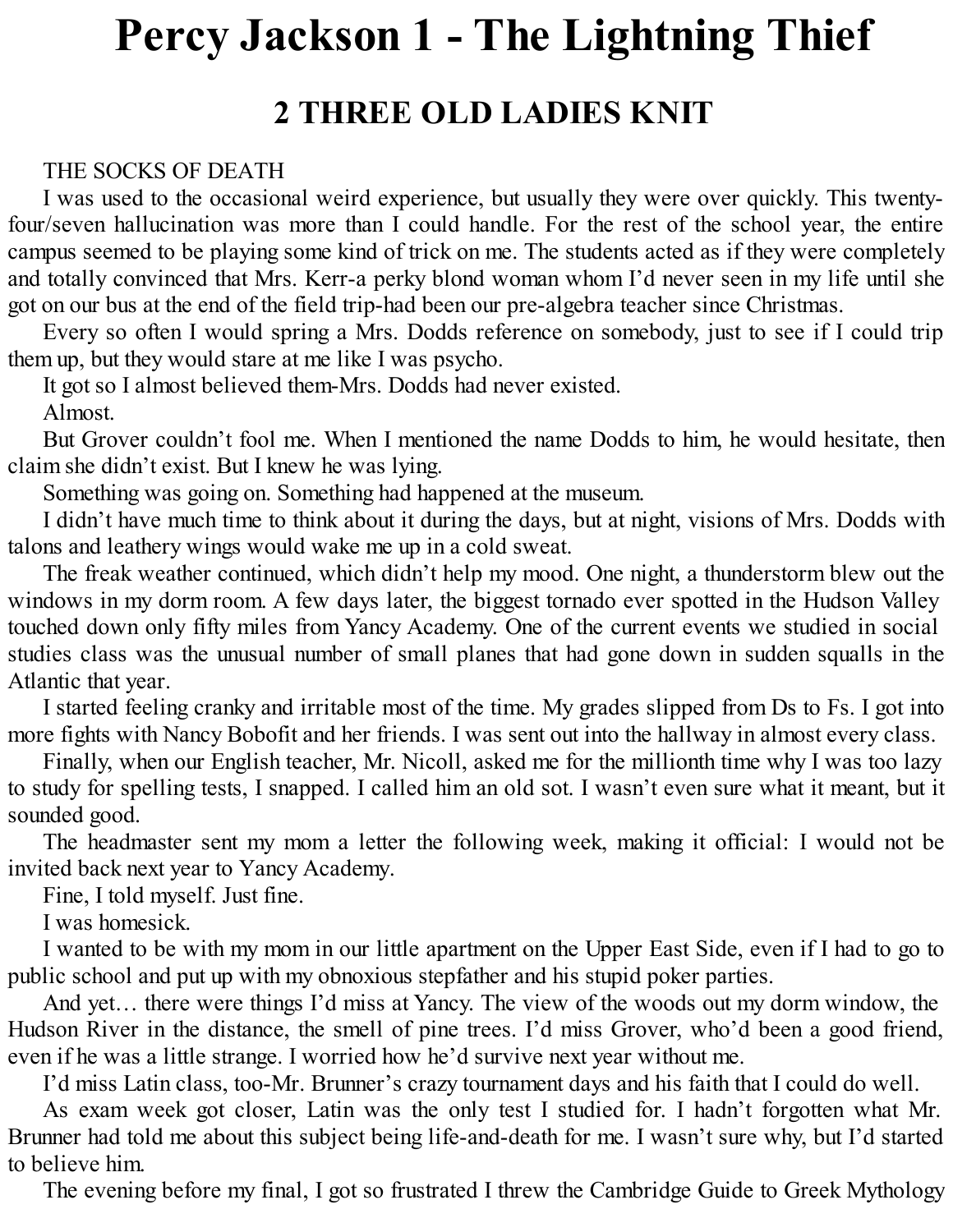across my dorm room. Words had started swimming off the page, circling my head, the letters doing one-eighties as if they were riding skateboards. There was no way I was going to remember the difference between Chiron and Charon, or Polydictes and Polydeuces. And conjugating those Latin verbs? Forget it.

I paced the room, feeling like ants were crawling around inside my shirt.

I remembered Mr. Brunner's serious expression, his thousand-year-old eyes. I will accept only the best from you, Percy Jackson.

I took a deep breath. I picked up the mythology book.

I'd never asked a teacher for help before. Maybe if I talked to Mr. Brunner, he could give me some pointers. At least I could apologize for the big fat F I was about to score on his exam. I didn't want to leave Yancy Academy with him thinking I hadn't tried.

I walked downstairs to the faculty offices. Most of them were dark and empty, but Mr. Brunner's door was ajar, light from his window stretching across the hallway floor.

I was three steps from the door handle when I heard voices inside the office. Mr. Brunner asked a question. A voice that was definitely Grover's said "… worried about Percy, sir."

I froze.

I'm not usually an eavesdropper, but I dare you to try not listening if you hear your best friend talking about you to an adult.

I inched closer.

"… alone this summer," Grover was saying. "I mean, a Kindly One in the school! Now that we know for sure, and they know too-"

"We would only make matters worse by rushing him," Mr. Brunner said. "We need the boy to mature more."

"But he may not have time. The summer solstice deadline- "

"Will have to be resolved without him, Grover. Let him enjoy his ignorance while he still can."

"Sir, he saw her… ."

"His imagination," Mr. Brunner insisted. "The Mist over the students and staff will be enough to convince him of that."

"Sir, I … I can't fail in my duties again." Grover's voice was choked with emotion. "You know what that would mean."

"You haven't failed, Grover," Mr. Brunner said kindly. "I should have seen her for what she was. Now let's just worry about keeping Percy alive until next fall-"

The mythology book dropped out of my hand and hit the floor with a thud.

Mr. Brunner went silent.

My heart hammering, I picked up the book and backed down the hall.

A shadow slid across the lighted glass of Brunner's office door, the shadow of something much taller than my wheelchair-bound teacher, holding something that looked suspiciously like an archer's bow.

I opened the nearest door and slipped inside.

A few seconds later I heard a slow clop-clop-clop, like muffled wood blocks, then a sound like an animal snuffling right outside my door. A large, dark shape paused in front of the glass, then moved on.

A bead of sweat trickled down my neck.

Somewhere in the hallway, Mr. Brunner spoke. "Nothing," he murmured. "My nerves haven't been right since the winter solstice."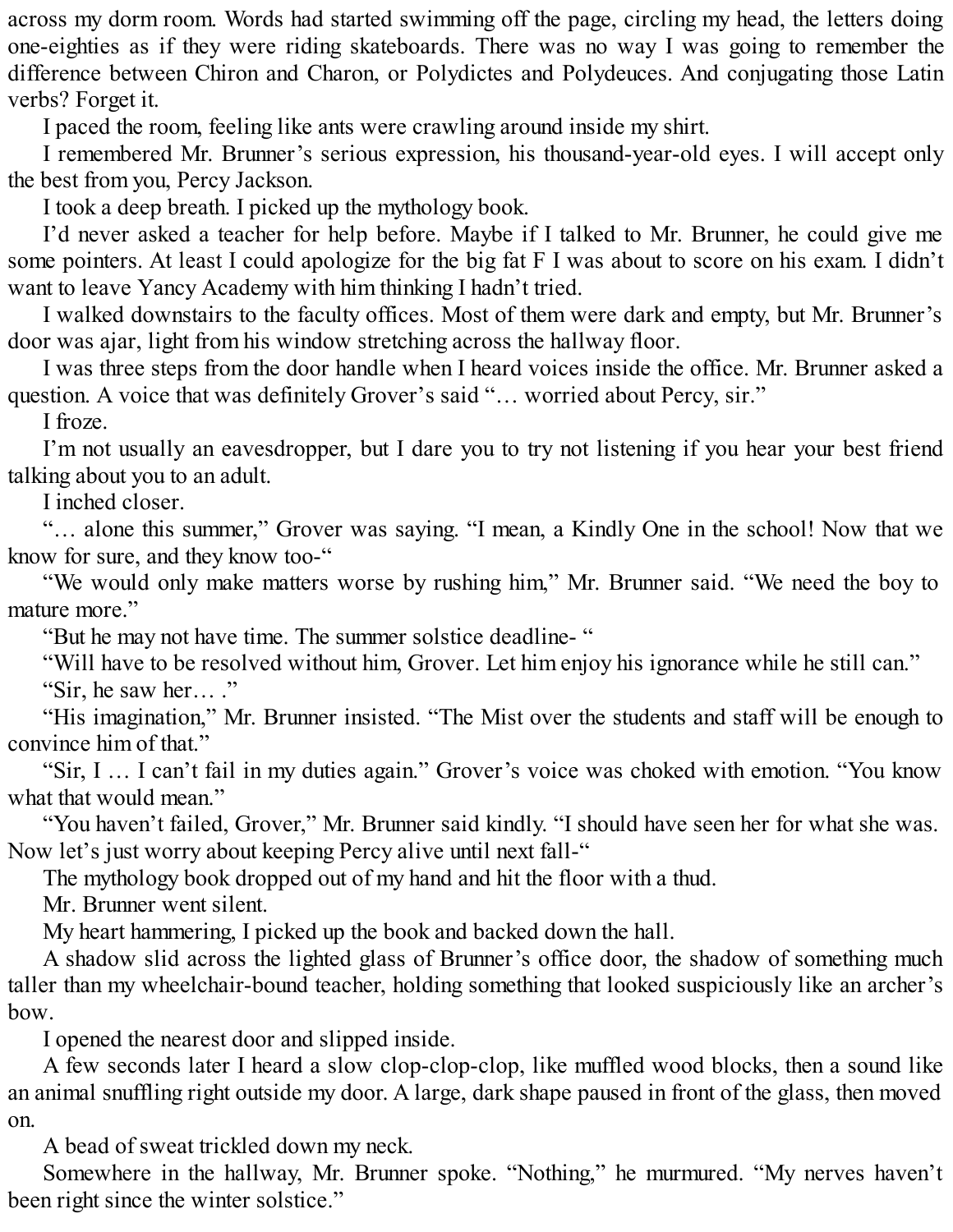"Mine neither," Grover said. "But I could have sworn …"

"Go back to the dorm," Mr. Brunner told him. "You've got a long day of exams tomorrow." "Don't remind me."

The lights went out in Mr. Brunner's office.

I waited in the dark for what seemed like forever.

Finally, I slipped out into the hallway and made my way back up to the dorm.

Grover was lying on his bed, studying his Latin exam notes like he'd been there all night.

"Hey," he said, bleary-eyed. "You going to be ready for this test?"

I didn't answer.

"You look awful." He frowned. "Is everything okay?"

"Just… tired."

I turned so he couldn't read my expression, and started getting ready for bed.

I didn't understand what I'd heard downstairs. I wanted to believe I'd imagined the whole thing.

But one thing was clear: Grover and Mr. Brunner were talking about me behind my back. They thought I was in some kind of danger.

The next afternoon, as I was leaving the three-hour Latin exam, my eyes swimming with all the Greek and Roman names I'd misspelled, Mr. Brunner called me back inside.

For a moment, I was worried he'd found out about my eavesdropping the night before, but that didn't seem to be the problem.

"Percy," he said. "Don't be discouraged about leaving Yancy. It's … it's for the best."

His tone was kind, but the words still embarrassed me. Even though he was speaking quietly, the other kids finishing the test could hear. Nancy Bobofit smirked at me and made sarcastic little kissing motions with her lips.

I mumbled, "Okay, sir."

"I mean …" Mr. Brunner wheeled his chair back and forth, like he wasn't sure what to say. "This isn't the right place for you. It was only a matter of time."

My eyes stung.

Here was my favorite teacher, in front of the class, telling me I couldn't handle it. After saying he believed in me all year, now he was telling me I was destined to get kicked out.

"Right," I said, trembling.

"No, no," Mr. Brunner said. "Oh, confound it all. What I'm trying to say … you're not normal, Percy. That's nothing to be-"

"Thanks," I blurted. "Thanks a lot, sir, for reminding me.

"Percy-"

But I was already gone.

On the last day of the term, I shoved my clothes into my suitcase.

The other guys were joking around, talking about their vacation plans. One of them was going on a hiking trip to Switzerland. Another was cruising the Caribbean for a month. They were juvenile delinquents, like me, but they were rich juvenile delinquents. Their daddies were executives, or ambassadors, or celebrities. I was a nobody, from a family of nobodies.

They asked me what I'd be doing this summer and I told them I was going back to the city.

What I didn't tell them was that I'd have to get a summer job walking dogs or selling magazine subscriptions, and spend my free time worrying about where I'd go to school in the fall.

"Oh," one of the guys said. "That's cool."

They went back to their conversation as if I'd never existed.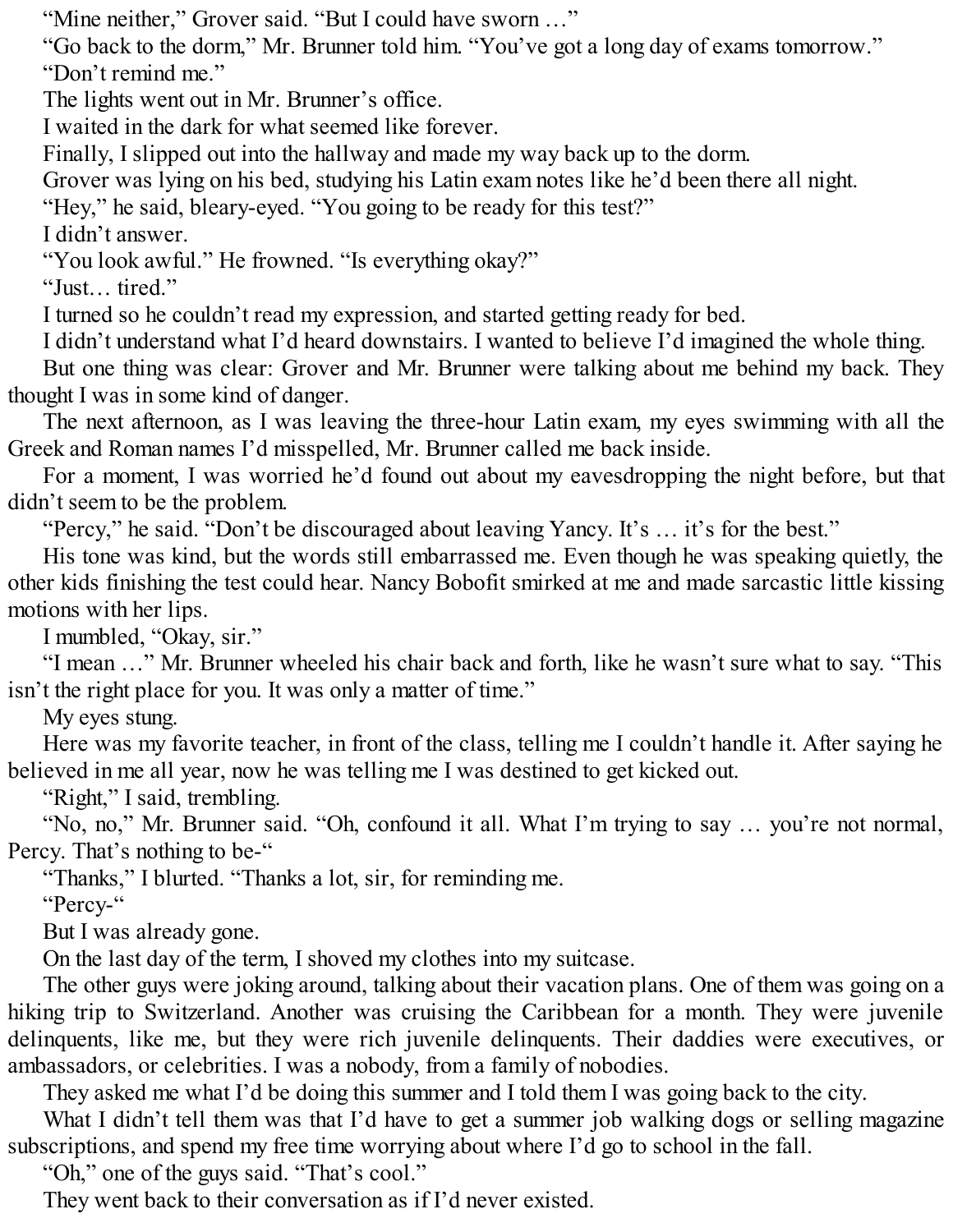The only person I dreaded saying good-bye to was Grover, but as it turned out, I didn't have to. He'd booked a ticket to Manhattan on the same Greyhound as I had, so there we were, together again, heading into the city.

During the whole bus ride, Grover kept glancing nervously down the aisle, watching the other passengers. It occurred to me that he'd always acted nervous and fidgety when we left Yancy, as if he expected something bad to happen. Before, I'd always assumed he was worried about getting teased. But there was nobody to tease him on the Greyhound.

Finally I couldn't stand it anymore.

I said, "Looking for Kindly Ones?"

Grover nearly jumped out of his seat. "Wha-what do you mean?"

I confessed about eavesdropping on him and Mr. Brunner the night before the exam.

Grover's eye twitched. "How much did you hear?"

"Oh … not much. What's the summer solstice dead-line?"

He winced. "Look, Percy … I was just worried for you, see? I mean, hallucinating about demon math teachers …"

"Grover-"

"And I was telling Mr. Brunner that maybe you were overstressed or something, because there was no such person as Mrs. Dodds, and ..."

"Grover, you're a really, really bad liar."

His ears turned pink.

From his shirt pocket, he fished out a grubby business card. "Just take this, okay? In case you need me this summer.

The card was in fancy script, which was murder on my dyslexic eyes, but I finally made out something like:

Grover Underwood

Keeper

Half-Blood Hill

Long Island, New York

(800) 009-0009

"What's Half-"

"Don't say it aloud!" he yelped. "That's my, um … summer address."

My heart sank. Grover had a summer home. I'd never considered that his family might be as rich as the others at Yancy.

"Okay," I said glumly. "So, like, if I want to come visit your mansion."

He nodded. "Or … or if you need me."

"Why would I need you?"

It came out harsher than I meant it to.

Grover blushed right down to his Adam's apple. "Look, Percy, the truth is, I-I kind of have to protect you."

I stared at him.

All year long, I'd gotten in fights, keeping bullies away from him. I'd lost sleep worrying that he'd get beaten up next year without me. And here he was acting like he was the one who defended me.

"Grover," I said, "what exactly are you protecting me from?"

There was a huge grinding noise under our feet. Black smoke poured from the dashboard and the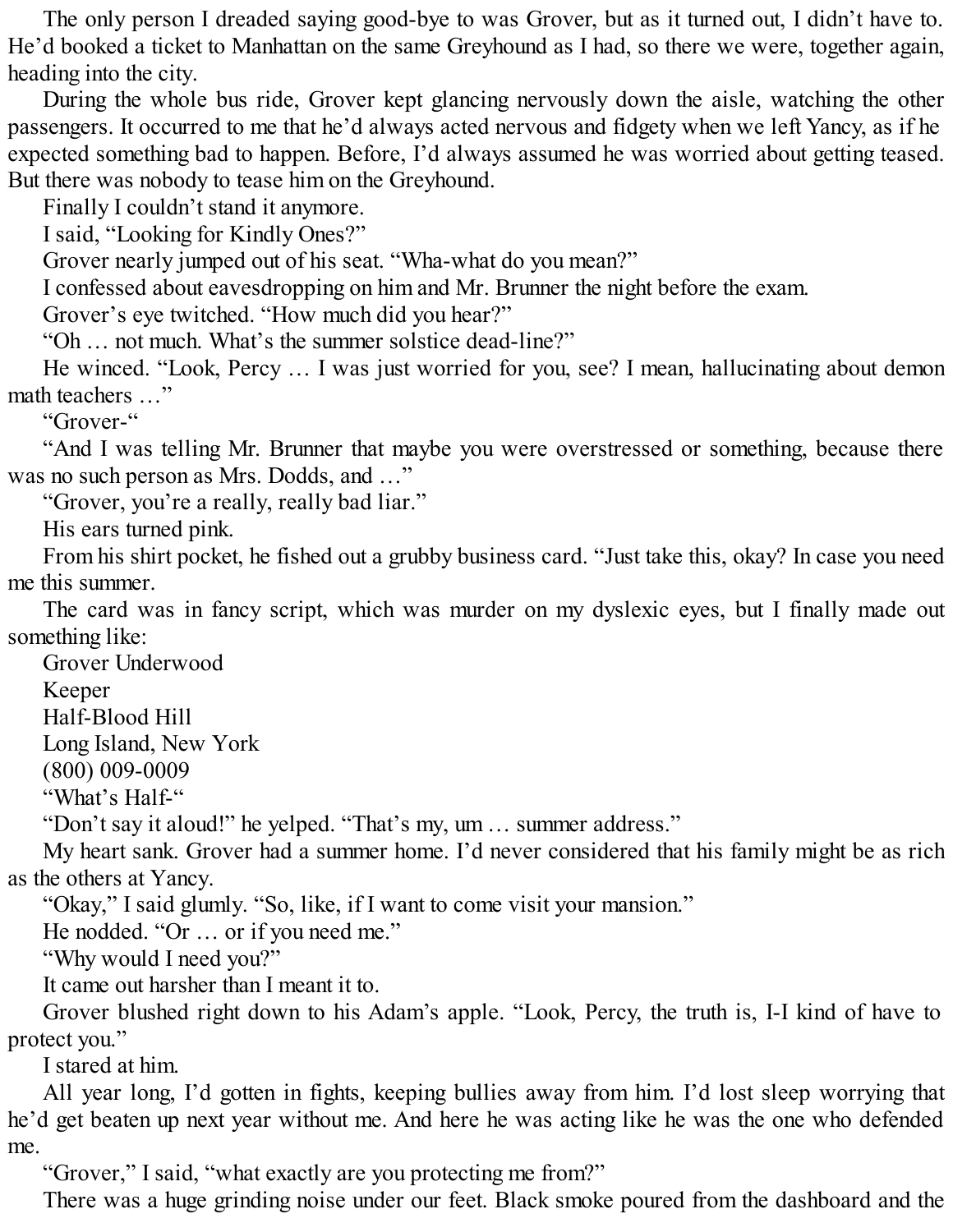whole bus filled with a smell like rotten eggs. The driver cursed and limped the Greyhound over to the side of the highway.

After a few minutes clanking around in the engine compartment, the driver announced that we'd all have to get off. Grover and I filed outside with everybody else.

We were on a stretch of country road-no place you'd notice if you didn't break down there. On our side of the highway was nothing but maple trees and litter from passing cars. On the other side, across four lanes of asphalt shimmering with afternoon heat, was an old-fashioned fruit stand.

The stuff on sale looked really good: heaping boxes of bloodred cherries and apples, walnuts and apricots, jugs of cider in a claw-foot tub full of ice. There were no customers, just three old ladies sitting in rocking chairs in the shade of a maple tree, knitting the biggest pair of socks I'd ever seen.

I mean these socks were the size of sweaters, but they were clearly socks. The lady on the right knitted one of them. The lady on the left knitted the other. The lady in the middle held an enormous basket of electric-blue yarn.

All three women looked ancient, with pale faces wrinkled like fruit leather, silver hair tied back in white bandannas, bony arms sticking out of bleached cotton dresses.

The weirdest thing was, they seemed to be looking right at me.

I looked over at Grover to say something about this and saw that the blood had drained from his face. His nose was twitching.

"Grover?" I said. "Hey, man-"

"Tell me they're not looking at you. They are, aren't they?"

"Yeah. Weird, huh? You think those socks would fit me?"

"Not funny, Percy. Not funny at all."

The old lady in the middle took out a huge pair of scissors-gold and silver, long-bladed, like shears. I heard Grover catch his breath.

"We're getting on the bus," he told me. "Come on."

"What?" I said. "It's a thousand degrees in there."

"Come on!'" He pried open the door and climbed inside, but I stayed back.

Across the road, the old ladies were still watching me. The middle one cut the yarn, and I swear I could hear that snip across four lanes of traffic. Her two friends balled up the electric-blue socks, leaving me wondering who they could possibly be for-Sasquatch or Godzilla.

At the rear of the bus, the driver wrenched a big chunk of smoking metal out of the engine compartment. The bus shuddered, and the engine roared back to life.

The passengers cheered.

"Darn right!" yelled the driver. He slapped the bus with his hat. "Everybody back on board!"

Once we got going, I started feeling feverish, as if I'd caught the flu.

Grover didn't look much better. He was shivering and his teeth were chattering.

"Grover?"

"Yeah?"

"What are you not telling me?"

He dabbed his forehead with his shirt sleeve. "Percy, what did you see back at the fruit stand?"

"You mean the old ladies? What is it about them, man? They're not like … Mrs. Dodds, are they?"

His expression was hard to read, but I got the feeling that the fruit-stand ladies were something much, much worse than Mrs. Dodds. He said, "Just tell me what you saw."

"The middle one took out her scissors, and she cut the yarn."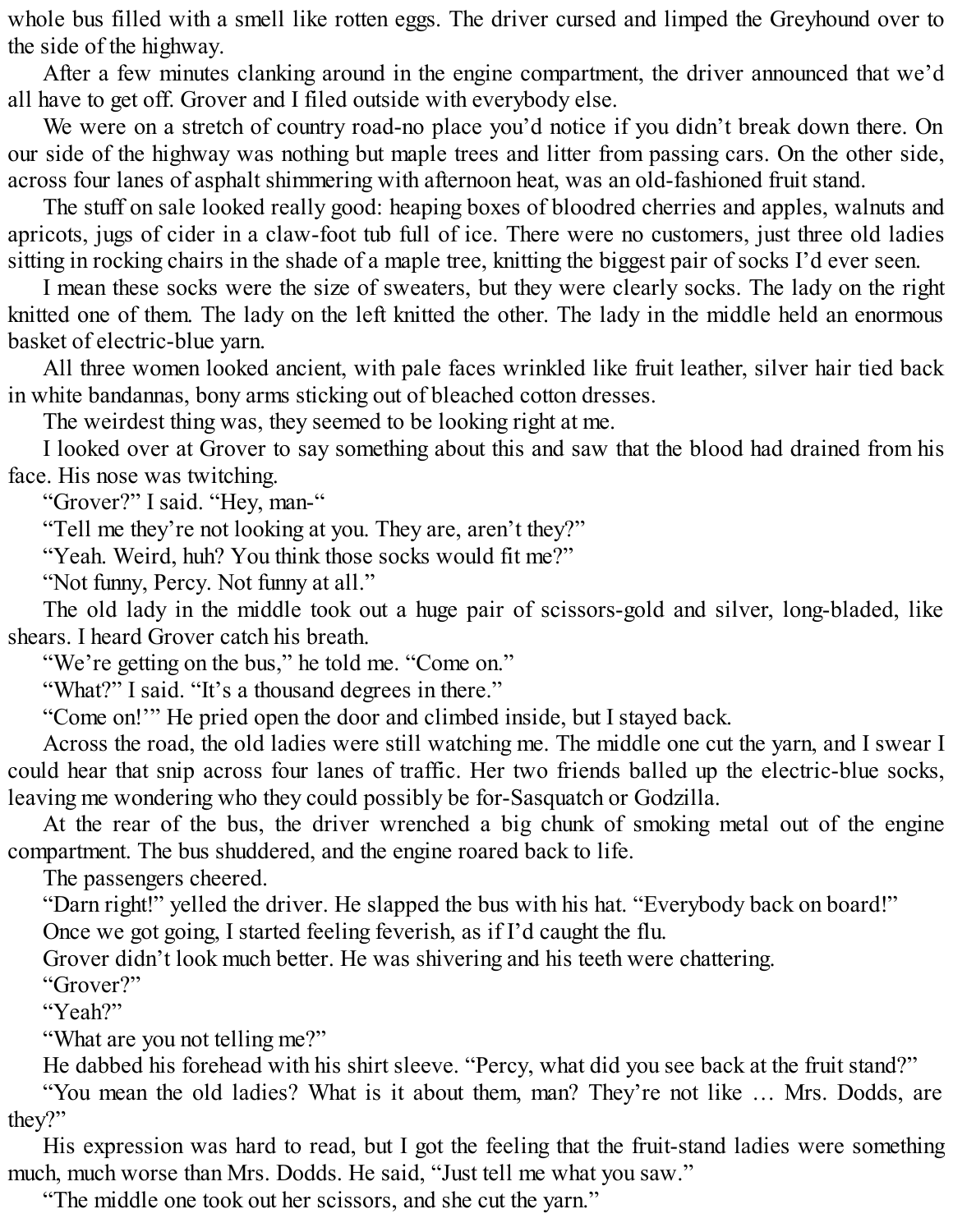He closed his eyes and made a gesture with his fingers that might've been crossing himself, but it wasn't. It was something else, something almost-older.

He said, "You saw her snip the cord."

"Yeah. So?" But even as I said it, I knew it was a big deal.

"This is not happening," Grover mumbled. He started chewing at his thumb. "I don't want this to be like the last time."

"What last time?"

"Always sixth grade. They never get past sixth."

"Grover," I said, because he was really starting to scare me. "What are you talking about?"

"Let me walk you home from the bus station. Promise me."

This seemed like a strange request to me, but I promised he could.

"Is this like a superstition or something?" I asked.

No answer.

"Grover-that snipping of the yarn. Does that mean somebody is going to die?"

He looked at me mournfully, like he was already picking the kind of flowers I'd like best on my coffin.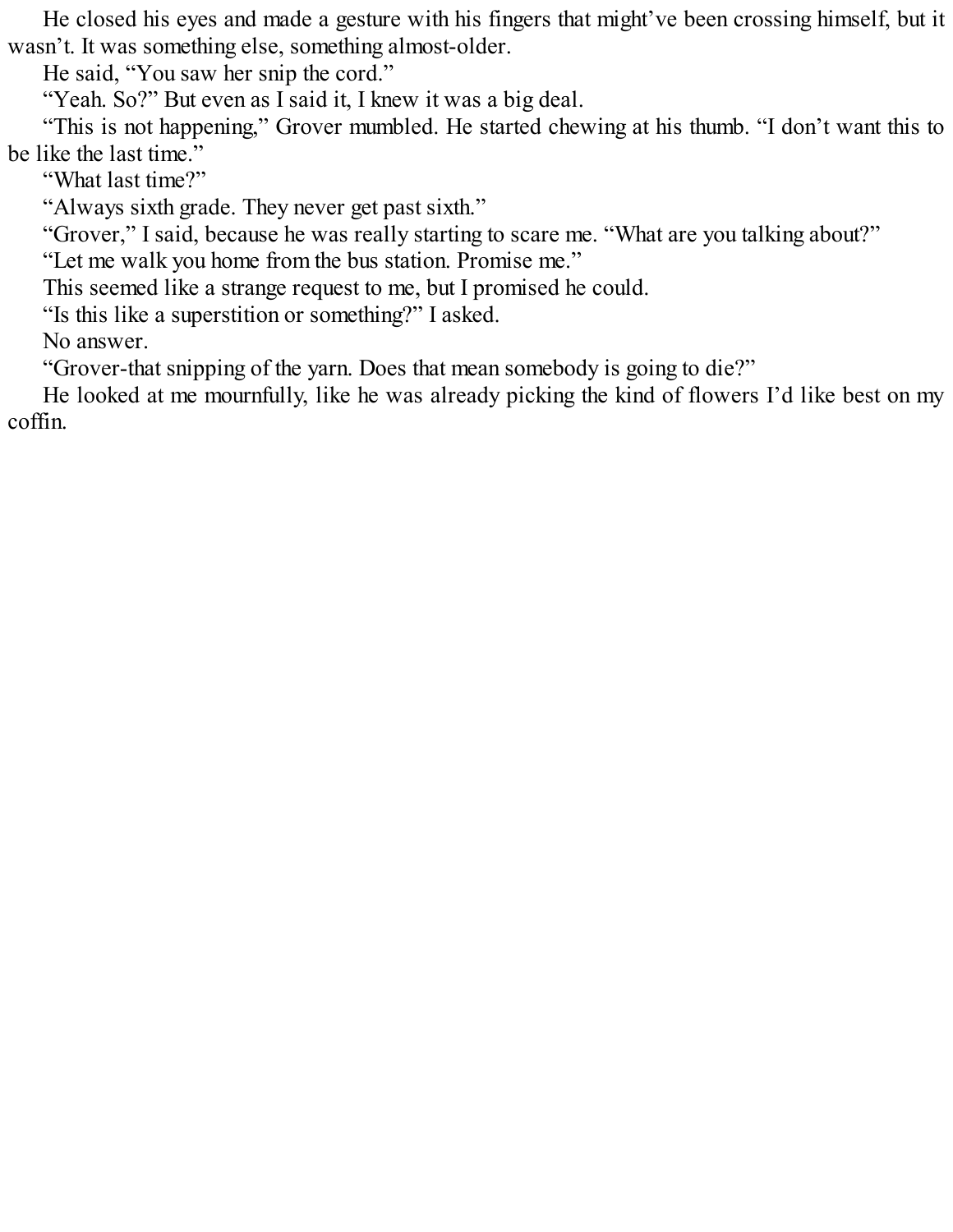#### **3 GROVER UNEXPECTEDLY**

#### LOSES HIS PANTS

Confession time: I ditched Grover as soon as we got to the bus terminal.

I know, I know. It was rude. But Grover was freaking me out, looking at me like I was a dead man, muttering "Why does this always happen?" and "Why does it always have to he sixth grade?"

Whenever he got upset, Grover's bladder acted up, so I wasn't surprised when, as soon as we got off the bus, he made me promise to wait for him, then made a beeline for the restroom. Instead of waiting, I got my suitcase, slipped outside, and caught the first taxi uptown.

"East One-hundred-and-fourth and First," I told the driver.

A word about my mother, before you meet her.

Her name is Sally Jackson and she's the best person in the world, which just proves my theory that the best people have the rottenest luck. Her own parents died in a plane crash when she was five, and she was raised by an uncle who didn't care much about her. She wanted to be a novelist, so she spent high school working to save enough money for a college with a good creative-writing program. Then her uncle got cancer, and she had to quit school her senior year to take care of him. After he died, she was left with no money, no family, and no diploma.

The only good break she ever got was meeting my dad.

I don't have any memories of him, just this sort of warm glow, maybe the barest trace of his smile. My mom doesn't like to talk about him because it makes her sad. She has no pictures.

See, they weren't married. She told me he was rich and important, and their relationship was a secret. Then one day, he set sail across the Atlantic on some important journey, and he never came back.

Lost at sea, my mom told me. Not dead. Lost at sea.

She worked odd jobs, took night classes to get her high school diploma, and raised me on her own. She never complained or got mad. Not even once. But I knew I wasn't an easy kid.

Finally, she married Gabe Ugliano, who was nice the first thirty seconds we knew him, then showed his true colors as a world-class jerk. When I was young, I nicknamed him Smelly Gabe. I'm sorry, but it's the truth. The guy reeked like moldy garlic pizza wrapped in gym shorts.

Between the two of us, we made my mom's life pretty hard. The way Smelly Gabe treated her, the way he and I got along … well, when I came home is a good example.

I walked into our little apartment, hoping my mom would be home from work. Instead, Smelly Gabe was in the living room, playing poker with his buddies. The television blared ESPN. Chips and beer cans were strewn all over the carpet.

Hardly looking up, he said around his cigar, "So, you're home."

"Where's my mom?"

"Working," he said. "You got any cash?"

That was it. No Welcome back. Good to see you. How has your life been the last six months? Gabe had put on weight. He looked like a tuskless walrus in thrift-store clothes. He had about three hairs on his head, all combed over his bald scalp, as if that made him handsome or something.

He managed the Electronics Mega-Mart in Queens, but he stayed home most of the time. I don't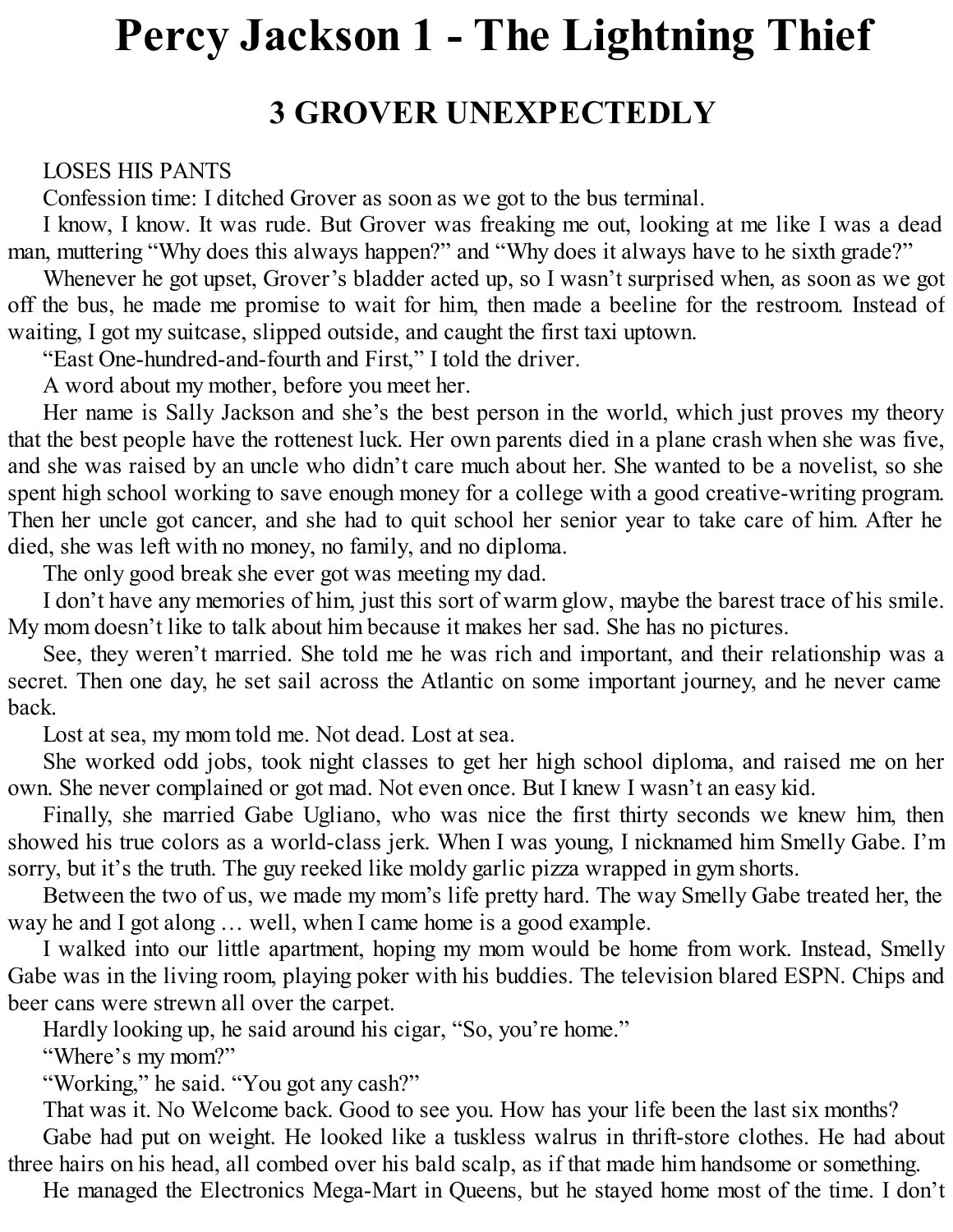know why he hadn't been fired long before. He just kept on collecting paychecks, spending the money on cigars that made me nauseous, and on beer, of course. Always beer. Whenever I was home, he expected me to provide his gambling funds. He called that our "guy secret." Meaning, if I told my mom, he would punch my lights out.

"I don't have any cash," I told him.

He raised a greasy eyebrow.

Gabe could sniff out money like a bloodhound, which was surprising, since his own smell should've covered up everything else.

"You took a taxi from the bus station," he said. Probably paid with a twenty. Got six, seven bucks in change. Somebody expects to live under this roof, he ought to carry his own weight. Am I right, Eddie?"

Eddie, the super of the apartment building, looked at me with a twinge of sympathy. "Come on, Gabe," he said. "The kid just got here."

"Am I right?" Gabe repeated.

Eddie scowled into his bowl of pretzels. The other two guys passed gas in harmony.

"Fine," I said. I dug a wad of dollars out of my pocket and threw the money on the table. "I hope you lose."

"Your report card came, brain boy!" he shouted after me. "I wouldn't act so snooty!"

I slammed the door to my room, which really wasn't my room. During school months, it was Gabe's "study." He didn't study anything in there except old car magazines, but he loved shoving my stuff in the closet, leaving his muddy boots on my windowsill, and doing his best to make the place smell like his nasty cologne and cigars and stale beer.

I dropped my suitcase on the bed. Home sweet home.

Gabe's smell was almost worse than the nightmares about Mrs. Dodds, or the sound of that old fruit lady's shears snipping the yarn.

But as soon as I thought that, my legs felt weak. I remembered Grover's look of panic-how he'd made me promise I wouldn't go home without him. A sudden chill rolled through me. I felt like someone-something-was looking for me right now, maybe pounding its way up the stairs, growing long, horrible talons.

Then I heard my mom's voice. "Percy?"

She opened the bedroom door, and my fears melted.

My mother can make me feel good just by walking into the room. Her eyes sparkle and change color in the light. Her smile is as warm as a quilt. She's got a few gray streaks mixed in with her long brown hair, but I never think of her as old. When she looks at me, it's like she's seeing all the good things about me, none of the bad. I've never heard her raise her voice or say an unkind word to anyone, not even me or Gabe.

"Oh, Percy." She hugged me tight. "I can't believe it. You've grown since Christmas!"

Her red-white-and-blue Sweet on America uniform smelled like the best things in the world: chocolate, licorice, and all the other stuff she sold at the candy shop in Grand Central. She'd brought me a huge bag of "free samples," the way she always did when I came home.

We sat together on the edge of the bed. While I attacked the blueberry sour strings, she ran her hand through my hair and demanded to know everything I hadn't put in my letters. She didn't mention anything about my getting expelled. She didn't seem to care about that. But was I okay? Was her little boy doing all right?

I told her she was smothering me, and to lay off and all that, but secretly, I was really, really glad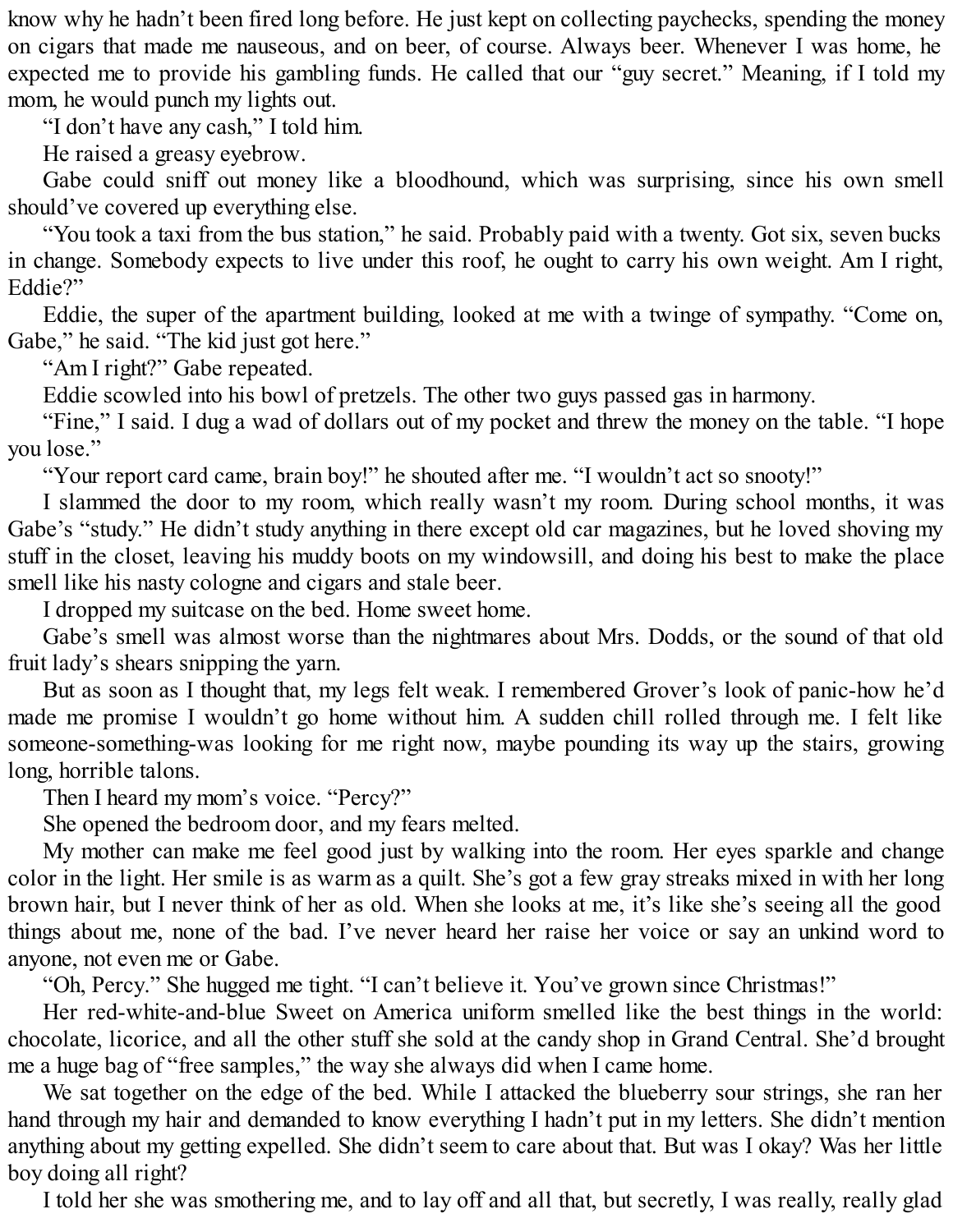to see her.

From the other room, Gabe yelled, "Hey, Sally-how about some bean dip, huh?"

I gritted my teeth.

My mom is the nicest lady in the world. She should've been married to a millionaire, not to some jerk like Gabe.

For her sake, I tried to sound upbeat about my last days at Yancy Academy. I told her I wasn't too down about the expulsion. I'd lasted almost the whole year this time. I'd made some new friends. I'd done pretty well in Latin. And honestly, the fights hadn't been as bad as the headmaster said. I liked Yancy Academy. I really did. I put such a good spin on the year, I almost convinced myself. I started choking up, thinking about Grover and Mr. Brunner. Even Nancy Bobofit suddenly didn't seem so bad.

Until that trip to the museum ...

"What?" my mom asked. Her eyes tugged at my conscience, trying to pull out the secrets. "Did something scare you?"

"No, Mom."

I felt bad lying. I wanted to tell her about Mrs. Dodds and the three old ladies with the yarn, but I thought it would sound stupid.

She pursed her lips. She knew I was holding back, but she didn't push me.

"I have a surprise for you," she said. "We're going to the beach."

My eyes widened. "Montauk?"

"Three nights-same cabin."

"When?"

She smiled. "As soon as I get changed."

I couldn't believe it. My mom and I hadn't been to Montauk the last two summers, because Gabe said there wasn't enough money.

Gabe appeared in the doorway and growled, "Bean dip, Sally? Didn't you hear me?"

I wanted to punch him, but I met my mom's eyes and I understood she was offering me a deal: be nice to Gabe for a little while. Just until she was ready to leave for Montauk. Then we would get out of here.

"I was on my way, honey," she told Gabe. "We were just talking about the trip."

Gabe's eyes got small. "The trip? You mean you were serious about that?"

"I knew it," I muttered. "He won't let us go."

"Of course he will," my mom said evenly. "Your stepfather is just worried about money. That's all. Besides," she added, "Gabriel won't have to settle for bean dip. I'll make him enough sevenlayer dip for the whole weekend. Guacamole. Sour cream. The works."

Gabe softened a bit. "So this money for your trip ... it comes out of your clothes budget, right?" "Yes, honey," my mother said.

"And you won't take my car anywhere but there and back."

"We'll be very careful."

Gabe scratched his double chin. "Maybe if you hurry with that seven-layer dip … And maybe if the kid apologizes for interrupting my poker game."

Maybe if I kick you in your soft spot, I thought. And make you sing soprano for a week. But my mom's eyes warned me not to make him mad.

Why did she put up with this guy? I wanted to scream. Why did she care what he thought?

"I'm sorry," I muttered. "I'm really sorry I interrupted your incredibly important poker game.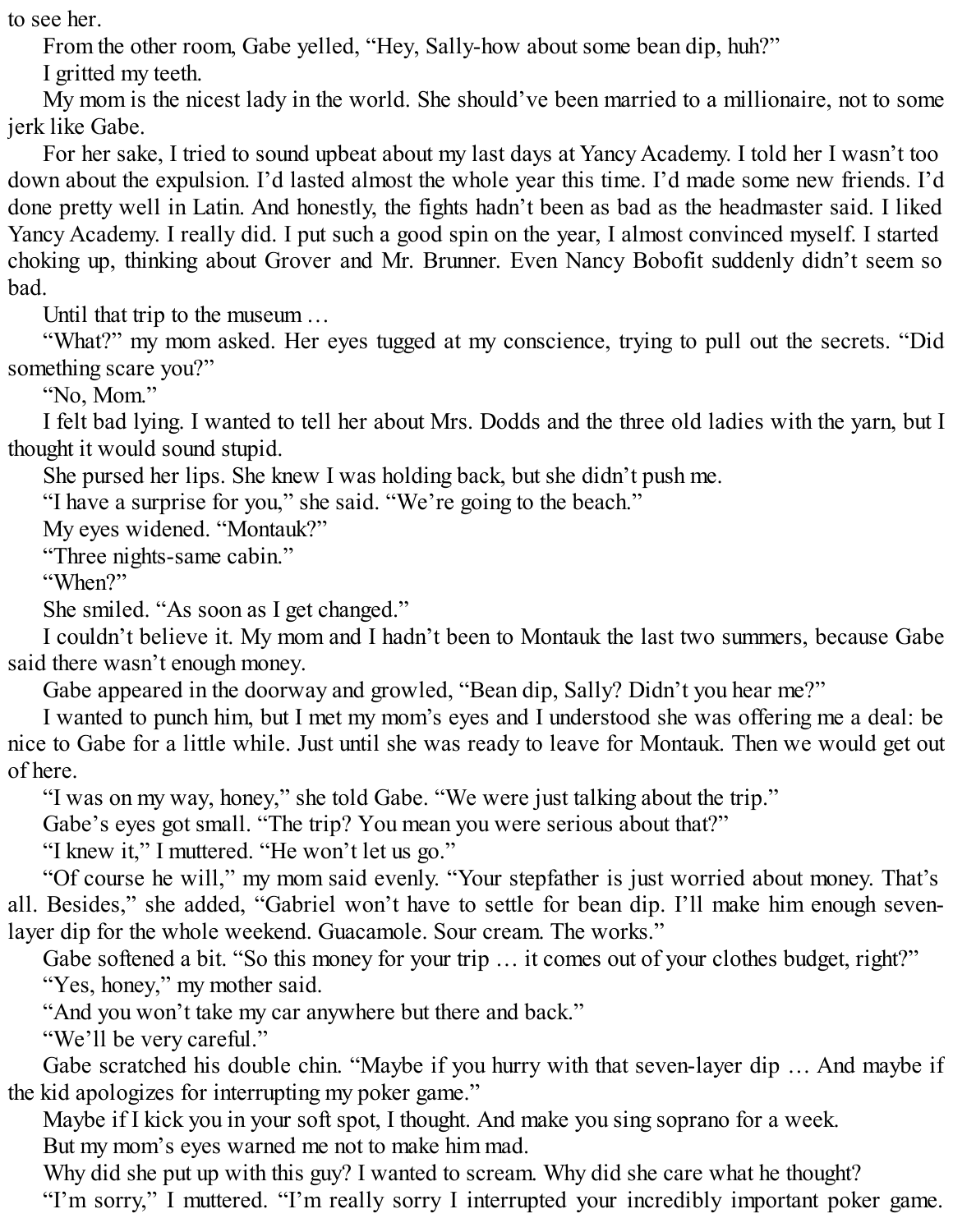Please go back to it right now."

Gabe's eyes narrowed. His tiny brain was probably trying to detect sarcasm in my statement.

"Yeah, whatever," he decided.

He went back to his game.

"Thank you, Percy," my mom said. "Once we get to Montauk, we'll talk more about… whatever you've forgotten to tell me, okay?"

For a moment, I thought I saw anxiety in her eyes-the same fear I'd seen in Grover during the bus ride-as if my mom too felt an odd chill in the air.

But then her smile returned, and I figured I must have been mistaken. She ruffled my hair and went to make Gabe his seven-layer dip.

An hour later we were ready to leave.

Gabe took a break from his poker game long enough to watch me lug my mom's bags to the car. He kept griping and groaning about losing her cooking-and more important, his '78 Camaro-for the whole weekend.

"Not a scratch on this car, brain boy," he warned me as I loaded the last bag. "Not one little scratch."

Like I'd be the one driving. I was twelve. But that didn't matter to Gabe. If a seagull so much as pooped on his paint job, he'd find a way to blame me.

Watching him lumber back toward the apartment building, I got so mad I did something I can't explain. As Gabe reached the doorway, I made the hand gesture I'd seen Grover make on the bus, a sort of warding-off-evil gesture, a clawed hand over my heart, then a shoving movement toward Gabe. The screen door slammed shut so hard it whacked him in the butt and sent him flying up the staircase as if he'd been shot from a cannon. Maybe it was just the wind, or some freak accident with the hinges, but I didn't stay long enough to find out.

I got in the Camaro and told my mom to step on it.

Our rental cabin was on the south shore, way out at the tip of Long Island. It was a little pastel box with faded curtains, half sunken into the dunes. There was always sand in the sheets and spiders in the cabinets, and most of the time the sea was too cold to swim in.

I loved the place.

We'd been going there since I was a baby. My mom had been going even longer. She never exactly said, but I knew why the beach was special to her. It was the place where she'd met my dad.

As we got closer to Montauk, she seemed to grow younger, years of worry and work disappearing from her face. Her eyes turned the color of the sea.

We got there at sunset, opened all the cabin's windows, and went through our usual cleaning routine. We walked on the beach, fed blue corn chips to the seagulls, and munched on blue jelly beans, blue saltwater taffy, and all the other free samples my mom had brought from work.

I guess I should explain the blue food.

See, Gabe had once told my mom there was no such thing. They had this fight, which seemed like a really small thing at the time. But ever since, my mom went out of her way to eat blue. She baked blue birthday cakes. She mixed blueberry smoothies. She bought blue-corn tortilla chips and brought home blue candy from the shop. This-along with keeping her maiden name, Jackson, rather than calling herself Mrs. Ugliano-was proof that she wasn't totally suckered by Gabe. She did have a rebellious streak, like me.

When it got dark, we made a fire. We roasted hot dogs and marshmallows. Mom told me stories about when she was a kid, back before her parents died in the plane crash. She told me about the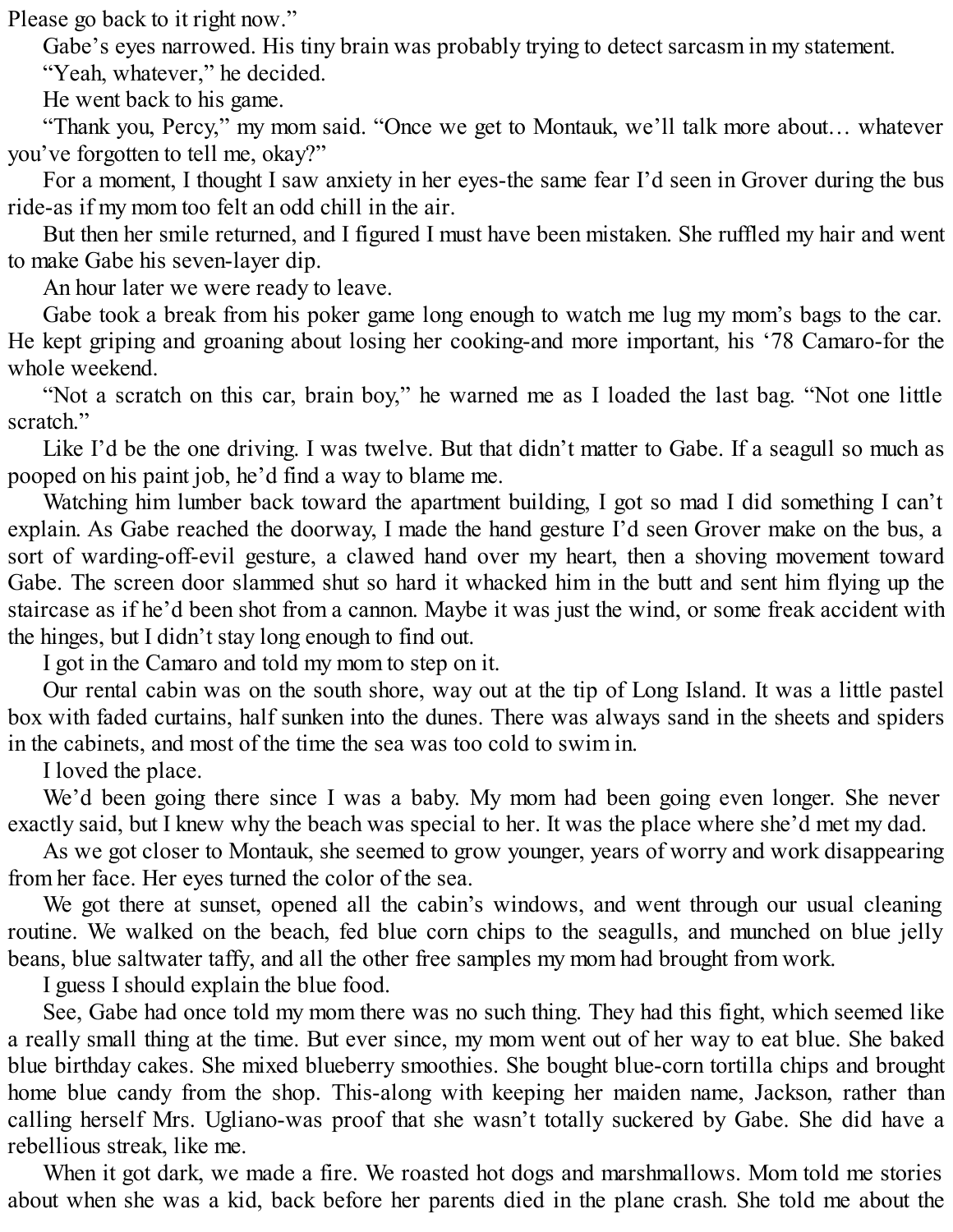books she wanted to write someday, when she had enough money to quit the candy shop.

Eventually, I got up the nerve to ask about what was always on my mind whenever we came to Montauk-my father. Mom's eyes went all misty. I figured she would tell me the same things she always did, but I never got tired of hearing them.

"He was kind, Percy," she said. "Tall, handsome, and powerful. But gentle, too. You have his black hair, you know, and his green eyes."

Mom fished a blue jelly bean out of her candy bag. "I wish he could see you, Percy. He would be so proud."

I wondered how she could say that. What was so great about me? A dyslexic, hyperactive boy with a D+ report card, kicked out of school for the sixth time in six years.

"How old was I?" I asked. "I mean … when he left?"

She watched the flames. "He was only with me for one summer, Percy. Right here at this beach. This cabin."

"But… he knew me as a baby."

"No, honey. He knew I was expecting a baby, but he never saw you. He had to leave before you were born."

I tried to square that with the fact that I seemed to remember … something about my father. A warm glow. A smile.

I had always assumed he knew me as a baby. My mom had never said it outright, but still, I'd felt it must be true. Now, to be told that he'd never even seen me …

I felt angry at my father. Maybe it was stupid, but I resented him for going on that ocean voyage, for not having the guts to marry my mom. He'd left us, and now we were stuck with Smelly Gabe.

"Are you going to send me away again?" I asked her. "To another boarding school?"

She pulled a marshmallow from the fire.

"I don't know, honey." Her voice was heavy. "I think … I think we'll have to do something."

"Because you don't want me around?" I regretted the words as soon as they were out.

My mom's eyes welled with tears. She took my hand, squeezed it tight. "Oh, Percy, no. I-I have to, honey. For your own good. I have to send you away."

Her words reminded me of what Mr. Brunner had said-that it was best for me to leave Yancy. "Because I'm not normal," I said.

"You say that as if it's a bad thing, Percy. But you don't realize how important you are. I thought Yancy Academy would be far enough away. I thought you'd finally be safe."

"Safe from what?"

She met my eyes, and a flood of memories came back to me-all the weird, scary things that had ever happened to me, some of which I'd tried to forget.

During third grade, a man in a black trench coat had stalked me on the playground. When the teachers threatened to call the police, he went away growling, but no one believed me when I told them that under his broad-brimmed hat, the man only had one eye, right in the middle of his head.

Before that-a really early memory. I was in preschool, and a teacher accidentally put me down for a nap in a cot that a snake had slithered into. My mom screamed when she came to pick me up and found me playing with a limp, scaly rope I'd somehow managed to strangle to death with my meaty toddler hands.

In every single school, something creepy had happened, something unsafe, and I was forced to move.

I knew I should tell my mom about the old ladies at the fruit stand, and Mrs. Dodds at the art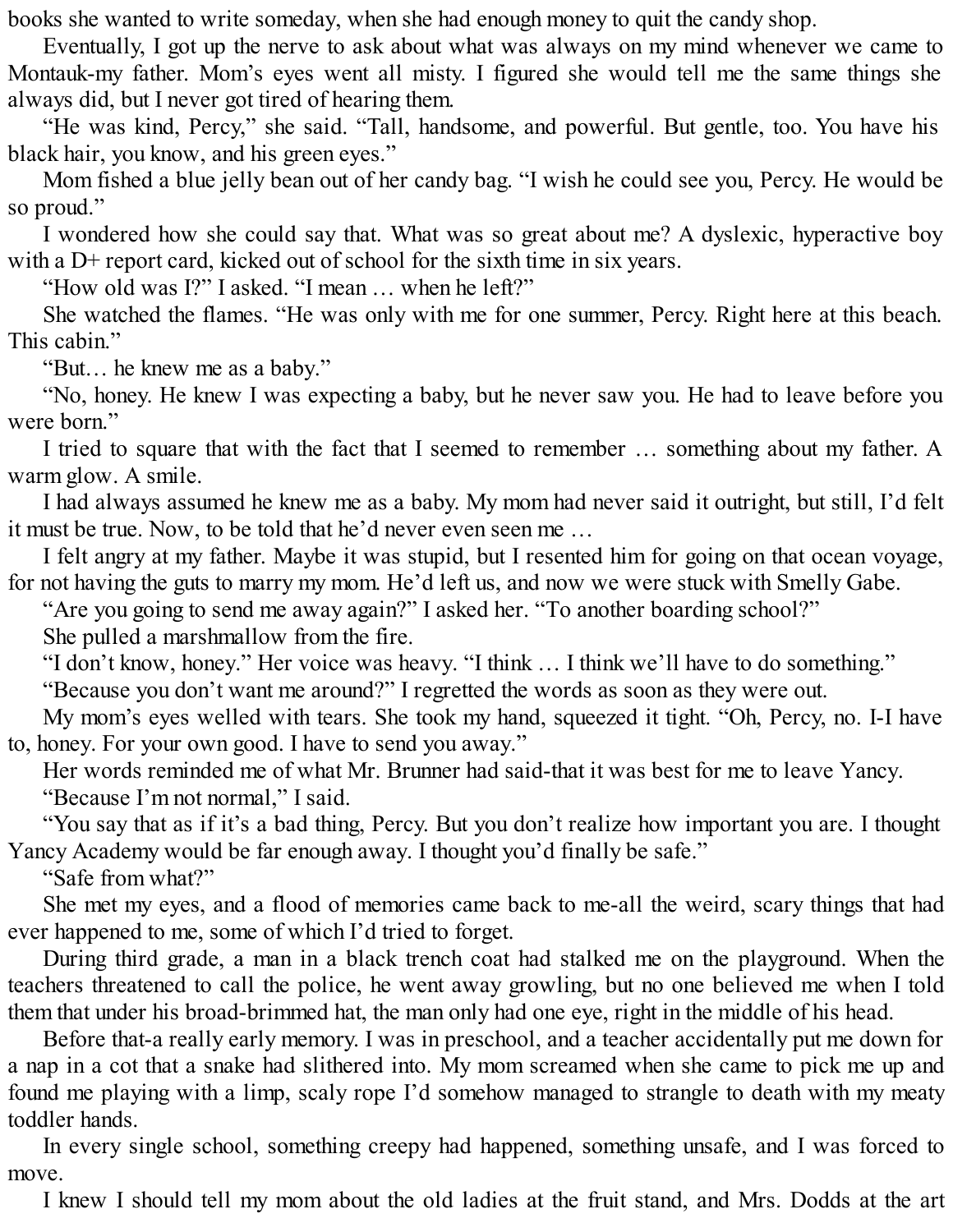museum, about my weird hallucination that I had sliced my math teacher into dust with a sword. But I couldn't make myself tell her. I had a strange feeling the news would end our trip to Montauk, and I didn't want that.

"I've tried to keep you as close to me as I could," my mom said. "They told me that was a mistake. But there's only one other option, Percy-the place your father wanted to send you. And I just… I just can't stand to do it."

"My father wanted me to go to a special school?"

"Not a school," she said softly. "A summer camp."

My head was spinning. Why would my dad-who hadn't even stayed around long enough to see me born- talk to my mom about a summer camp? And if it was so important, why hadn't she ever mentioned it before?

"I'm sorry, Percy," she said, seeing the look in my eyes. "But I can't talk about it. I-I couldn't send you to that place. It might mean saying good-bye to you for good."

"For good? But if it's only a summer camp …"

She turned toward the fire, and I knew from her expression that if I asked her any more questions she would start to cry.

That night I had a vivid dream.

It was storming on the beach, and two beautiful animals, a white horse and a golden eagle, were trying to kill each other at the edge of the surf. The eagle swooped down and slashed the horse's muzzle with its huge talons. The horse reared up and kicked at the eagles wings. As they fought, the ground rumbled, and a monstrous voice chuckled somewhere beneath the earth, goading the animals to fight harder.

I ran toward them, knowing I had to stop them from killing each other, but I was running in slow motion. I knew I would be too late. I saw the eagle dive down, its beak aimed at the horse's wide eyes, and I screamed, No!

I woke with a start.

Outside, it really was storming, the kind of storm that cracks trees and blows down houses. There was no horse or eagle on the beach, just lightning making false daylight, and twenty-foot waves pounding the dunes like artillery.

With the next thunderclap, my mom woke. She sat up, eyes wide, and said, "Hurricane."

I knew that was crazy. Long Island never sees hurricanes this early in the summer. But the ocean seemed to have forgotten. Over the roar of the wind, I heard a distant bellow, an angry, tortured sound that made my hair stand on end.

Then a much closer noise, like mallets in the sand. A desperate voice-someone yelling, pounding on our cabin door.

My mother sprang out of bed in her nightgown and threw open the lock.

Grover stood framed in the doorway against a backdrop of pouring rain. But he wasn't… he wasn't exactly Grover.

"Searching all night," he gasped. "What were you thinking?"

My mother looked at me in terror-not scared of Grover, but of why he'd come.

"Percy," she said, shouting to be heard over the rain. "What happened at school? What didn't you tell me?"

I was frozen, looking at Grover. I couldn't understand what I was seeing.

"O Zeu kai alloi theoi!" he yelled. "It's right behind me! Didn't you tell her?"

I was too shocked to register that he'd just cursed in Ancient Greek, and I'd understood him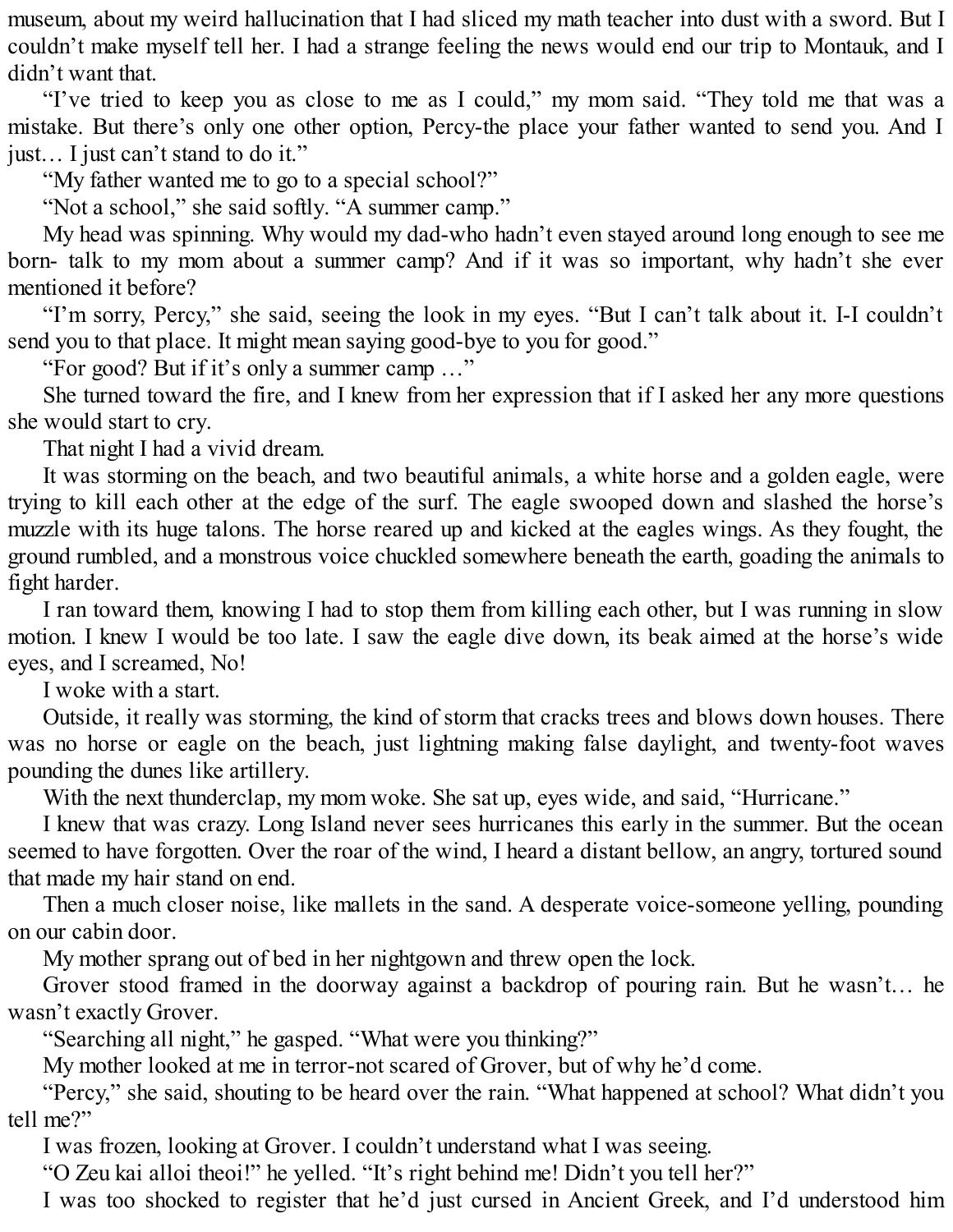perfectly. I was too shocked to wonder how Grover had gotten here by himself in the middle of the night. Because Grover didn't have his pants on-and where his legs should be … where his legs should be …

My mom looked at me sternly and talked in a tone she'd never used before: "Percy. Tell me now!"

I stammered something about the old ladies at the fruit stand, and Mrs. Dodds, and my mom stared at me, her face deathly pale in the flashes of lightning.

She grabbed her purse, tossed me my rain jacket, and said, "Get to the car. Both of you. Go!"

Grover ran for the Camaro-but he wasn't running, exactly. He was trotting, shaking his shaggy hindquarters, and suddenly his story about a muscular disorder in his legs made sense to me. I understood how he could run so fast and still limp when he walked.

Because where his feet should be, there were no feet. There were cloven hooves.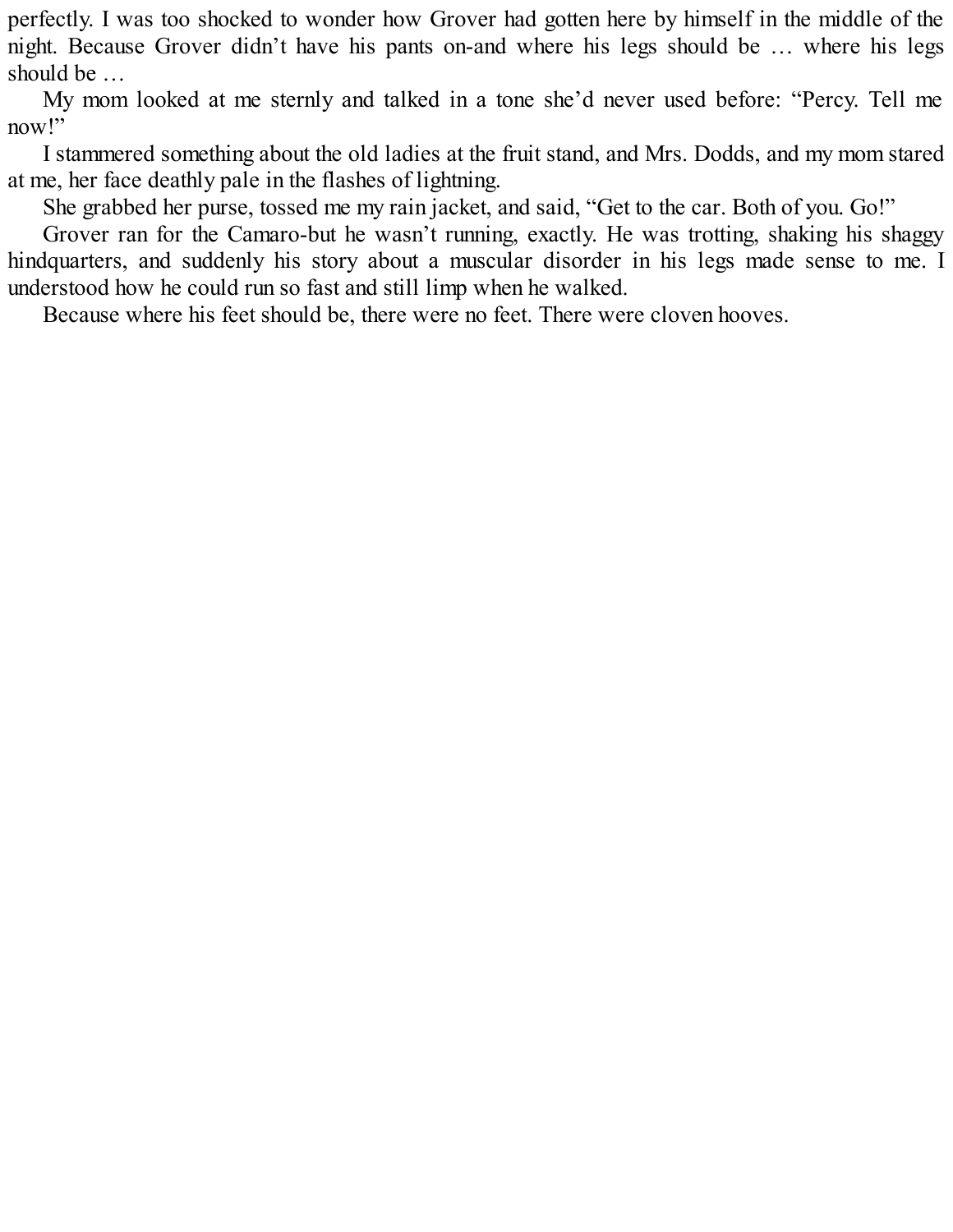#### **4 MY MOTHER TEACHES**

#### ME BULLFIGHTING

We tore through the night along dark country roads. Wind slammed against the Camaro. Rain lashed the windshield. I didn't know how my mom could see anything, but she kept her foot on the gas.

Every time there was a flash of lightning, I looked at Grover sitting next to me in the backseat and I wondered if I'd gone insane, or if he was wearing some kind of shag-carpet pants. But, no, the smell was one I remembered from kindergarten field trips to the petting zoo- lanolin, like from wool. The smell of a wet barnyard animal.

All I could think to say was, "So, you and my mom... know each other?"

Graver's eyes flitted to the rearview mirror, though there were no cars behind us. "Not exactly,"

he said. "I mean, we've never met in person. But she knew I was watching you."

"Watching me?"

"Keeping tabs on you. Making sure you were okay. But I wasn't faking being your friend," he added hastily. "I am your friend."

"Urn … what are you, exactly?"

"That doesn't matter right now."

"It doesn't matter? From the waist down, my best friend is a donkey-"

Grover let out a sharp, throaty "Blaa-ha-ha!"

I'd heard him make that sound before, but I'd always assumed it was a nervous laugh. Now I realized it was more of an irritated bleat.

"Goat!" he cried.

"What?"

"I'm a goat from the waist down."

"You just said it didn't matter."

"Blaa-ha-ha! There are satyrs who would trample you underhoof for such an insult!"

"Whoa. Wait. Satyrs. You mean like … Mr. Brunner's myths?"

"Were those old ladies at the fruit stand a myth, Percy? Was Mrs. Dodds a myth?"

"So you admit there was a Mrs. Dodds!"

"Of course."

"Then why-"

"The less you knew, the fewer monsters you'd attract," Grover said, like that should be perfectly obvious. "We put Mist over the humans' eyes. We hoped you'd think the Kindly One was a hallucination. But it was no good. You started to realize who you are."

"Who I-wait a minute, what do you mean?"

The weird bellowing noise rose up again somewhere behind us, closer than before. Whatever was chasing us was still on our trail.

"Percy," my mom said, "there's too much to explain and not enough time. We have to get you to safety."

"Safety from what? Who's after me?"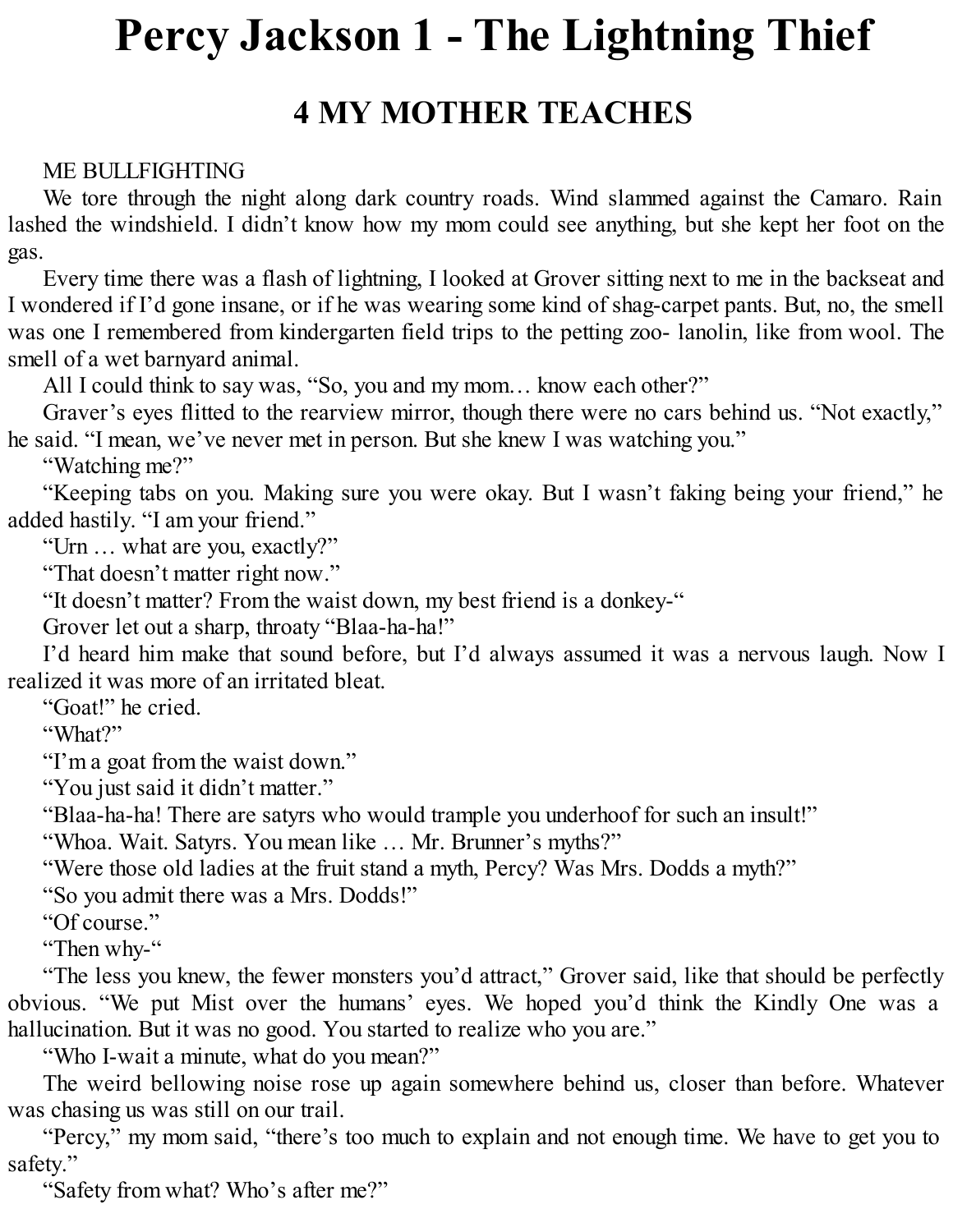"Oh, nobody much," Grover said, obviously still miffed about the donkey comment. "Just the Lord of the Dead and a few of his blood-thirstiest minions."

"Grover!"

"Sorry, Mrs. Jackson. Could you drive faster, please?"

I tried to wrap my mind around what was happening, but I couldn't do it. I knew this wasn't a dream. I had no imagination. I could never dream up something this weird.

My mom made a hard left. We swerved onto a narrower road, racing past darkened farmhouses and wooded hills and PICK YOUR OWN STRAWBERRIES signs on white picket fences.

"Where are we going?" I asked.

"The summer camp I told you about." My mother's voice was tight; she was trying for my sake not to be scared. "The place your father wanted to send you."

"The place you didn't want me to go."

"Please, dear," my mother begged. "This is hard enough. Try to understand. You're in danger."

"Because some old ladies cut yarn."

"Those weren't old ladies," Grover said. "Those were the Fates. Do you know what it means-the fact they appeared in front of you? They only do that when you're about to … when someone's about to die."

"Whoa. You said 'you.""

"No I didn't. I said 'someone."

"You meant 'you.' As in me."

"I meant you, like 'someone.' Not you, you."

"Boys!" my mom said.

She pulled the wheel hard to the right, and I got a glimpse of a figure she'd swerved to avoid-a dark fluttering shape now lost behind us in the storm.

"What was that?" I asked.

"We're almost there," my mother said, ignoring my question. "Another mile. Please. Please. Please."

I didn't know where there was, but I found myself leaning forward in the car, anticipating, wanting us to arrive.

Outside, nothing but rain and darkness-the kind of empty countryside you get way out on the tip of Long Island. I thought about Mrs. Dodds and the moment when she'd changed into the thing with pointed teeth and leathery wings. My limbs went numb from delayed shock. She really hadn't been human. She'd meant to kill me.

Then I thought about Mr. Brunner … and the sword he had thrown me. Before I could ask Grover about that, the hair rose on the back of my neck. There was a blinding flash, a jaw-rattling boom!, and our car exploded.

I remember feeling weightless, like I was being crushed, fried, and hosed down all at the same time.

I peeled my forehead off the back of the driver's seat and said, "Ow."

"Percy!" my mom shouted.

"I'm okay… ."

I tried to shake off the daze. I wasn't dead. The car hadn't really exploded. We'd swerved into a ditch. Our driver's-side doors were wedged in the mud. The roof had cracked open like an eggshell and rain was pouring in.

Lightning. That was the only explanation. We'd been blasted right off the road. Next to me in the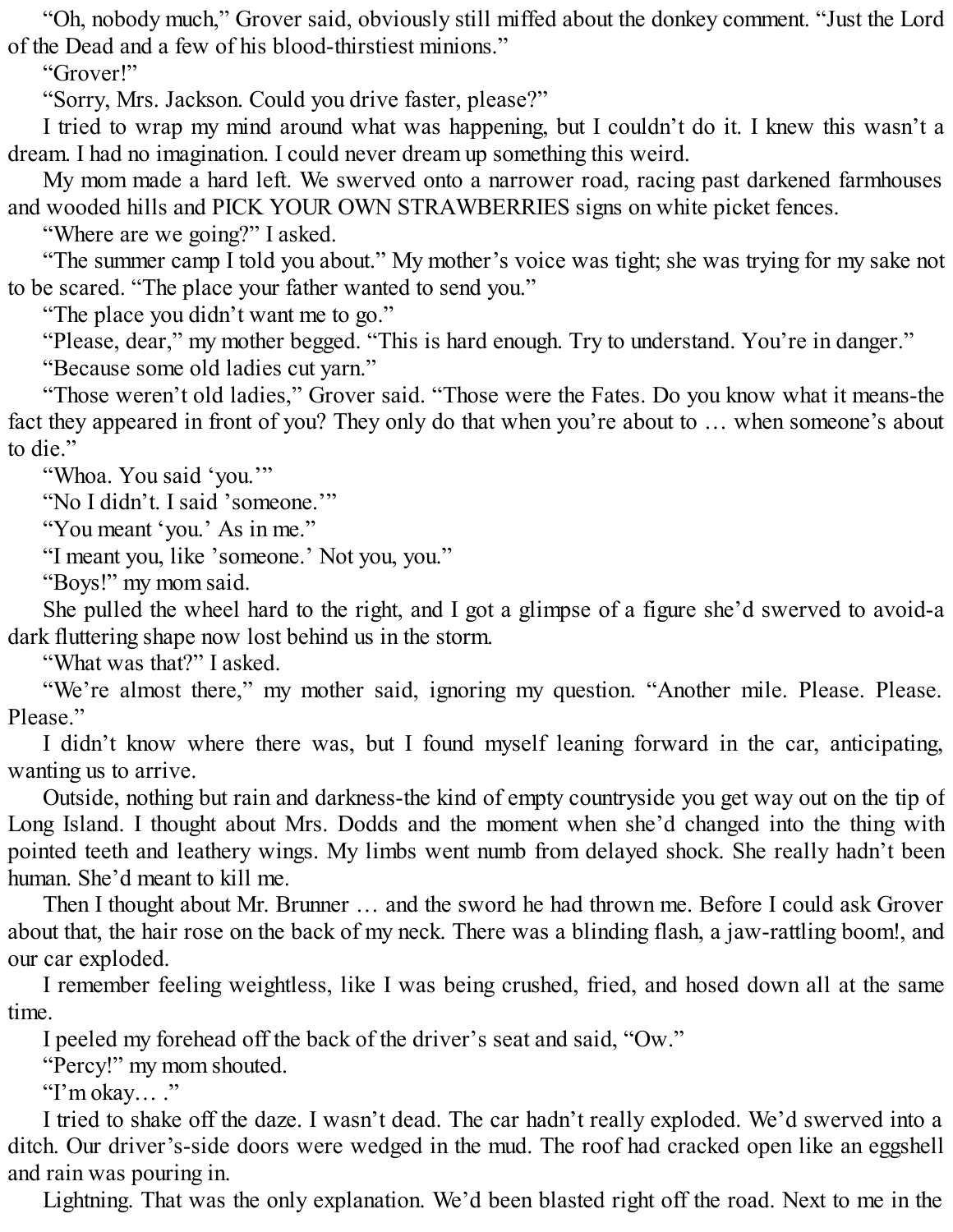backseat was a big motionless lump. "Grover!"

He was slumped over, blood trickling from the side of his mouth. I shook his furry hip, thinking, No! Even if you are half barnyard animal, you're my best friend and I don't want you to die!

Then he groaned "Food," and I knew there was hope.

"Percy," my mother said, "we have to …" Her voice faltered.

I looked back. In a flash of lightning, through the mud-spattered rear windshield, I saw a figure lumbering toward us on the shoulder of the road. The sight of it made my skin crawl. It was a dark silhouette of a huge guy, like a football player. He seemed to be holding a blanket over his head. His top half was bulky and fuzzy. His upraised hands made it look like he had horns.

I swallowed hard. "Who is-"

"Percy," my mother said, deadly serious. "Get out of the car."

My mother threw herself against the driver's-side door. It was jammed shut in the mud. I tried mine. Stuck too. I looked up desperately at the hole in the roof. It might've been an exit, but the edges were sizzling and smoking.

"Climb out the passenger's side!" my mother told me. "Percy-you have to run. Do you see that big tree?"

"What?"

Another flash of lightning, and through the smoking hole in the roof I saw the tree she meant: a huge, White House Christmas tree-sized pine at the crest of the nearest hill.

"That's the property line," my mom said. "Get over that hill and you'll see a big farmhouse down in the valley. Run and don't look back. Yell for help. Don't stop until you reach the door."

"Mom, you're coming too."

Her face was pale, her eyes as sad as when she looked at the ocean.

"No!" I shouted. "You are coming with me. Help me carry Grover."

"Food!" Grover moaned, a little louder.

The man with the blanket on his head kept coming toward us, making his grunting, snorting noises. As he got closer, I realized he couldn't be holding a blanket over his head, because his hands-huge meaty hands-were swinging at his sides. There was no blanket. Meaning the bulky, fuzzy mass that was too big to be his head … was his head. And the points that looked like horns …

"He doesn't want us," my mother told me. "He wants you. Besides, I can't cross the property line."

"But…"

"We don't have time, Percy. Go. Please."

I got mad, then-mad at my mother, at Grover the goat, at the thing with horns that was lumbering toward us slowly and deliberately like, like a bull.

I climbed across Grover and pushed the door open into the rain. "We're going together. Come on, Mom."

"I told you-"

"Mom! I am not leaving you. Help me with Grover."

I didn't wait for her answer. I scrambled outside, dragging Grover from the car. He was surprisingly light, but I couldn't have carried him very far if my mom hadn't come to my aid.

Together, we draped Grover's arms over our shoulders and started stumbling uphill through wet waist-high grass.

Glancing back, I got my first clear look at the monster. He was seven feet tall, easy, his arms and legs like something from the cover of Muscle Man magazine-bulging biceps and triceps and a bunch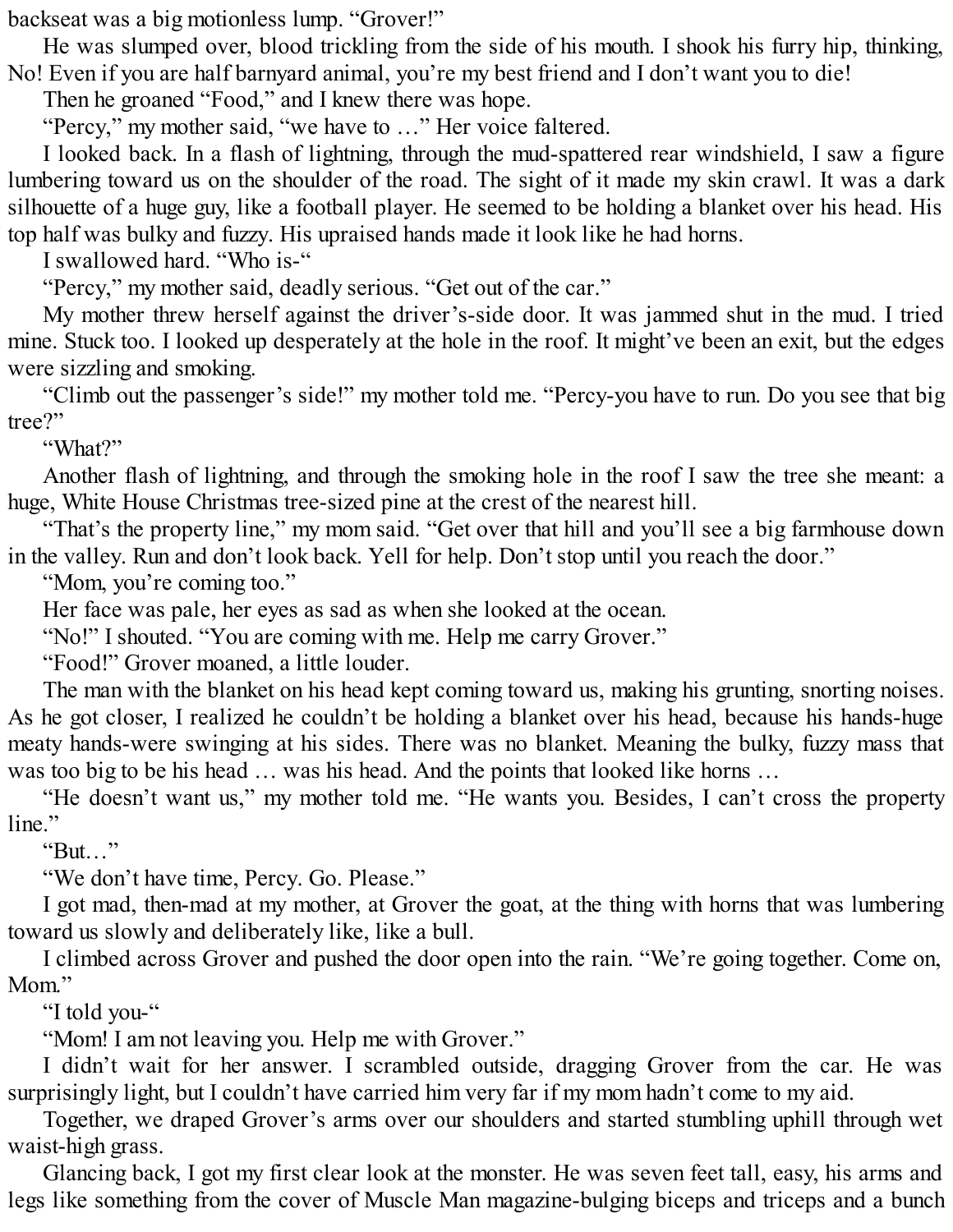of other 'ceps, all stuffed like baseballs under vein-webbed skin. He wore no clothes except underwear-I mean, bright white Fruit of the Looms-which would've looked funny, except that the top half of his body was so scary. Coarse brown hair started at about his belly button and got thicker as it reached his shoulders.

His neck was a mass of muscle and fur leading up to his enormous head, which had a snout as long as my arm, snotty nostrils with a gleaming brass ring, cruel black eyes, and horns-enormous black-and-white horns with points you just couldn't get from an electric sharpener.

I recognized the monster, all right. He had been in one of the first stories Mr. Brunner told us. But he couldn't be real.

I blinked the rain out of my eyes. "That's-"

"Pasiphae's son," my mother said. "I wish I'd known how badly they want to kill you."

"But he's the Min-"

"Don't say his name," she warned. "Names have power."

The pine tree was still way too far-a hundred yards uphill at least.

I glanced behind me again.

The bull-man hunched over our car, looking in the windows-or not looking, exactly. More like snuffling, nuzzling. I wasn't sure why he bothered, since we were only about fifty feet away.

"Food?" Grover moaned.

"Shhh," I told him. "Mom, what's he doing? Doesn't he see us?"

"His sight and hearing are terrible," she said. "He goes by smell. But he'll figure out where we are soon enough."

As if on cue, the bull-man bellowed in rage. He picked up Gabe's Camaro by the torn roof, the chassis creaking and groaning. He raised the car over his head and threw it down the road. It slammed into the wet asphalt and skidded in a shower of sparks for about half a mile before coming to a stop. The gas tank exploded.

Not a scratch, I remembered Gabe saying.

Oops.

"Percy," my mom said. "When he sees us, he'll charge. Wait until the last second, then jump out of the way- directly sideways. He can't change directions very well once he's charging. Do you understand?"

"How do you know all this?"

"I've been worried about an attack for a long time. I should have expected this. I was selfish, keeping you near me."

"Keeping me near you? But-"

Another bellow of rage, and the bull-man started tromping uphill.

He'd smelled us.

The pine tree was only a few more yards, but the hill was getting steeper and slicker, and Grover wasn't getting any lighter.

The bull-man closed in. Another few seconds and he'd be on top of us.

My mother must've been exhausted, but she shouldered Grover. "Go, Percy! Separate! Remember what I said."

I didn't want to split up, but I had the feeling she was right-it was our only chance. I sprinted to the left, turned, and saw the creature bearing down on me. His black eyes glowed with hate. He reeked like rotten meat.

He lowered his head and charged, those razor-sharp horns aimed straight at my chest.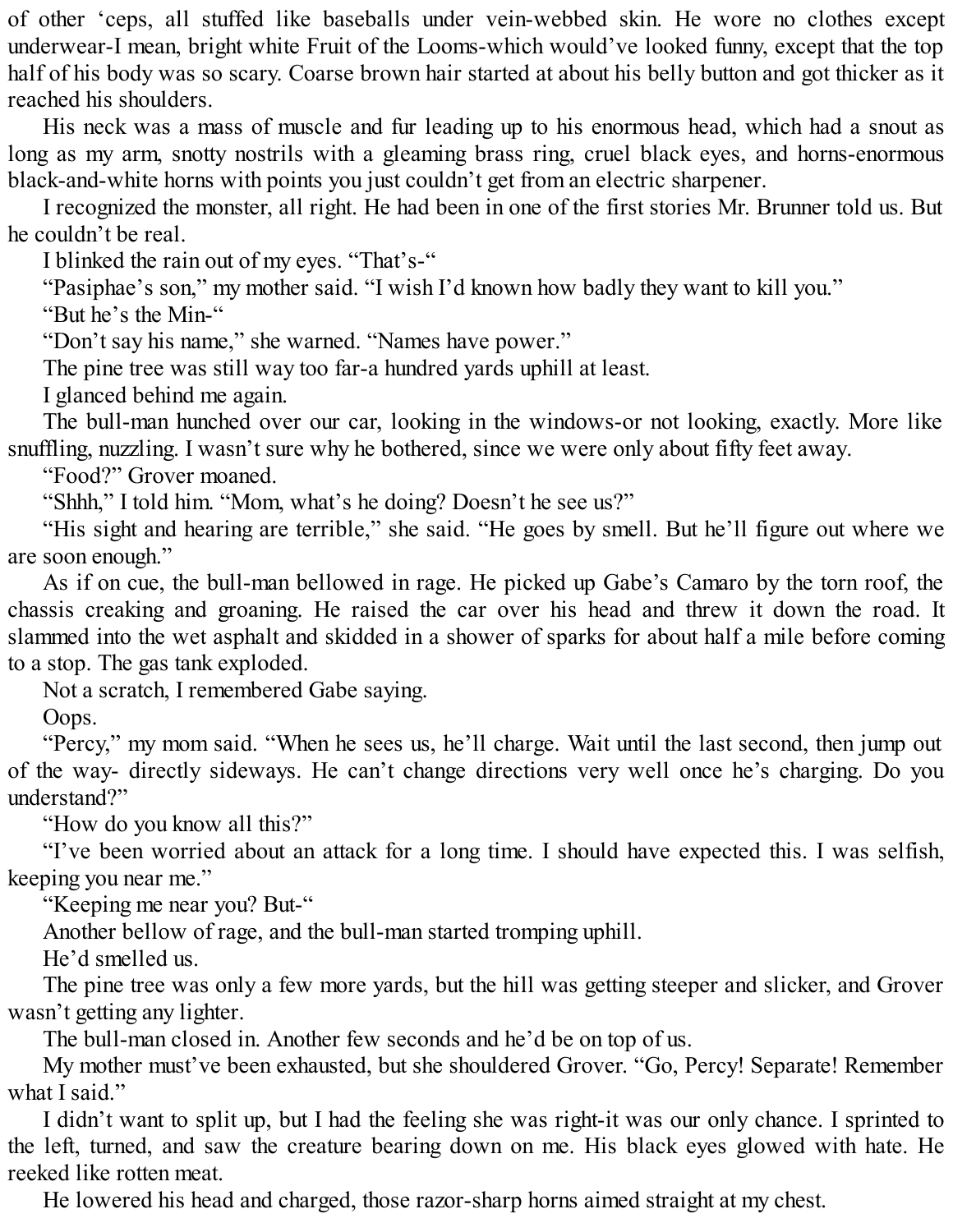The fear in my stomach made me want to bolt, but that wouldn't work. I could never outrun this thing. So I held my ground, and at the last moment, I jumped to the side.

The bull-man stormed past like a freight train, then bellowed with frustration and turned, but not toward me this time, toward my mother, who was setting Grover down in the grass.

We'd reached the crest of the hill. Down the other side I could see a valley, just as my mother had said, and the lights of a farmhouse glowing yellow through the rain. But that was half a mile away. We'd never make it.

The bull-man grunted, pawing the ground. He kept eyeing my mother, who was now retreating slowly downhill, back toward the road, trying to lead the monster away from Grover.

"Run, Percy!" she told me. "I can't go any farther. Run!"

But I just stood there, frozen in fear, as the monster charged her. She tried to sidestep, as she'd told me to do, but the monster had learned his lesson. His hand shot out and grabbed her by the neck as she tried to get away. He lifted her as she struggled, kicking and pummeling the air.

"Mom!"

She caught my eyes, managed to choke out one last word: "Go!"

Then, with an angry roar, the monster closed his fists around my mother's neck, and she dissolved before my eyes, melting into light, a shimmering golden form, as if she were a holographic projection. A blinding flash, and she was simply … gone.

"No!"

Anger replaced my fear. Newfound strength burned in my limbs-the same rush of energy I'd gotten when Mrs. Dodds grew talons.

The bull-man bore down on Grover, who lay helpless in the grass. The monster hunched over, snuffling my best friend, as if he were about to lift Grover up and make him dissolve too.

I couldn't allow that.

I stripped off my red rain jacket.

"Hey!" I screamed, waving the jacket, running to one side of the monster. "Hey, stupid! Ground beef!"

"Raaaarrrrr!" The monster turned toward me, shaking his meaty fists.

I had an idea-a stupid idea, but better than no idea at all. I put my back to the big pine tree and waved my red jacket in front of the bull-man, thinking I'd jump out of the way at the last moment.

But it didn't happen like that.

The bull-man charged too fast, his arms out to grab me whichever way I tried to dodge.

Time slowed down.

My legs tensed. I couldn't jump sideways, so I leaped straight up, kicking off from the creature's head, using it as a springboard, turning in midair, and landing on his neck.

How did I do that? I didn't have time to figure it out. A millisecond later, the monster's head slammed into the tree and the impact nearly knocked my teeth out.

The bull-man staggered around, trying to shake me. I locked my arms around his horns to keep from being thrown. Thunder and lightning were still going strong. The rain was in my eyes. The smell of rotten meat burned my nostrils.

The monster shook himself around and bucked like a rodeo bull. He should have just backed up into the tree and smashed me flat, but I was starting to realize that this thing had only one gear: forward.

Meanwhile, Grover started groaning in the grass. I wanted to yell at him to shut up, but the way I was getting tossed around, if I opened my mouth I'd bite my own tongue off.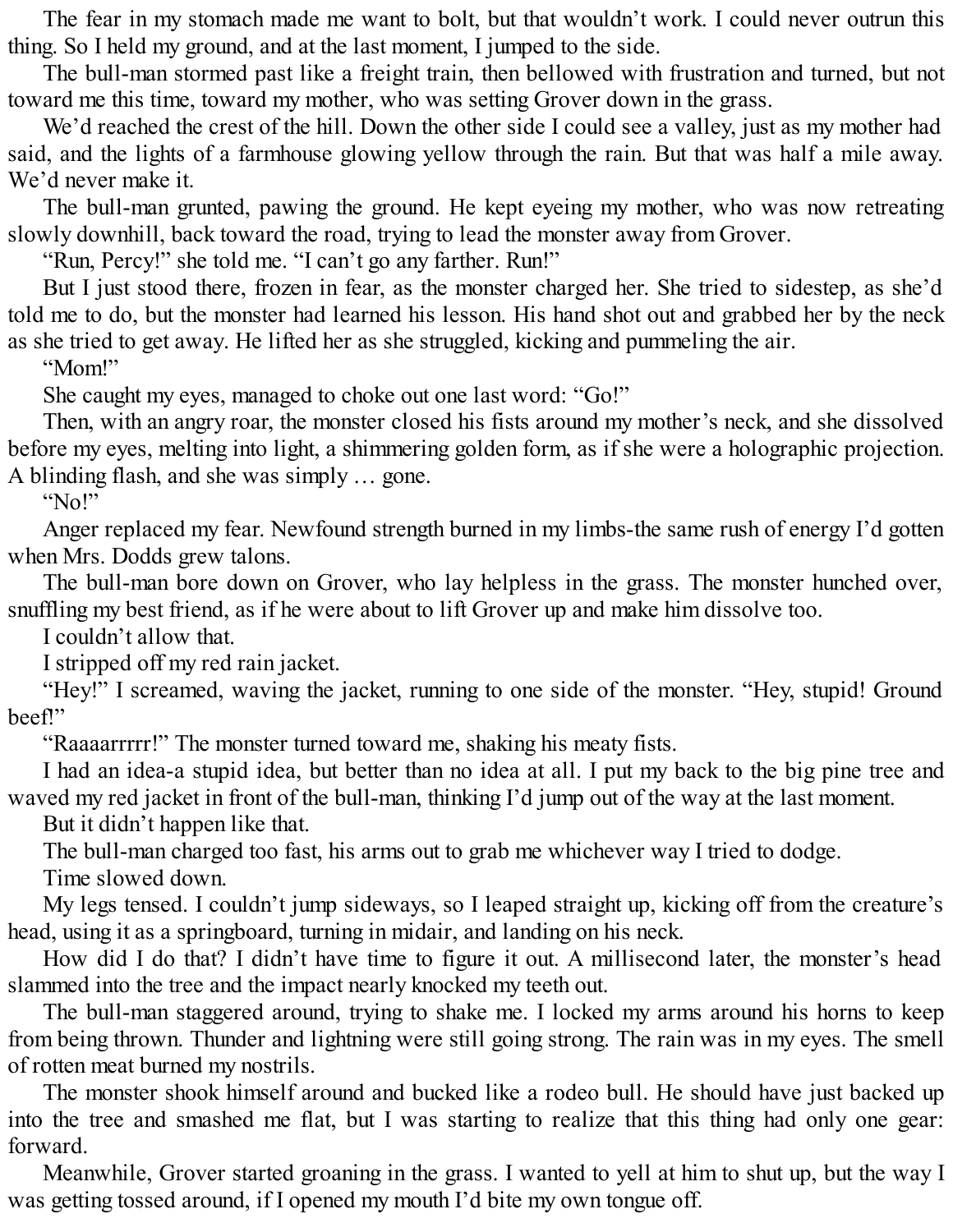"Food!" Grover moaned.

The bull-man wheeled toward him, pawed the ground again, and got ready to charge. I thought about how he had squeezed the life out of my mother, made her disappear in a flash of light, and rage filled me like high-octane fuel. I got both hands around one horn and I pulled backward with all my might. The monster tensed, gave a surprised grunt, then-snap!

The bull-man screamed and flung me through the air. I landed flat on my back in the grass. My head smacked against a rock. When I sat up, my vision was blurry, but I had a horn in my hands, a ragged bone weapon the size of a knife.

The monster charged.

Without thinking, I rolled to one side and came up kneeling. As the monster barreled past, I drove the broken horn straight into his side, right up under his furry rib cage.

The bull-man roared in agony. He flailed, clawing at his chest, then began to disintegrate-not like my mother, in a flash of golden light, but like crumbling sand, blown away in chunks by the wind, the same way Mrs. Dodds had burst apart.

The monster was gone.

The rain had stopped. The storm still rumbled, but only in the distance. I smelled like livestock and my knees were shaking. My head felt like it was splitting open. I was weak and scared and trembling with grief I'd just seen my mother vanish. I wanted to lie down and cry, but there was Grover, needing my help, so I managed to haul him up and stagger down into the valley, toward the lights of the farmhouse. I was crying, calling for my mother, but I held on to Grover-I wasn't going to let him go.

The last thing I remember is collapsing on a wooden porch, looking up at a ceiling fan circling above me, moths flying around a yellow light, and the stern faces of a familiar-looking bearded man and a pretty girl, her blond hair curled like a princess's. They both looked down at me, and the girl said, "He's the one. He must be."

"Silence, Annabeth," the man said. "He's still conscious. Bring him inside."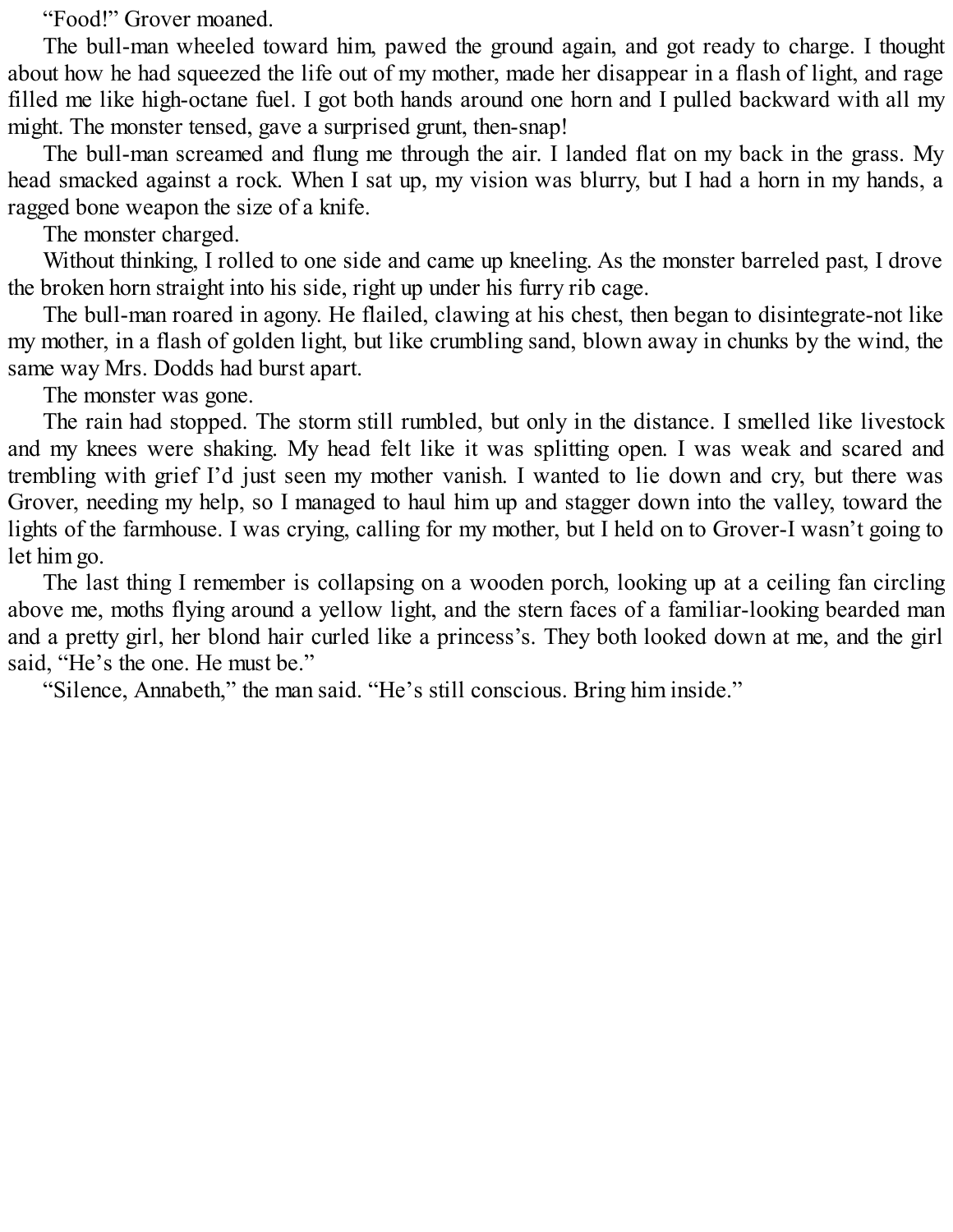#### **5 I PLAY PINOCHLE**

#### WITH A HORSE

I had weird dreams full of barnyard animals. Most of them wanted to kill me. The rest wanted food.

I must've woken up several times, but what I heard and saw made no sense, so I just passed out again. I remember lying in a soft bed, being spoon-fed something that tasted like buttered popcorn, only it was pudding. The girl with curly blond hair hovered over me, smirking as she scraped drips off my chin with the spoon.

When she saw my eyes open, she asked, "What will happen at the summer solstice?"

I managed to croak, "What?"

She looked around, as if afraid someone would overhear. "What's going on? What was stolen? We've only got a few weeks!"

"I'm sorry," I mumbled, "I don't…"

Somebody knocked on the door, and the girl quickly filled my mouth with pudding.

The next time I woke up, the girl was gone.

A husky blond dude, like a surfer, stood in the corner of the bedroom keeping watch over me. He had blue eyes- at least a dozen of them-on his cheeks, his forehead, the backs of his hands. \* \* \*

When I finally came around for good, there was nothing weird about my surroundings, except that they were nicer than I was used to. I was sitting in a deck chair on a huge porch, gazing across a meadow at green hills in the distance. The breeze smelled like strawberries. There was a blanket over my legs, a pillow behind my neck. All that was great, but my mouth felt like a scorpion had been using it for a nest. My tongue was dry and nasty and every one of my teeth hurt.

On the table next to me was a tall drink. It looked like iced apple juice, with a green straw and a paper parasol stuck through a maraschino cherry.

My hand was so weak I almost dropped the glass once I got my fingers around it.

"Careful," a familiar voice said.

Grover was leaning against the porch railing, looking like he hadn't slept in a week. Under one arm, he cradled a shoe box. He was wearing blue jeans, Converse hi-tops and a bright orange T-shirt that said CAMP HALF-BLOOD. Just plain old Grover, Not the goat boy.

So maybe I'd had a nightmare. Maybe my mom was okay. We were still on vacation, and we'd stopped here at this big house for some reason. And …

"You saved my life," Grover said. "I… well, the least I could do … I went back to the hill. I thought you might want this."

Reverently, he placed the shoe box in my lap.

Inside was a black-and-white bull's horn, the base jagged from being broken off, the tip splattered with dried blood. It hadn't been a nightmare.

"The Minotaur," I said.

"Urn, Percy, it isn't a good idea-"

"That's what they call him in the Greek myths, isn't it?" I demanded. "The Minotaur. Half man,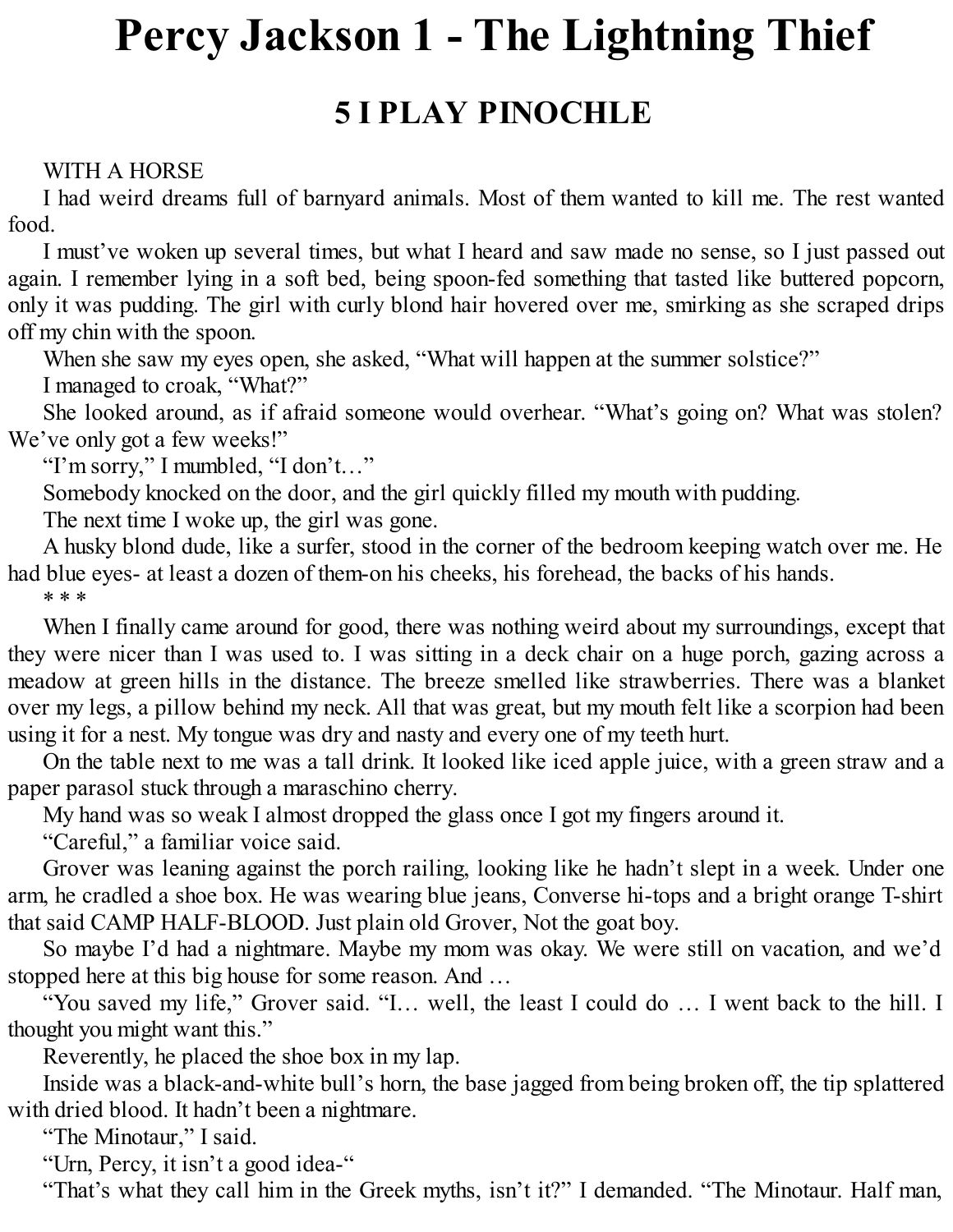half bull."

Grover shifted uncomfortably. "You've been out for two days. How much do you remember?"

"My mom. Is she really …"

He looked down.

I stared across the meadow. There were groves of trees, a winding stream, acres of strawberries spread out under the blue sky. The valley was surrounded by rolling hills, and the tallest one, directly in front of us, was the one with the huge pine tree on top. Even that looked beautiful in the sunlight.

My mother was gone. The whole world should be black and cold. Nothing should look beautiful.

"I'm sorry," Grover sniffled. "I'm a failure. I'm-I'm the worst satyr in the world."

He moaned, stomping his foot so hard it came off. I mean, the Converse hi-top came off. The inside was filled with Styrofoam, except for a hoof-shaped hole.

"Oh, Styx!" he mumbled.

Thunder rolled across the clear sky.

As he struggled to get his hoof back in the fake foot, I thought, Well, that settles it.

Grover was a satyr. I was ready to bet that if I shaved his curly brown hair, I'd find tiny horns on his head. But I was too miserable to care that satyrs existed, or even minotaurs. All that meant was my mom really had been squeezed into nothingness, dissolved into yellow light.

I was alone. An orphan. I would have to live with … Smelly Gabe? No. That would never happen. I would live on the streets first. I would pretend I was seventeen and join the army. I'd do something.

Grover was still sniffling. The poor kid-poor goat, satyr, whatever-looked as if he expected to be hit.

I said, "It wasn't your fault."

"Yes, it was. I was supposed to protect you."

"Did my mother ask you to protect me?"

"No. But that's my job. I'm a keeper. At least… I was."

"But why …" I suddenly felt dizzy, my vision swimming.

"Don't strain yourself," Grover said. "Here." He helped me hold my glass and put the straw to my lips.

I recoiled at the taste, because I was expecting apple juice. It wasn't that at all. It was chocolatechip cookies. Liquid cookies. And not just any cookies-my mom's homemade blue chocolate-chip cookies, buttery and hot, with the chips still melting. Drinking it, my whole body felt warm and good, full of energy. My grief didn't go away, but I felt as if my mom had just brushed her hand against my cheek, given me a cookie the way she used to when I was small, and told me everything was going to be okay.

Before I knew it, I'd drained the glass. I stared into it, sure I'd just had a warm drink, but the ice cubes hadn't even melted.

"Was it good?" Grover asked.

I nodded.

"What did it taste like?" He sounded so wistful, I felt guilty.

"Sorry," I said. "I should've let you taste."

His eyes got wide. "No! That's not what I meant. I just… wondered."

"Chocolate-chip cookies," I said. "My mom's. Homemade."

He sighed. "And how do you feel?"

"Like I could throw Nancy Bobofit a hundred yards."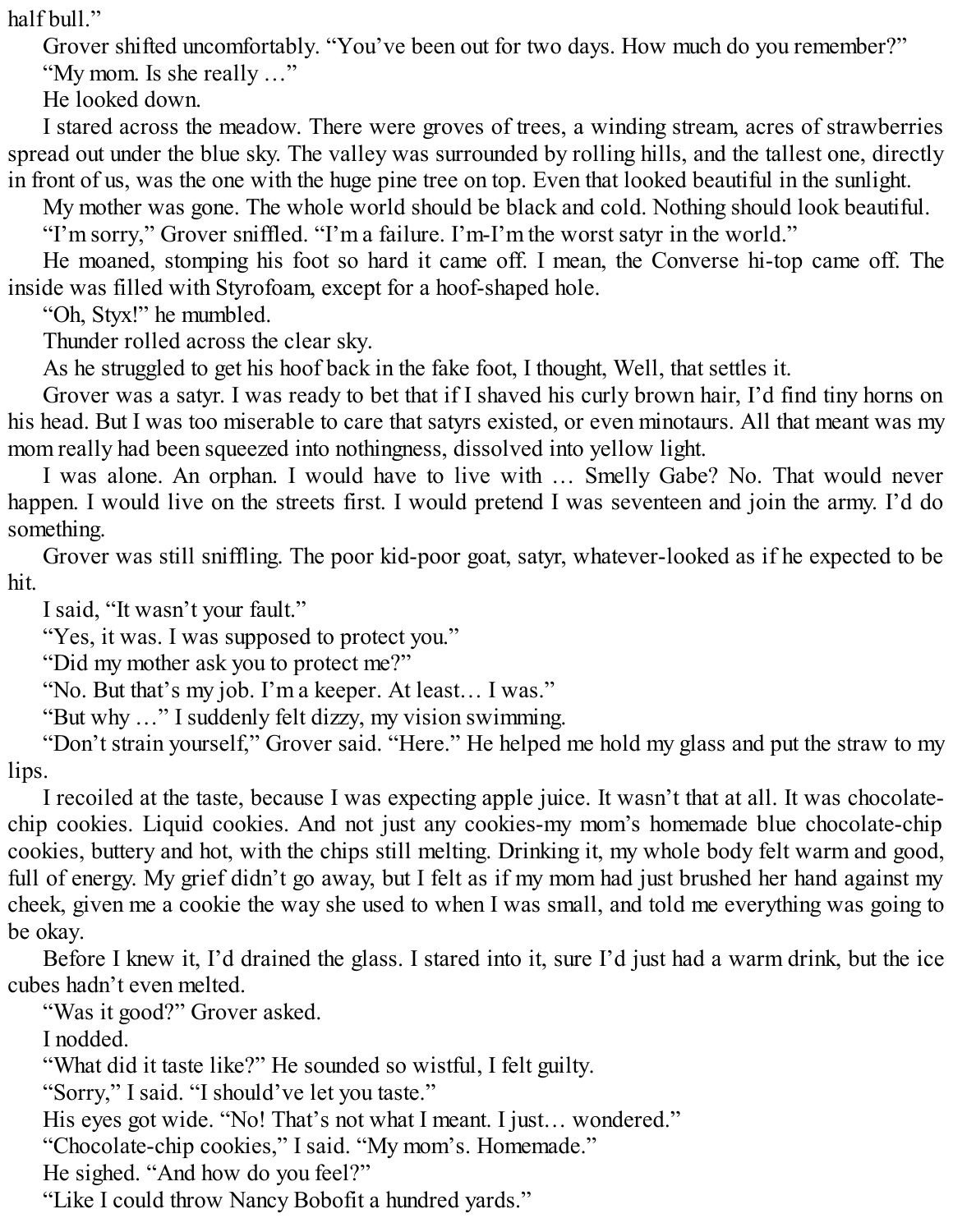"That's good," he said. "That's good. I don't think you could risk drinking any more of that stuff" "What do you mean?"

He took the empty glass from me gingerly, as if it were dynamite, and set it back on the table. "Come on. Chiron and Mr. D are waiting."

The porch wrapped all the way around the farmhouse.

My legs felt wobbly, trying to walk that far. Grover offered to carry the Minotaur horn, but I held on to it. I'd paid for that souvenir the hard way. I wasn't going to let it go.

As we came around the opposite end of the house, I caught my breath.

We must've been on the north shore of Long Island, because on this side of the house, the valley marched all the way up to the water, which glittered about a mile in the distance. Between here and there, I simply couldn't process everything I was seeing. The landscape was dotted with buildings that looked like ancient Greek architecture-an open-air pavilion, an amphitheater, a circular arenaexcept that they all looked brand new, their white marble columns sparkling in the sun. In a nearby sandpit, a dozen high school-age kids and satyrs played volleyball. Canoes glided across a small lake. Kids in bright orange T-shirts like Grover's were chasing each other around a cluster of cabins nestled in the woods. Some shot targets at an archery range. Others rode horses down a wooded trail, and, unless I was hallucinating, some of their horses had wings.

Down at the end of the porch, two men sat across from each other at a card table. The blondhaired girl who'd spoon-fed me popcorn-flavored pudding was leaning on the porch rail next to them.

The man facing me was small, but porky. He had a red nose, big watery eyes, and curly hair so black it was almost purple. He looked like those paintings of baby angels- what do you call them, hubbubs? No, cherubs. That's it. He looked like a cherub who'd turned middle-aged in a trailer park. He wore a tiger-pattern Hawaiian shirt, and he would've fit right in at one of Gabe's poker parties, except I got the feeling this guy could've out-gambled even my stepfather.

"That's Mr. D," Grover murmured to me. "He's the camp director. Be polite. The girl, that's Annabeth Chase. She's just a camper, but she's been here longer than just about anybody. And you already know Chiron… ."

He pointed at the guy whose back was to me.

First, I realized he was sitting in the wheelchair. Then I recognized the tweed jacket, the thinning brown hair, the scraggly beard.

"Mr. Brunner!" I cried.

The Latin teacher turned and smiled at me. His eyes had that mischievous glint they sometimes got in class when he pulled a pop quiz and made all the multiple choice answers B.

"Ah, good, Percy," he said. "Now we have four for pinochle."

He offered me a chair to the right of Mr. D, who looked at me with bloodshot eyes and heaved a great sigh. "Oh, I suppose I must say it. Welcome to Camp Half-Blood. There. Now, don't expect me to be glad to see you."

"Uh, thanks." I scooted a little farther away from him because, if there was one thing I had learned from living with Gabe, it was how to tell when an adult has been hitting the happy juice. If Mr. D was a stranger to alcohol, I was a satyr.

"Annabeth?" Mr. Brunner called to the blond girl.

She came forward and Mr. Brunner introduced us. "This young lady nursed you back to health, Percy. Annabeth, my dear, why don't you go check on Percy's bunk? We'll be putting him in cabin eleven for now."

Annabeth said, "Sure, Chiron."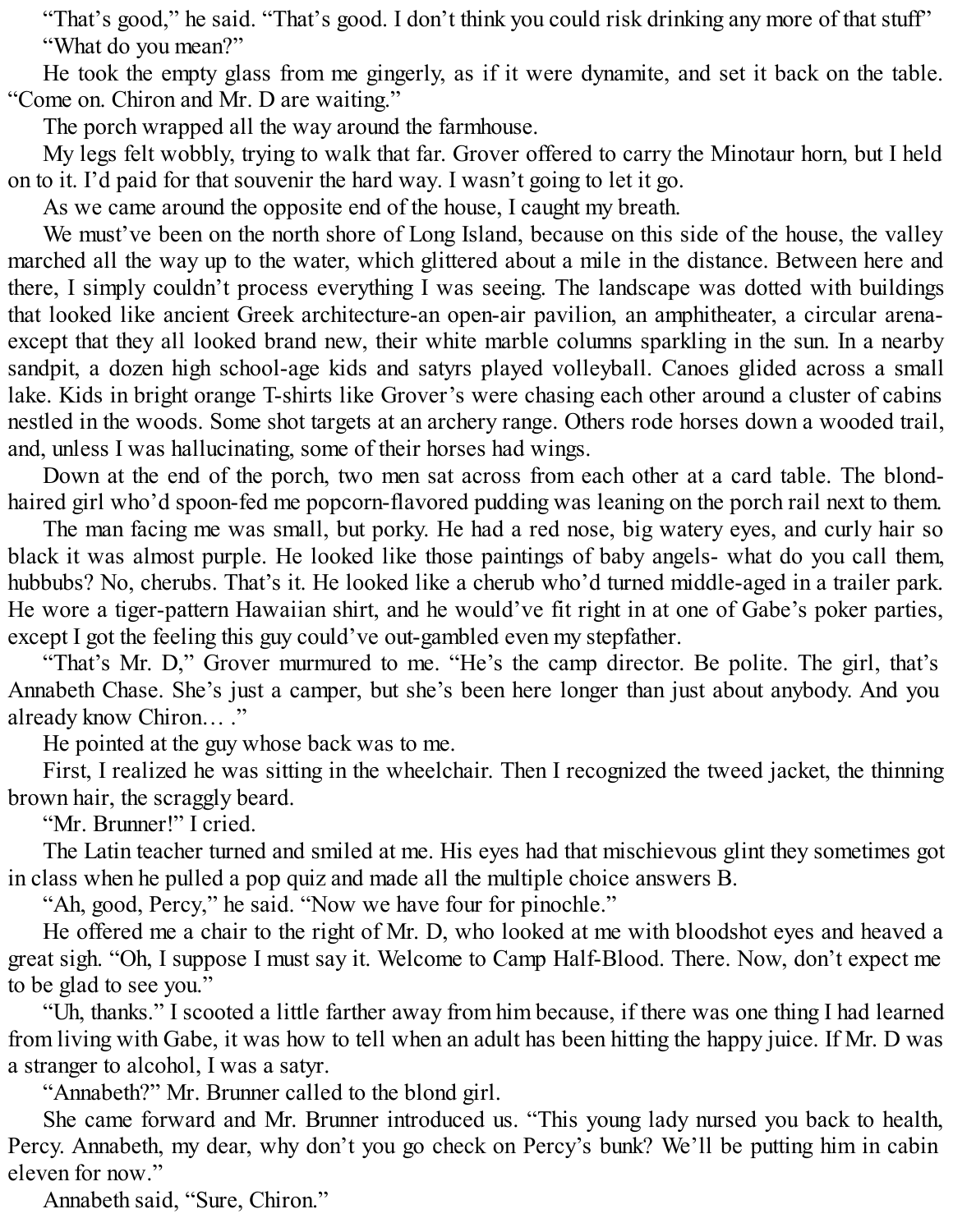She was probably my age, maybe a couple of inches taller, and a whole lot more athletic looking. With her deep tan and her curly blond hair, she was almost exactly what I thought a stereotypical California girl would look like, except her eyes ruined the image. They were startling gray, like storm clouds; pretty, but intimidating, too, as if she were analyzing the best way to take me down in a fight.

She glanced at the minotaur horn in my hands, then back at me. I imagined she was going to say, You killed a minotaur! or Wow, you're so awesome! or something like that.

Instead she said, "You drool when you sleep."

Then she sprinted off down the lawn, her blond hair flying behind her.

"So," I said, anxious to change the subject. "You, uh, work here, Mr. Brunner?"

"Not Mr. Brunner," the ex-Mr. Brunner said. "I'm afraid that was a pseudonym. You may call me Chiron."

"Okay." Totally confused, I looked at the director. "And Mr. D … does that stand for something?"

Mr. D stopped shuffling the cards. He looked at me like I'd just belched loudly. "Young man, names are powerful things. You don't just go around using them for no reason."

"Oh. Right. Sorry."

"I must say, Percy," Chiron-Brunner broke in, "I'm glad to see you alive. It's been a long time since I've made a house call to a potential camper. I'd hate to think I've wasted my time."

"House call?"

"My year at Yancy Academy, to instruct you. We have satyrs at most schools, of course, keeping a lookout. But Grover alerted me as soon as he met you. He sensed you were something special, so I decided to come upstate. I convinced the other Latin teacher to … ah, take a leave of absence."

I tried to remember the beginning of the school year. It seemed like so long ago, but I did have a fuzzy memory of there being another Latin teacher my first week at Yancy. Then, without explanation, he had disappeared and Mr. Brunner had taken the class.

"You came to Yancy just to teach me?" I asked.

Chiron nodded. "Honestly, I wasn't sure about you at first. We contacted your mother, let her know we were keeping an eye on you in case you were ready for Camp Half-Blood. But you still had so much to learn. Nevertheless, you made it here alive, and that's always the first test."

"Grover," Mr. D said impatiently, "are you playing or not?"

"Yes, sir!" Grover trembled as he took the fourth chair, though I didn't know why he should be so afraid of a pudgy little man in a tiger-print Hawaiian shirt.

"You do know how to play pinochle?" Mr. D eyed me suspiciously.

"I'm afraid not," I said.

"I'm afraid not, sir," he said.

"Sir," I repeated. I was liking the camp director less and less.

"Well," he told me, "it is, along with gladiator fighting and Pac-Man, one of the greatest games ever invented by humans. I would expect all civilized young men to know the rules."

"I'm sure the boy can learn," Chiron said.

"Please," I said, "what is this place? What am I doing here? Mr. Brun-Chiron-why would you go to Yancy Academy just to teach me?"

Mr. D snorted. "I asked the same question."

The camp director dealt the cards. Grover flinched every time one landed in his pile.

Chiron smiled at me sympathetically, the way he used to in Latin class, as if to let me know that no matter what my average was, I was his star student. He expected me to have the right answer.

"Percy," he said. "Did your mother tell you nothing?'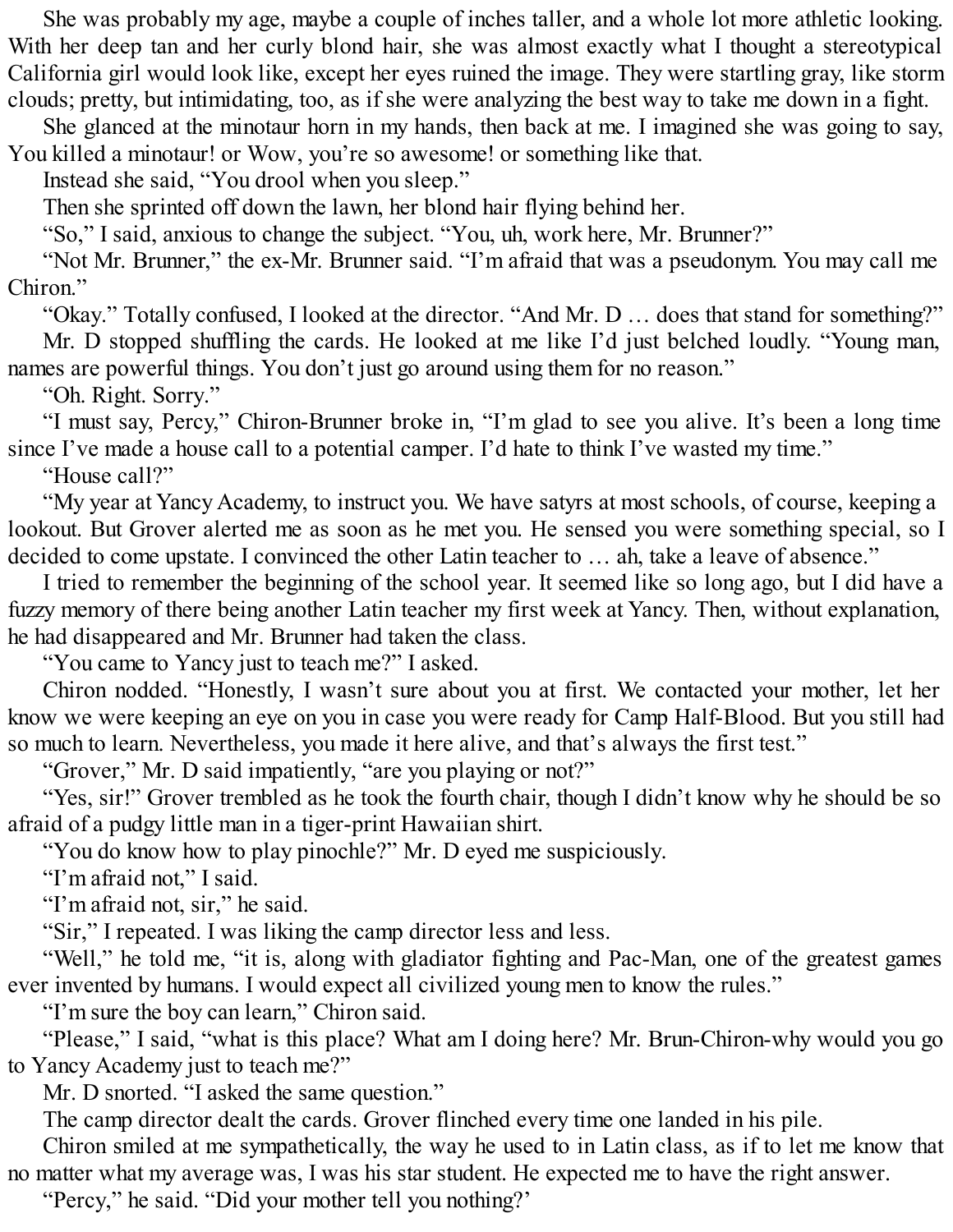"She said …" I remembered her sad eyes, looking out over the sea. "She told me she was afraid to send me here, even though my father had wanted her to. She said that once I was here, I probably couldn't leave. She wanted to keep me close to her."

"Typical," Mr. D said. "That's how they usually get killed. Young man, are you bidding or not?" "What?" I asked.

He explained, impatiently, how you bid in pinochle, and so I did.

"I'm afraid there's too much to tell," Chiron said. "I'm afraid our usual orientation film won't be sufficient."

"Orientation film?" I asked.

"No," Chiron decided. "Well, Percy. You know your friend Grover is a satyr. You know"-he pointed to the horn in the shoe box-"that you have killed the Minotaur. No small feat, either, lad. What you may not know is that great powers are at work in your life. Gods-the forces you call the Greek gods-are very much alive."

I stared at the others around the table.

I waited for somebody to yell, Not! But all I got was Mr. D yelling, "Oh, a royal marriage. Trick! Trick!" He cackled as he tallied up his points.

"Mr. D," Grover asked timidly, "if you're not going to eat it, could I have your Diet Coke can?" "Eh? Oh, all right."

Grover bit a huge shard out of the empty aluminum can and chewed it mournfully.

"Wait," I told Chiron. "You're telling me there's such a thing as God."

"Well, now," Chiron said. "God-capital G, God. That's a different matter altogether. We shan't deal with the metaphysical."

"Metaphysical? But you were just talking about-"

"Ah, gods, plural, as in, great beings that control the forces of nature and human endeavors: the immortal gods of Olympus. That's a smaller matter."

"Smaller?"

"Yes, quite. The gods we discussed in Latin class."

"Zeus," I said. "Hera. Apollo. You mean them."

And there it was again-distant thunder on a cloudless day.

"Young man," said Mr. D, "I would really be less casual about throwing those names around, if I were you."

"But they're stories," I said. "They're-myths, to explain lightning and the seasons and stuff. They're what people believed before there was science."

"Science!" Mr. D scoffed. "And tell me, Perseus Jackson"-I flinched when he said my real name, which I never told anybody-"what will people think of your 'science' two thousand years from now?" Mr. D continued. "Hmm? They will call it primitive mumbo jumbo. That's what. Oh, I love mortalsthey have absolutely no sense of perspective. They think they've come so-o-o far. And have they, Chiron? Look at this boy and tell me."

I wasn't liking Mr. D much, but there was something about the way he called me mortal, as if… he wasn't. It was enough to put a lump in my throat, to suggest why Grover was dutifully minding his cards, chewing his soda can, and keeping his mouth shut.

"Percy," Chiron said, "you may choose to believe or not, but the fact is that immortal means immortal. Can you imagine that for a moment, never dying? Never fading? Existing, just as you are, for all time?"

I was about to answer, off the top of my head, that it sounded like a pretty good deal, but the tone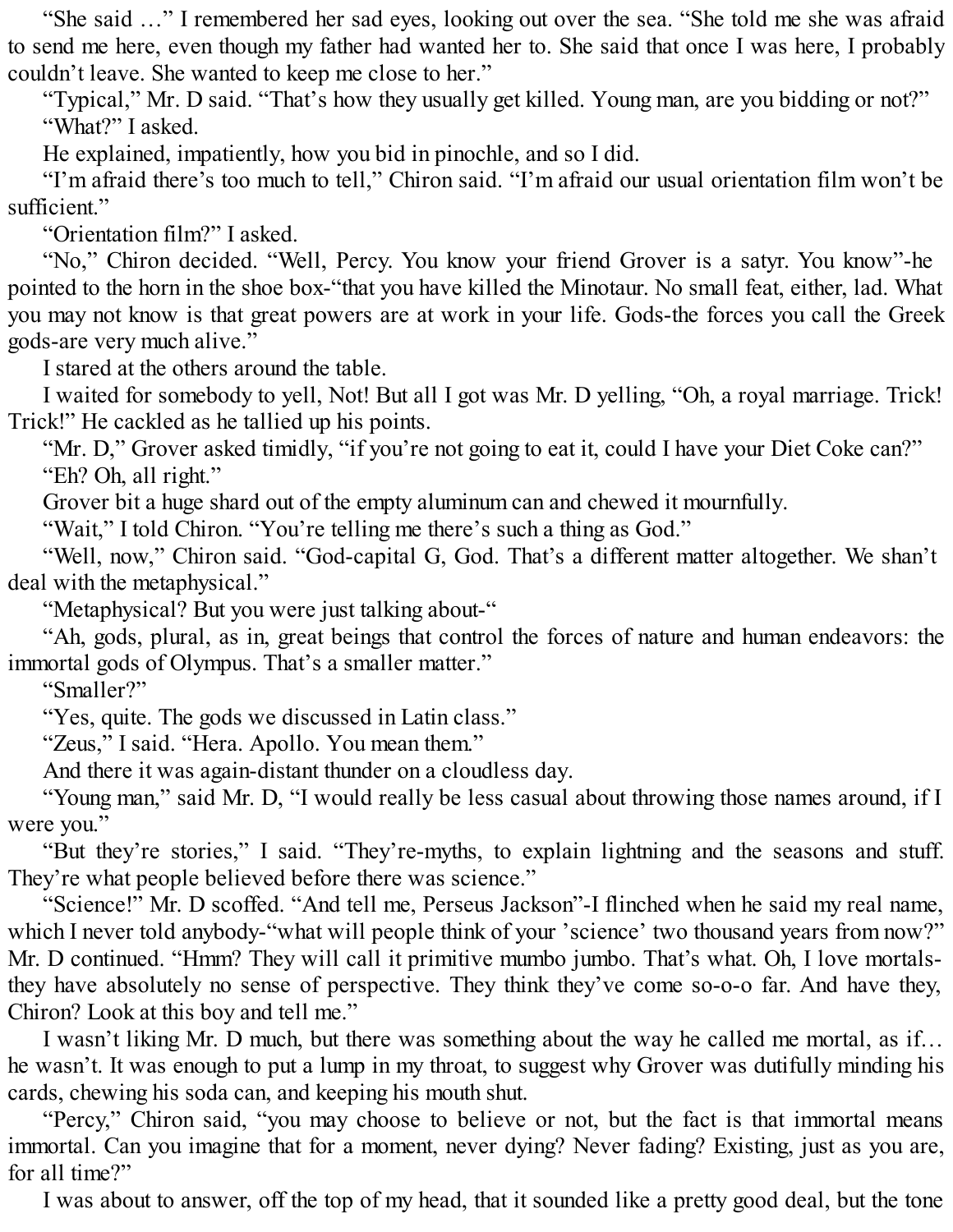of Chiron's voice made me hesitate.

"You mean, whether people believed in you or not," I said.

"Exactly," Chiron agreed. "If you were a god, how would you like being called a myth, an old story to explain lightning? What if I told you, Perseus Jackson, that someday people would call you a myth, just created to explain how little boys can get over losing their mothers?"

My heart pounded. He was trying to make me angry for some reason, but I wasn't going to let him. I said, "I wouldn't like it. But I don't believe in gods."

"Oh, you'd better," Mr. D murmured. "Before one of them incinerates you."

Grover said, "P-please, sir. He's just lost his mother. He's in shock."

"A lucky thing, too," Mr. D grumbled, playing a card. "Bad enough I'm confined to this miserable job, working with boys who don't even believe.'"

He waved his hand and a goblet appeared on the table, as if the sunlight had bent, momentarily, and woven the air into glass. The goblet filled itself with red wine.

My jaw dropped, but Chiron hardly looked up.

"Mr. D," he warned, "your restrictions."

Mr. D looked at the wine and feigned surprise.

"Dear me." He looked at the sky and yelled, "Old habits! Sorry!"

More thunder.

Mr. D waved his hand again, and the wineglass changed into a fresh can of Diet Coke. He sighed unhappily, popped the top of the soda, and went back to his card game.

Chiron winked at me. "Mr. D offended his father a while back, took a fancy to a wood nymph who had been declared off-limits."

"A wood nymph," I repeated, still staring at the Diet Coke can like it was from outer space.

"Yes," Mr. D confessed. "Father loves to punish me. The first time, Prohibition. Ghastly! Absolutely horrid ten years! The second time-well, she really was pretty, and I couldn't stay awaythe second time, he sent me here. Half-Blood Hill. Summer camp for brats like you. 'Be a better influence,' he told me. 'Work with youths rather than tearing them down.' Ha.' Absolutely unfair."

Mr. D sounded about six years old, like a pouting little kid.

"And …" I stammered, "your father is …"

"Di immortales, Chiron," Mr. D said. "I thought you taught this boy the basics. My father is Zeus, of course."

I ran through D names from Greek mythology. Wine. The skin of a tiger. The satyrs that all seemed to work here. The way Grover cringed, as if Mr. D were his master.

"You're Dionysus," I said. "The god of wine."

Mr. D rolled his eyes. "What do they say, these days, Grover? Do the children say, 'Well, duh!'?" "Y-yes, Mr. D."

"Then, well, duh! Percy Jackson. Did you think I was Aphrodite, perhaps?"

"You're a god."

"Yes, child."

"A god. You."

He turned to look at me straight on, and I saw a kind of purplish fire in his eyes, a hint that this whiny, plump little man was only showing me the tiniest bit of his true nature. I saw visions of grape vines choking unbelievers to death, drunken warriors insane with battle lust, sailors screaming as their hands turned to flippers, their faces elongating into dolphin snouts. I knew that if I pushed him, Mr. D would show me worse things. He would plant a disease in my brain that would leave me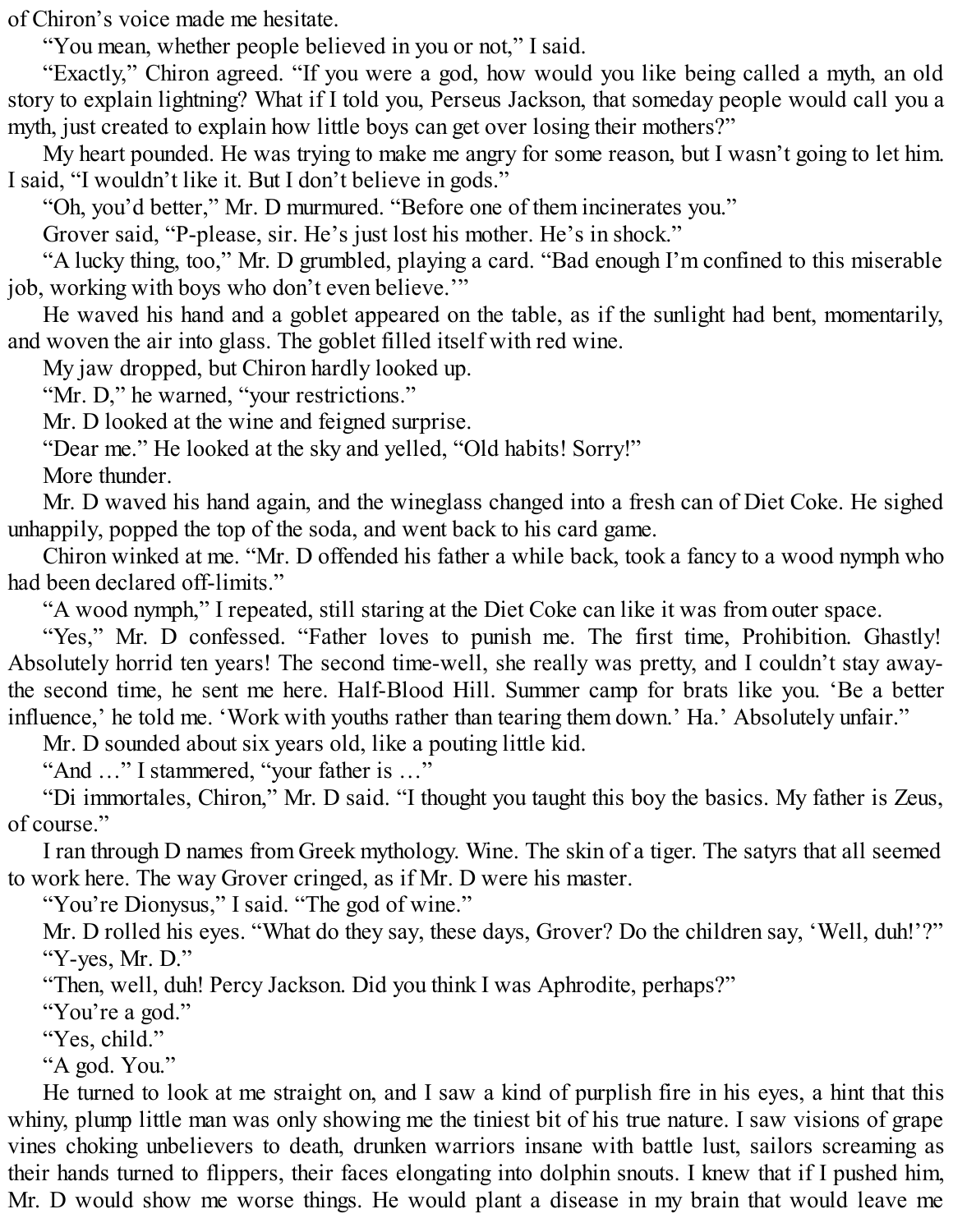wearing a strait-jacket in a rubber room for the rest of my life.

"Would you like to test me, child?" he said quietly.

"No. No, sir."

The fire died a little. He turned back to his card game. "I believe I win."

"Not quite, Mr. D," Chiron said. He set down a straight, tallied the points, and said, "The game goes to me."

I thought Mr. D was going to vaporize Chiron right out of his wheelchair, but he just sighed through his nose, as if he were used to being beaten by the Latin teacher. He got up, and Grover rose, too.

"I'm tired," Mr. D said. "I believe I'll take a nap before the sing-along tonight. But first, Grover, we need to talk, again, about your less-than-perfect performance on this assignment."

Grover's face beaded with sweat. "Y-yes, sir."

Mr. D turned to me. "Cabin eleven, Percy Jackson. And mind your manners."

He swept into the farmhouse, Grover following miserably.

"Will Grover be okay?" I asked Chiron.

Chiron nodded, though he looked a bit troubled. "Old Dionysus isn't really mad. He just hates his job. He's been … ah, grounded, I guess you would say, and he can't stand waiting another century before he's allowed to go back to Olympus."

"Mount Olympus," I said. "You're telling me there really is a palace there?"

"Well now, there's Mount Olympus in Greece. And then there's the home of the gods, the convergence point of their powers, which did indeed used to be on Mount Olympus. It's still called Mount Olympus, out of respect to the old ways, but the palace moves, Percy, just as the gods do."

"You mean the Greek gods are here? Like … in America?"

"Well, certainly. The gods move with the heart of the West."

"The what?"

"Come now, Percy. What you call 'Western civilization.' Do you think it's just an abstract concept? No, it's a living force. A collective consciousness that has burned bright for thousands of years. The gods are part of it. You might even say they are the source of it, or at least, they are tied so tightly to it that they couldn't possibly fade, not unless all of Western civilization were obliterated. The fire started in Greece. Then, as you well know-or as I hope you know, since you passed my course-the heart of the fire moved to Rome, and so did the gods. Oh, different names, perhaps-Jupiter for Zeus, Venus for Aphrodite, and so on-but the same forces, the same gods."

"And then they died."

"Died? No. Did the West die? The gods simply moved, to Germany, to France, to Spain, for a while. Wherever the flame was brightest, the gods were there. They spent several centuries in England. All you need to do is look at the architecture. People do not forget the gods. Every place they've ruled, for the last three thousand years, you can see them in paintings, in statues, on the most important buildings. And yes, Percy, of course they are now in your United States. Look at your symbol, the eagle of Zeus. Look at the statue of Prometheus in Rockefeller Center, the Greek facades of your government buildings in Washington. I defy you to find any American city where the Olympians are not prominently displayed in multiple places. Like it or not-and believe me, plenty of people weren't very fond of Rome, either-America is now the heart of the flame. It is the great power of the West. And so Olympus is here. And we are here."

It was all too much, especially the fact that I seemed to be included in Chiron's we, as if I were part of some club.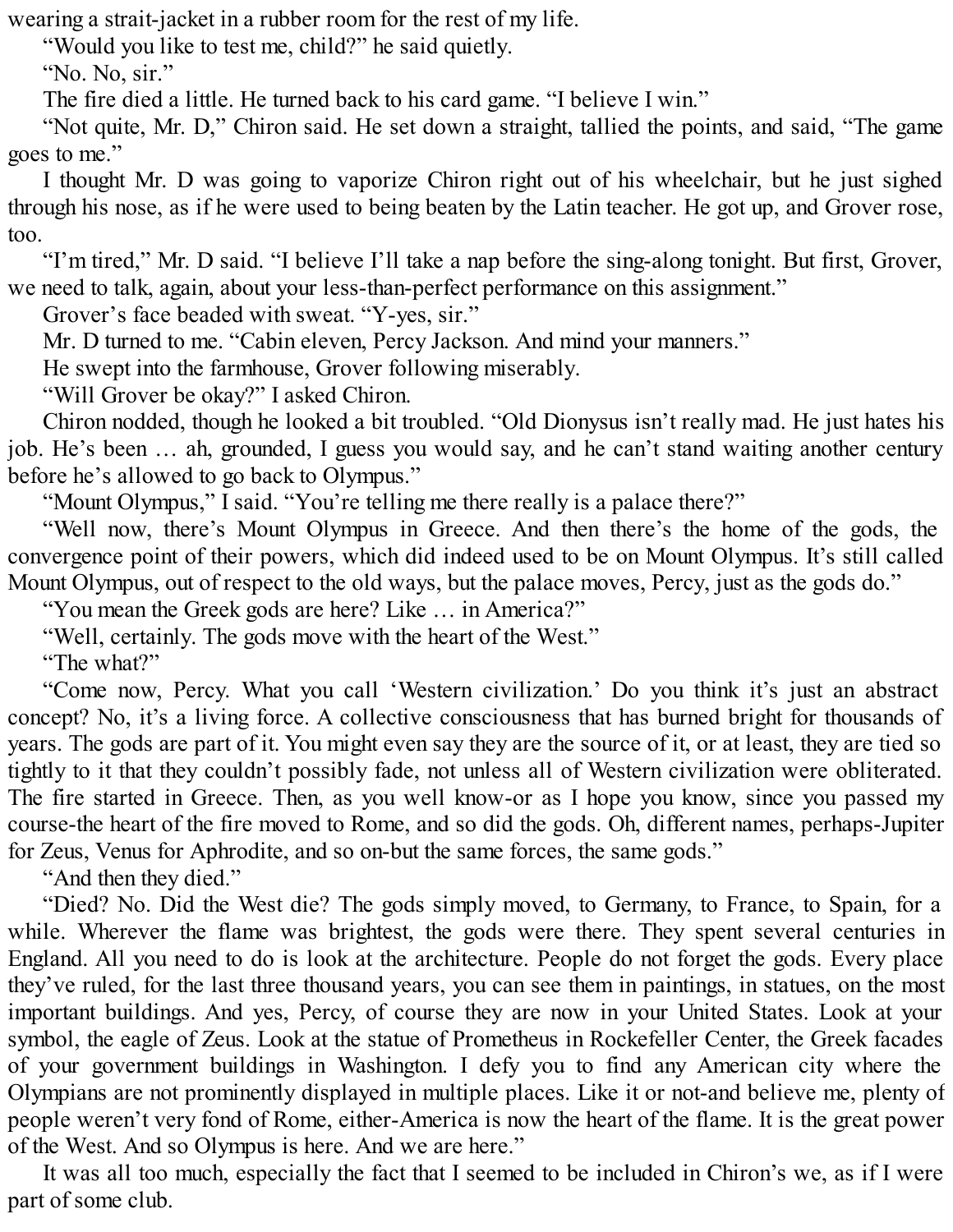"Who are you, Chiron? Who ... who am I?"

Chiron smiled. He shifted his weight as if he were going to get up out of his wheelchair, but I knew that was impossible. He was paralyzed from the waist down.

"Who are you?" he mused. "Well, that's the question we all want answered, isn't it? But for now, we should get you a bunk in cabin eleven. There will be new friends to meet. And plenty of time for lessons tomorrow. Besides, there will be s'mores at the campfire tonight, and I simply adore chocolate."

And then he did rise from his wheelchair. But there was something odd about the way he did it. His blanket fell away from his legs, but the legs didn't move. His waist kept getting longer, rising above his belt. At first, I thought he was wearing very long, white velvet underwear, but as he kept rising out of the chair, taller than any man, I realized that the velvet underwear wasn't underwear; it was the front of an animal, muscle and sinew under coarse white fur. And the wheelchair wasn't a chair. It was some kind of container, an enormous box on wheels, and it must've been magic, because there's no way it could've held all of him. A leg came out, long and knobby-kneed, with a huge polished hoof. Then another front leg, then hindquarters, and then the box was empty, nothing but a metal shell with a couple of fake human legs attached.

I stared at the horse who had just sprung from the wheelchair: a huge white stallion. But where its neck should be was the upper body of my Latin teacher, smoothly grafted to the horse's trunk.

"What a relief," the centaur said. "I'd been cooped up in there so long, my fetlocks had fallen asleep. Now, come, Percy Jackson. Let's meet the other campers."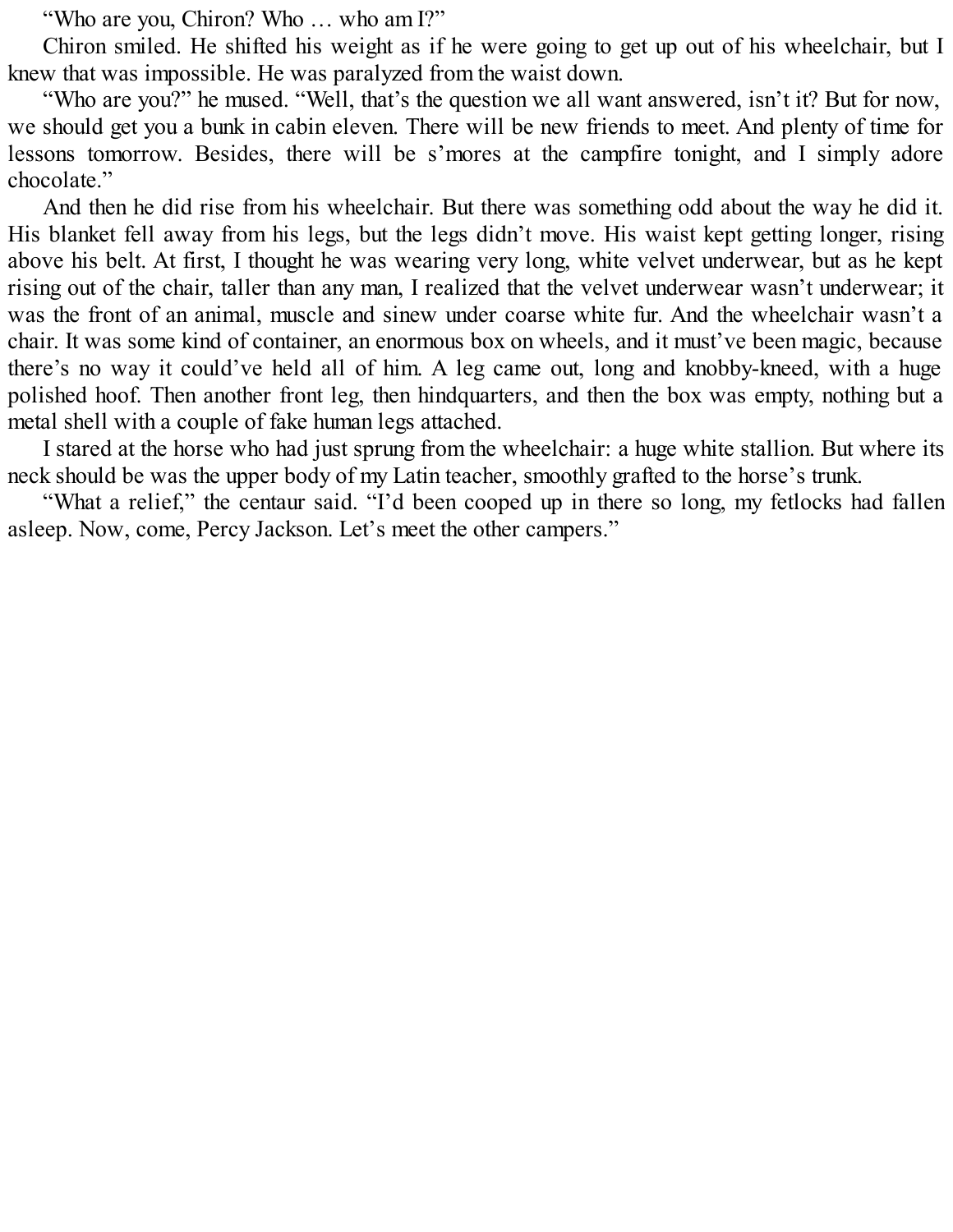## **Percy Jackson 1 - The Lightning Thief**

### **6 I BECOME SUPREME LORD**

#### OF THE BATHROOM

Once I got over the fact that my Latin teacher was a horse, we had a nice tour, though I was careful not to walk behind him. I'd done pooper-scooper patrol in the Macy's Thanksgiving Day Parade a few times, and, I'm sorry, I did not trust Chiron's back end the way I trusted his front.

We passed the volleyball pit. Several of the campers nudged each other. One pointed to the minotaur horn I was carrying. Another said, "That's him."

Most of the campers were older than me. Their satyr friends were bigger than Grover, all of them trotting around in orange CAMP HALF-BLOOD T-shirts, with nothing else to cover their bare shaggy hindquarters. I wasn't normally shy, but the way they stared at me made me uncomfortable. I felt like they were expecting me to do a flip or something.

I looked back at the farmhouse. It was a lot bigger than I'd realized-four stories tall, sky blue with white trim, like an upscale seaside resort. I was checking out the brass eagle weather vane on top when something caught my eye, a shadow in the uppermost window of the attic gable. Something had moved the curtain, just for a second, and I got the distinct impression I was being watched.

"What's up there?" I asked Chiron.

He looked where I was pointing, and his smile faded. "Just the attic."

"Somebody lives there?"

"No," he said with finality. "Not a single living thing."

I got the feeling he was being truthful. But I was also sure something had moved that curtain.

"Come along, Percy," Chiron said, his lighthearted tone now a little forced. "Lots to see."

We walked through the strawberry fields, where campers were picking bushels of berries while a satyr played a tune on a reed pipe.

Chiron told me the camp grew a nice crop for export to New York restaurants and Mount Olympus. "It pays our expenses," he explained. "And the strawberries take almost no effort."

He said Mr. D had this effect on fruit-bearing plants: they just went crazy when he was around. It worked best with wine grapes, but Mr. D was restricted from growing those, so they grew strawberries instead.

I watched the satyr playing his pipe. His music was causing lines of bugs to leave the strawberry patch in every direction, like refugees fleeing a fire. I wondered if Grover could work that kind of magic with music. I wondered if he was still inside the farmhouse, getting chewed out by Mr. D.

"Grover won't get in too much trouble, will he?" I asked Chiron. "I mean … he was a good protector. Really."

Chiron sighed. He shed his tweed jacket and draped it over his horses back like a saddle. "Grover has big dreams, Percy. Perhaps bigger than are reasonable. To reach his goal, he must first demonstrate great courage by succeeding as a keeper, finding a new camper and bringing him safely to Half-Blood Hill."

"But he did that!"

"I might agree with you," Chiron said. "But it is not my place to judge. Dionysus and the Council of Cloven Elders must decide. I'm afraid they might not see this assignment as a success. After all,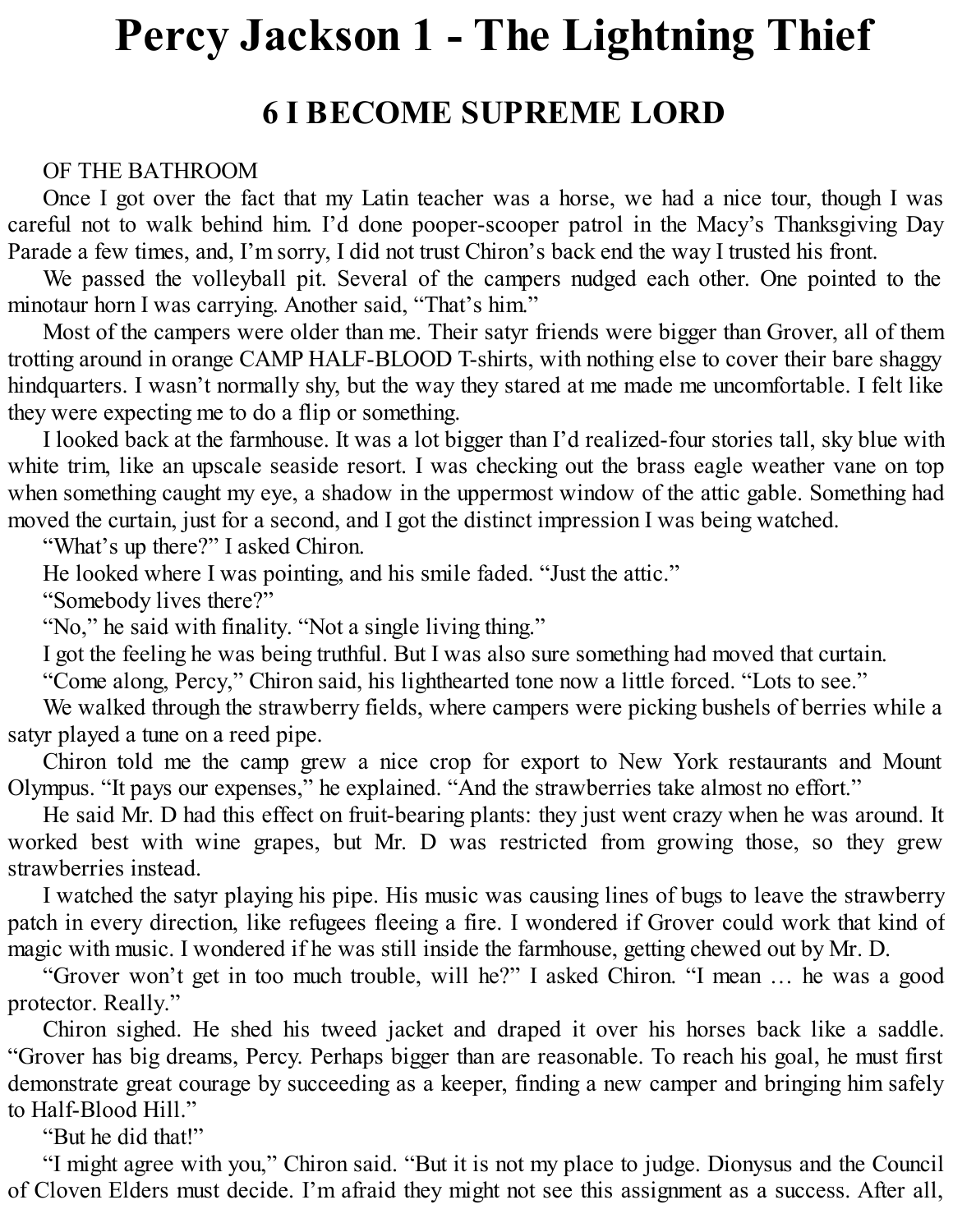Grover lost you in New York. Then there's the unfortunate … ah … fate of your mother. And the fact that Grover was unconscious when you dragged him over the property line. The council might question whether this shows any courage on Grover's part."

I wanted to protest. None of what happened was Grover's fault. I also felt really, really guilty. If I hadn't given Grover the slip at the bus station, he might not have gotten in trouble.

"He'll get a second chance, won't he?"

Chiron winced. "I'm afraid that was Grover's second chance, Percy. The council was not anxious to give him another, either, after what happened the first time, five years ago. Olympus knows, I advised him to wait longer before trying again. He's still so small for his age...."

"How old is he?"

"Oh, twenty-eight."

"What! And he's in sixth grade?"

"Satyrs mature half as fast as humans, Percy. Grover has been the equivalent of a middle school student for the past six years."

"That's horrible."

"Quite," Chiron agreed. "At any rate, Grover is a late bloomer, even by satyr standards, and not yet very accomplished at woodland magic. Alas, he was anxious to pursue his dream. Perhaps now he will find some other career...."

"That's not fair," I said. "What happened the first time? Was it really so bad?"

Chiron looked away quickly. "Let's move along, shall we?"

But I wasn't quite ready to let the subject drop. Something had occurred to me when Chiron talked about my mother's fate, as if he were intentionally avoiding the word death. The beginnings of an idea-a tiny, hopeful fire-started forming in my mind.

"Chiron," I said. "If the gods and Olympus and all that are real …"

"Yes, child?"

"Does that mean the Underworld is real, too?"

Chiron's expression darkened.

"Yes, child." He paused, as if choosing his words carefully. "There is a place where spirits go after death. But for now … until we know more … I would urge you to put that out of your mind."

"What do you mean, 'until we know more'?"

"Come, Percy. Let's see the woods."

As we got closer, I realized how huge the forest was. It took up at least a quarter of the valley, with trees so tall and thick, you could imagine nobody had been in there since the Native Americans.

Chiron said, "The woods are stocked, if you care to try your luck, but go armed."

"Stocked with what?" I asked. "Armed with what?"

"You'll see. Capture the flag is Friday night. Do you have your own sword and shield?" "My own-?"

"No," Chiron said. "I don't suppose you do. I think a size five will do. I'll visit the armory later."

I wanted to ask what kind of summer camp had an armory, but there was too much else to think about, so the tour continued. We saw the archery range, the canoeing lake, the stables (which Chiron didn't seem to like very much), the javelin range, the sing-along amphitheater, and the arena where Chiron said they held sword and spear fights.

"Sword and spear fights?" I asked.

"Cabin challenges and all that," he explained. "Not lethal. Usually. Oh, yes, and there's the mess hall."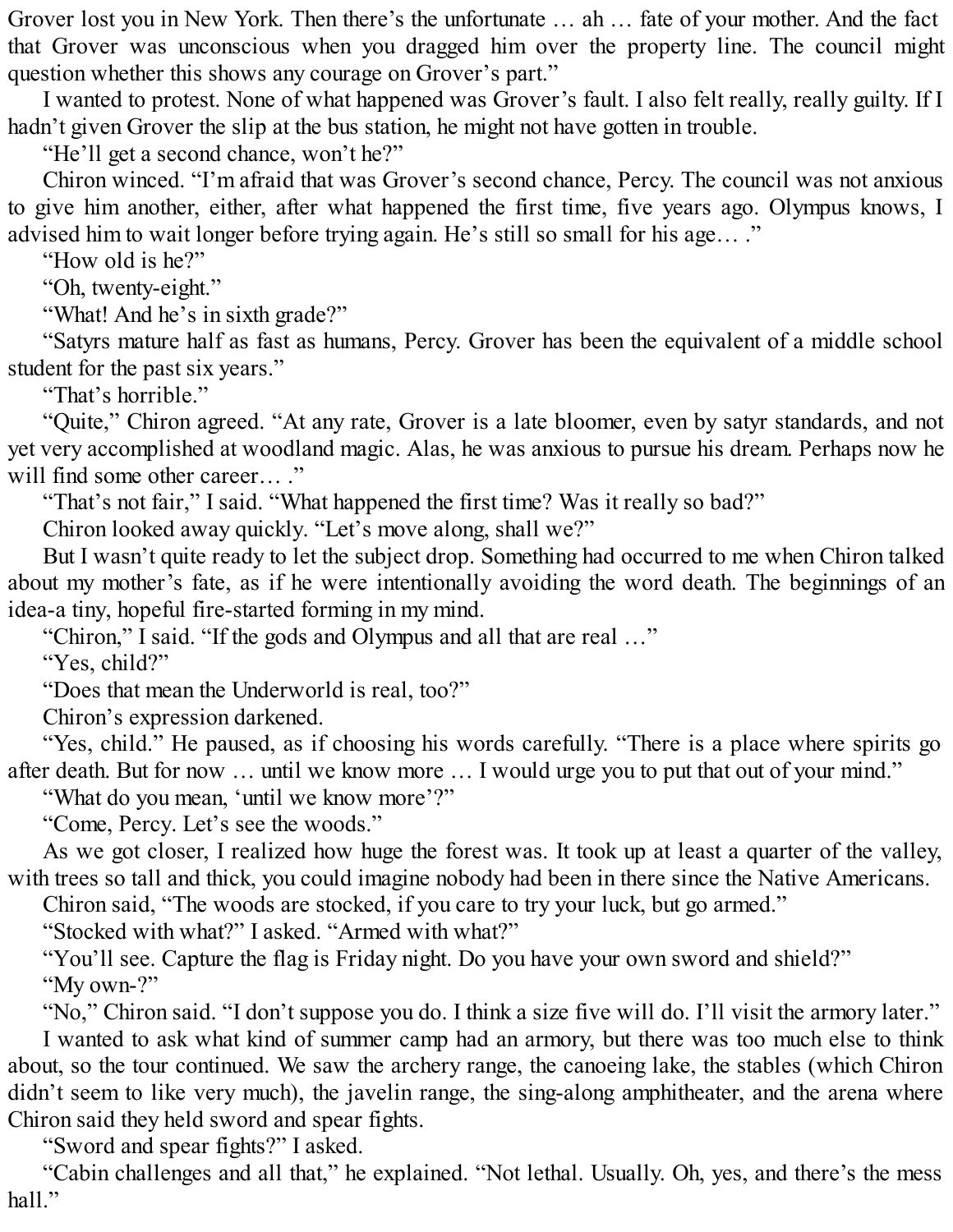Chiron pointed to an outdoor pavilion framed in white Grecian columns on a hill overlooking the sea. There were a dozen stone picnic tables. No roof. No walls.

"What do you do when it rains?" I asked.

Chiron looked at me as if I'd gone a little weird. "We still have to eat, don't we?" I decided to drop the subject.

Finally, he showed me the cabins. There were twelve of them, nestled in the woods by the lake. They were arranged in a U, with two at the base and five in a row on either side. And they were without doubt the most bizarre collection of buildings I'd ever seen.

Except for the fact that each had a large brass number above the door (odds on the left side, evens on the right), they looked absolutely nothing alike. Number nine had smokestacks, like a tiny factory. Number four had tomato vines on the walls and a roof made out of real grass. Seven seemed to be made of solid gold, which gleamed so much in the sunlight it was almost impossible to look at. They all faced a commons area about the size of a soccer field, dotted with Greek statues, fountains, flower beds, and a couple of basketball hoops (which were more my speed).

In the center of the field was a huge stone-lined firepit. Even though it was a warm afternoon, the hearth smoldered. A girl about nine years old was tending the flames, poking the coals with a stick.

The pair of cabins at the head of the field, numbers one and two, looked like his-and-hers mausoleums, big white marble boxes with heavy columns in front. Cabin one was the biggest and bulkiest of the twelve. Its polished bronze doors shimmered like a hologram, so that from different angles lightning bolts seemed to streak across them. Cabin two was more graceful somehow, with slimmer columns garlanded with pomegranates and flowers. The walls were carved with images of peacocks.

"Zeus and Hera?" I guessed.

"Correct," Chiron said.

"Their cabins look empty."

"Several of the cabins are. That's true. No one ever stays in one or two."

Okay. So each cabin had a different god, like a mascot. Twelve cabins for the twelve Olympians. But why would some be empty?

I stopped in front of the first cabin on the left, cabin three.

It wasn't high and mighty like cabin one, but long and low and solid. The outer walls were of rough gray stone studded with pieces of seashell and coral, as if the slabs had been hewn straight from the bottom of the ocean floor. I peeked inside the open doorway and Chiron said, "Oh, I wouldn't do that!"

Before he could pull me back, I caught the salty scent of the interior, like the wind on the shore at Montauk. The interior walls glowed like abalone. There were six empty bunk beds with silk sheets turned down. But there was no sign anyone had ever slept there. The place felt so sad and lonely, I was glad when Chiron put his hand on my shoulder and said, "Come along, Percy."

Most of the other cabins were crowded with campers.

Number five was bright red-a real nasty paint job, as if the color had been splashed on with buckets and fists. The roof was lined with barbed wire. A stuffed wild boar's head hung over the doorway, and its eyes seemed to follow me. Inside I could see a bunch of mean-looking kids, both girls and boys, arm wrestling and arguing with each other while rock music blared. The loudest was a girl maybe thirteen or fourteen. She wore a size XXXL CAMP HALF-BLOOD T-shirt under a camouflage jacket. She zeroed in on me and gave me an evil sneer. She reminded me of Nancy Bobofit, though the camper girl was much bigger and tougher looking, and her hair was long and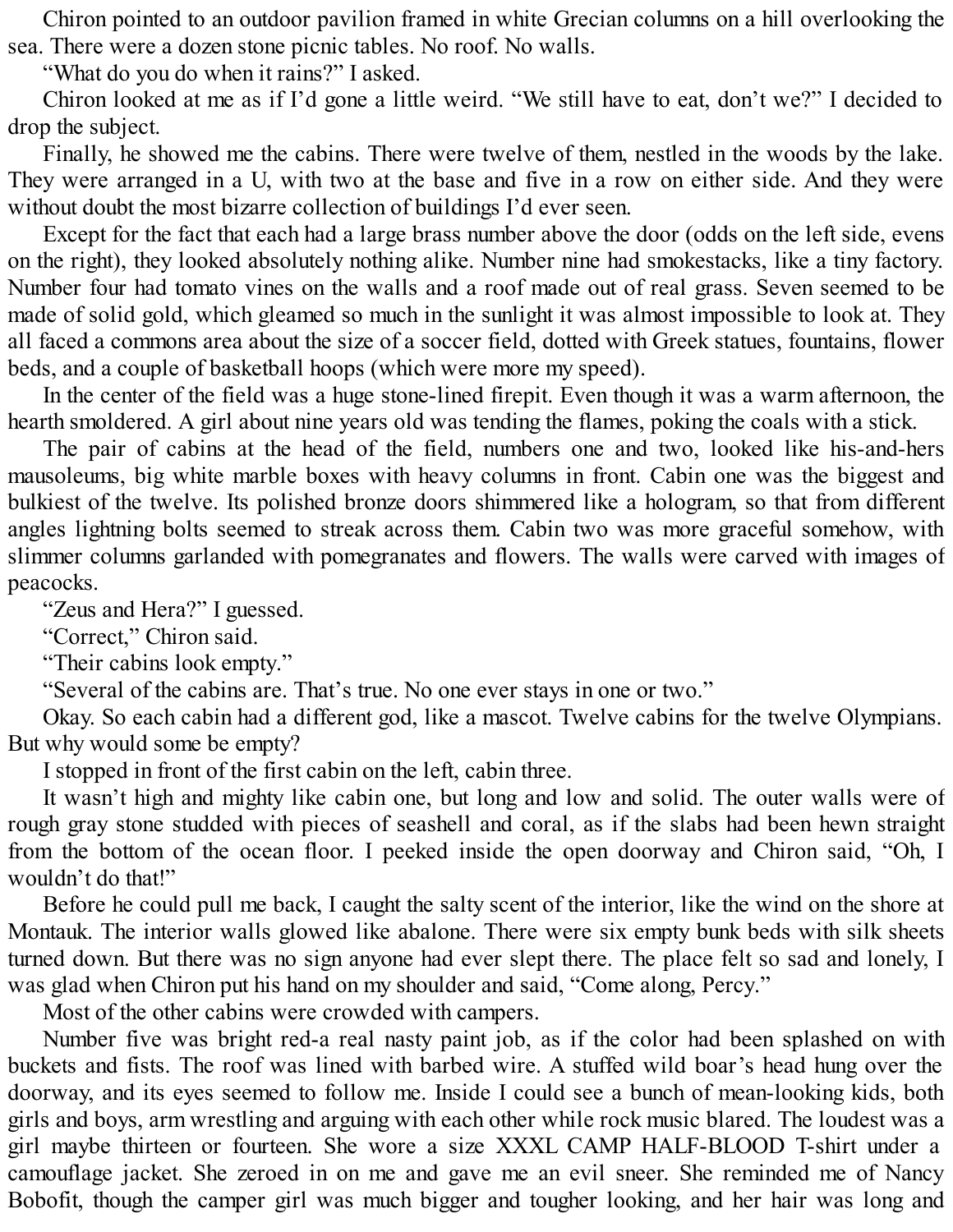stringy, and brown instead of red.

I kept walking, trying to stay clear of Chiron's hooves. "We haven't seen any other centaurs," I observed.

"No," said Chiron sadly. "My kinsmen are a wild and barbaric folk, I'm afraid. You might encounter them in the wilderness, or at major sporting events. But you won't see any here."

"You said your name was Chiron. Are you really …"

He smiled down at me. "The Chiron from the stories? Trainer of Hercules and all that? Yes, Percy, I am."

"But, shouldn't you be dead?"

Chiron paused, as if the question intrigued him. "I honestly don't know about should be. The truth is, I can't be dead. You see, eons ago the gods granted my wish. I could continue the work I loved. I could be a teacher of heroes as long as humanity needed me. I gained much from that wish … and I gave up much. But I'm still here, so I can only assume I'm still needed."

I thought about being a teacher for three thousand years. It wouldn't have made my Top Ten Things to Wish For list.

"Doesn't it ever get boring?"

"No, no," he said. "Horribly depressing, at times, but never boring."

"Why depressing?"

Chiron seemed to turn hard of hearing again.

"Oh, look," he said. "Annabeth is waiting for us."

\* \* \*

The blond girl I'd met at the Big House was reading a book in front of the last cabin on the left, number eleven.

When we reached her, she looked me over critically, like she was still thinking about how much I drooled.

I tried to see what she was reading, but I couldn't make out the title. I thought my dyslexia was acting up. Then I realized the title wasn't even English. The letters looked Greek to me. I mean, literally Greek. There were pictures of temples and statues and different kinds of columns, like those in an architecture book.

"Annabeth," Chiron said, "I have masters' archery class at noon. Would you take Percy from here?"

"Yes, sir."

"Cabin eleven," Chiron told me, gesturing toward the doorway. "Make yourself at home."

Out of all the cabins, eleven looked the most like a regular old summer camp cabin, with the emphasis on old. The threshold was worn down, the brown paint peeling. Over the doorway was one of those doctor's symbols, a winged pole with two snakes wrapped around it. What did they call it… ? A caduceus.

Inside, it was packed with people, both boys and girls, way more than the number of bunk beds. Sleeping bags were spread all over on the floor. It looked like a gym where the Red Cross had set up an evacuation center.

Chiron didn't go in. The door was too low for him. But when the campers saw him they all stood and bowed respectfully.

"Well, then," Chiron said. "Good luck, Percy. I'll see you at dinner."

He galloped away toward the archery range.

I stood in the doorway, looking at the kids. They weren't bowing anymore. They were staring at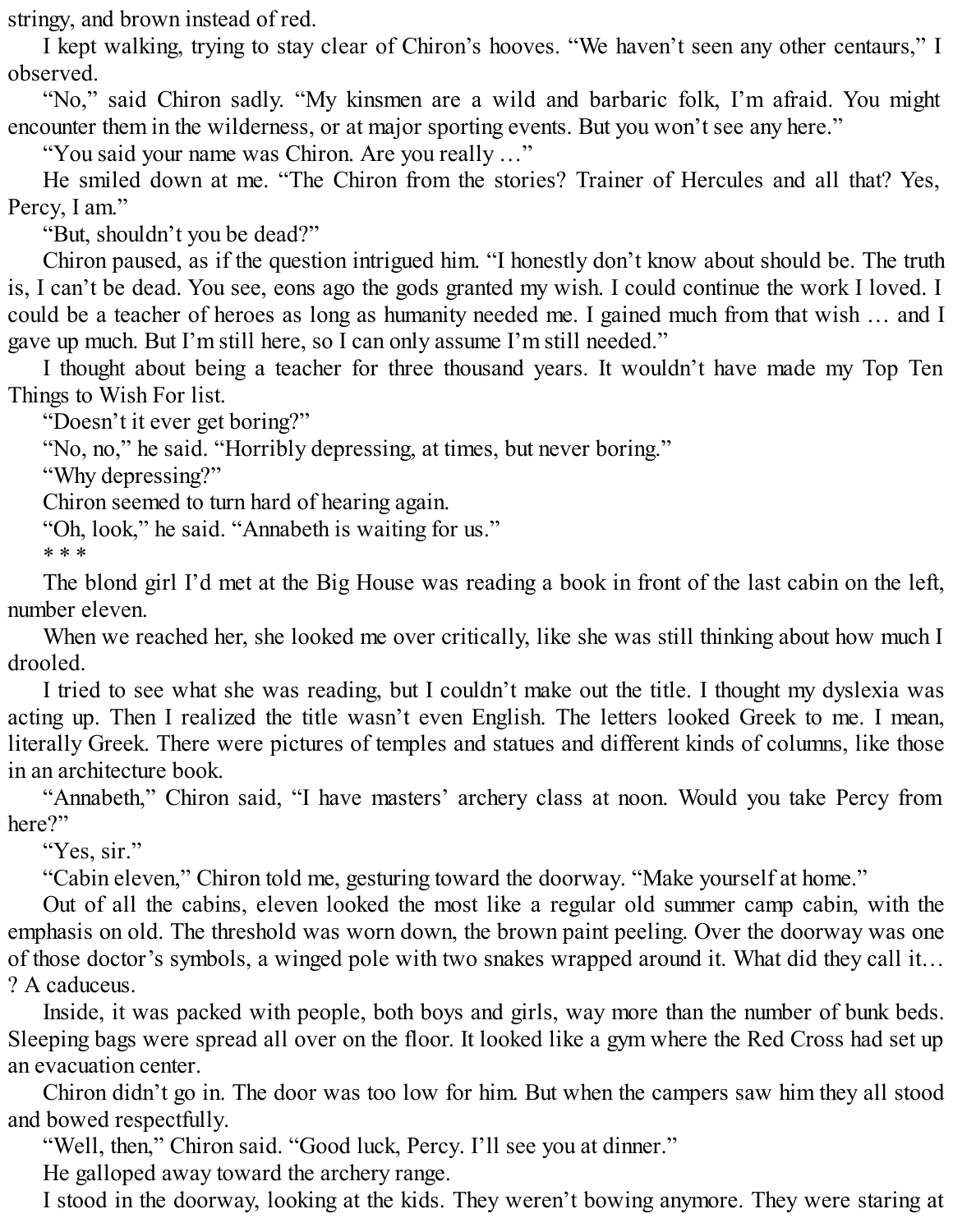me, sizing me up. I knew this routine. I'd gone through it at enough schools.

"Well?" Annabeth prompted. "Go on."

So naturally I tripped coming in the door and made a total fool of myself. There were some snickers from the campers, but none of them said anything.

Annabeth announced, "Percy Jackson, meet cabin eleven.

"Regular or undetermined?" somebody asked.

I didn't know what to say, but Annabeth said, "Undetermined."

Everybody groaned.

A guy who was a little older than the rest came forward. "Now, now, campers. That's what we're here for. Welcome, Percy. You can have that spot on the floor, right over there."

The guy was about nineteen, and he looked pretty cool. He was tall and muscular, with shortcropped sandy hair and a friendly smile. He wore an orange tank top, cutoffs, sandals, and a leather necklace with five different-colored clay beads. The only thing unsettling about his appearance was a thick white scar that ran from just beneath his right eye to his jaw, like an old knife slash.

"This is Luke," Annabeth said, and her voice sounded different somehow. I glanced over and could've sworn she was blushing. She saw me looking, and her expression hardened again. "He's your counselor for now."

"For now?" I asked.

"You're undetermined," Luke explained patiently. "They don't know what cabin to put you in, so you're here. Cabin eleven takes all newcomers, all visitors. Naturally, we would. Hermes, our patron, is the god of travelers."

I looked at the tiny section of floor they'd given me. I had nothing to put there to mark it as my own, no luggage, no clothes, no sleeping bag. Just the Minotaur's horn. I thought about setting that down, but then I remembered that Hermes was also the god of thieves.

I looked around at the campers' faces, some sullen and suspicious, some grinning stupidly, some eyeing me as if they were waiting for a chance to pick my pockets.

"How long will I be here?" I asked.

"Good question," Luke said. "Until you're determined."

"How long will that take?"

The campers all laughed.

"Come on," Annabeth told me. "I'll show you the volleyball court."

"I've already seen it."

"Come on." She grabbed my wrist and dragged me outside. I could hear the kids of cabin eleven laughing behind me.

When we were a few feet away, Annabeth said, "Jackson, you have to do better than that." "What?"

She rolled her eyes and mumbled under her breath, "I can't believe I thought you were the one."

"What's your problem?" I was getting angry now. "All I know is, I kill some bull guy-"

"Don't talk like that!" Annabeth told me. "You know how many kids at this camp wish they'd had your chance?"

"To get killed?"

"To fight the Minotaur! What do you think we train for?"

I shook my head. "Look, if the thing I fought really was the Minotaur, the same one in the stories …"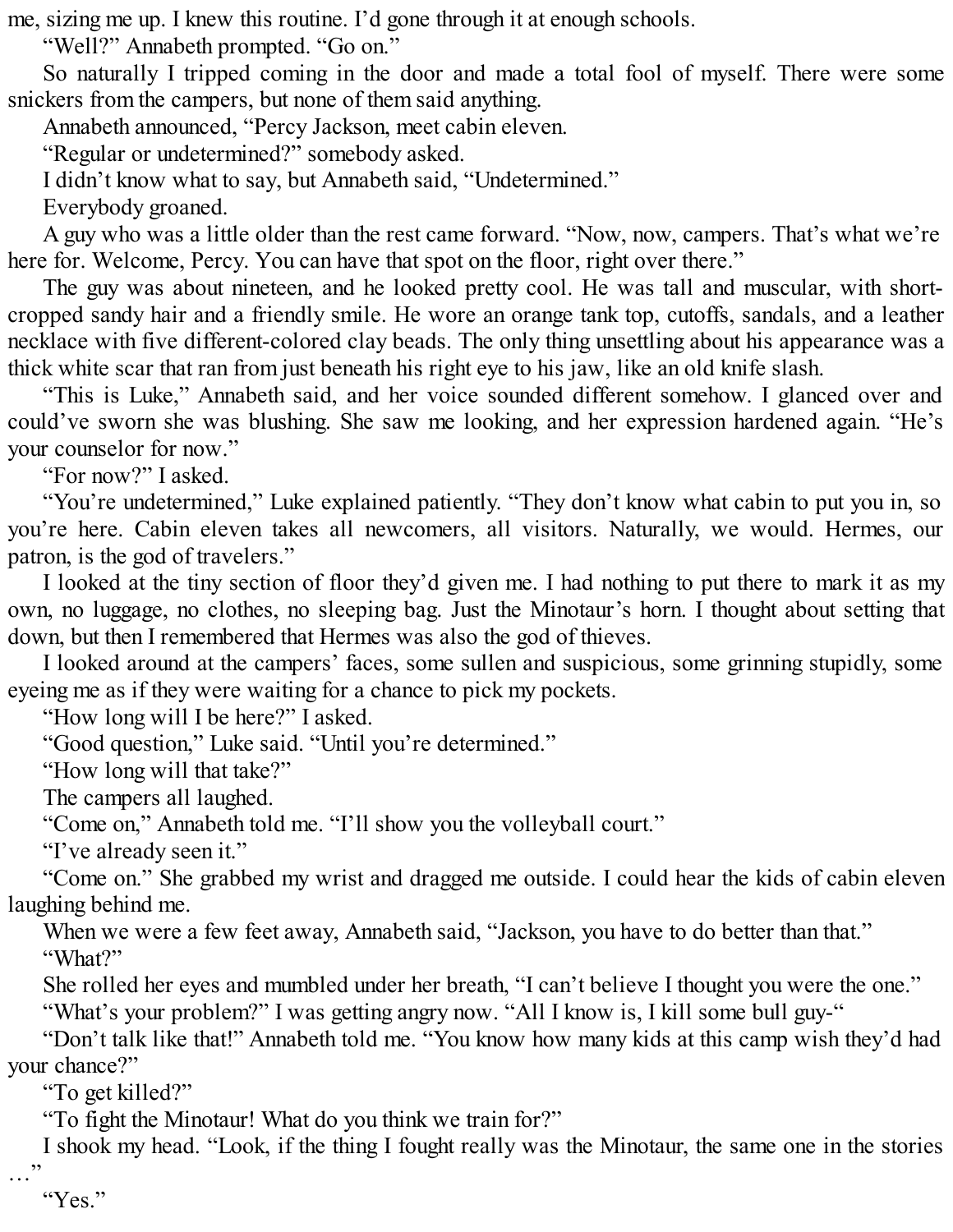"Then there's only one."

"Yes."

"And he died, like, a gajillion years ago, right? Theseus killed him in the labyrinth. So …"

"Monsters don't die, Percy. They can be killed. But they don't die."

"Oh, thanks. That clears it up."

"They don't have souls, like you and me. You can dispel them for a while, maybe even for a whole lifetime if you're lucky. But they are primal forces. Chiron calls them archetypes. Eventually, they re-form."

I thought about Mrs. Dodds. "You mean if I killed one, accidentally, with a sword-"

"The Fur … I mean, your math teacher. That's right. She's still out there. You just made her very, very mad."

"How did you know about Mrs. Dodds?"

"You talk in your sleep."

"You almost called her something. A Fury? They're Hades' torturers, right?"

Annabeth glanced nervously at the ground, as if she expected it to open up and swallow her. "You shouldn't call them by name, even here. We call them the Kindly Ones, if we have to speak of them at all."

"Look, is there anything we can say without it thundering?" I sounded whiny, even to myself, but right then I didn't care. "Why do I have to stay in cabin eleven, anyway? Why is everybody so crowded together? There are plenty of empty bunks right over there."

I pointed to the first few cabins, and Annabeth turned pale. "You don't just choose a cabin, Percy. It depends on who your parents are. Or … your parent."

She stared at me, waiting for me to get it.

"My mom is Sally Jackson," I said. "She works at the candy store in Grand Central Station. At least, she used to."

"I'm sorry about your mom, Percy. But that's not what I mean. I'm talking about your other parent. Your dad."

"He's dead. I never knew him."

Annabeth sighed. Clearly, she'd had this conversation before with other kids. "Your father's not dead, Percy."

"How can you say that? You know him?"

"No, of course not."

"Then how can you say-"

"Because I know you. You wouldn't be here if you weren't one of us."

"You don't know anything about me."

"No?" She raised an eyebrow. "I bet you moved around from school to school. I bet you were kicked out of a lot of them."

"How-"

"Diagnosed with dyslexia. Probably ADHD, too."

I tried to swallow my embarrassment. "What does that have to do with anything?"

"Taken together, it's almost a sure sign. The letters float off the page when you read, right? That's because your mind is hardwired for ancient Greek. And the ADHD-you're impulsive, can't sit still in the classroom. That's your battlefield reflexes. In a real fight, they'd keep you alive. As for the attention problems, that's because you see too much, Percy, not too little. Your senses are better than a regular mortal's. Of course the teachers want you medicated. Most of them are monsters. They don't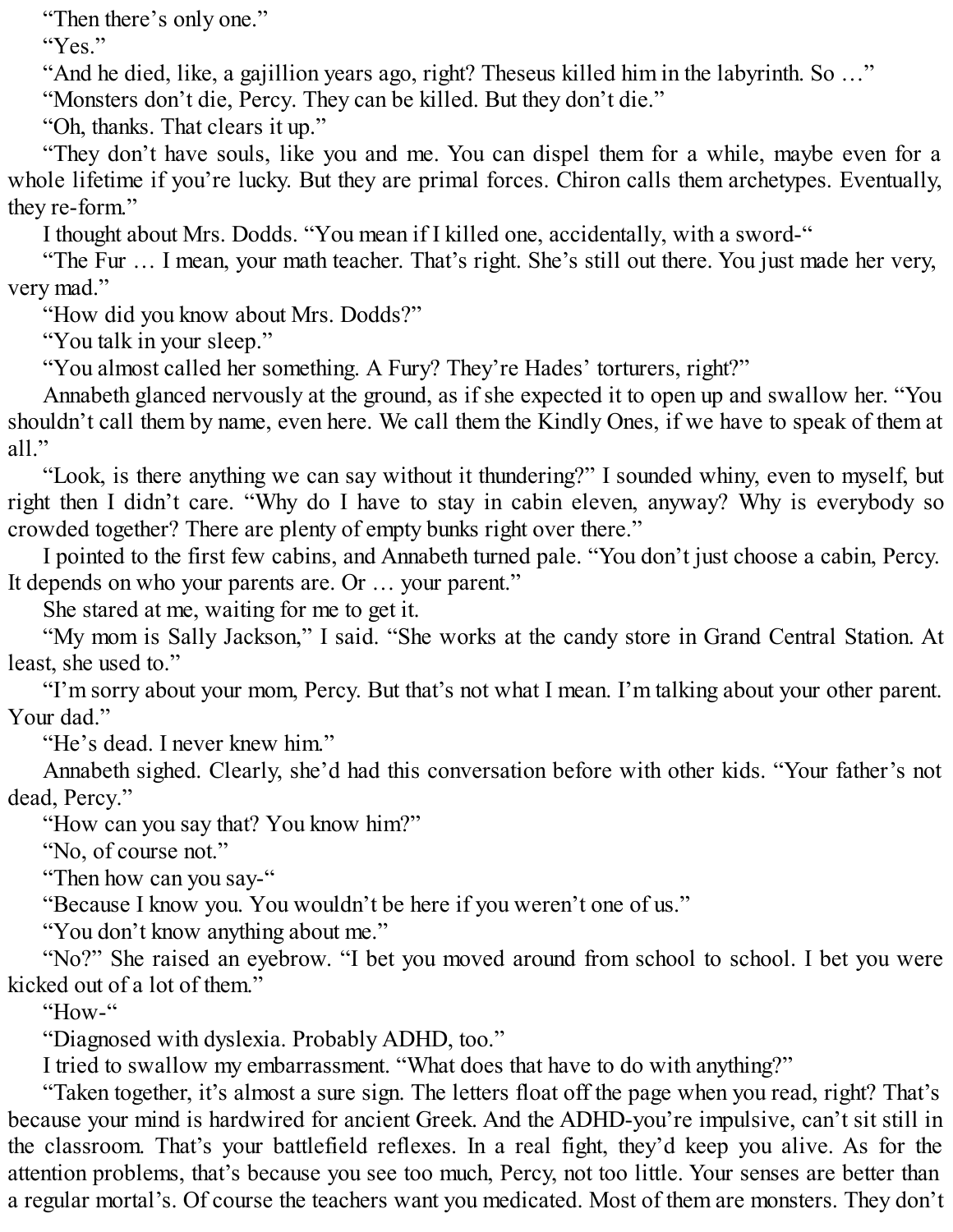want you seeing them for what they are."

"You sound like … you went through the same thing?"

"Most of the kids here did. If you weren't like us, you couldn't have survived the Minotaur, much less the ambrosia and nectar."

"Ambrosia and nectar."

"The food and drink we were giving you to make you better. That stuff would've killed a normal kid. It would've turned your blood to fire and your bones to sand and you'd be dead. Face it. You're a half-blood."

A half-blood.

I was reeling with so many questions I didn't know where to start.

Then a husky voice yelled, "Well! A newbie!"

I looked over. The big girl from the ugly red cabin was sauntering toward us. She had three other girls behind her, all big and ugly and mean looking like her, all wearing camo jackets.

"Clarisse," Annabeth sighed. "Why don't you go polish your spear or something?"

"Sure, Miss Princess," the big girl said. "So I can run you through with it Friday night."

"Erre es korakas!" Annabeth said, which I somehow understood was Greek for 'Go to the crows!' though I had a feeling it was a worse curse than it sounded. "You don't stand a chance."

"We'll pulverize you," Clarisse said, but her eye twitched. Perhaps she wasn't sure she could follow through on the threat. She turned toward me. "Who's this little runt?"

"Percy Jackson," Annabeth said, "meet Clarisse, Daughter of Ares."

I blinked. "Like … the war god?"

Clarisse sneered. "You got a problem with that?"

"No," I said, recovering my wits. "It explains the bad smell."

Clarisse growled. "We got an initiation ceremony for newbies, Prissy."

"Percy."

"Whatever. Come on, I'll show you."

"Clarisse-" Annabeth tried to say.

"Stay out of it, wise girl."

Annabeth looked pained, but she did stay out of it, and I didn't really want her help. I was the new kid. I had to earn my own rep.

I handed Annabeth my minotaur horn and got ready to fight, but before I knew it, Clarisse had me by the neck and was dragging me toward a cinder-block building that I knew immediately was the bathroom.

I was kicking and punching. I'd been in plenty of fights before, but this big girl Clarisse had hands like iron. She dragged me into the girls' bathroom. There was a line of toilets on one side and a line of shower stalls down the other. It smelled just like any public bathroom, and I was thinking-as much as I could think with Clarisse ripping my hair out-that if this place belonged to the gods, they should've been able to afford classier johns.

Clarisse's friends were all laughing, and I was trying to find the strength I'd used to fight the Minotaur, but it just wasn't there.

"Like he's 'Big Three' material," Clarisse said as she pushed me toward one of the toilets. "Yeah, right. Minotaur probably fell over laughing, he was so stupid looking."

Her friends snickered.

Annabeth stood in the corner, watching through her fingers.

Clarisse bent me over on my knees and started pushing my head toward the toilet bowl. It reeked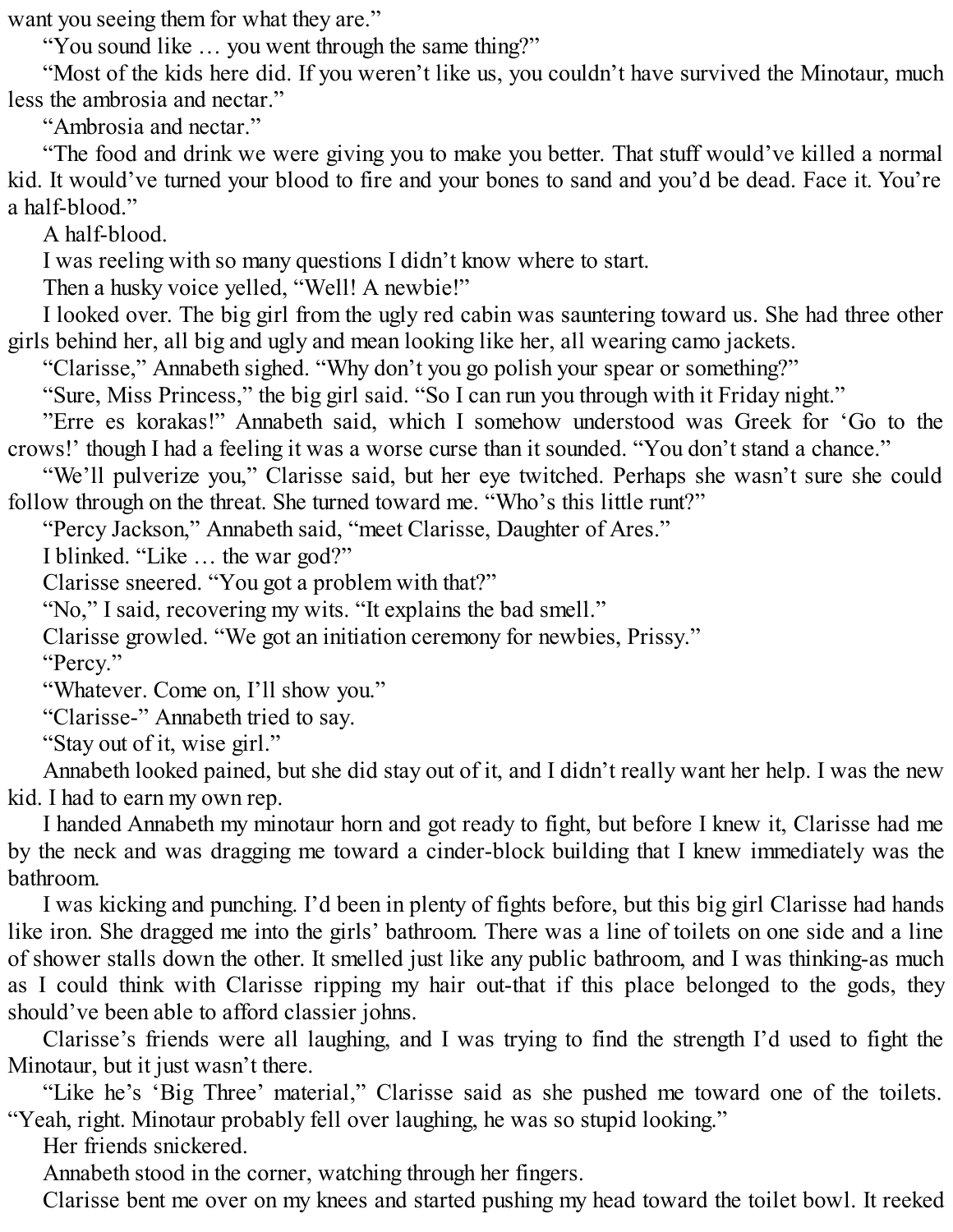like rusted pipes and, well, like what goes into toilets. I strained to keep my head up. I was looking at the scummy water, thinking, I will not go into that. I won't.

Then something happened. I felt a tug in the pit of my stomach. I heard the plumbing rumble, the pipes shudder. Clarisse's grip on my hair loosened. Water shot out of the toilet, making an arc straight over my head, and the next thing I knew, I was sprawled on the bathroom tiles with Clarisse screaming behind me.

I turned just as water blasted out of the toilet again, hitting Clarisse straight in the face so hard it pushed her down onto her butt. The water stayed on her like the spray from a fire hose, pushing her backward into a shower stall.

She struggled, gasping, and her friends started coming toward her. But then the other toilets exploded, too, and six more streams of toilet water blasted them back. The showers acted up, too, and together all the fixtures sprayed the camouflage girls right out of the bathroom, spinning them around like pieces of garbage being washed away.

As soon as they were out the door, I felt the tug in my gut lessen, and the water shut off as quickly as it had started.

The entire bathroom was flooded. Annabeth hadn't been spared. She was dripping wet, but she hadn't been pushed out the door. She was standing in exactly the same place, staring at me in shock.

I looked down and realized I was sitting in the only dry spot in the whole room. There was a circle of dry floor around me. I didn't have one drop of water on my clothes. Nothing.

I stood up, my legs shaky.

Annabeth said, "How did you …"

"I don't know."

We walked to the door. Outside, Clarisse and her friends were sprawled in the mud, and a bunch of other campers had gathered around to gawk. Clarisse's hair was flattened across her face. Her camouflage jacket was sopping and she smelled like sewage. She gave me a look of absolute hatred. "You are dead, new boy. You are totally dead."

I probably should have let it go, but I said, "You want to gargle with toilet water again, Clarisse? Close your mouth."

Her friends had to hold her back. They dragged her toward cabin five, while the other campers made way to avoid her flailing feet.

Annabeth stared at me. I couldn't tell whether she was just grossed out or angry at me for dousing her.

"What?" I demanded. "What are you thinking?"

"I'm thinking," she said, "that I want you on my team for capture the flag."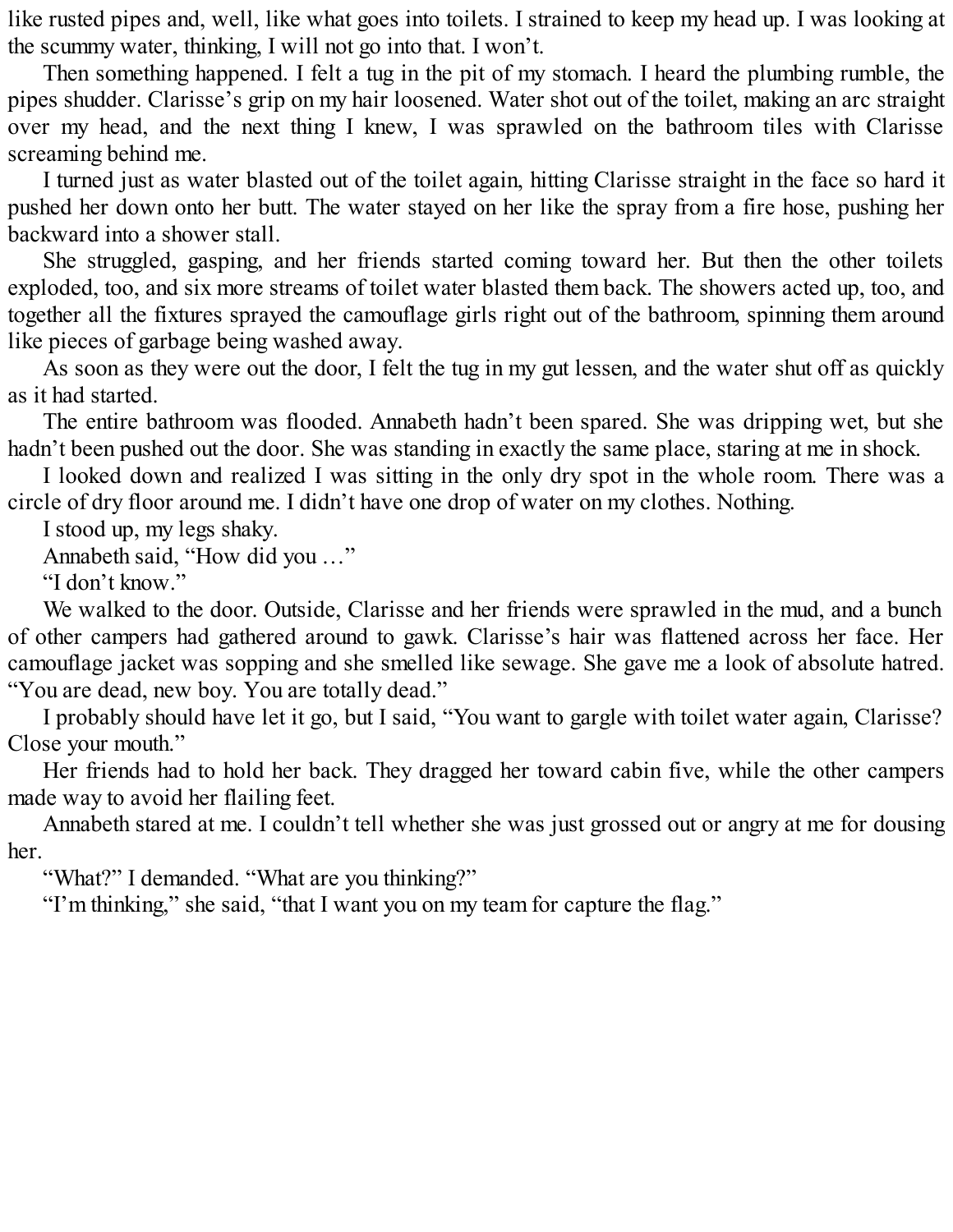## **Percy Jackson 1 - The Lightning Thief**

## **7 MY DINNER GOES**

#### UP IN SMOKE

Word of the bathroom incident spread immediately. Wherever I went, campers pointed at me and murmured something about toilet water. Or maybe they were just staring at Annabeth, who was still pretty much dripping wet.

She showed me a few more places: the metal shop (where kids were forging their own swords), the arts-and-crafts room (where satyrs were sandblasting a giant marble statue of a goat-man), and the climbing wall, which actually consisted of two facing walls that shook violently, dropped boulders, sprayed lava, and clashed together if you didn't get to the top fast enough.

Finally we returned to the canoeing lake, where the trail led back to the cabins.

"I've got training to do," Annabeth said flatly. "Dinner's at seven-thirty. Just follow your cabin to the mess hall."

"Annabeth, I'm sorry about the toilets."

"Whatever."

"It wasn't my fault."

She looked at me skeptically, and I realized it was my fault. I'd made water shoot out of the bathroom fixtures. I didn't understand how. But the toilets had responded to me. I had become one with the plumbing.

"You need to talk to the Oracle," Annabeth said.

"Who?"

"Not who. What. The Oracle. I'll ask Chiron."

I stared into the lake, wishing somebody would give me a straight answer for once.

I wasn't expecting anybody to be looking back at me from the bottom, so my heart skipped a beat when I noticed two teenage girls sitting cross-legged at the base of the pier, about twenty feet below. They wore blue jeans and shimmering green T-shirts, and their brown hair floated loose around their shoulders as minnows darted in and out. They smiled and waved as if I were a long-lost friend.

I didn't know what else to do. I waved back.

"Don't encourage them," Annabeth warned. "Naiads are terrible flirts."

"Naiads," I repeated, feeling completely overwhelmed. "That's it. I want to go home now."

Annabeth frowned. "Don't you get it, Percy? You are home. This is the only safe place on earth for kids like us."

"You mean, mentally disturbed kids?"

"I mean not human. Not totally human, anyway. Half-human."

"Half-human and half-what?"

"I think you know."

I didn't want to admit it, but I was afraid I did. I felt a tingling in my limbs, a sensation I sometimes felt when my mom talked about my dad.

"God," I said. "Half-god."

Annabeth nodded. "Your father isn't dead, Percy. He's one of the Olympians."

"That's … crazy."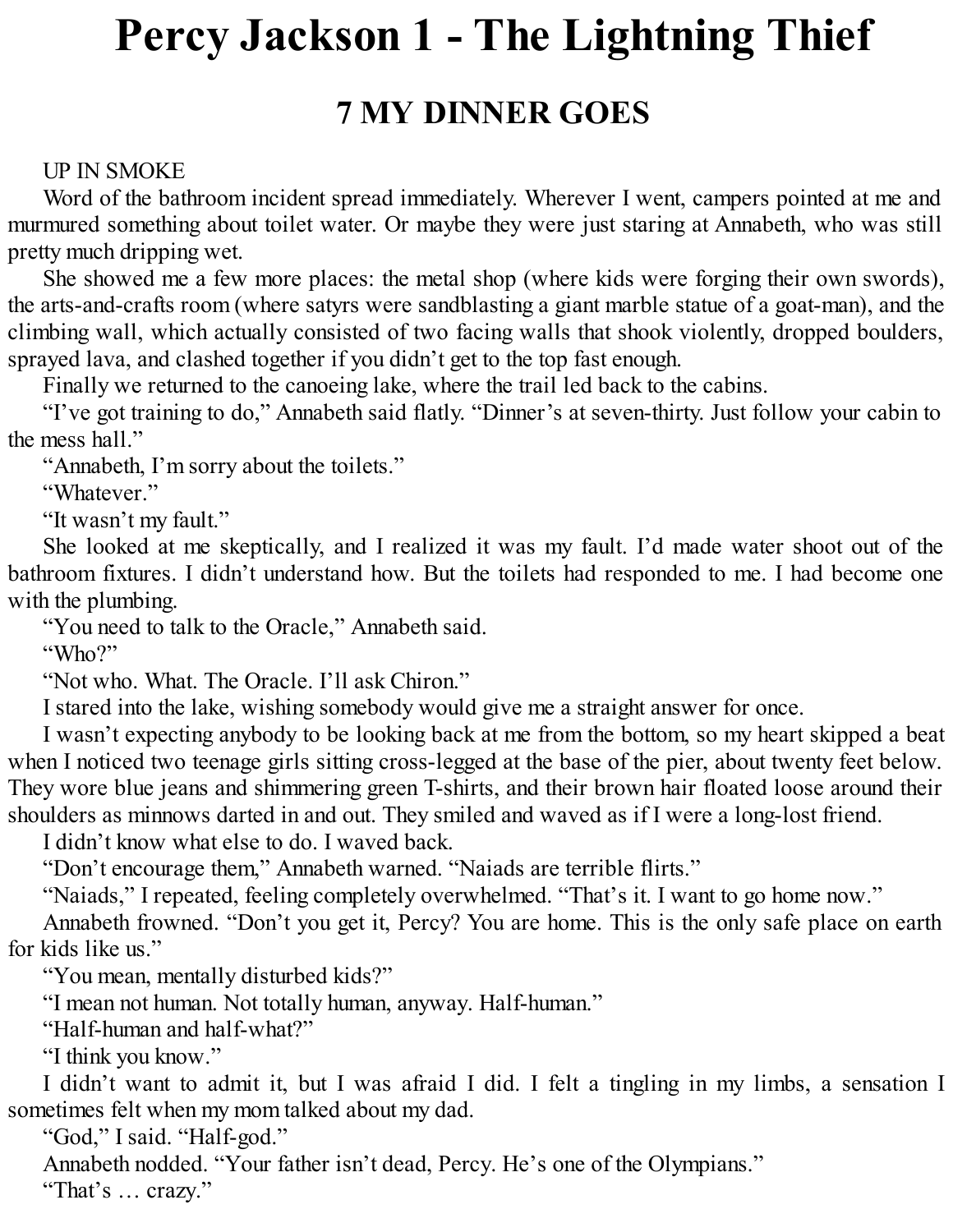"Is it? What's the most common thing gods did in the old stories? They ran around falling in love with humans and having kids with them. Do you think they've changed their habits in the last few millennia?"

"But those are just-" I almost said myths again. Then I remembered Chiron's warning that in two thousand years, I might be considered a myth. "But if all the kids here are half-gods-"

"Demigods," Annabeth said. "That's the official term. Or half-bloods."

"Then who's your dad?"

Her hands tightened around the pier railing. I got the feeling I'd just trespassed on a sensitive subject.

"My dad is a professor at West Point," she said. "I haven't seen him since I was very small. He teaches American history."

"He's human."

"What? You assume it has to be a male god who finds a human female attractive? How sexist is that?"

"Who's your mom, then?"

"Cabin six."

"Meaning?"

Annabeth straightened. "Athena. Goddess of wisdom and battle."

Okay, I thought. Why not?

"And my dad?"

"Undetermined," Annabeth said, "like I told you before. Nobody knows."

"Except my mother. She knew."

"Maybe not, Percy. Gods don't always reveal their identities."

"My dad would have. He loved her."

Annabeth gave me a cautious look. She didn't want to burst my bubble. "Maybe you're right. Maybe he'll send a sign. That's the only way to know for sure: your father has to send you a sign claiming you as his son. Sometimes it happens.

"You mean sometimes it doesn't?"

Annabeth ran her palm along the rail. "The gods are busy. They have a lot of kids and they don't always … Well, sometimes they don't care about us, Percy. They ignore us."

I thought about some of the kids I'd seen in the Hermes cabin, teenagers who looked sullen and depressed, as if they were waiting for a call that would never come. I'd known kids like that at Yancy Academy, shuffled off to boarding school by rich parents who didn't have the time to deal with them. But gods should behave better.

"So I'm stuck here," I said. "That's it? For the rest of my life?"

"It depends," Annabeth said. "Some campers only stay the summer. If you're a child of Aphrodite or Demeter, you're probably not a real powerful force. The monsters might ignore you, so you can get by with a few months of summer training and live in the mortal world the rest of the year. But for some of us, it's too dangerous to leave. We're year-rounders. In the mortal world, we attract monsters. They sense us. They come to challenge us. Most of the time, they'll ignore us until we're old enough to cause trouble-about ten or eleven years old, but after that, most demigods either make their way here, or they get killed off. A few manage to survive in the outside world and become famous. Believe me, if I told you the names, you'd know them. Some don't even realize they're demigods. But very, very few are like that."

"So monsters can't get in here?"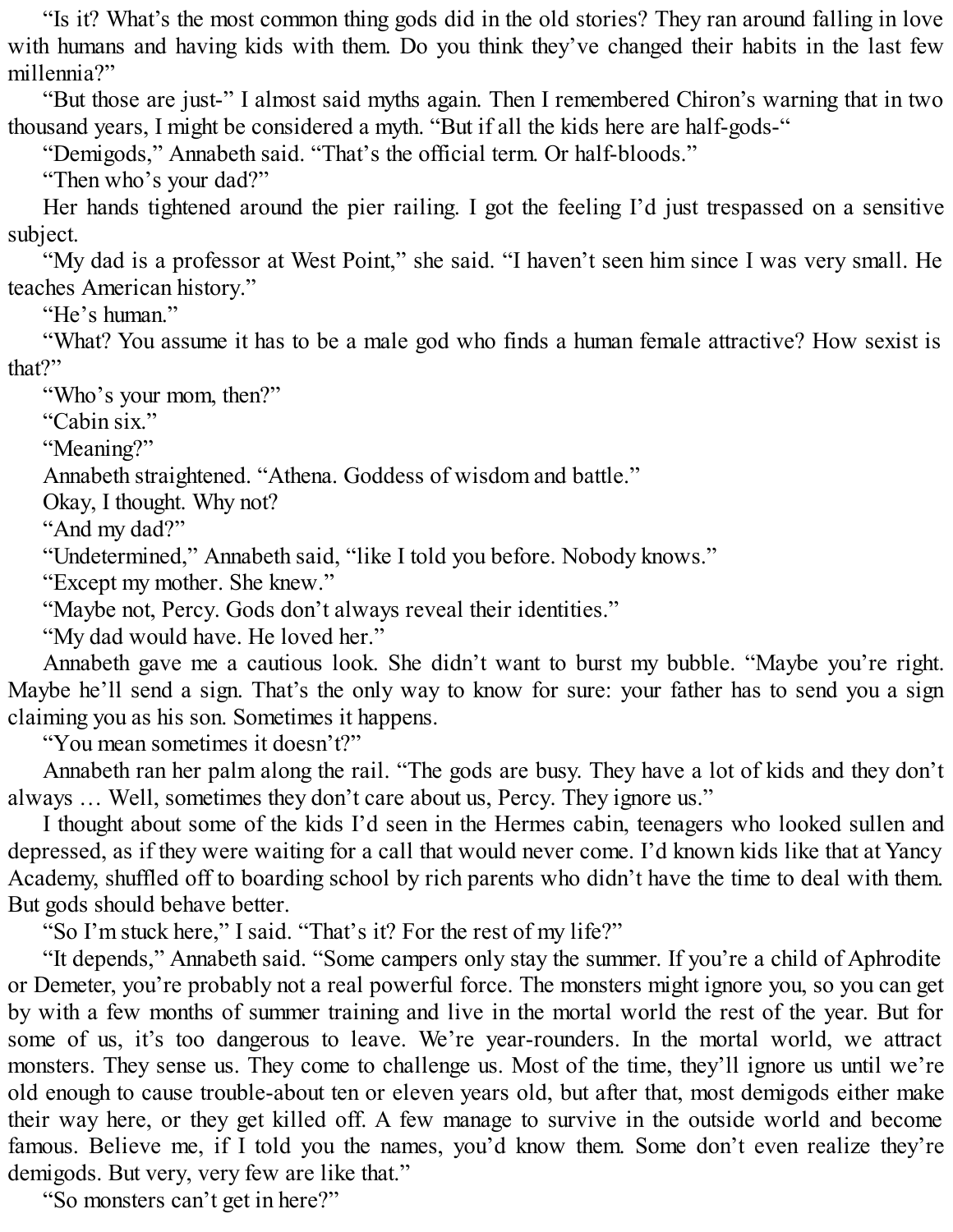Annabeth shook her head. "Not unless they're intentionally stocked in the woods or specially summoned by somebody on the inside."

"Why would anybody want to summon a monster?"

"Practice fights. Practical jokes."

"Practical jokes?"

"The point is, the borders are sealed to keep mortals and monsters out. From the outside, mortals look into the valley and see nothing unusual, just a strawberry farm."

"So … you're a year-rounder?"

Annabeth nodded. From under the collar of her T-shirt she pulled a leather necklace with five clay beads of different colors. It was just like Luke's, except Annabeth's also had a big gold ring strung on it, like a college ring.

"I've been here since I was seven," she said. "Every August, on the last day of summer session, you get a bead for surviving another year. I've been here longer than most of the counselors, and they're all in college."

"Why did you come so young?"

She twisted the ring on her necklace. "None of your business."

"Oh." I stood there for a minute in uncomfortable silence. "So … I could just walk out of here right now if I wanted to?"

"It would be suicide, but you could, with Mr. D's or Chiron's permission. But they wouldn't give permission until the end of the summer session unless …"

"Unless?"

"You were granted a quest. But that hardly ever happens. The last time …"

Her voice trailed off. I could tell from her tone that the last time hadn't gone well.

"Back in the sick room," I said, "when you were feeding me that stuff-"

"Ambrosia."

"Yeah. You asked me something about the summer solstice."

Annabeth's shoulders tensed. "So you do know something?"

"Well… no. Back at my old school, I overheard Grover and Chiron talking about it. Grover mentioned the summer solstice. He said something like we didn't have much time, because of the deadline. What did that mean?"

She clenched her fists. "I wish I knew. Chiron and the satyrs, they know, but they won't tell me. Something is wrong in Olympus, something pretty major. Last time I was there, everything seemed so normal."

"You've been to Olympus?"

"Some of us year-rounders-Luke and Clarisse and I and a few others-we took a field trip during winter solstice. That's when the gods have their big annual council."

"But… how did you get there?"

"The Long Island Railroad, of course. You get off at Penn Station. Empire State Building, special elevator to the six hundredth floor." She looked at me like she was sure I must know this already. "You are a New Yorker, right?"

"Oh, sure." As far as I knew, there were only a hundred and two floors in the Empire State Building, but I decided not to point that out.

"Right after we visited," Annabeth continued, "the weather got weird, as if the gods had started fighting. A couple of times since, I've overheard satyrs talking. The best I can figure out is that something important was stolen. And if it isn't returned by summer solstice, there's going to be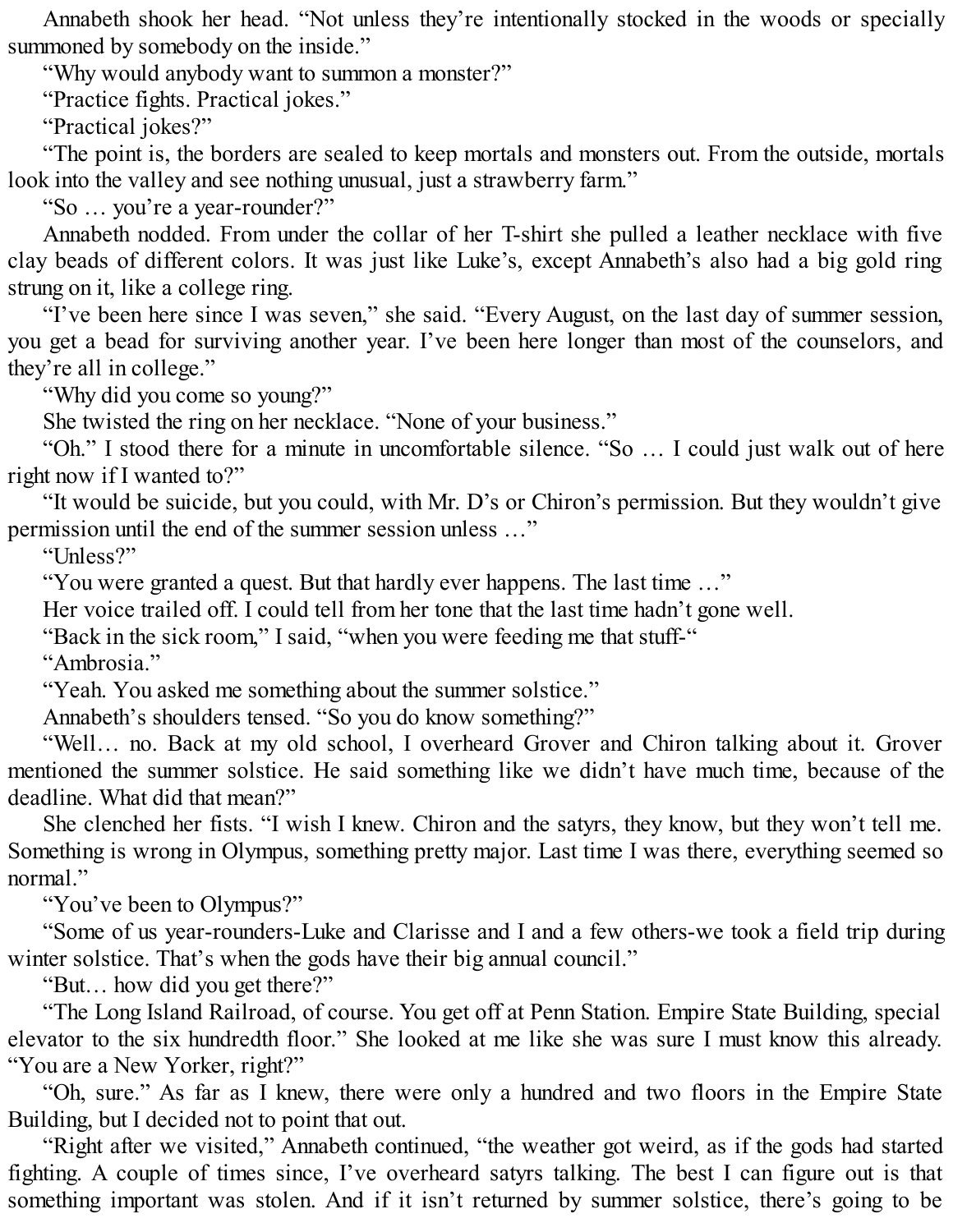trouble. When you came, I was hoping … I mean- Athena can get along with just about anybody, except for Ares. And of course she's got the rivalry with Poseidon. But, I mean, aside from that, I thought we could work together. I thought you might know something."

I shook my head. I wished I could help her, but I felt too hungry and tired and mentally overloaded to ask any more questions.

"I've got to get a quest," Annabeth muttered to herself. "I'm not too young. If they would just tell me the problem …"

I could smell barbecue smoke coming from somewhere nearby. Annabeth must've heard my stomach growl. She told me to go on, she'd catch me later. I left her on the pier, tracing her finger across the rail as if drawing a battle plan.

Back at cabin eleven, everybody was talking and horsing around, waiting for dinner. For the first time, I noticed that a lot of the campers had similar features: sharp noses, upturned eyebrows, mischievous smiles. They were the kind of kids that teachers would peg as troublemakers. Thankfully, nobody paid much attention to me as I walked over to my spot on the floor and plopped down with my minotaur horn.

The counselor, Luke, came over. He had the Hermes family resemblance, too. It was marred by that scar on his right cheek, but his smile was intact.

"Found you a sleeping bag," he said. "And here, I stole you some toiletries from the camp store." I couldn't tell if he was kidding about the stealing part.

I said, "Thanks."

"No prob." Luke sat next to me, pushed his back against the wall. "Tough first day?"

"I don't belong here," I said. "I don't even believe in gods."

"Yeah," he said. "That's how we all started. Once you start believing in them? It doesn't get any easier."

The bitterness in his voice surprised me, because Luke seemed like a pretty easygoing guy. He looked like he could handle just about anything.

"So your dad is Hermes?" I asked.

He pulled a switchblade out of his back pocket, and for a second I thought he was going to gut me, but he just scraped the mud off the sole of his sandal. "Yeah. Hermes."

"The wing-footed messenger guy."

"That's him. Messengers. Medicine. Travelers, merchants, thieves. Anybody who uses the roads. That's why you're here, enjoying cabin eleven's hospitality. Hermes isn't picky about who he sponsors."

I figured Luke didn't mean to call me a nobody. He just had a lot on his mind.

"You ever meet your dad?" I asked.

"Once."

I waited, thinking that if he wanted to tell me, he'd tell me. Apparently, he didn't. I wondered if the story had anything to do with how he got his scar.

Luke looked up and managed a smile. "Don't worry about it, Percy. The campers here, they're mostly good people. After all, we're extended family, right? We take care of each other."

He seemed to understand how lost I felt, and I was grateful for that, because an older guy like him-even if he was a counselor-should've steered clear of an uncool middle-schooler like me. But Luke had welcomed me into the cabin. He'd even stolen me some toiletries, which was the nicest thing anybody had done for me all day.

I decided to ask him my last big question, the one that had been bothering me all afternoon.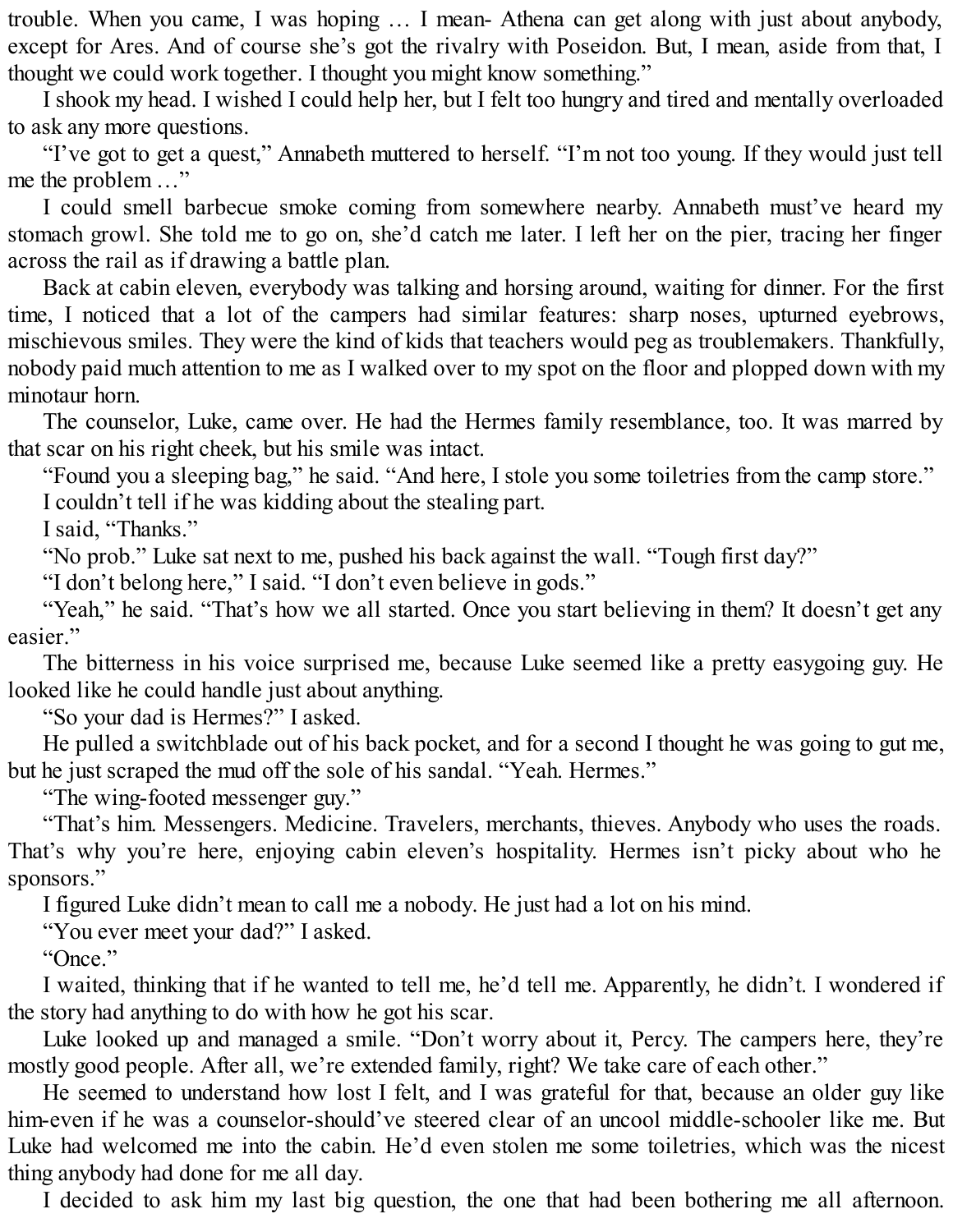"Clarisse, from Ares, was joking about me being 'Big Three' material. Then Annabeth … twice, she said I might be 'the one.' She said I should talk to the Oracle. What was that all about?"

Luke folded his knife. "I hate prophecies."

"What do you mean?"

His face twitched around the scar. "Let's just say I messed things up for everybody else. The last two years, ever since my trip to the Garden of the Hesperides went sour, Chiron hasn't allowed any more quests. Annabeth's been dying to get out into the world. She pestered Chiron so much he finally told her he already knew her fate. He'd had a prophecy from the Oracle. He wouldn't tell her the whole thing, but he said Annabeth wasn't destined to go on a quest yet. She had to wait until… somebody special came to the camp."

"Somebody special?"

"Don't worry about it, kid," Luke said. "Annabeth wants to think every new camper who comes through here is the omen she's been waiting for. Now, come on, it's dinnertime."

The moment he said it, a horn blew in the distance. Somehow, I knew it was a conch shell, even though I'd never heard one before.

Luke yelled, "Eleven, fall in!"

The whole cabin, about twenty of us, filed into the commons yard. We lined up in order of seniority, so of course I was dead last. Campers came from the other cabins, too, except for the three empty cabins at the end, and cabin eight, which had looked normal in the daytime, but was now starting to glow silver as the sun went down.

We marched up the hill to the mess hall pavilion. Satyrs joined us from the meadow. Naiads emerged from the canoeing lake. A few other girls came out of the woods- and when I say out of the woods, I mean straight out of the woods. I saw one girl, about nine or ten years old, melt from the side of a maple tree and come skipping up the hill.

In all, there were maybe a hundred campers, a few dozen satyrs, and a dozen assorted wood nymphs and naiads.

At the pavilion, torches blazed around the marble columns. A central fire burned in a bronze brazier the size of a bathtub. Each cabin had its own table, covered in white cloth trimmed in purple. Four of the tables were empty, but cabin eleven's was way overcrowded. I had to squeeze on to the edge of a bench with half my butt hanging off.

I saw Grover sitting at table twelve with Mr. D, a few satyrs, and a couple of plump blond boys who looked just like Mr. D. Chiron stood to one side, the picnic table being way too small for a centaur.

Annabeth sat at table six with a bunch of serious-looking athletic kids, all with her gray eyes and honey-blond hair.

Clarisse sat behind me at Ares's table. She'd apparently gotten over being hosed down, because she was laughing and belching right alongside her friends.

Finally, Chiron pounded his hoof against the marble floor of the pavilion, and everybody fell silent. He raised a glass. "To the gods!"

Everybody else raised their glasses. "To the gods!"

Wood nymphs came forward with platters of food: grapes, apples, strawberries, cheese, fresh bread, and yes, barbecue! My glass was empty, but Luke said, "Speak to it. Whatever you wantnonalcoholic, of course."

I said, "Cherry Coke."

The glass filled with sparkling caramel liquid.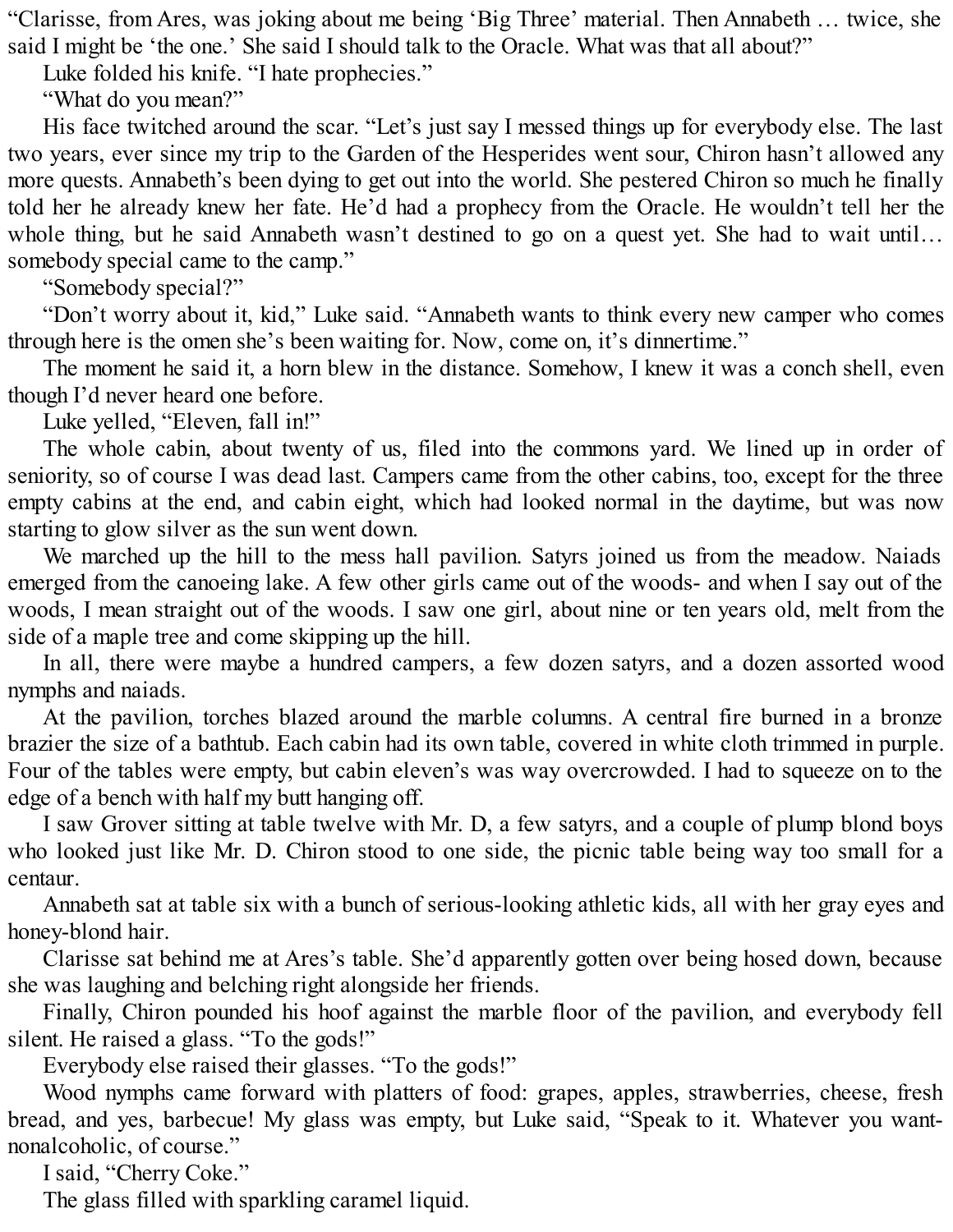Then I had an idea. "Blue Cherry Coke."

The soda turned a violent shade of cobalt.

I took a cautious sip. Perfect.

I drank a toast to my mother.

She's not gone, I told myself. Not permanently, anyway. She's in the Underworld. And if that's a real place, then someday…

"Here you go, Percy," Luke said, handing me a platter of smoked brisket.

I loaded my plate and was about to take a big bite when I noticed everybody getting up, carrying their plates toward the fire in the center of the pavilion. I wondered if they were going for dessert or something.

"Come on," Luke told me.

As I got closer, I saw that everyone was taking a portion of their meal and dropping it into the fire, the ripest strawberry, the juiciest slice of beef, the warmest, most buttery roll.

Luke murmured in my ear, "Burnt offerings for the gods. They like the smell."

"You're kidding."

His look warned me not to take this lightly, but I couldn't help wondering why an immortal, allpowerful being would like the smell of burning food.

Luke approached the fire, bowed his head, and tossed in a cluster of fat red grapes. "Hermes." I was next.

I wished I knew what god's name to say.

Finally, I made a silent plea. Whoever you are, tell me. Please.

I scraped a big slice of brisket into the flames.

When I caught a whiff of the smoke, I didn't gag.

It smelled nothing like burning food. It smelled of hot chocolate and fresh-baked brownies, hamburgers on the grill and wildflowers, and a hundred other good things that shouldn't have gone well together, but did. I could almost believe the gods could live off that smoke.

When everybody had returned to their seats and finished eating their meals, Chiron pounded his hoof again for our attention.

Mr. D got up with a huge sigh. "Yes, I suppose I'd better say hello to all you brats. Well, hello. Our activities director, Chiron, says the next capture the flag is Friday. Cabin five presently holds the laurels."

A bunch of ugly cheering rose from the Ares table.

"Personally," Mr. D continued, "I couldn't care less, but congratulations. Also, I should tell you that we have a new camper today. Peter Johnson."

Chiron murmured something.

"Er, Percy Jackson," Mr. D corrected. "That's right. Hurrah, and all that. Now run along to your silly campfire. Go on."

Everybody cheered. We all headed down toward the amphitheater, where Apollo's cabin led a sing-along. We sang camp songs about the gods and ate s'mores and joked around, and the funny thing was, I didn't feel that anyone was staring at me anymore. I felt that I was home.

Later in the evening, when the sparks from the campfire were curling into a starry sky, the conch horn blew again, and we all filed back to our cabins. I didn't realize how exhausted I was until I collapsed on my borrowed sleeping bag.

My fingers curled around the Minotaur's horn. I thought about my mom, but I had good thoughts: her smile, the bedtime stories she would read me when I was a kid, the way she would tell me not to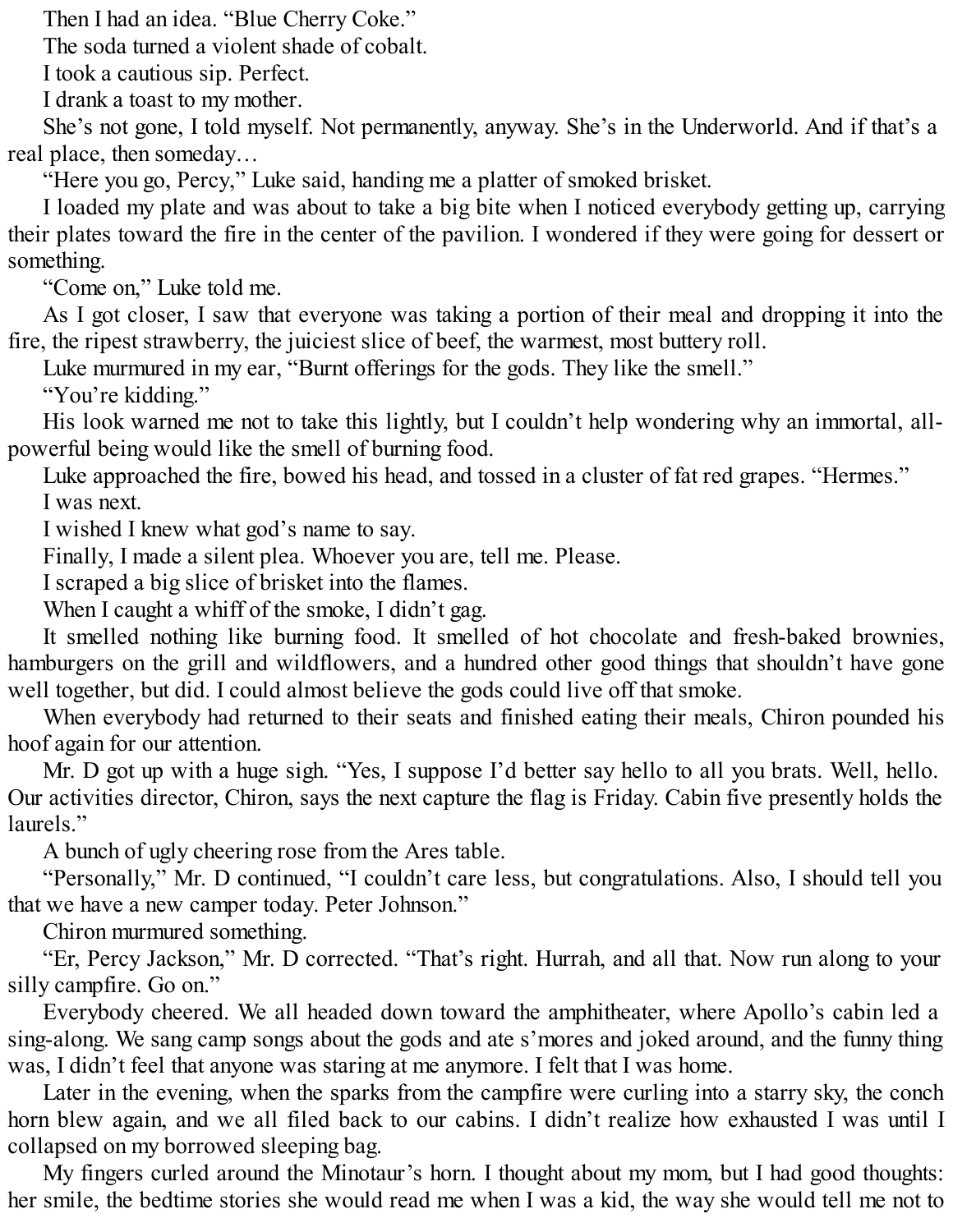let the bedbugs bite.

When I closed my eyes, I fell asleep instantly.

That was my first day at Camp Half-Blood.

I wish I'd known how briefly I would get to enjoy my new home.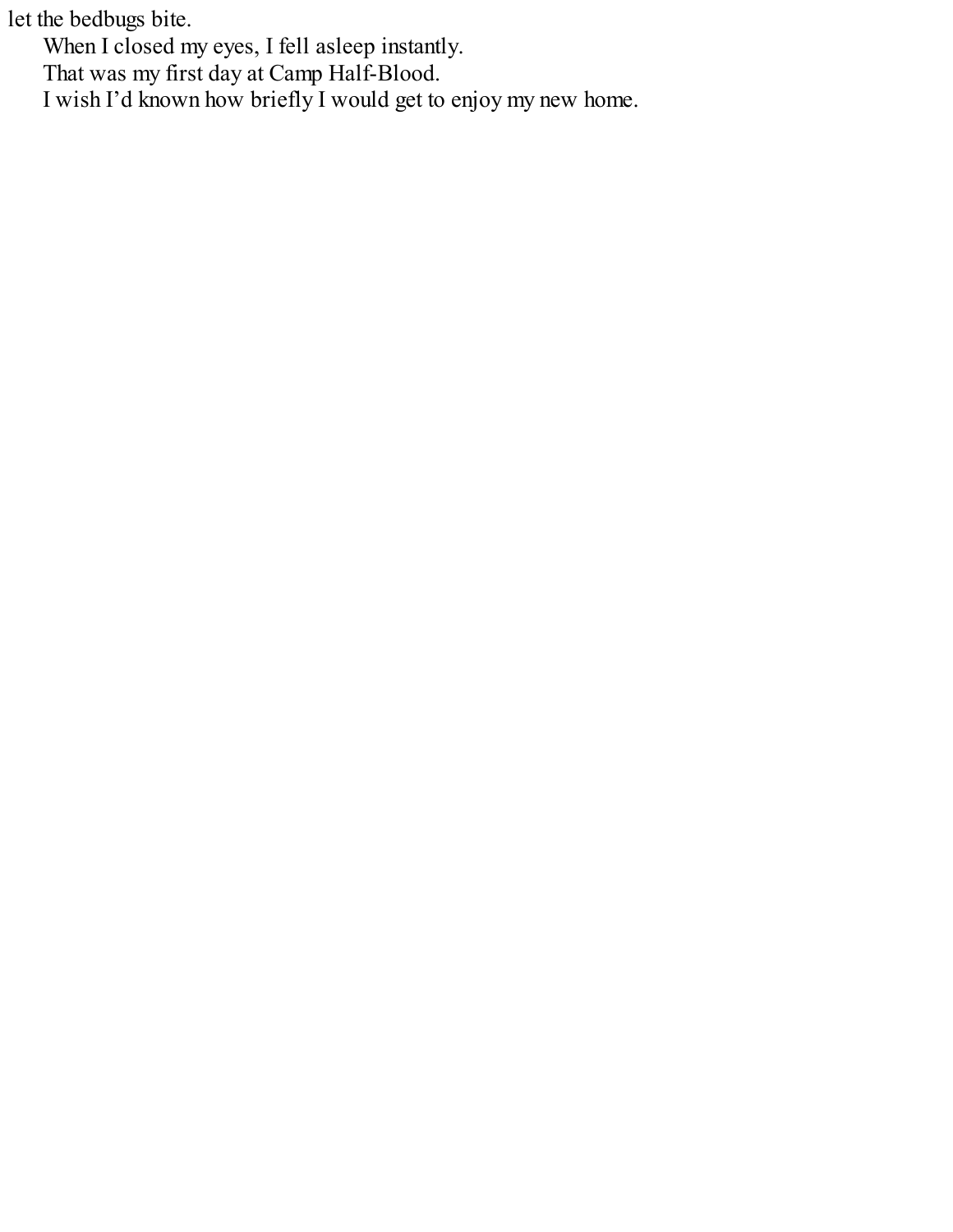# **Percy Jackson 1 - The Lightning Thief**

### **8 WE CAPTURE**

#### A FLAG

The next few days I settled into a routine that felt almost normal, if you don't count the fact that I was getting lessons from satyrs, nymphs, and a centaur.

Each morning I took Ancient Greek from Annabeth, and we talked about the gods and goddesses in the present tense, which was kind of weird. I discovered Annabeth was right about my dyslexia: Ancient Greek wasn't that hard for me to read. At least, no harder than English. After a couple of mornings, I could stumble through a few lines of Homer without too much headache.

The rest of the day, I'd rotate through outdoor activities, looking for something I was good at. Chiron tried to teach me archery, but we found out pretty quick I wasn't any good with a bow and arrow. He didn't complain, even when he had to desnag a stray arrow out of his tail.

Foot racing? No good either. The wood-nymph instructors left me in the dust. They told me not to worry about it. They'd had centuries of practice running away from lovesick gods. But still, it was a little humiliating to be slower than a tree.

And wrestling? Forget it. Every time I got on the mat, Clarisse would pulverize me.

"There's more where that came from, punk," she'd mumble in my ear.

The only thing I really excelled at was canoeing, and that wasn't the kind of heroic skill people expected to see from the kid who had beaten the Minotaur.

I knew the senior campers and counselors were watching me, trying to decide who my dad was, but they weren't having an easy time of it. I wasn't as strong as the Ares kids, or as good at archery as the Apollo kids. I didn't have Hephaestus's skill with metalwork or-gods forbid- Dionysus's way with vine plants. Luke told me I might be a child of Hermes, a kind of jack-of-all-trades, master of none. But I got the feeling he was just trying to make me feel better. He really didn't know what to make of me either.

Despite all that, I liked camp. I got used to the morning fog over the beach, the smell of hot strawberry fields in the afternoon, even the weird noises of monsters in the woods at night. I would eat dinner with cabin eleven, scrape part of my meal into the fire, and try to feel some connection to my real dad. Nothing came. Just that warm feeling I'd always had, like the memory of his smile. I tried not to think too much about my mom, but I kept wondering: if gods and monsters were real, if all this magical stuff was possible, surely there was some way to save her, to bring her back….

I started to understand Luke's bitterness and how he seemed to resent his father, Hermes. So okay, maybe gods had important things to do. But couldn't they call once in a while, or thunder, or something? Dionysus could make Diet Coke appear out of thin air. Why couldn't my dad, whoever he was, make a phone appear?

Thursday afternoon, three days after I'd arrived at Camp Half-Blood, I had my first swordfighting lesson. Everybody from cabin eleven gathered in the big circular arena, where Luke would be our instructor.

We started with basic stabbing and slashing, using some straw-stuffed dummies in Greek armor. I guess I did okay. At least, I understood what I was supposed to do and my reflexes were good.

The problem was, I couldn't find a blade that felt right in my hands. Either they were too heavy,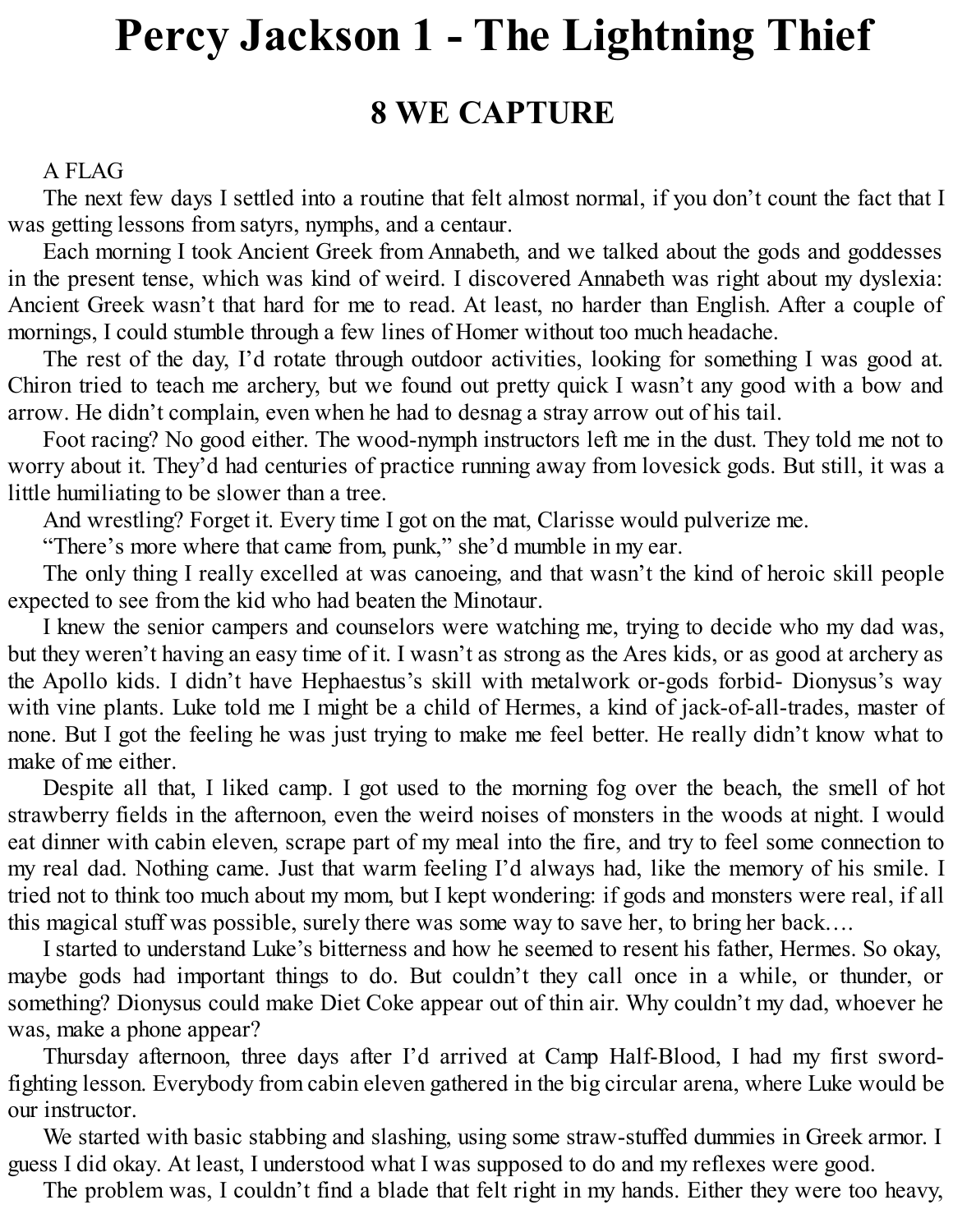or too light, or too long. Luke tried his best to fix me up, but he agreed that none of the practice blades seemed to work for me.

We moved on to dueling in pairs. Luke announced he would be my partner, since this was my first time.

"Good luck," one of the campers told me. "Luke's the best swordsman in the last three hundred years."

"Maybe he'll go easy on me," I said.

The camper snorted.

Luke showed me thrusts and parries and shield blocks the hard way. With every swipe, I got a little more battered and bruised. "Keep your guard up, Percy," he'd say, then whap me in the ribs with the flat of his blade. "No, not that far up!" Whap! "Lunge!" Whap! "Now, back!" Whap!

By the time he called a break, I was soaked in sweat. Everybody swarmed the drinks cooler. Luke poured ice water on his head, which looked like such a good idea, I did the same.

Instantly, I felt better. Strength surged back into my arms. The sword didn't feel so awkward.

"Okay, everybody circle up!" Luke ordered. "If Percy doesn't mind, I want to give you a little demo."

Great, I thought. Let's all watch Percy get pounded.

The Hermes guys gathered around. They were suppressing smiles. I figured they'd been in my shoes before and couldn't wait to see how Luke used me for a punching bag. He told everybody he was going to demonstrate a disarming technique: how to twist the enemy's blade with the flat of your own sword so that he had no choice but to drop his weapon.

"This is difficult," he stressed. "I've had it used against me. No laughing at Percy, now. Most swordsmen have to work years to master this technique."

He demonstrated the move on me in slow motion. Sure enough, the sword clattered out of my hand.

"Now in real time," he said, after I'd retrieved my weapon. "We keep sparring until one of us pulls it off. Ready, Percy?"

I nodded, and Luke came after me. Somehow, I kept him from getting a shot at the hilt of my sword. My senses opened up. I saw his attacks coming. I countered. I stepped forward and tried a thrust of my own. Luke deflected it easily, but I saw a change in his face. His eyes narrowed, and he started to press me with more force.

The sword grew heavy in my hand. The balance wasn't right. I knew it was only a matter of seconds before Luke took me down, so I figured, What the heck?

I tried the disarming maneuver.

My blade hit the base of Luke's and I twisted, putting my whole weight into a downward thrust. Clang.

Luke's sword rattled against the stones. The tip of my blade was an inch from his undefended chest.

The other campers were silent.

I lowered my sword. "Um, sorry."

For a moment, Luke was too stunned to speak.

"Sorry?" His scarred face broke into a grin. "By the gods, Percy, why are you sorry? Show me that again!"

I didn't want to. The short burst of manic energy had completely abandoned me. But Luke insisted. This time, there was no contest. The moment our swords connected, Luke hit my hilt and sent my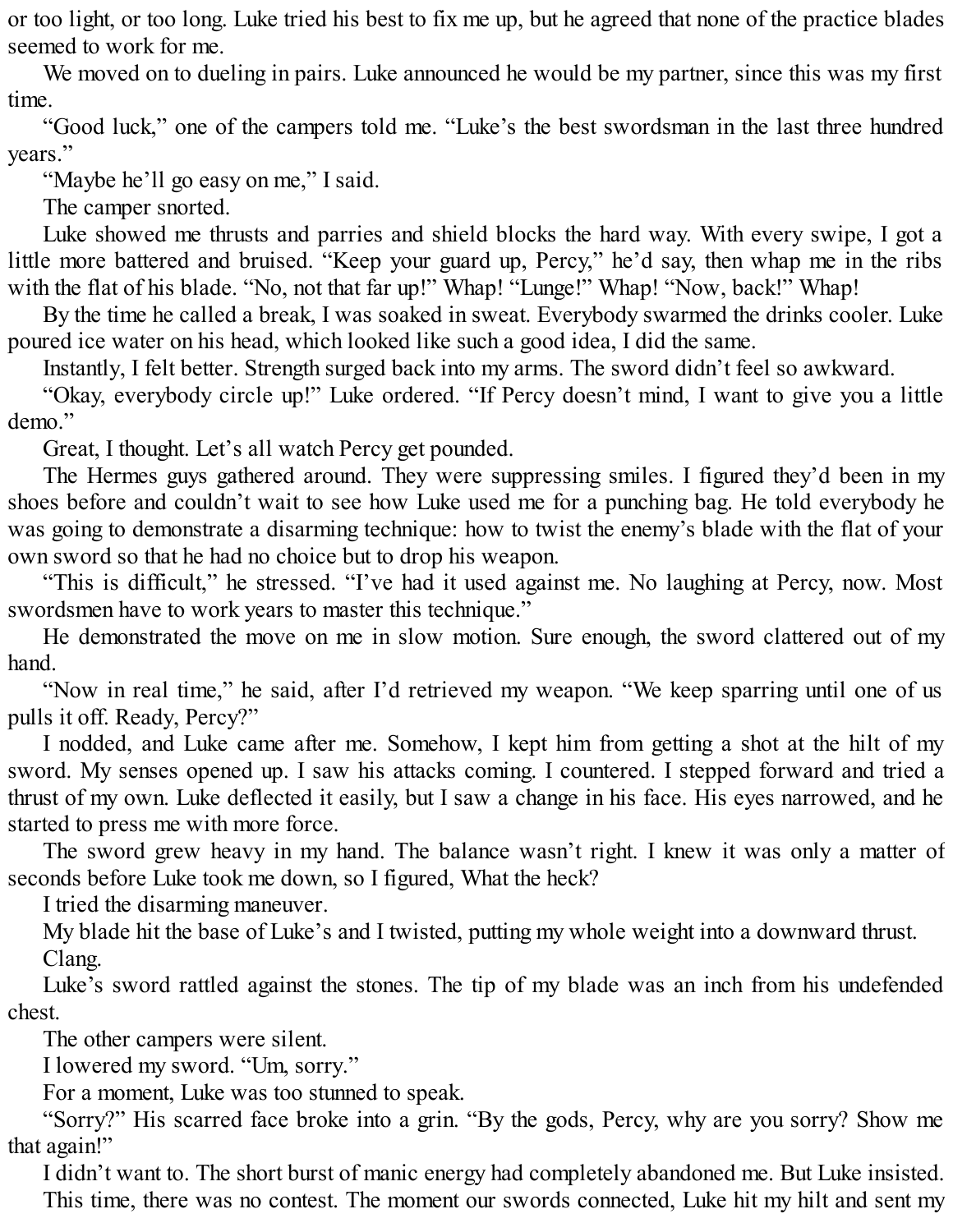weapon skidding across the floor.

After a long pause, somebody in the audience said, "Beginner's luck?"

Luke wiped the sweat off his brow. He appraised at me with an entirely new interest. "Maybe," he said. "But I wonder what Percy could do with a balanced sword… ."

Friday afternoon, I was sitting with Grover at the lake, resting from a near-death experience on the climbing wall. Grover had scampered to the top like a mountain goat, but the lava had almost gotten me. My shirt had smoking holes in it. The hairs had been singed off my forearms.

We sat on the pier, watching the naiads do underwater basket-weaving, until I got up the nerve to ask Grover how his conversation had gone with Mr. D.

His face turned a sickly shade of yellow.

"Fine," he said. "Just great."

"So your career's still on track?"

He glanced at me nervously. "Chiron t-told you I want a searcher's license?"

"Well… no." I had no idea what a searcher's license was, but it didn't seem like the right time to ask. "He just said you had big plans, you know … and that you needed credit for completing a keeper's assignment. So did you get it?"

Grover looked down at the naiads. "Mr. D suspended judgment. He said I hadn't failed or succeeded with you yet, so our fates were still tied together. If you got a quest and I went along to protect you, and we both came back alive, then maybe he'd consider the job complete."

My spirits lifted. "Well, that's not so bad, right?"

"Blaa-ha-ha! He might as well have transferred me to stable-cleaning duty. The chances of you getting a quest… and even if you did, why would you want me along?"

"Of course I'd want you along!"

Grover stared glumly into the water. "Basket-weaving … Must be nice to have a useful skill."

I tried to reassure him that he had lots of talents, but that just made him look more miserable. We talked about canoeing and swordplay for a while, then debated the pros and cons of the different gods. Finally, I asked him about the four empty cabins.

"Number eight, the silver one, belongs to Artemis," he said. "She vowed to be a maiden forever. So of course, no kids. The cabin is, you know, honorary. If she didn't have one, she'd be mad."

"Yeah, okay. But the other three, the ones at the end. Are those the Big Three?"

Grover tensed. We were getting close to a touchy subject. "No. One of them, number two, is Hera's," he said. "That's another honorary thing. She's the goddess of marriage, so of course she wouldn't go around having affairs with mortals. That's her husband's job. When we say the Big Three, we mean the three powerful brothers, the sons of Kronos."

"Zeus, Poseidon, Hades."

"Right. You know. After the great battle with the Titans, they took over the world from their dad and drew lots to decide who got what."

"Zeus got the sky," I remembered. "Poseidon the sea, Hades the Underworld."

"Uh-huh."

"But Hades doesn't have a cabin here."

"No. He doesn't have a throne on Olympus, either. He sort of does his own thing down in the Underworld. If he did have a cabin here …" Grover shuddered. "Well, it wouldn't be pleasant. Let's leave it at that."

"But Zeus and Poseidon-they both had, like, a bazillion kids in the myths. Why are their cabins empty?"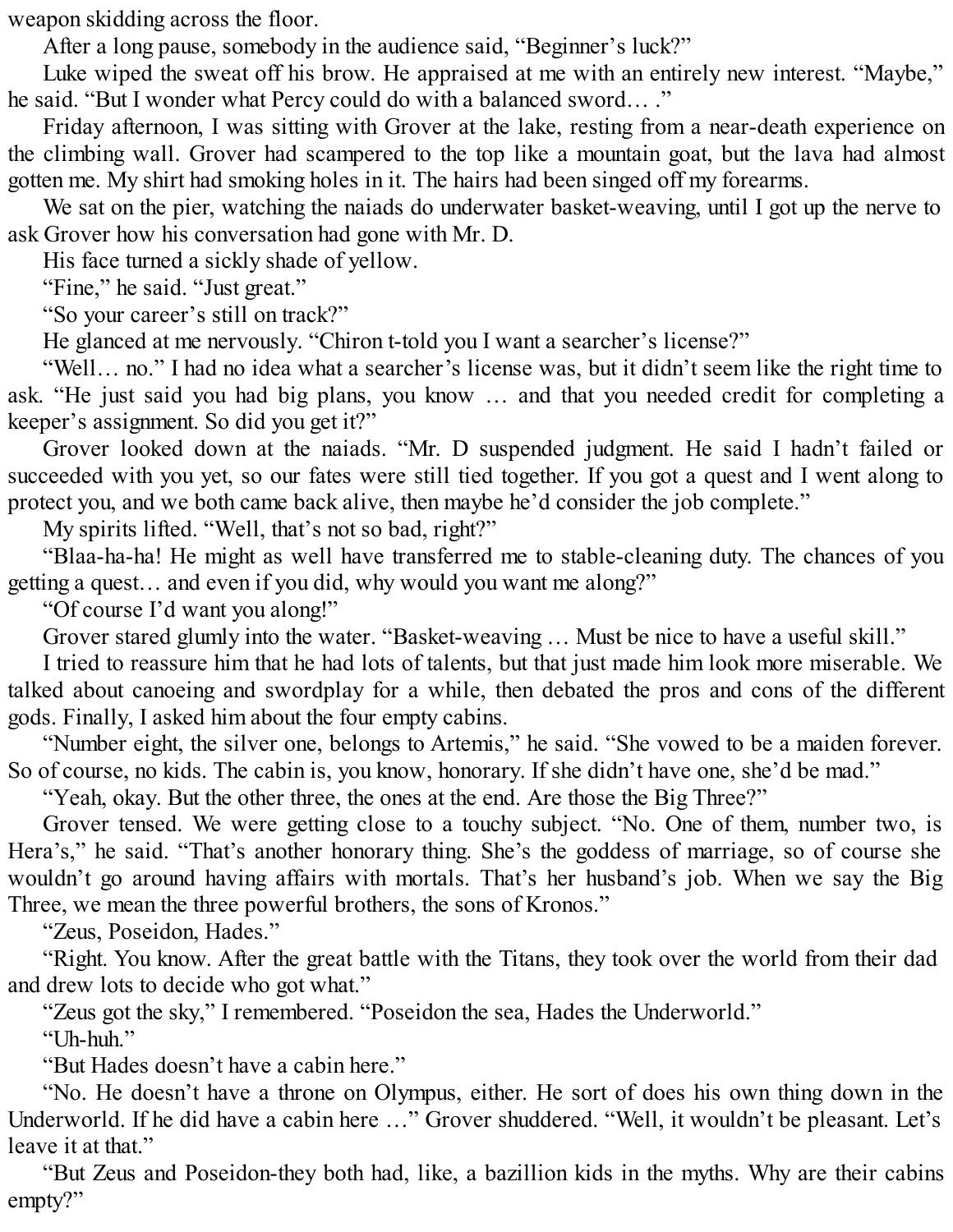Grover shifted his hooves uncomfortably. "About sixty years ago, after World War II, the Big Three agreed they wouldn't sire any more heroes. Their children were just too powerful. They were affecting the course of human events too much, causing too much carnage. World War II, you know, that was basically a fight between the sons of Zeus and Poseidon on one side, and the sons of Hades on the other. The winning side, Zeus and Poseidon, made Hades swear an oath with them: no more affairs with mortal women. They all swore on the River Styx."

Thunder boomed.

I said, "That's the most serious oath you can make."

Grover nodded.

"And the brothers kept their word-no kids?"

Grover's face darkened. "Seventeen years ago, Zeus fell off the wagon. There was this TV starlet with a big fluffy eighties hairdo-he just couldn't help himself. When their child was born, a little girl named Thalia .. . well, the River Styx is serious about promises. Zeus himself got off easy because he's immortal, but he brought a terrible fate on his daughter."

"But that isn't fair.' It wasn't the little girl's fault."

Grover hesitated. "Percy, children of the Big Three have powers greater than other half-bloods. They have a strong aura, a scent that attracts monsters. When Hades found out about the girl, he wasn't too happy about Zeus breaking his oath. Hades let the worst monsters out of Tartarus to torment Thalia. A satyr was assigned to be her keeper when she was twelve, but there was nothing he could do. He tried to escort her here with a couple of other half-bloods she'd befriended. They almost made it. They got all the way to the top of that hill."

He pointed across the valley, to the pine tree where I'd fought the minotaur. "All three Kindly Ones were after them, along with a horde of hellhounds. They were about to be overrun when Thalia told her satyr to take the other two half-bloods to safety while she held off the monsters. She was wounded and tired, and she didn't want to live like a hunted animal. The satyr didn't want to leave her, but he couldn't change her mind, and he had to protect the others. So Thalia made her final stand alone, at the top of that hill. As she died, Zeus took pity on her. He turned her into that pine tree. Her spirit still helps protect the borders of the valley. That's why the hill is called Half-Blood Hill."

I stared at the pine in the distance.

The story made me feel hollow, and guilty too. A girl my age had sacrificed herself to save her friends. She had faced a whole army of monsters. Next to that, my victory over the Minotaur didn't seem like much. I wondered, if I'd acted differently, could I have saved my mother?

"Grover," I said, "have heroes really gone on quests to the Underworld?"

"Sometimes," he said. "Orpheus. Hercules. Houdini."

"And have they ever returned somebody from the dead?"

"No. Never. Orpheus came close… . Percy, you're not seriously thinking-"

"No," I lied. "I was just wondering. So … a satyr is always assigned to guard a demigod?"

Grover studied me warily. I hadn't persuaded him that I'd really dropped the Underworld idea. "Not always. We go undercover to a lot of schools. We try to sniff out the half-bloods who have the makings of great heroes. If we find one with a very strong aura, like a child of the Big Three, we alert Chiron. He tries to keep an eye on them, since they could cause really huge problems."

"And you found me. Chiron said you thought I might be something special."

Grover looked as if I'd just led him into a trap. "I didn't… Oh, listen, don't think like that. If you were-you know-you'd never ever be allowed a quest, and I'd never get my license. You're probably a child of Hermes. Or maybe even one of the minor gods, like Nemesis, the god of revenge. Don't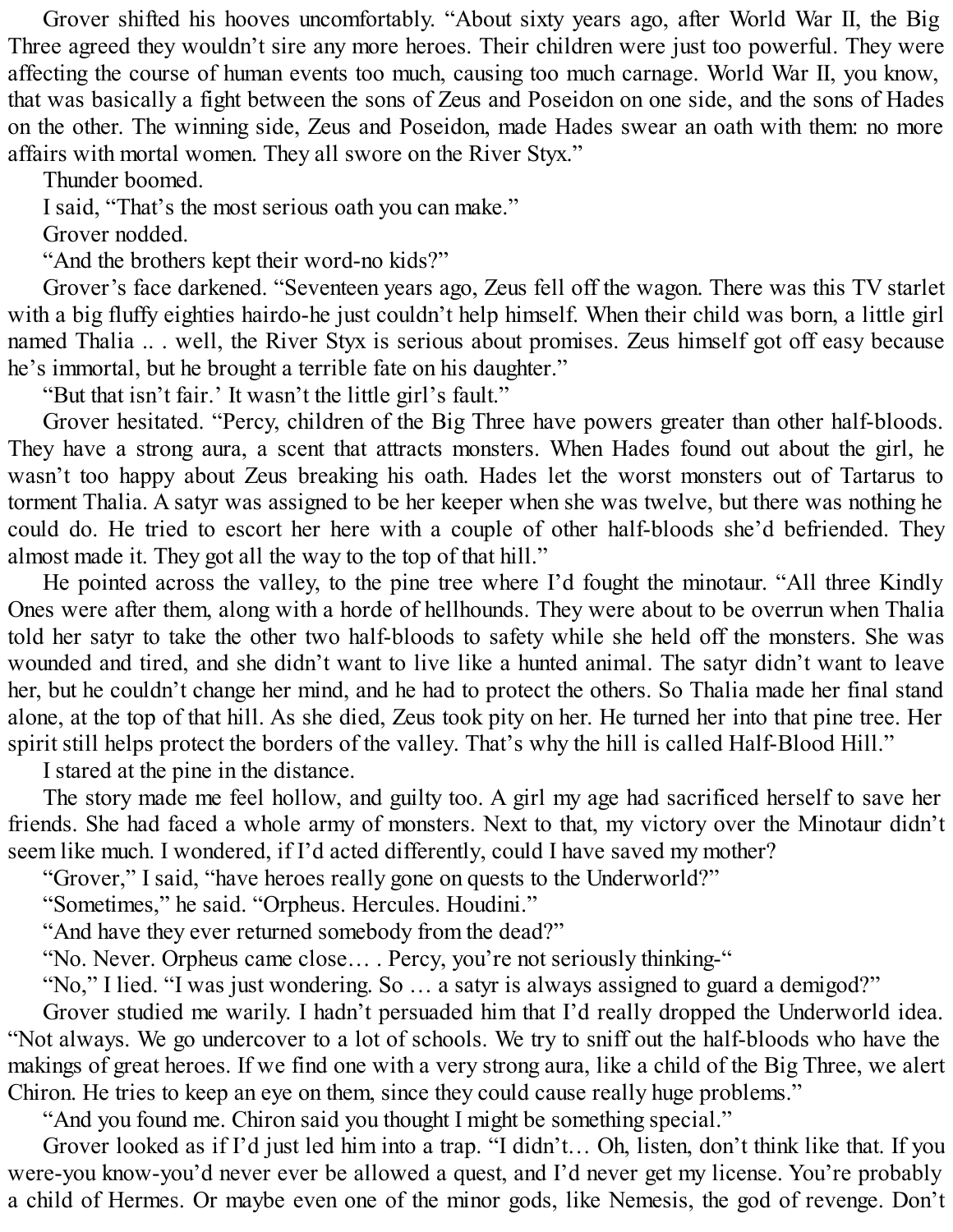worry, okay?"

I got the idea he was reassuring himself more than me.

That night after dinner, there was a lot more excitement than usual.

At last, it was time for capture the flag.

When the plates were cleared away, the conch horn sounded and we all stood at our tables.

Campers yelled and cheered as Annabeth and two of her siblings ran into the pavilion carrying a silk banner. It was about ten feet long, glistening gray, with a painting of a barn owl above an olive tree. From the opposite side of the pavilion, Clarisse and her buddies ran in with another banner, of identical size, but gaudy red, painted with a bloody spear and a boar's head.

I turned to Luke and yelled over the noise, "Those are the flags?"

"Yeah."

"Ares and Athena always lead the teams?"

"Not always," he said. "But often."

"So, if another cabin captures one, what do you do- repaint the flag?"

He grinned. "You'll see. First we have to get one."

"Whose side are we on?"

He gave me a sly look, as if he knew something I didn't. The scar on his face made him look almost evil in the torchlight. "We've made a temporary alliance with Athena. Tonight, we get the flag from Ares. And you are going to help."

The teams were announced. Athena had made an alliance with Apollo and Hermes, the two biggest cabins. Apparently, privileges had been traded-shower times, chore schedules, the best slots for activities-in order to win support.

Ares had allied themselves with everybody else: Dionysus, Demeter, Aphrodite, and Hephaestus. From what I'd seen, Dionysus's kids were actually good athletes, but there were only two of them. Demeter's kids had the edge with nature skills and outdoor stuff but they weren't very aggressive. Aphrodite's sons and daughters I wasn't too worried about. They mostly sat out every activity and checked their reflections in the lake and did their hair and gossiped. Hephaestus's kids weren't pretty, and there were only four of them, but they were big and burly from working in the metal shop all day. They might be a problem. That, of course, left Ares's cabin: a dozen of the biggest, ugliest, meanest kids on Long Island, or anywhere else on the planet.

Chiron hammered his hoof on the marble.

"Heroes!" he announced. "You know the rules. The creek is the boundary line. The entire forest is fair game. All magic items are allowed. The banner must be prominently displayed, and have no more than two guards. Prisoners may be disarmed, but may not be bound or gagged. No killing or maiming is allowed. I will serve as referee and battlefield medic. Arm yourselves!"

He spread his hands, and the tables were suddenly covered with equipment: helmets, bronze swords, spears, oxhide shields coated in metal.

"Whoa," I said. "We're really supposed to use these?"

Luke looked at me as if I were crazy. "Unless you want to get skewered by your friends in cabin five. Here-Chiron thought these would fit. You'll be on border patrol."

My shield was the size of an NBA backboard, with a big caduceus in the middle. It weighed about a million pounds. I could have snowboarded on it fine, but I hoped nobody seriously expected me to run fast. My helmet, like all the helmets on Athena's side, had a blue horsehair plume on top. Ares and their allies had red plumes.

Annabeth yelled, "Blue team, forward!"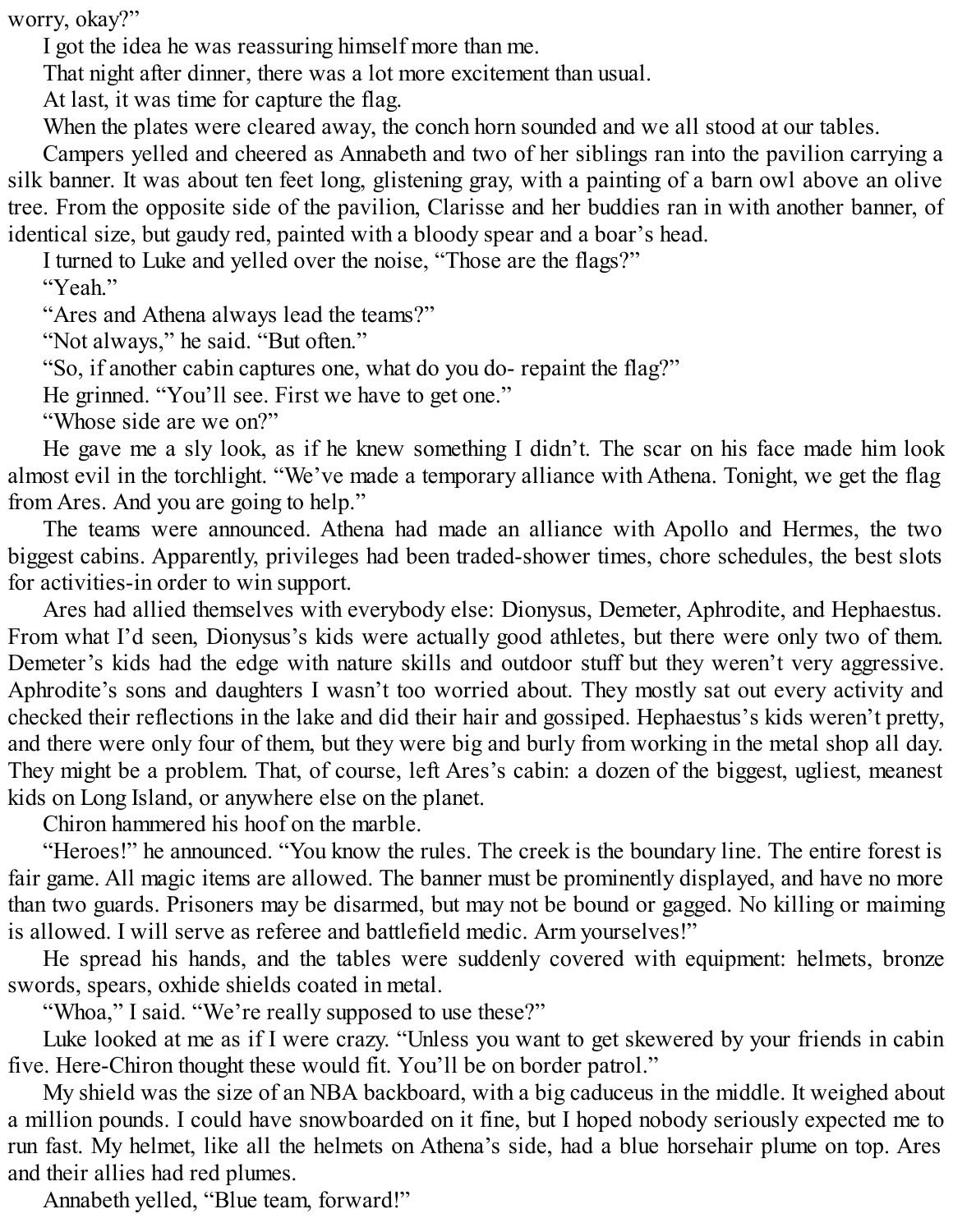We cheered and shook our swords and followed her down the path to the south woods. The red team yelled taunts at us as they headed off toward the north.

I managed to catch up with Annabeth without tripping over my equipment. "Hey."

She kept marching.

"So what's the plan?" I asked. "Got any magic items you can loan me?"

Her hand drifted toward her pocket, as if she were afraid I'd stolen something.

"Just watch Clarisse's spear," she said. "You don't want that thing touching you. Otherwise, don't worry. We'll take the banner from Ares. Has Luke given you your job?"

"Border patrol, whatever that means."

"It's easy. Stand by the creek, keep the reds away. Leave the rest to me. Athena always has a plan."

She pushed ahead, leaving me in the dust.

"Okay," I mumbled. "Glad you wanted me on your team."

It was a warm, sticky night. The woods were dark, with fireflies popping in and out of view. Annabeth stationed me next to a little creek that gurgled over some rocks, then she and the rest of the team scattered into the trees.

Standing there alone, with my big blue-feathered helmet and my huge shield, I felt like an idiot. The bronze sword, like all the swords I'd tried so far, seemed balanced wrong. The leather grip pulled on my hand like a bowling ball.

There was no way anybody would actually attack me, would they? I mean, Olympus had to have liability issues, right?

Far away, the conch horn blew. I heard whoops and yells in the woods, the clanking of metal, kids fighting. A blue-plumed ally from Apollo raced past me like a deer, leaped through the creek, and disappeared into enemy territory.

Great, I thought. I'll miss all the fun, as usual.

Then I heard a sound that sent a chill up my spine, a low canine growl, somewhere close by.

I raised my shield instinctively; I had the feeling something was stalking me.

Then the growling stopped. I felt the presence retreating.

On the other side of the creek, the underbrush exploded. Five Ares warriors came yelling and screaming out of the dark.

"Cream the punk!" Clarisse screamed.

Her ugly pig eyes glared through the slits of her helmet. She brandished a five-foot-long spear, its barbed metal tip flickering with red light. Her siblings had only the standard-issue bronze swords-not that that made me feel any better.

They charged across the stream. There was no help in sight. I could run. Or I could defend myself against half the Ares cabin.

I managed to sidestep the first kid's swing, but these guys were not as stupid the Minotaur. They surrounded me, and Clarisse thrust at me with her spear. My shield deflected the point, but I felt a painful tingling all over my body. My hair stood on end. My shield arm went numb, and the air burned.

Electricity. Her stupid spear was electric. I fell back.

Another Ares guy slammed me in the chest with the butt of his sword and I hit the dirt.

They could've kicked me into jelly, but they were too busy laughing.

"Give him a haircut," Clarisse said. "Grab his hair."

I managed to get to my feet. I raised my sword, but Clarisse slammed it aside with her spear as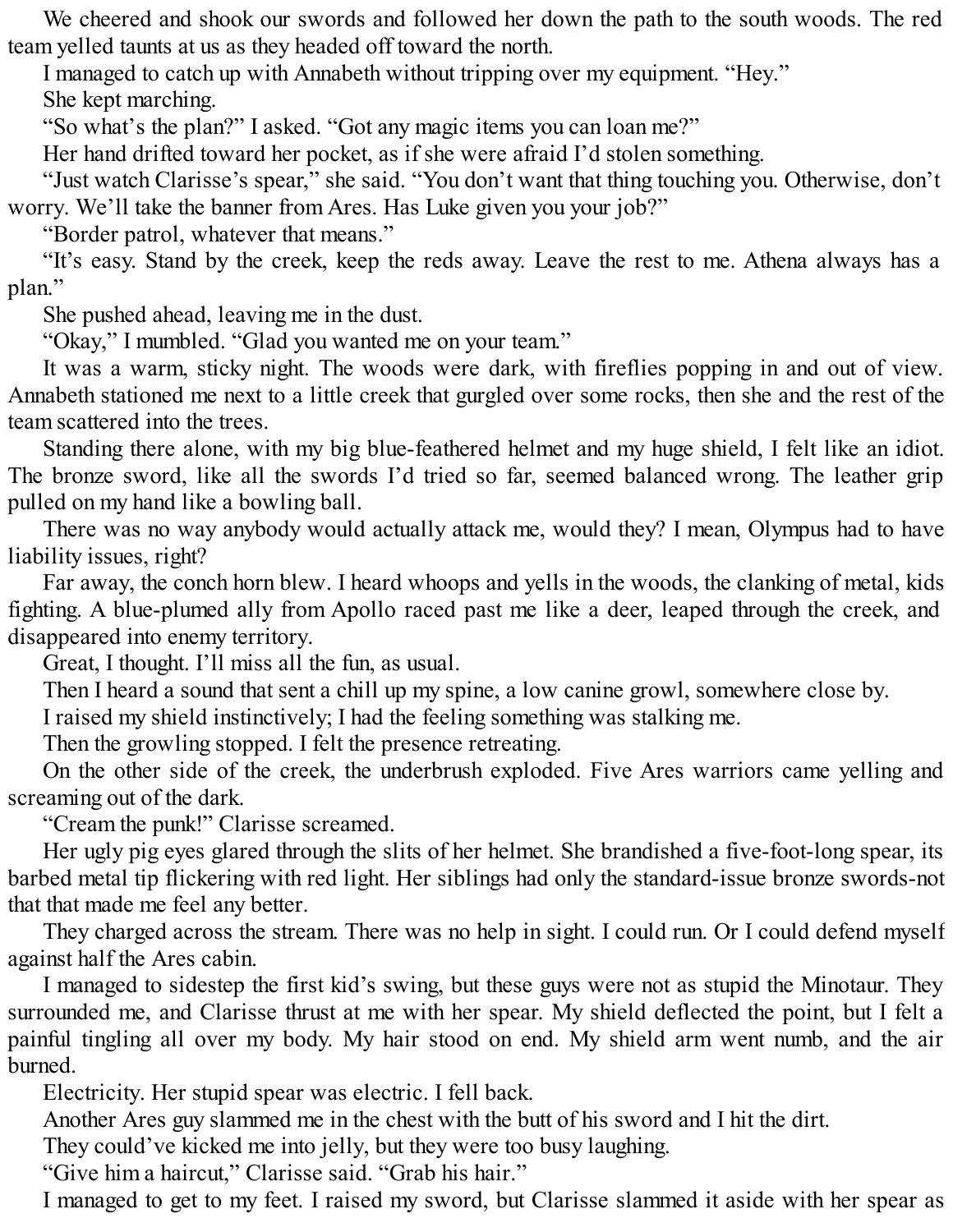sparks flew. Now both my arms felt numb.

"Oh, wow," Clarisse said. "I'm scared of this guy. Really scared."

"The flag is that way," I told her. I wanted to sound angry, but I was afraid it didn't come out that way.

"Yeah," one of her siblings said. "But see, we don't care about the flag. We care about a guy who made our cabin look stupid."

"You do that without my help," I told them. It probably wasn't the smartest thing to say.

Two of them came at me. I backed up toward the creek, tried to raise my shield, but Clarisse was too fast. Her spear stuck me straight in the ribs. If I hadn't been wearing an armored breastplate, I would've been shish-ke-babbed. As it was, the electric point just about shocked my teeth out of my mouth. One of her cabinmates slashed his sword across my arm, leaving a good-size cut.

Seeing my own blood made me dizzy-warm and cold at the same time.

"No maiming," I managed to say.

"Oops," the guy said. "Guess I lost my dessert privilege.

He pushed me into the creek and I landed with a splash. They all laughed. I figured as soon as they were through being amused, I would die. But then something happened. The water seemed to wake up my senses, as if I'd just had a bag of my mom's double-espresso jelly beans.

Clarisse and her cabinmates came into the creek to get me, but I stood to meet them. I knew what to do. I swung the flat of my sword against the first guy's head and knocked his helmet clean off. I hit him so hard I could see his eyes vibrating as he crumpled into the water.

Ugly Number Two and Ugly Number Three came at me. I slammed one in the face with my shield and used my sword to shear off the other guy's horsehair plume. Both of them backed up quick. Ugly Number Four didn't look really anxious to attack, but Clarisse kept coming, the point of her spear crackling with energy. As soon as she thrust, I caught the shaft between the edge of my shield and my sword, and I snapped it like a twig.

"Ah!" she screamed. "You idiot! You corpse-breath worm!"

She probably would've said worse, but I smacked her between the eyes with my sword-butt and sent her stumbling backward out of the creek.

Then I heard yelling, elated screams, and I saw Luke racing toward the boundary line with the red team's banner lifted high. He was flanked by a couple of Hermes guys covering his retreat, and a few Apollos behind them, fighting off the Hephaestus kids. The Ares folks got up, and Clarisse muttered a dazed curse.

"A trick!" she shouted. "It was a trick."

They staggered after Luke, but it was too late. Everybody converged on the creek as Luke ran across into friendly territory. Our side exploded into cheers. The red banner shimmered and turned to silver. The boar and spear were replaced with a huge caduceus, the symbol of cabin eleven. Everybody on the blue team picked up Luke and started carrying him around on their shoulders. Chiron cantered out from the woods and blew the conch horn.

The game was over. We'd won.

I was about to join the celebration when Annabeth's voice, right next to me in the creek, said, "Not bad, hero."

I looked, but she wasn't there.

"Where the heck did you learn to fight like that?" she asked. The air shimmered, and she materialized, holding a Yankees baseball cap as if she'd just taken it off her head.

I felt myself getting angry. I wasn't even fazed by the fact that she'd just been invisible. "You set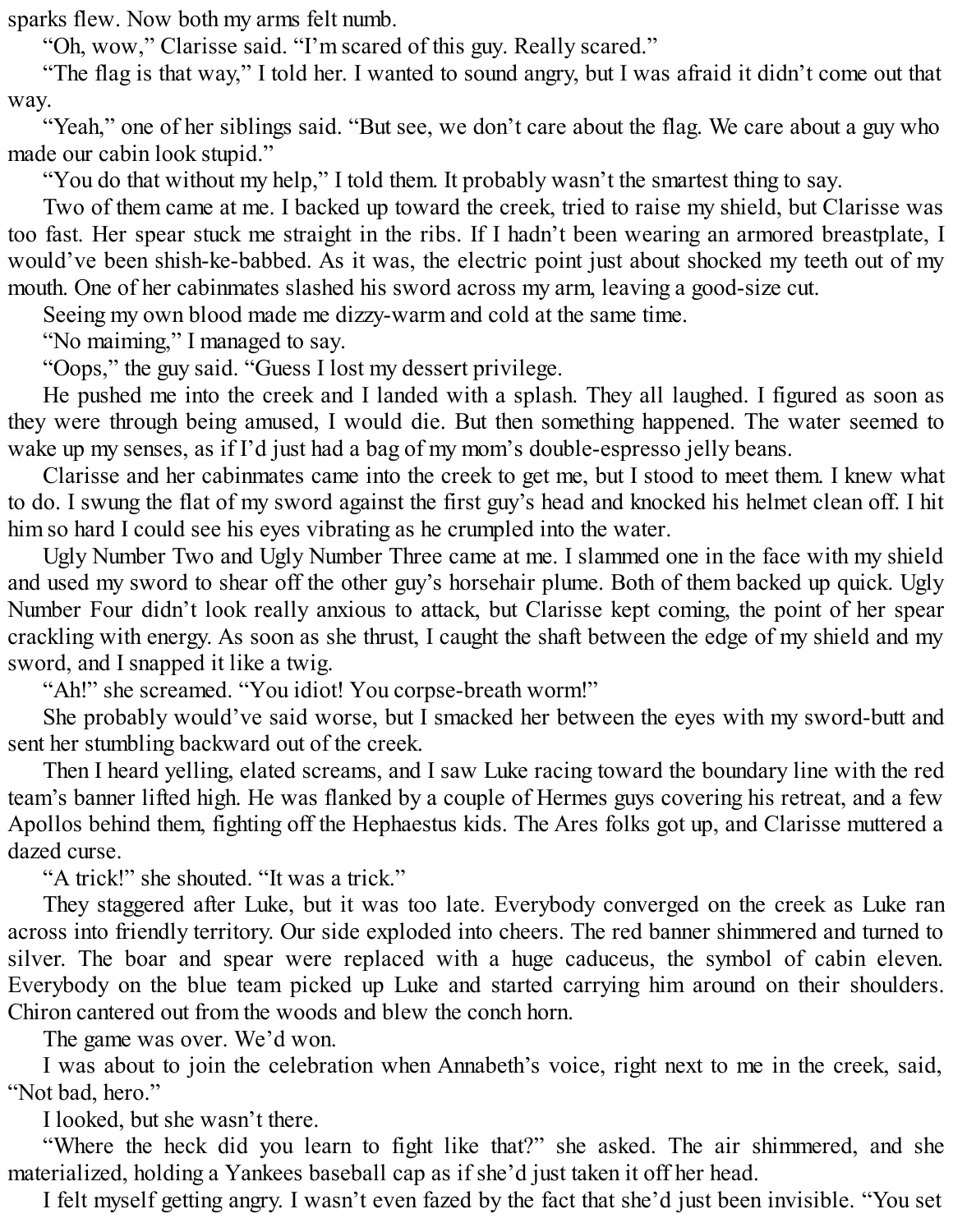me up," I said. "You put me here because you knew Clarisse would come after me, while you sent Luke around the flank. You had it all figured out."

Annabeth shrugged. "I told you. Athena always, always has a plan."

"A plan to get me pulverized."

"I came as fast as I could. I was about to jump in, but …" She shrugged. "You didn't need help." Then she noticed my wounded arm. "How did you do that?"

"Sword cut," I said. "What do you think?"

"No. It was a sword cut. Look at it."

The blood was gone. Where the huge cut had been, there was a long white scratch, and even that was fading. As I watched, it turned into a small scar, and disappeared.

"I-I don't get it," I said.

Annabeth was thinking hard. I could almost see the gears turning. She looked down at my feet, then at Clarisse's broken spear, and said, "Step out of the water, Percy."

"What-"

"Just do it."

I came out of the creek and immediately felt bone tired. My arms started to go numb again. My adrenaline rush left me. I almost fell over, but Annabeth steadied me.

"Oh, Styx," she cursed. "This is not good. I didn't want … I assumed it would be Zeus… ."

Before I could ask what she meant, I heard that canine growl again, but much closer than before. A howl ripped through the forest.

The campers' cheering died instantly. Chiron shouted something in Ancient Greek, which I would realize, only later, I had understood perfectly: "Stand ready! My bow!"

Annabeth drew her sword.

There on the rocks just above us was a black hound the size of a rhino, with lava-red eyes and fangs like daggers.

It was looking straight at me.

Nobody moved except Annabeth, who yelled, "Percy, run!"

She tried to step in front of me, but the hound was too fast. It leaped over her-an enormous shadow with teeth-and just as it hit me, as I stumbled backward and felt its razor-sharp claws ripping through my armor, there was a cascade of thwacking sounds, like forty pieces of paper being ripped one after the other. From the hounds neck sprouted a cluster of arrows. The monster fell dead at my feet.

By some miracle, I was still alive. I didn't want to look underneath the ruins of my shredded armor. My chest felt warm and wet, and I knew I was badly cut. Another second, and the monster would've turned me into a hundred pounds of delicatessen meat.

Chiron trotted up next to us, a bow in his hand, his face grim.

"Di immortales!" Annabeth said. "That's a hellhound from the Fields of Punishment. They don't … they're not supposed to …"

"Someone summoned it," Chiron said. "Someone inside the camp."

Luke came over, the banner in his hand forgotten, his moment of glory gone.

Clarisse yelled, "It's all Percy's fault! Percy summoned it!"

"Be quiet, child," Chiron told her.

We watched the body of the hellhound melt into shadow, soaking into the ground until it disappeared.

"You're wounded," Annabeth told me. "Quick, Percy, get in the water."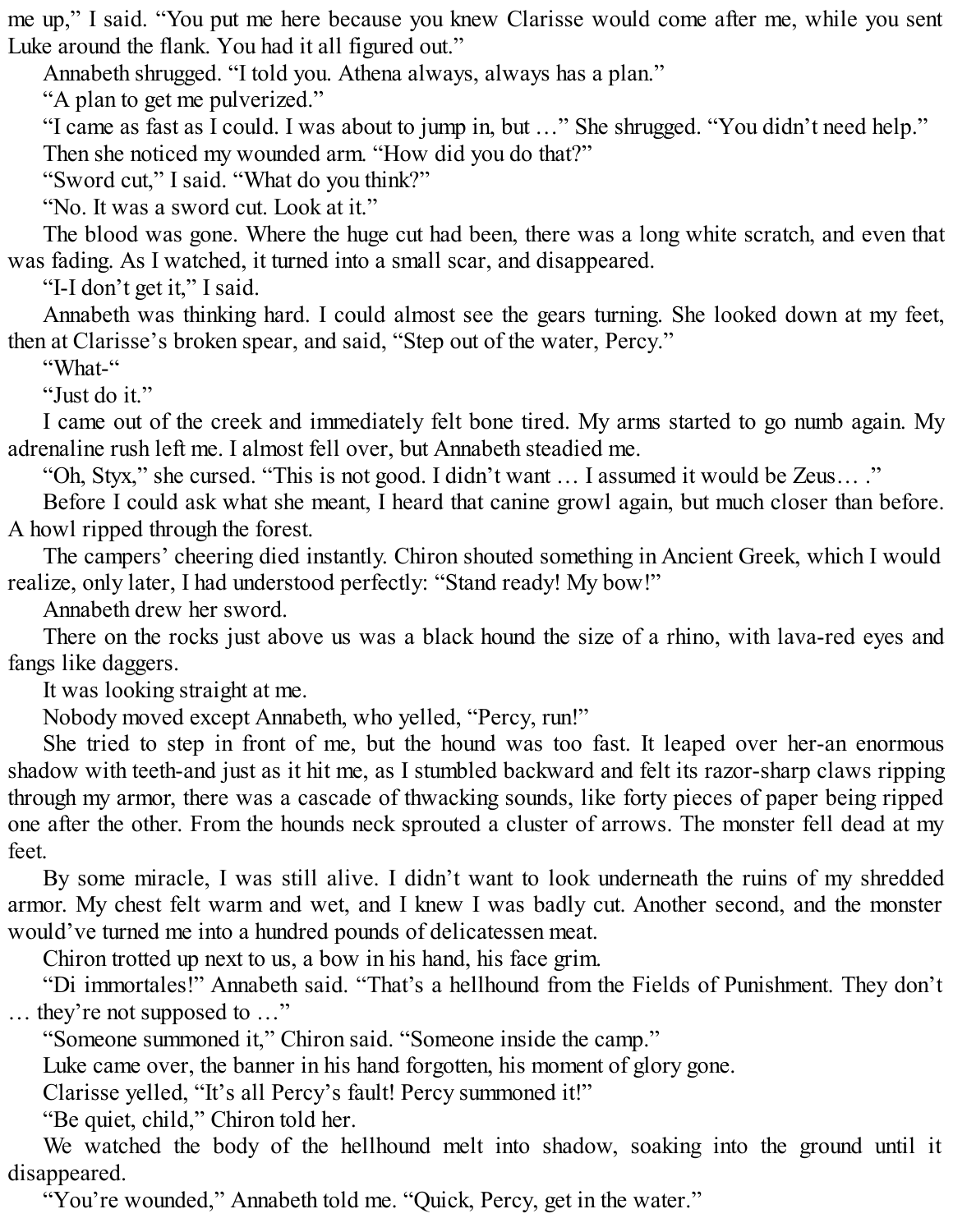"I'm okay."

"No, you're not," she said. "Chiron, watch this."

I was too tired to argue. I stepped back into the creek, the whole camp gathering around me.

Instantly, I felt better. I could feel the cuts on my chest closing up. Some of the campers gasped.

"Look, I-I don't know why," I said, trying to apologize. "I'm sorry…."

But they weren't watching my wounds heal. They were staring at something above my head. "Percy," Annabeth said, pointing. "Um …"

By the time I looked up, the sign was already fading, but I could still make out the hologram of green light, spinning and gleaming. A three-tipped spear: a trident.

"Your father," Annabeth murmured. "This is really not good."

"It is determined," Chiron announced.

All around me, campers started kneeling, even the Ares cabin, though they didn't look happy about it.

"My father?" I asked, completely bewildered.

"Poseidon," said Chiron. "Earthshaker, Stormbringer, Father of Horses. Hail, Perseus Jackson, Son of the Sea God."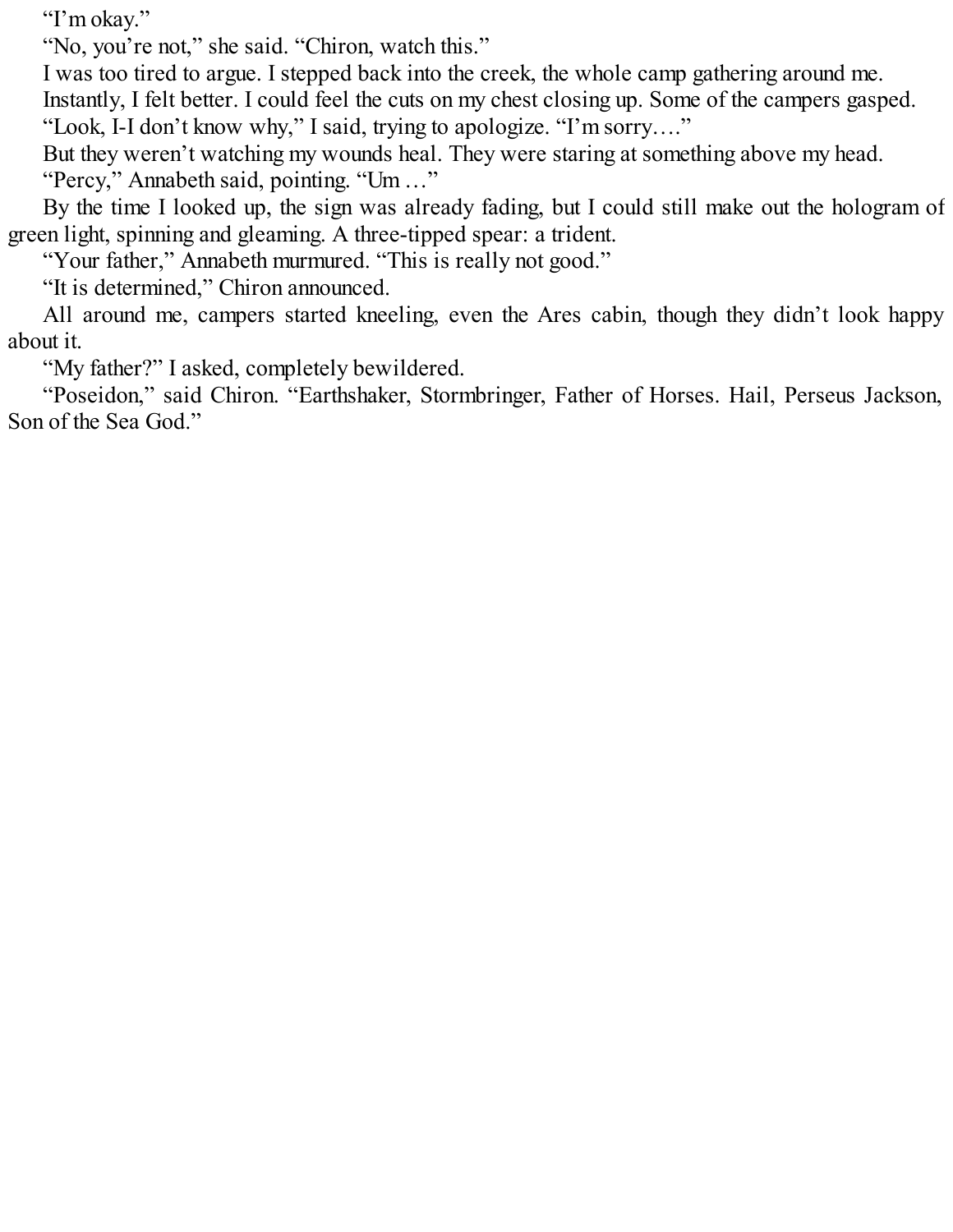## **Percy Jackson 1 - The Lightning Thief**

### **9 I AM OFFERED**

#### A QUEST

The next morning, Chiron moved me to cabin three.

I didn't have to share with anybody. I had plenty of room for all my stuff: the Minotaur's horn, one set of spare clothes, and a toiletry bag. I got to sit at my own dinner table, pick all my own activities, call "lights out" whenever I felt like it, and not listen to anybody else.

And I was absolutely miserable.

Just when I'd started to feel accepted, to feel I had a home in cabin eleven and I might be a normal kid-or as normal as you can be when you're a half-blood-I'd been separated out as if I had some rare disease.

Nobody mentioned the hellhound, but I got the feeling they were all talking about it behind my back. The attack had scared everybody. It sent two messages: one, that I was the son of the Sea God; and two, monsters would stop at nothing to kill me. They could even invade a camp that had always been considered safe.

The other campers steered clear of me as much as possible. Cabin eleven was too nervous to have sword class with me after what I'd done to the Ares folks in the woods, so my lessons with Luke became one-on-one. He pushed me harder than ever, and wasn't afraid to bruise me up in the process.

"You're going to need all the training you can get," he promised, as we were working with swords and flaming torches. "Now let's try that viper-beheading strike again. Fifty more repetitions."

Annabeth still taught me Greek in the mornings, but she seemed distracted. Every time I said something, she scowled at me, as if I'd just poked her between the eyes.

After lessons, she would walk away muttering to herself: "Quest … Poseidon? … Dirty rotten … Got to make a plan …"

Even Clarisse kept her distance, though her venomous looks made it clear she wanted to kill me for breaking her magic spear. I wished she would just yell or punch me or something. I'd rather get into fights every day than be ignored.

I knew somebody at camp resented me, because one night I came into my cabin and found a mortal newspaper dropped inside the doorway, a copy of the New York Daily News, opened to the Metro page. The article took me almost an hour to read, because the angrier I got, the more the words floated around on the page.

#### BOY AND MOTHER STILL MISSING AFTER

FREAK CAR ACCIDENT

#### BY EILEEN SMYTHE

Sally Jackson and son Percy are still missing one week after their mysterious disappearance. The family's badly burned '78 Camaro was discovered last Saturday on a north Long Island road with the roof ripped off and the front axle broken. The car had flipped and skidded for several hundred feet before exploding.

Mother and son had gone for a weekend vacation to Montauk, but left hastily, under mysterious circumstances. Small traces of blood were found in the car and near the scene of the wreck, but there were no other signs of the missing Jacksons. Residents in the rural area reported seeing nothing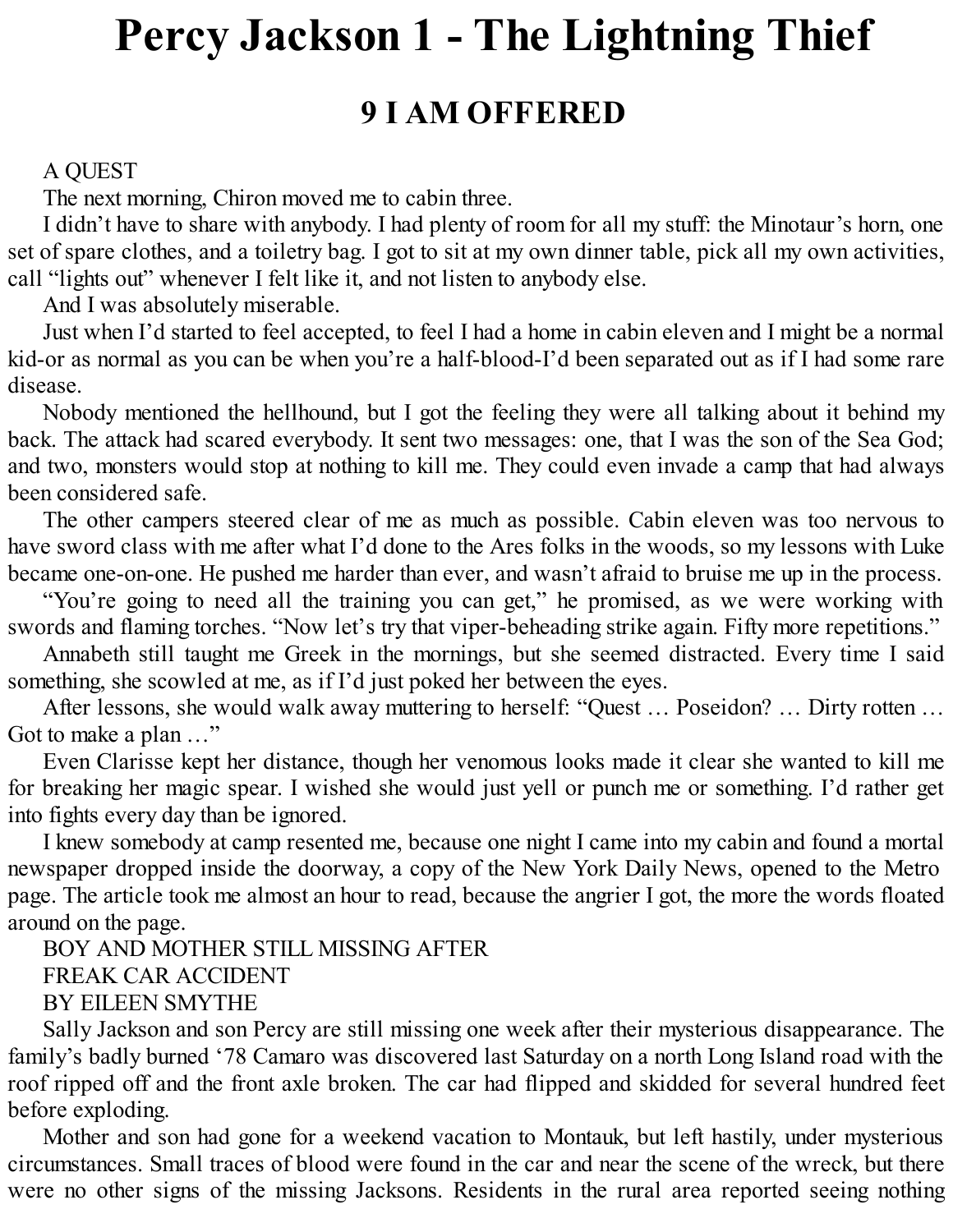unusual around the time of the accident.

Ms. Jackson's husband, Gabe Ugliano, claims that his stepson, Percy Jackson, is a troubled child who has been kicked out of numerous boarding schools and has expressed violent tendencies in the past.

Police would not say whether son Percy is a suspect in his mother's disappearance, but they have not ruled out foul play. Below are recent pictures of Sally Jackson and Percy. Police urge anyone with information to call the following toll-free crime-stoppers hotline.

The phone number was circled in black marker.

I wadded up the paper and threw it away, then flopped down in my bunk bed in the middle of my empty cabin.

"Lights out," I told myself miserably.

That night, I had my worst dream yet.

I was running along the beach in a storm. This time, there was a city behind me. Not New York. The sprawl was different: buildings spread farther apart, palm trees and low hills in the distance.

About a hundred yards down the surf, two men were fighting. They looked like TV wrestlers, muscular, with beards and long hair. Both wore flowing Greek tunics, one trimmed in blue, the other in green. They grappled with each other, wrestled, kicked and head-butted, and every time they connected, lightning flashed, the sky grew darker, and the wind rose.

I had to stop them. I didn't know why. But the harder I ran, the more the wind blew me back, until I was running in place, my heels digging uselessly in the sand.

Over the roar of the storm, I could hear the blue-robed one yelling at the green-robed one, Give it back! Give it back! Like a kindergartner fighting over a toy.

The waves got bigger, crashing into the beach, spraying me with salt.

I yelled, Stop it! Stop fighting!

The ground shook. Laughter came from somewhere under the earth, and a voice so deep and evil it turned my blood to ice.

Come down, little hero, the voice crooned. Come down!

The sand split beneath me, opening up a crevice straight down to the center of the earth. My feet slipped, and darkness swallowed me.

I woke up, sure I was falling.

I was still in bed in cabin three. My body told me it was morning, but it was dark outside, and thunder rolled across the hills. A storm was brewing. I hadn't dreamed that.

I heard a clopping sound at the door, a hoof knocking on the threshold.

"Come in?"

Grover trotted inside, looking worried. "Mr. D wants to see you."

"Why?"

"He wants to kill… I mean, I'd better let him tell you."

Nervously, I got dressed and followed, sure that I was in huge trouble.

For days, I'd been half expecting a summons to the Big House. Now that I was declared a son of Poseidon, one of the Big Three gods who weren't supposed to have kids, I figured it was a crime for me just to be alive. The other gods had probably been debating the best way to punish me for existing, and now Mr. D was ready to deliver their verdict.

Over Long Island Sound, the sky looked like ink soup coming to a boil. A hazy curtain of rain was coming in our direction. I asked Grover if we needed an umbrella.

"No," he said. "It never rains here unless we want it to."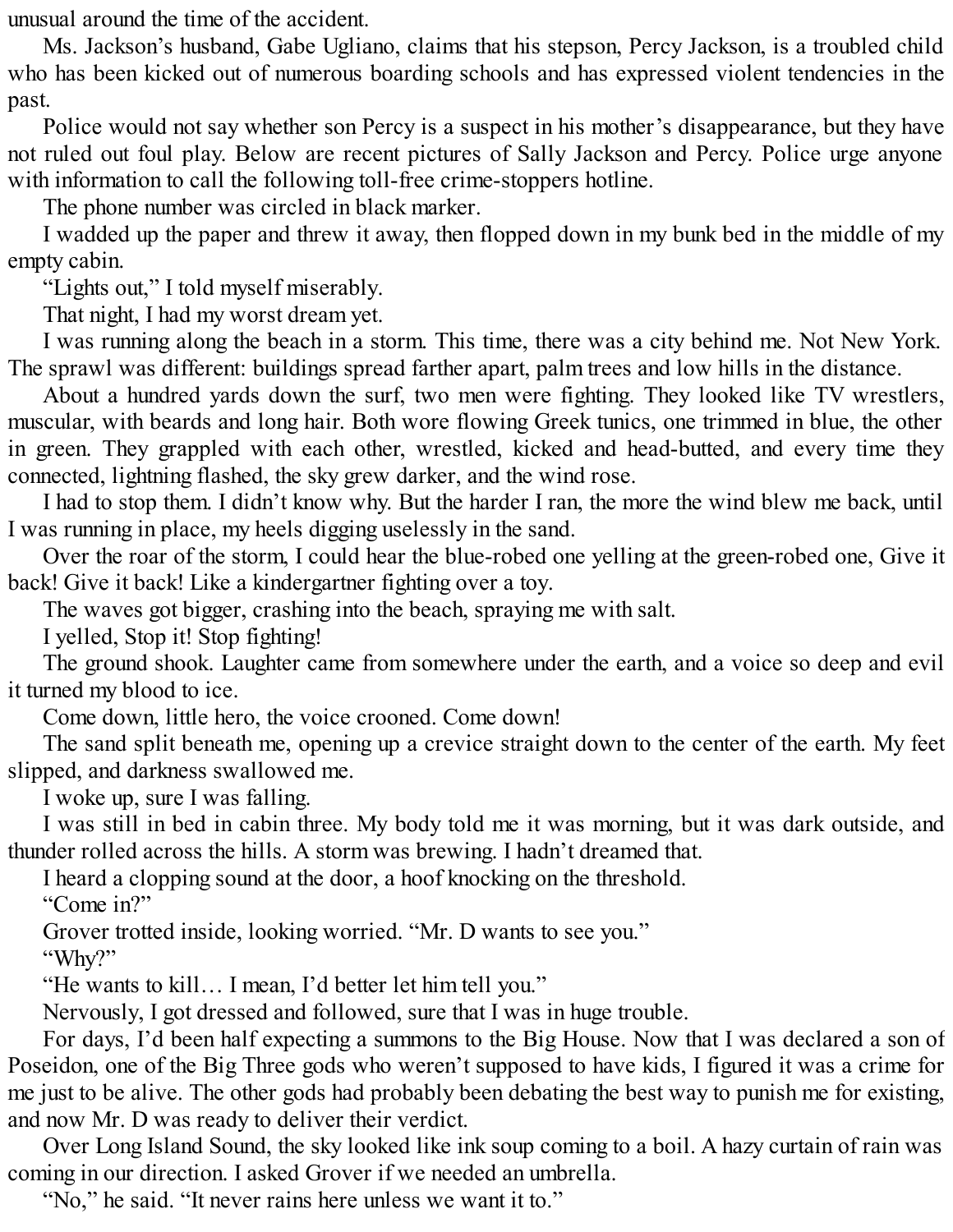I pointed at the storm. "What the heck is that, then?"

He glanced uneasily at the sky. "It'll pass around us. Bad weather always does."

I realized he was right. In the week I'd been here, it had never even been overcast. The few rain clouds I'd seen had skirted right around the edges of the valley.

But this storm … this one was huge.

At the volleyball pit, the kids from Apollo's cabin were playing a morning game against the satyrs. Dionysus's twins were walking around in the strawberry fields, making the plants grow. Everybody was going about their normal business, but they looked tense. They kept their eyes on the storm.

Grover and I walked up to the front porch of the Big House. Dionysus sat at the pinochle table in his tiger-striped Hawaiian shirt with his Diet Coke, just as he had on my first day. Chiron sat across the table in his fake wheelchair. They were playing against invisible opponents–two sets of cards hovering in the air.

"Well, well," Mr. D said without looking up. "Our little celebrity."

I waited.

"Come closer," Mr. D said. "And don't expect me to kowtow to you, mortal, just because old Barnacle-Beard is your father."

A net of lightning flashed across the clouds. Thunder shook the windows of the house.

"Blah, blah, blah," Dionysus said.

Chiron feigned interest in his pinochle cards. Grover cowered by the railing, his hooves clopping back and forth.

"If I had my way," Dionysus said, "I would cause your molecules to erupt in flames. We'd sweep up the ashes and be done with a lot of trouble. But Chiron seems to feel this would be against my mission at this cursed camp: to keep you little brats safe from harm."

"Spontaneous combustion is a form of harm, Mr. D," Chiron put in.

"Nonsense," Dionysus said. "Boy wouldn't feel a thing. Nevertheless, I've agreed to restrain myself I'm thinking of turning you into a dolphin instead, sending you back to your father."

"Mr. D-" Chiron warned.

"Oh, all right," Dionysus relented. "There's one more option. But it's deadly foolishness." Dionysus rose, and the invisible players' cards dropped to the table. "I'm off to Olympus for the emergency meeting. If the boy is still here when I get back, I'll turn him into an Atlantic bottlenose. Do you understand? And Perseus Jackson, if you're at all smart, you'll see that's a much more sensible choice than what Chiron feels you must do."

Dionysus picked up a playing card, twisted it, and it became a plastic rectangle. A credit card? No. A security pass.

He snapped his fingers.

The air seemed to fold and bend around him. He became a hologram, then a wind, then he was gone, leaving only the smell of fresh-pressed grapes lingering behind.

Chiron smiled at me, but he looked tired and strained. "Sit, Percy, please. And Grover." We did.

Chiron laid his cards on the table, a winning hand he hadn't gotten to use.

"Tell me, Percy," he said. "What did you make of the hellhound?"

Just hearing the name made me shudder.

Chiron probably wanted me to say, Heck, it was nothing. I eat hellhounds for breakfast. But I didn't feel like lying.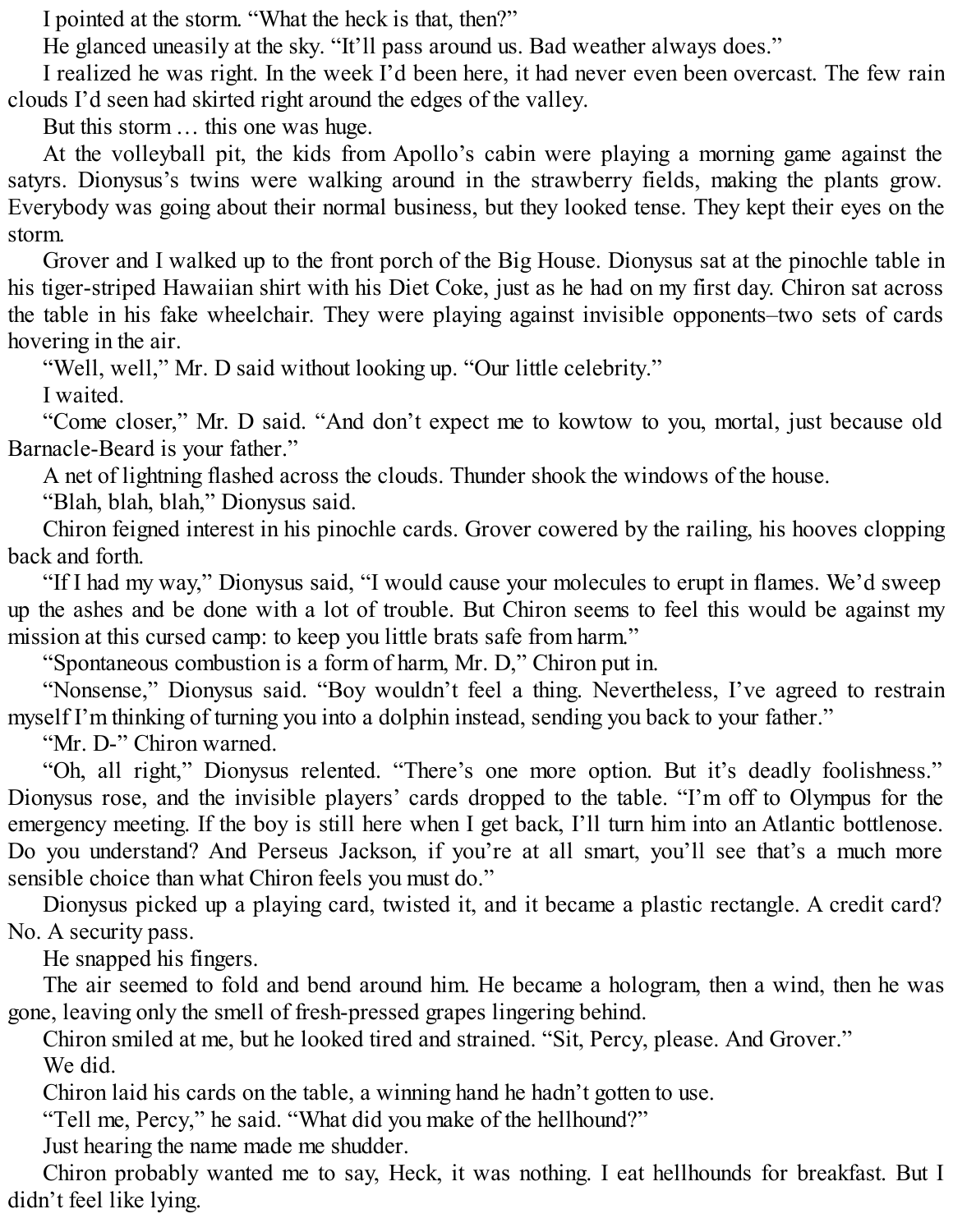"It scared me," I said. "If you hadn't shot it, I'd be dead."

"You'll meet worse, Percy. Far worse, before you're done."

"Done … with what?"

"Your quest, of course. Will you accept it?"

I glanced at Grover, who was crossing his fingers.

"Um, sir," I said, "you haven't told me what it is yet."

Chiron grimaced. "Well, that's the hard part, the details."

Thunder rumbled across the valley. The storm clouds had now reached the edge of the beach. As far as I could see, the sky and the sea were boiling together.

"Poseidon and Zeus," I said. "They're fighting over something valuable … something that was stolen, aren't they?"

Chiron and Grover exchanged looks.

Chiron sat forward in his wheelchair. "How did you know that?"

My face felt hot. I wished I hadn't opened my big mouth. "The weather since Christmas has been weird, like the sea and the sky are fighting. Then I talked to Annabeth, and she'd overheard something about a theft. And … I've also been having these dreams."

"I knew it," Grover said.

"Hush, satyr," Chiron ordered.

"But it is his quest!" Grover's eyes were bright with excitement. "It must be!"

"Only the Oracle can determine." Chiron stroked his bristly beard. "Nevertheless, Percy, you are correct. Your father and Zeus are having their worst quarrel in centuries. They are fighting over something valuable that was stolen. To be precise: a lightning bolt."

I laughed nervously. "A what?"

"Do not take this lightly," Chiron warned. "I'm not talking about some tinfoil-covered zigzag you'd see in a second-grade play. I'm talking about a two-foot-long cylinder of high-grade celestial bronze, capped on both ends with god-level explosives."

" $Oh$ "

"Zeus's master bolt," Chiron said, getting worked up now. "The symbol of his power, from which all other lightning bolts are patterned. The first weapon made by the Cyclopes for the war against the Titans, the bolt that sheered the top off Mount Etna and hurled Kronos from his throne; the master bolt, which packs enough power to make mortal hydrogen bombs look like firecrackers."

"And it's missing?"

"Stolen," Chiron said.

"By who?"

"By whom," Chiron corrected. Once a teacher, always a teacher. "By you."

My mouth fell open.

"At least"-Chiron held up a hand-"that's what Zeus thinks. During the winter solstice, at the last council of the gods, Zeus and Poseidon had an argument. The usual nonsense: 'Mother Rhea always liked you best,' Air disasters are more spectacular than sea disasters,' et cetera. Afterward, Zeus realized his master bolt was missing, taken from the throne room under his very nose. He immediately blamed Poseidon. Now, a god cannot usurp another god's symbol of power directly-that is forbidden by the most ancient of divine laws. But Zeus believes your father convinced a human hero to take it."

"But I didn't-"

"Patience and listen, child," Chiron said. "Zeus has good reason to be suspicious. The forges of the Cyclopes are under the ocean, which gives Poseidon some influence over the makers of his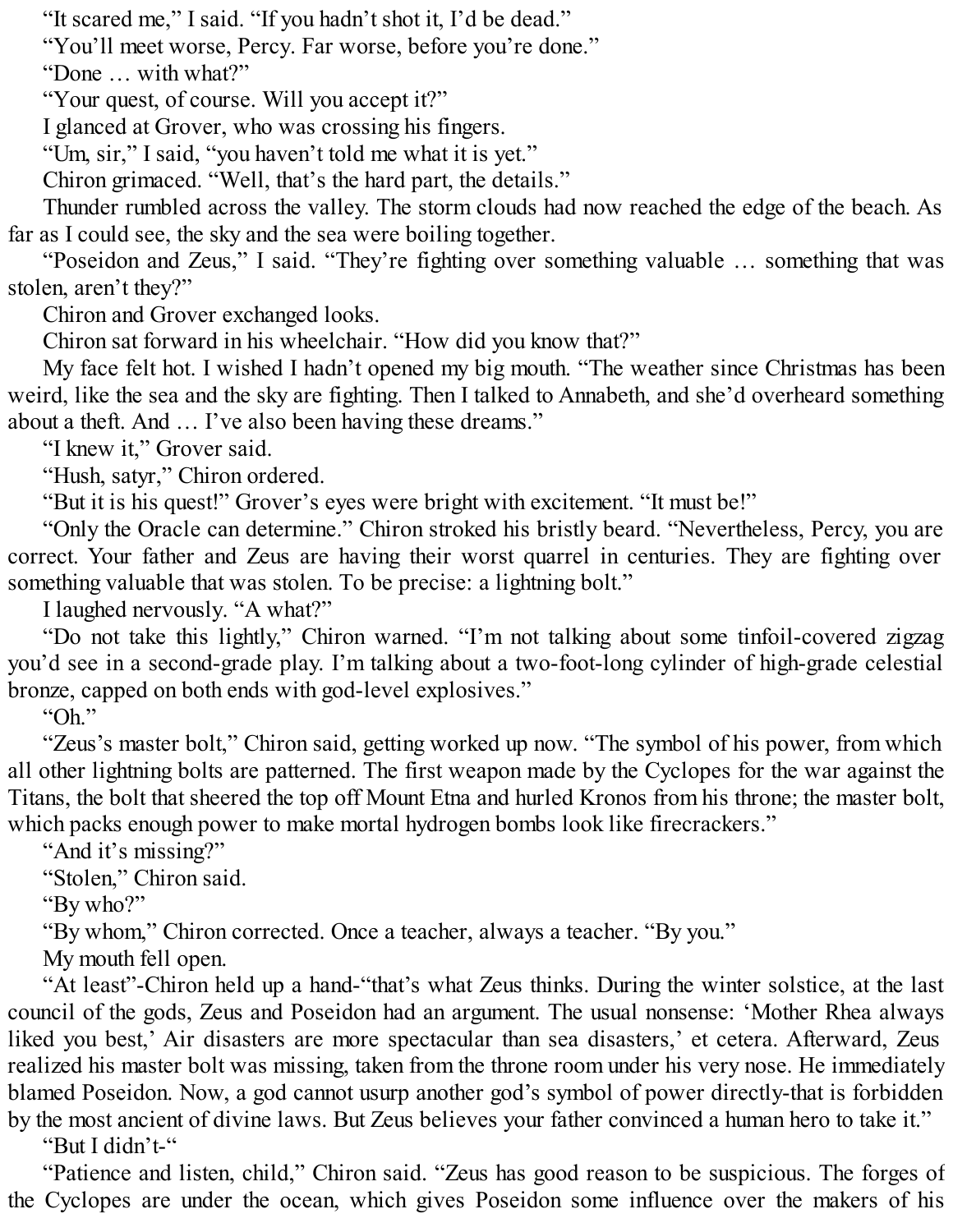brother's lightning. Zeus believes Poseidon has taken the master bolt, and is now secretly having the Cyclopes build an arsenal of illegal copies, which might be used to topple Zeus from his throne. The only thing Zeus wasn't sure about was which hero Poseidon used to steal the bolt. Now Poseidon has openly claimed you as his son. You were in New York over the winter holidays. You could easily have snuck into Olympus. Zeus believes he has found his thief."

"But I've never even been to Olympus! Zeus is crazy!"

Chiron and Grover glanced nervously at the sky. The clouds didn't seem to be parting around us, as Grover had promised. They were rolling straight over our valley, sealing us in like a coffin lid.

"Er, Percy …?" Grover said. "We don't use the c-word to describe the Lord of the Sky."

"Perhaps paranoid," Chiron suggested. "Then again, Poseidon has tried to unseat Zeus before. I believe that was question thirty-eight on your final exam…." He looked at me as if he actually expected me to remember question thirty-eight.

How could anyone accuse me of stealing a god's weapon? I couldn't even steal a slice of pizza from Gabe's poker party without getting busted. Chiron was waiting for an answer.

"Something about a golden net?" I guessed. "Poseidon and Hera and a few other gods … they, like, trapped Zeus and wouldn't let him out until he promised to be a better ruler, right?"

"Correct," Chiron said. "And Zeus has never trusted Poseidon since. Of course, Poseidon denies stealing the master bolt. He took great offense at the accusation. The two have been arguing back and forth for months, threatening war. And now, you've come along-the proverbial last straw."

"But I'm just a kid!"

"Percy," Grover cut in, "if you were Zeus, and you already thought your brother was plotting to overthrow you, then your brother suddenly admitted he had broken the sacred oath he took after World War II, that he's fathered a new mortal hero who might be used as a weapon against you.... Wouldn't that put a twist in your toga?"

"But I didn't do anything. Poseidon-my dad-he didn't really have this master bolt stolen, did he?"

Chiron sighed. "Most thinking observers would agree that thievery is not Poseidon's style. But the Sea God is too proud to try convincing Zeus of that. Zeus has demanded that Poseidon return the bolt by the summer solstice. That's June twenty-first, ten days from now. Poseidon wants an apology for being called a thief by the same date. I hoped that diplomacy might prevail, that Hera or Demeter or Hestia would make the two brothers see sense. But your arrival has inflamed Zeus's temper. Now neither god will back down. Unless someone intervenes, unless the master bolt is found and returned to Zeus before the solstice, there will be war. And do you know what a full-fledged war would look like, Percy?"

"Bad?" I guessed.

"Imagine the world in chaos. Nature at war with itself. Olympians forced to choose sides between Zeus and Poseidon. Destruction. Carnage. Millions dead. Western civilization turned into a battleground so big it will make the Trojan War look like a water-balloon fight."

"Bad," I repeated.

"And you, Percy Jackson, would be the first to feel Zeus's wrath."

It started to rain. Volleyball players stopped their game and stared in stunned silence at the sky.

I had brought this storm to Half-Blood Hill. Zeus was punishing the whole camp because of me. I was furious.

"So I have to find the stupid bolt," I said. "And return it to Zeus."

"What better peace offering," Chiron said, "than to have the son of Poseidon return Zeus's property?"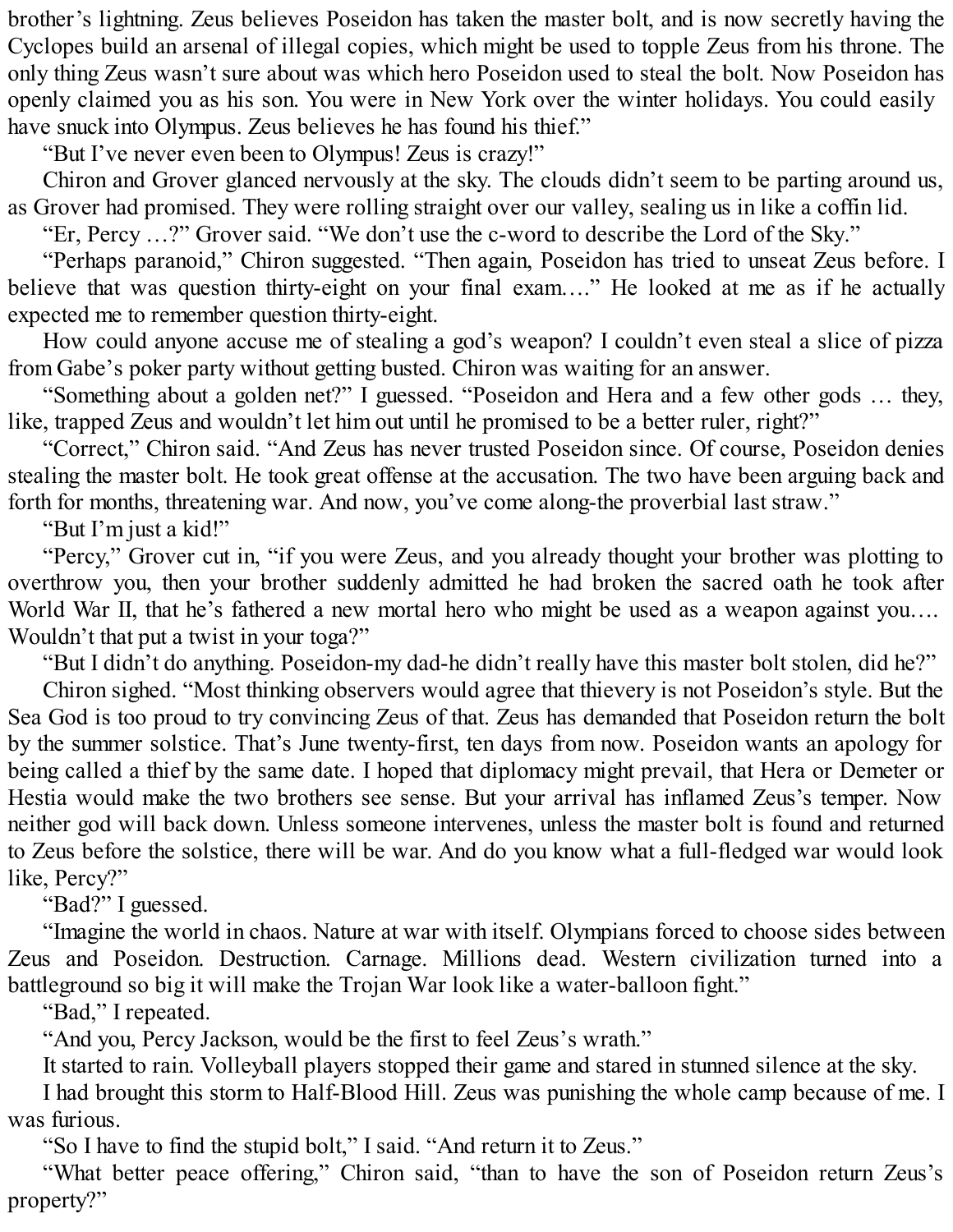"If Poseidon doesn't have it, where is the thing?"

"I believe I know." Chiron's expression was grim. "Part of a prophecy I had years ago … well, some of the lines make sense to me, now. But before I can say more, you must officially take up the quest. You must seek the counsel of the Oracle."

"Why can't you tell me where the bolt is beforehand?"

"Because if I did, you would be too afraid to accept the challenge."

I swallowed. "Good reason."

"You agree then?"

I looked at Grover, who nodded encouragingly.

Easy for him. I was the one Zeus wanted to kill.

"All right," I said. "It's better than being turned into a dolphin."

"Then it's time you consulted the Oracle," Chiron said. "Go upstairs, Percy Jackson, to the attic. When you come back down, assuming you're still sane, we will talk more."

Four flights up, the stairs ended under a green trapdoor.

I pulled the cord. The door swung down, and a wooden ladder clattered into place.

The warm air from above smelled like mildew and rotten wood and something else … a smell I remembered from biology class. Reptiles. The smell of snakes.

I held my breath and climbed.

The attic was filled with Greek hero junk: armor stands covered in cobwebs; once-bright shields pitted with rust; old leather steamer trunks plastered with stickers saying ITHAKA, CIRCE'S ISLE, and LAND OF THE AMAZONS. One long table was stacked with glass jars filled with pickled things-severed hairy claws, huge yellow eyes, various other parts of monsters. A dusty mounted trophy on the wall looked like a giant snake's head, but with horns and a full set of shark's teeth. The plaque read, HYDRA HEAD #1, WOODSTOCK, N.Y., 1969.

By the window, sitting on a wooden tripod stool, was the most gruesome memento of all: a mummy. Not the wrapped-in-cloth kind, but a human female body shriveled to a husk. She wore a tiedyed sundress, lots of beaded necklaces, and a headband over long black hair. The skin of her face was thin and leathery over her skull, and her eyes were glassy white slits, as if the real eyes had been replaced by marbles; she'd been dead a long, long time.

Looking at her sent chills up my back. And that was before she sat up on her stool and opened her mouth. A green mist poured from the mummy's mouth, coiling over the floor in thick tendrils, hissing like twenty thousand snakes. I stumbled over myself trying to get to the trapdoor, but it slammed shut. Inside my head, I heard a voice, slithering into one ear and coiling around my brain: I am the spirit of Delphi, speaker of the prophecies of Phoebus Apollo, slayer of the mighty Python. Approach, seeker, and ask.

I wanted to say, No thanks, wrong door, just looking for the bathroom. But I forced myself to take a deep breath.

The mummy wasn't alive. She was some kind of gruesome receptacle for something else, the power that was now swirling around me in the green mist. But its presence didn't feel evil, like my demonic math teacher Mrs. Dodds or the Minotaur. It felt more like the Three Fates I'd seen knitting the yarn outside the highway fruit stand: ancient, powerful, and definitely not human. But not particularly interested in killing me, either.

I got up the courage to ask, "What is my destiny?"

The mist swirled more thickly, collecting right in front of me and around the table with the pickled monster-part jars. Suddenly there were four men sitting around the table, playing cards. Their faces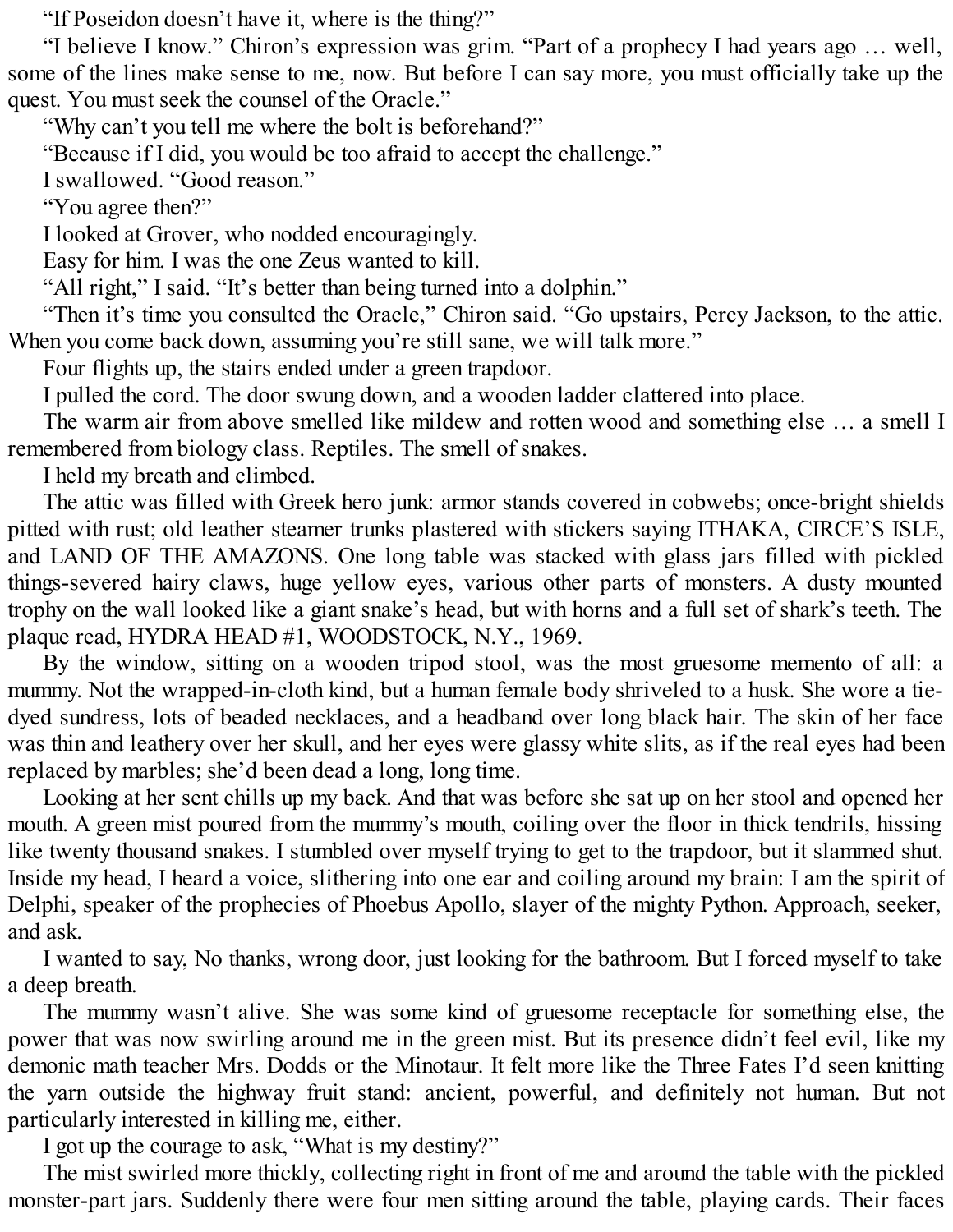became clearer. It was Smelly Gabe and his buddies.

My fists clenched, though I knew this poker party couldn't be real. It was an illusion, made out of mist.

Gabe turned toward me and spoke in the rasping voice of the Oracle: You shall go west, and face the god who has turned.

His buddy on the right looked up and said in the same voice: You shall find what was stolen, and see it safely returned.

The guy on the left threw in two poker chips, then said: You shall he betrayed by one who calls you a friend.

Finally, Eddie, our building super, delivered the worst line of all: And you shall fail to save what matters most, in the end.

The figures began to dissolve. At first I was too stunned to say anything, but as the mist retreated, coiling into a huge green serpent and slithering back into the mouth of the mummy, I cried, "Wait! What do you mean? What friend? What will I fail to save?"

The tail of the mist snake disappeared into the mummy's mouth. She reclined back against the wall. Her mouth closed tight, as if it hadn't been open in a hundred years. The attic was silent again, abandoned, nothing but a room full of mementos.

I got the feeling that I could stand here until I had cobwebs, too, and I wouldn't learn anything else.

My audience with the Oracle was over.

"Well?" Chiron asked me.

I slumped into a chair at the pinochle table. "She said I would retrieve what was stolen."

Grover sat forward, chewing excitedly on the remains of a Diet Coke can. "That's great!"

"What did the Oracle say exactly?" Chiron pressed. "This is important."

My ears were still tingling from the reptilian voice. "She . .. she said I would go west and face a god who had turned. I would retrieve what was stolen and see it safely returned."

"I knew it," Grover said.

Chiron didn't look satisfied. "Anything else?"

I didn't want to tell him.

What friend would betray me? I didn't have that many.

And the last line-I would fail to save what mattered most. What kind of Oracle would send me on a quest and tell me, Oh, by the way, you'll fail

How could I confess that?

"No," I said. "That's about it."

He studied my face. "Very well, Percy. But know this: the Oracle's words often have double meanings. Don't dwell on them too much. The truth is not always clear until events come to pass."

I got the feeling he knew I was holding back something bad, and he was trying to make me feel better.

"Okay," I said, anxious to change topics. "So where do I go? Who's this god in the west?"

"Ah, think, Percy," Chiron said. "If Zeus and Poseidon weaken each other in a war, who stands to gain?"

"Somebody else who wants to take over?" I guessed.

"Yes, quite. Someone who harbors a grudge, who has been unhappy with his lot since the world was divided eons ago, whose kingdom would grow powerful with the deaths of millions. Someone who hates his brothers for forcing him into an oath to have no more children, an oath that both of them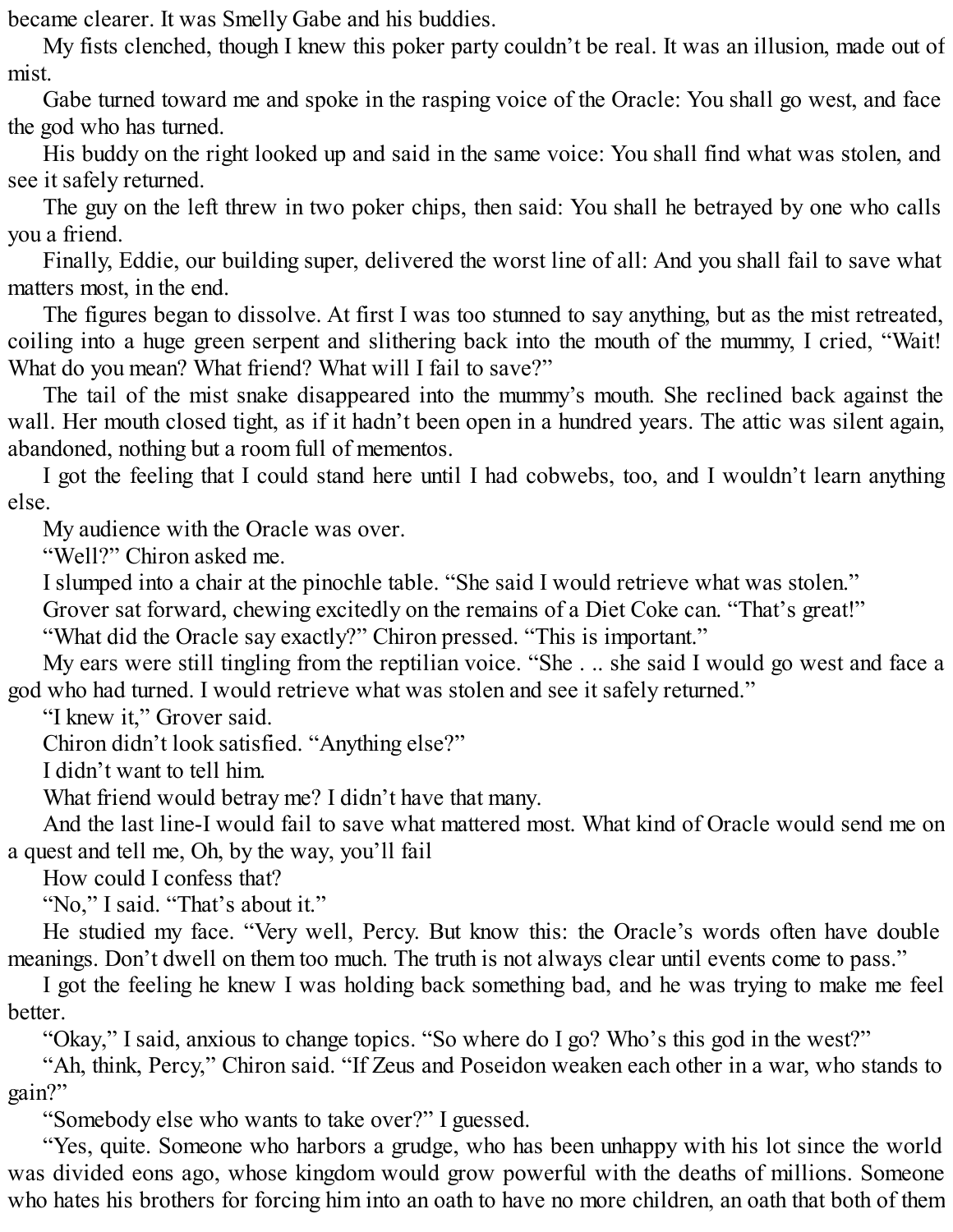have now broken."

I thought about my dreams, the evil voice that had spoken from under the ground. "Hades."

Chiron nodded. "The Lord of the Dead is the only possibility."

A scrap of aluminum dribbled out of Grover's mouth. "Whoa, wait. Wh-what?"

"A Fury came after Percy," Chiron reminded him. "She watched the young man until she was sure of his identity, then tried to kill him. Furies obey only one lord: Hades."

"Yes, but-but Hades hates all heroes," Grover protested. "Especially if he has found out Percy is a son of Poseidon… ."

"A hellhound got into the forest," Chiron continued. "Those can only be summoned from the Fields of Punishment, and it had to be summoned by someone within the camp. Hades must have a spy here. He must suspect Poseidon will try to use Percy to clear his name. Hades would very much like to kill this young half-blood before he can take on the quest."

"Great," I muttered. "That's two major gods who want to kill me."

"But a quest to …" Grover swallowed. "I mean, couldn't the master bolt be in some place like Maine? Maine's very nice this time of year."

"Hades sent a minion to steal the master bolt," Chiron insisted. "He hid it in the Underworld, knowing full well that Zeus would blame Poseidon. I don't pretend to understand the Lord of the Dead's motives perfectly, or why he chose this time to start a war, but one thing is certain. Percy must go to the Underworld, find the master bolt, and reveal the truth."

A strange fire burned in my stomach. The weirdest thing was: it wasn't fear. It was anticipation. The desire for revenge. Hades had tried to kill me three times so far, with the Fury, the Minotaur, and the hellhound. It was his fault my mother had disappeared in a flash of light. Now he was trying to frame me and my dad for a theft we hadn't committed.

I was ready to take him on.

Besides, if my mother was in the Underworld …

Whoa, boy, said the small part of my brain that was still sane. You're a kid. Hades is a god.

Grover was trembling. He'd started eating pinochle cards like potato chips.

The poor guy needed to complete a quest with me so he could get his searcher's license, whatever that was, but how could I ask him to do this quest, especially when the Oracle said I was destined to fail? This was suicide.

"Look, if we know it's Hades," I told Chiron, "why can't we just tell the other gods? Zeus or Poseidon could go down to the Underworld and bust some heads."

"Suspecting and knowing are not the same," Chiron said. "Besides, even if the other gods suspect Hades-and I imagine Poseidon does-they couldn't retrieve the bolt themselves. Gods cannot cross each other's territories except by invitation. That is another ancient rule. Heroes, on the other hand, have certain privileges. They can go anywhere, challenge anyone, as long as they're bold enough and strong enough to do it. No god can be held responsible for a hero's actions. Why do you think the gods always operate through humans?"

"You're saying I'm being used."

"I'm saying it's no accident Poseidon has claimed you now. It's a very risky gamble, but he's in a desperate situation. He needs you."

My dad needs me.

Emotions rolled around inside me like bits of glass in a kaleidoscope. I didn't know whether to feel resentful or grateful or happy or angry. Poseidon had ignored me for twelve years. Now suddenly he needed me.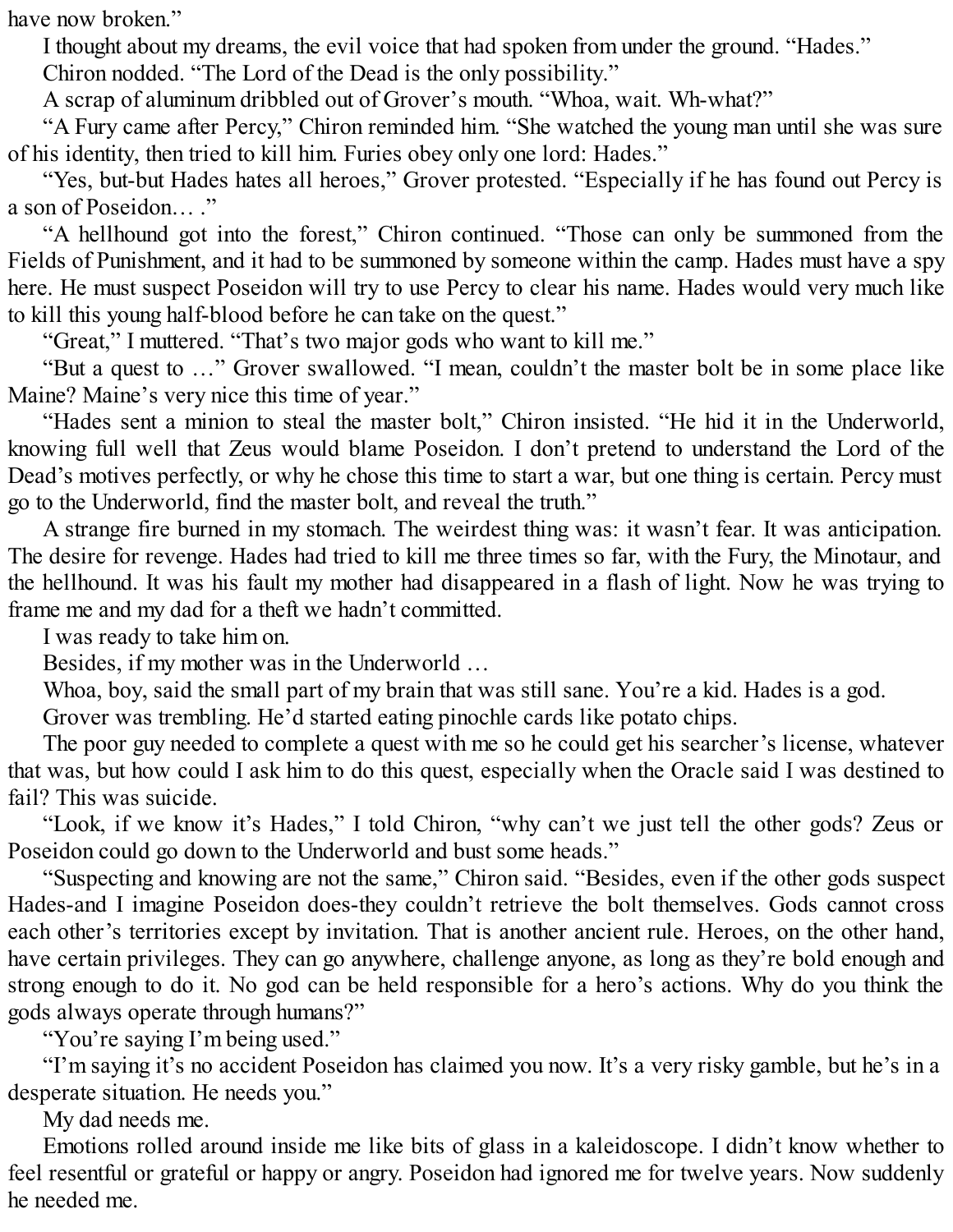I looked at Chiron. "You've known I was Poseidon's son all along, haven't you?"

"I had my suspicions. As I said … I've spoken to the Oracle, too."

I got the feeling there was a lot he wasn't telling me about his prophecy, but I decided I couldn't worry about that right now. After all, I was holding back information too.

"So let me get this straight," I said. "I'm supposed go to the Underworld and confront the Lord of the Dead."

"Check," Chiron said.

"Find the most powerful weapon in the universe."

"Check."

"And get it back to Olympus before the summer solstice, in ten days."

"That's about right."

I looked at Grover, who gulped down the ace of hearts.

"Did I mention that Maine is very nice this time of year?" he asked weakly.

"You don't have to go," I told him. "I can't ask that of you.

"Oh …" He shifted his hooves. "No … it's just that satyrs and underground places … well…"

He took a deep breath, then stood, brushing the shredded cards and aluminum bits off his T-shirt. "You saved my life, Percy. If … if you're serious about wanting me along, I won't let you down."

I felt so relieved I wanted to cry, though I didn't think that would be very heroic. Grover was the only friend I'd ever had for longer than a few months. I wasn't sure what good a satyr could do against the forces of the dead, but I felt better knowing he'd be with me.

"All the way, G-man." I turned to Chiron. "So where do we go? The Oracle just said to go west."

"The entrance to the Underworld is always in the west. It moves from age to age, just like Olympus. Right now, of course, it's in America."

"Where?"

Chiron looked surprised. "I thought that would be obvious enough. The entrance to the Underworld is in Los Angeles."

"Oh," I said. "Naturally. So we just get on a plane-"

"No!" Grover shrieked. "Percy, what are you thinking? Have you ever been on a plane in your life?"

I shook my head, feeling embarrassed. My mom had never taken me anywhere by plane. She'd always said we didn't have the money. Besides, her parents had died in a plane crash.

"Percy, think," Chiron said. "You are the son of the Sea God. Your father's bitterest rival is Zeus, Lord of the Sky. Your mother knew better than to trust you in an airplane. You would be in Zeus's domain. You would never come down again alive."

Overhead, lightning crackled. Thunder boomed.

"Okay," I said, determined not to look at the storm. "So, I'll travel overland."

"That's right," Chiron said. "Two companions may accompany you. Grover is one. The other has already volunteered, if you will accept her help."

"Gee," I said, feigning surprise. "Who else would be stupid enough to volunteer for a quest like this?"

The air shimmered behind Chiron.

Annabeth became visible, stuffing her Yankees cap into her back pocket.

"I've been waiting a long time for a quest, seaweed brain," she said. "Athena is no fan of Poseidon, but if you're going to save the world, I'm the best person to keep you from messing up."

"If you do say so yourself," I said. "I suppose you have a plan, wise girl?"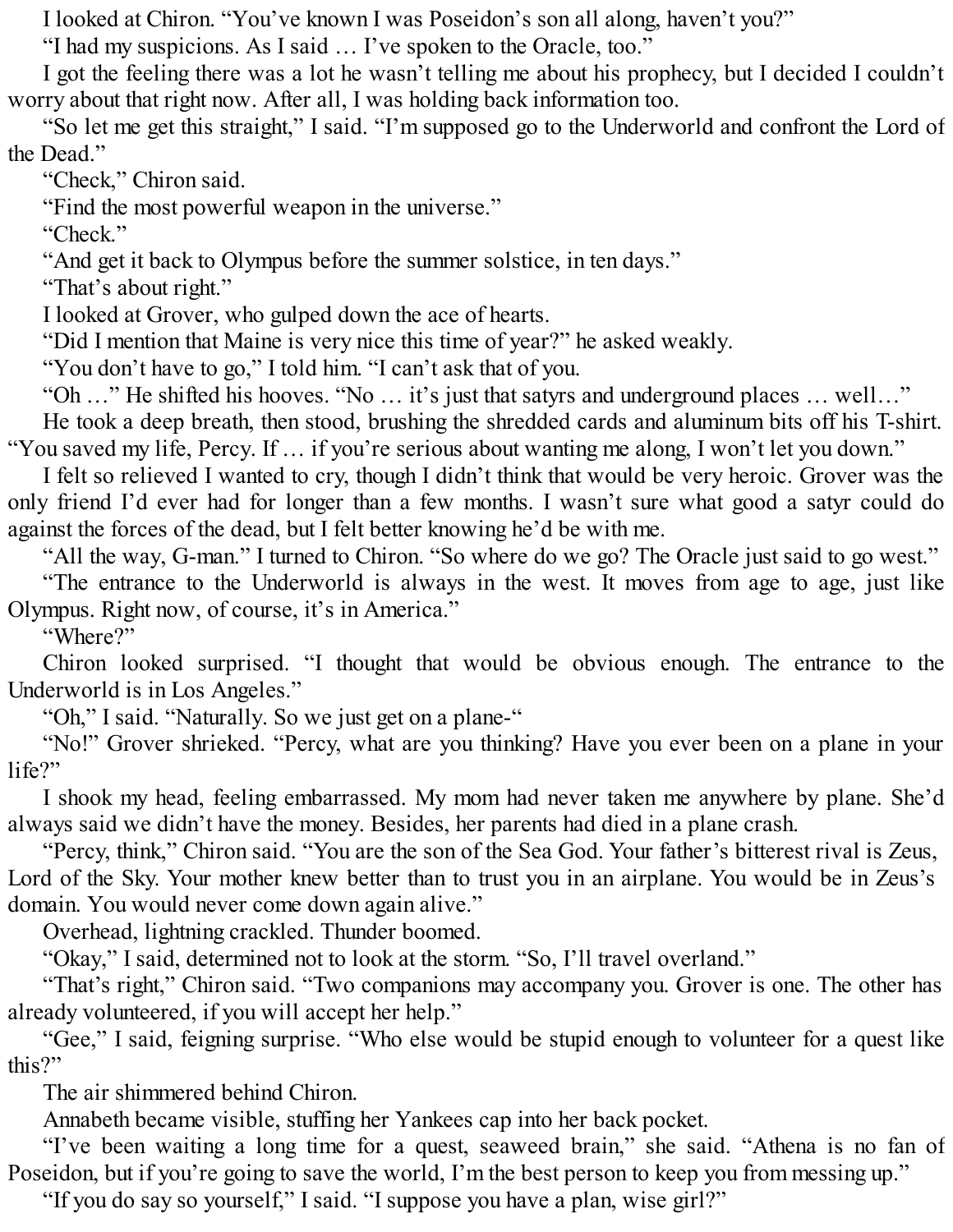Her cheeks colored. "Do you want my help or not?"

The truth was, I did. I needed all the help I could get.

"A trio," I said. "That'll work."

"Excellent," Chiron said. "This afternoon, we can take you as far as the bus terminal in Manhattan. After that, you are on your own."

Lightning flashed. Rain poured down on the meadows that were never supposed to have violent weather.

"No time to waste," Chiron said. "I think you should all get packing."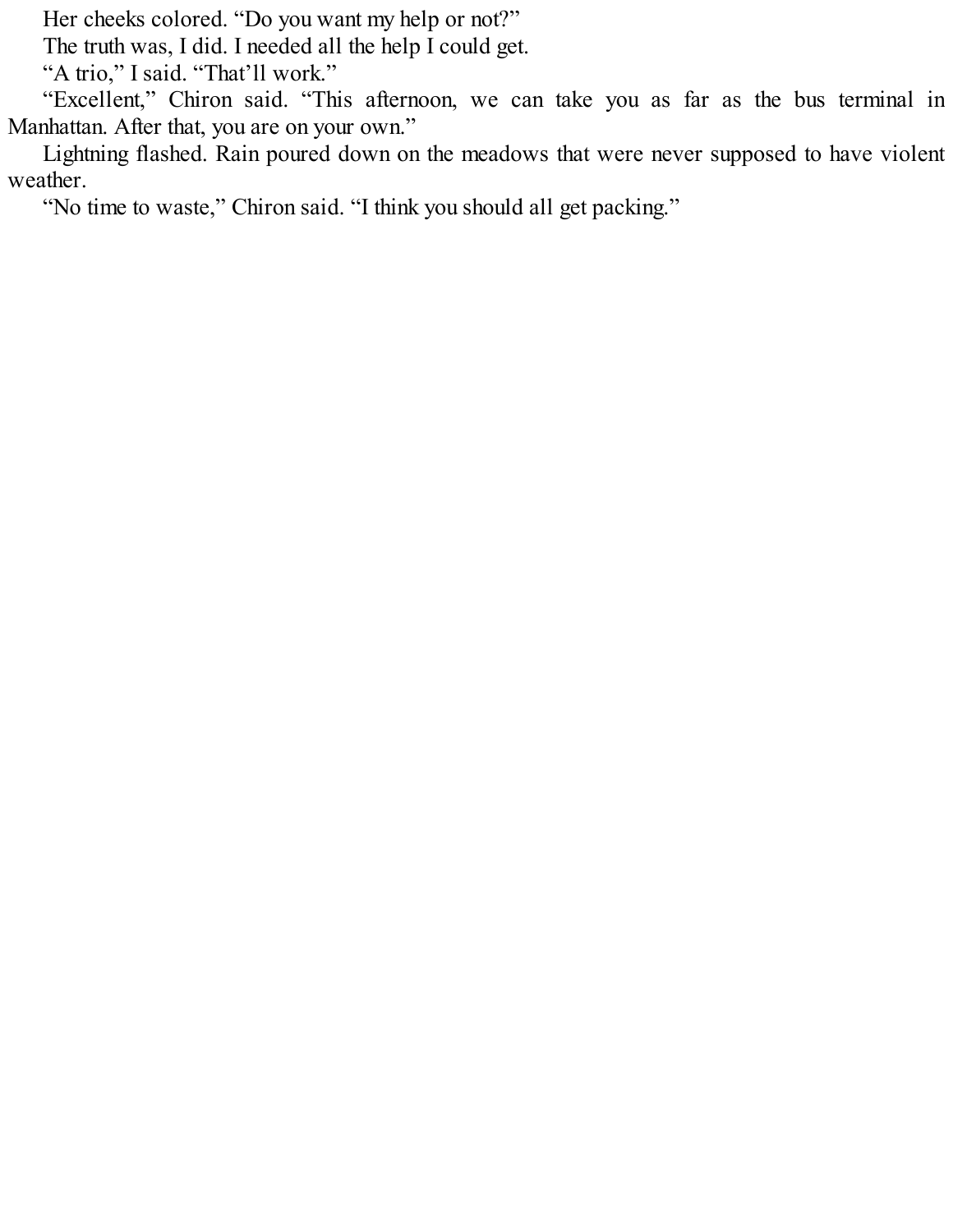# **Percy Jackson 1 - The Lightning Thief 10 I RUIN A PERFECTLY**

#### GOOD BUS

It didn't take me long to pack. I decided to leave the Minotaur horn in my cabin, which left me only an extra change of clothes and a toothbrush to stuff in a backpack Grover had found for me.

The camp store loaned me one hundred dollars in mortal money and twenty golden drachmas. These coins were as big as Girl Scout cookies and had images of various Greek gods stamped on one side and the Empire State Building on the other. The ancient mortal drachmas had been silver, Chiron told us, but Olympians never used less than pure gold. Chiron said the coins might come in handy for non-mortal transactions-whatever that meant. He gave Annabeth and me each a canteen of nectar and a Ziploc bag full of ambrosia squares, to be used only in emergencies, if we were seriously hurt. It was god food, Chiron reminded us. It would cure us of almost any injury, but it was lethal to mortals. Too much of it would make a half-blood very, very feverish. An overdose would burn us up, literally.

Annabeth was bringing her magic Yankees cap, which she told me had been a twelfth-birthday present from her mom. She carried a book on famous classical architecture, written in Ancient Greek, to read when she got bored, and a long bronze knife, hidden in her shirt sleeve. I was sure the knife would get us busted the first time we went through a metal detector.

Grover wore his fake feet and his pants to pass as human. He wore a green rasta-style cap, because when it rained his curly hair flattened and you could just see the tips of his horns. His bright orange backpack was full of scrap metal and apples to snack on. In his pocket was a set of reed pipes his daddy goat had carved for him, even though he only knew two songs: Mozart's Piano Concerto no. 12 and Hilary Duff's "So Yesterday," both of which sounded pretty bad on reed pipes.

We waved good-bye to the other campers, took one last look at the strawberry fields, the ocean, and the Big House, then hiked up Half-Blood Hill to the tall pine tree that used to be Thalia, daughter of Zeus.

Chiron was waiting for us in his wheelchair. Next to him stood the surfer dude I'd seen when I was recovering in the sick room. According to Grover, the guy was the camp's head of security. He supposedly had eyes all over his body so he could never be surprised. Today, though, he was wearing a chauffeur's uniform, so I could only see extra peepers on his hands, face and neck.

"This is Argus," Chiron told me. "He will drive you into the city, and, er, well, keep an eye on things."

I heard footsteps behind us.

Luke came running up the hill, carrying a pair of basketball shoes.

"Hey!" he panted. "Glad I caught you."

Annabeth blushed, the way she always did when Luke was around.

"Just wanted to say good luck," Luke told me. "And I thought … um, maybe you could use these." He handed me the sneakers, which looked pretty normal. They even smelled kind of normal. Luke said, "Maia!"

White bird's wings sprouted out of the heels, startling me so much, I dropped them. The shoes flapped around on the ground until the wings folded up and disappeared.

"Awesome!" Grover said.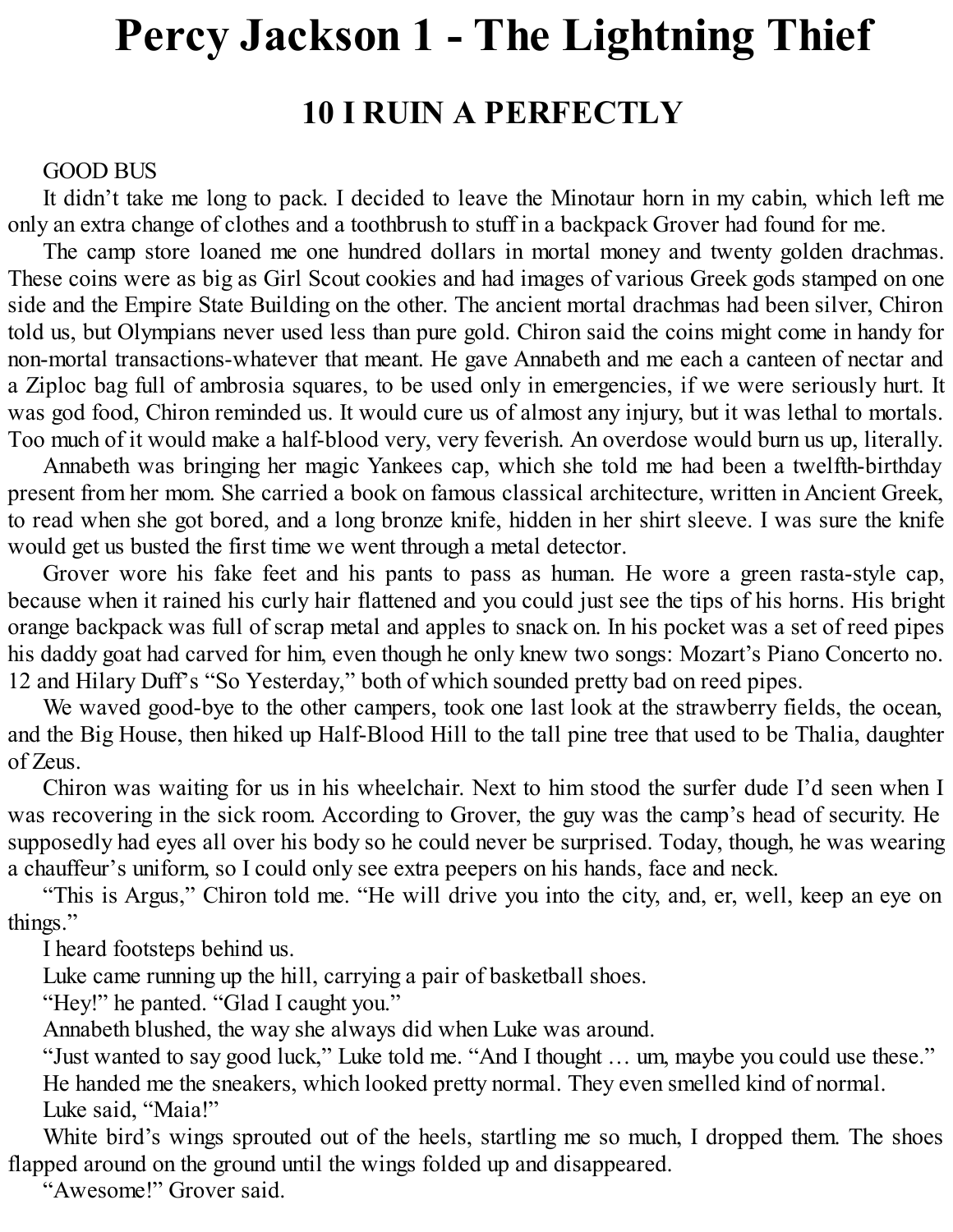Luke smiled. "Those served me well when I was on my quest. Gift from Dad. Of course, I don't use them much these days…." His expression turned sad.

I didn't know what to say. It was cool enough that Luke had come to say good-bye. I'd been afraid he might resent me for getting so much attention the last few days. But here he was giving me a magic gift…. It made me blush almost as much as Annabeth.

"Hey, man," I said. "Thanks."

"Listen, Percy …" Luke looked uncomfortable. "A lot of hopes are riding on you. So just … kill some monsters for me, okay?"

We shook hands. Luke patted Grover's head between his horns, then gave a good-bye hug to Annabeth, who looked like she might pass out.

After Luke was gone, I told her, "You're hyperventilating."

"Am not."

"You let him capture the flag instead of you, didn't you?"

"Oh … why do I want to go anywhere with you, Percy?"

She stomped down the other side of the hill, where a white SUV waited on the shoulder of the road. Argus followed, jingling his car keys.

I picked up the flying shoes and had a sudden bad feeling. I looked at Chiron. "I won't be able to use these, will I?"

He shook his head. "Luke meant well, Percy. But taking to the air … that would not be wise for you."

I nodded, disappointed, but then I got an idea. "Hey, Grover. You want a magic item?"

His eyes lit up. "Me?"

Pretty soon we'd laced the sneakers over his fake feet, and the world's first flying goat boy was ready for launch.

"Maia!" he shouted.

He got off the ground okay, but then fell over sideways so his backpack dragged through the grass. The winged shoes kept bucking up and down like tiny broncos.

"Practice," Chiron called after him. "You just need practice!"

"Aaaaa!" Grover went flying sideways down the hill like a possessed lawn mower, heading toward the van.

Before I could follow, Chiron caught my arm. "I should have trained you better, Percy," he said. "If only I had more time. Hercules, Jason-they all got more training."

"That's okay. I just wish-"

I stopped myself because I was about to sound like a brat. I was wishing my dad had given me a cool magic item to help on the quest, something as good as Luke's flying shoes, or Annabeth's invisible cap.

"What am I thinking?" Chiron cried. "I can't let you get away without this."

He pulled a pen from his coat pocket and handed it to me. It was an ordinary disposable ballpoint, black ink, removable cap. Probably cost thirty cents.

"Gee," I said. "Thanks."

"Percy, that's a gift from your father. I've kept it for years, not knowing you were who I was waiting for. But the prophecy is clear to me now. You are the one."

I remembered the field trip to the Metropolitan Museum of Art, when I'd vaporized Mrs. Dodds. Chiron had thrown me a pen that turned into a sword. Could this be … ?

I took off the cap, and the pen grew longer and heavier in my hand. In half a second, I held a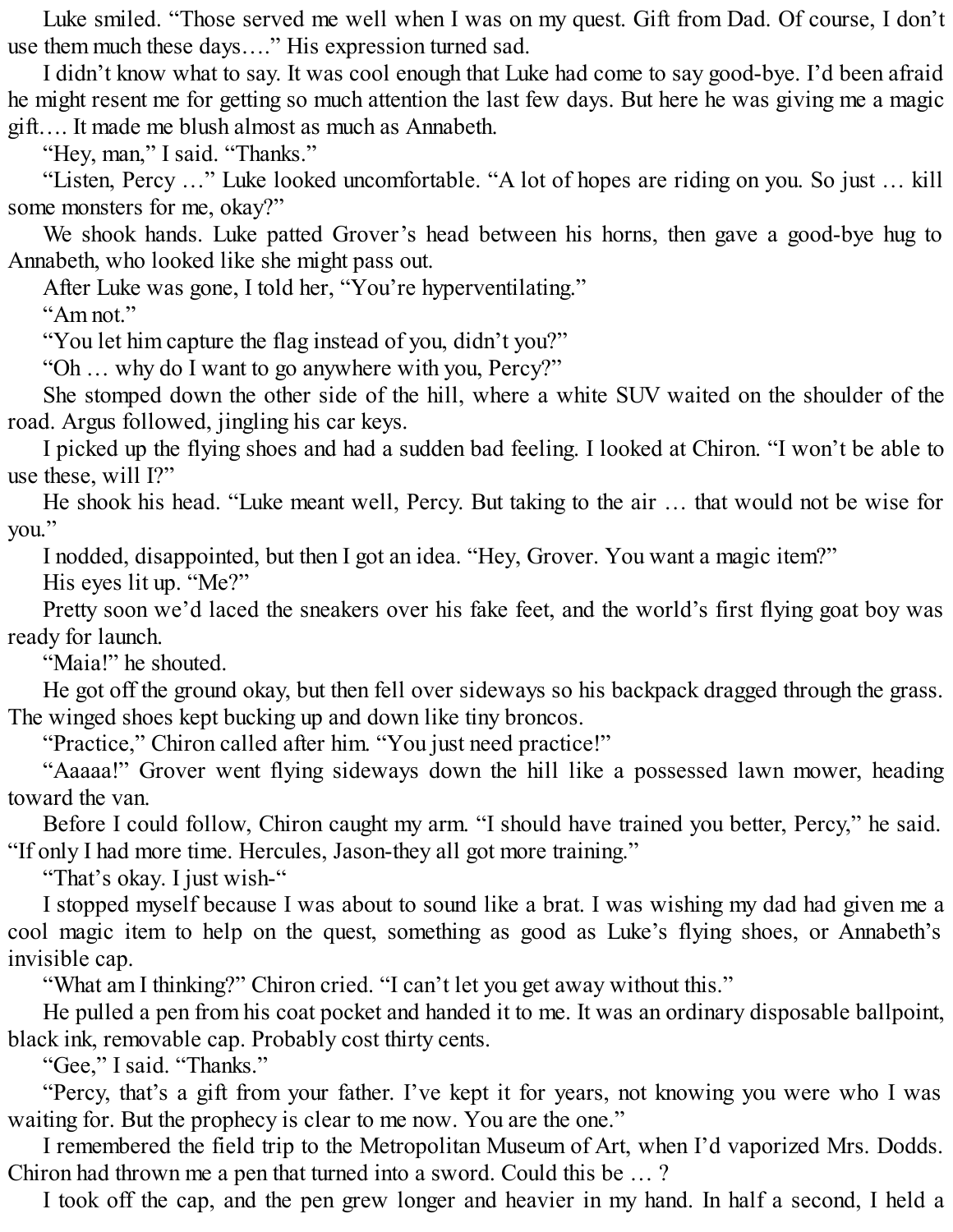shimmering bronze sword with a double-edged blade, a leather-wrapped grip, and a flat hilt riveted with gold studs. It was the first weapon that actually felt balanced in my hand.

"The sword has a long and tragic history that we need not go into," Chiron told me. "Its name is Anaklusmos."

"'Riptide," I translated, surprised the Ancient Greek came so easily.

"Use it only for emergencies," Chiron said, "and only against monsters. No hero should harm mortals unless absolutely necessary, of course, but this sword wouldn't harm them in any case."

I looked at the wickedly sharp blade. "What do you mean it wouldn't harm mortals? How could it not?"

"The sword is celestial bronze. Forged by the Cyclopes, tempered in the heart of Mount Etna, cooled in the River Lethe. It's deadly to monsters, to any creature from the Underworld, provided they don't kill you first. But the blade will pass through mortals like an illusion. They simply are not important enough for the blade to kill. And I should warn you: as a demigod, you can be killed by either celestial or normal weapons. You are twice as vulnerable."

"Good to know."

"Now recap the pen."

I touched the pen cap to the sword tip and instantly Riptide shrank to a ballpoint pen again. I tucked it in my pocket, a little nervous, because I was famous for losing pens at school.

"You can't," Chiron said.

"Can't what?"

"Lose the pen," he said. "It is enchanted. It will always reappear in your pocket. Try it."

I was wary, but I threw the pen as far as I could down the hill and watched it disappear in the grass.

"It may take a few moments," Chiron told me. "Now check your pocket."

Sure enough, the pen was there.

"Okay, that's extremely cool," I admitted. "But what if a mortal sees me pulling out a sword?" Chiron smiled. "Mist is a powerful thing, Percy."

"Mist?"

"Yes. Read The Iliad. It's full of references to the stuff. Whenever divine or monstrous elements mix with the mortal world, they generate Mist, which obscures the vision of humans. You will see things just as they are, being a half-blood, but humans will interpret things quite differently. Remarkable, really, the lengths to which humans will go to fit things into their version of reality."

I put Riptide back in my pocket.

For the first time, the quest felt real. I was actually leaving Half-Blood Hill. I was heading west with no adult supervision, no backup plan, not even a cell phone. (Chiron said cell phones were traceable by monsters; if we used one, it would be worse than sending up a flare.) I had no weapon stronger than a sword to fight off monsters and reach the Land of the Dead.

"Chiron …" I said. "When you say the gods are immortal… I mean, there was a time before them, right?"

"Four ages before them, actually. The Time of the Titans was the Fourth Age, sometimes called the Golden Age, which is definitely a misnomer. This, the time of Western civilization and the rule of Zeus, is the Fifth Age."

"So what was it like … before the gods?"

Chiron pursed his lips. "Even I am not old enough to remember that, child, but I know it was a time of darkness and savagery for mortals. Kronos, the lord of the Titans, called his reign the Golden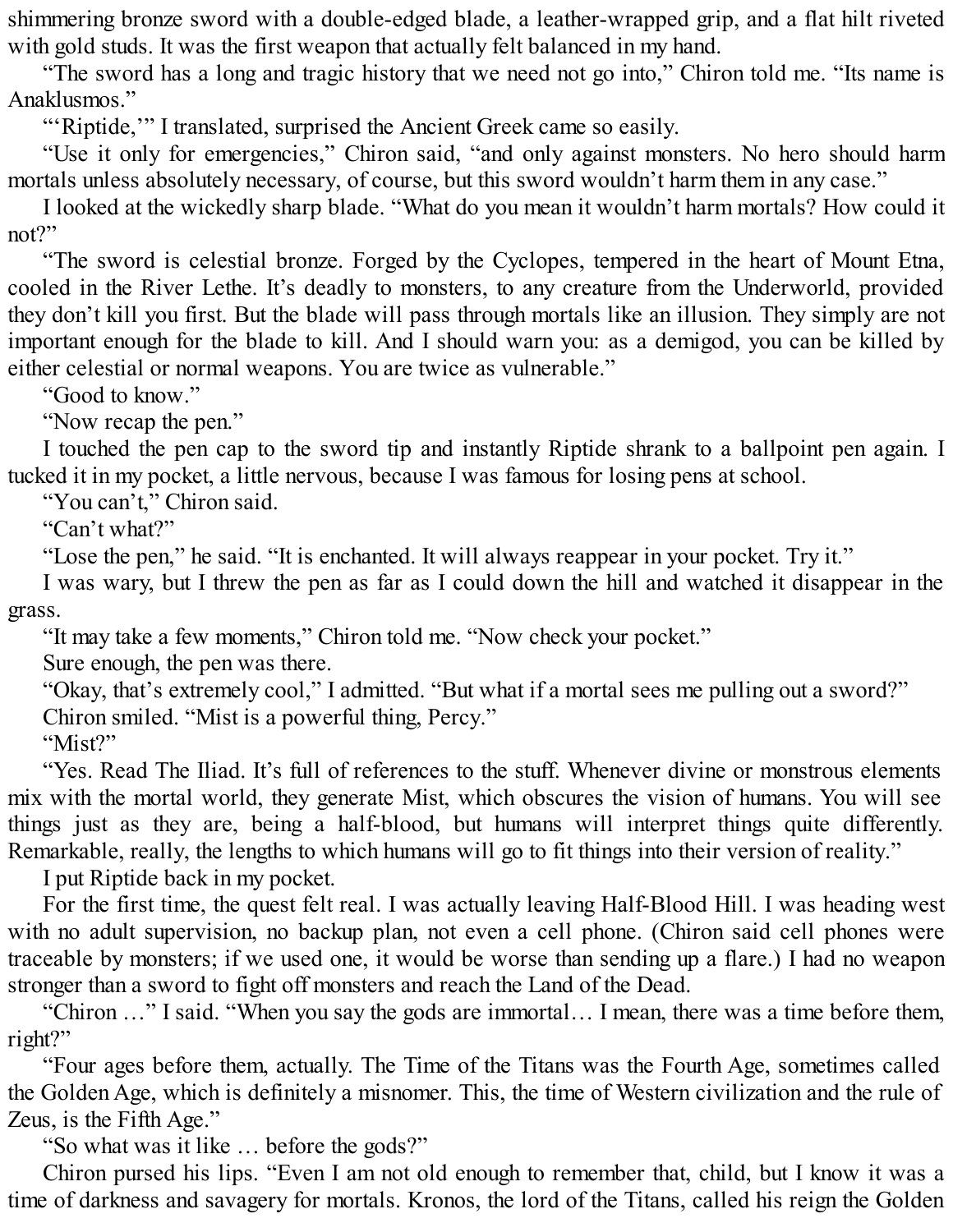Age because men lived innocent and free of all knowledge. But that was mere propaganda. The Titan king cared nothing for your kind except as appetizers or a source of cheap entertainment. It was only in the early reign of Lord Zeus, when Prometheus the good Titan brought fire to mankind, that your species began to progress, and even then Prometheus was branded a radical thinker. Zeus punished him severely, as you may recall. Of course, eventually the gods warmed to humans, and Western civilization was born."

"But the gods can't die now, right? I mean, as long as Western civilization is alive, they're alive. So … even if I failed, nothing could happen so bad it would mess up everything, right?"

Chiron gave me a melancholy smile. "No one knows how long the Age of the West will last, Percy. The gods are immortal, yes. But then, so were the Titans. They still exist, locked away in their various prisons, forced to endure endless pain and punishment, reduced in power, but still very much alive. May the Fates forbid that the gods should ever suffer such a doom, or that we should ever return to the darkness and chaos of the past. All we can do, child, is follow our destiny."

"Our destiny … assuming we know what that is."

"Relax," Chiron told me. "Keep a clear head. And remember, you may be about to prevent the biggest war in human history."

"Relax," I said. "I'm very relaxed."

When I got to the bottom of the hill, I looked back. Under the pine tree that used to be Thalia, daughter of Zeus, Chiron was now standing in full horse-man form, holding his bow high in salute. Just your typical summer-camp send-off by your typical centaur.

\* \* \*

Argus drove us out of the countryside and into western Long Island. It felt weird to be on a highway again, Annabeth and Grover sitting next to me as if we were normal carpoolers. After two weeks at Half-Blood Hill, the real world seemed like a fantasy. I found myself staring at every McDonald's, every kid in the back of his parents' car, every billboard and shopping mall.

"So far so good," I told Annabeth. "Ten miles and not a single monster."

She gave me an irritated look. "It's bad luck to talk that way, seaweed brain."

"Remind me again-why do you hate me so much?"

"I don't hate you."

"Could've fooled me."

She folded her cap of invisibility. "Look … we're just not supposed to get along, okay? Our parents are rivals."

"Why?"

She sighed. "How many reasons do you want? One time my mom caught Poseidon with his girlfriend in Athena's temple, which is hugely disrespectful. Another time, Athena and Poseidon competed to be the patron god for the city of Athens. Your dad created some stupid saltwater spring for his gift. My mom created the olive tree. The people saw that her gift was better, so they named the city after her."

"They must really like olives."

"Oh, forget it."

"Now, if she'd invented pizza-that I could understand."

"I said, forget it!"

In the front seat, Argus smiled. He didn't say anything, but one blue eye on the back of his neck winked at me.

Traffic slowed us down in Queens. By the time we got into Manhattan it was sunset and starting to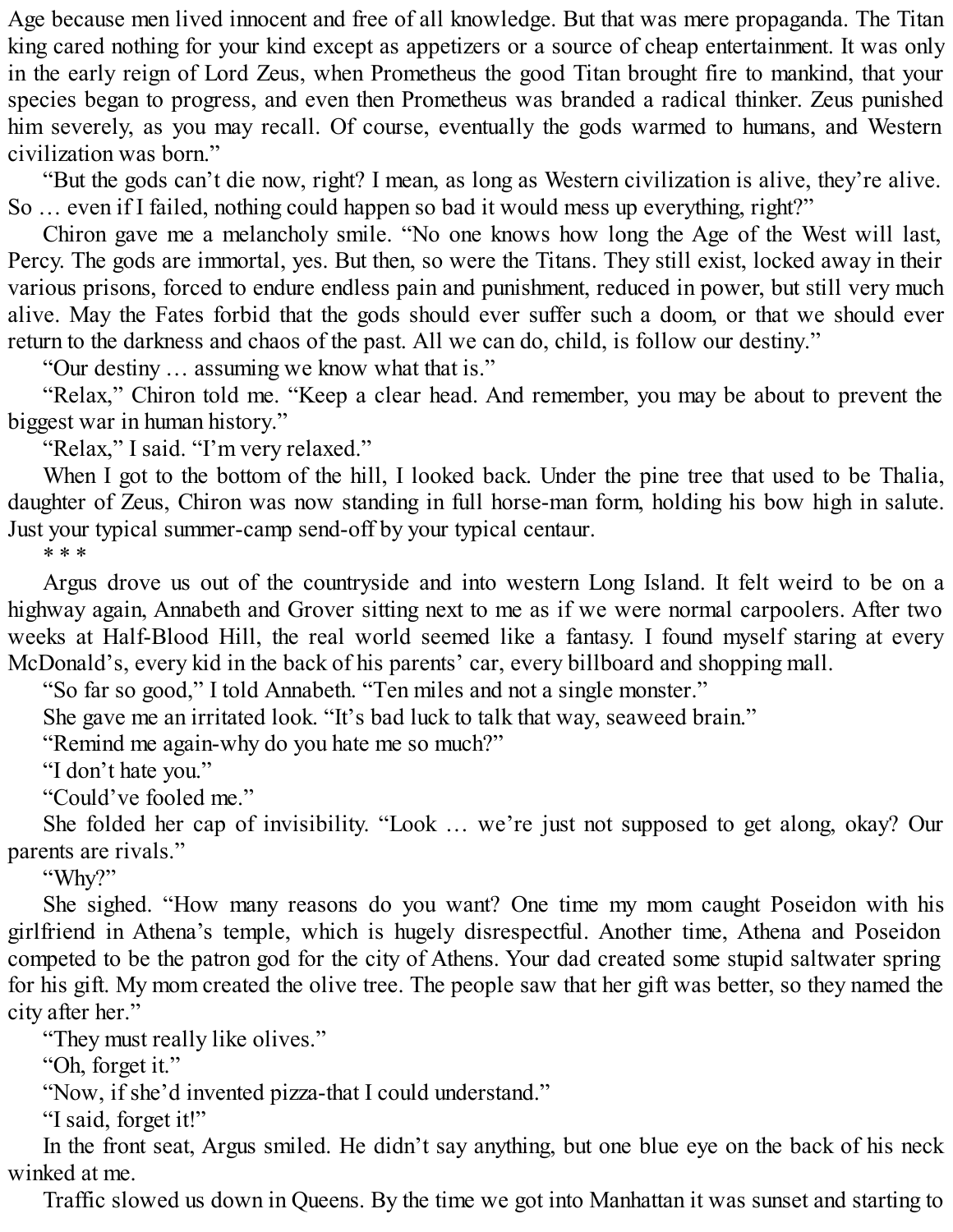rain.

Argus dropped us at the Greyhound Station on the Upper East Side, not far from my mom and Gabe's apartment. Taped to a mailbox was a soggy flyer with my picture on it: HAVE YOU SEEN THIS BOY?

I ripped it down before Annabeth and Grover could notice.

Argus unloaded our bags, made sure we got our bus tickets, then drove away, the eye on the back of his hand opening to watch us as he pulled out of the parking lot.

I thought about how close I was to my old apartment. On a normal day, my mom would be home from the candy store by now. Smelly Gabe was probably up there right now, playing poker, not even missing her.

Grover shouldered his backpack. He gazed down the street in the direction I was looking. "You want to know why she married him, Percy?"

I stared at him. "Were you reading my mind or something?"

"Just your emotions." He shrugged. "Guess I forgot to tell you satyrs can do that. You were thinking about your mom and your stepdad, right?"

I nodded, wondering what else Grover might've forgotten to tell me.

"Your mom married Gabe for you," Grover told me. "You call him 'Smelly,' but you've got no idea. The guy has this aura…. Yuck. I can smell him from here. I can smell traces of him on you, and you haven't been near him for a week."

"Thanks," I said. "Where's the nearest shower?"

"You should be grateful, Percy. Your stepfather smells so repulsively human he could mask the presence of any demigod. As soon as I took a whiff inside his Camaro, I knew: Gabe has been covering your scent for years. If you hadn't lived with him every summer, you probably would've been found by monsters a long time ago. Your mom stayed with him to protect you. She was a smart lady. She must've loved you a lot to put up with that guy-if that makes you feel any better."

It didn't, but I forced myself not to show it. I'll see her again, I thought. She isn't gone.

I wondered if Grover could still read my emotions, mixed up as they were. I was glad he and Annabeth were with me, but I felt guilty that I hadn't been straight with them. I hadn't told them the real reason I'd said yes to this crazy quest.

The truth was, I didn't care about retrieving Zeus's lightning bolt, or saving the world, or even helping my father out of trouble. The more I thought about it, I resented Poseidon for never visiting me, never helping my mom, never even sending a lousy child-support check. He'd only claimed me because he needed a job done.

All I cared about was my mom. Hades had taken her unfairly, and Hades was going to give her back.

You will be betrayed by one who calls you a friend, the Oracle whispered in my mind. You will fail to save what matters most in the end.

Shut up, I told it.

The rain kept coming down.

We got restless waiting for the bus and decided to play some Hacky Sack with one of Grover's apples. Annabeth was unbelievable. She could bounce the apple off her knee, her elbow, her shoulder, whatever. I wasn't too bad myself.

The game ended when I tossed the apple toward Grover and it got too close to his mouth. In one mega goat bite, our Hacky Sack disappeared-core, stem, and all.

Grover blushed. He tried to apologize, but Annabeth and I were too busy cracking up.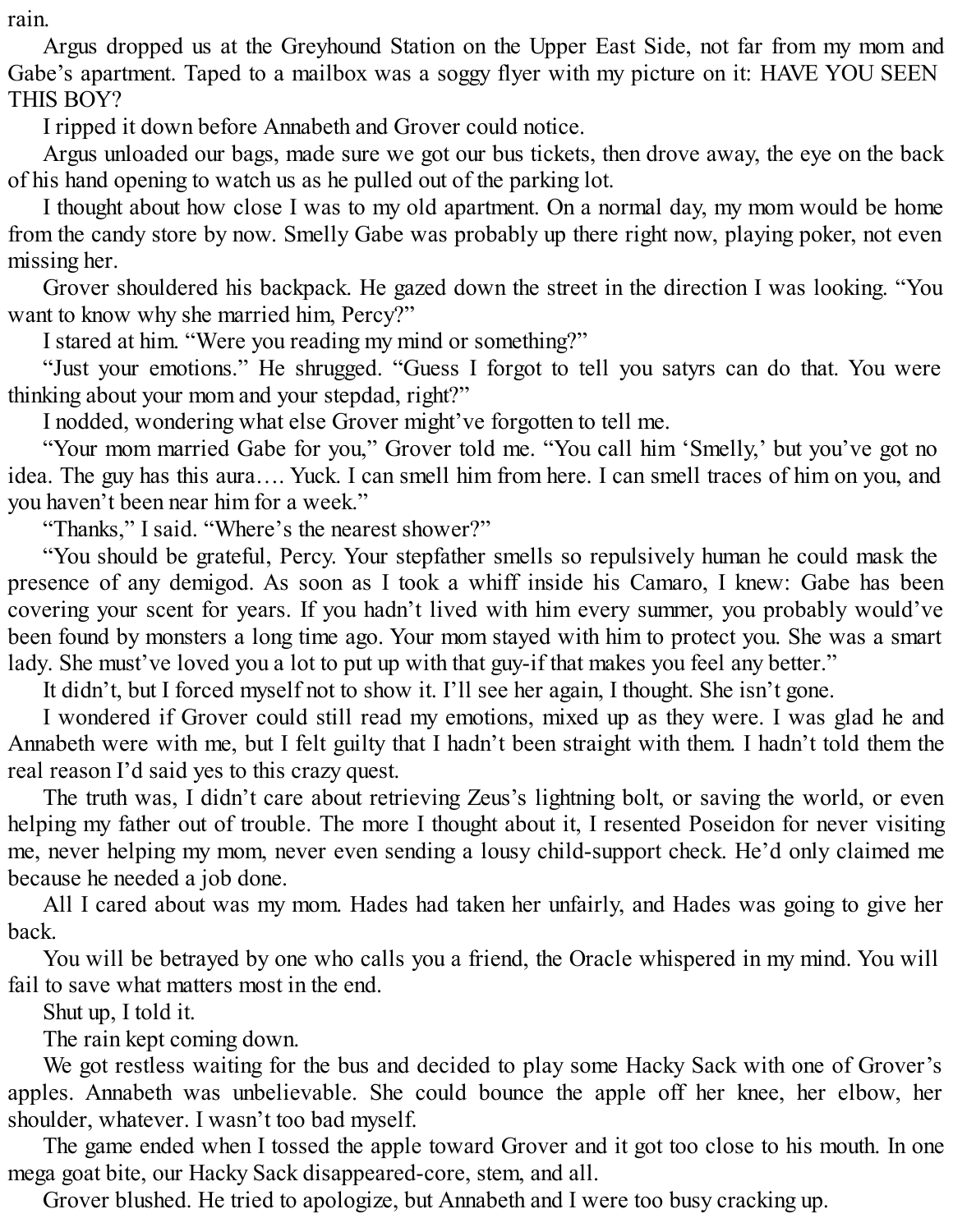Finally the bus came. As we stood in line to board, Grover started looking around, sniffing the air like he smelled his favorite school cafeteria delicacy-enchiladas.

"What is it?" I asked.

"I don't know," he said tensely. "Maybe it's nothing."

But I could tell it wasn't nothing. I started looking over my shoulder, too.

I was relieved when we finally got on board and found seats together in the back of the bus. We stowed our backpacks. Annabeth kept slapping her Yankees cap nervously against her thigh.

As the last passengers got on, Annabeth clamped her hand onto my knee. "Percy."

An old lady had just boarded the bus. She wore a crumpled velvet dress, lace gloves, and a shapeless orange-knit hat that shadowed her face, and she carried a big paisley purse. When she tilted her head up, her black eyes glittered, and my heart skipped a beat.

It was Mrs. Dodds. Older, more withered, but definitely the same evil face.

I scrunched down in my seat.

Behind her came two more old ladies: one in a green hat, one in a purple hat. Otherwise they looked exactly like Mrs. Dodds-same gnarled hands, paisley handbags, wrinkled velvet dresses. Triplet demon grandmothers.

They sat in the front row, right behind the driver. The two on the aisle crossed their legs over the walkway, making an X. It was casual enough, but it sent a clear message: nobody leaves.

The bus pulled out of the station, and we headed through the slick streets of Manhattan. "She didn't stay dead long," I said, trying to keep my voice from quivering. "I thought you said they could be dispelled for a lifetime."

"I said if you're lucky," Annabeth said. "You're obviously not."

"All three of them," Grover whimpered. "Di immortales!"

"It's okay," Annabeth said, obviously thinking hard. "The Furies. The three worst monsters from the Underworld. No problem. No problem. We'll just slip out the windows."

"They don't open," Grover moaned.

"A back exit?" she suggested.

There wasn't one. Even if there had been, it wouldn't have helped. By that time, we were on Ninth Avenue, heading for the Lincoln Tunnel.

"They won't attack us with witnesses around," I said. "Will they?"

"Mortals don't have good eyes," Annabeth reminded me. "Their brains can only process what they see through the Mist."

"They'll see three old ladies killing us, won't they?"

She thought about it. "Hard to say. But we can't count on mortals for help. Maybe an emergency exit in the roof ...?"

We hit the Lincoln Tunnel, and the bus went dark except for the running lights down the aisle. It was eerily quiet without the sound of the rain.

Mrs. Dodds got up. In a flat voice, as if she'd rehearsed it, she announced to the whole bus: "I need to use the rest-room."

"So do I," said the second sister.

"So do I," said the third sister.

They all started coming down the aisle.

"I've got it," Annabeth said. "Percy, take my hat."

"What?"

"You're the one they want. Turn invisible and go up the aisle. Let them pass you. Maybe you can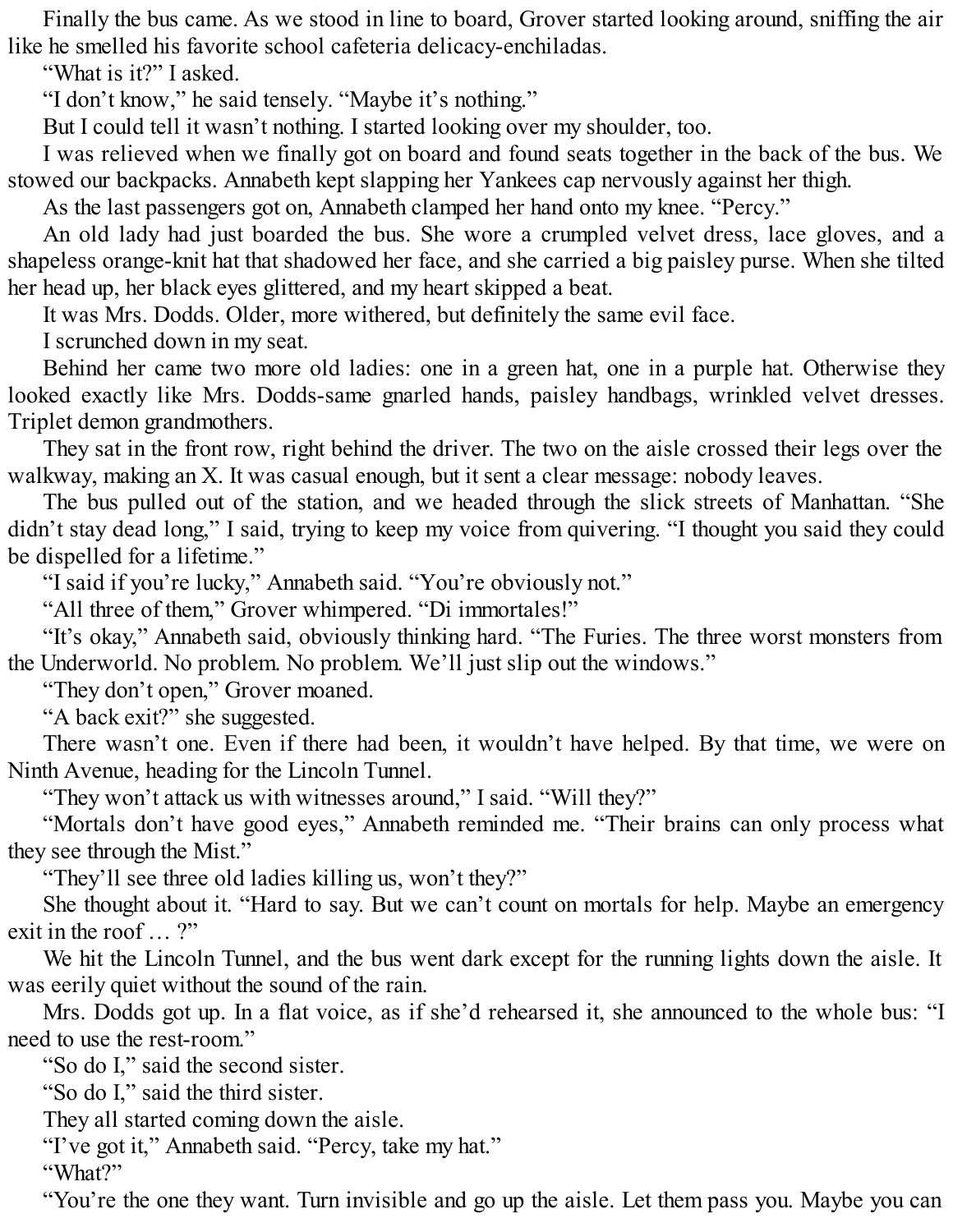get to the front and get away."

"But you guys-"

"There's an outside chance they might not notice us," Annabeth said. "You're a son of one of the Big Three. Your smell might be overpowering."

"I can't just leave you."

"Don't worry about us," Grover said. "Go!"

My hands trembled. I felt like a coward, but I took the Yankees cap and put it on.

When I looked down, my body wasn't there anymore.

I started creeping up the aisle. I managed to get up ten rows, then duck into an empty seat just as the Furies walked past.

Mrs. Dodds stopped, sniffing, and looked straight at me. My heart was pounding.

Apparently she didn't see anything. She and her sisters kept going.

I was free. I made it to the front of the bus. We were almost through the Lincoln Tunnel now. I was about to press the emergency stop button when I heard hideous wailing from the back row.

The old ladies were not old ladies anymore. Their faces were still the same-I guess those couldn't get any uglier- but their bodies had shriveled into leathery brown hag bodies with bat's wings and hands and feet like gargoyle claws. Their handbags had turned into fiery whips.

The Furies surrounded Grover and Annabeth, lashing their whips, hissing: "Where is it? Where?"

The other people on the bus were screaming, cowering in their seats. They saw something, all right.

"He's not here!" Annabeth yelled. "He's gone!"

The Furies raised their whips.

Annabeth drew her bronze knife. Grover grabbed a tin can from his snack bag and prepared to throw it.

What I did next was so impulsive and dangerous I should've been named ADHD poster child of the year.

The bus driver was distracted, trying to see what was going on in his rearview mirror.

Still invisible, I grabbed the wheel from him and jerked it to the left. Everybody howled as they were thrown to the right, and I heard what I hoped was the sound of three Furies smashing against the windows.

"Hey!" the driver yelled. "Hey-whoa!"

We wrestled for the wheel. The bus slammed against the side of the tunnel, grinding metal, throwing sparks a mile behind us.

We careened out of the Lincoln Tunnel and back into the rainstorm, people and monsters tossed around the bus, cars plowed aside like bowling pins.

Somehow the driver found an exit. We shot off the highway, through half a dozen traffic lights, and ended up barreling down one of those New Jersey rural roads where you can't believe there's so much nothing right across the river from New York. There were woods to our left, the Hudson River to our right, and the driver seemed to be veering toward the river.

Another great idea: I hit the emergency brake.

The bus wailed, spun a full circle on the wet asphalt, and crashed into the trees. The emergency lights came on. The door flew open. The bus driver was the first one out, the passengers yelling as they stampeded after him. I stepped into the driver's seat and let them pass.

The Furies regained their balance. They lashed their whips at Annabeth while she waved her knife and yelled in Ancient Greek, telling them to back off. Grover threw tin cans.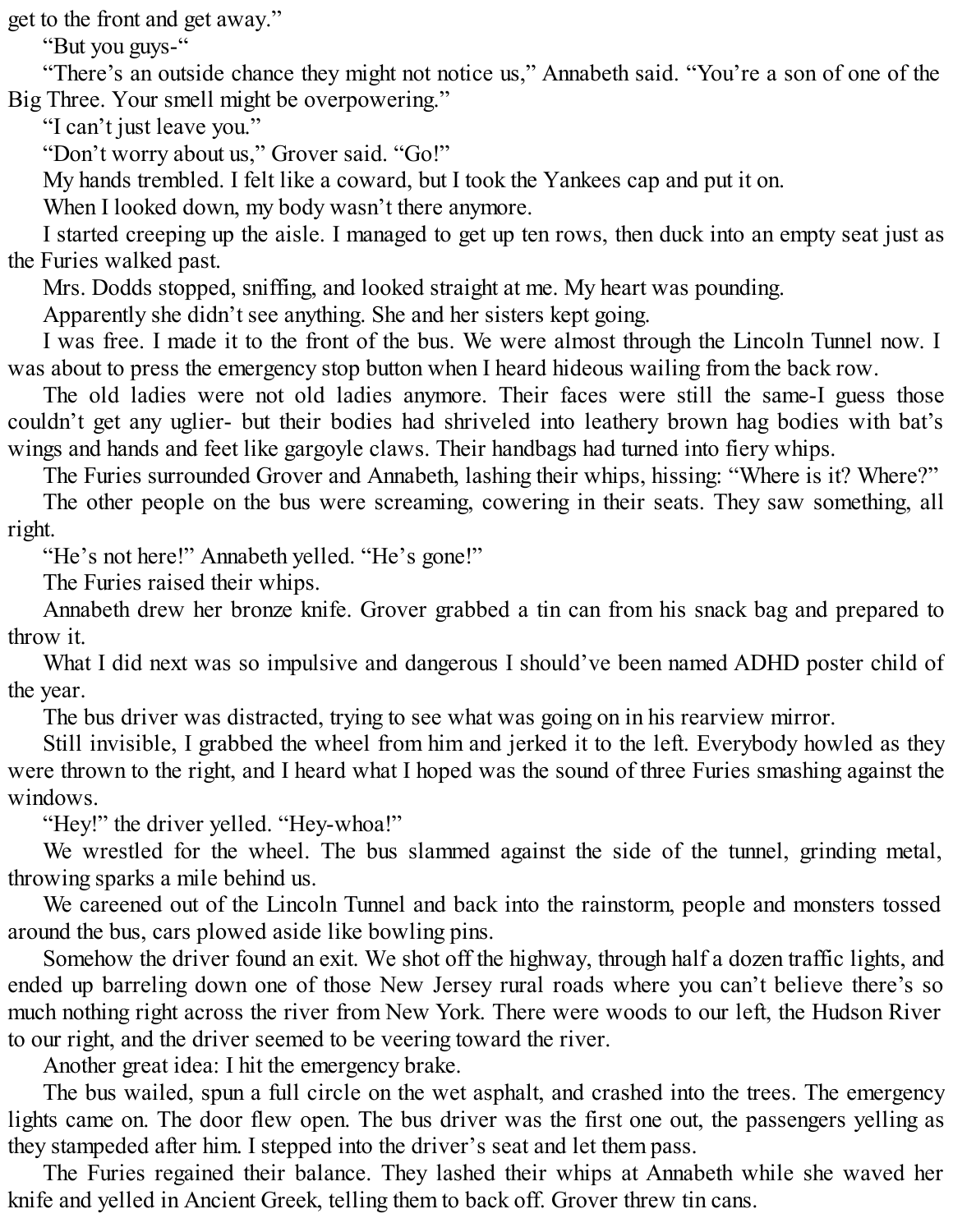I looked at the open doorway. I was free to go, but I couldn't leave my friends. I took off the invisible cap. "Hey!"

The Furies turned, baring their yellow fangs at me, and the exit suddenly seemed like an excellent idea. Mrs. Dodds stalked up the aisle, just as she used to do in class, about to deliver my F- math test. Every time she flicked her whip, red flames danced along the barbed leather.

Her two ugly sisters hopped on top of the seats on either side of her and crawled toward me like huge nasty lizards.

"Perseus Jackson," Mrs. Dodds said, in an accent that was definitely from somewhere farther south than Georgia. "You have offended the gods. You shall die."

"I liked you better as a math teacher," I told her.

She growled.

Annabeth and Grover moved up behind the Furies cautiously, looking for an opening.

I took the ballpoint pen out of my pocket and uncapped it. Riptide elongated into a shimmering double-edged sword.

The Furies hesitated.

Mrs. Dodds had felt Riptide's blade before. She obviously didn't like seeing it again.

"Submit now," she hissed. "And you will not suffer eternal torment."

"Nice try," I told her.

"Percy, look out!" Annabeth cried.

Mrs. Dodds lashed her whip around my sword hand while the Furies on the either side lunged at me.

My hand felt like it was wrapped in molten lead, but I managed not to drop Riptide. I stuck the Fury on the left with its hilt, sending her toppling backward into a seat. I turned and sliced the Fury on the right. As soon as the blade connected with her neck, she screamed and exploded into dust. Annabeth got Mrs. Dodds in a wrestler's hold and yanked her backward while Grover ripped the whip out of her hands.

"Ow!" he yelled. "Ow! Hot! Hot!"

The Fury I'd hilt-slammed came at me again, talons ready, but I swung Riptide and she broke open like a piñata.

Mrs. Dodds was trying to get Annabeth off her back. She kicked, clawed, hissed and bit, but Annabeth held on while Grover got Mrs. Dodds's legs tied up in her own whip. Finally they both shoved her backward into the aisle. Mrs. Dodds tried to get up, but she didn't have room to flap her bat wings, so she kept falling down.

"Zeus will destroy you!" she promised. "Hades will have your soul!"

"Braccas meas vescimini!" I yelled.

I wasn't sure where the Latin came from. I think it meant "Eat my pants!"

Thunder shook the bus. The hair rose on the back of my neck.

"Get out!" Annabeth yelled at me. "Now!" I didn't need any encouragement.

We rushed outside and found the other passengers wandering around in a daze, arguing with the driver, or running around in circles yelling, "We're going to die!" A Hawaiian-shirted tourist with a camera snapped my photograph before I could recap my sword.

"Our bags!" Grover realized. "We left our-"

BOOOOOM!

The windows of the bus exploded as the passengers ran for cover. Lightning shredded a huge crater in the roof, but an angry wail from inside told me Mrs. Dodds was not yet dead.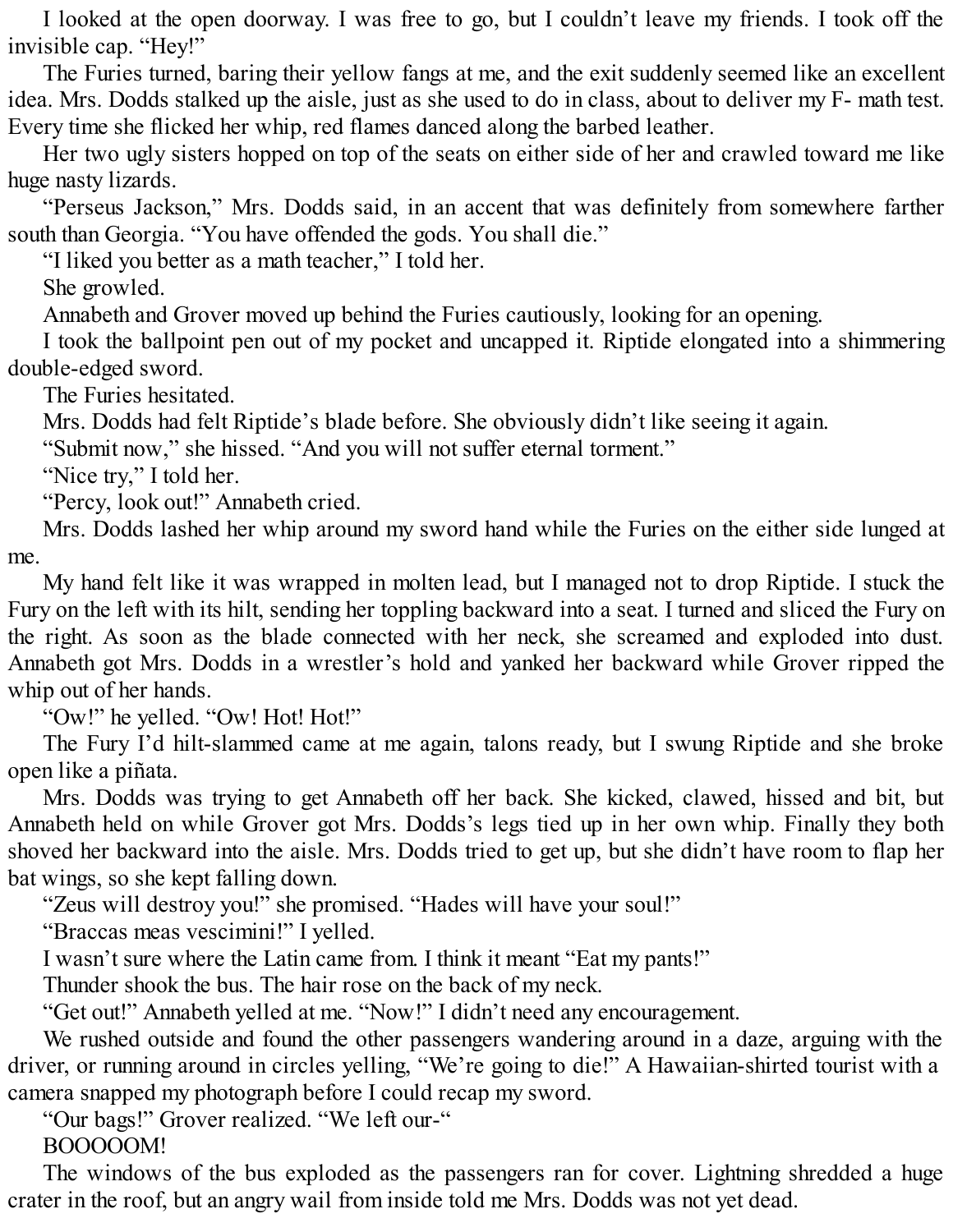"Run!" Annabeth said. "She's calling for reinforcements! We have to get out of here!"

We plunged into the woods as the rain poured down, the bus in flames behind us, and nothing but darkness ahead.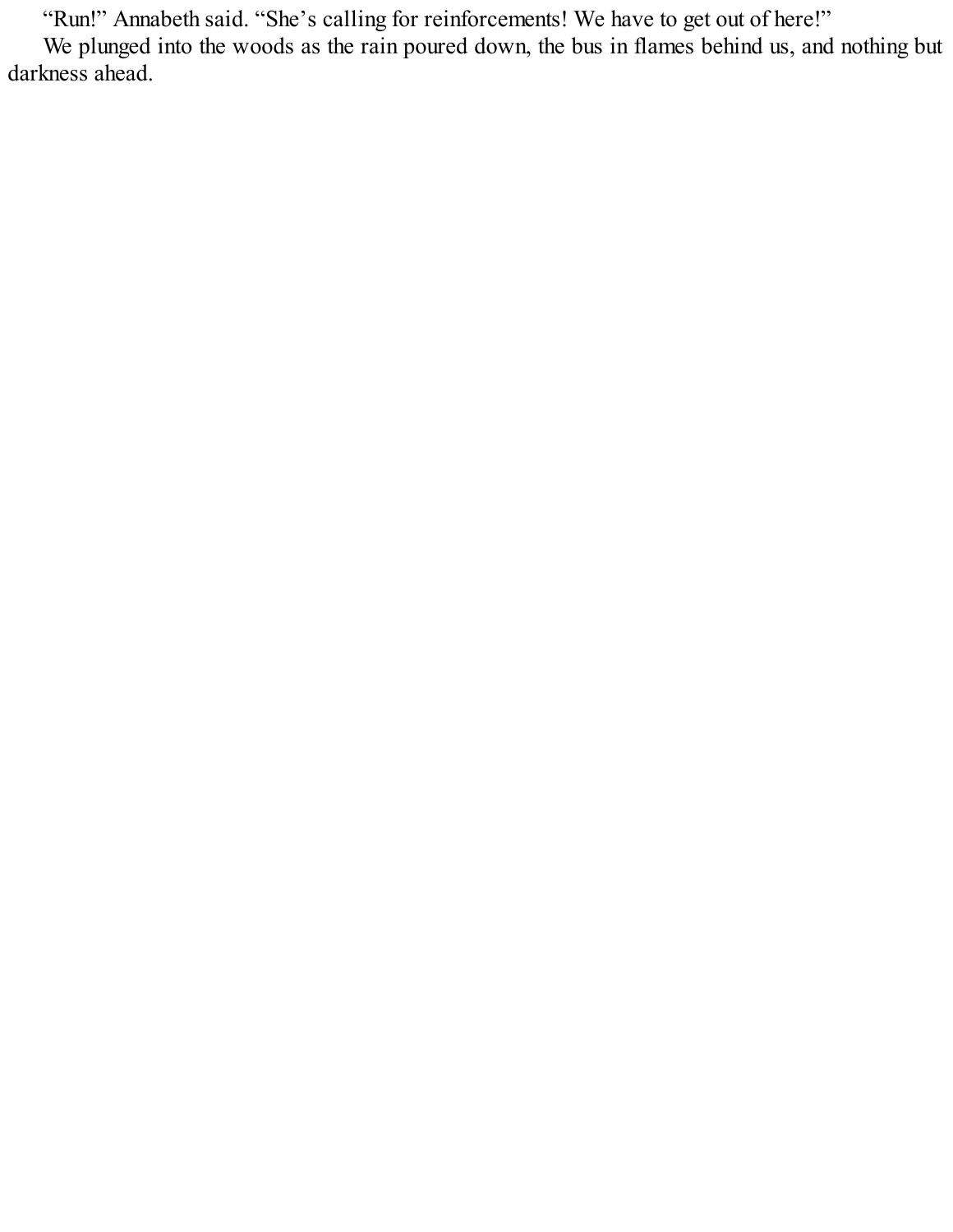## **Percy Jackson 1 - The Lightning Thief**

### **11 WE VISIT THE GARDEN**

#### GNOME EMPORIUM

In a way, it's nice to know there are Greek gods out there, because you have somebody to blame when things go wrong. For instance, when you're walking away from a bus that's just been attacked by monster hags and blown up by lightning, and it's raining on top of everything else, most people might think that's just really bad luck; when you're a half-blood, you understand that some divine force really is trying to mess up your day.

So there we were, Annabeth and Grover and I, walking through the woods along the New Jersey riverbank, the glow of New York City making the night sky yellow behind us, and the smell of the Hudson reeking in our noses.

Grover was shivering and braying, his big goat eyes turned slit-pupiled and full of terror. "Three Kindly Ones. All three at once."

I was pretty much in shock myself. The explosion of bus windows still rang in my ears. But Annabeth kept pulling us along, saying: "Come on! The farther away we get, the better."

"All our money was back there," I reminded her. "Our food and clothes. Everything."

"Well, maybe if you hadn't decided to jump into the fight-"

"What did you want me to do? Let you get killed?"

"You didn't need to protect me, Percy. I would've been fine."

"Sliced like sandwich bread," Grover put in, "but fine."

"Shut up, goat boy," said Annabeth.

Grover brayed mournfully. "Tin cans ... a perfectly good bag of tin cans."

We sloshed across mushy ground, through nasty twisted trees that smelled like sour laundry.

After a few minutes, Annabeth fell into line next to me. "Look, I…" Her voice faltered. "I appreciate your coming back for us, okay? That was really brave."

"We're a team, right?"

She was silent for a few more steps. "It's just that if you died … aside from the fact that it would really suck for you, it would mean the quest was over. This may be my only chance to see the real world."

The thunderstorm had finally let up. The city glow faded behind us, leaving us in almost total darkness. I couldn't see anything of Annabeth except a glint of her blond hair.

"You haven't left Camp Half-Blood since you were seven?" I asked her.

"No … only short field trips. My dad-"

"The history professor."

"Yeah. It didn't work out for me living at home. I mean, Camp Half-Blood is my home." She was rushing her words out now, as if she were afraid somebody might try to stop her. "At camp you train and train. And that's all cool and everything, but the real world is where the monsters are. That's where you learn whether you're any good or not."

If I didn't know better, I could've sworn I heard doubt in her voice.

"You're pretty good with that knife," I said.

"You think so?"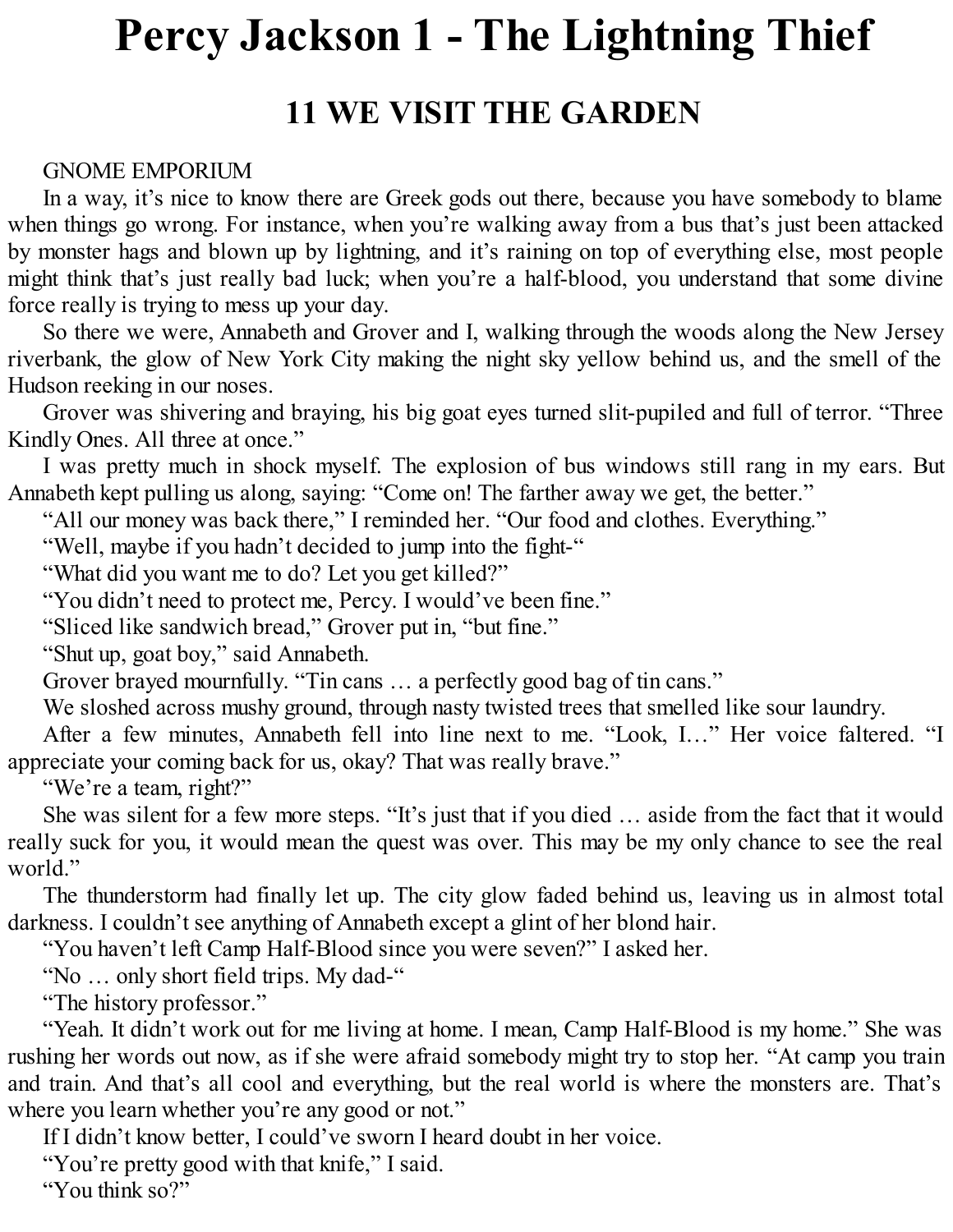"Anybody who can piggyback-ride a Fury is okay by me."

I couldn't really see, but I thought she might've smiled.

"You know," she said, "maybe I should tell you … Something funny back on the bus …"

Whatever she wanted to say was interrupted by a shrill toot-toot-toot, like the sound of an owl being tortured.

"Hey, my reed pipes still work!" Grover cried. "If I could just remember a 'find path' song, we could get out of these woods!"

He puffed out a few notes, but the tune still sounded suspiciously like Hilary Duff.

Instead of finding a path, I immediately slammed into a tree and got a nice-size knot on my head. Add to the list of superpowers I did not have: infrared vision.

After tripping and cursing and generally feeling miserable for another mile or so, I started to see light up ahead: the colors of a neon sign. I could smell food. Fried, greasy, excellent food. I realized I hadn't eaten anything unhealthy since I'd arrived at Half-Blood Hill, where we lived on grapes, bread, cheese, and extra-lean-cut nymph-prepared barbecue. This boy needed a double cheeseburger.

We kept walking until I saw a deserted two-lane road through the trees. On the other side was a closed-down gas station, a tattered billboard for a 1990s movie, and one open business, which was the source of the neon light and the good smell.

It wasn't a fast-food restaurant like I'd hoped. It was one of those weird roadside curio shops that sell lawn flamingos and wooden Indians and cement grizzly bears and stuff like that. The main building was a long, low warehouse, surrounded by acres of statuary. The neon sign above the gate was impossible for me to read, because if there's anything worse for my dyslexia than regular English, it's red cursive neon English.

To me, it looked like: ATNYU MES GDERAN GOMEN MEPROUIM.

"What the heck does that say?" I asked.

"I don't know," Annabeth said.

She loved reading so much, I'd forgotten she was dyslexic, too.

Grover translated: "Aunty Em's Garden Gnome Emporium."

Flanking the entrance, as advertised, were two cement garden gnomes, ugly bearded little runts, smiling and waving, as if they were about to get their picture taken.

I crossed the street, following the smell of the hamburgers.

"Hey …" Grover warned.

"The lights are on inside," Annabeth said. "Maybe it's open."

"Snack bar," I said wistfully.

"Snack bar," she agreed.

"Are you two crazy?" Grover said. "This place is weird."

We ignored him.

The front lot was a forest of statues: cement animals, cement children, even a cement satyr playing the pipes, which gave Grover the creeps.

"Bla-ha-ha!" he bleated. "Looks like my Uncle Ferdinand!"

We stopped at the warehouse door.

"Don't knock," Grover pleaded. "I smell monsters."

"Your nose is clogged up from the Furies," Annabeth told him. "All I smell is burgers. Aren't you hungry?"

"Meat!" he said scornfully. "I'm a vegetarian."

"You eat cheese enchiladas and aluminum cans," I reminded him.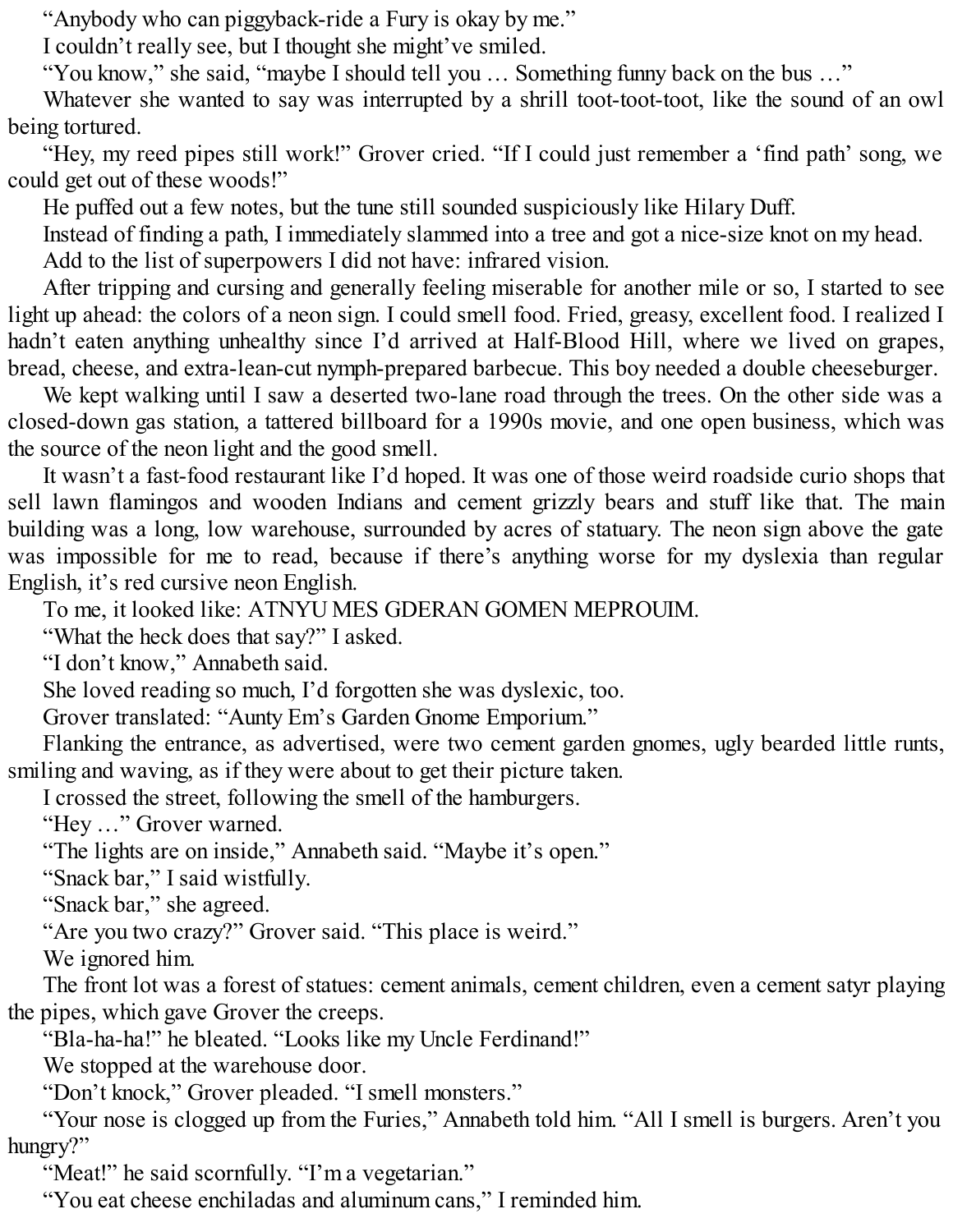"Those are vegetables. Come on. Let's leave. These statues are … looking at me."

Then the door creaked open, and standing in front of us was a tall Middle Eastern woman-at least, I assumed she was Middle Eastern, because she wore a long black gown that covered everything but her hands, and her head was completely veiled. Her eyes glinted behind a curtain of black gauze, but that was about all I could make out. Her coffee-colored hands looked old, but well-manicured and elegant, so I imagined she was a grandmother who had once been a beautiful lady.

Her accent sounded vaguely Middle Eastern, too. She said, "Children, it is too late to be out all alone. Where are your parents?"

"They're … um …" Annabeth started to say.

"We're orphans," I said.

"Orphans?" the woman said. The word sounded alien in her mouth. "But, my dears! Surely not!"

"We got separated from our caravan," I said. "Our circus caravan. The ringmaster told us to meet him at the gas station if we got lost, but he may have forgotten, or maybe he meant a different gas station. Anyway, we're lost. Is that food I smell?"

"Oh, my dears," the woman said. "You must come in, poor children. I am Aunty Em. Go straight through to the back of the warehouse, please. There is a dining area."

We thanked her and went inside.

Annabeth muttered to me, "Circus caravan?"

"Always have a strategy, right?"

"Your head is full of kelp."

The warehouse was filled with more statues-people in all different poses, wearing all different outfits and with different expressions on their faces. I was thinking you'd have to have a pretty huge garden to fit even one of these statues, because they were all life-size. But mostly, I was thinking about food.

Go ahead, call me an idiot for walking into a strange lady's shop like that just because I was hungry, but I do impulsive stuff sometimes. Plus, you've never smelled Aunty Em's burgers. The aroma was like laughing gas in the dentist's chair-it made everything else go away. I barely noticed Grover's nervous whimpers, or the way the statues' eyes seemed to follow me, or the fact that Aunty Em had locked the door behind us.

All I cared about was finding the dining area. And sure enough, there it was at the back of the warehouse, a fast-food counter with a grill, a soda fountain, a pretzel heater, and a nacho cheese dispenser. Everything you could want, plus a few steel picnic tables out front.

"Please, sit down," Aunty Em said.

"Awesome," I said.

"Um," Grover said reluctantly, "we don't have any money, ma'am."

Before I could jab him in the ribs, Aunty Em said, "No, no, children. No money. This is a special case, yes? It is my treat, for such nice orphans."

"Thank you, ma'am," Annabeth said.

Aunty Em stiffened, as if Annabeth had done something wrong, but then the old woman relaxed just as quickly, so I figured it must've been my imagination.

"Quite all right, Annabeth," she said. "You have such beautiful gray eyes, child." Only later did I wonder how she knew Annabeth's name, even though we had never introduced ourselves.

Our hostess disappeared behind the snack counter and started cooking. Before we knew it, she'd brought us plastic trays heaped with double cheeseburgers, vanilla shakes, and XXL servings of French fries.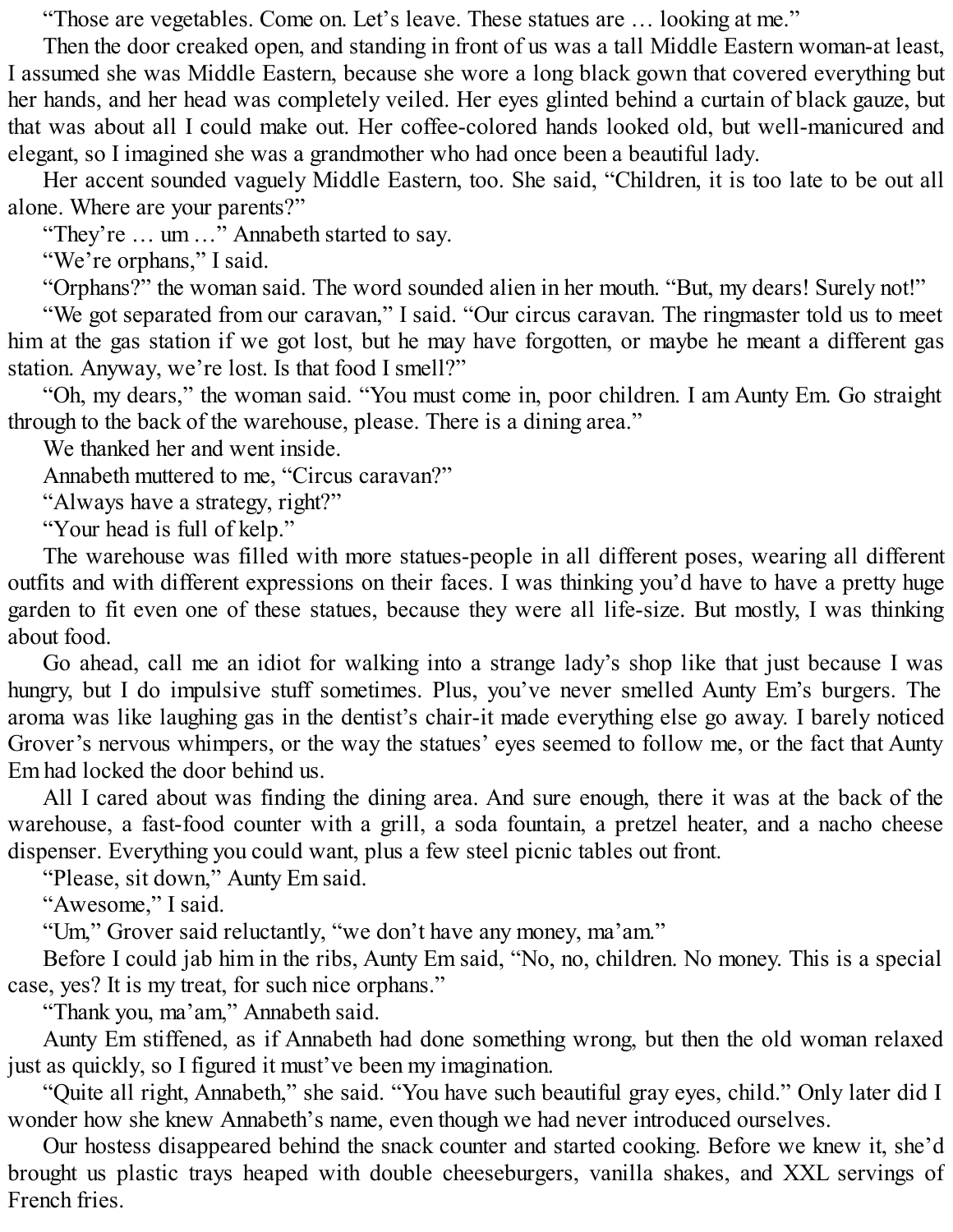I was halfway through my burger before I remembered to breathe.

Annabeth slurped her shake.

Grover picked at the fries, and eyed the tray's waxed paper liner as if he might go for that, but he still looked too nervous to eat.

"What's that hissing noise?" he asked.

I listened, but didn't hear anything. Annabeth shook her head.

"Hissing?" Aunty Em asked. "Perhaps you hear the deep-fryer oil. You have keen ears, Grover."

"I take vitamins. For my ears."

"That's admirable," she said. "But please, relax."

Aunty Em ate nothing. She hadn't taken off her headdress, even to cook, and now she sat forward and interlaced her fingers and watched us eat. It was a little unsettling, having someone stare at me when I couldn't see her face, but I was feeling satisfied after the burger, and a little sleepy, and I figured the least I could do was try to make small talk with our hostess.

"So, you sell gnomes," I said, trying to sound interested.

"Oh, yes," Aunty Em said. "And animals. And people. Anything for the garden. Custom orders. Statuary is very popular, you know."

"A lot of business on this road?"

"Not so much, no. Since the highway was built… most cars, they do not go this way now. I must cherish every customer I get."

My neck tingled, as if somebody else was looking at me. I turned, but it was just a statue of a young girl holding an Easter basket. The detail was incredible, much better than you see in most garden statues. But something was wrong with her face. It looked as if she were startled, or even terrified.

"Ah," Aunty Em said sadly. "You notice some of my creations do not turn out well. They are marred. They do not sell. The face is the hardest to get right. Always the face."

"You make these statues yourself?" I asked.

"Oh, yes. Once upon a time, I had two sisters to help me in the business, but they have passed on, and Aunty Em is alone. I have only my statues. This is why I make them, you see. They are my company." The sadness in her voice sounded so deep and so real that I couldn't help feeling sorry for her.

Annabeth had stopped eating. She sat forward and said, "Two sisters?"

"It's a terrible story," Aunty Em said. "Not one for children, really. You see, Annabeth, a bad woman was jealous of me, long ago, when I was young. I had a… a boyfriend, you know, and this bad woman was determined to break us apart. She caused a terrible accident. My sisters stayed by me. They shared my bad fortune as long as they could, but eventually they passed on. They faded away. I alone have survived, but at a price. Such a price."

I wasn't sure what she meant, but I felt bad for her. My eyelids kept getting heavier, my full stomach making me sleepy. Poor old lady. Who would want to hurt somebody so nice?

"Percy?" Annabeth was shaking me to get my attention. "Maybe we should go. I mean, the ringmaster will be waiting."

She sounded tense. I wasn't sure why. Grover was eating the waxed paper off the tray now, but if Aunty Em found that strange, she didn't say anything.

"Such beautiful gray eyes," Aunty Em told Annabeth again. "My, yes, it has been a long time since I've seen gray eyes like those."

She reached out as if to stroke Annabeth's cheek, but Annabeth stood up abruptly.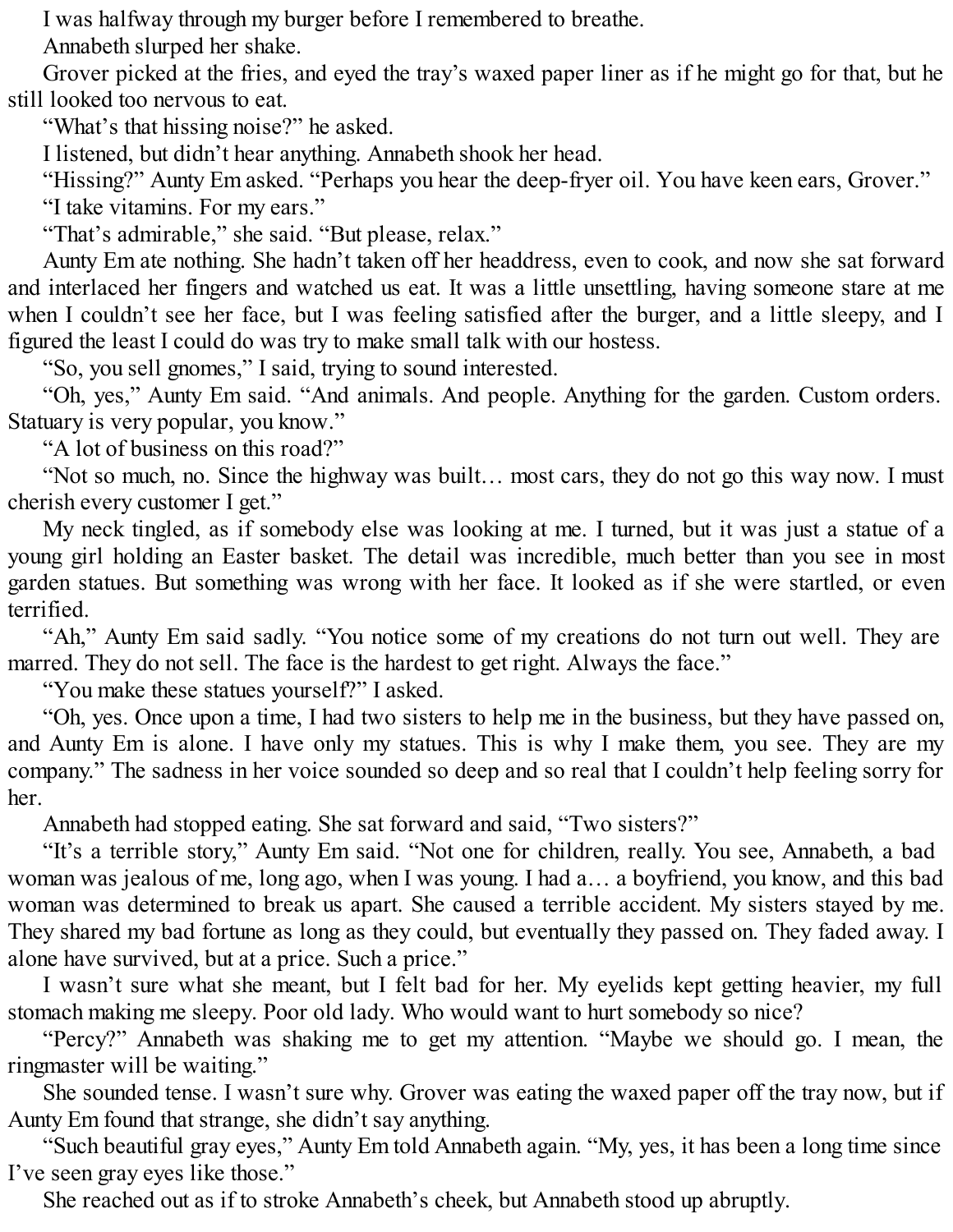"We really should go."

"Yes!" Grover swallowed his waxed paper and stood up. "The ringmaster is waiting! Right!"

I didn't want to leave. I felt full and content. Aunty Em was so nice. I wanted to stay with her a while.

"Please, dears," Aunty Em pleaded. "I so rarely get to be with children. Before you go, won't you at least sit for a pose?"

"A pose?" Annabeth asked warily.

"A photograph. I will use it to model a new statue set. Children are so popular, you see. Everyone loves children."

Annabeth shifted her weight from foot to foot. "I don't think we can, ma'am. Come on, Percy-"

"Sure we can," I said. I was irritated with Annabeth for being so bossy, so rude to an old lady who'd just fed us for free. "It's just a photo, Annabeth. What's the harm?"

"Yes, Annabeth," the woman purred. "No harm."

I could tell Annabeth didn't like it, but she allowed Aunty Em to lead us back out the front door, into the garden of statues.

Aunty Em directed us to a park bench next to the stone satyr. "Now," she said, "I'll just position you correctly. The young girl in the middle, I think, and the two young gentlemen on either side."

"Not much light for a photo," I remarked.

"Oh, enough," Aunty Em said. "Enough for us to see each other, yes?"

"Where's your camera?" Grover asked.

Aunty Em stepped back, as if to admire the shot. "Now, the face is the most difficult. Can you smile for me please, everyone? A large smile?"

Grover glanced at the cement satyr next to him, and mumbled, "That sure does look like Uncle Ferdinand."

"Grover," Aunty Em chastised, "look this way, dear."

She still had no camera in her hands.

"Percy-" Annabeth said.

Some instinct warned me to listen to Annabeth, but I was fighting the sleepy feeling, the comfortable lull that came from the food and the old lady's voice.

"I will just be a moment," Aunty Em said. "You know, I can't see you very well in this cursed veil…."

"Percy, something's wrong," Annabeth insisted.

"Wrong?" Aunty Em said, reaching up to undo the wrap around her head. "Not at all, dear. I have such noble company tonight. What could be wrong?"

"That is Uncle Ferdinand!" Grover gasped.

"Look away from her!" Annabeth shouted. She whipped her Yankees cap onto her head and vanished. Her invisible hands pushed Grover and me both off the bench.

I was on the ground, looking at Aunt Em's sandaled feet.

I could hear Grover scrambling off in one direction, Annabeth in another. But I was too dazed to move.

Then I heard a strange, rasping sound above me. My eyes rose to Aunty Em's hands, which had turned gnarled and warty, with sharp bronze talons for fingernails.

I almost looked higher, but somewhere off to my left Annabeth screamed, "No! Don't!"

More rasping-the sound of tiny snakes, right above me, from ... from about where Aunty Em's head would be.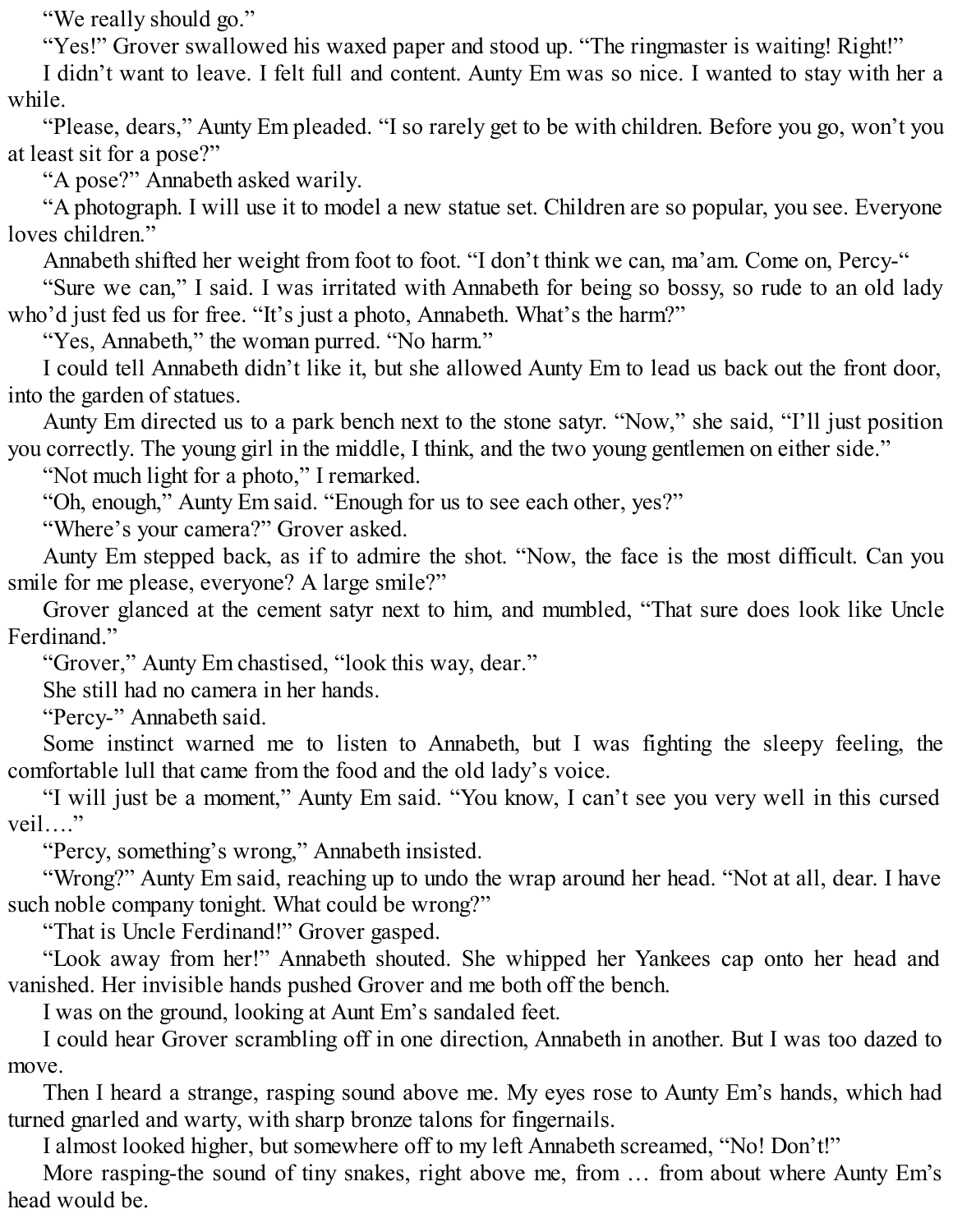"Run!" Grover bleated. I heard him racing across the gravel, yelling, "Maia!" to kick-start his flying sneakers.

I couldn't move. I stared at Aunty Em's gnarled claws, and tried to fight the groggy trance the old woman had put me in.

"Such a pity to destroy a handsome young face," she told me soothingly. "Stay with me, Percy. All you have to do is look up."

I fought the urge to obey. Instead I looked to one side and saw one of those glass spheres people put in gardens- a gazing ball. I could see Aunty Em's dark reflection in the orange glass; her headdress was gone, revealing her face as a shimmering pale circle. Her hair was moving, writhing like serpents.

Aunty Em.

Aunty "M."

How could I have been so stupid?

Think, I told myself. How did Medusa die in the myth?

But I couldn't think. Something told me that in the myth Medusa had been asleep when she was attacked by my namesake, Perseus. She wasn't anywhere near asleep now. If she wanted, she could take those talons right now and rake open my face.

"The Gray-Eyed One did this to me, Percy," Medusa said, and she didn't sound anything like a monster. Her voice invited me to look up, to sympathize with a poor old grandmother. "Annabeth's mother, the cursed Athena, turned me from a beautiful woman into this."

"Don't listen to her!" Annabeth's voice shouted, somewhere in the statuary. "Run, Percy!"

"Silence!" Medusa snarled. Then her voice modulated back to a comforting purr. "You see why I must destroy the girl, Percy. She is my enemy's daughter. I shall crush her statue to dust. But you, dear Percy, you need not suffer."

"No," I muttered. I tried to make my legs move.

"Do you really want to help the gods?" Medusa asked. "Do you understand what awaits you on this foolish quest, Percy? What will happen if you reach the Underworld? Do not be a pawn of the Olympians, my dear. You would be better off as a statue. Less pain. Less pain."

"Percy!" Behind me, I heard a buzzing sound, like a two-hundred-pound hummingbird in a nosedive. Grover yelled, "Duck!"

I turned, and there he was in the night sky, flying in from twelve o'clock with his winged shoes fluttering, Grover, holding a tree branch the size of a baseball bat. His eyes were shut tight, his head twitched from side to side. He was navigating by ears and nose alone.

"Duck!" he yelled again. "I'll get her!"

That finally jolted me into action. Knowing Grover, I was sure he'd miss Medusa and nail me. I dove to one side.

Thwack!

At first I figured it was the sound of Grover hitting a tree. Then Medusa roared with rage.

"You miserable satyr," she snarled. "I'll add you to my collection!"

"That was for Uncle Ferdinand!" Grover yelled back.

I scrambled away and hid in the statuary while Grover swooped down for another pass. Ker-whack!

"Arrgh!" Medusa yelled, her snake-hair hissing and spitting.

Right next to me, Annabeth's voice said, "Percy!"

I jumped so high my feet nearly cleared a garden gnome. "Jeez! Don't do that!"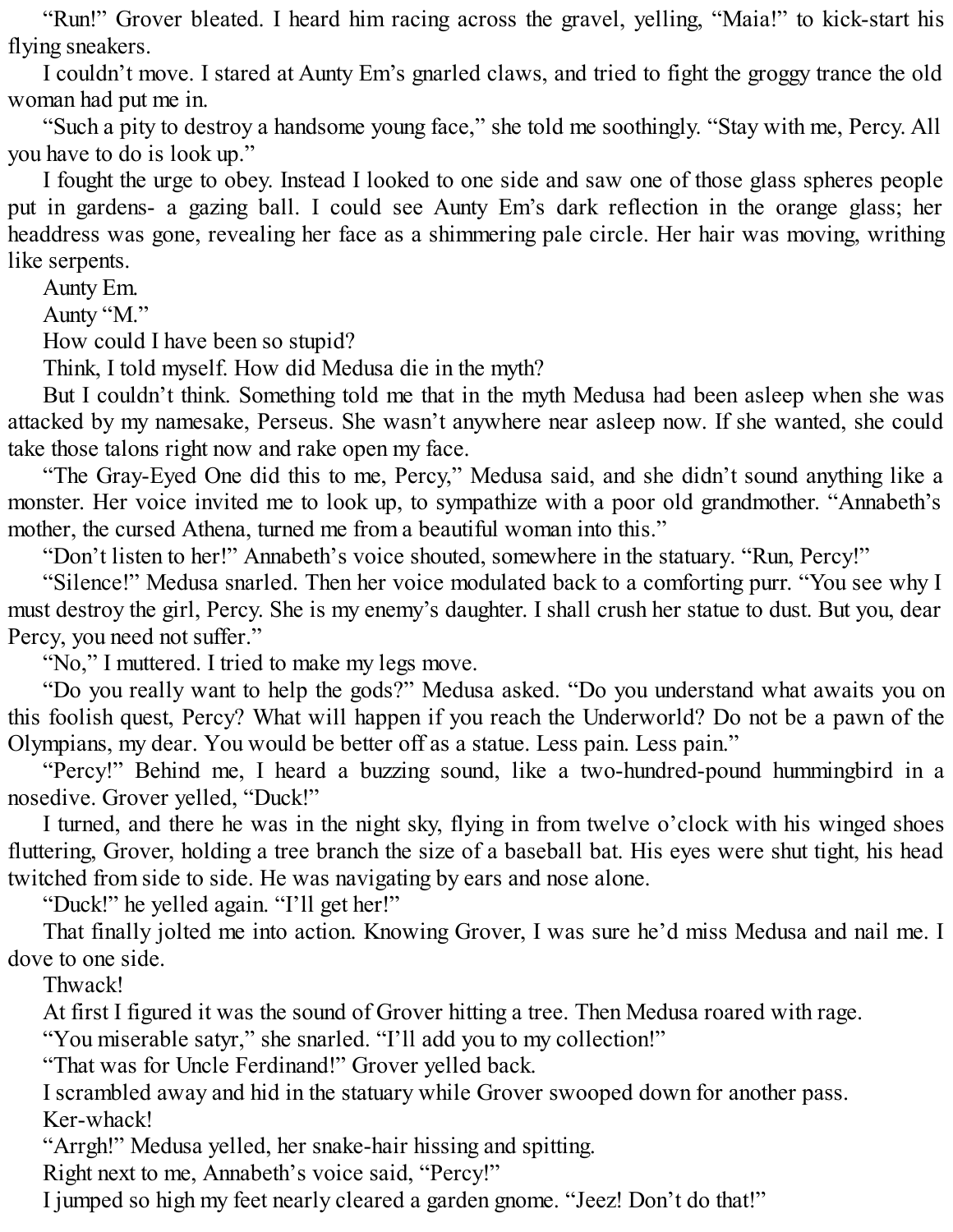Annabeth took off her Yankees cap and became visible. 'You have to cut her head off."

"What? Are you crazy? Let's get out of here."

"Medusa is a menace. She's evil. I'd kill her myself, but…" Annabeth swallowed, as if she were about to make a difficult admission. "But you've got the better weapon. Besides, I'd never get close to her. She'd slice me to bits because of my mother. You-you've got a chance."

"What? I can't-"

"Look, do you want her turning more innocent people into statues?"

She pointed to a pair of statue lovers, a man and a woman with their arms around each other, turned to stone by the monster.

Annabeth grabbed a green gazing ball from a nearby pedestal. "A polished shield would be better." She studied the sphere critically. "The convexity will cause some distortion. The reflection's size should be off by a factor of-"

"Would you speak English?"

"I am!" She tossed me the glass ball. "Just look at her in the glass. Never look at her directly."

"Hey, guys!" Grover yelled somewhere above us. "I think she's unconscious!"

"Roooaaarrr!"

"Maybe not," Grover corrected. He went in for another pass with the tree branch.

"Hurry," Annabeth told me. "Grover's got a great nose, but he'll eventually crash."

I took out my pen and uncapped it. The bronze blade of Riptide elongated in my hand.

I followed the hissing and spitting sounds of Medusa's hair.

I kept my eyes locked on the gazing ball so I would only glimpse Medusa's reflection, not the real thing. Then, in the green tinted glass, I saw her.

Grover was coming in for another turn at bat, but this time he flew a little too low. Medusa grabbed the stick and pulled him off course. He tumbled through the air and crashed into the arms of a stone grizzly bear with a painful "Ummphh!"

Medusa was about to lunge at him when I yelled, "Hey!"

I advanced on her, which wasn't easy, holding a sword and a glass ball. If she charged, I'd have a hard time defending myself.

But she let me approach-twenty feet, ten feet.

I could see the reflection of her face now. Surely it wasn't really that ugly. The green swirls of the gazing ball must be distorting it, making it look worse.

"You wouldn't harm an old woman, Percy," she crooned. "I know you wouldn't."

I hesitated, fascinated by the face I saw reflected in the glass-the eyes that seemed to burn straight through the green tint, making my arms go weak.

From the cement grizzly, Grover moaned, "Percy, don't listen to her!"

Medusa cackled. "Too late."

She lunged at me with her talons.

I slashed up with my sword, heard a sickening shlock!, then a hiss like wind rushing out of a cavern-the sound of a monster disintegrating.

Something fell to the ground next to my foot. It took all my willpower not to look. I could feel warm ooze soaking into my sock, little dying snake heads tugging at my shoelaces.

"Oh, yuck," Grover said. His eyes were still tightly closed, but I guess he could hear the thing gurgling and steaming. "Mega-yuck."

Annabeth came up next to me, her eyes fixed on the sky. She was holding Medusa's black veil. She said, "Don't move."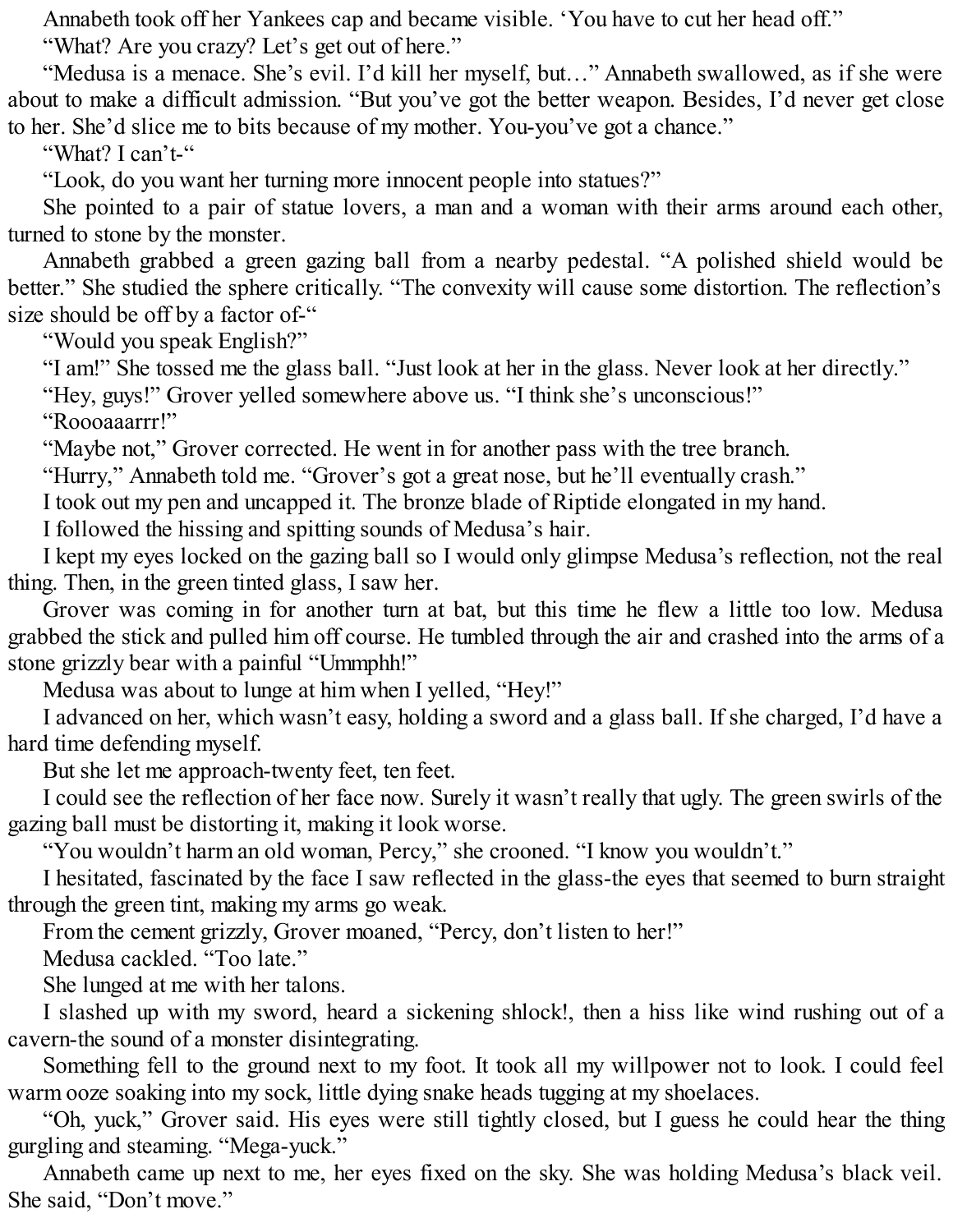Very, very carefully, without looking down, she knelt and draped the monster's head in black cloth, then picked it up. It was still dripping green juice.

"Are you okay?" she asked me, her voice trembling.

"Yeah," I decided, though I felt like throwing up my double cheeseburger. "Why didn't … why didn't the head evaporate?"

"Once you sever it, it becomes a spoil of war," she said. "Same as your minotaur horn. But don't unwrap the head. It can still petrify you."

Grover moaned as he climbed down from the grizzly statue. He had a big welt on his forehead. His green rasta cap hung from one of his little goat horns, and his fake feet had been knocked off his hooves. The magic sneakers were flying aimlessly around his head.

"The Red Baron," I said. "Good job, man."

He managed a bashful grin. "That really was not fun, though. Well, the hitting-her-with-a-stick part, that was fun. But crashing into a concrete bear? Not fun."

He snatched his shoes out of the air. I recapped my sword. Together, the three of us stumbled back to the warehouse.

We found some old plastic grocery bags behind the snack counter and double-wrapped Medusa's head. We plopped it on the table where we'd eaten dinner and sat around it, too exhausted to speak.

Finally I said, "So we have Athena to thank for this monster?"

Annabeth flashed me an irritated look. "Your dad, actually. Don't you remember? Medusa was Poseidon's girlfriend. They decided to meet in my mother's temple. That's why Athena turned her into a monster. Medusa and her two sisters who had helped her get into the temple, they became the three gorgons. That's why Medusa wanted to slice me up, but she wanted to preserve you as a nice statue. She's still sweet on your dad. You probably reminded her of him."

My face was burning. "Oh, so now it's my fault we met Medusa."

Annabeth straightened. In a bad imitation of my voice, she said: "'It's just a photo, Annabeth. What's the harm?"

"Forget it," I said. "You're impossible."

"You're insufferable."

"You're-"

"Hey!" Grover interrupted. "You two are giving me a migraine, and satyrs don't even get migraines. What are we going to do with the head?"

I stared at the thing. One little snake was hanging out of a hole in the plastic. The words printed on the side of the bag said: WE APPRECIATE YOUR BUSINESS!

I was angry, not just with Annabeth or her mom, but with all the gods for this whole quest, for getting us blown off the road and in two major fights the very first day out from camp. At this rate, we'd never make it to L.A. alive, much less before the summer solstice.

What had Medusa said?

Do not be a pawn of the Olympians, my dear. You would be better off as a statue.

I got up. "I'll be back."

"Percy," Annabeth called after me. "What are you-"

I searched the back of the warehouse until I found Medusa's office. Her account book showed her six most recent sales, all shipments to the Underworld to decorate Hades and Persephone's garden. According to one freight bill, the Underworld's billing address was DOA Recording Studios, West Hollywood, California. I folded up the bill and stuffed it in my pocket.

In the cash register I found twenty dollars, a few golden drachmas, and some packing slips for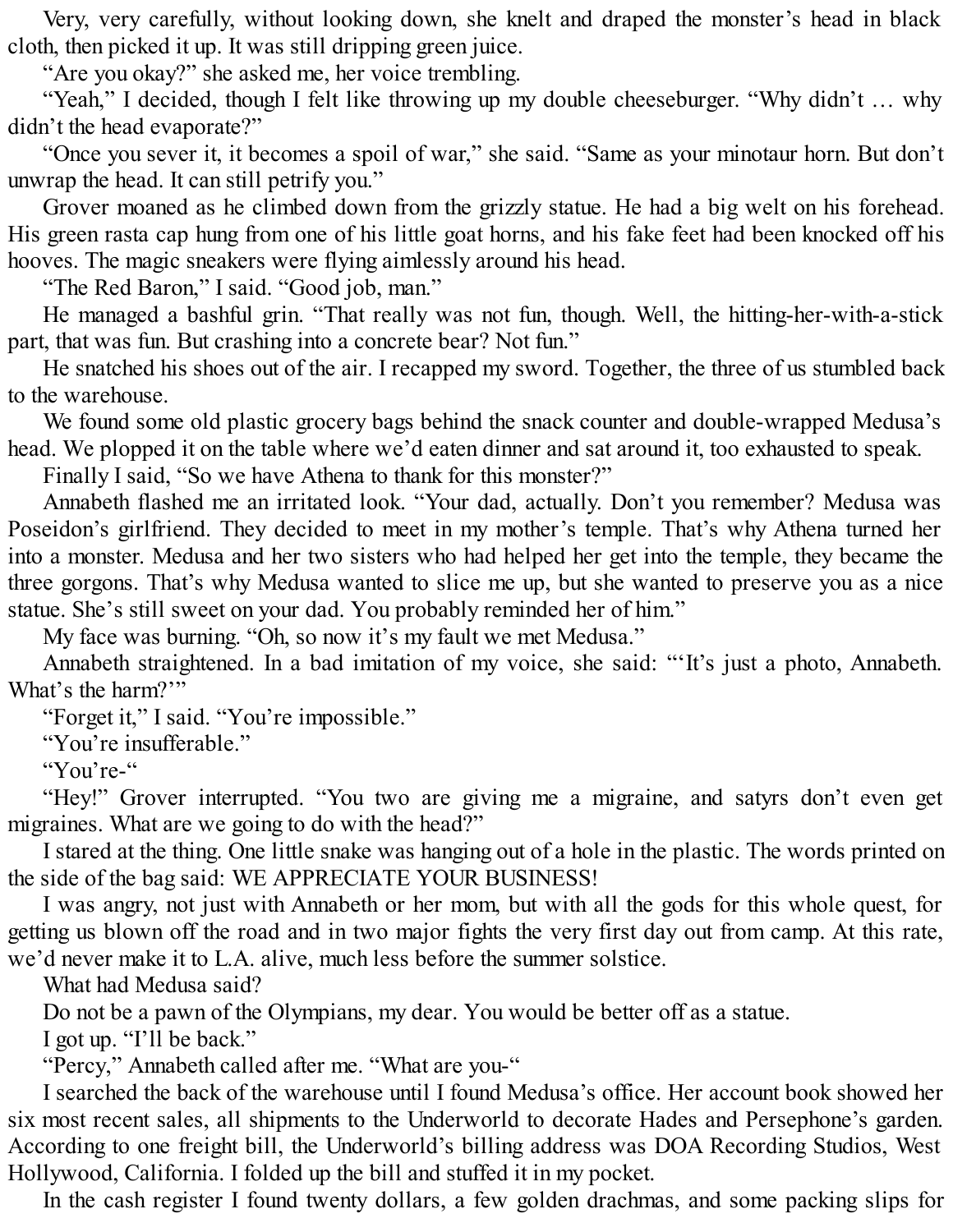Hermes Overnight Express, each with a little leather bag attached for coins. I rummaged around the rest of the office until I found the right-size box.

I went back to the picnic table, packed up Medusa's head, and filled out a delivery slip: The Gods Mount Olympus 600th Floor, Empire State Building New York, NY With best wishes, PERCY JACKSON "They're not going to like that," Grover warned. "They'll think you're impertinent." I poured some golden drachmas in the pouch. As soon as I closed it, there was a sound like a cash register. The package floated off the table and disappeared with a pop! "I am impertinent," I said.

I looked at Annabeth, daring her to criticize.

She didn't. She seemed resigned to the fact that I had a major talent for ticking off the gods. "Come on," she muttered. "We need a new plan."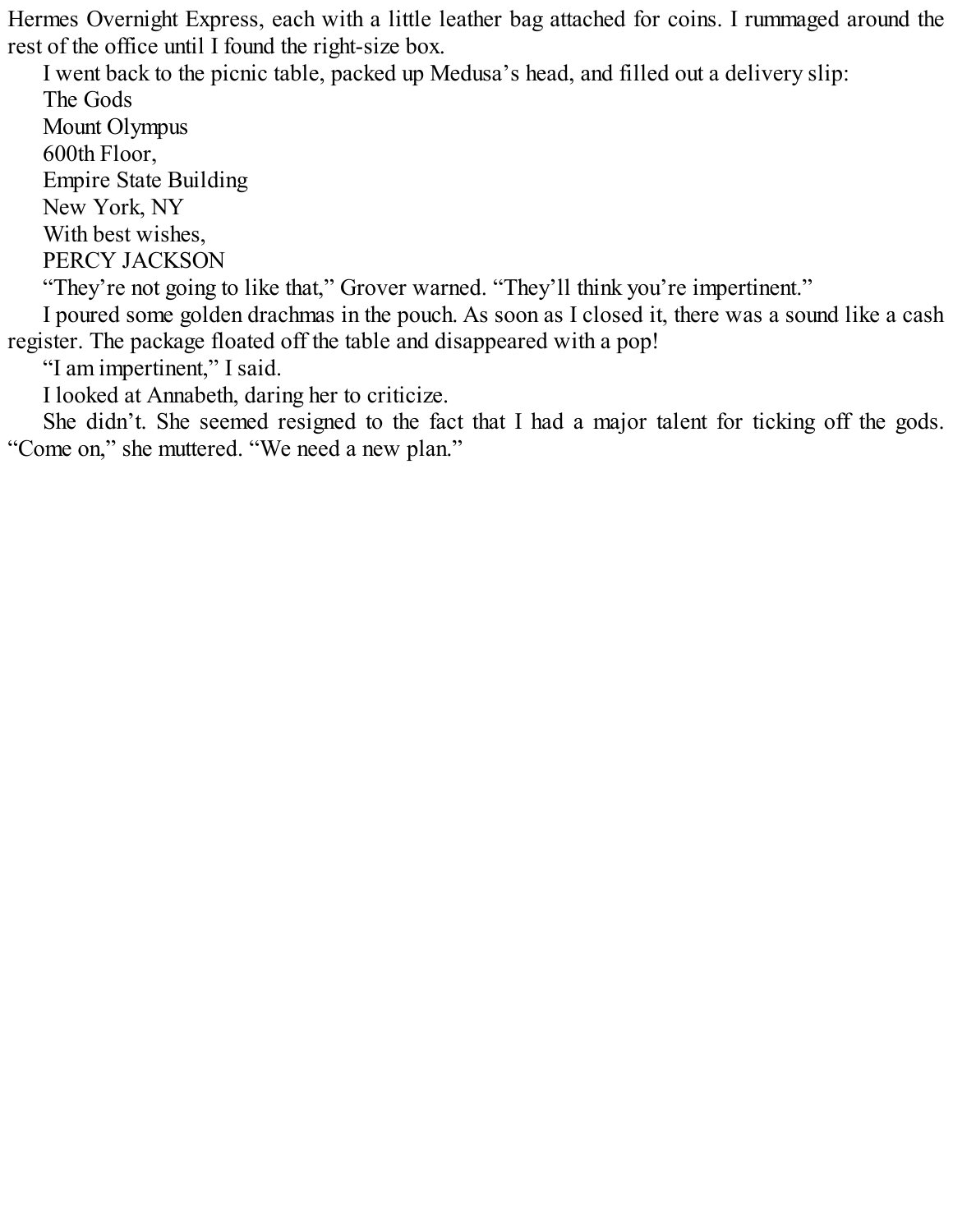## **Percy Jackson 1 - The Lightning Thief**

### **12 WE GET ADVICE**

#### FROM A POODLE

We were pretty miserable that night.

We camped out in the woods, a hundred yards from the main road, in a marshy clearing that local kids had obviously been using for parties. The ground was littered with flattened soda cans and fastfood wrappers.

We'd taken some food and blankets from Aunty Em's, but we didn't dare light a fire to dry our damp clothes. The Furies and Medusa had provided enough excitement for one day. We didn't want to attract anything else.

We decided to sleep in shifts. I volunteered to take first watch.

Annabeth curled up on the blankets and was snoring as soon as her head hit the ground. Grover fluttered with his flying shoes to the lowest bough of a tree, put his back to the trunk, and stared at the night sky.

"Go ahead and sleep," I told him. "I'll wake you if there's trouble."

He nodded, but still didn't close his eyes. "It makes me sad, Percy."

"What does? The fact that you signed up for this stupid quest?"

"No. This makes me sad." He pointed at all the garbage on the ground. "And the sky. You can't even see the stars. They've polluted the sky. This is a terrible time to be a satyr."

"Oh, yeah. I guess you'd be an environmentalist."

He glared at me. "Only a human wouldn't be. Your species is clogging up the world so fast … ah, never mind. It's useless to lecture a human. At the rate things are going, I'll never find Pan."

"Pam? Like the cooking spray?"

"Pan!" he cried indignantly. "P-A-N. The great god Pan! What do you think I want a searcher's license for?"

A strange breeze rustled through the clearing, temporarily overpowering the stink of trash and muck. It brought the smell of berries and wildflowers and clean rainwater, things that might've once been in these woods. Suddenly I was nostalgic for something I'd never known.

"Tell me about the search," I said.

Grover looked at me cautiously, as if he were afraid I was just making fun.

"The God of Wild Places disappeared two thousand years ago," he told me. "A sailor off the coast of Ephesos heard a mysterious voice crying out from the shore, 'Tell them that the great god Pan has died!' When humans heard the news, they believed it. They've been pillaging Pan's kingdom ever since. But for the satyrs, Pan was our lord and master. He protected us and the wild places of the earth. We refuse to believe that he died. In every generation, the bravest satyrs pledge their lives to finding Pan. They search the earth, exploring all the wildest places, hoping to find where he is hidden, and wake him from his sleep."

"And you want to be a searcher."

"It's my life's dream," he said. "My father was a searcher. And my Uncle Ferdinand … the statue you saw back there-"

"Oh, right, sorry."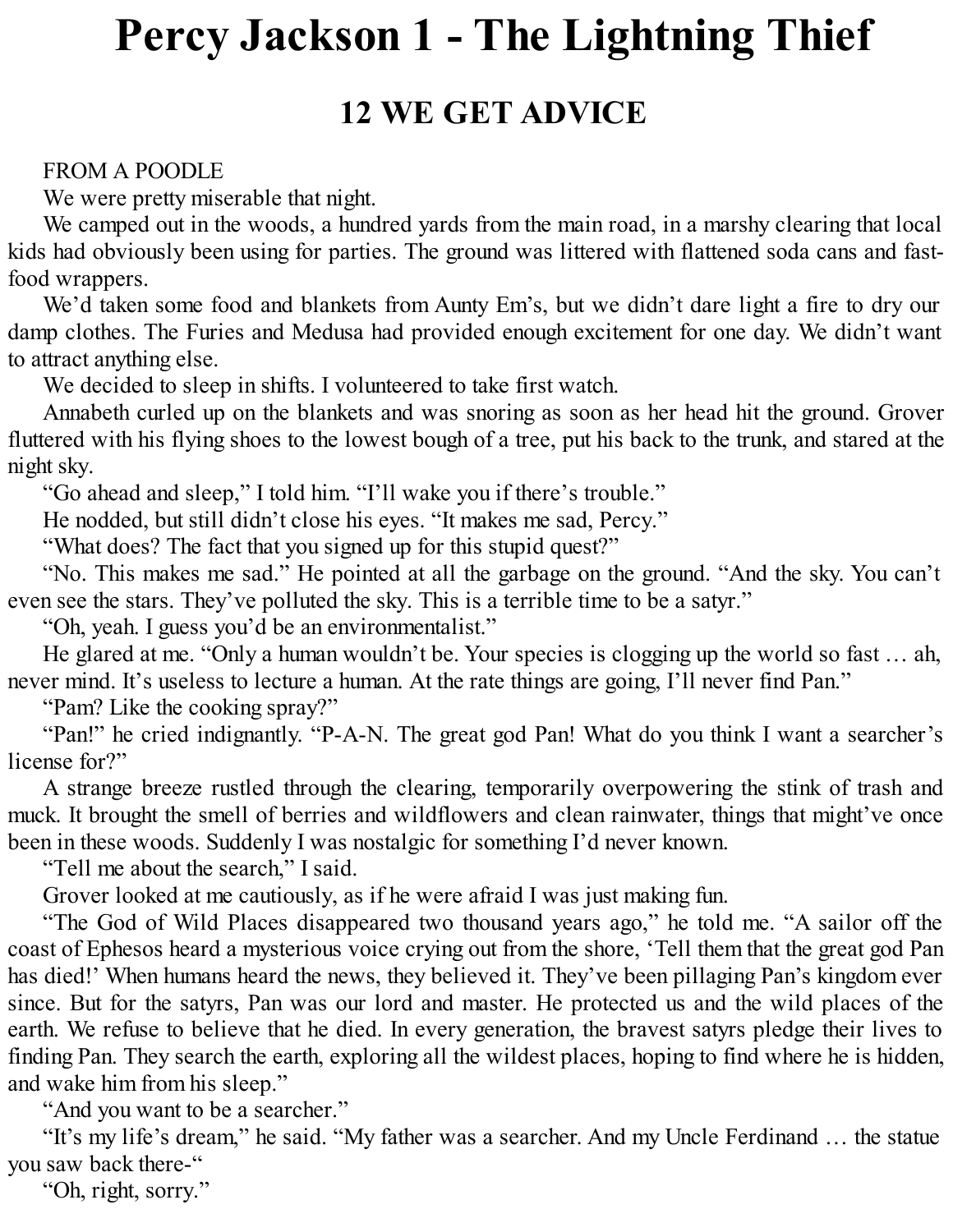Grover shook his head. "Uncle Ferdinand knew the risks. So did my dad. But I'll succeed. I'll be the first searcher to return alive."

"Hang on-the first?"

Grover took his reed pipes out of his pocket. "No searcher has ever come back. Once they set out, they disappear. They're never seen alive again."

"Not once in two thousand years?"

"No."

"And your dad? You have no idea what happened to him?"

"None."

"But you still want to go," I said, amazed. "I mean, you really think you'll be the one to find Pan?" "I have to believe that, Percy. Every searcher does. It's the only thing that keeps us from despair when we look at what humans have done to the world. I have to believe Pan can still be awakened."

I stared at the orange haze of the sky and tried to understand how Grover could pursue a dream that seemed so hopeless. Then again, was I any better?

"How are we going to get into the Underworld?" I asked him. "I mean, what chance do we have against a god?"

"I don't know," he admitted. "But back at Medusa's, when you were searching her office? Annabeth was telling me-"

"Oh, I forgot. Annabeth will have a plan all figured out."

"Don't be so hard on her, Percy. She's had a tough life, but she's a good person. After all, she forgave me…." His voice faltered.

"What do you mean?" I asked. "Forgave you for what?"

Suddenly, Grover seemed very interested in playing notes on his pipes.

"Wait a minute," I said. "Your first keeper job was five years ago. Annabeth has been at camp five years. She wasn't … I mean, your first assignment that went wrong-"

"I can't talk about it," Grover said, and his quivering lower lip suggested he'd start crying if I pressed him. "But as I was saying, back at Medusa's, Annabeth and I agreed there's something strange going on with this quest. Something isn't what it seems."

"Well, duh. I'm getting blamed for stealing a thunderbolt that Hades took."

"That's not what I mean," Grover said. "The Fur-The Kindly Ones were sort of holding back. Like Mrs. Dodds at Yancy Academy … why did she wait so long to try to kill you? Then on the bus, they just weren't as aggressive as they could've been."

"They seemed plenty aggressive to me."

Grover shook his head. "They were screeching at us: 'Where is it? Where?'"

"Asking about me," I said.

"Maybe … but Annabeth and I, we both got the feeling they weren't asking about a person. They said 'Where is it?' They seemed to be asking about an object."

"That doesn't make sense."

"I know. But if we've misunderstood something about this quest, and we only have nine days to find the master bolt…." He looked at me like he was hoping for answers, but I didn't have any.

I thought about what Medusa had said: I was being used by the gods. What lay ahead of me was worse than petrification. "I haven't been straight with you," 1 told Grover. "I don't care about the master bolt. I agreed to go to the Underworld so I could bring back my mother."

Grover blew a soft note on his pipes. "I know that, Percy. But are you sure that's the only reason?"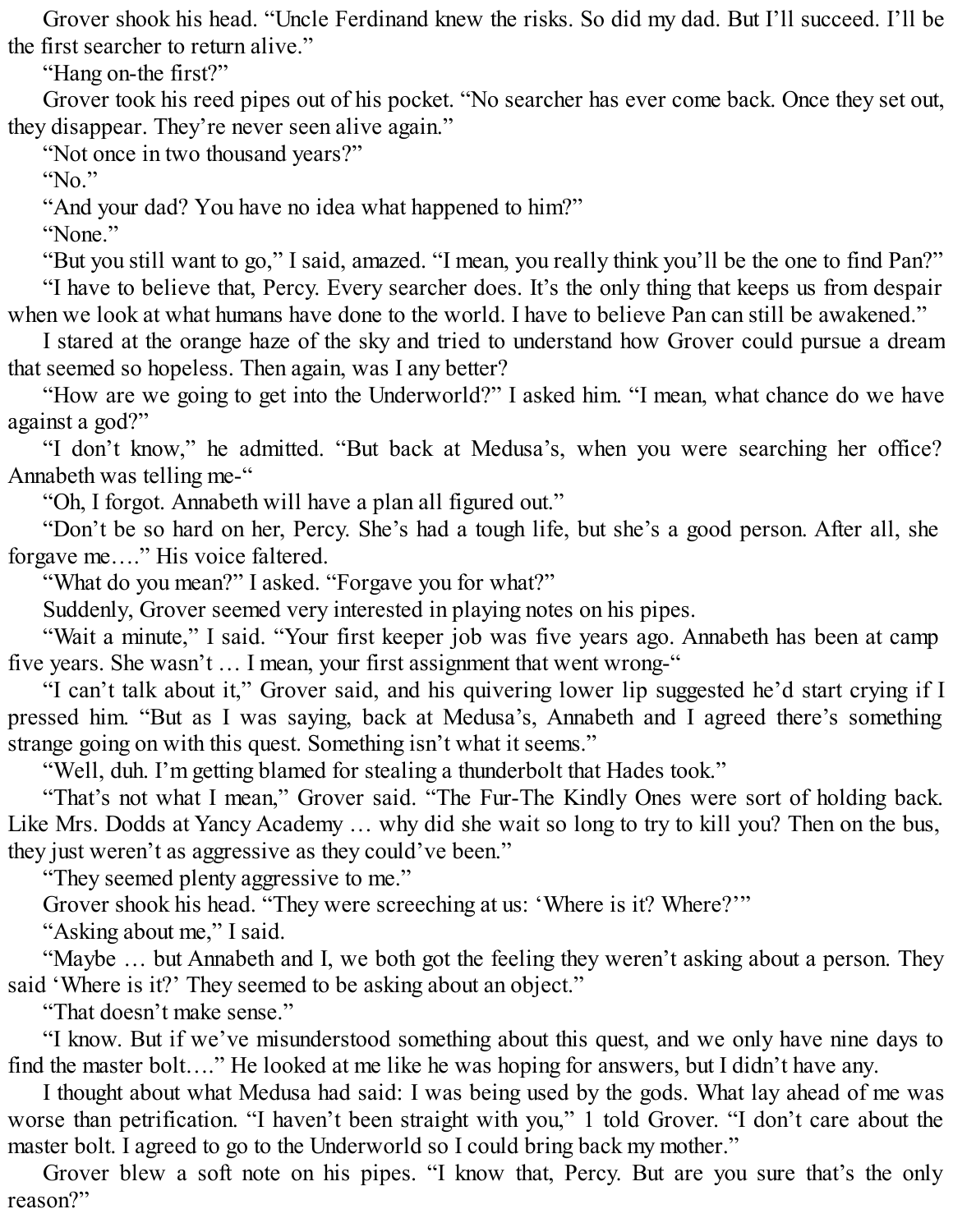"I'm not doing it to help my father. He doesn't care about me. I don't care about him."

Grover gazed down from his tree branch. "Look, Percy, I'm not as smart as Annabeth. I'm not as brave as you. But I'm pretty good at reading emotions. You're glad your dad is alive. You feel good that he's claimed you, and part of you wants to make him proud. That's why you mailed Medusa's head to Olympus. You wanted him to notice what you'd done."

"Yeah? Well maybe satyr emotions work differently than human emotions. Because you're wrong. I don't care what he thinks."

Grover pulled his feet up onto the branch. "Okay, Percy. Whatever."

"Besides, I haven't done anything worth bragging about. We barely got out of New York and we're stuck here with no money and no way west."

Grover looked at the night sky, like he was thinking about that problem. "How about I take first watch, huh? You get some sleep."

I wanted to protest, but he started to play Mozart, soft and sweet, and I turned away, my eyes stinging. After a few bars of Piano Concerto no. 12, I was asleep.

In my dreams, I stood in a dark cavern before a gaping pit. Gray mist creatures churned all around me, whispering rags of smoke that I somehow knew were the spirits of the dead.

They tugged at my clothes, trying to pull me back, but I felt compelled to walk forward to the very edge of the chasm.

Looking down made me dizzy.

The pit yawned so wide and was so completely black, I knew it must be bottomless. Yet I had a feeling that something was trying to rise from the abyss, something huge and evil.

The little hero, an amused voice echoed far down in the darkness. Too weak, too young, but perhaps you will do.

The voice felt ancient-cold and heavy. It wrapped around me like sheets of lead.

They have misled you, boy, it said. Barter with me. I will give you what you want.

A shimmering image hovered over the void: my mother, frozen at the moment she'd dissolved in a shower of gold. Her face was distorted with pain, as if the Minotaur were still squeezing her neck. Her eyes looked directly at me, pleading: Go!

I tried to cry out, but my voice wouldn't work.

Cold laughter echoed from the chasm.

An invisible force pulled me forward. It would drag me into the pit unless I stood firm.

Help me rise, boy. The voice became hungrier. Bring me the bolt. Strike a blow against the treacherous gods!

The spirits of the dead whispered around me, No! Wake!

The image of my mother began to fade. The thing in the pit tightened its unseen grip around me.

I realized it wasn't interested in pulling me in. It was using me to pull itself out.

Good, it murmured. Good.

Wake! the dead whispered. Wake!

Someone was shaking me.

My eyes opened, and it was daylight.

"Well," Annabeth said, "the zombie lives."

I was trembling from the dream. I could still feel the grip of the chasm monster around my chest. "How long was I asleep?"

"Long enough for me to cook breakfast." Annabeth tossed me a bag of nacho-flavored corn chips from Aunty Em's snack bar. "And Grover went exploring. Look, he found a friend."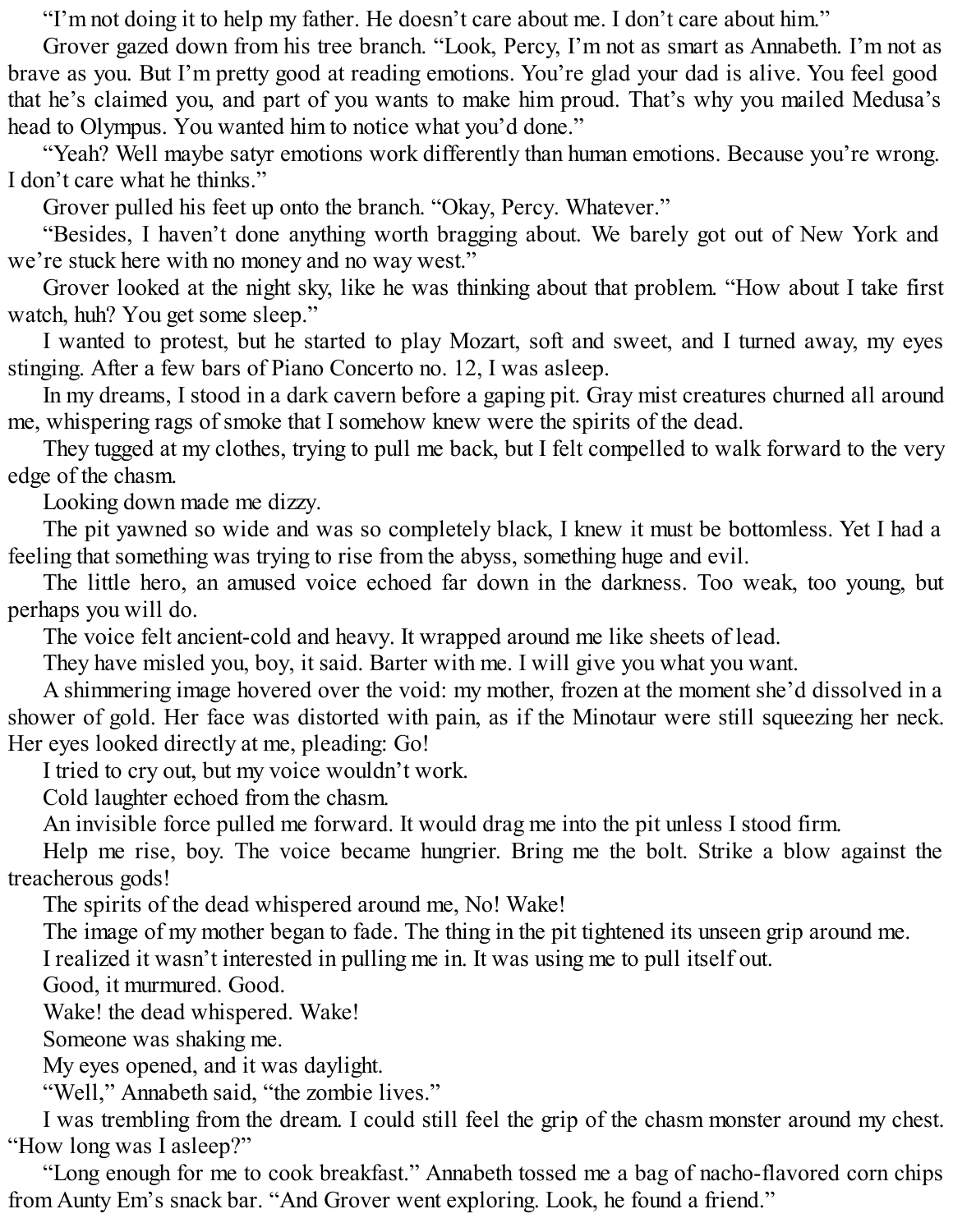My eyes had trouble focusing.

Grover was sitting cross-legged on a blanket with something fuzzy in his lap, a dirty, unnaturally pink stuffed animal.

No. It wasn't a stuffed animal. It was a pink poodle.

The poodle yapped at me suspiciously. Grover said, "No, he's not."

I blinked. "Are you … talking to that thing?"

The poodle growled.

"This thing," Grover warned, "is our ticket west. Be nice to him."

"You can talk to animals?"

Grover ignored the question. "Percy, meet Gladiola. Gladiola, Percy."

I stared at Annabeth, figuring she'd crack up at this practical joke they were playing on me, but she looked deadly serious.

"I'm not saying hello to a pink poodle," I said. "Forget it."

"Percy," Annabeth said. "I said hello to the poodle. You say hello to the poodle."

The poodle growled.

I said hello to the poodle.

Grover explained that he'd come across Gladiola in the woods and they'd struck up a conversation. The poodle had run away from a rich local family, who'd posted a \$200 reward for his return. Gladiola didn't really want to go back to his family, but he was willing to if it meant helping Grover.

"How does Gladiola know about the reward?" I asked.

"He read the signs," Grover said. "Duh."

"Of course," I said. "Silly me."

"So we turn in Gladiola," Annabeth explained in her best strategy voice, "we get money, and we buy tickets to Los Angeles. Simple."

I thought about my dream-the whispering voices of the dead, the thing in the chasm, and my mother's face, shimmering as it dissolved into gold. All that might be waiting for me in the West.

"Not another bus," I said warily.

"No," Annabeth agreed.

She pointed downhill, toward train tracks I hadn't been able to see last night in the dark. "There's an Amtrak station half a mile that way. According to Gladiola, the westbound train leaves at noon."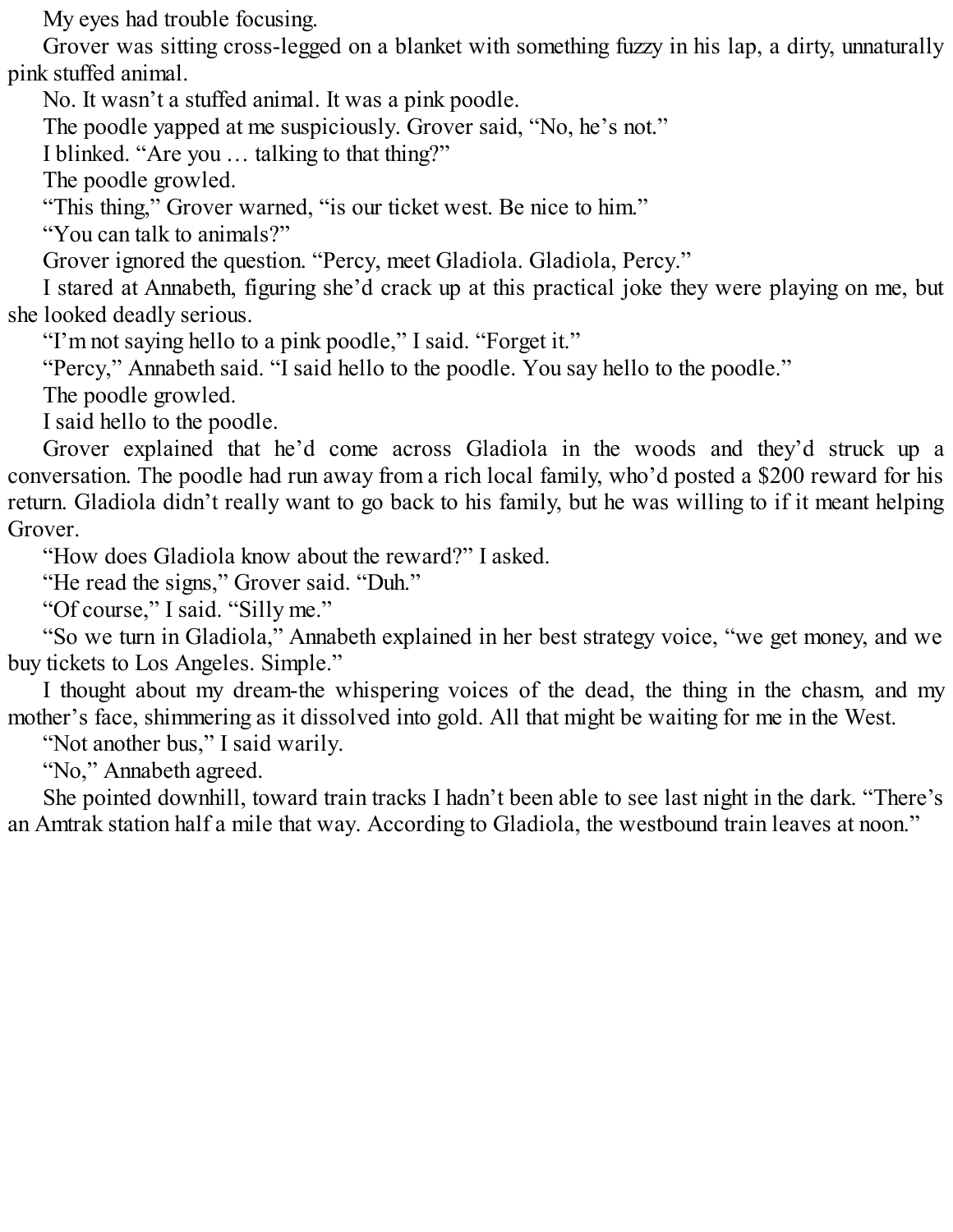# **Percy Jackson 1 - The Lightning Thief 13 I PLUNGE TO**

#### MY DEATH

We spent two days on the Amtrak train, heading west through hills, over rivers, past amber waves of grain.

We weren't attacked once, but I didn't relax. I felt that we were traveling around in a display case, being watched from above and maybe from below, that something was waiting for the right opportunity.

I tried to keep a low profile because my name and picture were splattered over the front pages of several East Coast newspapers. The Trenton Register-News showed a photo taken by a tourist as I got off the Greyhound bus. I had a wild look in my eyes. My sword was a metallic blur in my hands. It might've been a baseball bat or a lacrosse stick.

The picture's caption read:

Twelve-year-old Percy Jackson, wanted for questioning in the Long Island disappearance of his mother two weeks ago, is shown here fleeing from the bus where he accosted several elderly female passengers. The bus exploded on an east New Jersey roadside shortly after Jackson fled the scene. Based on eyewitness accounts, police believe the boy may be traveling with two teenage accomplices. His stepfather, Gabe Ugliano, has offered a cash reward for information leading to his capture.

"Don't worry," Annabeth told me. "Mortal police could never find us." But she didn't sound so sure.

The rest of the day I spent alternately pacing the length of the train (because I had a really hard time sitting still) or looking out the windows.

Once, I spotted a family of centaurs galloping across a wheat field, bows at the ready, as they hunted lunch. The little boy centaur, who was the size of a second-grader on a pony, caught my eye and waved. I looked around the passenger car, but nobody else had noticed. The adult riders all had their faces buried in laptop computers or magazines.

Another time, toward evening, I saw something huge moving through the woods. I could've sworn it was a lion, except that lions don't live wild in America, and this thing was the size of a Hummer. Its fur glinted gold in the evening light. Then it leaped through the trees and was gone.

Our reward money for returning Gladiola the poodle had only been enough to purchase tickets as far as Denver. We couldn't get berths in the sleeper car, so we dozed in our seats. My neck got stiff. I tried not to drool in my sleep, since Annabeth was sitting right next to me.

Grover kept snoring and bleating and waking me up. Once, he shuffled around and his fake foot fell off. Annabeth and I had to stick it back on before any of the other passengers noticed.

"So," Annabeth asked me, once we'd gotten Grover's sneaker readjusted. "Who wants your help?"

"What do you mean?"

"When you were asleep just now, you mumbled, 'I won't help you.' Who were you dreaming about?"

I was reluctant to say anything. It was the second time I'd dreamed about the evil voice from the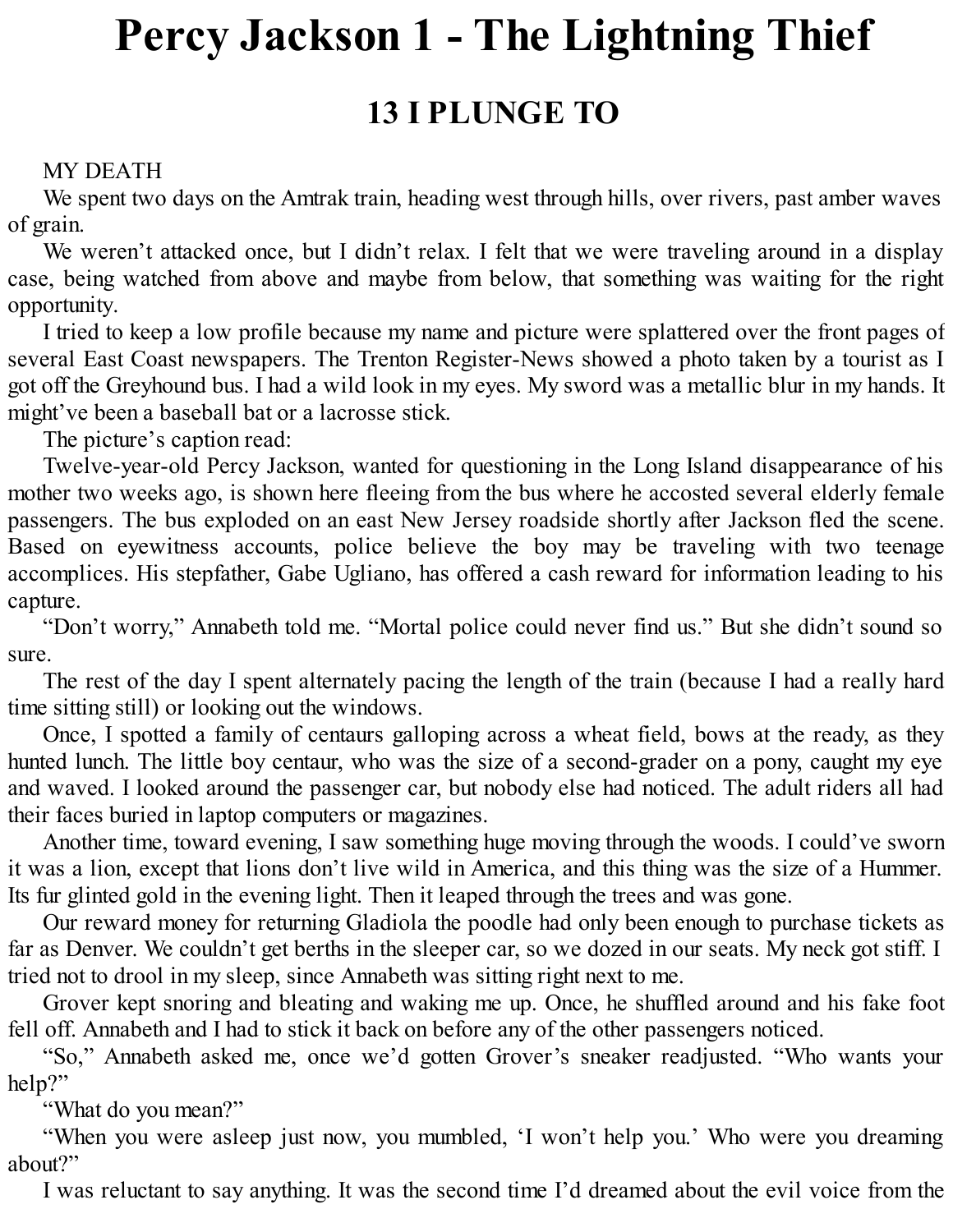pit. But it bothered me so much I finally told her.

Annabeth was quiet for a long time. "That doesn't sound like Hades. He always appears on a black throne, and he never laughs."

"He offered my mother in trade. Who else could do that?"

"I guess … if he meant, 'Help me rise from the Underworld.' If he wants war with the Olympians. But why ask you to bring him the master bolt if he already has it?"

I shook my head, wishing I knew the answer. I thought about what Grover had told me, that the Furies on the bus seemed to have been looking for something.

Where is it? Where?

Maybe Grover sensed my emotions. He snorted in his sleep, muttered something about vegetables, and turned his head.

Annabeth readjusted his cap so it covered his horns. "Percy, you can't barter with Hades. You know that, right? He's deceitful, heartless, and greedy. I don't care if his Kindly Ones weren't as aggressive this time-"

"This time?" I asked. "You mean you've run into them before?"

Her hand crept up to her necklace. She fingered a glazed white bead painted with the image of a pine tree, one of her clay end-of-summer tokens. "Let's just say I've got no love for the Lord of the Dead. You can't be tempted to make a deal for your mom."

"What would you do if it was your dad?"

"That's easy," she said. "I'd leave him to rot."

"You're not serious?"

Annabeth's gray eyes fixed on me. She wore the same expression she'd worn in the woods at camp, the moment she drew her sword against the hellhound. "My dad's resented me since the day I was born, Percy," she said. "He never wanted a baby. When he got me, he asked Athena to take me back and raise me on Olympus because he was too busy with his work. She wasn't happy about that. She told him heroes had to be raised by their mortal parent."

"But how … I mean, I guess you weren't born in a hospital…."

"I appeared on my father's doorstep, in a golden cradle, carried down from Olympus by Zephyr the West Wind. You'd think my dad would remember that as a miracle, right? Like, maybe he'd take some digital photos or something. But he always talked about my arrival as if it were the most inconvenient thing that had ever happened to him. When I was five he got married and totally forgot about Athena. He got a 'regular' mortal wife, and had two 'regular' mortal kids, and tried to pretend I didn't exist."

I stared out the train window. The lights of a sleeping town were drifting by. I wanted to make Annabeth feel better, but I didn't know how.

"My mom married a really awful guy," I told her. "Grover said she did it to protect me, to hide me in the scent of a human family. Maybe that's what your dad was thinking."

Annabeth kept worrying at her necklace. She was pinching the gold college ring that hung with the beads. It occurred to me that the ring must be her father's. I wondered why she wore it if she hated him so much.

"He doesn't care about me," she said. "His wife-my stepmom-treated me like a freak. She wouldn't let me play with her children. My dad went along with her. Whenever something dangerous happened-you know, something with monsters-they would both look at me resentfully, like, 'How dare you put our family at risk.' Finally, I took the hint. I wasn't wanted. I ran away."

"How old were you?"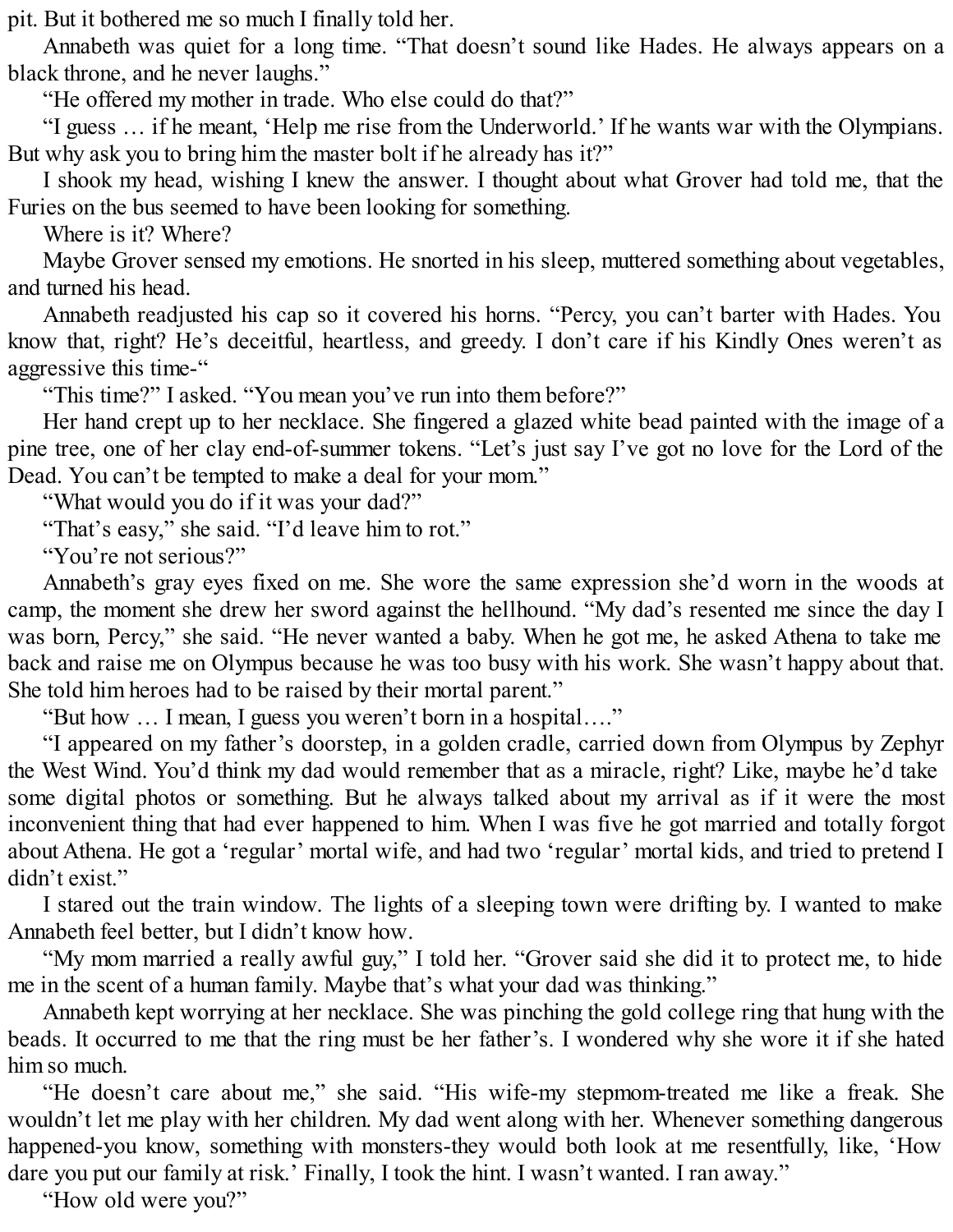"Same age as when I started camp. Seven."

"But … you couldn't have gotten all the way to Half-Blood Hill by yourself."

"Not alone, no. Athena watched over me, guided me toward help. I made a couple of unexpected friends who took care of me, for a short time, anyway."

I wanted to ask what happened, but Annabeth seemed lost in sad memories. So I listened to the sound of Grover snoring and gazed out the train windows as the dark fields of Ohio raced by.

Toward the end of our second day on the train, June 13, eight days before the summer solstice, we passed through some golden hills and over the Mississippi River into St. Louis. Annabeth craned her neck to see the Gateway Arch, which looked to me like a huge shopping bag handle stuck on the city.

"I want to do that," she sighed.

"What?" I asked.

"Build something like that. You ever see the Parthenon, Percy?"

"Only in pictures."

"Someday, I'm going to see it in person. I'm going to build the greatest monument to the gods, ever. Something that'll last a thousand years."

I laughed. "You? An architect?"

I don't know why, but I found it funny. Just the idea of Annabeth trying to sit quietly and draw all day.

Her cheeks flushed. "Yes, an architect. Athena expects her children to create things, not just tear them down, like a certain god of earthquakes I could mention."

I watched the churning brown water of the Mississippi below.

"Sorry," Annabeth said. "That was mean."

"Can't we work together a little?" I pleaded. "I mean, didn't Athena and Poseidon ever cooperate?"

Annabeth had to think about it. "I guess … the chariot," she said tentatively. "My mom invented it, but Poseidon created horses out of the crests of waves. So they had to work together to make it complete."

"Then we can cooperate, too. Right?"

We rode into the city, Annabeth watching as the Arch disappeared behind a hotel.

"I suppose," she said at last.

We pulled into the Amtrak station downtown. The intercom told us we'd have a three-hour layover before departing for Denver.

Grover stretched. Before he was even fully awake, he said, "Food."

"Come on, goat boy," Annabeth said. "Sightseeing."

"Sightseeing?"

"The Gateway Arch," she said. "This may be my only chance to ride to the top. Are you coming or not?"

Grover and I exchanged looks.

I wanted to say no, but I figured that if Annabeth was going, we couldn't very well let her go alone.

Grover shrugged. "As long as there's a snack bar without monsters."

The Arch was about a mile from the train station. Late in the day the lines to get in weren't that long. We threaded our way through the underground museum, looking at covered wagons and other junk from the 1800s. It wasn't all that thrilling, but Annabeth kept telling us interesting facts about how the Arch was built, and Grover kept passing me jelly beans, so I was okay.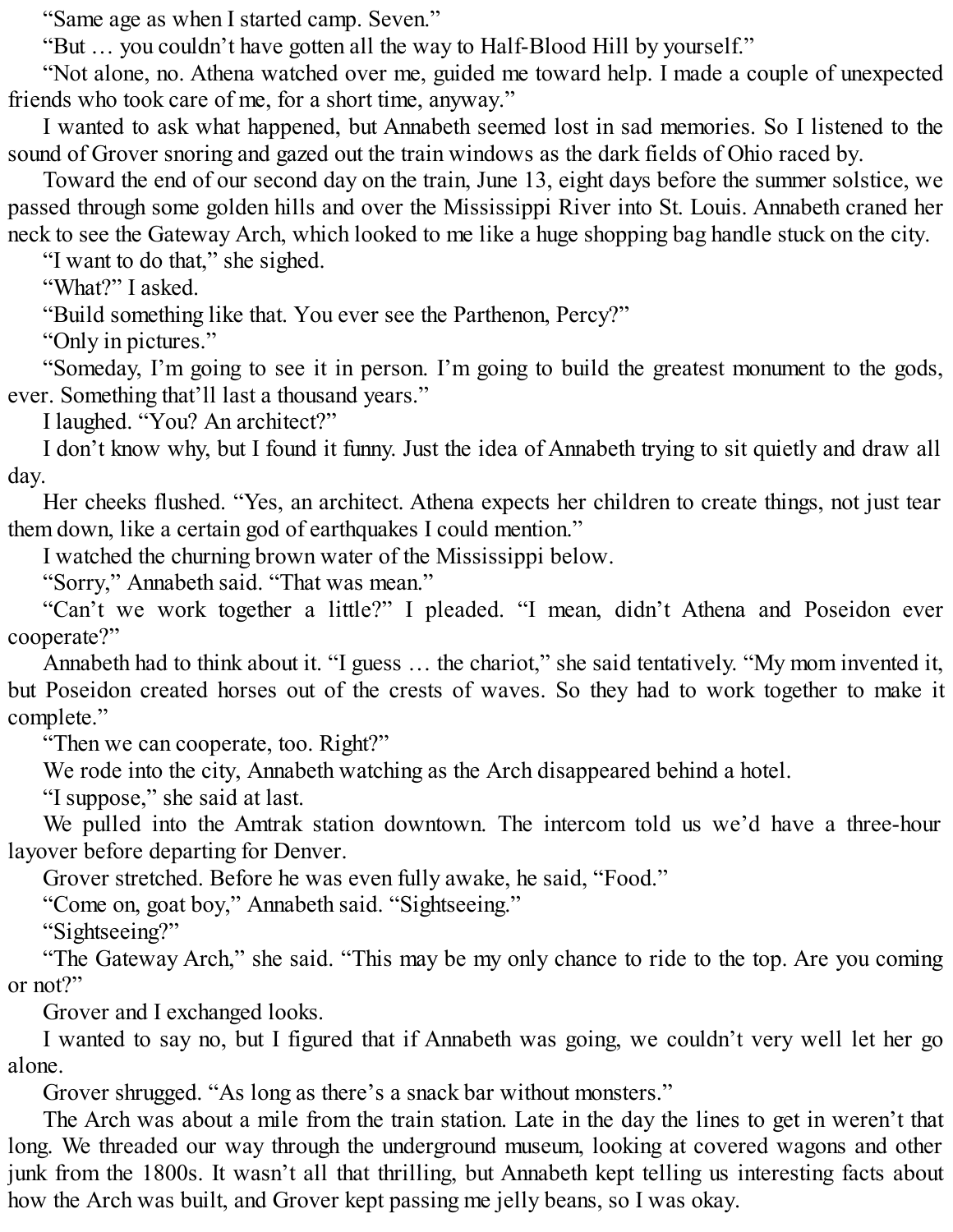I kept looking around, though, at the other people in line. "You smell anything?" I murmured to Grover.

He took his nose out of the jelly-bean bag long enough to sniff. "Underground," he said distastefully. "Underground air always smells like monsters. Probably doesn't mean anything."

But something felt wrong to me. I had a feeling we shouldn't be here.

"Guys," I said. "You know the gods' symbols of power?"

Annabeth had been in the middle of reading about the construction equipment used to build the Arch, but she looked over. "Yeah?"

"Well, Hade-"

Grover cleared his throat. "We're in a public place…. You mean, our friend downstairs?"

"Um, right," I said. "Our friend way downstairs. Doesn't he have a hat like Annabeth's?"

"You mean the Helm of Darkness," Annabeth said. "Yeah, that's his symbol of power. I saw it next to his seat during the winter solstice council meeting."

"He was there?" I asked.

She nodded. "It's the only time he's allowed to visit Olympus-the darkest day of the year. But his helm is a lot more powerful than my invisibility hat, if what I've heard is true...."

"It allows him to become darkness," Grover confirmed. "He can melt into shadow or pass through walls. He can't be touched, or seen, or heard. And he can radiate fear so intense it can drive you insane or stop your heart. Why do you think all rational creatures fear the dark?"

"But then … how do we know he's not here right now, watching us?" I asked.

Annabeth and Grover exchanged looks.

"We don't," Grover said.

"Thanks, that makes me feel a lot better," I said. "Got any blue jelly beans left?"

I'd almost mastered my jumpy nerves when I saw the tiny little elevator car we were going to ride to the top of the Arch, and I knew I was in trouble. I hate confined places. They make me nuts.

We got shoehorned into the car with this big fat lady and her dog, a Chihuahua with a rhinestone collar. I figured maybe the dog was a seeing-eye Chihuahua, because none of the guards said a word about it.

We started going up, inside the Arch. I'd never been in an elevator that went in a curve, and my stomach wasn't too happy about it.

"No parents?" the fat lady asked us.

She had beady eyes; pointy, coffee-stained teeth; a floppy denim hat, and a denim dress that bulged so much, she looked like a blue-jean blimp.

"They're below," Annabeth told her. "Scared of heights."

"Oh, the poor darlings."

The Chihuahua growled. The woman said, "Now, now, sonny. Behave." The dog had beady eyes like its owner, intelligent and vicious.

I said, "Sonny. Is that his name?"

"No," the lady told me.

She smiled, as if that cleared everything up.

At the top of the Arch, the observation deck reminded me of a tin can with carpeting. Rows of tiny windows looked out over the city on one side and the river on the other. The view was okay, but if there's anything I like less than a confined space, it's a confined space six hundred feet in the air. I was ready to go pretty quick.

Annabeth kept talking about structural supports, and how she would've made the windows bigger,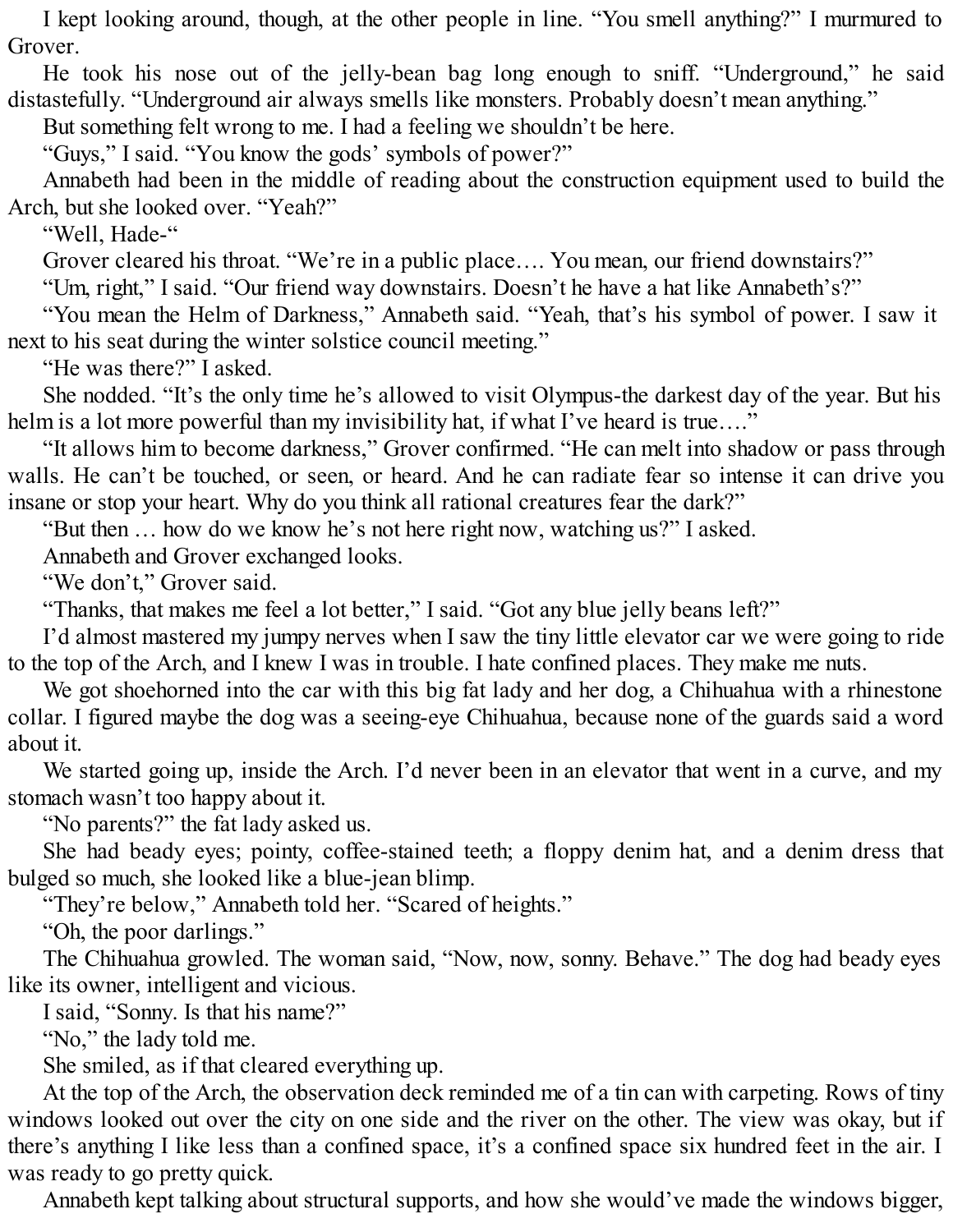and designed a see-through floor. She probably could've stayed up there for hours, but luckily for me the park ranger announced that the observation deck would be closing in a few minutes.

I steered Grover and Annabeth toward the exit, loaded them into the elevator, and I was about to get in myself when I realized there were already two other tourists inside. No room for me.

The park ranger said, "Next car, sir."

"We'll get out," Annabeth said. "We'll wait with you."

But that was going to mess everybody up and take even more time, so I said, "Naw, it's okay. I'll see you guys at the bottom."

Grover and Annabeth both looked nervous, but they let the elevator door slide shut. Their car disappeared down the ramp.

Now the only people left on the observation deck were me, a little boy with his parents, the park ranger, and the fat lady with her Chihuahua.

I smiled uneasily at the fat lady. She smiled back, her forked tongue flickering between her teeth. Wait a minute.

Forked tongue?

Before I could decide if I'd really seen that, her Chihuahua jumped down and started yapping at me.

"Now, now, sonny," the lady said. "Does this look like a good time? We have all these nice people here."

"Doggie!" said the little boy. "Look, a doggie!"

His parents pulled him back.

The Chihuahua bared his teeth at me, foam dripping from his black lips.

"Well, son," the fat lady sighed. "If you insist."

Ice started forming in my stomach. "Urn, did you just call that Chihuahua your son?"

"Chimera, dear," the fat lady corrected. "Not a Chihuahua. It's an easy mistake to make."

She rolled up her denim sleeves, revealing that the skin of her arms was scaly and green. When she smiled, I saw that her teeth were fangs. The pupils of her eyes were sideways slits, like a reptile's.

The Chihuahua barked louder, and with each bark, it grew. First to the size of a Doberman, then to a lion. The bark became a roar.

The little boy screamed. His parents pulled him back toward the exit, straight into the park ranger, who stood, paralyzed, gaping at the monster.

The Chimera was now so tall its back rubbed against the roof. It had the head of a lion with a blood-caked mane, the body and hooves of a giant goat, and a serpent for a tail, a ten-foot-long diamondback growing right out of its shaggy behind. The rhinestone dog collar still hung around its neck, and the plate-sized dog tag was now easy to read: CHIMERA-RABID, FIRE-BREATHING, POISONOUS-IF FOUND, PLEASE CALL TARTARUS-EXT. 954.

I realized I hadn't even uncapped my sword. My hands were numb. I was ten feet away from the Chimera's bloody maw, and I knew that as soon as I moved, the creature would lunge.

The snake lady made a hissing noise that might've been laughter. "Be honored, Percy Jackson. Lord Zeus rarely allows me to test a hero with one of my brood. For I am the Mother of Monsters, the terrible Echidna!"

I stared at her. All I could think to say was: "Isn't that a kind of anteater?"

She howled, her reptilian face turning brown and green with rage. "I hate it when people say that! I hate Australia! Naming that ridiculous animal after me. For that, Percy Jackson, my son shall destroy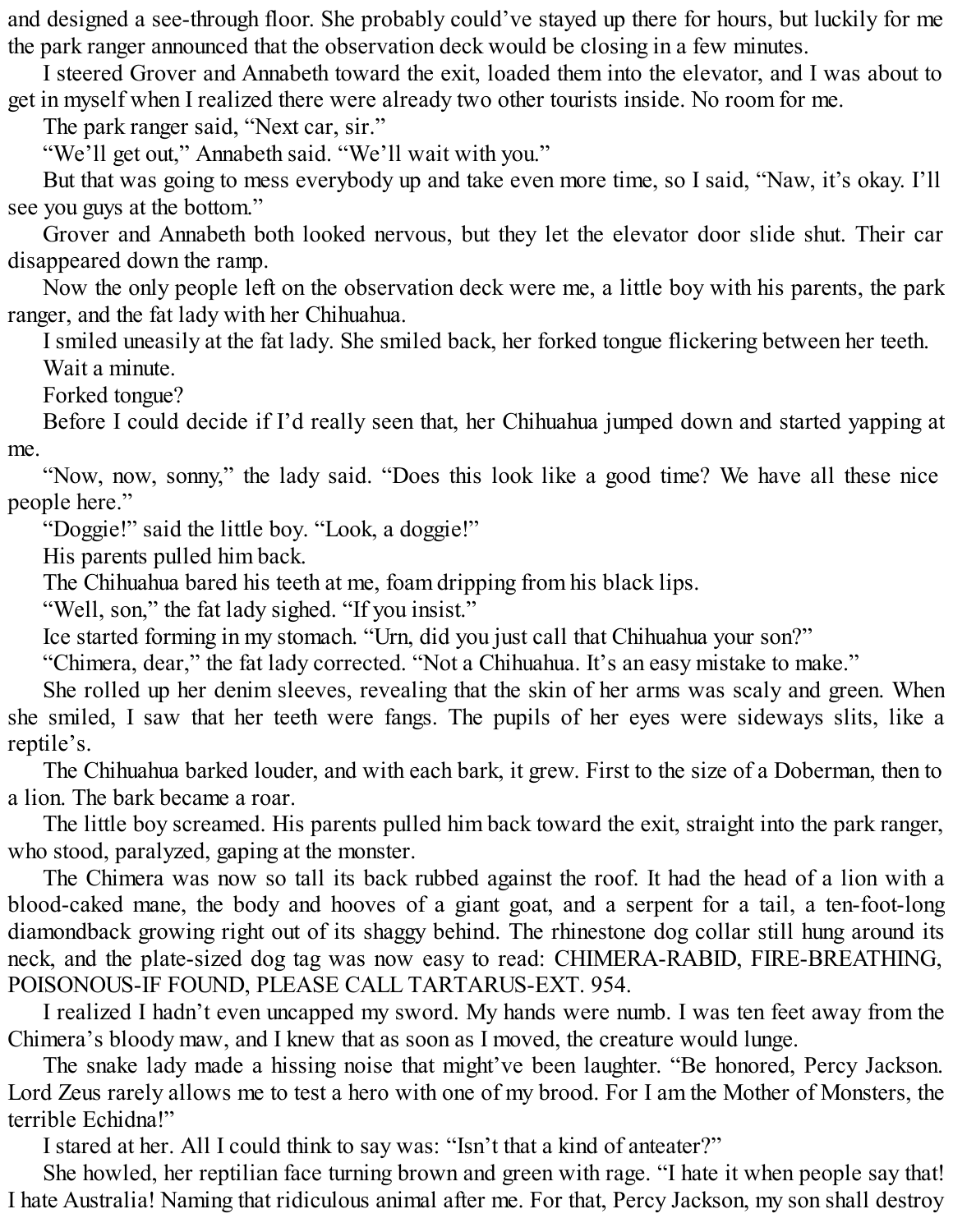you!"

The Chimera charged, its lion teeth gnashing. I managed to leap aside and dodge the bite.

I ended up next to the family and the park ranger, who were all screaming now, trying to pry open the emergency exit doors.

I couldn't let them get hurt. I uncapped my sword, ran to the other side of the deck, and yelled, "Hey, Chihuahua!" The Chimera turned faster than I would've thought possible.

Before I could swing my sword, it opened its mouth, emitting a stench like the world's largest barbecue pit, and shot a column of flame straight at me.

I dove through the explosion. The carpet burst into flames; the heat was so intense, it nearly seared off my eyebrows.

Where I had been standing a moment before was a ragged hole in the side of the Arch, with melted metal steaming around the edges.

Great, I thought. We just blowtorched a national monument.

Riptide was now a shining bronze blade in my hands, and as the Chimera turned, I slashed at its neck.

That was my fatal mistake. The blade sparked harmlessly off the dog collar. I tried to regain my balance, but I was so worried about defending myself against the fiery lion's mouth, I completely forgot about the serpent tail until it whipped around and sank its fangs into my calf.

My whole leg was on fire. I tried to jab Riptide into the Chimera's mouth, but the serpent tail wrapped around my ankles and pulled me off balance, and my blade flew out of my hand, spinning out of the hole in the Arch and down toward the Mississippi River.

I managed to get to my feet, but I knew I had lost. I was weaponless. I could feel deadly poison racing up to my chest. I remembered Chiron saying that Anaklusmos would always return to me, but there was no pen in my pocket. Maybe it had fallen too far away. Maybe it only returned when it was in pen form. I didn't know, and I wasn't going to live long enough to figure it out.

I backed into the hole in the wall. The Chimera advanced, growling, smoke curling from its lips. The snake lady, Echidna, cackled. "They don't make heroes like they used to, eh, son?"

The monster growled. It seemed in no hurry to finish me off now that I was beaten.

I glanced at the park ranger and the family. The little boy was hiding behind his father's legs. I had to protect these people. I couldn't just … die. I tried to think, but my whole body was on fire. My head felt dizzy. I had no sword. I was facing a massive, fire-breathing monster and its mother. And I was scared.

There was no place else to go, so I stepped to the edge of the hole. Far, far below, the river glittered.

If I died, would the monsters go away? Would they leave the humans alone?

"If you are the son of Poseidon," Echidna hissed, "you would not fear water. Jump, Percy Jackson. Show me that water will not harm you. Jump and retrieve your sword. Prove your bloodline."

Yeah, right, I thought. I'd read somewhere that jumping into water from a couple of stories up was like jumping onto solid asphalt. From here, I'd splatter on impact.

The Chimera's mouth glowed red, heating up for another blast.

"You have no faith," Echidna told me. "You do not trust the gods. I cannot blame you, little coward. Better you die now. The gods are faithless. The poison is in your heart."

She was right: I was dying. I could feel my breath slowing down. Nobody could save me, not even the gods.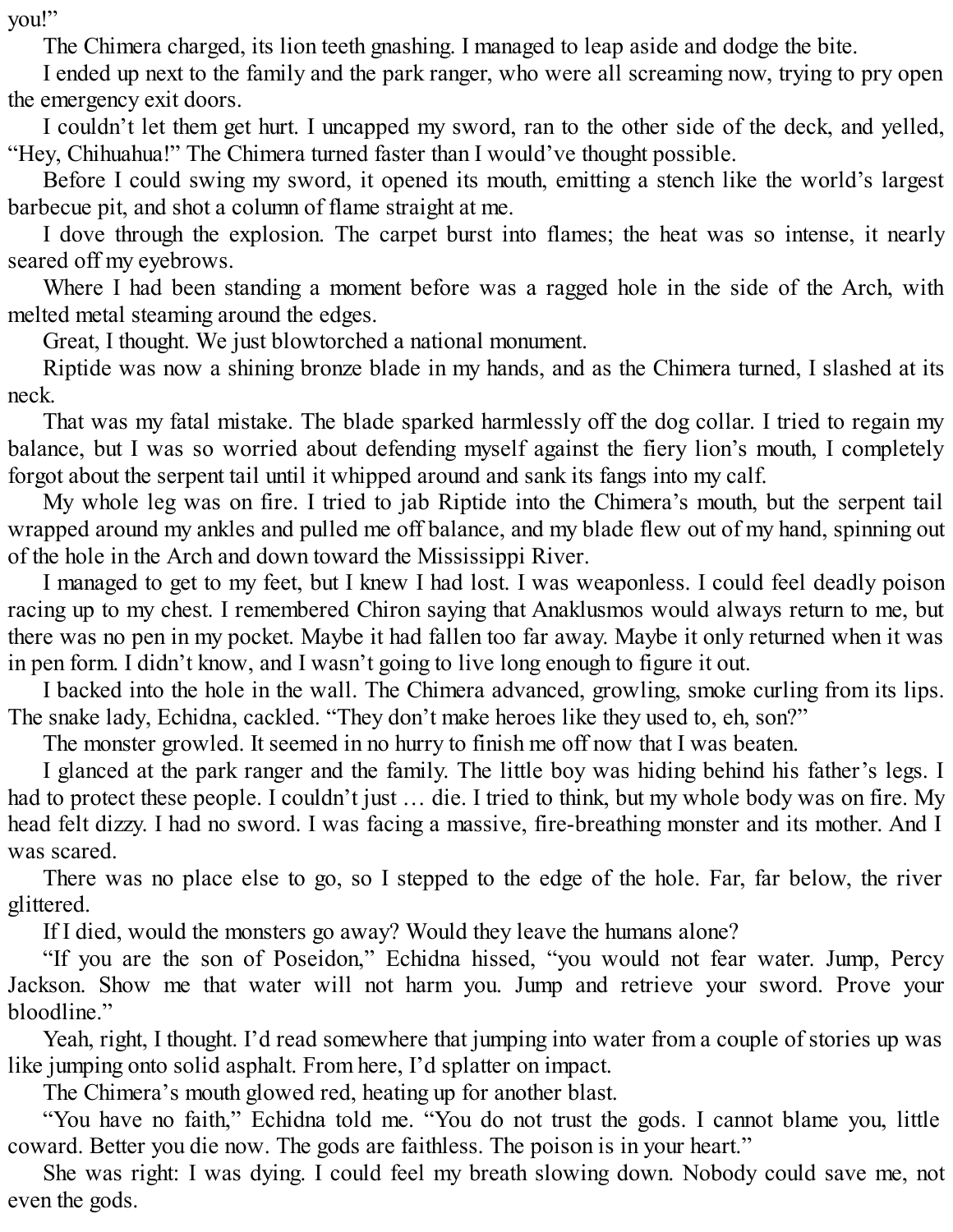I backed up and looked down at the water. I remembered the warm glow of my father's smile when I was a baby. He must have seen me. He must have visited me when I was in my cradle.

I remembered the swirling green trident that had appeared above my head the night of capture the flag, when Poseidon had claimed me as his son.

But this wasn't the sea. This was the Mississippi, dead center of the USA. There was no Sea God here.

"Die, faithless one," Echidna rasped, and the Chimera sent a column of flame toward my face.

"Father, help me," I prayed.

I turned and jumped. My clothes on fire, poison coursing through my veins, I plummeted toward the river.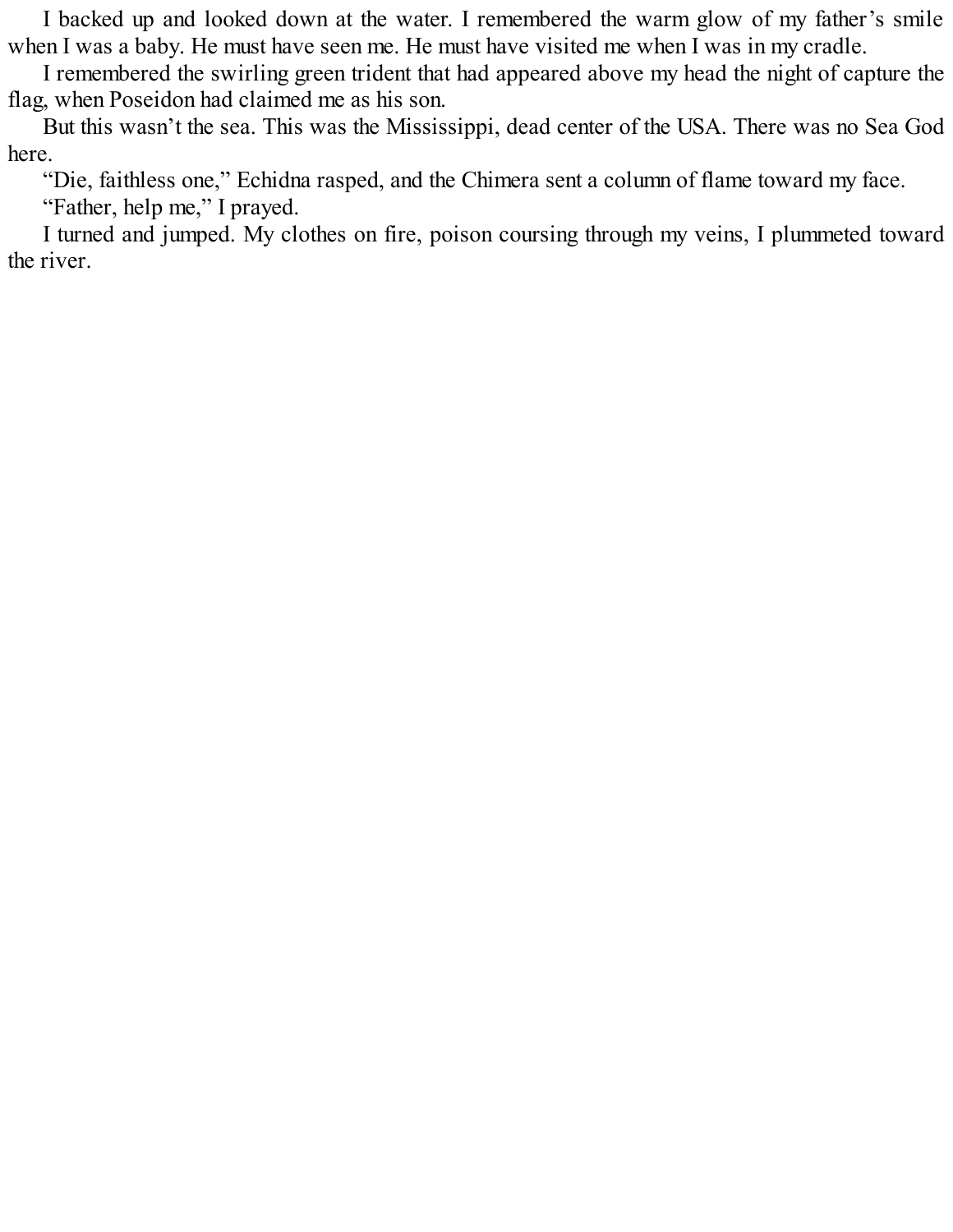## **Percy Jackson 1 - The Lightning Thief**

### **14 I BECOME A**

#### KNOWN FUGITIVE

I'd love to tell you I had some deep revelation on my way down, that I came to terms with my own mortality, laughed in the face of death, et cetera.

The truth? My only thought was: Aaaaggghhhhh!

The river raced toward me at the speed of a truck. Wind ripped the breath from my lungs. Steeples and skyscrapers and bridges tumbled in and out of my vision.

And then: Flaaa-boooom!

A whiteout of bubbles. I sank through the murk, sure that I was about to end up embedded in a hundred feet of mud and lost forever.

But my impact with the water hadn't hurt. I was falling slowly now, bubbles trickling up through my fingers. I settled on the river bottom soundlessly. A catfish the size of my stepfather lurched away into the gloom. Clouds of silt and disgusting garbage-beer bottles, old shoes, plastic bags-swirled up all around me.

At that point, I realized a few things: first, I had not been flattened into a pancake. I had not been barbecued. I couldn't even feel the Chimera poison boiling in my veins anymore. I was alive, which was good.

Second realization: I wasn't wet. I mean, I could feel the coolness of the water. I could see where the fire on my clothes had been quenched. But when I touched my own shirt, it felt perfectly dry.

I looked at the garbage floating by and snatched an old cigarette lighter.

No way, I thought.

I flicked the lighter. It sparked. A tiny flame appeared, right there at the bottom of the Mississippi.

I grabbed a soggy hamburger wrapper out of the current and immediately the paper turned dry. I lit it with no problem. As soon as I let it go, the flames sputtered out. The wrapper turned back into a slimy rag. Weird.

But the strangest thought occurred to me only last: I was breathing. I was underwater, and I was breathing normally.

I stood up, thigh-deep in mud. My legs felt shaky. My hands trembled. I should've been dead. The fact that I wasn't seemed like … well, a miracle. I imagined a woman's voice, a voice that sounded a bit like my mother: Percy, what do you say?

"Um … thanks." Underwater, I sounded like I did on recordings, like a much older kid. "Thank you … Father."

No response. Just the dark drift of garbage downriver, the enormous catfish gliding by, the flash of sunset on the water's surface far above, turning everything the color of butterscotch.

Why had Poseidon saved me? The more I thought about it, the more ashamed I felt. So I'd gotten lucky a few times before. Against a thing like the Chimera, I had never stood a chance. Those poor people in the Arch were probably toast. I couldn't protect them. I was no hero. Maybe I should just stay down here with the catfish, join the bottom feeders.

Fump-fump-fump. A riverboat's paddlewheel churned above me, swirling the silt around.

There, not five feet in front of me, was my sword, its gleaming bronze hilt sticking up in the mud.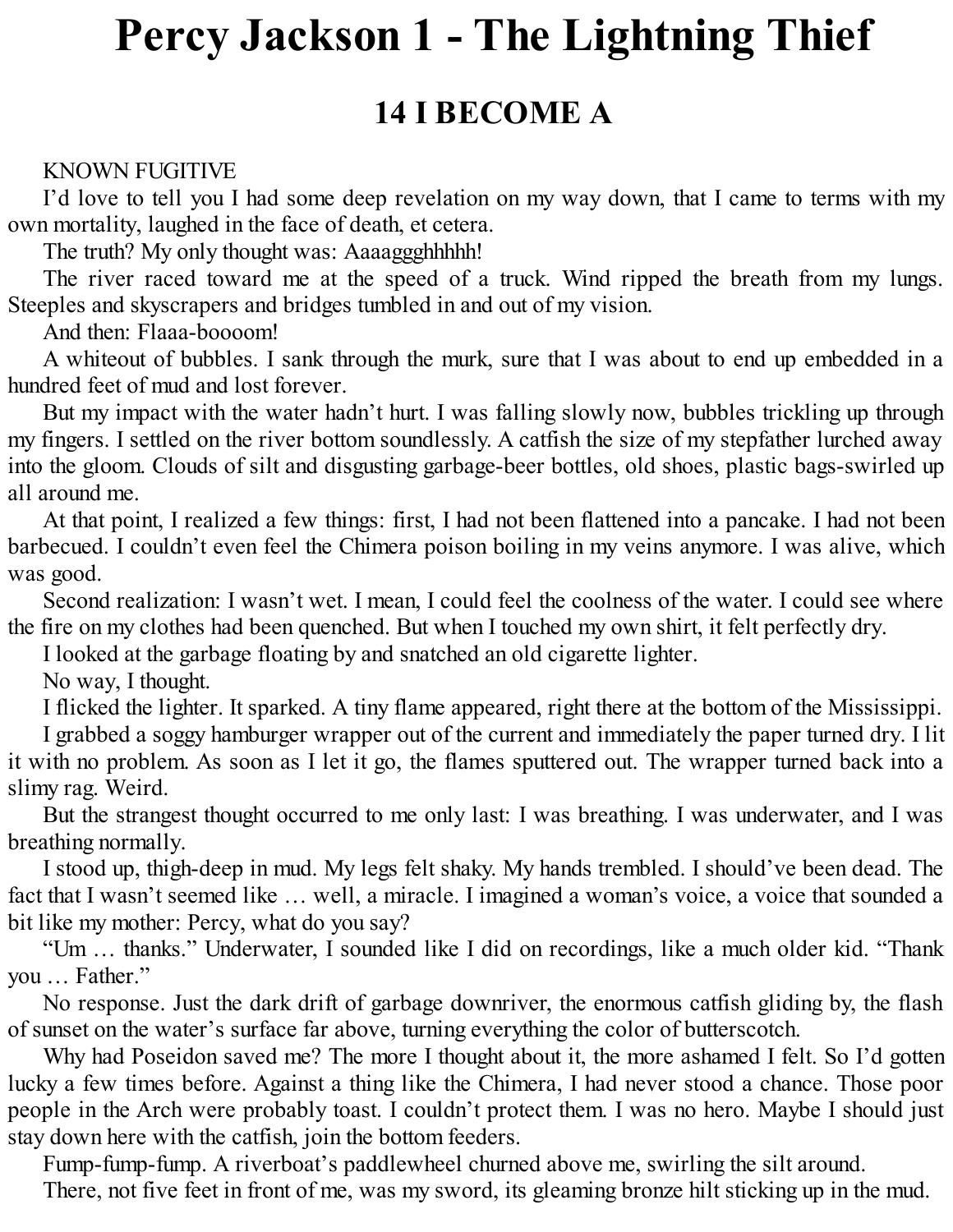I heard that woman's voice again: Percy, take the sword. Your father believes in you. This time, I knew the voice wasn't in my head. I wasn't imagining it. Her words seemed to come from everywhere, rippling through the water like dolphin sonar.

"Where are you?" I called aloud.

Then, through the gloom, I saw her-a woman the color of the water, a ghost in the current, floating just above the sword. She had long billowing hair, and her eyes, barely visible, were green like mine.

A lump formed in my throat. I said, "Mom?"

No, child, only a messenger, though your mother's fate is not as hopeless as you believe. Go to the beach in Santa Monica.

"What?"

It is your father's will. Before you descend into the Underworld, you must go to Santa Monica. Please, Percy, I cannot stay long. The river here is too foul for my presence.

"But …" I was sure this woman was my mother, or a vision of her, anyway. "Who-how did you-" There was so much I wanted to ask, the words jammed up in my throat.

I cannot stay, brave one, the woman said. She reached out, and I felt the current brush my face like a caress. You must go to Santa Monica! And, Percy, do not trust the gifts….

Her voice faded.

"Gifts?" I asked. "What gifts? Wait!"

She made one more attempt to speak, but the sound was gone. Her image melted away. If it was my mother, I had lost her again.

I felt like drowning myself. The only problem: I was immune to drowning.

Your father believes in you, she had said.

She'd also called me brave … unless she was talking to the catfish.

I waded toward Riptide and grabbed it by the hilt. The Chimera might still be up there with its snaky, fat mother, waiting to finish me off. At the very least, the mortal police would be arriving, trying to figure out who had blown a hole in the Arch. If they found me, they'd have some questions.

I capped my sword, stuck the ballpoint pen in my pocket. "Thank you, Father," I said again to the dark water.

Then I kicked up through the muck and swam for the surface.

I came ashore next to a floating McDonald's.

A block away, every emergency vehicle in St. Louis was surrounding the Arch. Police helicopters circled overhead. The crowd of onlookers reminded me of Times Square on New Year's Eve.

A little girl said, "Mama! That boy walked out of the river."

"That's nice, dear," her mother said, craning her neck to watch the ambulances.

"But he's dry!"

"That's nice, dear."

A news lady was talking for the camera: "Probably not a terrorist attack, we're told, but it's still very early in the investigation. The damage, as you can see, is very serious. We're trying to get to some of the survivors, to question them about eyewitness reports of someone falling from the Arch."

Survivors. I felt a surge of relief. Maybe the park ranger and that family made it out safely. I hoped Annabeth and Grover were okay.

I tried to push through the crowd to see what was going on inside the police line.

"… an adolescent boy," another reporter was saying. "Channel Five has learned that surveillance cameras show an adolescent boy going wild on the observation deck, somehow setting off this freak explosion. Hard to believe, John, but that's what we're hearing. Again, no confirmed fatalities …"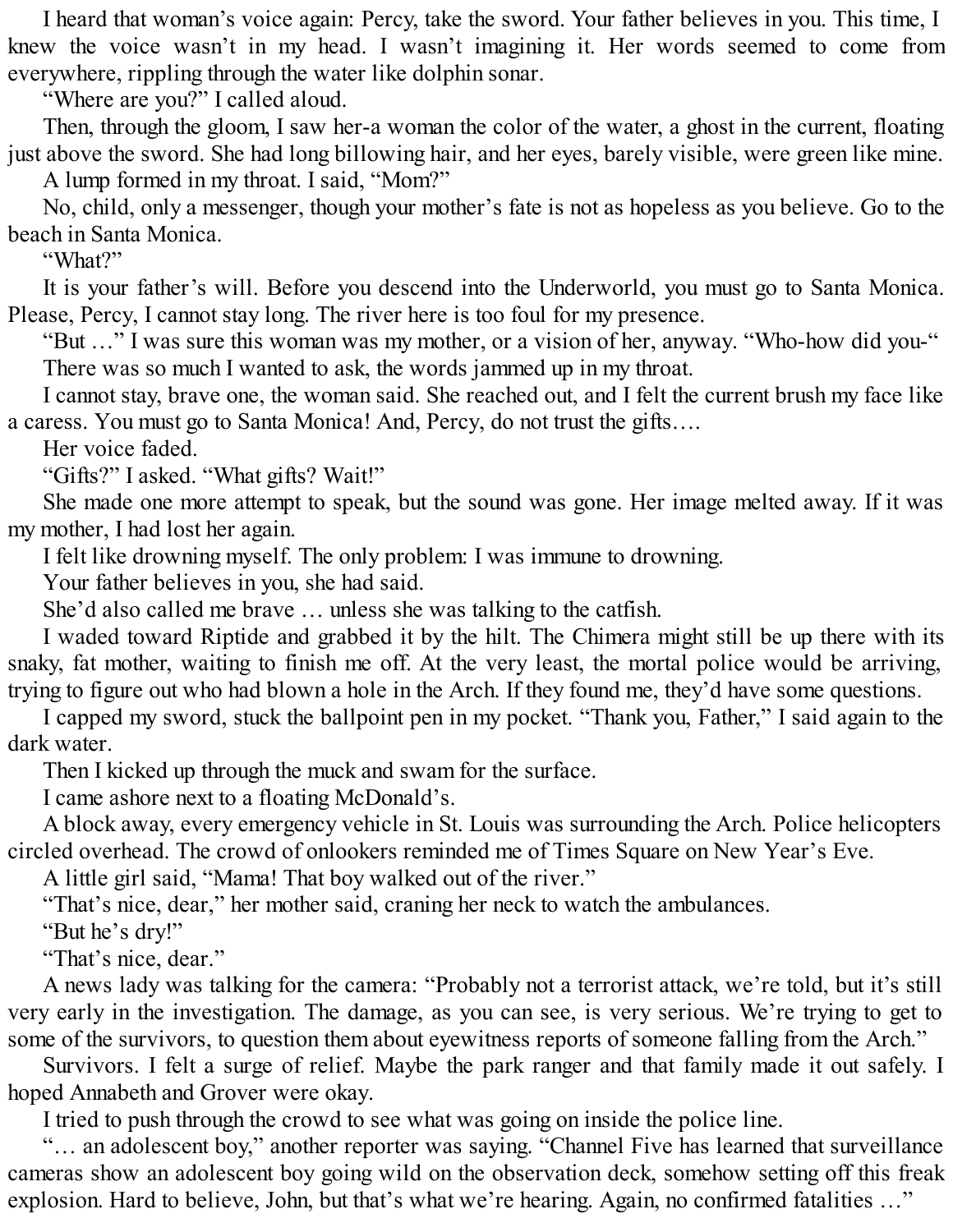I backed away, trying to keep my head down. I had to go a long way around the police perimeter. Uniformed officers and news reporters were everywhere.

I'd almost lost hope of ever finding Annabeth and Grover when a familiar voice bleated, "Perrrcy!"

I turned and got tackled by Grover's bear hug-or goat hug. He said, "We thought you'd gone to Hades the hard way!"

Annabeth stood behind him, trying to look angry, but even she seemed relieved to see me. "We can't leave you alone for five minutes! What happened?"

"I sort of fell."

"Percy! Six hundred and thirty feet?"

Behind us, a cop shouted, "Gangway!" The crowd parted, and a couple of paramedics hustled out, rolling a woman on a stretcher. I recognized her immediately as the mother of the little boy who'd been on the observation deck. She was saying, "And then this huge dog, this huge fire-breathing Chihuahua-"

"Okay, ma'am," the paramedic said. "Just calm down. Your family is fine. The medication is starting to kick in."

"I'm not crazy! This boy jumped out of the hole and the monster disappeared." Then she saw me. "There he is! That's the boy!"

I turned quickly and pulled Annabeth and Grover after me. We disappeared into the crowd.

"What's going on?" Annabeth demanded. "Was she talking about the Chihuahua on the elevator?"

I told them the whole story of the Chimera, Echidna, my high-dive act, and the underwater lady's message.

"Whoa," said Grover. "We've got to get you to Santa Monica! You can't ignore a summons from your dad."

Before Annabeth could respond, we passed another reporter doing a news break, and I almost froze in my tracks when he said, "Percy Jackson. That's right, Dan. Channel Twelve has learned that the boy who may have caused this explosion fits the description of a young man wanted by authorities for a serious New Jersey bus accident three days ago. And the boy is believed to be traveling west. For our viewers at home, here is a photo of Percy Jackson."

We ducked around the news van and slipped into an alley.

"First things first," I told Grover. "We've got to get out of town!"

Somehow, we made it back to the Amtrak station without getting spotted. We got on board the train just before it pulled out for Denver. The train trundled west as darkness fell, police lights still pulsing against the St. Louis skyline behind us.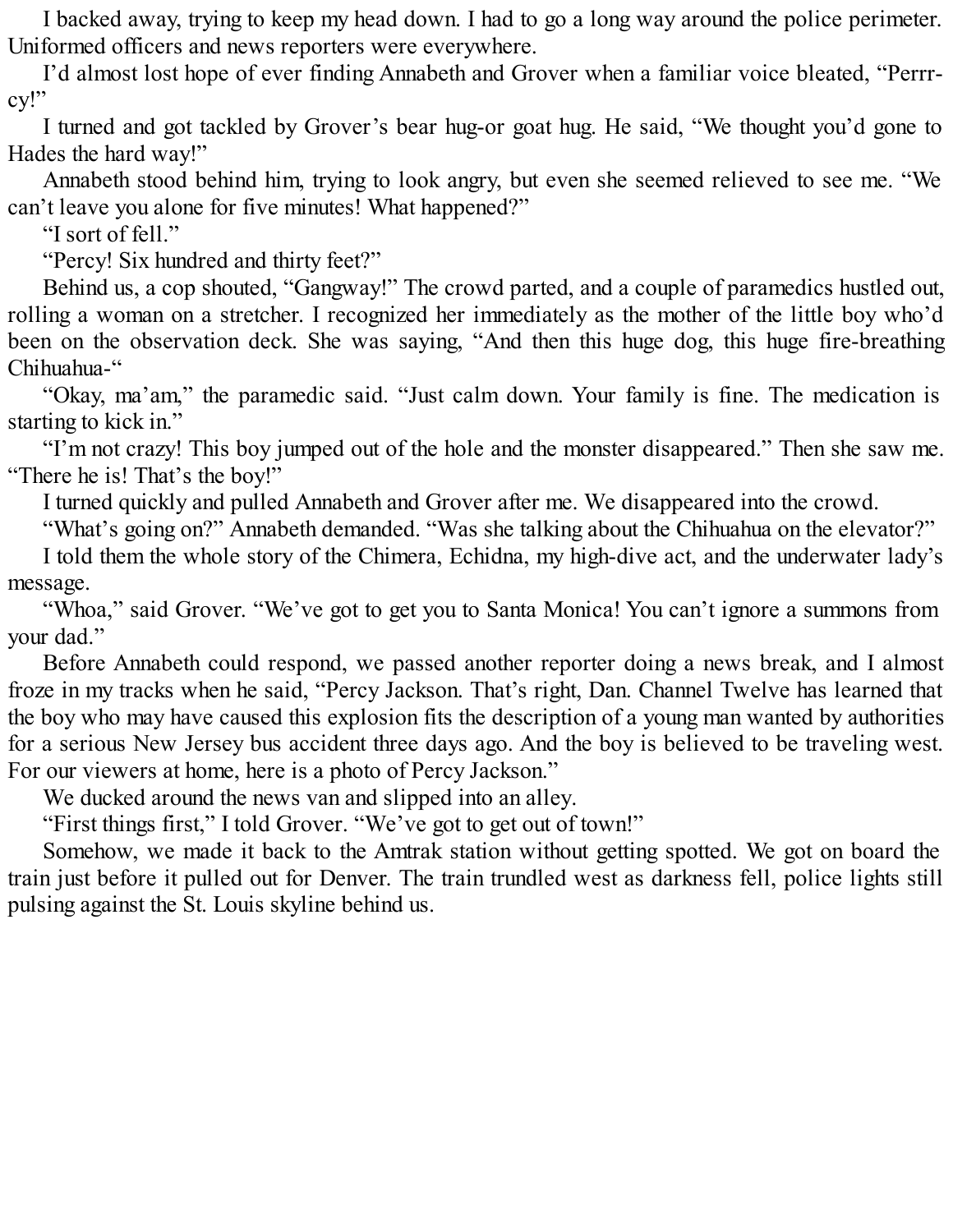## **Percy Jackson 1 - The Lightning Thief**

### **15 A GOD BUYS US**

#### CHEESEBURGERS

The next afternoon, June 14, seven days before the solstice, our train rolled into Denver. We hadn't eaten since the night before in the dining car, somewhere in Kansas. We hadn't taken a shower since Half-Blood Hill, and I was sure that was obvious.

"Let's try to contact Chiron," Annabeth said. "I want to tell him about your talk with the river spirit."

"We can't use phones, right?"

"I'm not talking about phones."

We wandered through downtown for about half an hour, though I wasn't sure what Annabeth was looking for. The air was dry and hot, which felt weird after the humidity of St. Louis. Everywhere we turned, the Rocky Mountains seemed to be staring at me, like a tidal wave about to crash into the city.

Finally we found an empty do-it-yourself car wash. We veered toward the stall farthest from the street, keeping our eyes open for patrol cars. We were three adolescents hanging out at a car wash without a car; any cop worth his doughnuts would figure we were up to no good.

"What exactly are we doing?" I asked, as Grover took out the spray gun.

"It's seventy-five cents," he grumbled. "I've only got two quarters left. Annabeth?"

"Don't look at me," she said. "The dining car wiped me out."

I fished out my last bit of change and passed Grover a quarter, which left me two nickels and one drachma from Medusa's place.

"Excellent," Grover said. "We could do it with a spray bottle, of course, but the connection isn't as good, and my arm gets tired of pumping."

"What are you talking about?"

He fed in the quarters and set the knob to FINE MIST. "I-M'ing."

"Instant messaging?"

"Iris-messaging," Annabeth corrected. "The rainbow goddess Iris carries messages for the gods. If you know how to ask, and she's not too busy, she'll do the same for half-bloods."

"You summon the goddess with a spray gun?"

Grover pointed the nozzle in the air and water hissed out in a thick white mist. "Unless you know an easier way to make a rainbow."

Sure enough, late afternoon light filtered through the vapor and broke into colors.

Annabeth held her palm out to me. "Drachma, please."

I handed it over.

She raised the coin over her head. "O goddess, accept our offering."

She threw the drachma into the rainbow. It disappeared in a golden shimmer.

"Half-Blood Hill," Annabeth requested.

For a moment, nothing happened.

Then I was looking through the mist at strawberry fields, and the Long Island Sound in the distance. We seemed to be on the porch of the Big House. Standing with his back to us at the railing was a sandy-haired guy in shorts and an orange tank top. He was holding a bronze sword and seemed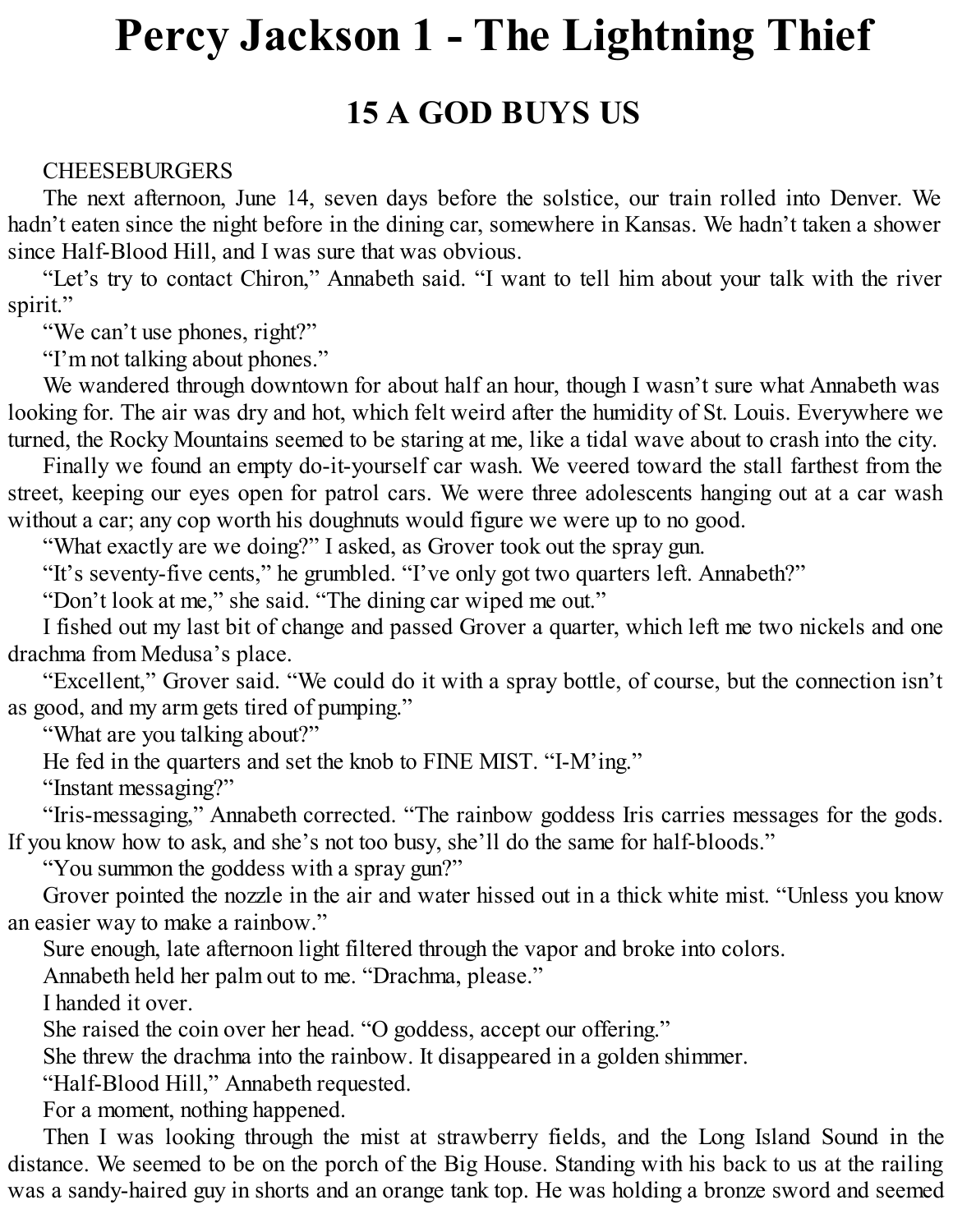to be staring intently at something down in the meadow.

"Luke!" I called.

He turned, eyes wide. I could swear he was standing three feet in front of me through a screen of mist, except I could only see the part of him that appeared in the rainbow.

"Percy!" His scarred face broke into a grin. "Is that Annabeth, too? Thank the gods! Are you guys okay?"

"We're … uh … fine," Annabeth stammered. She was madly straightening her dirty T-shirt, trying to comb the loose hair out of her face. "We thought-Chiron-I mean-"

"He's down at the cabins." Luke's smile faded. "We're having some issues with the campers. Listen, is everything cool with you? Is Grover all right?"

"I'm right here," Grover called. He held the nozzle out to one side and stepped into Luke's line of vision. "What kind of issues?"

Just then a big Lincoln Continental pulled into the car wash with its stereo turned to maximum hiphop. As the car slid into the next stall, the bass from the subwoofers vibrated so much, it shook the pavement.

"Chiron had to-what's that noise?" Luke yelled.

"I'll take care of it.'" Annabeth yelled back, looking very relieved to have an excuse to get out of sight. "Grover, come on!

"What?" Grover said. "But-"

"Give Percy the nozzle and come on!" she ordered.

Grover muttered something about girls being harder to understand than the Oracle at Delphi, then he handed me the spray gun and followed Annabeth.

I readjusted the hose so I could keep the rainbow going and still see Luke.

"Chiron had to break up a fight," Luke shouted to me over the music. "Things are pretty tense here, Percy. Word leaked out about the Zeus-Poseidon standoff. We're still not sure how-probably the same scumbag who summoned the hellhound. Now the campers are starting to take sides. It's shaping up like the Trojan War all over again. Aphrodite, Ares, and Apollo are backing Poseidon, more or less. Athena is backing Zeus."

I shuddered to think that Clarisse's cabin would ever be on my dad's side for anything. In the next stall, I heard Annabeth and some guy arguing with each other, then the music's volume decreased drastically.

"So what's your status?" Luke asked me. "Chiron will be sorry he missed you."

I told him pretty much everything, including my dreams. It felt so good to see him, to feel like I was back at camp even for a few minutes, that I didn't realize how long I had talked until the beeper went off on the spray machine, and I realized I only had one more minute before the water shut off.

"I wish I could be there," Luke told me. "We can't help much from here, I'm afraid, but listen … it had to be Hades who took the master bolt. He was there at Olympus at the winter solstice. I was chaperoning a field trip and we saw him."

"But Chiron said the gods can't take each other's magic items directly."

"That's true," Luke said, looking troubled. "Still … Hades has the helm of darkness. How could anybody else sneak into the throne room and steal the master bolt? You'd have to be invisible."

We were both silent, until Luke seemed to realize what he'd said.

"Oh, hey," he protested. "I didn't mean Annabeth. She and I have known each other forever. She would never … I mean, she's like a little sister to me."

I wondered if Annabeth would like that description. In the stall next to us, the music stopped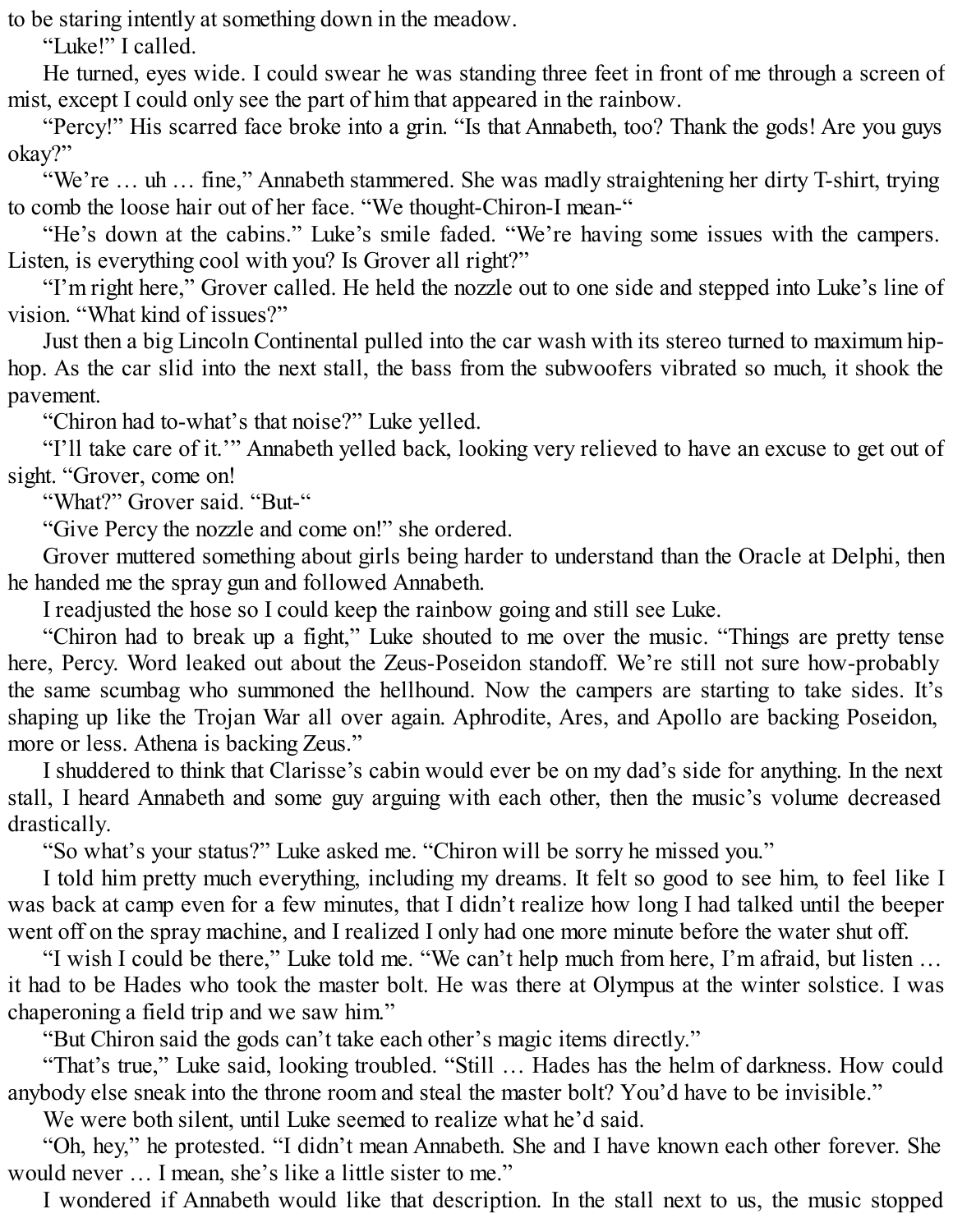completely. A man screamed in terror, car doors slammed, and the Lincoln peeled out of the car wash.

"You'd better go see what that was," Luke said. "Listen, are you wearing the flying shoes? I'll feel better if I know they've done you some good."

"Oh … uh, yeah!" I tried not to sound like a guilty liar. "Yeah, they've come in handy."

"Really?" He grinned. "They fit and everything?"

The water shut off. The mist started to evaporate.

"Well, take care of yourself out there in Denver," Luke called, his voice getting fainter. "And tell Grover it'll be better this time! Nobody will get turned into a pine tree if he just-"

But the mist was gone, and Luke's image faded to nothing. I was alone in a wet, empty car wash stall.

Annabeth and Grover came around the corner, laughing, but stopped when they saw my face. Annabeth's smile faded. "What happened, Percy? What did Luke say?"

"Not much," I lied, my stomach feeling as empty as a Big Three cabin. "Come on, let's find some dinner."

A few minutes later, we were sitting at a booth in a gleaming chrome diner. All around us, families were eating burgers and drinking malts and sodas.

Finally the waitress came over. She raised her eyebrow skeptically. "Well?"

I said, "We, um, want to order dinner."

"You kids have money to pay for it?"

Grover's lower lip quivered. I was afraid he would start bleating, or worse, start eating the linoleum. Annabeth looked ready to pass out from hunger.

I was trying to think up a sob story for the waitress when a rumble shook the whole building; a motorcycle the size of a baby elephant had pulled up to the curb.

All conversation in the diner stopped. The motorcycle's headlight glared red. Its gas tank had flames painted on it, and a shotgun holster riveted to either side, complete with shotguns. The seat was leather-but leather that looked like … well, Caucasian human skin.

The guy on the bike would've made pro wrestlers run for Mama. He was dressed in a red muscle shirt and black jeans and a black leather duster, with a hunting knife strapped to his thigh. He wore red wraparound shades, and he had the cruelest, most brutal face I'd ever seen- handsome, I guess, but wicked-with an oily black crew cut and cheeks that were scarred from many, many fights. The weird thing was, I felt like I'd seen his face somewhere before.

As he walked into the diner, a hot, dry wind blew through the place. All the people rose, as if they were hypnotized, but the biker waved his hand dismissively and they all sat down again. Everybody went back to their conversations. The waitress blinked, as if somebody had just pressed the rewind button on her brain. She asked us again, "You kids have money to pay for it?"

The biker said, "It's on me." He slid into our booth, which was way too small for him, and crowded Annabeth against the window.

He looked up at the waitress, who was gaping at him, and said, "Are you still here?"

He pointed at her, and she stiffened. She turned as if she'd been spun around, then marched back toward the kitchen.

The biker looked at me. I couldn't see his eyes behind the red shades, but bad feelings started boiling in my stomach. Anger, resentment, bitterness. I wanted to hit a wall. I wanted to pick a fight with somebody. Who did this guy think he was?

He gave me a wicked grin. "So you're old Seaweed's kid, huh?"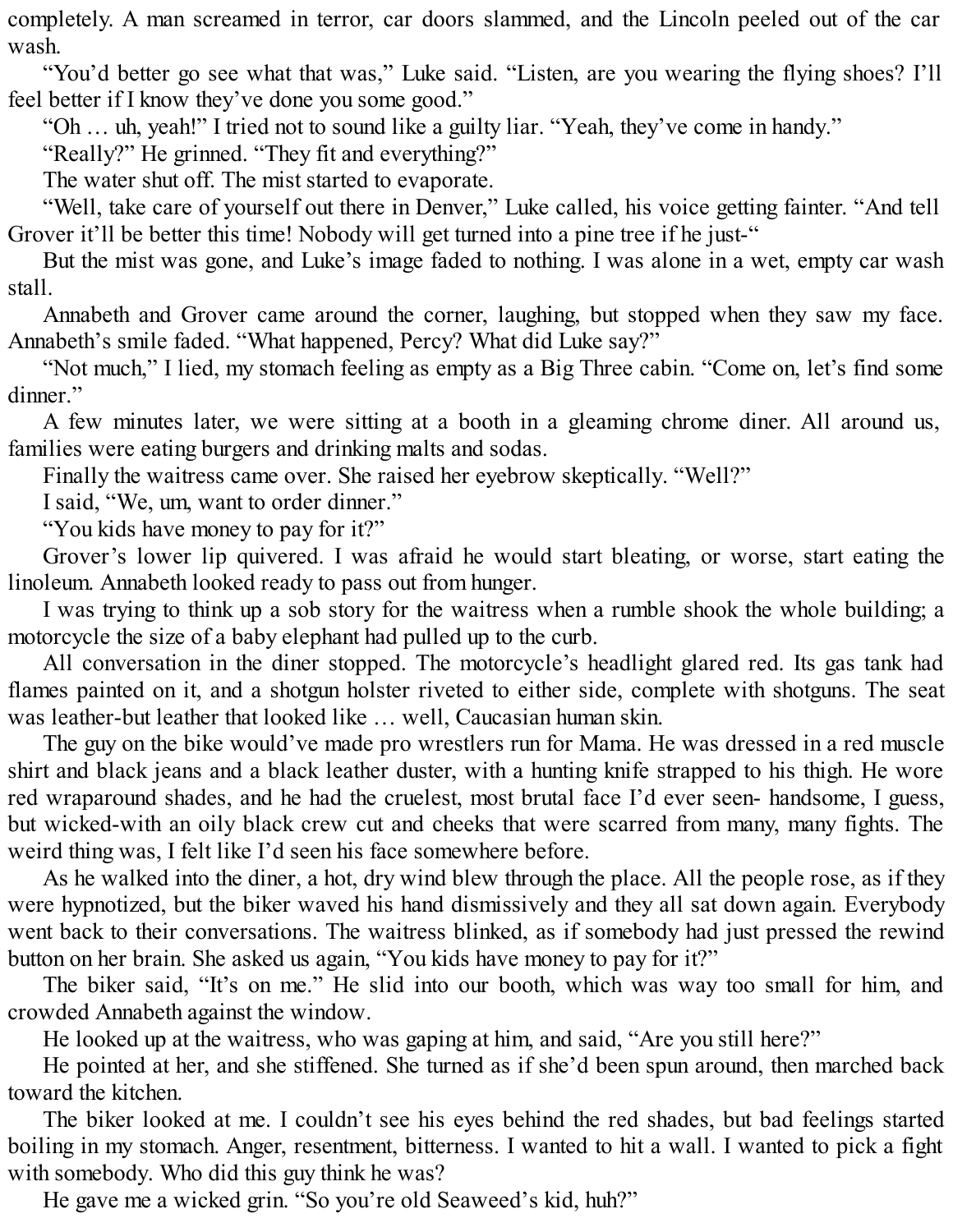I should've been surprised, or scared, but instead I felt like I was looking at my stepdad, Gabe. I wanted to rip this guy's head off. "What's it to you?"

Annabeth's eyes flashed me a warning. "Percy, this is-"

The biker raised his hand.

"S'okay," he said. "I don't mind a little attitude. Long as you remember who's the boss. You know who I am, little cousin?"

Then it struck me why this guy looked familiar. He had the same vicious sneer as some of the kids at Camp Half-Blood, the ones from cabin five.

"You're Clarisse's dad," I said. "Ares, god of war."

Ares grinned and took off his shades. Where his eyes should've been, there was only fire, empty sockets glowing with miniature nuclear explosions. "That's right, punk. I heard you broke Clarisse's spear."

"She was asking for it."

"Probably. That's cool. I don't fight my kids' fights, you know? What I'm here for-I heard you were in town. I got a little proposition for you."

The waitress came back with heaping trays of food-cheeseburgers, fries, onion rings, and chocolate shakes.

Ares handed her a few gold drachmas.

She looked nervously at the coins. "But, these aren't…"

Ares pulled out his huge knife and started cleaning his fingernails. "Problem, sweetheart?"

The waitress swallowed, then left with the gold.

"You can't do that," I told Ares. "You can't just threaten people with a knife."

Ares laughed. "Are you kidding? I love this country. Best place since Sparta. Don't you carry a weapon, punk? You should. Dangerous world out there. Which brings me to my proposition. I need you to do me a favor."

"What favor could I do for a god?"

"Something a god doesn't have time to do himself. It's nothing much. I left my shield at an abandoned water park here in town. I was going on a little … date with my girlfriend. We were interrupted. I left my shield behind. I want you to fetch it for me."

"Why don't you go back and get it yourself?"

The fire in his eye sockets glowed a little hotter.

"Why don't I turn you into a prairie dog and run you over with my Harley? Because I don't feel like it. A god is giving you an opportunity to prove yourself, Percy Jackson. Will you prove yourself a coward?" He leaned forward. "Or maybe you only fight when there's a river to dive into, so your daddy can protect you."

I wanted to punch this guy, but somehow, I knew he was waiting for that. Ares's power was causing my anger. He'd love it if I attacked. I didn't want to give him the satisfaction.

"We're not interested," I said. "We've already got a quest."

Ares's fiery eyes made me see things I didn't want to see-blood and smoke and corpses on the battlefield. "I know all about your quest, punk. When that item was first stolen, Zeus sent his best out looking for it: Apollo, Athena, Artemis, and me, naturally. If I couldn't sniff out a weapon that powerful …" He licked his lips, as if the very thought of the master bolt made him hungry. "Well … if I couldn't find it, you got no hope. Nevertheless, I'm trying to give you the benefit of the doubt. Your dad and I go way back. After all, I'm the one who told him my suspicions about old Corpse Breath."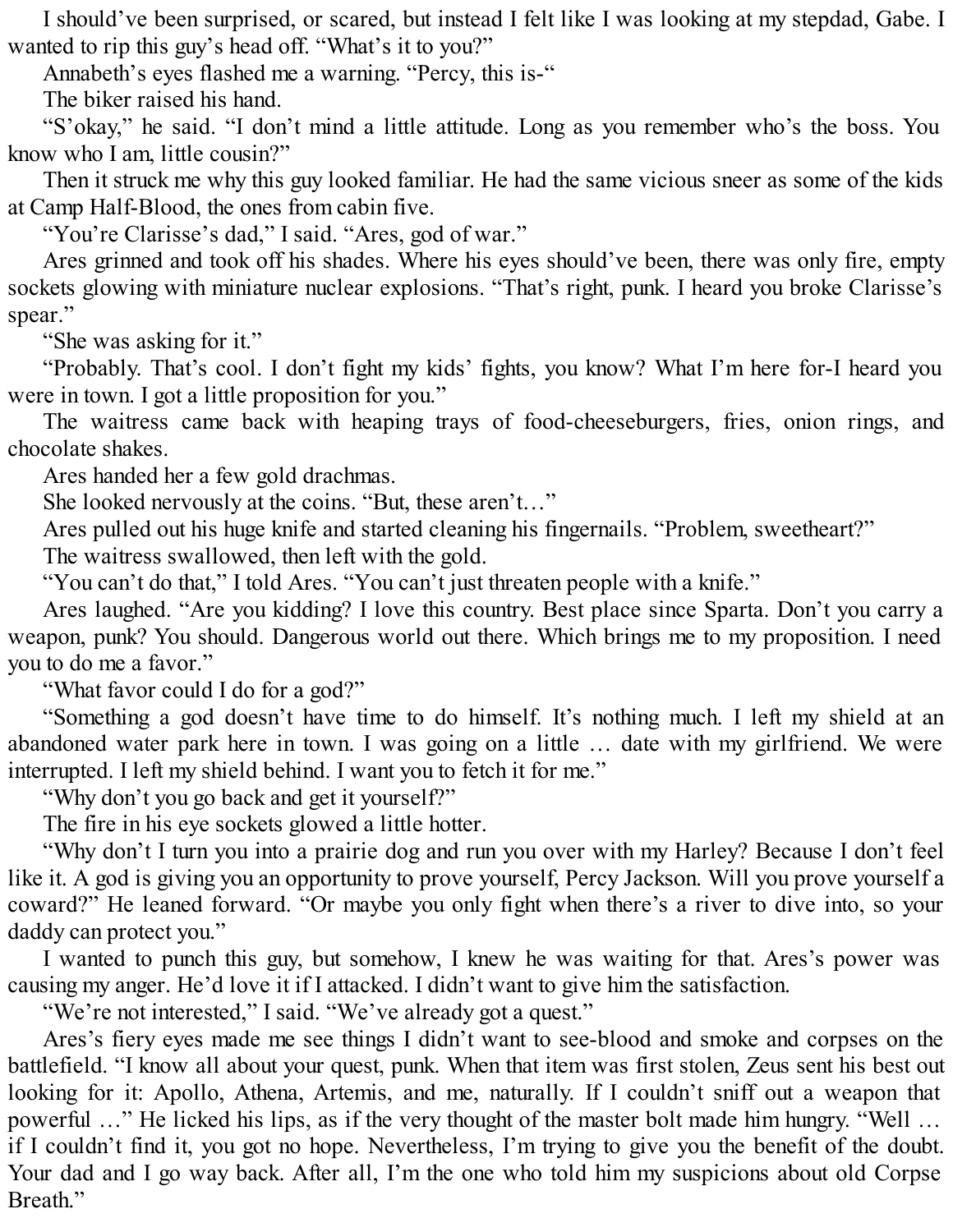"You told him Hades stole the bolt?"

"Sure. Framing somebody to start a war. Oldest trick in the book. I recognized it immediately. In a way, you got me to thank for your little quest."

"Thanks," I grumbled.

"Hey, I'm a generous guy. Just do my little job, and I'll help you on your way. I'll arrange a ride west for you and your friends."

"We're doing fine on our own."

"Yeah, right. No money. No wheels. No clue what you're up against. Help me out, and maybe I'll tell you something you need to know. Something about your mom."

"My mom?"

He grinned. "That got your attention. The water park is a mile west on Delancy. You can't miss it. Look for the Tunnel of Love ride."

"What interrupted your date?" I asked. "Something scare you off?"

Ares bared his teeth, but I'd seen his threatening look before on Clarisse. There was something false about it, almost like he was nervous.

"You're lucky you met me, punk, and not one of the other Olympians. They're not as forgiving of rudeness as I am. I'll meet you back here when you're done. Don't disappoint me."

After that I must have fainted, or fallen into a trance, because when I opened my eyes again, Ares was gone. I might've thought the conversation had been a dream, but Annabeth and Grover's expressions told me otherwise.

"Not good," Grover said. "Ares sought you out, Percy. This is not good."

I stared out the window. The motorcycle had disappeared.

Did Ares really know something about my mom, or was he just playing with me? Now that he was gone, all the anger had drained out of me. I realized Ares must love to mess with people's emotions. That was his power-cranking up the passions so badly, they clouded your ability to think.

"It's probably some kind of trick," I said. "Forget Ares. Let's just go."

"We can't," Annabeth said. "Look, I hate Ares as much as anybody, but you don't ignore the gods unless you want serious bad fortune. He wasn't kidding about turning you into a rodent."

I looked down at my cheeseburger, which suddenly didn't seem so appetizing. "Why does he need  $us?"$ 

"Maybe it's a problem that requires brains," Annabeth said. "Ares has strength. That's all he has. Even strength has to bow to wisdom sometimes."

"But this water park … he acted almost scared. What would make a war god run away like that?" Annabeth and Grover glanced nervously at each other.

Annabeth said, "I'm afraid we'll have to find out."

The sun was sinking behind the mountains by the time we found the water park. Judging from the sign, it once had been called WATERLAND, but now some of the letters were smashed out, so it read WAT R A D.

The main gate was padlocked and topped with barbed wire. Inside, huge dry waterslides and tubes and pipes curled everywhere, leading to empty pools. Old tickets and advertisements fluttered around the asphalt. With night coming on, the place looked sad and creepy.

"If Ares brings his girlfriend here for a date," I said, staring up at the barbed wire, "I'd hate to see what she looks like."

"Percy," Annabeth warned. "Be more respectful."

"Why? I thought you hated Ares."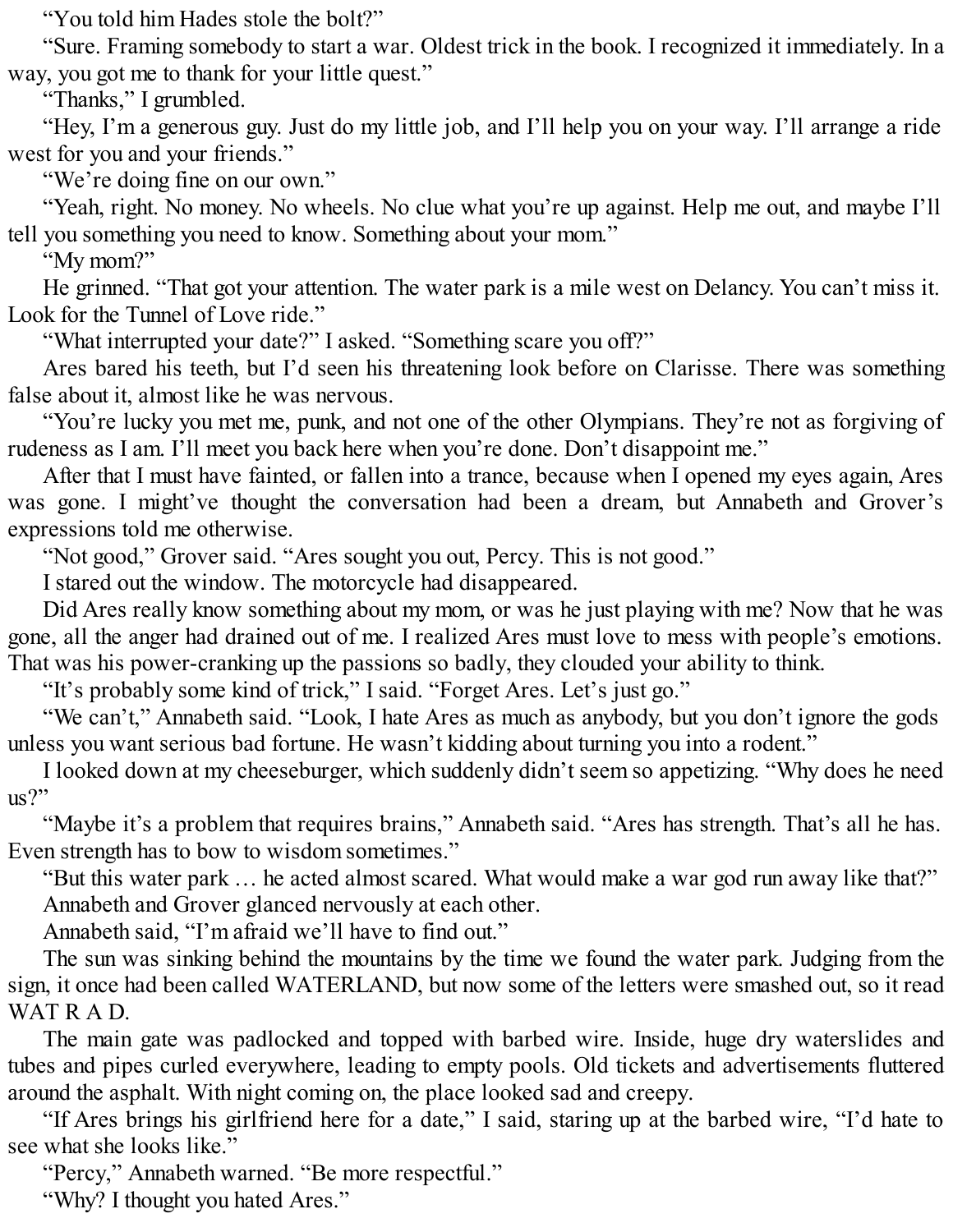"He's still a god. And his girlfriend is very temperamental."

"You don't want to insult her looks," Grover added.

"Who is she? Echidna?"

"No, Aphrodite," Grover said, a little dreamily. "Goddess of love."

"I thought she was married to somebody," I said. "Hephaestus."

"What's your point?" he asked.

"Oh." I suddenly felt the need to change the subject. "So how do we get in?"

"Maia!" Grover's shoes sprouted wings.

He flew over the fence, did an unintended somersault in midair, then stumbled to a landing on the opposite side. He dusted off his jeans, as if he'd planned the whole thing. "You guys coming?"

Annabeth and I had to climb the old-fashioned way, holding down the barbed wire for each other as we crawled over the top.

The shadows grew long as we walked through the park, checking out the attractions. There was Ankle Biter Island, Head Over Wedgie, and Dude, Where's My Swimsuit?

No monsters came to get us. Nothing made the slightest noise.

We found a souvenir shop that had been left open. Merchandise still lined the shelves: snow globes, pencils, postcards, and racks of-

"Clothes," Annabeth said. "Fresh clothes."

"Yeah," I said. "But you can't just-"

"Watch me."

She snatched an entire row of stuff of the racks and disappeared into the changing room. A few minutes later she came out in Waterland flower-print shorts, a big red Waterland T-shirt, and commemorative Waterland surf shoes. A Waterland backpack was slung over her shoulder, obviously stuffed with more goodies.

"What the heck." Grover shrugged. Soon, all three of us were decked out like walking advertisements for the defunct theme park.

We continued searching for the Tunnel of Love. I got the feeling that the whole park was holding its breath. "So Ares and Aphrodite," I said, to keep my mind off the growing dark, "they have a thing going?"

"That's old gossip, Percy," Annabeth told me. "Three-thousand-year-old gossip."

"What about Aphrodite's husband?"

"Well, you know," she said. "Hephaestus. The blacksmith. He was crippled when he was a baby, thrown off Mount Olympus by Zeus. So he isn't exactly handsome. Clever with his hands, and all, but Aphrodite isn't into brains and talent, you know?"

"She likes bikers."

"Whatever."

"Hephaestus knows?"

"Oh sure," Annabeth said. "He caught them together once. I mean, literally caught them, in a golden net, and invited all the gods to come and laugh at them. Hephaestus is always trying to embarrass them. That's why they meet in out-of-the-way places, like …"

She stopped, looking straight ahead. "Like that."

In front of us was an empty pool that would've been awesome for skateboarding. It was at least fifty yards across and shaped like a bowl.

Around the rim, a dozen bronze statues of Cupid stood guard with wings spread and bows ready to fire. On the opposite side from us, a tunnel opened up, probably where the water flowed into when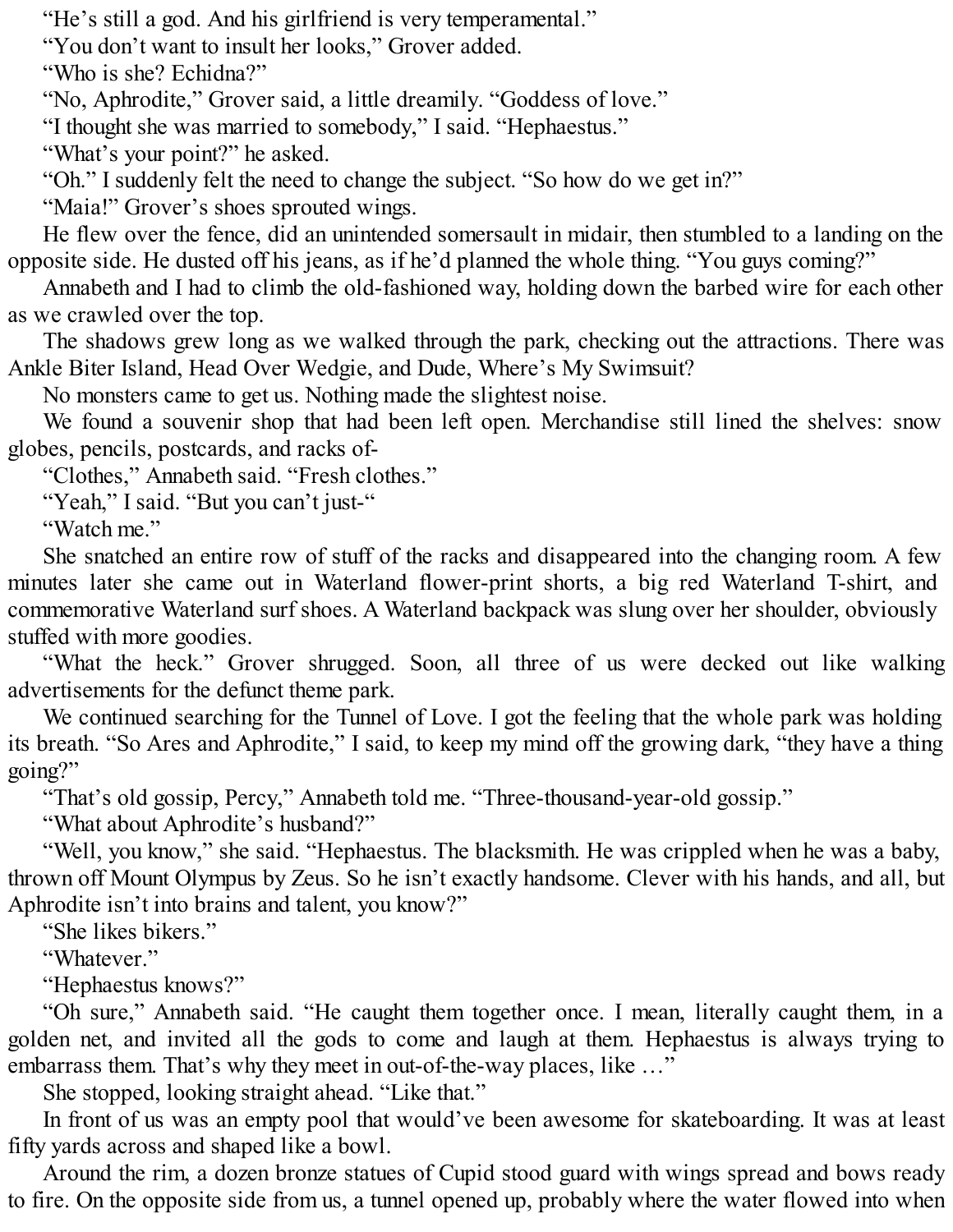the pool was full. The sign above it read, THRILL RIDE O' LOVE: THIS IS NOT YOUR PARENTS' TUNNEL OF LOVE!

Grover crept toward the edge. "Guys, look."

Marooned at the bottom of the pool was a pink-and-white two-seater boat with a canopy over the top and little hearts painted all over it. In the left seat, glinting in the fading light, was Ares's shield, a polished circle of bronze.

"This is too easy," I said. "So we just walk down there and get it?"

Annabeth ran her fingers along the base of the nearest Cupid statue.

"There's a Greek letter carved here," she said. "Eta. I wonder …"

"Grover," I said, "you smell any monsters?"

He sniffed the wind. "Nothing."

"Nothing-like, in-the-Arch-and-you-didn't-smell-Echidna nothing, or really nothing?"

Grover looked hurt. "I told you, that was underground."

"Okay, I'm sorry." I took a deep breath. "I'm going down there."

"I'll go with you." Grover didn't sound too enthusiastic, but I got the feeling he was trying to make up for what had happened in St. Louis.

"No," I told him. "I want you to stay up top with the flying shoes. You're the Red Baron, a flying ace, remember? I'll be counting on you for backup, in case something goes wrong."

Grover puffed up his chest a little. "Sure. But what could go wrong?"

"I don't know. Just a feeling. Annabeth, come with me-"

"Are you kidding?" She looked at me as if I'd just dropped from the moon. Her cheeks were bright red.

"What's the problem now?" I demanded.

"Me, go with you to the … the 'Thrill Ride of Love'? How embarrassing is that? What if somebody saw me?"

"Who's going to see you?" But my face was burning now, too. Leave it to a girl to make everything complicated. "Fine," I told her. "I'll do it myself." But when I started down the side of the pool, she followed me, muttering about how boys always messed things up.

We reached the boat. The shield was propped on one seat, and next to it was a lady's silk scarf. I tried to imagine Ares and Aphrodite here, a couple of gods meeting in a junked-out amusement-park ride. Why? Then I noticed something I hadn't seen from up top: mirrors all the way around the rim of the pool, facing this spot. We could see ourselves no matter which direction we looked. That must be it. While Ares and Aphrodite were smooching with each other they could look at their favorite people: themselves.

I picked up the scarf. It shimmered pink, and the perfume was indescribable-rose, or mountain laurel. Something good. I smiled, a little dreamy, and was about to rub the scarf against my cheek when Annabeth ripped it out of my hand and stuffed it in her pocket. "Oh, no you don't. Stay away from that love magic."

"What?"

"Just get the shield, Seaweed Brain, and let's get out of here."

The moment I touched the shield, I knew we were in trouble. My hand broke through something that had been connecting it to the dashboard. A cobweb, I thought, but then I looked at a strand of it on my palm and saw it was some kind of metal filament, so fine it was almost invisible. A trip wire.

"Wait," Annabeth said.

"Too late."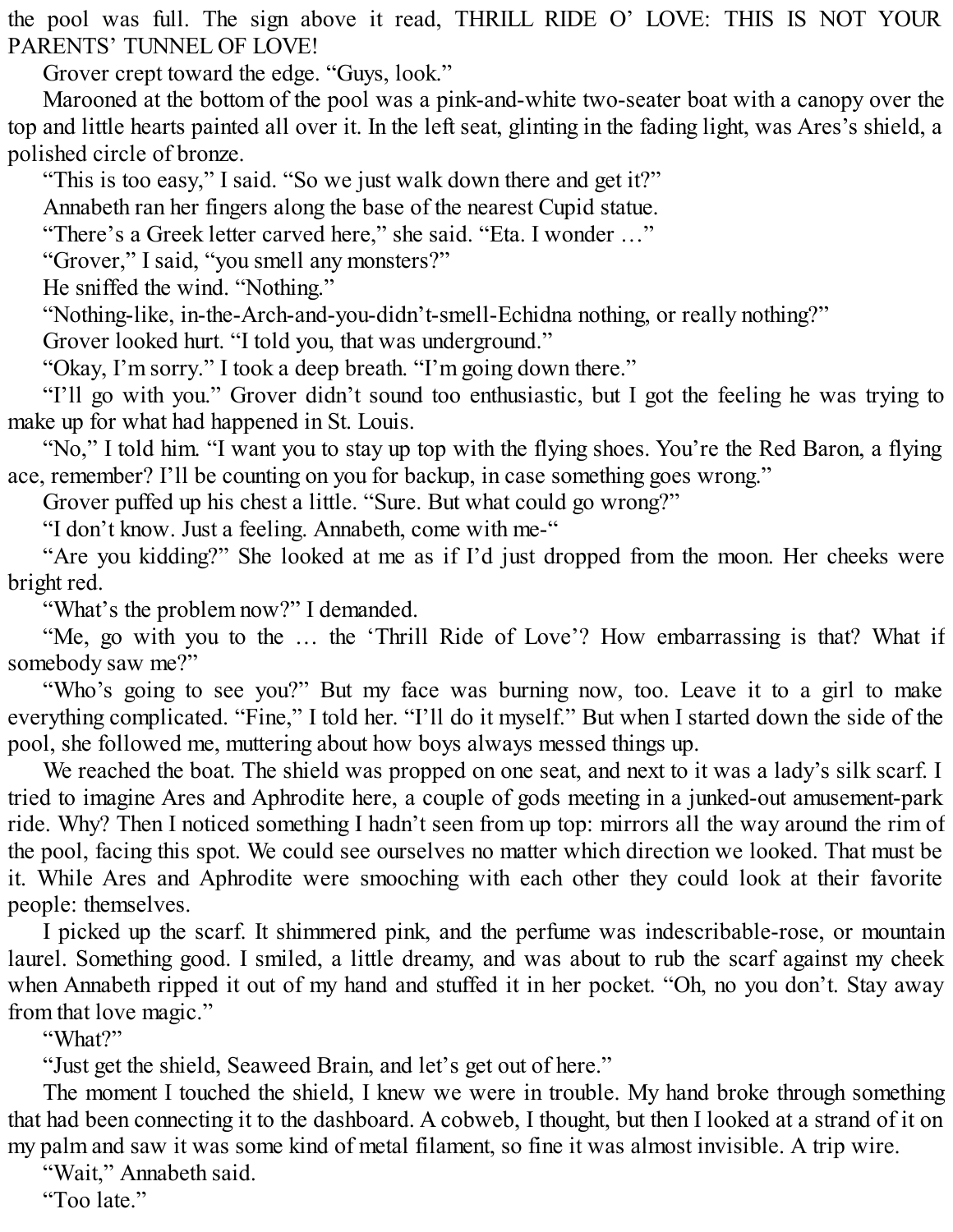"There's another Greek letter on the side of the boat, another Eta. This is a trap."

Noise erupted all around us, of a million gears grinding, as if the whole pool were turning into one giant machine.

Grover yelled, "Guys!"

Up on the rim, the Cupid statues were drawing their bows into firing position. Before I could suggest taking cover, they shot, but not at us. They fired at each other, across the rim of the pool. Silky cables trailed from the arrows, arcing over the pool and anchoring where they landed to form a huge golden asterisk. Then smaller metallic threads started weaving together magically between the main strands, making a net.

"We have to get out," I said.

"Duh!" Annabeth said.

I grabbed the shield and we ran, but going up the slope of the pool was not as easy as going down. "Come on!" Grover shouted.

He was trying to hold open a section of the net for us, but wherever he touched it, the golden threads started to wrap around his hands.

The Cupids' heads popped open. Out came video cameras. Spotlights rose up all around the pool, blinding us with illumination, and a loudspeaker voice boomed: "Live to Olympus in one minute … Fifty-nine seconds, fifty-eight …"

"Hephaestus!" Annabeth screamed. "I'm so stupid.' Eta is H.' He made this trap to catch his wife with Ares. Now we're going to be broadcast live to Olympus and look like absolute fools!"

We'd almost made it to the rim when the row of mirrors opened like hatches and thousands of tiny metallic … things poured out.

Annabeth screamed.

It was an army of wind-up creepy-crawlies: bronze-gear bodies, spindly legs, little pincer mouths, all scuttling toward us in a wave of clacking, whirring metal.

"Spiders!" Annabeth said. "Sp-sp-aaaah!"

I'd never seen her like this before. She fell backward in terror and almost got overwhelmed by the spider robots before I pulled her up and dragged her back toward the boat.

The things were coming out from all around the rim now, millions of them, flooding toward the center of the pool, completely surrounding us. I told myself they probably weren't programmed to kill, just corral us and bite us and make us look stupid. Then again, this was a trap meant for gods. And we weren't gods.

Annabeth and I climbed into the boat. I started kicking away the spiders as they swarmed aboard. I yelled at Annabeth to help me, but she was too paralyzed to do much more than scream.

"Thirty, twenty-nine," called the loudspeaker.

The spiders started spitting out strands of metal thread, trying to tie us down. The strands were easy enough to break at first, but there were so many of them, and the spiders just kept coming. I kicked one away from Annabeth's leg and its pincers took a chunk out of my new surf shoe.

Grover hovered above the pool in his flying sneakers, trying to pull the net loose, but it wouldn't budge.

Think, I told myself. Think.

The Tunnel of Love entrance was under the net. We could use it as an exit, except that it was blocked by a million robot spiders.

"Fifteen, fourteen," the loudspeaker called.

Water, I thought. Where does the ride's water come from?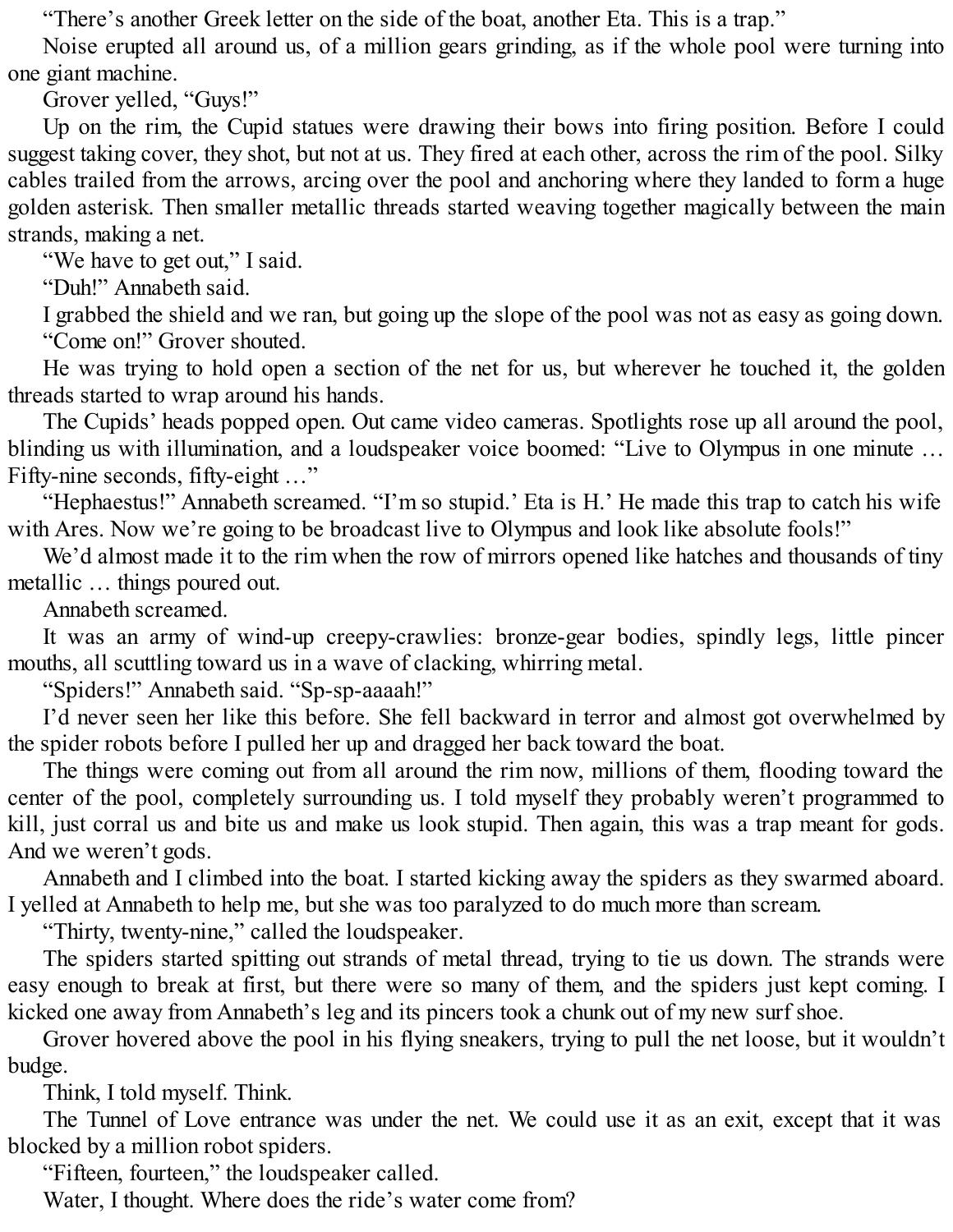Then I saw them: huge water pipes behind the mirrors, where the spiders had come from. And up above the net, next to one of the Cupids, a glass-windowed booth that must be the controller's station.

"Grover!" I yelled. "Get into that booth! Find the 'on' switch!"

"But-"

"Do it!" It was a crazy hope, but it was our only chance. The spiders were all over the prow of the boat now. Annabeth was screaming her head off. I had to get us out of there.

Grover was in the controller's booth now, slamming away at the buttons.

"Five, four-"

Grover looked up at me hopelessly, raising his hands. He was letting me know that he'd pushed every button, but still nothing was happening.

I closed my eyes and thought about waves, rushing water, the Mississippi River. I felt a familiar tug in my gut. I tried to imagine that I was dragging the ocean all the way to Denver.

"Two, one, zero!"

Water exploded out of the pipes. It roared into the pool, sweeping away the spiders. I pulled Annabeth into the seat next to me and fastened her seat belt just as the tidal wave slammed into our boat, over the top, whisking the spiders away and dousing us completely, but not capsizing us. The boat turned, lifted in the flood, and spun in circles around the whirlpool.

The water was full of short-circuiting spiders, some of them smashing against the pool's concrete wall with such force they burst.

Spotlights glared down at us. The Cupid-cams were rolling, live to Olympus.

But I could only concentrate on controlling the boat. I willed it to ride the current, to keep away from the wall. Maybe it was my imagination, but the boat seemed to respond. At least, it didn't break into a million pieces. We spun around one last time, the water level now almost high enough to shred us against the metal net. Then the boat's nose turned toward the tunnel and we rocketed through into the darkness.

Annabeth and I held tight, both of us screaming as the boat shot curls and hugged corners and took forty-five-degree plunges past pictures of Romeo and Juliet and a bunch of other Valentine's Day stuff.

Then we were out of the tunnel, the night air whistling through our hair as the boat barreled straight toward the exit.

If the ride had been in working order, we would've sailed off a ramp between the golden Gates of Love and splashed down safely in the exit pool. But there was a problem. The Gates of Love were chained. Two boats that had been washed out of the tunnel before us were now piled against the barricade-one submerged, the other cracked in half.

"Unfasten your seat belt," I yelled to Annabeth.

"Are you crazy?"

"Unless you want to get smashed to death." I strapped Ares's shield to my arm. "We're going to have to jump for it." My idea was simple and insane. As the boat struck, we would use its force like a springboard to jump the gate. I'd heard of people surviving car crashes that way, getting thrown thirty or forty feet away from an accident. With luck, we would land in the pool.

Annabeth seemed to understand. She gripped my hand as the gates got closer.

"On my mark," I said.

"No! On my mark!"

"What?"

"Simple physics!" she yelled. "Force times the trajectory angle-"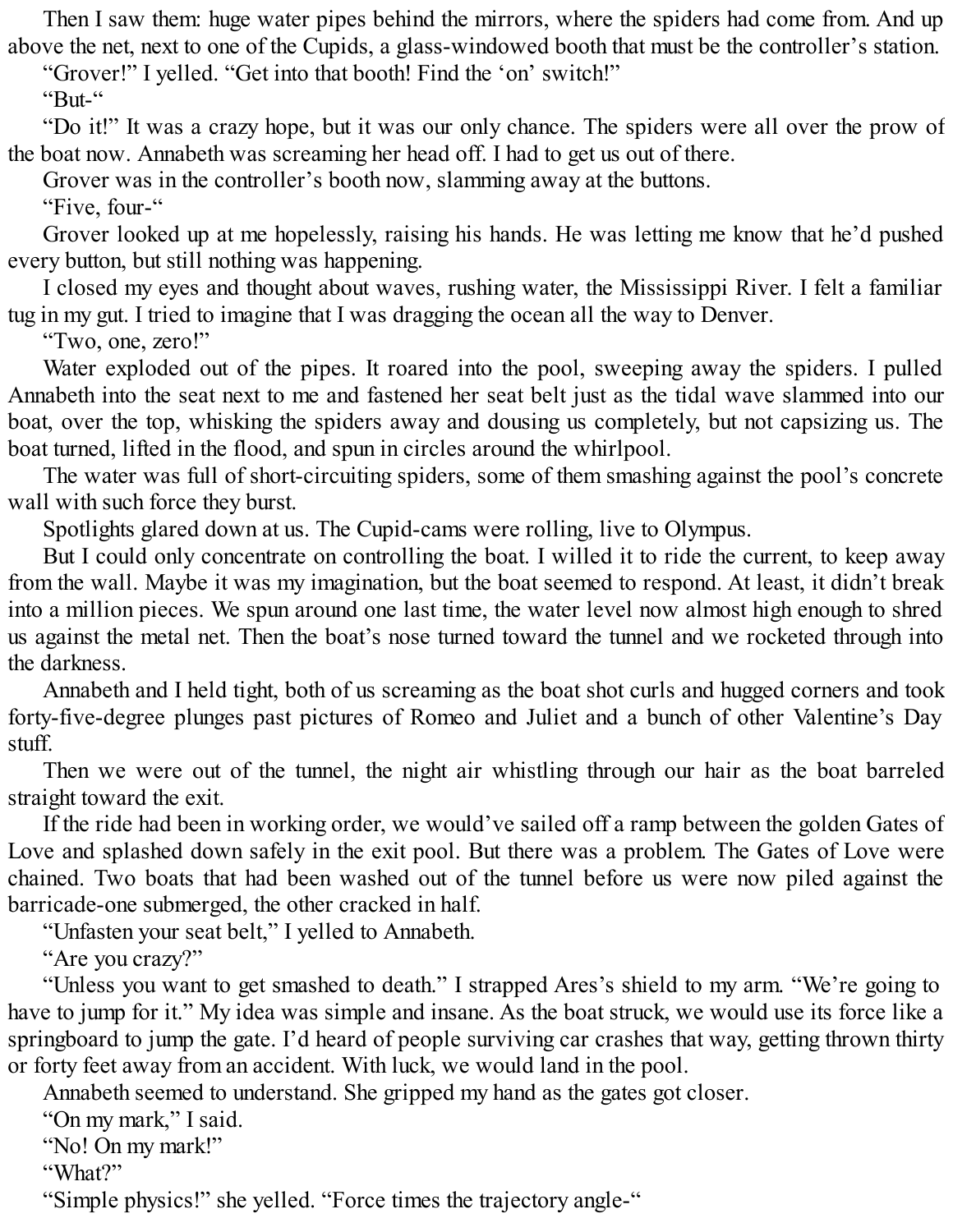"Fine."" I shouted. "On your mark!"

She hesitated … hesitated … then yelled, "Now!"

Crack!

Annabeth was right. If we'd jumped when I thought we should've, we would've crashed into the gates. She got us maximum lift.

Unfortunately, that was a little more than we needed. Our boat smashed into the pileup and we were thrown into the air, straight over the gates, over the pool, and down toward solid asphalt.

Something grabbed me from behind.

Annabeth yelled, "Ouch!"

Grover!

In midair, he had grabbed me by the shirt, and Annabeth by the arm, and was trying to pull us out of a crash landing, but Annabeth and I had all the momentum.

"You're too heavy!" Grover said. "We're going down!"

We spiraled toward the ground, Grover doing his best to slow the fall.

We smashed into a photo-board, Grover's head going straight into the hole where tourists would put their faces, pretending to be Noo-Noo the Friendly Whale. Annabeth and I tumbled to the ground, banged up but alive. Ares's shield was still on my arm.

Once we caught our breath, Annabeth and I got Grover out of the photo-board and thanked him for saving our lives. I looked back at the Thrill Ride of Love. The water was subsiding. Our boat had been smashed to pieces against the gates.

A hundred yards away, at the entrance pool, the Cupids were still filming. The statues had swiveled so that their cameras were trained straight on us, the spotlights in our faces.

"Show's over!" I yelled. "Thank you! Good night!"

The Cupids turned back to their original positions. The lights shut off. The park went quiet and dark again, except for the gentle trickle of water into the Thrill Ride of Love's exit pool. I wondered if Olympus had gone to a commercial break, or if our ratings had been any good.

I hated being teased. I hated being tricked. And I had plenty of experience handling bullies who liked to do that stuff to me. I hefted the shield on my arm and turned to my friends. "We need to have a little talk with Ares."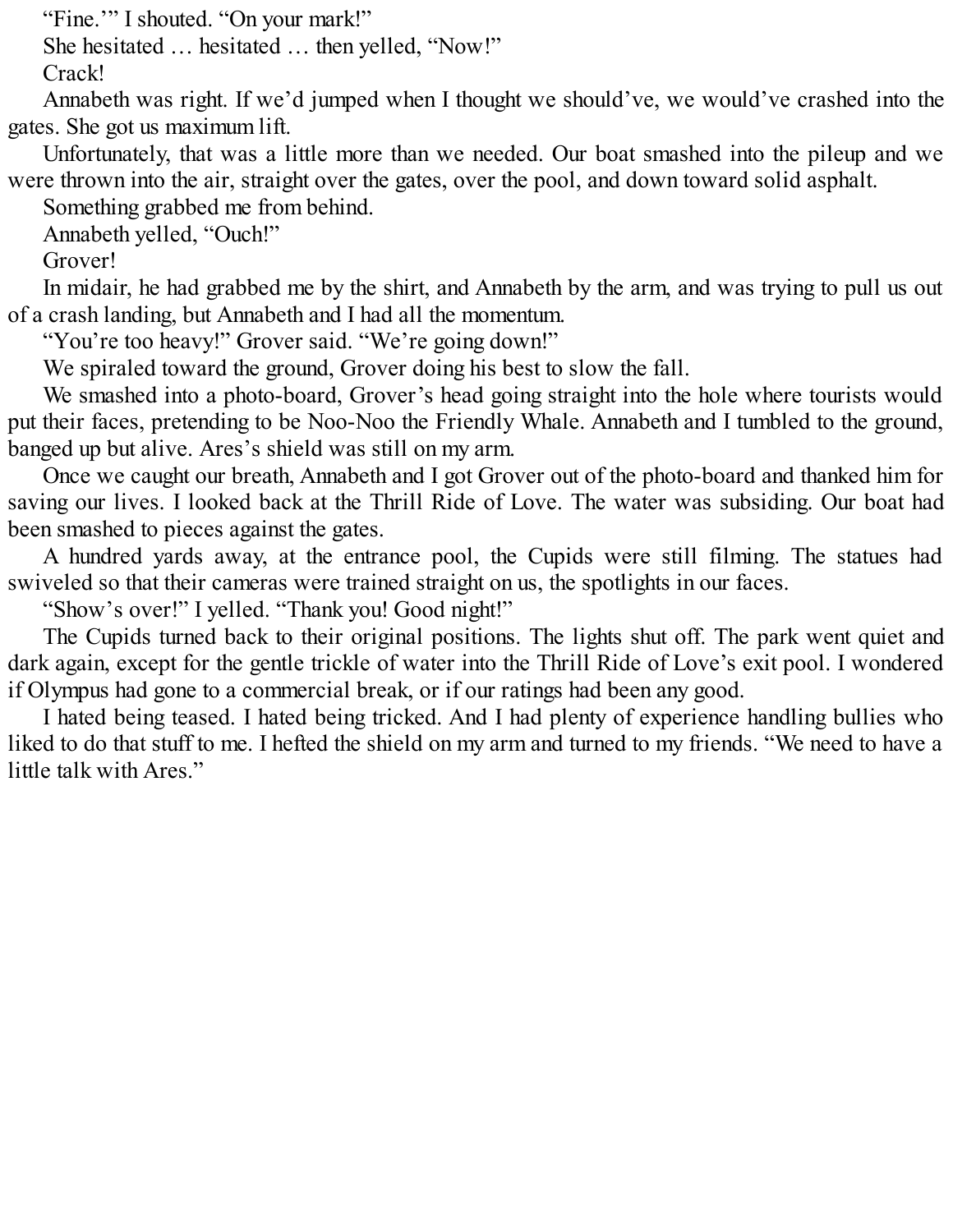## **Percy Jackson 1 - The Lightning Thief**

### **16 WE TAKE A ZEBRA**

#### TO VEGAS

The war god was waiting for us in the diner parking lot.

"Well, well," he said. "You didn't get yourself killed."

"You knew it was a trap," I said.

Ares gave me a wicked grin. "Bet that crippled blacksmith was surprised when he netted a couple of stupid kids. You looked good on TV."

I shoved his shield at him. "You're a jerk."

Annabeth and Grover caught their breath.

Ares grabbed the shield and spun it in the air like pizza dough. It changed form, melting into a bulletproof vest. He slung it across his back.

"See that truck over there?" He pointed to an eighteen-wheeler parked across the street from the diner. "That's your ride. Take you straight to L.A., with one stop in Vegas."

The eighteen-wheeler had a sign on the back, which I could read only because it was reverseprinted white on black, a good combination for dyslexia: KINDNESS INTERNATIONAL: HUMANE ZOO TRANSPORT. WARNING: LIVE WILD ANIMALS.

I said, "You're kidding."

Ares snapped his fingers. The back door of the truck unlatched. "Free ride west, punk. Stop complaining. And here's a little something for doing the job."

He slung a blue nylon backpack off his handlebars and tossed it to me.

Inside were fresh clothes for all of us, twenty bucks in cash, a pouch full of golden drachmas, and a bag of Double Stuf Oreos.

I said, "I don't want your lousy-"

"Thank you, Lord Ares," Grover interrupted, giving me his best red-alert warning look. "Thanks a lot."

I gritted my teeth. It was probably a deadly insult to refuse something from a god, but I didn't want anything that Ares had touched. Reluctantly, I slung the backpack over my shoulder. I knew my anger was being caused by the war god's presence, but I was still itching to punch him in the nose. He reminded me of every bully I'd ever faced: Nancy Bobofit, Clarisse, Smelly Gabe, sarcastic teachers-every jerk who'd called me stupid in school or laughed at me when I'd gotten expelled.

I looked back at the diner, which had only a couple of customers now. The waitress who'd served us dinner was watching nervously out the window, like she was afraid Ares might hurt us. She dragged the fry cook out from the kitchen to see. She said something to him. He nodded, held up a little disposable camera and snapped a picture of us.

Great, I thought. We'll make the papers again tomorrow.

I imagined the headline: TWELVE-YEAR-OLD OUTLAW BEATS UP DEFENSELESS BIKER.

"You owe me one more thing," I told Ares, trying to keep my voice level. "You promised me information about my mother."

"You sure you can handle the news?" He kick-started his motorcycle. "She's not dead."

The ground seemed to spin beneath me. "What do you mean?"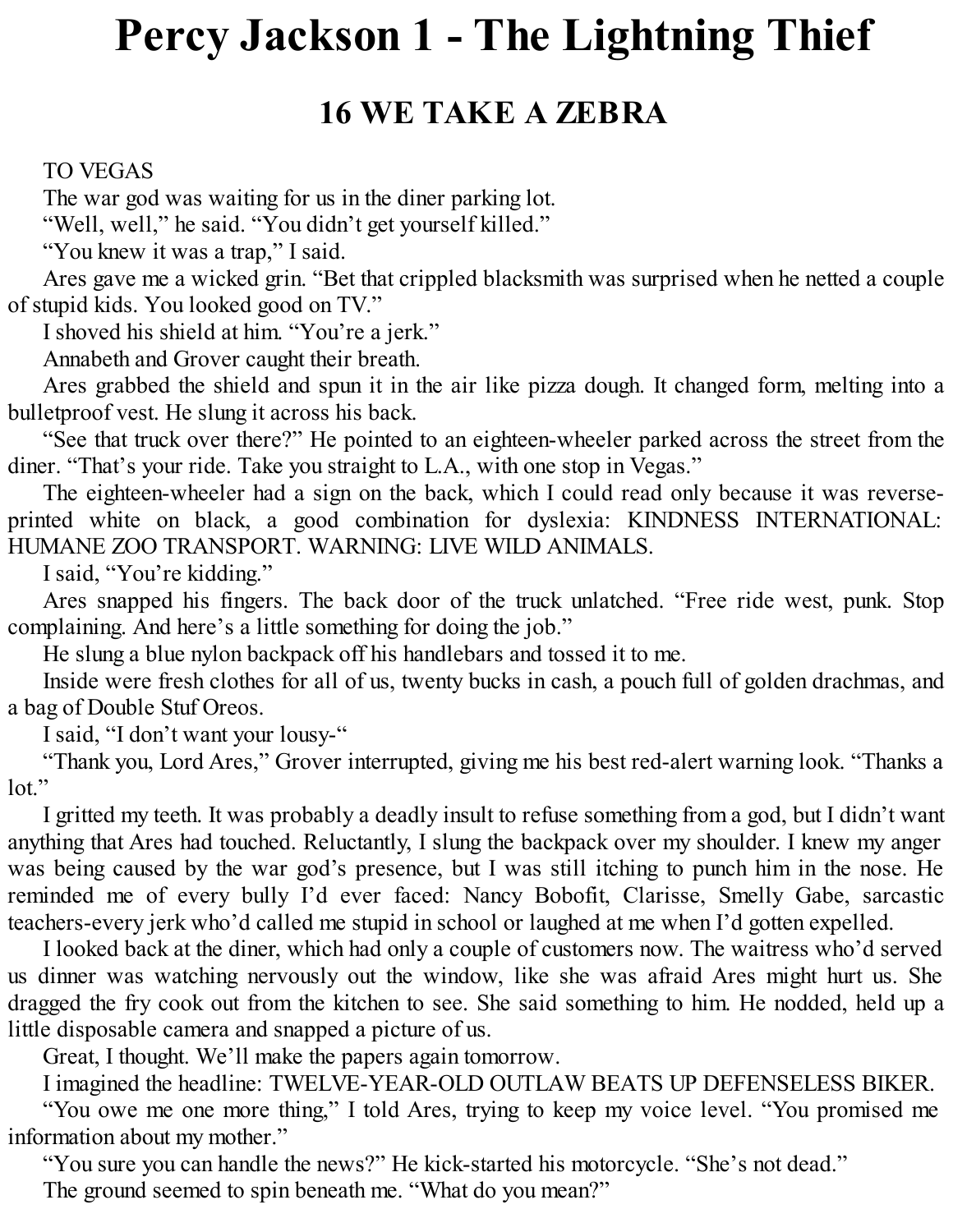"I mean she was taken away from the Minotaur before she could die. She was turned into a shower of gold, right? That's metamorphosis. Not death. She's being kept."

"Kept. Why?"

"You need to study war, punk. Hostages. You take somebody to control somebody else."

"Nobody's controlling me."

He laughed. "Oh yeah? See you around, kid."

I balled up my fists. "You're pretty smug, Lord Ares, for a guy who runs from Cupid statues."

Behind his sunglasses, fire glowed. I felt a hot wind in my hair. "We'll meet again, Percy Jackson. Next time you're in a fight, watch your back."

He revved his Harley, then roared off down Delancy Street.

Annabeth said, "That was not smart, Percy."

"I don't care."

"You don't want a god as your enemy. Especially not that god."

"Hey, guys," Grover said. "I hate to interrupt, but …"

He pointed toward the diner. At the register, the last two customers were paying their check, two men in identical black coveralls, with a white logo on their backs that matched the one on the KINDNESS INTERNATIONAL truck.

"If we're taking the zoo express," Grover said, "we need to hurry."

I didn't like it, but we had no better option. Besides, I'd seen enough of Denver.

We ran across the street and climbed in the back of the big rig, closing the doors behind us.

The first thing that hit me was the smell. It was like the world's biggest pan of kitty litter.

The trailer was dark inside until I uncapped Anaklusmos. The blade cast a faint bronze light over a very sad scene. Sitting in a row of filthy metal cages were three of the most pathetic zoo animals I'd ever beheld: a zebra, a male albino lion, and some weird antelope thing I didn't know the name for.

Someone had thrown the lion a sack of turnips, which he obviously didn't want to eat. The zebra and the antelope had each gotten a Styrofoam tray of hamburger meat. The zebra's mane was matted with chewing gum, like somebody had been spitting on it in their spare time. The antelope had a stupid silver birthday balloon tied to one of his horns that read OVER THE HILL!

Apparently, nobody had wanted to get close enough to the lion to mess with him, but the poor thing was pacing around on soiled blankets, in a space way too small for him, panting from the stuffy heat of the trailer. He had flies buzzing around his pink eyes and his ribs showed through his white fur.

"This is kindness?" Grover yelled. "Humane zoo transport?"

He probably would've gone right back outside to beat up the truckers with his reed pipes, and I would've helped him, but just then the trucks engine roared to life, the trailer started shaking, and we were forced to sit down or fall down.

We huddled in the corner on some mildewed feed sacks, trying to ignore the smell and the heat and the flies. Grover talked to the animals in a series of goat bleats, but they just stared at him sadly. Annabeth was in favor of breaking the cages and freeing them on the spot, but I pointed out it wouldn't do much good until the truck stopped moving. Besides, I had a feeling we might look a lot better to the lion than those turnips.

I found a water jug and refilled their bowls, then used Anaklusmos to drag the mismatched food out of their cages. I gave the meat to the lion and the turnips to the zebra and the antelope.

Grover calmed the antelope down, while Annabeth used her knife to cut the balloon off his horn. She wanted to cut the gum out of the zebra's mane, too, but we decided that would be too risky with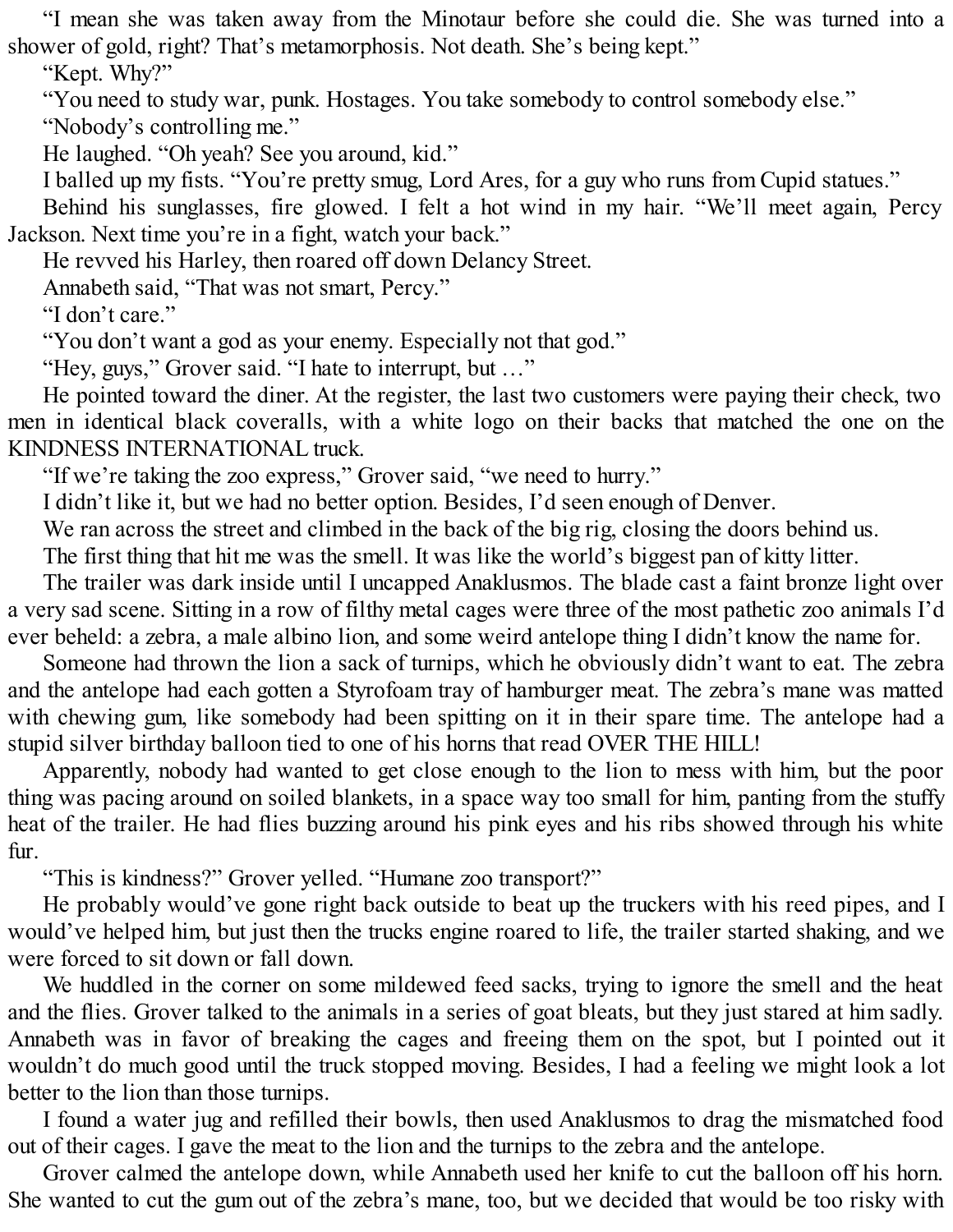the truck bumping around. We told Grover to promise the animals we'd help them more in the morning, then we settled in for night.

Grover curled up on a turnip sack; Annabeth opened our bag of Double Stuf Oreos and nibbled on one halfheartedly; I tried to cheer myself up by concentrating on the fact that we were halfway to Los Angeles. Halfway to our destination. It was only June fourteenth. The solstice wasn't until the twentyfirst. We could make it in plenty of time.

On the other hand, I had no idea what to expect next. The gods kept toying with me. At least Hephaestus had the decency to be honest about it-he'd put up cameras and advertised me as entertainment. But even when the cameras weren't rolling, I had a feeling my quest was being watched. I was a source of amusement for the gods.

"Hey," Annabeth said, "I'm sorry for freaking out back at the water park, Percy."

"That's okay."

"It's just…" She shuddered. "Spiders."

"Because of the Arachne story," I guessed. "She got turned into a spider for challenging your mom to a weaving contest, right?"

Annabeth nodded. "Arachne's children have been taking revenge on the children of Athena ever since. If there's a spider within a mile of me, it'll find me. I hate the creepy little things. Anyway, I owe you."

"We're a team, remember?" I said. "Besides, Grover did the fancy flying."

I thought he was asleep, but he mumbled from the corner, "I was pretty amazing, wasn't I?" Annabeth and I laughed.

She pulled apart an Oreo, handed me half. "In the Iris message … did Luke really say nothing?"

I munched my cookie and thought about how to answer. The conversation via rainbow had bothered me all evening. "Luke said you and he go way back. He also said Grover wouldn't fail this time. Nobody would turn into a pine tree."

In the dim bronze light of the sword blade, it was hard to read their expressions.

Grover let out a mournful bray.

"I should've told you the truth from the beginning." His voice trembled. "I thought if you knew what a failure I was, you wouldn't want me along."

"You were the satyr who tried to rescue Thalia, the daughter of Zeus."

He nodded glumly.

"And the other two half-bloods Thalia befriended, the ones who got safely to camp …" I looked at Annabeth. "That was you and Luke, wasn't it?"

She put down her Oreo, uneaten. "Like you said, Percy, a seven-year-old half-blood wouldn't have made it very far alone. Athena guided me toward help. Thalia was twelve. Luke was fourteen. They'd both run away from home, like me. They were happy to take me with them. They were … amazing monster-fighters, even without training. We traveled north from Virginia without any real plans, fending off monsters for about two weeks before Grover found us."

"I was supposed to escort Thalia to camp," he said, sniffling. "Only Thalia. I had strict orders from Chiron: don't do anything that would slow down the rescue. We knew Hades was after her, see, but I couldn't just leave Luke and Annabeth by themselves. I thought … I thought I could lead all three of them to safety. It was my fault the Kindly Ones caught up with us. I froze. I got scared on the way back to camp and took some wrong turns. If I'd just been a little quicker ..."

"Stop it," Annabeth said. "No one blames you. Thalia didn't blame you either."

"She sacrificed herself to save us," he said miserably, "Her death was my fault. The Council of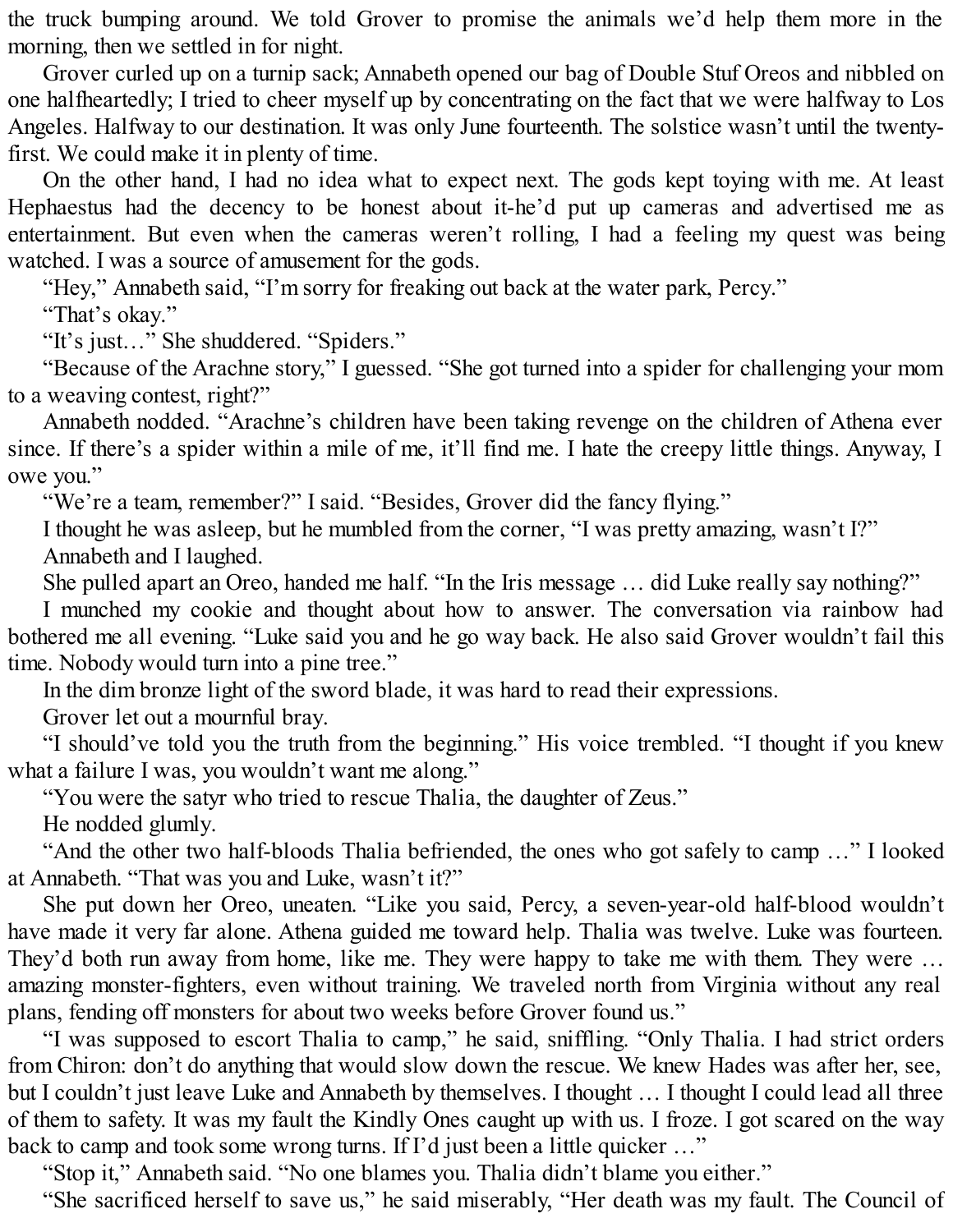Cloven Elders said so."

"Because you wouldn't leave two other half-bloods behind?" I said. "That's not fair."

"Percy's right," Annabeth said. "I wouldn't be here today if it weren't for you, Grover. Neither would Luke. We don't care what the council says."

Grover kept sniffling in the dark. "It's just my luck. I'm the lamest satyr ever, and I find the two most powerful half-bloods of the century, Thalia and Percy."

"You're not lame," Annabeth insisted. "You've got more courage than any satyr I've ever met. Name one other who would dare go to the Underworld. I bet Percy is really glad you're here right now."

She kicked me in the shin.

"Yeah," I said, which I would've done even without the kick. "It's not luck that you found Thalia and me, Grover. You've got the biggest heart of any satyr ever. You're a natural searcher. That's why you'll be the one who finds Pan."

I heard a deep, satisfied sigh. I waited for Grover to say something, but his breathing only got heavier. When the sound turned to snoring, I realized he'd fallen sleep.

"How does he do that?" I marveled.

"I don't know," Annabeth said. "But that was really a nice thing you told him."

"I meant it."

We rode in silence for a few miles, bumping around on the feed sacks. The zebra munched a turnip. The lion licked the last of the hamburger meat off his lips and looked at me hopefully.

Annabeth rubbed her necklace like she was thinking deep, strategic thoughts.

"That pine-tree bead," I said. "Is that from your first year?"

She looked. She hadn't realized what she was doing.

"Yeah," she said. "Every August, the counselors pick the most important event of the summer, and they paint it on that year's beads. I've got Thalia's pine tree, a Greek trireme on fire, a centaur in a prom dress-now that was a weird summer…."

"And the college ring is your father's?"

"That's none of your-" She stopped herself. "Yeah. Yeah, it is."

"You don't have to tell me."

"No … it's okay." She took a shaky breath. "My dad sent it to me folded up in a letter, two summers ago. The ring was, like, his main keepsake from Athena. He wouldn't have gotten through his doctoral program at Harvard without her…. That's a long story. Anyway, he said he wanted me to have it. He apologized for being a jerk, said he loved me and missed me. He wanted me to come home and live with him."

"That doesn't sound so bad."

"Yeah, well… the problem was, I believed him. I tried to go home for that school year, but my stepmom was the same as ever. She didn't want her kids put in danger by living with a freak. Monsters attacked. We argued. Monsters attacked. We argued. I didn't even make it through winter break. I called Chiron and came right back to Camp Half-Blood."

"You think you'll ever try living with your dad again?"

She wouldn't meet my eyes. "Please. I'm not into self-inflicted pain."

"You shouldn't give up," I told her. "You should write him a letter or something."

"Thanks for the advice," she said coldly, "but my father's made his choice about who he wants to live with."

We passed another few miles of silence.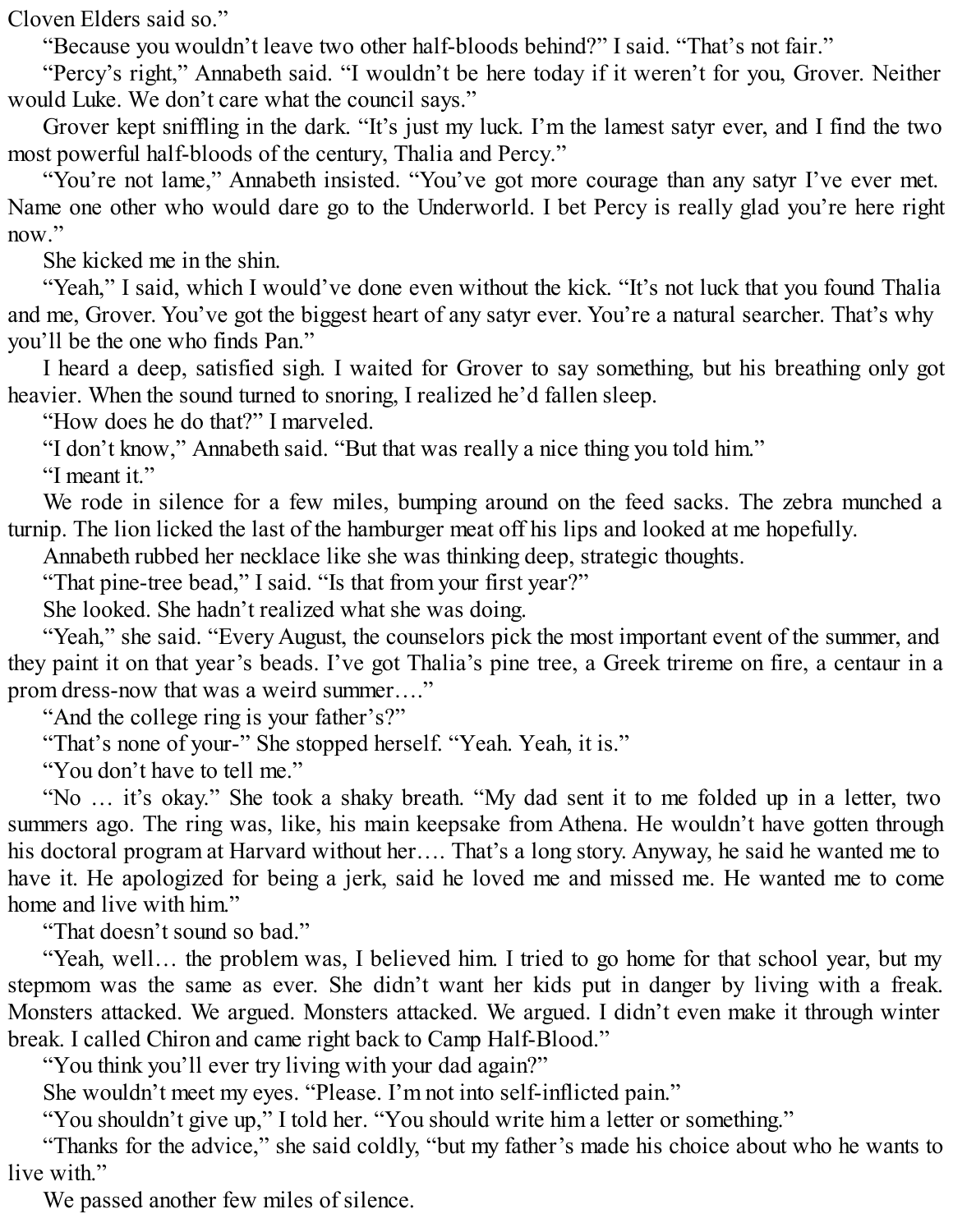"So if the gods fight," I said, "will things line up the way they did with the Trojan War? Will it be Athena versus Poseidon?"

She put her head against the backpack Ares had given us, and closed her eyes. "I don't know what my mom will do. I just know I'll fight next to you."

"Why?"

"Because you're my friend, Seaweed Brain. Any more stupid questions?"

I couldn't think of an answer for that. Fortunately I didn't have to. Annabeth was asleep.

I had trouble following her example, with Grover snoring and an albino lion staring hungrily at me, but eventually I closed my eyes.

\* \* \*

My nightmare started out as something I'd dreamed a million times before: I was being forced to take a standardized test while wearing a straitjacket. All the other kids were going out to recess, and the teacher kept saying, Come on, Percy. You're not stupid, are you? Pick up your pencil.

Then the dream strayed from the usual.

I looked over at the next desk and saw a girl sitting there, also wearing a straitjacket. She was my age, with unruly black, punk-style hair, dark eyeliner around her stormy green eyes, and freckles across her nose. Somehow, I knew who she was. She was Thalia, daughter of Zeus.

She struggled against the straitjacket, glared at me in frustration, and snapped, Well, Seaweed Brain? One of us has to get out of here.

She's right, my dream-self thought. I'm going back to that cavern. I'm going to give Hades a piece of my mind.

The straitjacket melted off me. I fell through the classroom floor. The teacher's voice changed until it was cold and evil, echoing from the depths of a great chasm.

Percy Jackson, it said. Yes, the exchange went well, 1 see.

I was back in the dark cavern, spirits of the dead drifting around me. Unseen in the pit, the monstrous thing was speaking, but this time it wasn't addressing me. The numbing power of its voice seemed directed somewhere else.

And he suspects nothing? it asked.

Another voice, one I almost recognized, answered at my shoulder. Nothing, my lord. He is as ignorant as the rest.

I looked over, but no one was there. The speaker was invisible.

Deception upon deception, the thing in the pit mused aloud. Excellent.

Truly, my lord, said the voice next to me, you are well-named the Crooked One. But was it really necessary? I could have brought you what I stole directly -

You? the monster said in scorn. You have already shown your limits. You would have failed me completely had I not intervened.

But, my lord-

Peace, little servant. Our six months have bought us much. Zeus's anger has grown. Poseidon has played his most desperate card. Now we shall use it against him. Shortly you shall have the reward you wish, and your revenge. As soon as both items are delivered into my hands … but wait. He is here.

What? The invisible servant suddenly sounded tense. You summoned him, my lord?

No. The full force of the monsters attention was now pouring over me, freezing me in place. Blast his father's blood-he is too changeable, too unpredictable. The boy brought himself hither.

Impossible! the servant cried.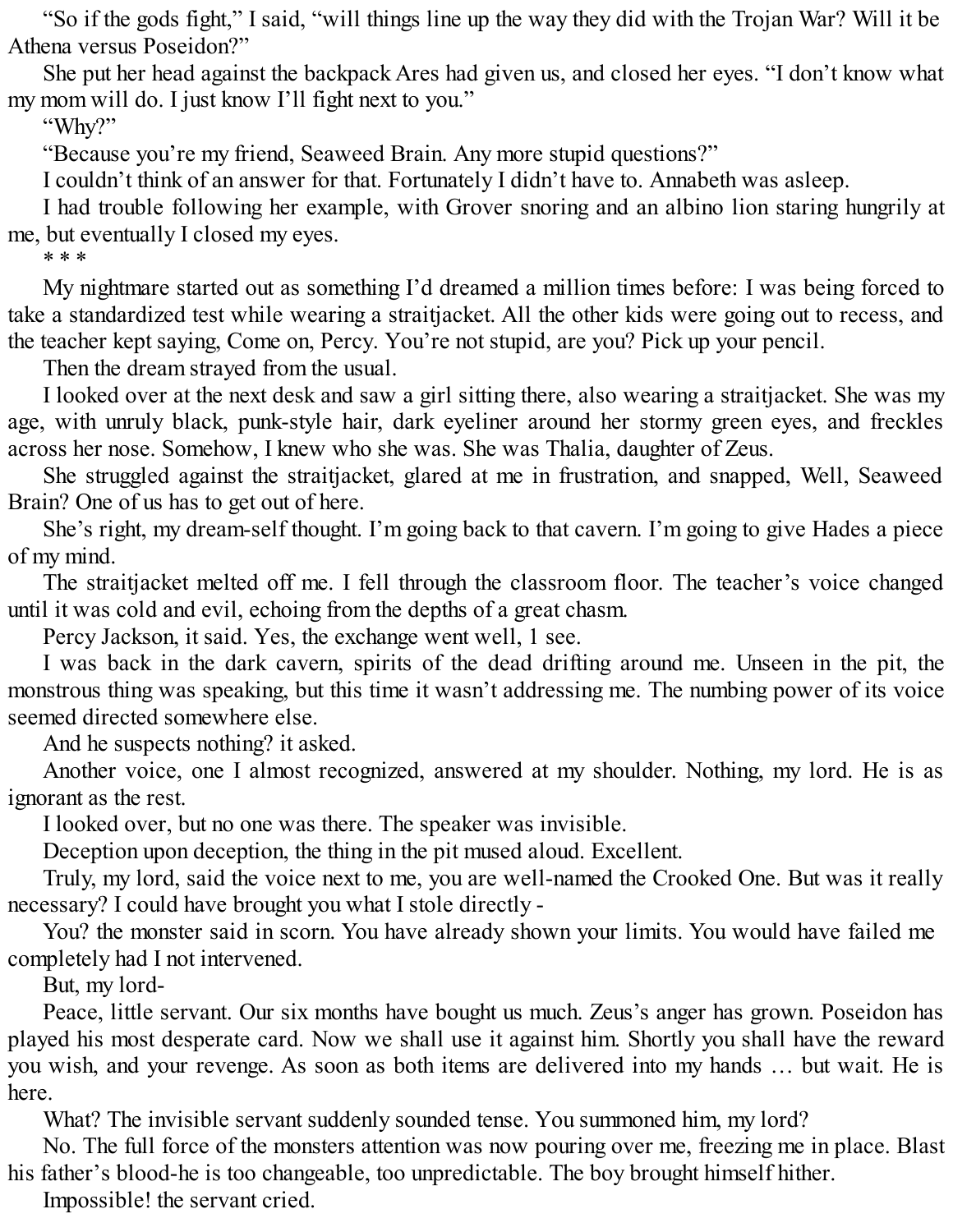For a weakling such as you, perhaps, the voice snarled. Then its cold power turned back on me. So … you wish to dream of your quest, young half-blood? Then I will oblige.

The scene changed.

I was standing in a vast throne room with black marble walls and bronze floors. The empty, horrid throne was made from human bones fused together. Standing at the foot of the dais was my mother, frozen in shimmering golden light, her arms outstretched.

I tried to step toward her, but my legs wouldn't move. I reached for her, only to realize that my hands were withering to bones. Grinning skeletons in Greek armor crowded around me, draping me with silk robes, wreathing my head with laurels that smoked with Chimera poison, burning into my scalp.

The evil voice began to laugh. Hail, the conquering hero!

I woke with a start.

Grover was shaking my shoulder. "The truck's stopped," he said. "We think they're coming to check on the animals."

"Hide!" Annabeth hissed.

She had it easy. She just put on her magic cap and disappeared. Grover and I had to dive behind feed sacks and hope we looked like turnips.

The trailer doors creaked open. Sunlight and heat poured in.

"Man!" one of the truckers said, waving his hand in front of his ugly nose. "I wish I hauled appliances." He climbed inside and poured some water from a jug into the animals' dishes.

"You hot, big boy?" he asked the lion, then splashed the rest of the bucket right in the lion's face. The lion roared in indignation.

"Yeah, yeah, yeah," the man said.

Next to me, under the turnip sacks, Grover tensed. For a peace-loving herbivore, he looked downright murderous.

The trucker threw the antelope a squashed-looking Happy Meal bag. He smirked at the zebra. "How ya doin', Stripes? Least we'll be getting rid of you this stop. You like magic shows? You're gonna love this one. They're gonna saw you in half!"

The zebra, wild-eyed with fear, looked straight at me.

There was no sound, but as clear as day, I heard it say: Free me, lord. Please.

I was too stunned to react.

There was a loud knock, knock, knock on the side of the trailer.

The trucker inside with us yelled, "What do you want, Eddie?"

A voice outside-it must've been Eddie's-shouted back, "Maurice? What'd ya say?"

"What are you banging for?"

Knock, knock, knock.

Outside, Eddie yelled, "What banging?"

Our guy Maurice rolled his eyes and went back outside, cursing at Eddie for being an idiot.

A second later, Annabeth appeared next to me. She must've done the banging to get Maurice out of the trailer. She said, "This transport business can't be legal."

"No kidding," Grover said. He paused, as if listening. "The lion says these guys are animal smugglers!"

That's right, the zebra's voice said in my mind.

"We've got to free them!" Grover said. He and Annabeth both looked at me, waiting for my lead. I'd heard the zebra talk, but not the lion. Why? Maybe it was another learning disability … I could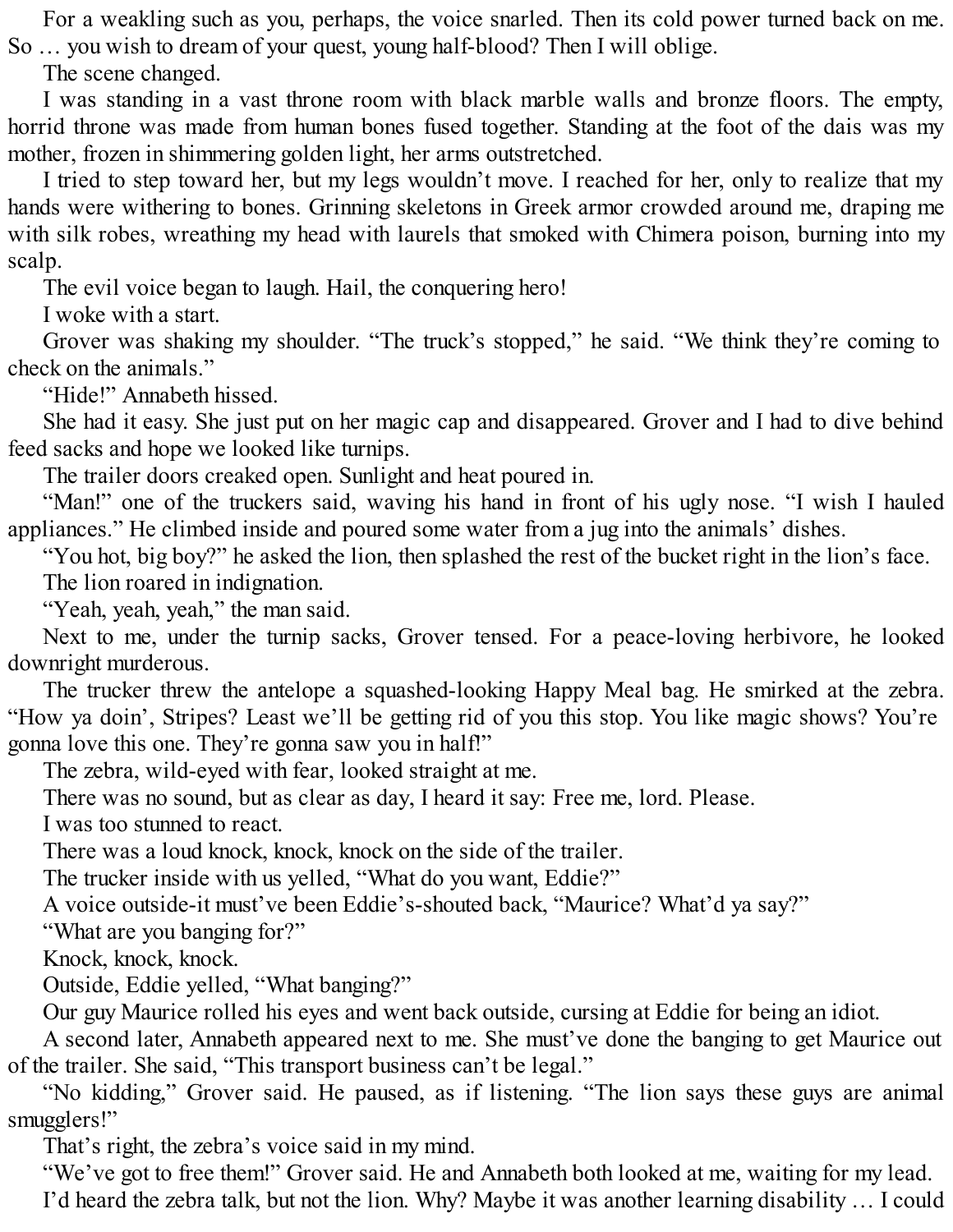only understand zebras? Then I thought: horses. What had Annabeth said about Poseidon creating horses? Was a zebra close enough to a horse? Was that why I could understand it?

The zebra said, Open my cage, lord. Please. I'll be fine after that.

Outside, Eddie and Maurice were still yelling at each other, but I knew they'd be coming inside to torment the animals again any minute. I grabbed Riptide and slashed the lock off the zebra's cage.

The zebra burst out. It turned to me and bowed. Thank you, lord.

Grover held up his hands and said something to the zebra in goat talk, like a blessing.

Just as Maurice was poking his head back inside to check out the noise, the zebra leaped over him and into the street. There was yelling and screaming and cars honking. We rushed to the doors of the trailer in time to see the zebra galloping down a wide boulevard lined with hotels and casinos and neon signs. We'd just released a zebra in Las Vegas.

Maurice and Eddie ran after it, with a few policemen running after them, shouting, "Hey! You need a permit for that!"

"Now would be a good time to leave," Annabeth said.

"The other animals first," Grover said.

I cut the locks with my sword. Grover raised his hands and spoke the same goat-blessing he'd used for the zebra.

"Good luck," I told the animals. The antelope and the lion burst out of their cages and went off together into the streets.

Some tourists screamed. Most just backed off and took pictures, probably thinking it was some kind of stunt by one of the casinos.

"Will the animals be okay?" I asked Grover. "I mean, the desert and all-"

"Don't worry," he said. "I placed a satyr's sanctuary on them."

"Meaning?"

"Meaning they'll reach the wild safely," he said. "They'll find water, food, shade, whatever they need until they find a safe place to live."

"Why can't you place a blessing like that on us?" I asked.

"It only works on wild animals."

"So it would only affect Percy," Annabeth reasoned.

"Hey!" I protested.

"Kidding," she said. "Come on. Let's get out of this filthy truck."

We stumbled out into the desert afternoon. It was a hundred and ten degrees, easy, and we must've looked like deep-fried vagrants, but everybody was too interested in the wild animals to pay us much attention.

We passed the Monte Carlo and the MGM. We passed pyramids, a pirate ship, and the Statue of Liberty, which was a pretty small replica, but still made me homesick.

I wasn't sure what we were looking for. Maybe just a place to get out of the heat for a few minutes, find a sandwich and a glass of lemonade, make a new plan for getting west.

We must have taken a wrong turn, because we found ourselves at a dead end, standing in front of the Lotus Hotel and Casino. The entrance was a huge neon flower, the petals lighting up and blinking. No one was going in or out, but the glittering chrome doors were open, spilling out air-conditioning that smelled like flowers-lotus blossom, maybe. I'd never smelled one, so I wasn't sure.

The doorman smiled at us. "Hey, kids. You look tired. You want to come in and sit down?"

I'd learned to be suspicious, the last week or so. I figured anybody might be a monster or a god. You just couldn't tell. But this guy was normal. One look at him, and I could see. Besides, I was so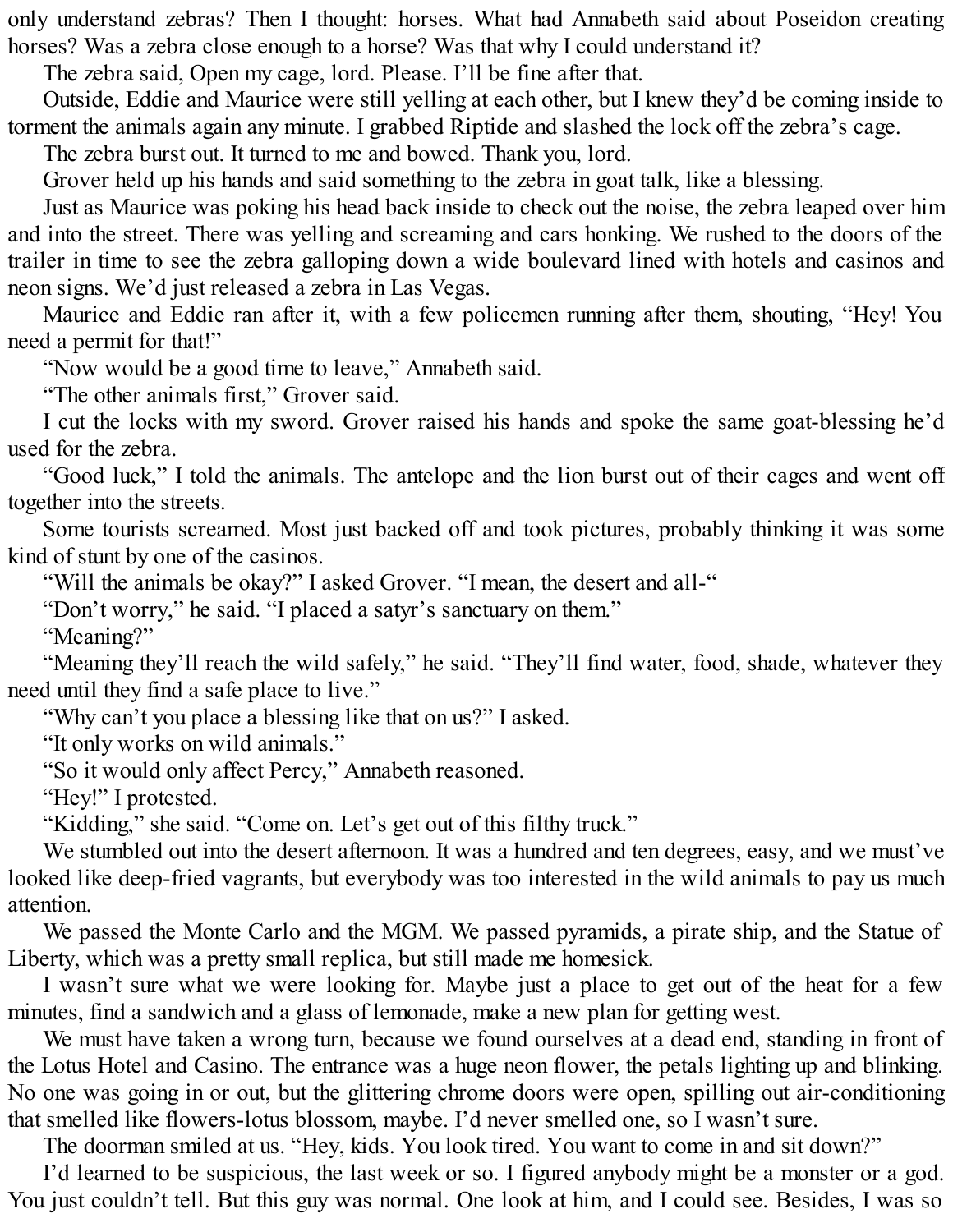relieved to hear somebody who sounded sympathetic that I nodded and said we'd love to come in. Inside, we took one look around, and Grover said, "Whoa."

The whole lobby was a giant game room. And I'm not talking about cheesy old Pac-Man games or slot machines. There was an indoor waterslide snaking around the glass elevator, which went straight up at least forty floors. There was a climbing wall on the side of one building, and an indoor bungeejumping bridge. There were virtual-reality suits with working laser guns. And hundreds of video games, each one the size of a widescreen TV. Basically, you name it, this place had it. There were a few other kids playing, but not that many. No waiting for any of the games. There were waitresses and snack bars all around, serving every kind of food you can imagine.

"Hey!" a bellhop said. At least I guessed he was a bellhop. He wore a white-and-yellow Hawaiian shirt with lotus designs, shorts, and flip-flops. "Welcome to the Lotus Casino. Here's your room key."

I stammered, "Um, but…"

"No, no," he said, laughing. "The bill's taken care of. No extra charges, no tips. Just go on up to the top floor, loom 4001. If you need anything, like extra bubbles for the hot tub, or skeet targets for the shooting range, or whatever, just call the front desk. Here are your LotusCash cards. They work in the restaurants and on all the games and rides."

He handed us each a green plastic credit card.

I knew there must be some mistake. Obviously he thought we were some millionaire's kids. But I took the card and said, "How much is on here?"

His eyebrows knit together. "What do you mean?"

"I mean, when does it run out of cash?"

He laughed. "Oh, you're making a joke. Hey, that's cool. Enjoy your stay."

We took the elevator upstairs and checked out our room. It was a suite with three separate bedrooms and a bar stocked with candy, sodas, and chips. A hotline to room service. Fluffy towels and water beds with feather pillows. A big-screen television with satellite and high-speed Internet. The balcony had its own hot tub, and sure enough, there was a skeet-shooting machine and a shotgun, so you could launch clay pigeons right out over the Las Vegas skyline and plug them with your gun. I didn't see how that could be legal, but I thought it was pretty cool. The view over the Strip and the desert was amazing, though I doubted we'd ever find time to look at the view with a room like this.

"Oh, goodness," Annabeth said. "This place is …"

"Sweet," Grover said. "Absolutely sweet."

There were clothes in the closet, and they fit me. I frowned, thinking that this was a little strange.

I threw Ares's backpack in the trash can. Wouldn't need that anymore. When we left, I could just charge a new one at the hotel store.

I took a shower, which felt awesome after a week of grimy travel. I changed clothes, ate a bag of chips, drank three Cokes, and came out feeling better than I had in a long time. In the back of my mind, some small problem kept nagging me. I'd had a dream or something … I needed to talk to my friends. But I was sure it could wait.

I came out of the bedroom and found that Annabeth and Grover had also showered and changed clothes. Grover was eating potato chips to his heart's content, while Annabeth cranked up the National Geographic Channel.

"All those stations," I told her, "and you turn on National Geographic. Are you insane?" "It's interesting."

"I feel good," Grover said. "I love this place."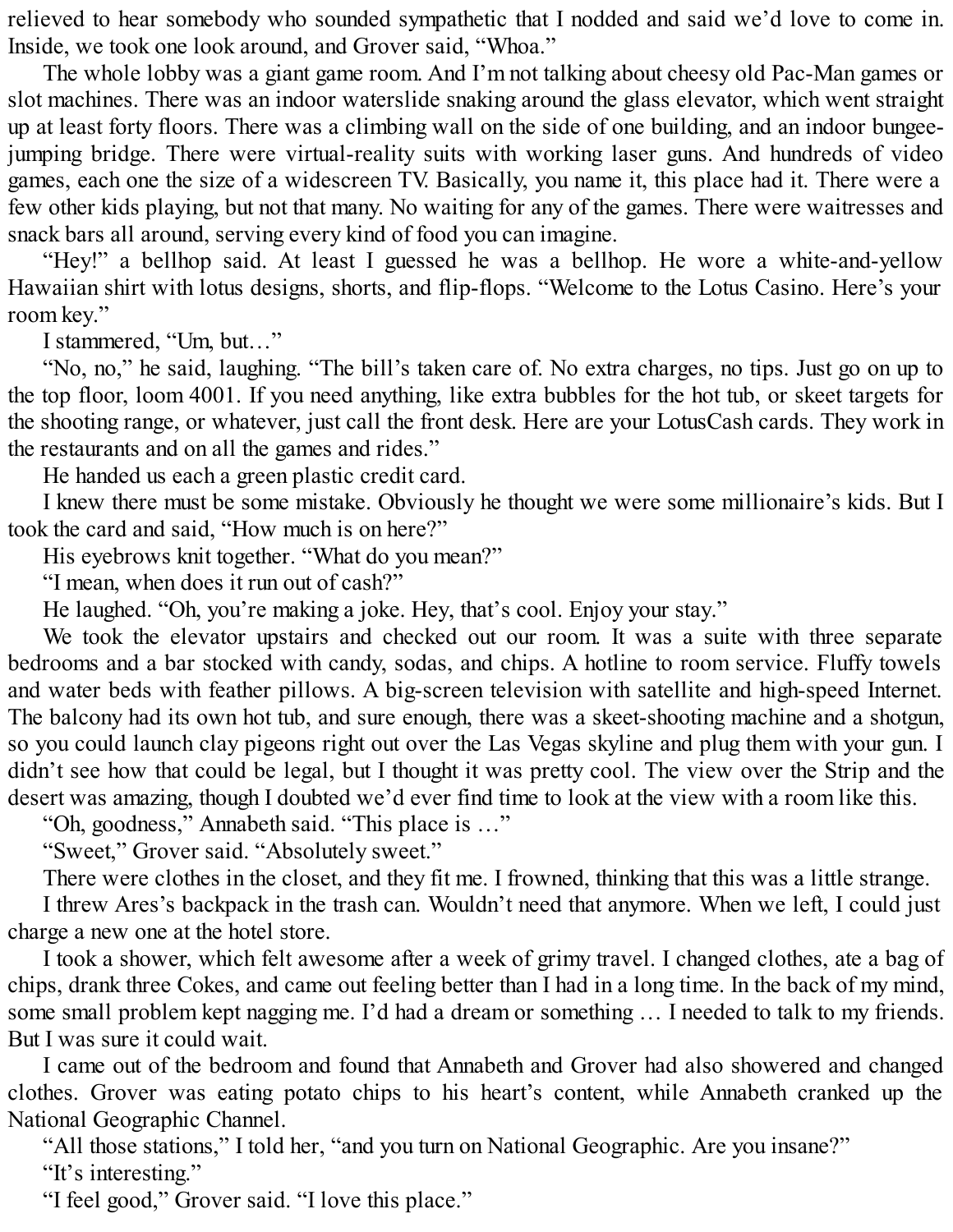Without his even realizing it, the wings sprouted out of his shoes and lifted him a foot off the ground, then back down again.

"So what now?" Annabeth asked. "Sleep?"

Grover and I looked at each other and grinned. We both held up our green plastic LotusCash cards.

"Play time," I said.

I couldn't remember the last time I had so much fun. I came from a relatively poor family. Our idea of a splurge was eating out at Burger King and renting a video. A five-star Vegas hotel? Forget it.

I bungee-jumped the lobby five or six times, did the waterslide, snowboarded the artificial ski slope, and played virtual-reality laser tag and FBI sharpshooter. I saw Grover a few times, going from game to game. He really liked the reverse hunter thing-where the deer go out and shoot the rednecks. I saw Annabeth playing trivia games and other brainiac stuff. They had this huge 3-D sim game where you build your own city, and you could actually see the holographic buildings rise on the display board. I didn't think much of it, but Annabeth loved it.

I'm not sure when I first realized something was wrong.

Probably, it was when I noticed the guy standing next to me at VR sharpshooters. He was about thirteen, I guess, but his clothes were weird. I thought he was some Elvis impersonator's son. He wore bell-bottom jeans and a red T-shirt with black piping, and his hair was permed and gelled like a New Jersey girl's on homecoming night.

We played a game of sharpshooters together and he said, "Groovy, man. Been here two weeks, and the games keep getting better and better."

Groovy?

Later, while we were talking, I said something was "sick," and he looked at me kind of startled, as if he'd never heard the word used that way before.

He said his name was Darrin, but as soon as I started asking him questions he got bored with me and started to go back to the computer screen.

I said, "Hey, Darrin?" "What?" "What year is it?" He frowned at me. "In the game?" "No. In real life."

He had to think about it. "1977."

"No," I said, getting a little scared. "Really."

"Hey, man. Bad vibes. I got a game happening."

After that he totally ignored me.

I started talking to people, and I found it wasn't easy. They were glued to the TV screen, or the video game, or their food, or whatever. I found a guy who told me it was 1985. Another guy told me it was 1993. They all claimed they hadn't been in here very long, a few days, a few weeks at most. They didn't really know and they didn't care.

Then it occurred to me: how long had I been here? It seemed like only a couple of hours, but was it?

I tried to remember why we were here. We were going to Los Angeles. We were supposed to find the entrance to the Underworld. My mother … for a scary second, I had trouble remembering her name. Sally. Sally Jackson. I had to find her. I had to stop Hades from causing World War III.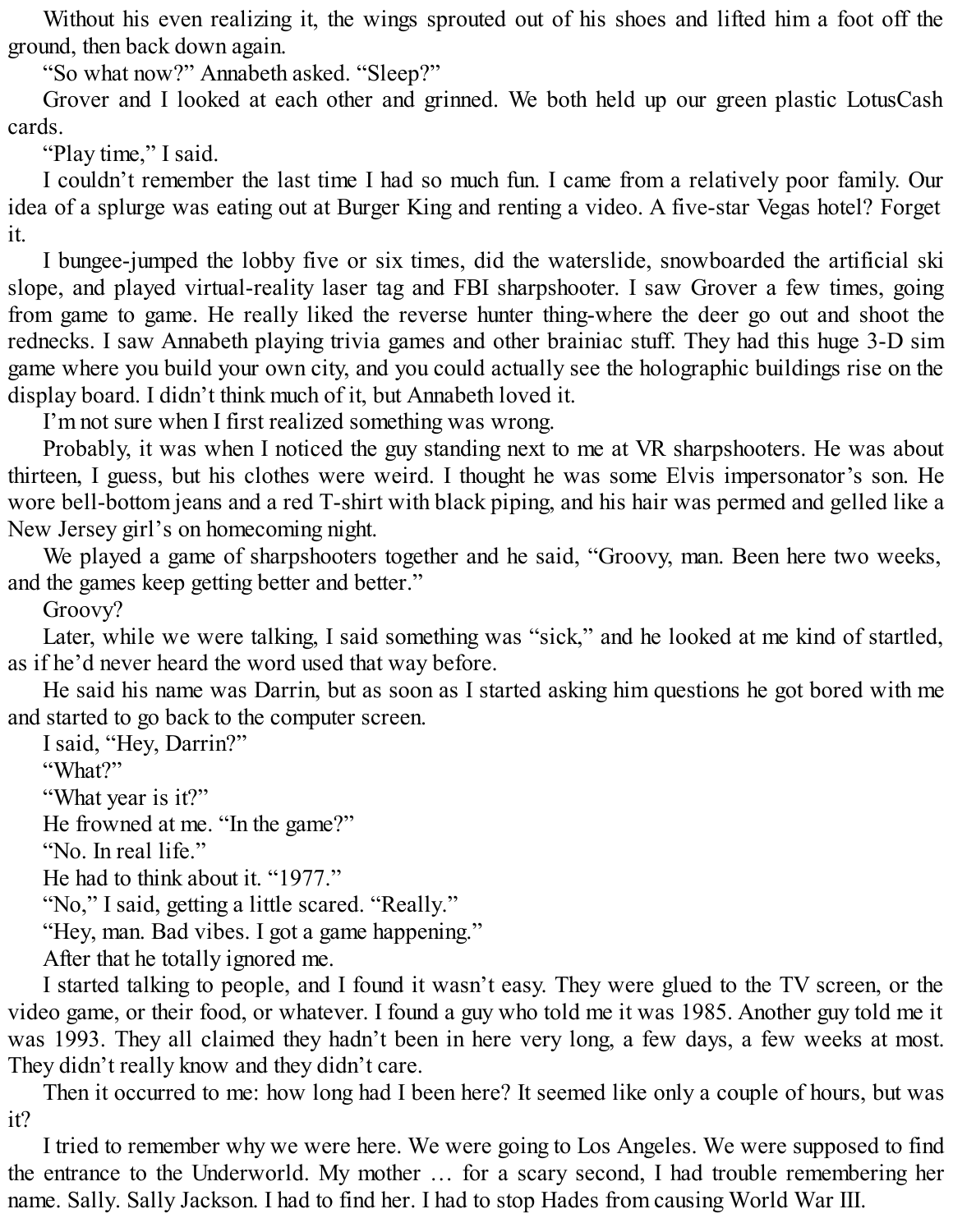I found Annabeth still building her city.

"Come on," I told her. "We've got to get out of here."

No response.

I shook her. "Annabeth?"

She looked up, annoyed. "What?

"We need to leave."

"Leave? What are you talking about? I've just got the towers-"

"This place is a trap."

She didn't respond until I shook her again. "What?"

"Listen. The Underworld. Our quest!"

"Oh, come on, Percy. Just a few more minutes."

"Annabeth, there are people here from 1977. Kids who have never aged. You check in, and you stay forever."

"So?" she asked. "Can you imagine a better place?"

I grabbed her wrist and yanked her away from the game.

"Hey!" She screamed and hit me, but nobody else even bothered looking at us. They were too busy.

I made her look directly in my eyes. I said, "Spiders. Large, hairy spiders."

That jarred her. Her vision cleared. "Oh my gods," she said. "How long have we-"

"I don't know, but we've got to find Grover."

We went searching, and found him still playing Virtual Deer Hunter.

"Grover!" we both shouted.

He said, "Die, human! Die, silly polluting nasty person!"

"Grover!"

He turned the plastic gun on me and started clicking, as if I were just another image from the screen.

I looked at Annabeth, and together we took Grover by the arms and dragged him away. His flying shoes sprang to life and started tugging his legs in the other direction as he shouted, "No! I just got to a new level! No!"

The Lotus bellhop hurried up to us. "Well, now, are you ready for your platinum cards?"

"We're leaving," I told him.

"Such a shame," he said, and I got the feeling that he really meant it, that we'd be breaking his heart if we went. "We just added an entire new floor full of games for platinum-card members."

He held out the cards, and I wanted one. I knew that if I took one, I'd never leave. I'd stay here, happy forever, playing games forever, and soon I'd forget my mom, and my quest, and maybe even my own name. I'd be playing virtual rifleman with groovy Disco Darrin forever.

Grover reached for the card, but Annabeth yanked back his arm and said, "No, thanks."

We walked toward the door, and as we did, the smell of the food and the sounds of the games seemed to get more and more inviting. I thought about our room upstairs. We could just stay the night, sleep in a real bed for once….

Then we burst through the doors of the Lotus Casino and ran down the sidewalk. It felt like afternoon, about the same time of day we'd gone into the casino, but something was wrong. The weather had completely changed. It was stormy, with heat lightning flashing out in the desert.

Ares's backpack was slung over my shoulder, which was odd, because I was sure I had thrown it in the trash can in room 4001, but at the moment I had other problems to worry about.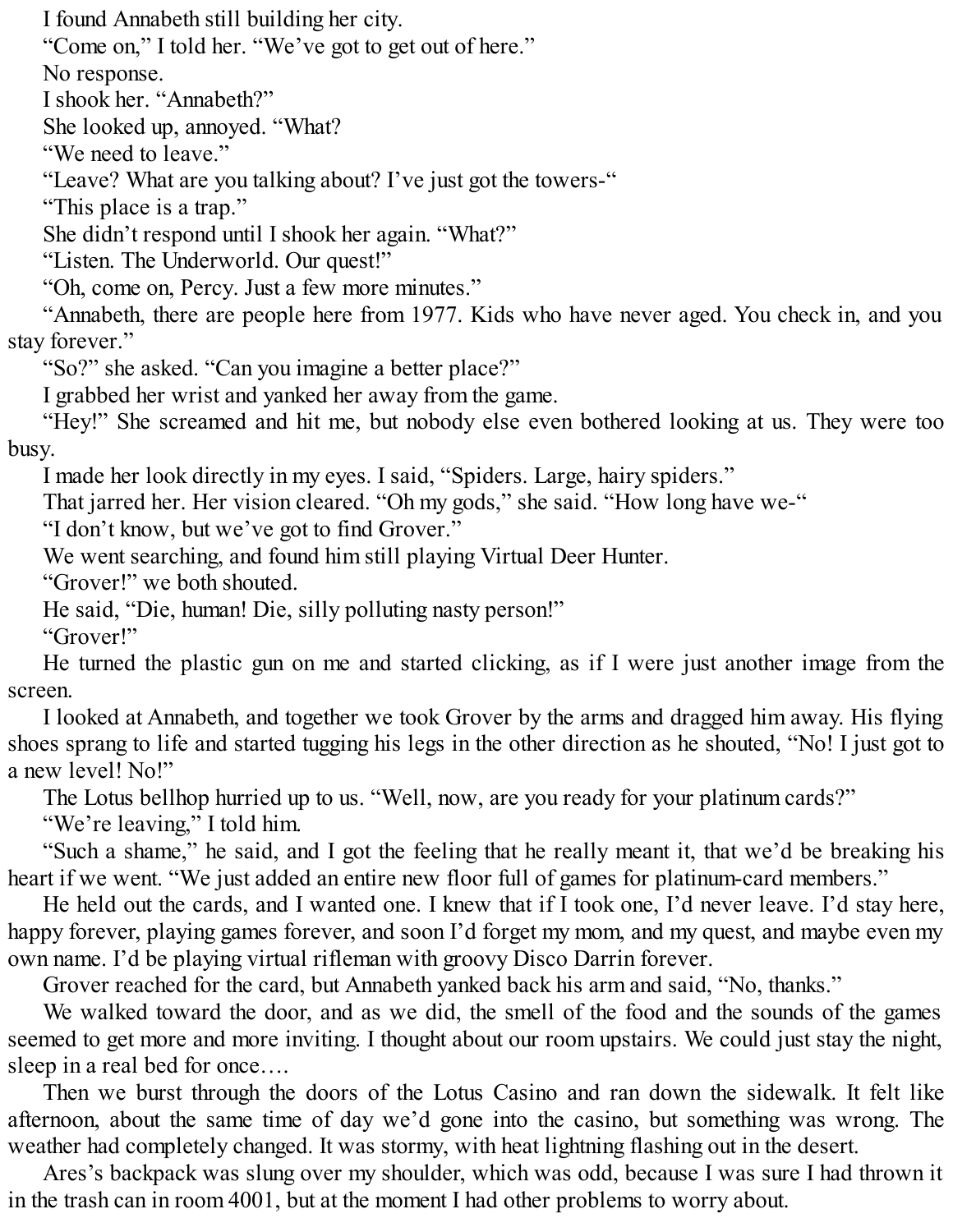I ran to the nearest newspaper stand and read the year first. Thank the gods, it was the same year it had been when we went in. Then I noticed the date: June twentieth.

We had been in the Lotus Casino for five days.

We had only one day left until the summer solstice. One day to complete our quest.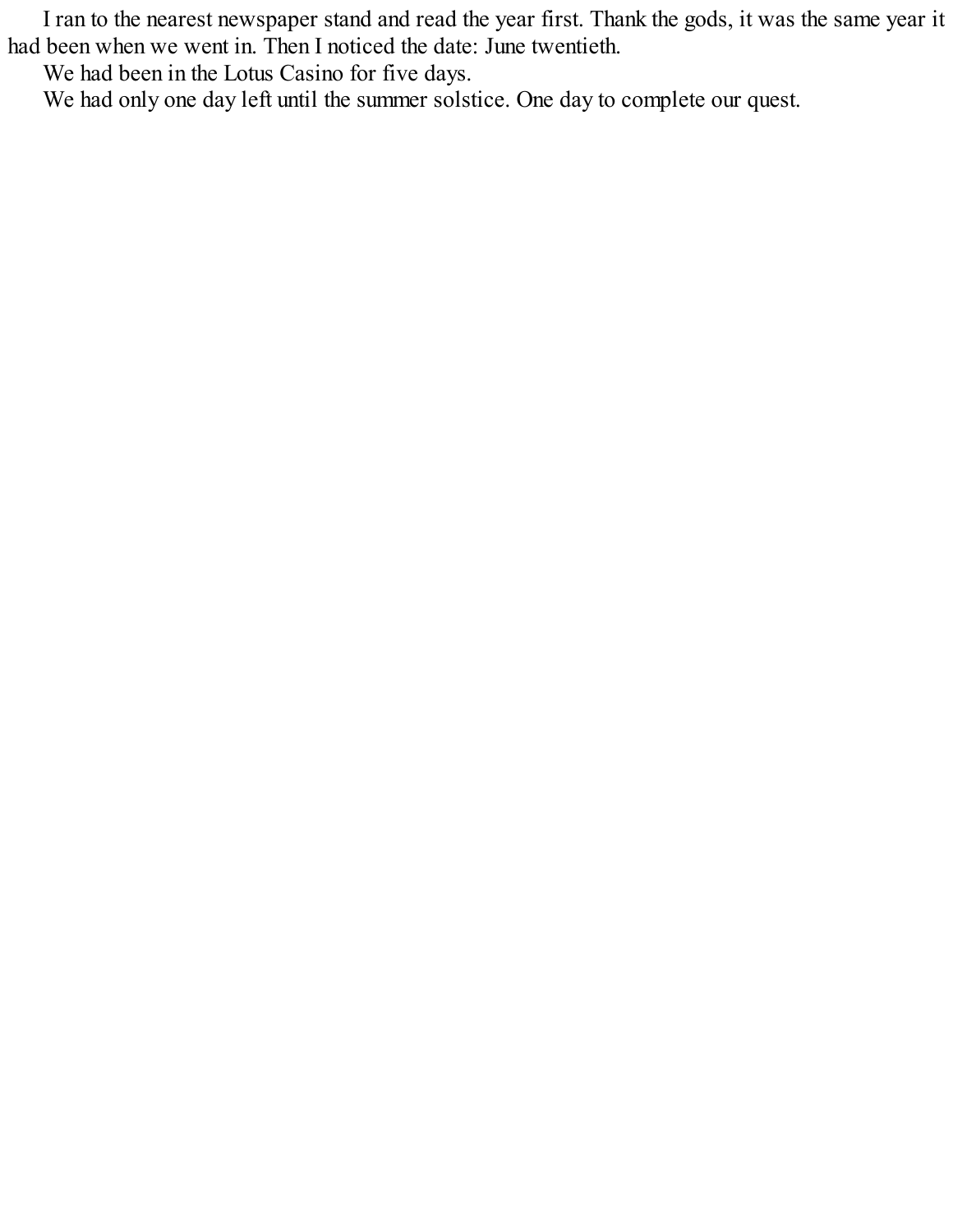## **Percy Jackson 1 - The Lightning Thief**

### **17 WE SHOP FOR**

### WATER BEDS

It was Annabeth's idea.

She loaded us into the back of a Vegas taxi as if we actually had money, and told the driver, "Los Angeles, please."

The cabbie chewed his cigar and sized us up. "That's three hundred miles. For that, you gotta pay up front."

"You accept casino debit cards?" Annabeth asked.

He shrugged. "Some of 'em. Same as credit cards. I gotta swipe 'em through first."

Annabeth handed him her green LotusCash card.

He looked at it skeptically.

"Swipe it," Annabeth invited.

He did.

His meter machine started rattling. The lights flashed. Finally an infinity symbol came up next to the dollar sign.

The cigar fell out of the driver's mouth. He looked back at us, his eyes wide. "Where to in Los Angeles… uh, Your Highness?"

"The Santa Monica Pier." Annabeth sat up a little straighter. I could tell she liked the "Your Highness" thing. "Get us there fast, and you can keep the change."

Maybe she shouldn't have told him that. The cab's speedometer never dipped below ninety-five the whole way through the Mojave Desert.

On the road, we had plenty of time to talk. I told Annabeth and Grover about my latest dream, but the details got sketchier the more I tried to remember them. The Lotus Casino seemed to have shortcircuited my memory. I couldn't recall what the invisible servant's voice had sounded like, though I was sure it was somebody I knew. The servant had called the monster in the pit something other than "my lord" ... some special name or title....

"The Silent One?" Annabeth suggested. "The Rich One? Both of those are nicknames for Hades." "Maybe …" I said, though neither sounded quite right.

"That throne room sounds like Hades's," Grover said. "That's the way it's usually described."

I shook my head. "Something's wrong. The throne room wasn't the main part of the dream. And that voice from the pit … I don't know. It just didn't feel like a god's voice."

Annabeth's eyes widened.

"What?" I asked.

"Oh … nothing. I was just-No, it has to be Hades. Maybe he sent this thief, this invisible person, to get the master bolt, and something went wrong-"

"Like what?"

"I-I don't know," she said. "But if he stole Zeus's symbol of power from Olympus, and the gods were hunting him, I mean, a lot of things could go wrong. So this thief had to hide the bolt, or he lost it somehow. Anyway, he failed to bring it to Hades. That's what the voice said in your dream, right? The guy failed. That would explain what the Furies were searching for when they came after us on the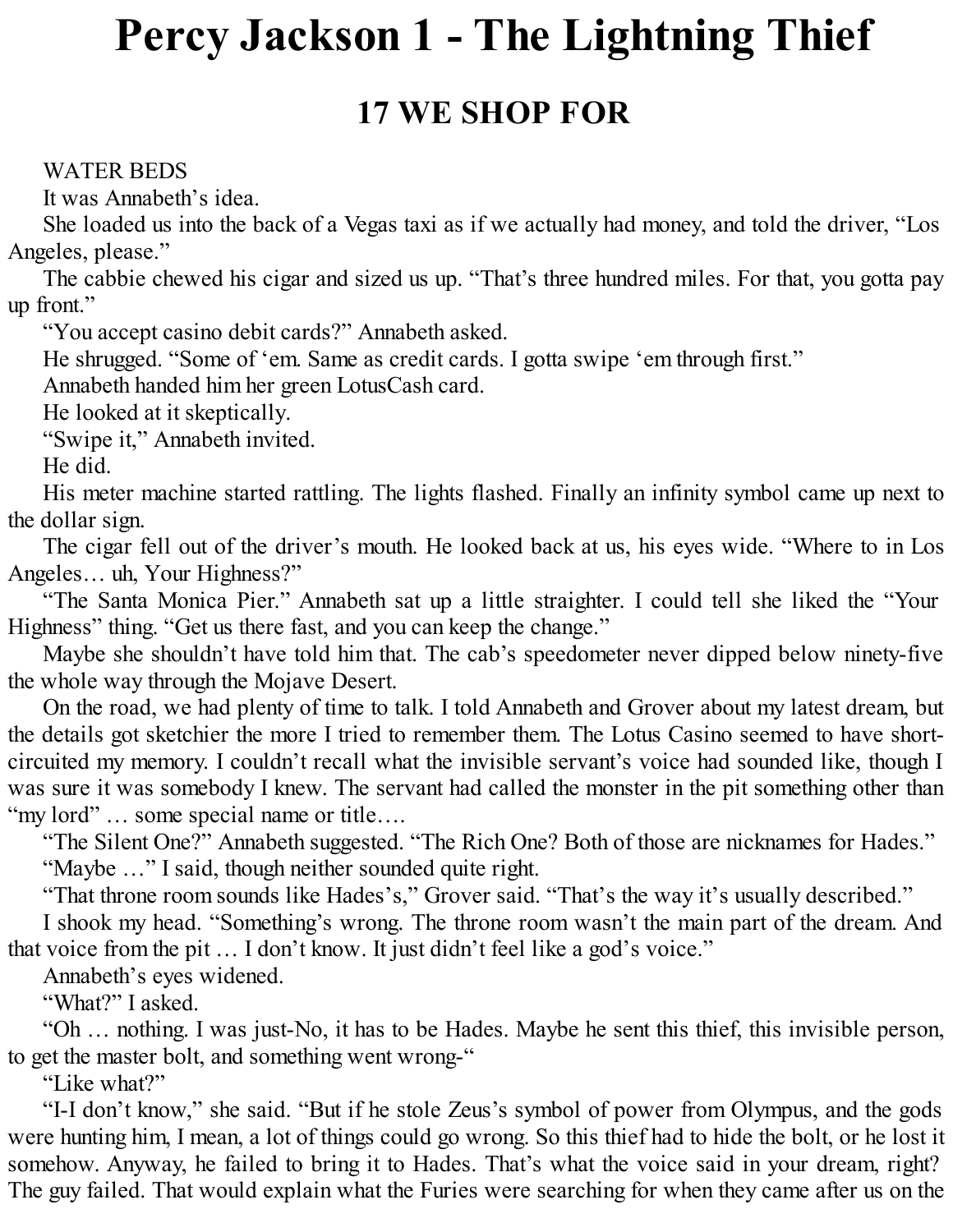bus. Maybe they thought we had retrieved the bolt."

I wasn't sure what was wrong with her. She looked pale.

"But if I'd already retrieved the bolt," I said, "why would I be traveling to the Underworld?"

"To threaten Hades," Grover suggested. "To bribe or blackmail him into getting your mom back." I whistled. "You have evil thoughts for a goat."

"Why, thank you."

"But the thing in the pit said it was waiting for two items," I said. "If the master bolt is one, what's the other?"

Grover shook his head, clearly mystified.

Annabeth was looking at me as if she knew my next question, and was silently willing me not to ask it.

"You have an idea what might be in that pit, don't you?" I asked her. "I mean, if it isn't Hades?"

"Percy … let's not talk about it. Because if it isn't Hades … No. It has to be Hades."

Wasteland rolled by. We passed a sign that said CALIFORNIA STATE LINE, 12 MILES.

I got the feeling I was missing one simple, critical piece of information. It was like when I stared at a common word I should know, but I couldn't make sense of it because one or two letters were floating around. The more I thought about my quest, the more I was sure that confronting Hades wasn't the real answer. There was something else going on, something even more dangerous.

The problem was: we were hurtling toward the Underworld at ninety-five miles an hour, betting that Hades had the master bolt. If we got there and found out we were wrong, we wouldn't have time to correct ourselves. The solstice deadline would pass and war would begin.

"The answer is in the Underworld," Annabeth assured me. "You saw spirits of the dead, Percy. There's only one place that could be. We're doing the right thing."

She tried to boost our morale by suggesting clever strategies for getting into the Land of the Dead, but my heart wasn't in it. There were just too many unknown factors. It was like cramming for a test without knowing the subject. And believe me, I'd done that enough times.

The cab sped west. Every gust of wind through Death Valley sounded like a spirit of the dead. Every time the brakes hissed on an eighteen-wheeler, it reminded me of Echidna's reptilian voice.

At sunset, the taxi dropped us at the beach in Santa Monica. It looked exactly the way L.A. beaches do in the movies, only it smelled worse. There were carnival rides lining the Pier, palm trees lining the sidewalks, homeless guys sleeping in the sand dunes, and surfer dudes waiting for the perfect wave.

Grover, Annabeth, and I walked down to the edge of the surf.

"What now?" Annabeth asked.

The Pacific was turning gold in the setting sun. I thought about how long it had been since I'd stood on the beach at Montauk, on the opposite side of the country, looking out at a different sea.

How could there be a god who could control all that? What did my science teacher used to saytwo-thirds of the earth's surface was covered in water? How could I be the son of someone that powerful?

I stepped into the surf

"Percy?" Annabeth said. "What are you doing?"

I kept walking, up to my waist, then my chest.

She called after me, "You know how polluted that water is? There're all kinds of toxic-"

That's when my head went under.

I held my breath at first. It's difficult to intentionally inhale water. Finally I couldn't stand it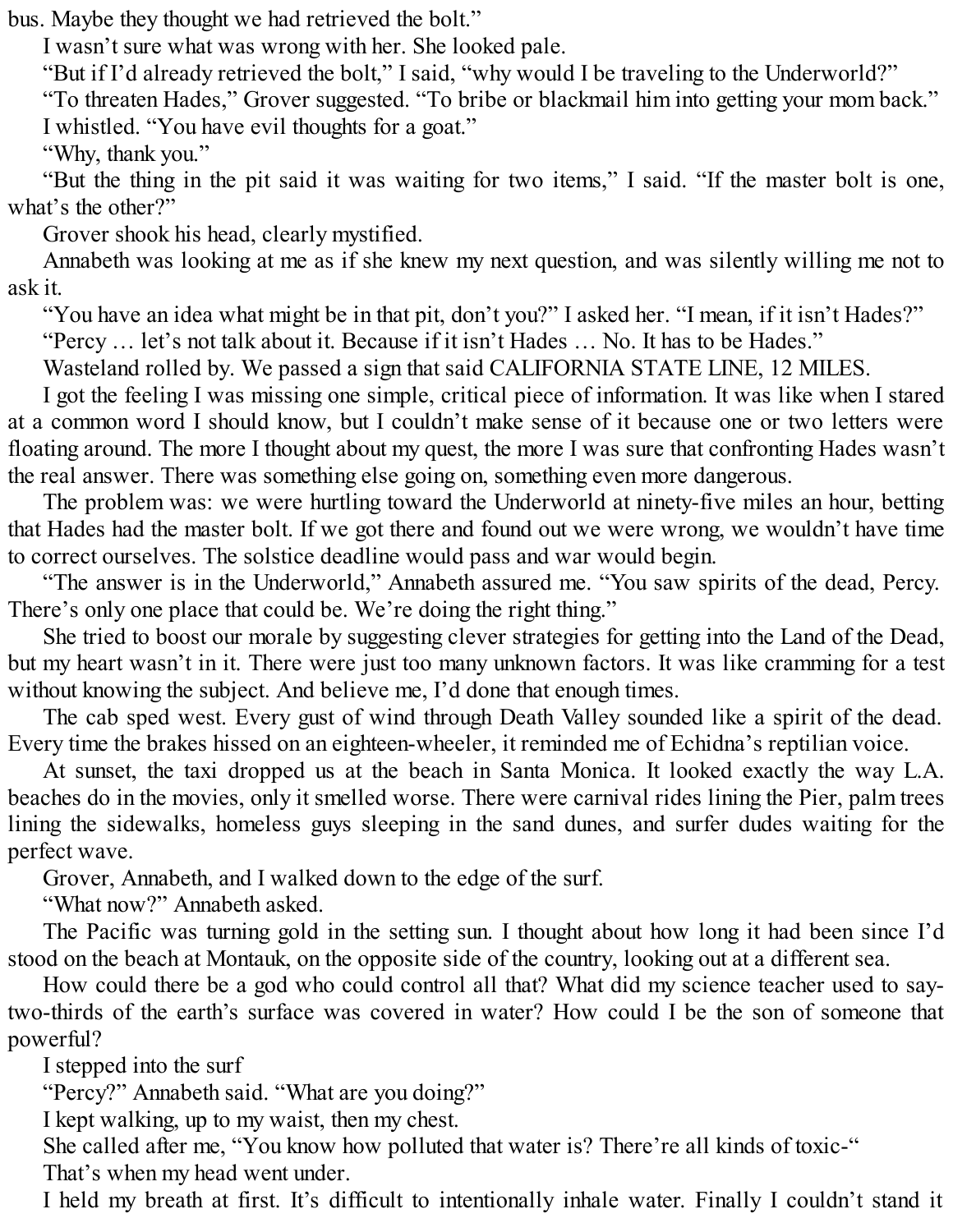anymore. I gasped. Sure enough, I could breathe normally.

I walked down into the shoals. I shouldn't have been able to see through the murk, but somehow I could tell where everything was. I could sense the rolling texture of the bottom. I could make out sand-dollar colonies dotting the sandbars. I could even see the currents, warm and cold streams swirling together.

I felt something rub against my leg. I looked down and almost shot out of the water like a ballistic missile. Sliding along beside me was a five-foot-long mako shark.

But the thing wasn't attacking. It was nuzzling me. Heeling like a dog. Tentatively, I touched its dorsal fin. It bucked a little, as if inviting me to hold tighter. I grabbed the fin with both hands. It took off, pulling me along. The shark carried me down into the darkness. It deposited me at the edge of the ocean proper, where the sand bank dropped off into a huge chasm. It was like standing on the rim of the Grand Canyon at midnight, not being able to see much, but knowing the void was right there.

The surface shimmered maybe a hundred and fifty feet above. I knew I should've been crushed by the pressure. Then again, I shouldn't have been able to breathe. I wondered if there was a limit to how deep I could go, if I could sink straight to the bottom of the Pacific.

Then I saw something glimmering in the darkness below, growing bigger and brighter as it rose toward me. A woman's voice, like my mother's, called: "Percy Jackson."

As she got closer, her shape became clearer. She had flowing black hair, a dress made of green silk. Light flickered around her, and her eyes were so distractingly beautiful I hardly noticed the stallion-sized sea horse she was riding.

She dismounted. The sea horse and the mako shark whisked off and started playing something that looked like tag. The underwater lady smiled at me. "You've come far, Percy Jackson. Well done."

I wasn't quite sure what to do, so I bowed. "You're the woman who spoke to me in the Mississippi River."

"Yes, child. I am a Nereid, a spirit of the sea. It was not easy to appear so far upriver, but the naiads, my freshwater cousins, helped sustain my life force. They honor Lord Poseidon, though they do not serve in his court."

"And … you serve in Poseidon's court?"

She nodded. "It has been many years since a child of the Sea God has been born. We have watched you with great interest."

Suddenly I remembered faces in the waves off Montauk Beach when I was a little boy, reflections of smiling women. Like so many of the weird things in my life, I'd never given it much thought before.

"If my father is so interested in me," I said, "why isn't he here? Why doesn't he speak to me?"

A cold current rose out of the depths.

"Do not judge the Lord of the Sea too harshly," the Nereid told me. "He stands at the brink of an unwanted war. He has much to occupy his time. Besides, he is forbidden to help you directly. The gods may not show such favoritism."

"Even to their own children?"

"Especially to them. The gods can work by indirect influence only. That is why I give you a warning, and a gift."

She held out her hand. Three white pearls flashed in her palm.

"I know you journey to Hades's realm," she said. "Few mortals have ever done this and survived: Orpheus, who had great music skill; Hercules, who had great strength; Houdini, who could escape even the depths of Tartarus. Do you have these talents?"

"Urn … no, ma'am."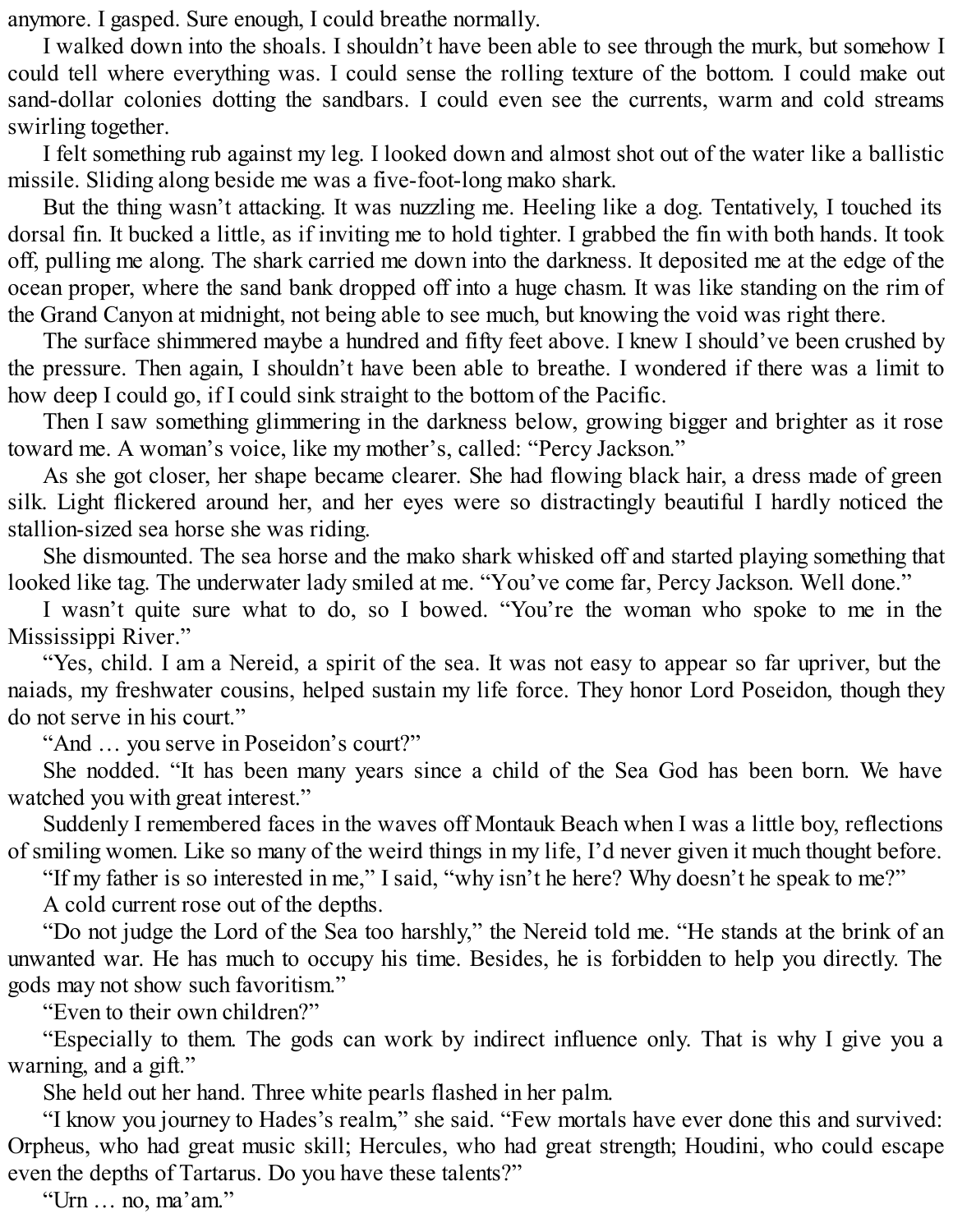"Ah, but you have something else, Percy. You have gifts you have only begun to know. The oracles have foretold a great and terrible future for you, should you survive to manhood. Poseidon would not have you die before your time. Therefore take these, and when you are in need, smash a pearl at your feet."

"What will happen?"

"That," she said, "depends on the need. But remember: what belongs to the sea will always return to the sea."

"What about the warning?"

Her eyes flickered with green light. "Go with what your heart tells you, or you will lose all. Hades feeds on doubt and hopelessness. He will trick you if he can, make you mistrust your own judgment. Once you are in his realm, he will never willingly let you leave. Keep faith. Good luck, Percy Jackson."

She summoned her sea horse and rode toward the void.

"Wait!" I called. "At the river, you said not to trust the gifts. What gifts?"

"Good-bye, young hero," she called back, her voice fading into the depths. "You must listen to your heart." She became a speck of glowing green, and then she was gone.

I wanted to follow her down into the darkness. I wanted to see the court of Poseidon. But I looked up at the sunset darkening on the surface. My friends were waiting. We had so little time….

I kicked upward toward the shore.

When I reached the beach, my clothes dried instantly. I told Grover and Annabeth what had happened, and showed them the pearls.

Annabeth grimaced. "No gift comes without a price."

"They were free."

"No." She shook her head. "'There is no such thing as a free lunch.' That's an ancient Greek saying that translated pretty well into American. There will be a price. You wait."

On that happy thought, we turned our backs on the sea.

With some spare change from Ares's backpack, we took the bus into West Hollywood. I showed the driver the Underworld address slip I'd taken from Aunty Em's Garden Gnome Emporium, but he'd never heard of DOA Recording Studios.

"You remind me of somebody I saw on TV," he told me. "You a child actor or something?"

"Uh … I'm a stunt double … for a lot of child actors."

"Oh! That explains it."

We thanked him and got off quickly at the next stop.

We wandered for miles on foot, looking for DOA. Nobody seemed to know where it was. It didn't appear in the phone book.

Twice, we ducked into alleys to avoid cop cars.

I froze in front of an appliance-store window because a television was playing an interview with somebody who looked very familiar-my stepdad, Smelly Gabe. He was talking to Barbara Walters-I mean, as if he were some kind of huge celebrity. She was interviewing him in our apartment, in the middle of a poker game, and there was a young blond lady sitting next to him, patting his hand.

A fake tear glistened on his cheek. He was saying, "Honest, Ms. Walters, if it wasn't for Sugar here, my grief counselor, I'd be a wreck. My stepson took everything I cared about. My wife ... my Camaro … I-I'm sorry. I have trouble talking about it."

"There you have it, America." Barbara Walters turned to the camera. "A man torn apart. An adolescent boy with serious issues. Let me show you, again, the last known photo of this troubled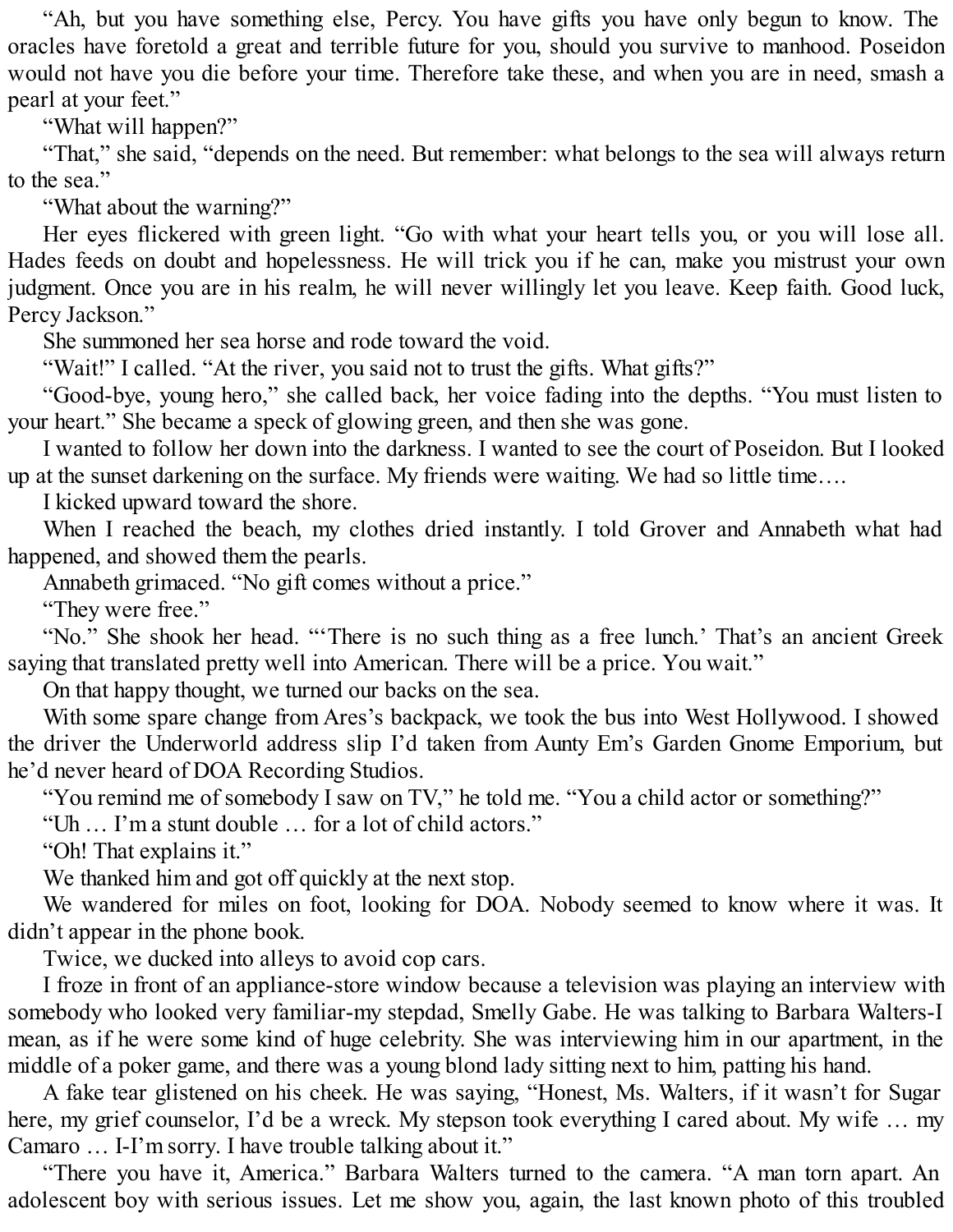young fugitive, taken a week ago in Denver."

The screen cut to a grainy shot of me, Annabeth, and Grover standing outside the Colorado diner, talking to Ares.

"Who are the other children in this photo?" Barbara Walters asked dramatically. "Who is the man with them? Is Percy Jackson a delinquent, a terrorist, or perhaps the brainwashed victim of a frightening new cult? When we come back, we chat with a leading child psychologist. Stay tuned, America."

"C'mon," Grover told me. He hauled me away before I could punch a hole in the appliance-store window.

It got dark, and hungry-looking characters started coming out on the streets to play. Now, don't get me wrong. I'm a New Yorker. I don't scare easy. But L.A. had a totally different feel from New York. Back home, everything seemed close. It didn't matter how big the city was, you could get anywhere without getting lost. The street pattern and the subway made sense. There was a system to how things worked. A kid could be safe as long as he wasn't stupid.

L.A. wasn't like that. It was spread out, chaotic, hard to move around. It reminded me of Ares. It wasn't enough for L.A. to be big; it had to prove it was big by being loud and strange and difficult to navigate, too. I didn't know how we were ever going to find the entrance to the Underworld by tomorrow, the summer solstice.

We walked past gangbangers, bums, and street hawkers, who looked at us like they were trying to figure if we were worth the trouble of mugging.

As we hurried passed the entrance of an alley, a voice from the darkness said, "Hey, you." Like an idiot, I stopped.

Before I knew it, we were surrounded. A gang of kids had circled us. Six of them in all-white kids with expensive clothes and mean faces. Like the kids at Yancy Academy: rich brats playing at being bad boys.

Instinctively, I uncapped Riptide.

When the sword appeared out of nowhere, the kids backed off, but their leader was either really stupid or really brave, because he kept coming at me with a switchblade.

I made the mistake of swinging.

The kid yelped. But he must've been one hundred percent mortal, because the blade passed harmlessly right through his chest. He looked down. "What the ..."

I figured I had about three seconds before his shock turned to anger. "Run!" I screamed at Annabeth and Grover.

We pushed two kids out of the way and raced down the street, not knowing where we were going. We turned a sharp corner.

"There!" Annabeth shouted.

Only one store on the block looked open, its windows glaring with neon. The sign above the door said something like CRSTUY'S WATRE BDE ALPACE.

"Crusty's Water Bed Palace?" Grover translated.

It didn't sound like a place I'd ever go except in an emergency, but this definitely qualified.

We burst through the doors, ran behind a water bed, and ducked. A split second later, the gang kids ran past outside.

"I think we lost them," Grover panted.

A voice behind us boomed, "Lost who?"

We all jumped.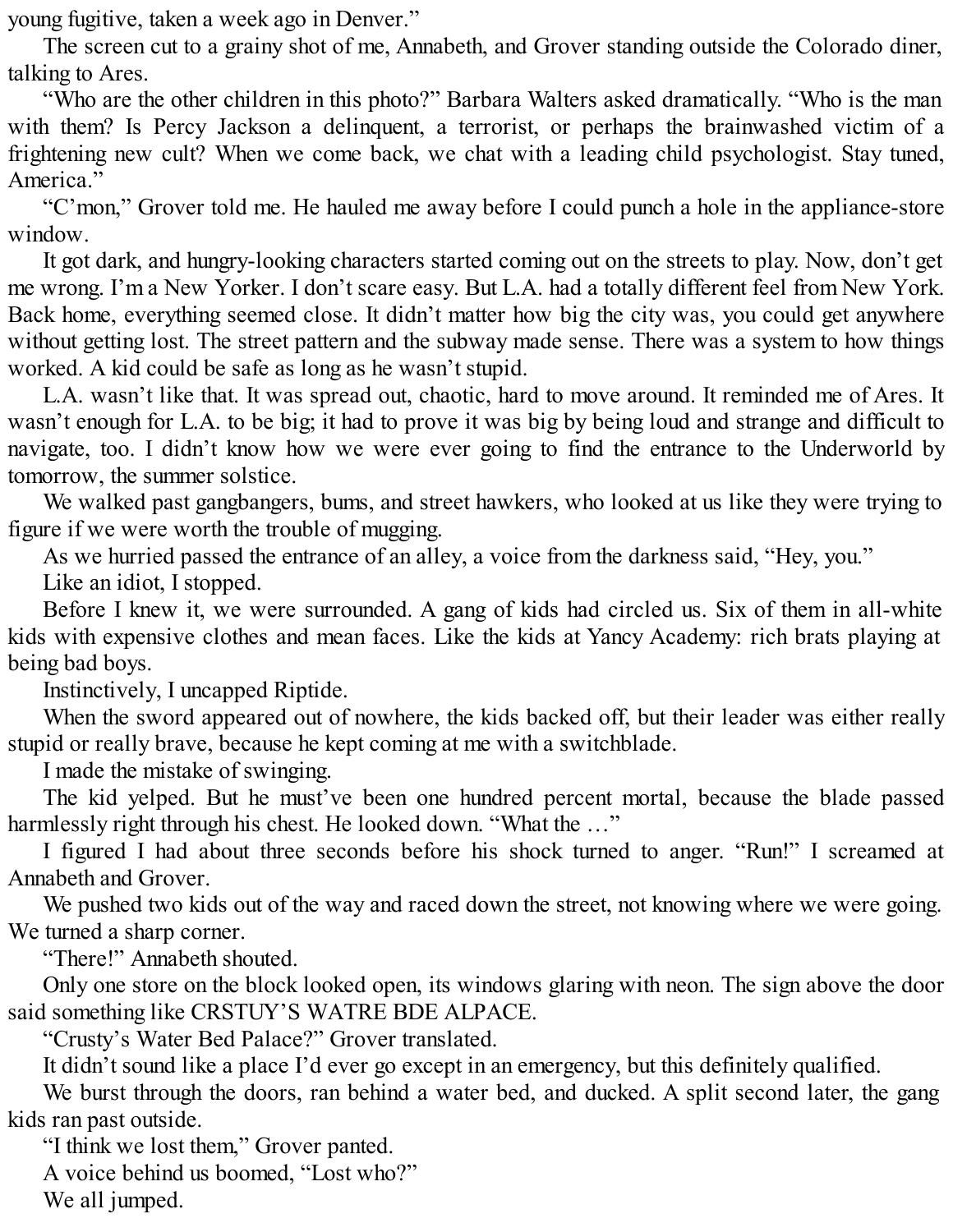Standing behind us was a guy who looked like a raptor in a leisure suit. He was at least seven feet tall, with absolutely no hair. He had gray, leathery skin, thick-lidded eyes, and a cold, reptilian smile. He moved toward us slowly, but I got the feeling he could move fast if he needed to.

His suit might've come from the Lotus Casino. It belonged back in the seventies, big-time. The shirt was silk paisley, unbuttoned halfway down his hairless chest. The lapels on his velvet jacket were as wide as landing strips. The silver chains around his neck-I couldn't even count them.

"I'm Crusty," he said, with a tartar-yellow smile.

I resisted the urge to say, Yes, you are.

"Sorry to barge in," I told him. "We were just, um, browsing."

"You mean hiding from those no-good kids," he grumbled. "They hang around every night. I get a lot of people in here, thanks to them. Say, you want to look at a water bed?"

I was about to say No, thanks, when he put a huge paw on my shoulder and steered me deeper into the showroom.

There was every kind of water bed you could imagine: different kinds of wood, different patterns of sheets; queen-size, king-size, emperor-of-the-universe-size.

"This is my most popular model." Crusty spread his hands proudly over a bed covered with black satin sheets, with built-in Lava Lamps on the headboard. The mattress vibrated, so it looked like oilflavored Jell-O.

"Million-hand massage," Crusty told us. "Go on, try it out. Shoot, take a nap. I don't care. No business today, any-way.

"Um," I said, "I don't think …"

"Million-hand massage!" Grover cried, and dove in. "Oh, you guys! This is cool."

"Hmm," Crusty said, stroking his leathery chin. "Almost, almost."

"Almost what?" I asked.

He looked at Annabeth. "Do me a favor and try this one over here, honey. Might fit."

Annabeth said, "But what-"

He patted her reassuringly on the shoulder and led her over to the Safari Deluxe model with teakwood lions carved into the frame and a leopard-patterned comforter. When Annabeth didn't want to lie down, Crusty pushed her.

"Hey!" she protested.

Crusty snapped his fingers. "Ergo!"

Ropes sprang from the sides of the bed, lashing around Annabeth, holding her to the mattress.

Grover tried to get up, but ropes sprang from his black-satin bed, too, and lashed him down.

"N-not c-c-cool!" he yelled, his voice vibrating from the million-hand massage. "N-not c-cool aat all!"

The giant looked at Annabeth, then turned toward me and grinned. "Almost, darn it."

I tried to step away, but his hand shot out and clamped around the back of my neck. "Whoa, kid. Don't worry. We'll find you one in a sec."

"Let my friends go."

"Oh, sure I will. But I got to make them fit, first."

"What do you mean?"

"All the beds are exactly six feet, see? Your friends are too short. Got to make them fit." Annabeth and Grover kept struggling.

"Can't stand imperfect measurements," Crusty muttered. "Ergo!"

A new set of ropes leaped out from the top and bottom of the beds, wrapping around Grover and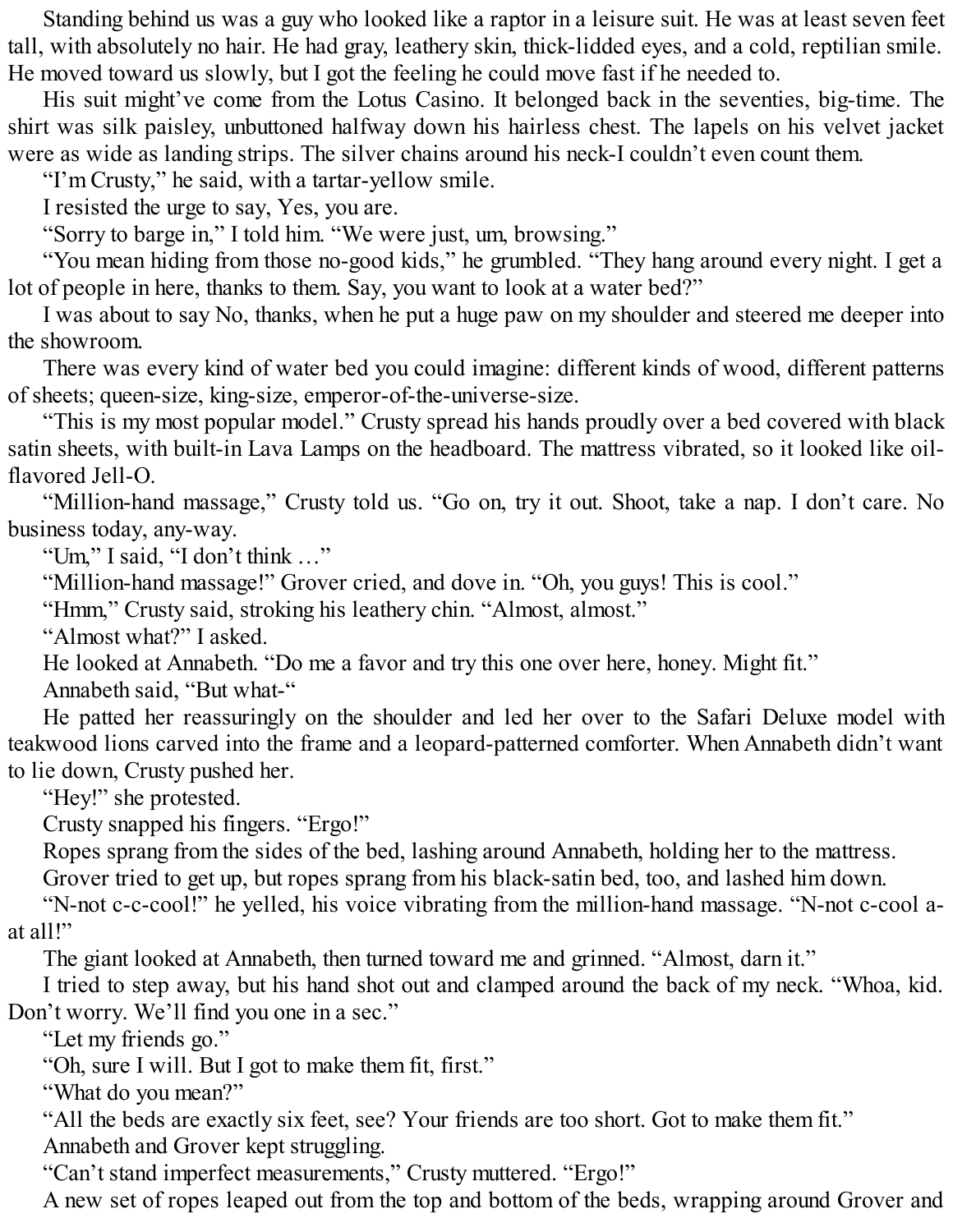Annabeth's ankles, then around their armpits. The ropes started tightening, pulling my friends from both ends.

"Don't worry," Crusty told me, "These are stretching jobs. Maybe three extra inches on their spines. They might even live. Now why don't we find a bed you like, huh?"

"Percy!" Grover yelled.

My mind was racing. I knew I couldn't take on this giant water-bed salesman alone. He would snap my neck before I ever got my sword out.

"Your real name's not Crusty, is it?" I asked.

"Legally, it's Procrustes," he admitted.

"The Stretcher," I said. I remembered the story: the giant who'd tried to kill Theseus with excess hospitality on his way to Athens.

"Yeah," the salesman said. "But who can pronounce Procrustes? Bad for business. Now 'Crusty,' anybody can say that."

"You're right. It's got a good ring to it."

His eyes lit up. "You think so?"

"Oh, absolutely," I said. "And the workmanship on these beds? Fabulous!"

He grinned hugely, but his fingers didn't loosen on my neck. "I tell my customers that. Every time. Nobody bothers to look at the workmanship. How many built-in Lava Lamp headboards have you seen?"

"Not too many."

"That's right!"

"Percy!" Annabeth yelled. "What are you doing?"

"Don't mind her," I told Procrustes. "She's impossible."

The giant laughed. "All my customers are. Never six feet exactly. So inconsiderate. And then they complain about the fitting."

"What do you do if they're longer than six feet?"

"Oh, that happens all the time. It's a simple fix."

He let go of my neck, but before I could react, he reached behind a nearby sales desk and brought out a huge double-bladed brass axe. He said, "I just center the subject as best I can and lop off whatever hangs over on either end."

"Ah," I said, swallowing hard. "Sensible."

"I'm so glad to come across an intelligent customer!"

The ropes were really stretching my friends now. Annabeth was turning pale. Grover made gurgling sounds, like a strangled goose.

"So, Crusty …" I said, trying to keep my voice light. I glanced at the sales tag on the valentineshaped Honeymoon Special. "Does this one really have dynamic stabilizers to stop wave motion?"

"Absolutely. Try it out."

"Yeah, maybe I will. But would it work even for a big guy like you? No waves at all?"

"Guaranteed."

"No way."

"Way."

"Show me."

He sat down eagerly on the bed, patted the mattress. "No waves. See?"

I snapped my fingers. "Ergo."

Ropes lashed around Crusty and flattened him against the mattress.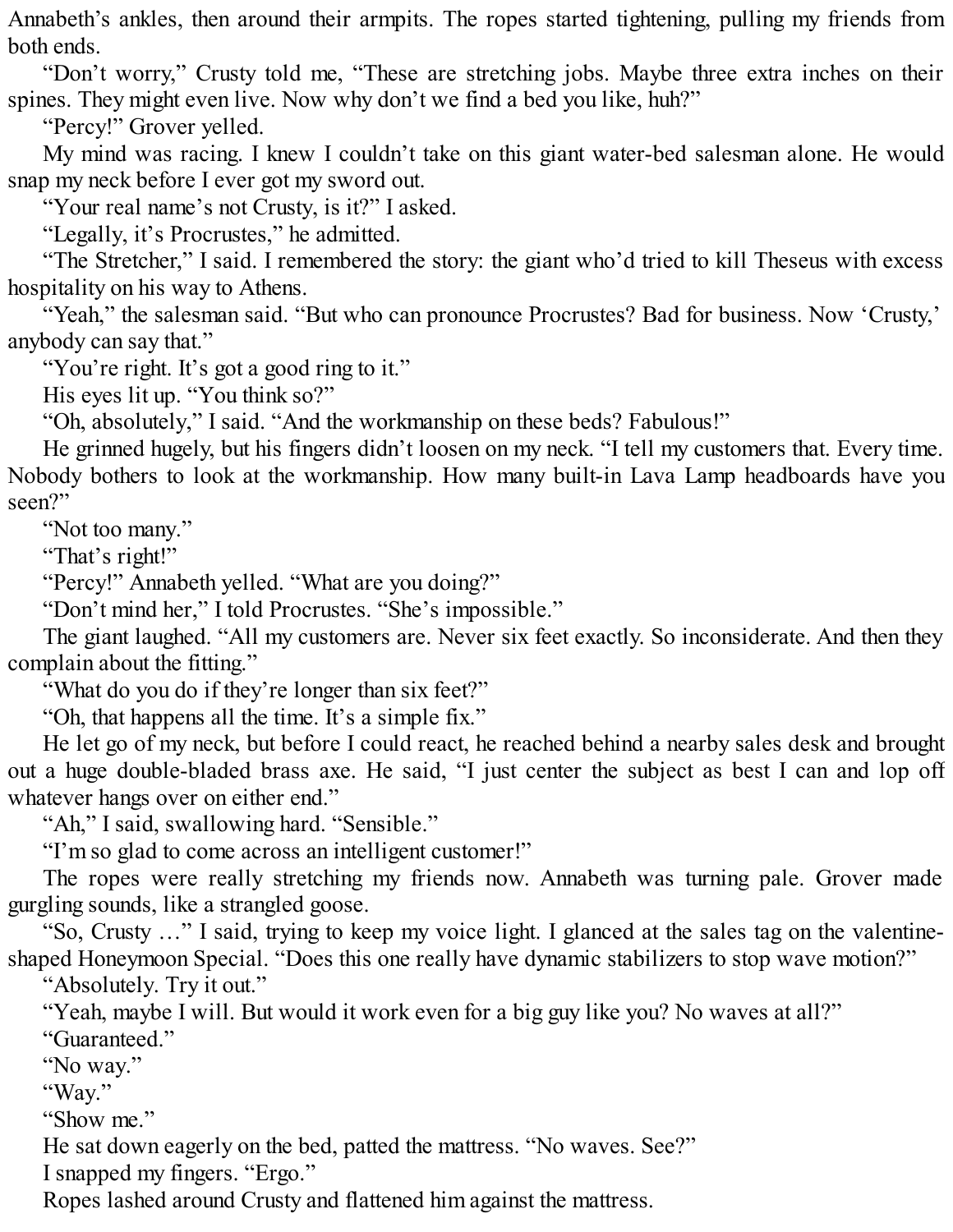"Hey!" he yelled.

"Center him just right," I said.

The ropes readjusted themselves at my command. Crusty's whole head stuck out the top. His feet stuck out the bottom.

"No!" he said. "Wait! This is just a demo."

I uncapped Riptide. "A few simple adjustments …"

I had no qualms about what I was about to do. If Crusty were human, I couldn't hurt him anyway. If he was a monster, he deserved to turn into dust for a while.

"You drive a hard bargain," he told me. "I'll give you thirty percent off on selected floor models."

"I think I'll start with the top." I raised my sword.

"No money down! No interest for six months!"

I swung the sword. Crusty stopped making offers.

I cut the ropes on the other beds. Annabeth and Grover got to their feet, groaning and wincing and cursing me a lot.

"You look taller," I said.

"Very funny," Annabeth said. "Be faster next time."

I looked at the bulletin board behind Crusty's sales desk. There was an advertisement for Hermes Delivery Service, and another for the All-New Compendium of L.A. Area Monsters-"The only Monstrous Yellow Pages you'll ever need!" Under that, a bright orange flier for DOA Recording Studios, offering commissions for heroes' souls. "We are always looking for new talent!" DOA's address was right underneath with a map.

"Come on," I told my friends.

"Give us a minute," Grover complained. "We were almost stretched to death.'"

"Then you're ready for the Underworld," I said. "It's only a block from here."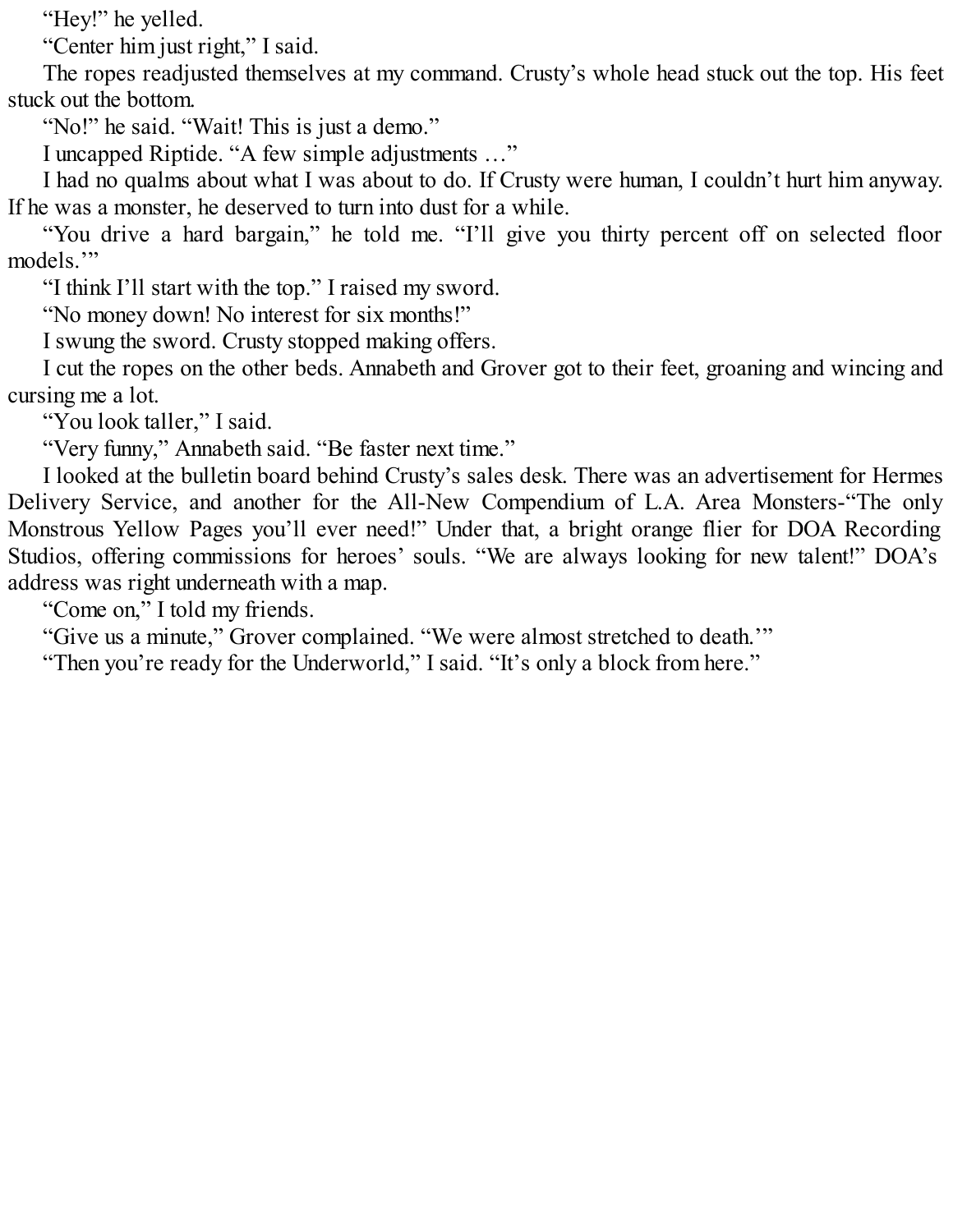## **Percy Jackson 1 - The Lightning Thief**

### **18 ANNABETH DOES**

### OBEDIENCE SCHOOL

We stood in the shadows of Valencia Boulevard, looking up at gold letters etched in black marble: DOA RECORDING STUDIOS.

Underneath, stenciled on the glass doors: NO SOLICITORS. NO LOITERING. NO LIVING.

It was almost midnight, but the lobby was brightly lit and full of people. Behind the security desk sat a tough-looking guard with sunglasses and an earpiece.

I turned to my friends. "Okay. You remember the plan."

"The plan," Grover gulped. "Yeah. I love the plan."

Annabeth said, "What happens if the plan doesn't work?"

"Don't think negative."

"Right," she said. "We're entering the Land of the Dead, and I shouldn't think negative."

I took the pearls out of my pocket, the three milky spheres the Nereid had given me in Santa Monica. They didn't seem like much of a backup in case something went wrong.

Annabeth put her hand on my shoulder. "I'm sorry, Percy. You're right, we'll make it. It'll be fine."

She gave Grover a nudge.

"Oh, right!" he chimed in. "We got this far. We'll find the master bolt and save your mom. No problem."

I looked at them both, and felt really grateful. Only a few minutes before, I'd almost gotten them stretched to death on deluxe water beds, and now they were trying to be brave for my sake, trying to make me feel better.

I slipped the pearls back in my pocket. "Let's whup some Underworld butt."

We walked inside the DOA lobby.

Muzak played softly on hidden speakers. The carpet and walls were steel gray. Pencil cactuses grew in the corners like skeleton hands. The furniture was black leather, and every seat was taken. There were people sitting on couches, people standing up, people staring out the windows or waiting for the elevator. Nobody moved, or talked, or did much of anything. Out of the corner of my eye, I could see them all just fine, but if I focused on any one of them in particular, they started looking … transparent. I could see right through their bodies.

The security guard's desk was a raised podium, so we had to look up at him.

He was tall and elegant, with chocolate-colored skin and bleached-blond hair shaved military style. He wore tortoiseshell shades and a silk Italian suit that matched his hair. A black rose was pinned to his lapel under a silver name tag.

I read the name tag, then looked at him in bewilderment. "Your name is Chiron?"

He leaned across the desk. I couldn't see anything in his glasses except my own reflection, but his smile was sweet and cold, like a pythons, right before it eats you.

"What a precious young lad." He had a strange accent-British, maybe, but also as if he had learned English as a second language. "Tell me, mate, do I look like a centaur?"

"N-no."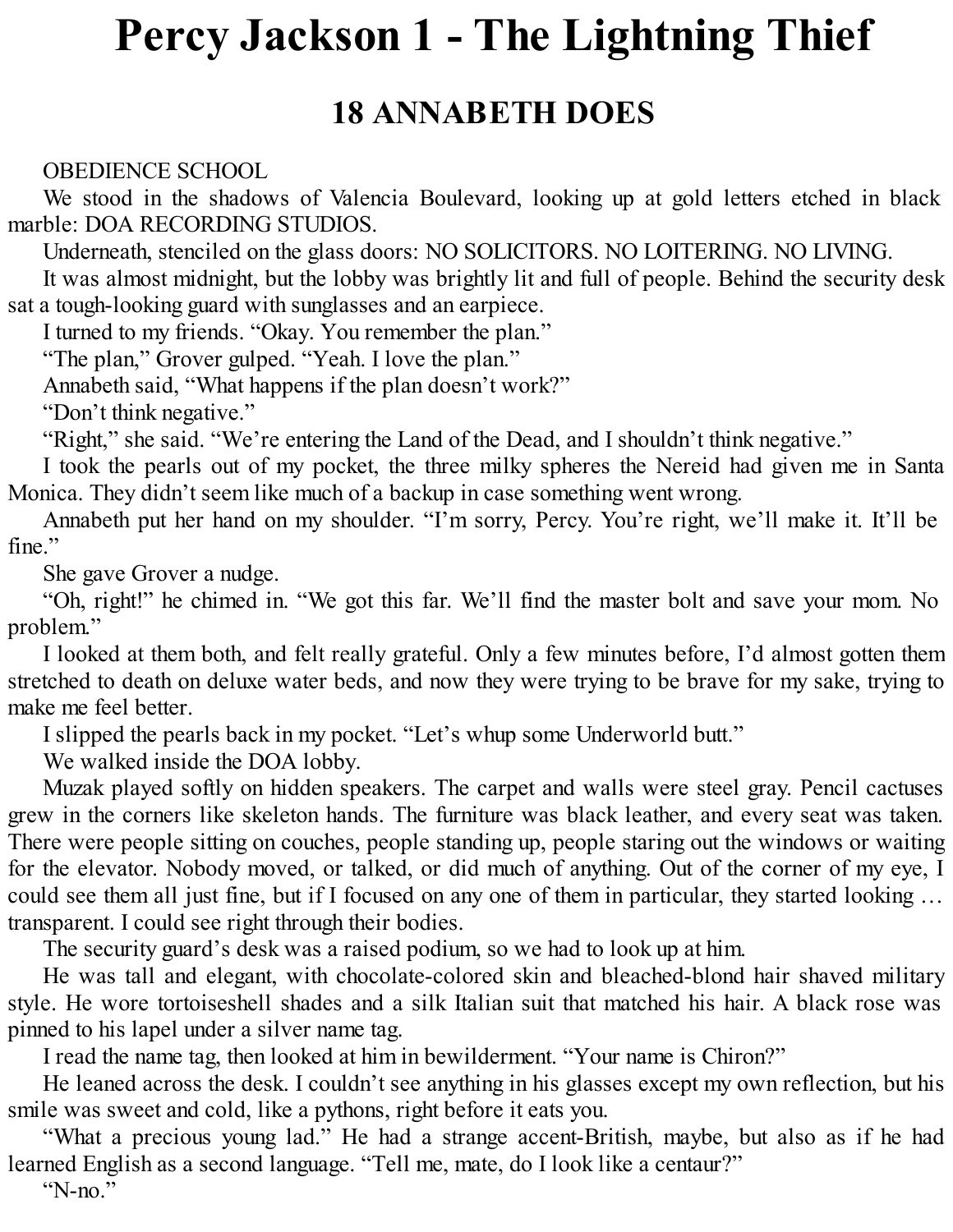"Sir," he added smoothly.

"Sir," I said.

He pinched the name tag and ran his finger under the letters. "Can you read this, mate? It says C-H-A-R-O-N. Say it with me: CARE-ON."

"Charon."

"Amazing! Now: Mr. Charon."

"Mr. Charon," I said.

"Well done." He sat back. "I hate being confused with that old horse-man. And now, how may I help you little dead ones?"

His question caught in my stomach like a fastball. I looked at Annabeth for support.

"We want to go the Underworld," she said.

Charon's mouth twitched. "Well, that's refreshing."

"It is?" she asked.

"Straightforward and honest. No screaming. No 'There must be a mistake, Mr. Charon.'" He looked us over. "How did you die, then?"

I nudged Grover.

"Oh," he said. "Um … drowned … in the bathtub."

"All three of you?" Charon asked. We nodded.

"Big bathtub." Charon looked mildly impressed. "I don't suppose you have coins for passage. Normally, with adults, you see, I could charge your American Express, or add the ferry price to your last cable bill. But with children … alas, you never die prepared. Suppose you'll have to take a seat for a few centuries."

"Oh, but we have coins." I set three golden drachmas on the counter, part of the stash I'd found in Crusty's office desk.

"Well, now …" Charon moistened his lips. "Real drachmas. Real golden drachmas. I haven't seen these in …"

His fingers hovered greedily over the coins.

We were so close.

Then Charon looked at me. That cold stare behind his glasses seemed to bore a hole through my chest. "Here now," he said. "You couldn't read my name correctly. Are you dyslexic, lad?"

"No," I said. "I'm dead."

Charon leaned forward and took a sniff. "You're not dead. I should've known. You're a godling." "We have to get to the Underworld," I insisted.

Charon made a growling sound deep in his throat.

Immediately, all the people in the waiting room got up and started pacing, agitated, lighting cigarettes, running hands through their hair, or checking their wristwatches.

"Leave while you can," Charon told us. "I'll just take these and forget I saw you."

He started to go for the coins, but I snatched them back.

"No service, no tip." I tried to sound braver than I felt.

Charon growled again-a deep, blood-chilling sound. The spirits of the dead started pounding on the elevator doors.

"It's a shame, too," I sighed. "We had more to offer."

I held up the entire bag from Crusty's stash. I took out a fistful of drachmas and let the coins spill through my fingers.

Charon's growl changed into something more like a lion's purr. "Do you think I can be bought,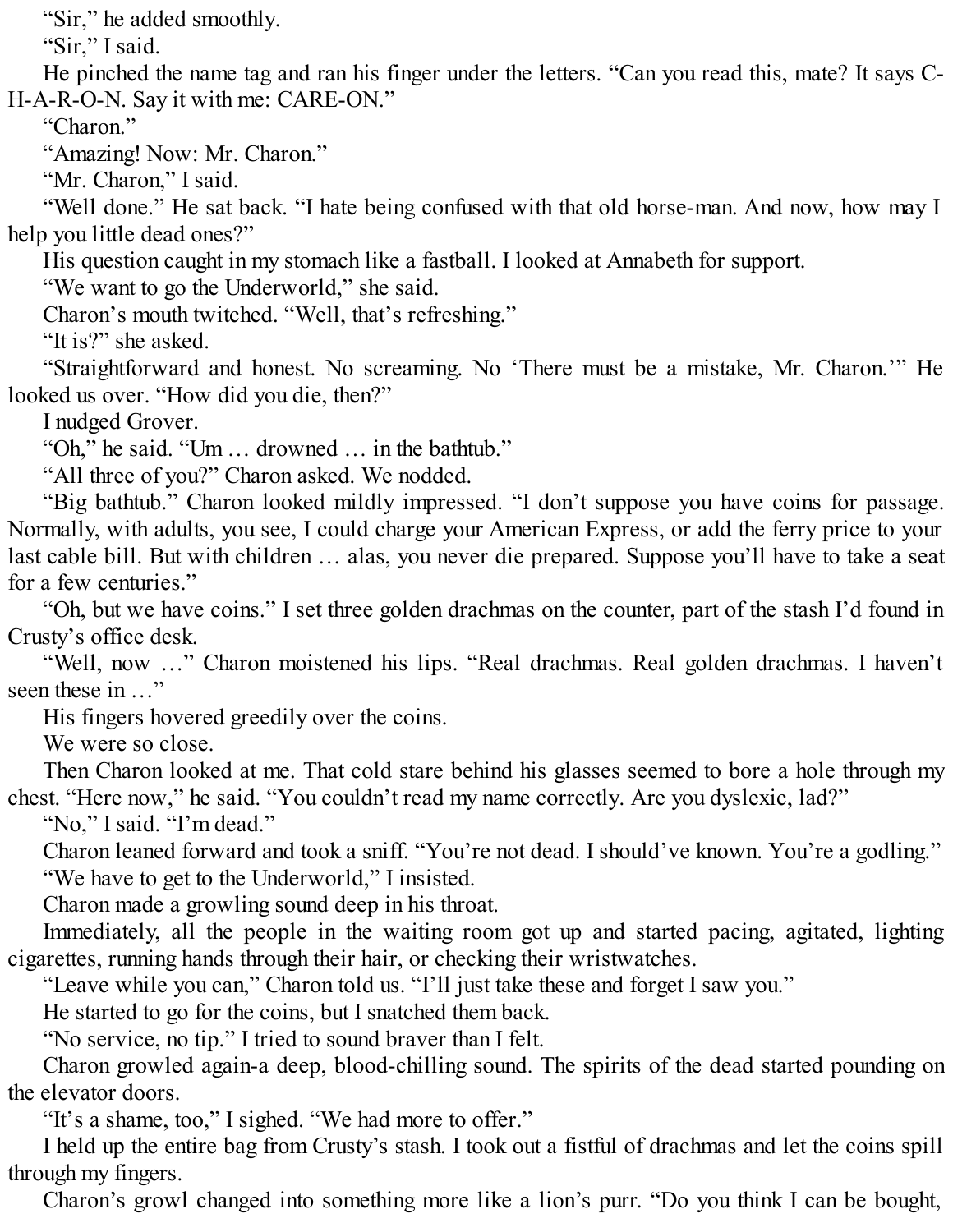godling? Eh … just out of curiosity, how much have you got there?"

"A lot," I said. "I bet Hades doesn't pay you well enough for such hard work."

"Oh, you don't know the half of it. How would you like to babysit these spirits all day? Always 'Please don't let me be dead' or 'Please let me across for free.' I haven't had a pay raise in three thousand years. Do you imagine suits like this come cheap?"

"You deserve better," I agreed. "A little appreciation. Respect. Good pay."

With each word, I stacked another gold coin on the counter.

Charon glanced down at his silk Italian jacket, as if imagining himself in something even better. "I must say, lad, you're making some sense now. Just a little."

I stacked another few coins. "I could mention a pay raise while I'm talking to Hades."

He sighed. "The boat's almost full, anyway. I might as well add you three and be off."

He stood, scooped up our money, and said, "Come along."

We pushed through the crowd of waiting spirits, who started grabbing at our clothes like the wind, their voices whispering things I couldn't make out. Charon shoved them out of the way, grumbling, "Freeloaders."

He escorted us into the elevator, which was already crowded with souls of the dead, each one holding a green boarding pass. Charon grabbed two spirits who were trying to get on with us and pushed them back into the lobby.

"Right. Now, no one get any ideas while I'm gone," he announced to the waiting room. "And if anyone moves the dial off my easy-listening station again, I'll make sure you're here for another thousand years. Understand?"

He shut the doors. He put a key card into a slot in the elevator panel and we started to descend.

"What happens to the spirits waiting in the lobby?" Annabeth asked.

"Nothing," Charon said.

"For how long?"

"Forever, or until I'm feeling generous."

"Oh," she said. "That's … fair."

Charon raised an eyebrow. "Whoever said death was fair, young miss? Wait until it's your turn. You'll die soon enough, where you're going."

"We'll get out alive," I said.

"Ha."

I got a sudden dizzy feeling. We weren't going down anymore, but forward. The air turned misty. Spirits around me started changing shape. Their modern clothes flickered, turning into gray hooded robes. The floor of the elevator began swaying.

I blinked hard. When I opened my eyes, Charon's creamy Italian suit had been replaced by a long black robe. His tortoiseshell glasses were gone. Where his eyes should've been were empty socketslike Ares's eyes, except Charon's were totally dark, full of night and death and despair.

He saw me looking, and said, "Well?"

"Nothing," I managed.

I thought he was grinning, but that wasn't it. The flesh of his face was becoming transparent, letting me see straight through to his skull.

The floor kept swaying.

Grover said, "I think I'm getting seasick."

When I blinked again, the elevator wasn't an elevator anymore. We were standing in a wooden barge. Charon was poling us across a dark, oily river, swirling with bones, dead fish, and other,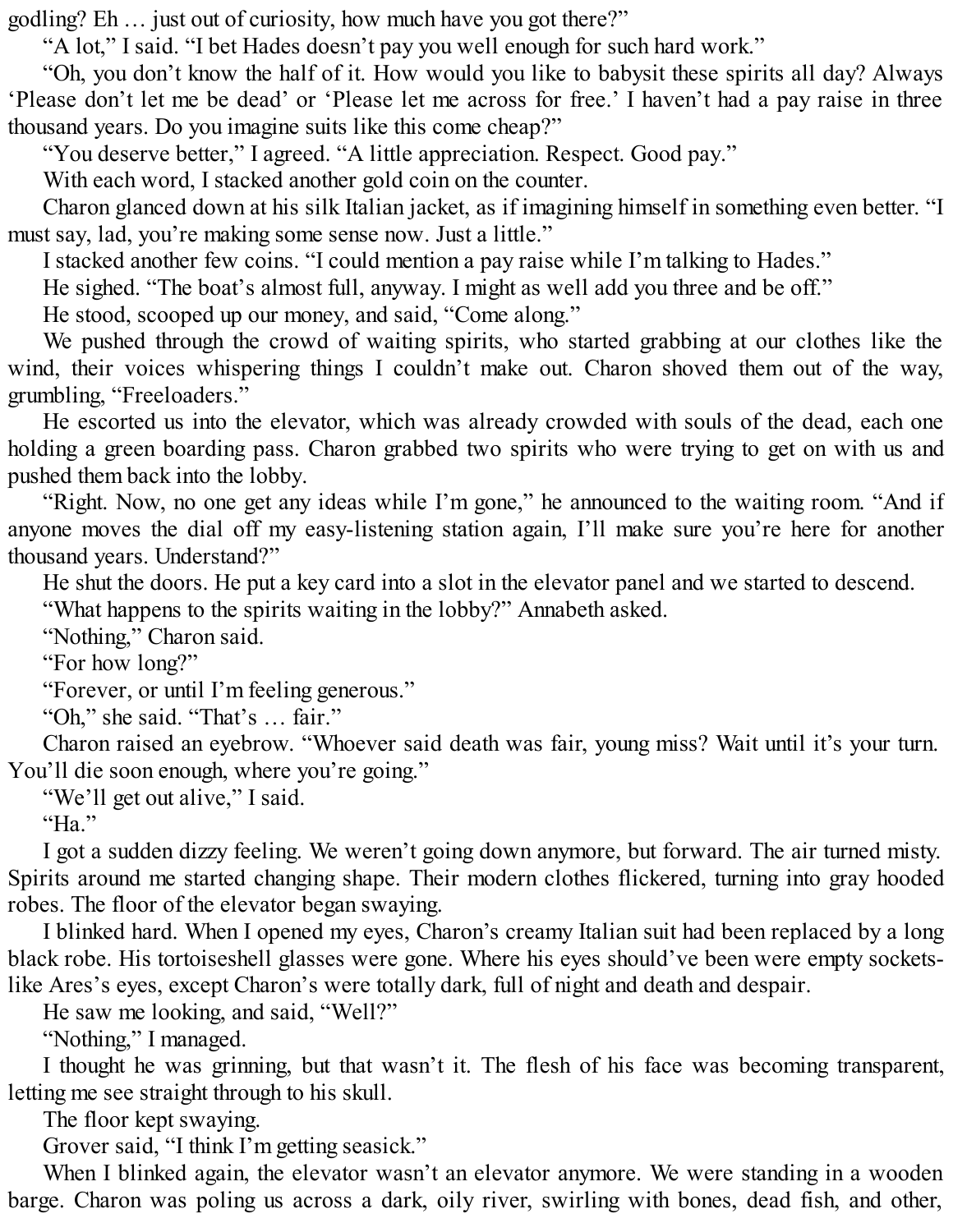stranger things-plastic dolls, crushed carnations, soggy diplomas with gilt edges.

"The River Styx," Annabeth murmured. "It's so …"

"Polluted," Charon said. "For thousands of years, you humans have been throwing in everything as you come across-hopes, dreams, wishes that never came true. Irresponsible waste management, if you ask me."

Mist curled off the filthy water. Above us, almost lost in the gloom, was a ceiling of stalactites. Ahead, the far shore glimmered with greenish light, the color of poison.

Panic closed up my throat. What was I doing here? These people around me … they were dead.

Annabeth grabbed hold of my hand. Under normal circumstances, this would've embarrassed me, but I understood how she felt. She wanted reassurance that somebody else was alive on this boat.

I found myself muttering a prayer, though I wasn't quite sure who I was praying to. Down here, only one god mattered, and he was the one I had come to confront.

The shoreline of the Underworld came into view. Craggy rocks and black volcanic sand stretched inland about a hundred yards to the base of a high stone wall, which marched off in either direction as far as we could see. A sound came from somewhere nearby in the green gloom, echoing off the stones-the howl of a large animal.

"Old Three-Face is hungry," Charon said. His smile turned skeletal in the greenish light. "Bad luck for you, godlings."

The bottom of our boat slid onto the black sand. The dead began to disembark. A woman holding a little girl's hand. An old man and an old woman hobbling along arm in arm. A boy no older than I was, shuffling silently along in his gray robe.

Charon said, "I'd wish you luck, mate, but there isn't any down here. Mind you, don't forget to mention my pay raise."

He counted our golden coins into his pouch, then took up his pole. He warbled something that sounded like a Barry Manilow song as he ferried the empty barge back across the river.

We followed the spirits up a well-worn path.

I'm not sure what I was expecting-Pearly Gates, or a big black portcullis, or something. But the entrance to the Underworld looked like a cross between airport security and the Jersey Turnpike.

There were three separate entrances under one huge black archway that said YOU ARE NOW ENTERING EREBUS. Each entrance had a pass-through metal detector with security cameras mounted on top. Beyond this were tollbooths manned by black-robed ghouls like Charon.

The howling of the hungry animal was really loud now, but I couldn't see where it was coming from. The three-headed dog, Cerberus, who was supposed to guard Hades's door, was nowhere to be seen.

The dead queued up in the three lines, two marked ATTENDANT ON DUTY, and one marked EZ DEATH. The EZ DEATH line was moving right along. The other two were crawling.

"What do you figure?" I asked Annabeth.

"The fast line must go straight to the Asphodel Fields," she said. "No contest. They don't want to risk judgment from the court, because it might go against them."

"There's a court for dead people?"

"Yeah. Three judges. They switch around who sits on the bench. King Minos, Thomas Jefferson, Shakespeare-people like that. Sometimes they look at a life and decide that person needs a special reward-the Fields of Elysium. Sometimes they decide on punishment. But most people, well, they just lived. Nothing special, good or bad. So they go to the Asphodel Fields."

"And do what?"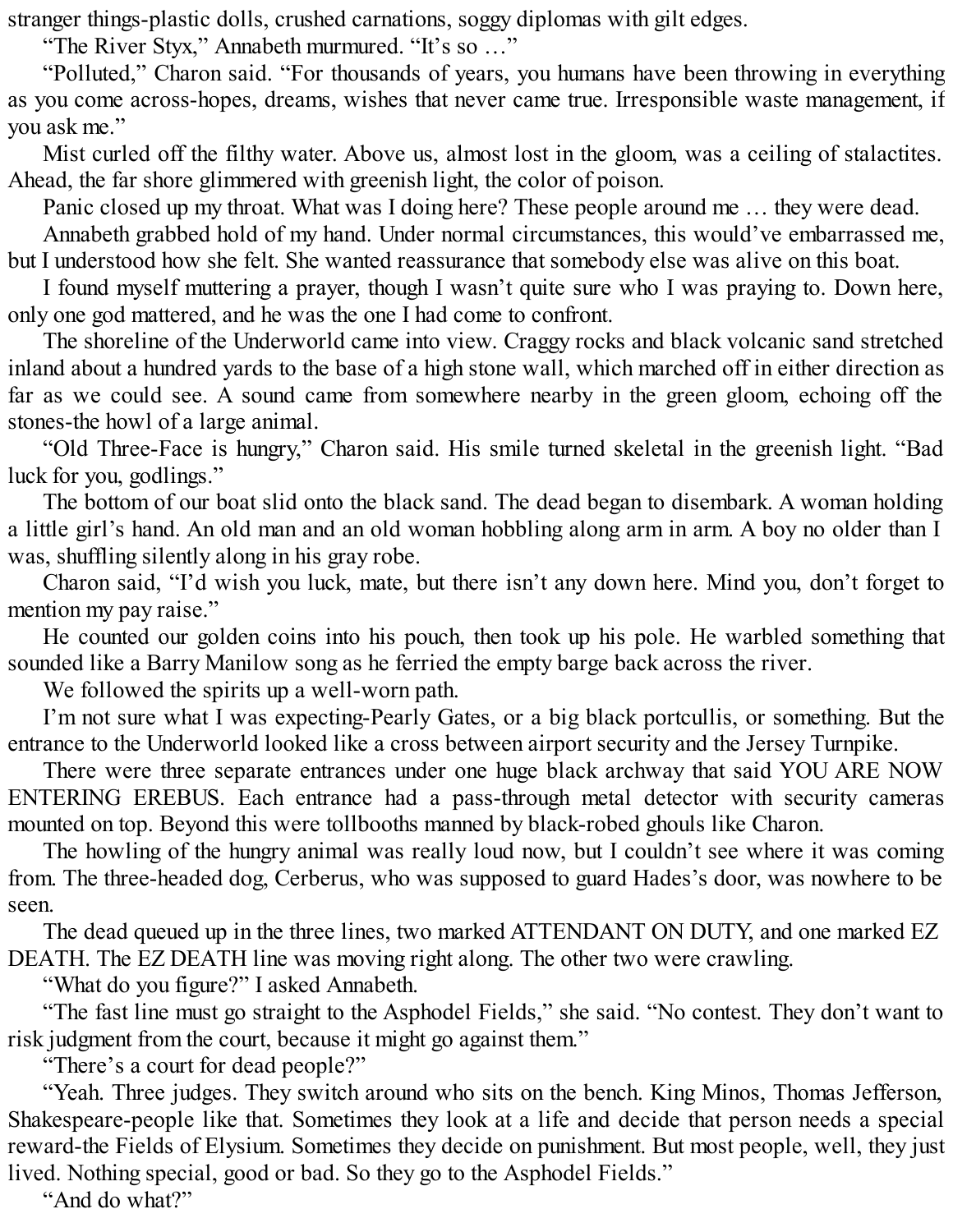Grover said, "Imagine standing in a wheat field in Kansas. Forever."

"Harsh," I said.

"Not as harsh as that," Grover muttered. "Look."

A couple of black-robbed ghouls had pulled aside one spirit and were frisking him at the security desk. The face of the dead man looked vaguely familiar.

"He's that preacher who made the news, remember?" Grover asked.

"Oh, yeah." I did remember now. We'd seen him on TV a couple of times at the Yancy Academy dorm. He was this annoying televangelist from upstate New York who'd raised millions of dollars for orphanages and then got caught spending the money on stuff for his mansion, like gold-plated toilet seats, and an indoor putt-putt golf course. He'd died in a police chase when his "Lamborghini for the Lord" went off a cliff.

I said, "What're they doing to him?"

"Special punishment from Hades," Grover guessed. "The really bad people get his personal attention as soon as they arrive. The Fur-the Kindly Ones will set up an eternal torture for him."

The thought of the Furies made me shudder. I realized I was in their home territory now. Old Mrs. Dodds would be licking her lips with anticipation.

"But if he's a preacher," I said, "and he believes in a different hell… ."

Grover shrugged. "Who says he's seeing this place the way we're seeing it? Humans see what they want to see. You're very stubborn-er, persistent, that way."

We got closer to the gates. The howling was so loud now it shook the ground at my feet, but I still couldn't figure out where it was coming from.

Then, about fifty feet in front of us, the green mist shimmered. Standing just where the path split into three lanes was an enormous shadowy monster.

I hadn't seen it before because it was half transparent, like the dead. Until it moved, it blended with whatever was behind it. Only its eyes and teeth looked solid. And it was staring straight at me.

My jaw hung open. All I could think to say was, "He's a Rottweiler."

I'd always imagined Cerberus as a big black mastiff. But he was obviously a purebred Rottweiler, except of course that he was twice the size of a woolly mammoth, mostly invisible, and had three heads.

The dead walked right up to him-no fear at all. The ATTENDANT ON DUTY lines parted on either side of him. The EZ DEATH spirits walked right between his front paws and under his belly, which they could do without even crouching.

"I'm starting to see him better," I muttered. "Why is that?"

"I think …" Annabeth moistened her lips. "I'm afraid it's because we're getting closer to being dead."

The dog's middle head craned toward us. It sniffed the air and growled.

"It can smell the living," I said.

"But that's okay," Grover said, trembling next to me. "Because we have a plan."

"Right," Annabeth said. I'd never heard her voice sound quite so small. "A plan."

We moved toward the monster.

The middle head snarled at us, then barked so loud my eyeballs rattled.

"Can you understand it?" I asked Grover.

"Oh yeah," he said. "I can understand it."

"What's it saying?"

"I don't think humans have a four-letter word that translates, exactly."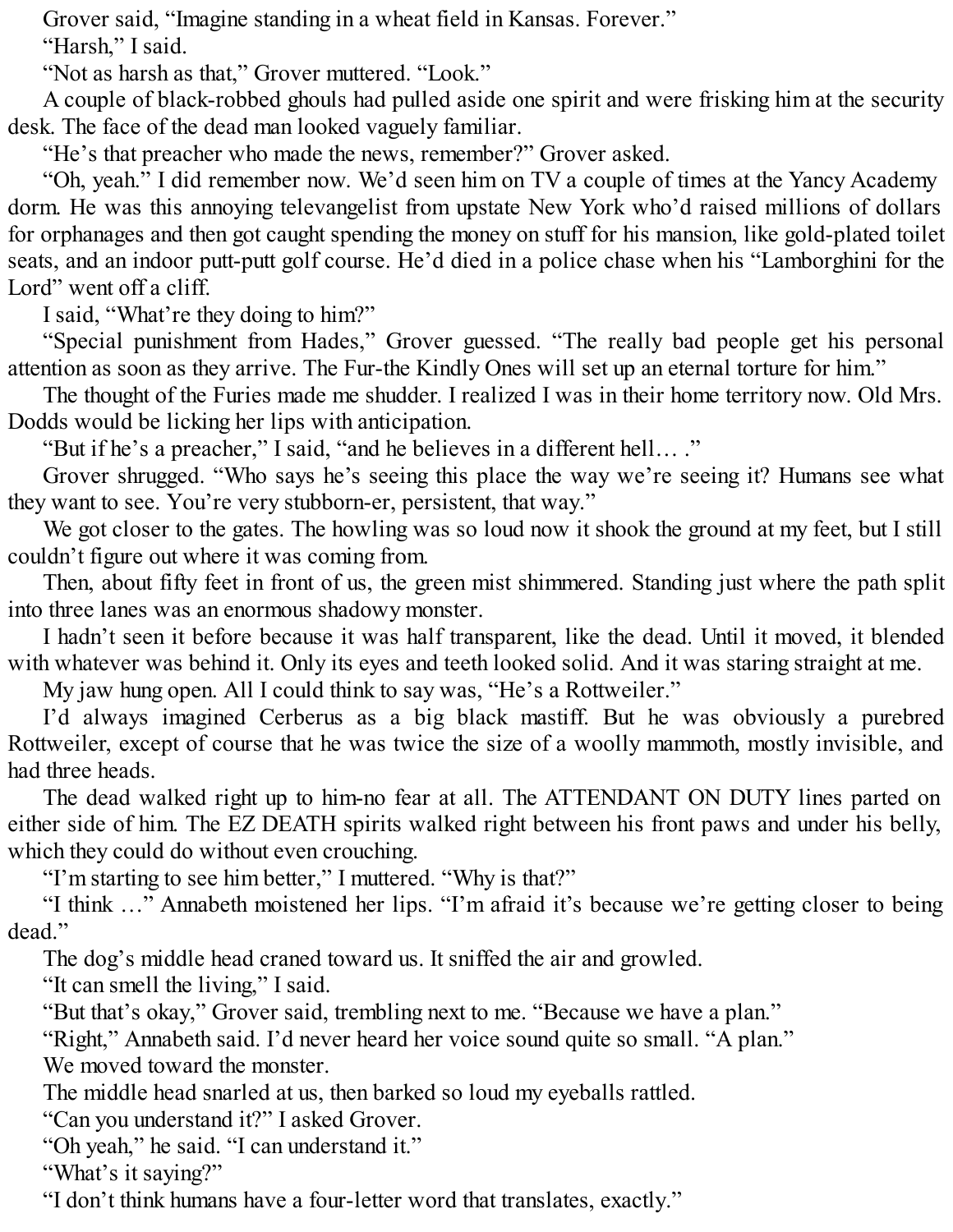I took the big stick out of my backpack-a bedpost I'd broken off Crusty's Safari Deluxe floor model. I held it up, and tried to channel happy dog thoughts toward Cerberus-Alpo commercials, cute little puppies, fire hydrants. I tried to smile, like I wasn't about to die.

"Hey, Big Fella," I called up. "I bet they don't play with you much."

"GROWWWLLLL!"

"Good boy," I said weakly.

I waved the stick. The dog's middle head followed the movement. The other two heads trained their eyes on me, completely ignoring the spirits. I had Cerberus's undivided attention. I wasn't sure that was a good thing.

"Fetch!" I threw the stick into the gloom, a good solid throw. I heard it go ker-sploosh in the River Styx.

Cerberus glared at me, unimpressed. His eyes were baleful and cold.

So much for the plan.

Cerberus was now making a new kind of growl, deeper down in his three throats.

"Um," Grover said. "Percy?"

"Yeah?"

"I just thought you'd want to know."

"Yeah?"

"Cerberus? He's saying we've got ten seconds to pray to the god of our choice. After that… well … he's hungry."

"Wait!" Annabeth said. She started rifling through her pack.

Uh-oh, I thought.

"Five seconds," Grover said. "Do we run now?"

Annabeth produced a red rubber ball the size of a grapefruit. It was labeled WATERLAND, DENVER, CO. Before I could stop her, she raised the ball and marched straight up to Cerberus.

She shouted, "See the ball? You want the ball, Cerberus? Sit!"

Cerberus looked as stunned as we were.

All three of his heads cocked sideways. Six nostrils dilated.

"Sit!" Annabeth called again.

I was sure that any moment she would become the world's largest Milkbone dog biscuit.

But instead, Cerberus licked his three sets of lips, shifted on his haunches, and sat, immediately crushing a dozen spirits who'd been passing underneath him in the EZ DEATH line. The spirits made muffled hisses as they dissipated, like the air let out of tires.

Annabeth said, "Good boy!"

She threw Cerberus the ball.

He caught it in his middle mouth. It was barely big enough for him to chew, and the other heads started snapping at the middle, trying to get the new toy.

"Drop it.'" Annabeth ordered.

Cerberus's heads stopped fighting and looked at her. The ball was wedged between two of his teeth like a tiny piece of gum. He made a loud, scary whimper, then dropped the ball, now slimy and bitten nearly in half, at Annabeth's feet.

"Good boy." She picked up the ball, ignoring the monster spit all over it.

She turned toward us. "Go now. EZ DEATH line-it's faster."

I said, "But-"

"Now.'" She ordered, in the same tone she was using on the dog.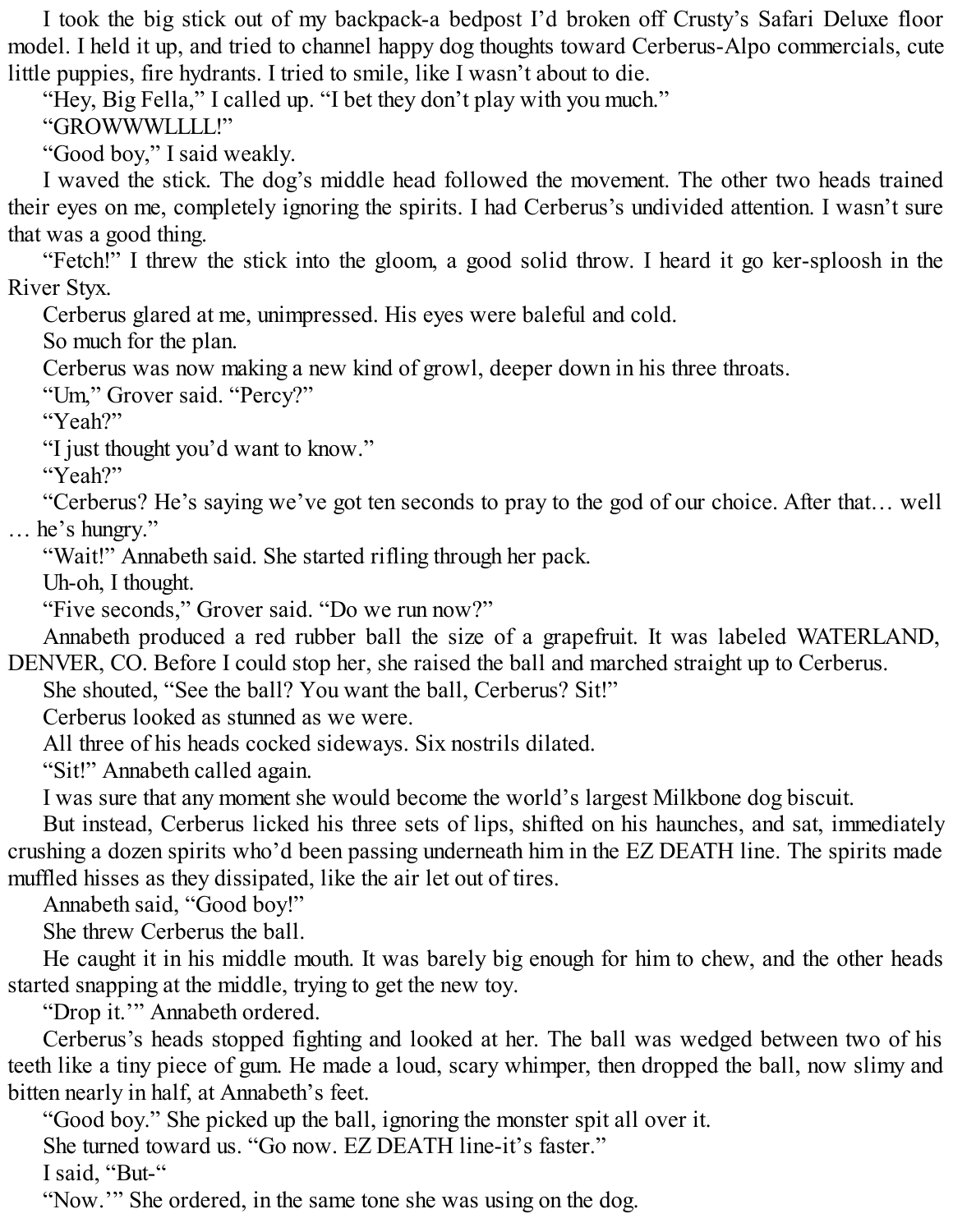Grover and I inched forward warily.

Cerberus started to growl.

"Stay!" Annabeth ordered the monster. "If you want the ball, stay!"

Cerberus whimpered, but he stayed where he was.

"What about you?" I asked Annabeth as we passed her.

"I know what I'm doing, Percy," she muttered. "At least, I'm pretty sure… ."

Grover and I walked between the monster's legs.

Please, Annabeth, I prayed. Don't tell him to sit again.

We made it through. Cerberus wasn't any less scary-looking from the back.

Annabeth said, "Good dog!"

She held up the tattered red ball, and probably came to the same conclusion I did-if she rewarded Cerberus, there'd be nothing left for another trick.

She threw the ball anyway. The monster's left mouth immediately snatched it up, only to be attacked by the middle head, while the right head moaned in protest.

While the monster was distracted, Annabeth walked briskly under its belly and joined us at the metal detector.

"How did you do that?" I asked her, amazed.

"Obedience school," she said breathlessly, and I was surprised to see there were tears in her eyes. "When I was little, at my dad's house, we had a Doberman..."

"Never mind that," Grover said, tugging at my shirt. "Come on!"

We were about to bolt through the EZ DEATH line when Cerberus moaned pitifully from all three mouths. Annabeth stopped.

She turned to face the dog, which had done a one-eighty to look at us.

Cerberus panted expectantly, the tiny red ball in pieces in a puddle of drool at its feet.

"Good boy," Annabeth said, but her voice sounded melancholy and uncertain.

The monster's heads turned sideways, as if worried about her.

"I'll bring you another ball soon," Annabeth promised faintly. "Would you like that?"

The monster whimpered. I didn't need to speak dog to know Cerberus was still waiting for the ball.

"Good dog. I'll come visit you soon. I-I promise." Annabeth turned to us. "Let's go."

Grover and I pushed through the metal detector, which immediately screamed and set off flashing red lights. "Unauthorized possessions! Magic detected!"

Cerberus started to bark.

We burst through the EZ DEATH gate, which started even more alarms blaring, and raced into the Underworld.

A few minutes later, we were hiding, out of breath, in the rotten trunk of an immense black tree as security ghouls scuttled past, yelling for backup from the Furies.

Grover murmured, "Well, Percy, what have we learned today?"

"That three-headed dogs prefer red rubber balls over sticks?"

"No," Grover told me. "We've learned that your plans really, really bite!"

I wasn't sure about that. I thought maybe Annabeth and I had both had the right idea. Even here in the Underworld, everybody-even monsters-needed a little attention once in a while.

I thought about that as we waited for the ghouls to pass. I pretended not to see Annabeth wipe a tear from her cheek as she listened to the mournful keening of Cerberus in the distance, longing for his new friend.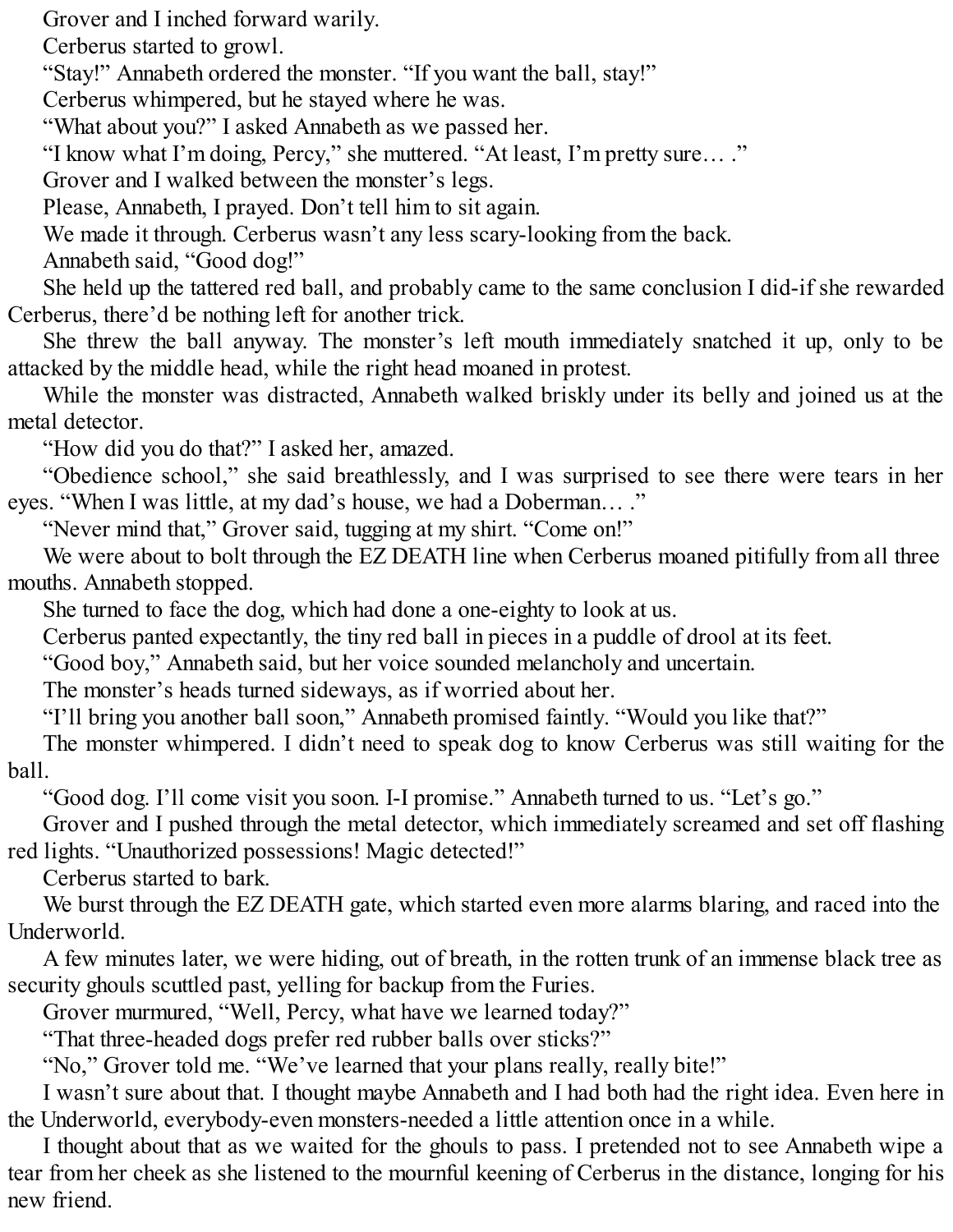# **Percy Jackson 1 - The Lightning Thief 19 WE FIND OUT THE TRUTH,**

#### SORT OF

Imagine the largest concert crowd you've ever seen, a football field packed with a million fans.

Now imagine a field a million times that big, packed with people, and imagine the electricity has gone out, and there is no noise, no light, no beach ball bouncing around over the crowd. Something tragic has happened backstage. Whispering masses of people are just milling around in the shadows, waiting for a concert that will never start.

If you can picture that, you have a pretty good idea what the Fields of Asphodel looked like. The black grass had been trampled by eons of dead feet. A warm, moist wind blew like the breath of a swamp. Black trees-Grover told me they were poplars-grew in clumps here and there.

The cavern ceiling was so high above us it might've been a bank of storm clouds, except for the stalactites, which glowed faint gray and looked wickedly pointed. I tried not to imagine they'd fall on us at any moment, but dotted around the fields were several that had fallen and impaled themselves in the black grass. I guess the dead didn't have to worry about little hazards like being speared by stalactites the size of booster rockets.

Annabeth, Grover, and I tried to blend into the crowd, keeping an eye out for security ghouls. I couldn't help looking for familiar faces among the spirits of Asphodel, but the dead are hard to look at. Their faces shimmer. They all look slightly angry or confused. They will come up to you and speak, but their voices sound like chatter, like bats twittering. Once they realize you can't understand them, they frown and move away.

The dead aren't scary. They're just sad.

We crept along, following the line of new arrivals that snaked from the main gates toward a black-tented pavilion with a banner that read:

#### JUDGMENTS FOR ELYSIUM AND ETERNAL DAMNATION

Welcome, Newly Deceased!

Out the back of the tent came two much smaller lines.

To the left, spirits flanked by security ghouls were marched down a rocky path toward the Fields of Punishment, which glowed and smoked in the distance, a vast, cracked wasteland with rivers of lava and minefields and miles of barbed wire separating the different torture areas. Even from far away, I could see people being chased by hellhounds, burned at the stake, forced to run naked through cactus patches or listen to opera music. I could just make out a tiny hill, with the ant-size figure of Sisyphus struggling to move his boulder to the top. And I saw worse tortures, too-things I don't want to describe.

The line coming from the right side of the judgment pavilion was much better. This one led down toward a small valley surrounded by walls-a gated community, which seemed to be the only happy part of the Underworld. Beyond the security gate were neighborhoods of beautiful houses from every time period in history, Roman villas and medieval castles and Victorian mansions. Silver and gold flowers bloomed on the lawns. The grass rippled in rainbow colors. I could hear laughter and smell barbecue cooking.

Elysium.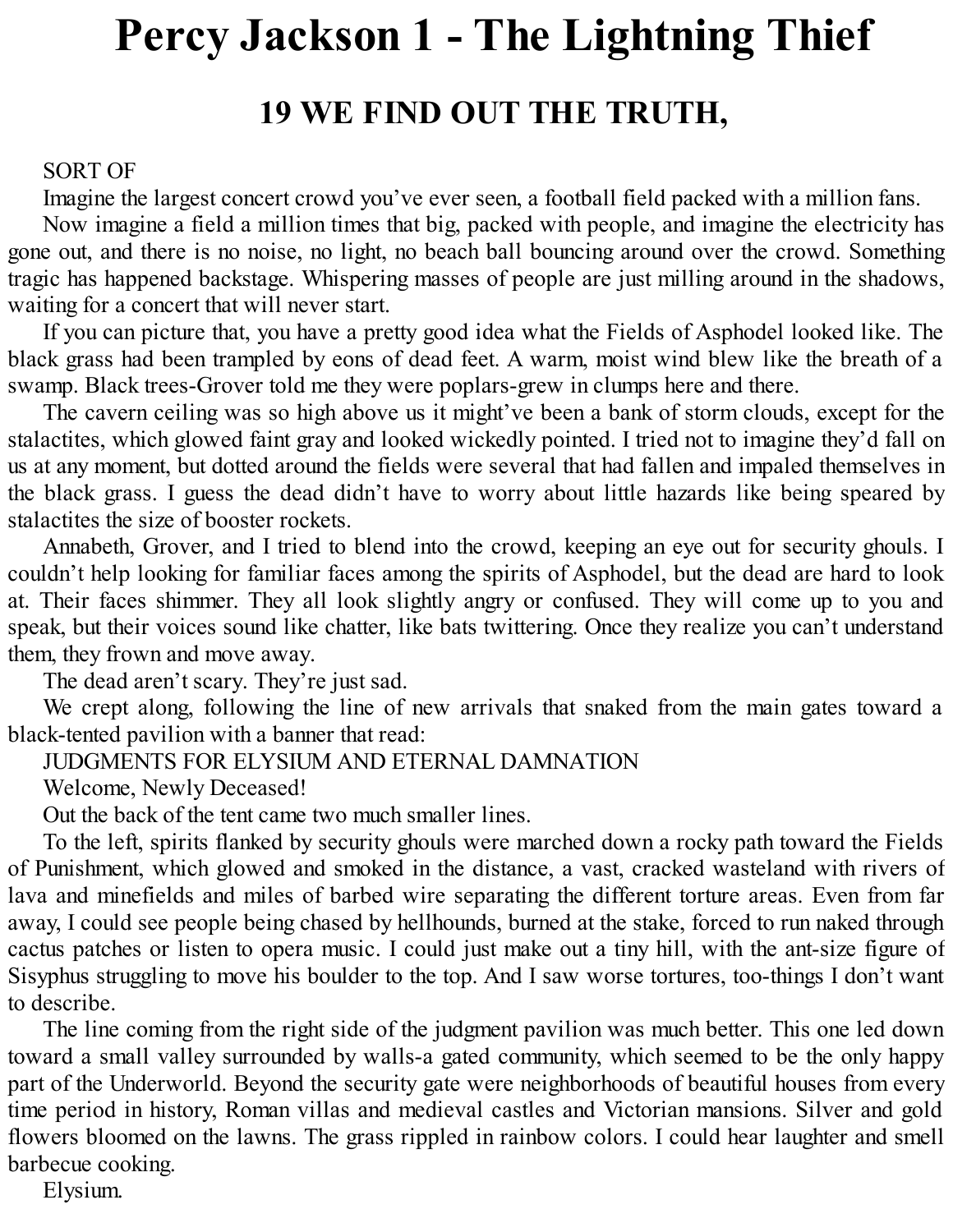In the middle of that valley was a glittering blue lake, with three small islands like a vacation resort in the Bahamas. The Isles of the Blest, for people who had chosen to be reborn three times, and three times achieved Elysium. Immediately I knew that's where I wanted to go when I died.

"That's what it's all about," Annabeth said, like she was reading my thoughts. "That's the place for heroes."

But I thought of how few people there were in Elysium, how tiny it was compared to the Fields of Asphodel or even the Fields of Punishment. So few people did good in their lives. It was depressing.

We left the judgment pavilion and moved deeper into the Asphodel Fields. It got darker. The colors faded from our clothes. The crowds of chattering spirits began to thin.

After a few miles of walking, we began to hear a familiar screech in the distance. Looming on the horizon was a palace of glittering black obsidian. Above the parapets swirled three dark batlike creatures: the Furies. I got the feeling they were waiting for us.

"I suppose it's too late to turn back," Grover said wistfully.

"We'll be okay." I tried to sound confident.

"Maybe we should search some of the other places first," Grover suggested. "Like, Elysium, for instance …"

"Come on, goat boy." Annabeth grabbed his arm.

Grover yelped. His sneakers sprouted wings and his legs shot forward, pulling him away from Annabeth. He landed flat on his back in the grass.

"Grover," Annabeth chided. "Stop messing around."

"But I didn't-"

He yelped again. His shoes were flapping like crazy now. They levitated off the ground and started dragging him away from us.

"Maia!" he yelled, but the magic word seemed to have no effect. "Maia, already! Nine-one-one! Help!"

I got over being stunned and made a grab for Grover's hand, but too late. He was picking up speed, skidding downhill like a bobsled.

We ran after him.

Annabeth shouted, "Untie the shoes!"

It was a smart idea, but I guess it's not so easy when your shoes are pulling you along feetfirst at full speed. Grover tried to sit up, but he couldn't get close to the laces.

We kept after him, trying to keep him in sight as he ripped between the legs of spirits who chattered at him in annoyance.

I was sure Grover was going to barrel straight through the gates of Hades's palace, but his shoes veered sharply to the right and dragged him in the opposite direction.

The slope got steeper. Grover picked up speed. Annabeth and I had to sprint to keep up. The cavern walls narrowed on either side, and I realized we'd entered some kind of side tunnel. No black grass or trees now, just rock underfoot, and the dim light of the stalactites above.

"Grover!" I yelled, my voice echoing. "Hold on to something!"

"What?" he yelled back.

He was grabbing at gravel, but there was nothing big enough to slow him down.

The tunnel got darker and colder. The hairs on my arms bristled. It smelled evil down here. It made me think of things I shouldn't even know about-blood spilled on an ancient stone altar, the foul breath of a murderer.

Then I saw what was ahead of us, and I stopped dead in my tracks.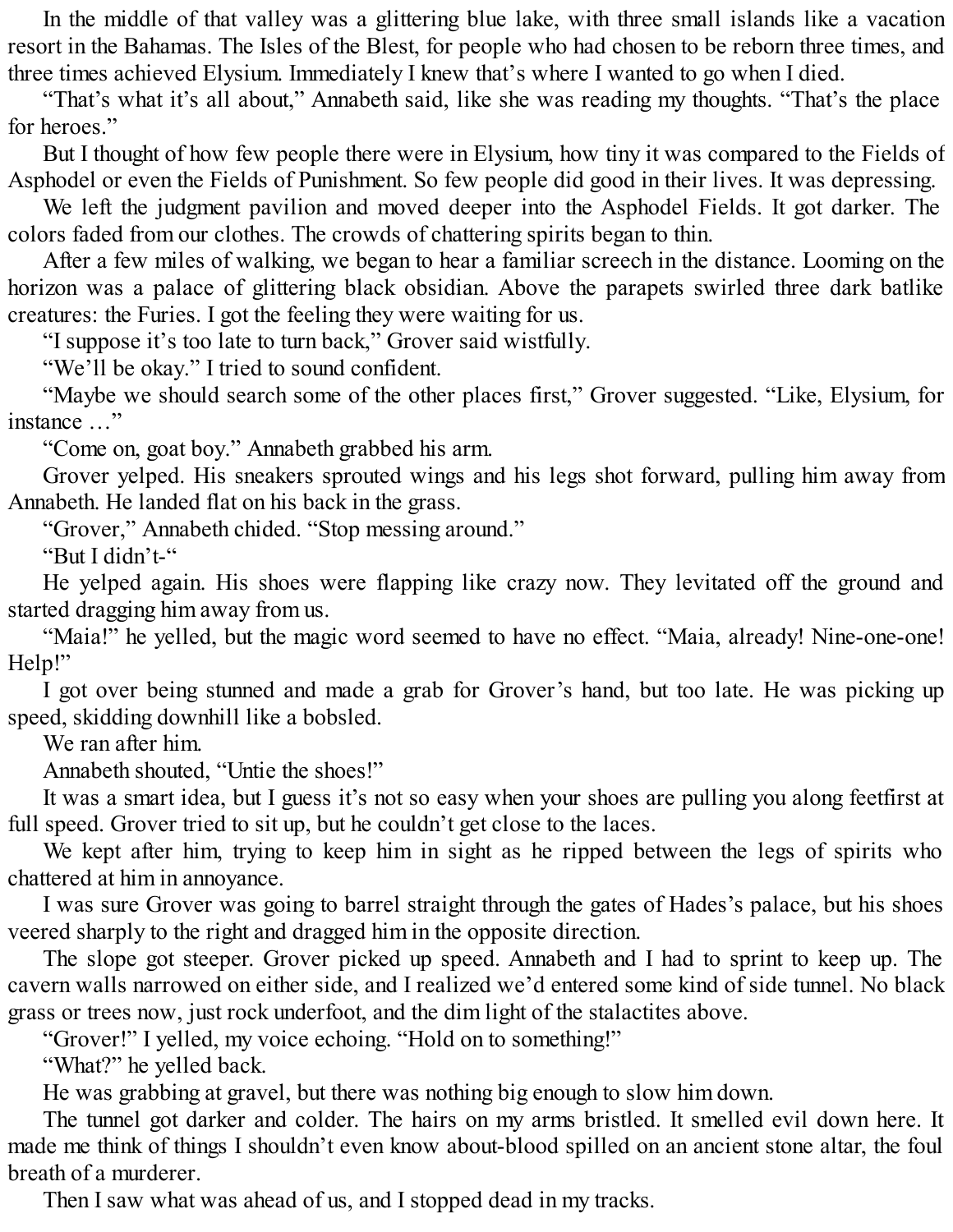The tunnel widened into a huge dark cavern, and in the middle was a chasm the size of a city block.

Grover was sliding straight toward the edge.

"Come on, Percy!" Annabeth yelled, tugging at my wrist.

"But that's-"

"I know!" she shouted. "The place you described in your dream! But Grover's going to fall if we don't catch him." She was right, of course. Grover's predicament got me moving again.

He was yelling, clawing at the ground, but the winged shoes kept dragging him toward the pit, and it didn't look like we could possibly get to him in time.

What saved him were his hooves.

The flying sneakers had always been a loose fit on him, and finally Grover hit a big rock and the left shoe came flying off. It sped into the darkness, down into the chasm. The right shoe kept tugging him along, but not as fast. Grover was able to slow himself down by grabbing on to the big rock and using it like an anchor.

He was ten feet from the edge of the pit when we caught him and hauled him back up the slope. The other winged shoe tugged itself off, circled around us angrily and kicked our heads in protest before flying off into the chasm to join its twin.

We all collapsed, exhausted, on the obsidian gravel. My limbs felt like lead. Even my backpack seemed heavier, as if somebody had filled it with rocks.

Grover was scratched up pretty bad. His hands were bleeding. His eyes had gone slit-pupiled, goat style, the way they did whenever he was terrified.

"I don't know how …" he panted. "I didn't…"

"Wait," I said. "Listen."

I heard something-a deep whisper in the darkness.

Another few seconds, and Annabeth said, "Percy, this place-"

"Shh." I stood.

The sound was getting louder, a muttering, evil voice from far, far below us. Coming from the pit. Grover sat up. "Wh-what's that noise?"

Annabeth heard it too, now. I could see it in her eyes. "Tartarus. The entrance to Tartarus." I uncapped Anaklusmos.

The bronze sword expanded, gleaming in the darkness, and the evil voice seemed to falter, just for a moment, before resuming its chant.

I could almost make out words now, ancient, ancient words, older even than Greek. As if …

"Magic," I said.

"We have to get out of here," Annabeth said.

Together, we dragged Grover to his hooves and started back up the tunnel. My legs wouldn't move fast enough. My backpack weighed me down. The voice got louder and angrier behind us, and we broke into a run.

Not a moment too soon.

A cold blast of wind pulled at our backs, as if the entire pit were inhaling. For a terrifying moment, I lost ground, my feet slipping in the gravel. If we'd been any closer to the edge, we would've been sucked in.

We kept struggling forward, and finally reached the top of the tunnel, where the cavern widened out into the Fields of Asphodel. The wind died. A wail of outrage echoed from deep in the tunnel. Something was not happy we'd gotten away.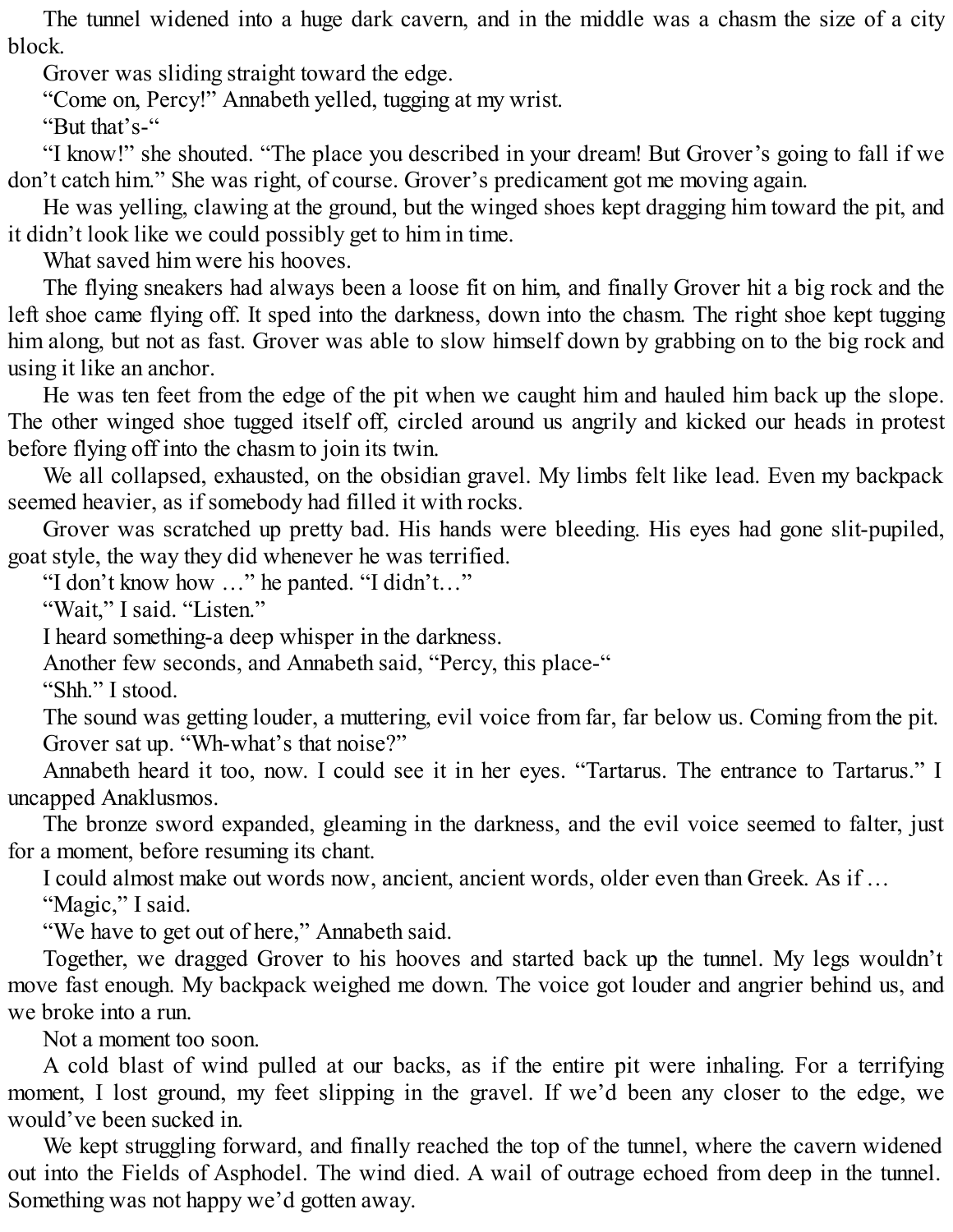"What was that?" Grover panted, when we'd collapsed in the relative safety of a black poplar grove. "One of Hades's pets?"

Annabeth and I looked at each other. I could tell she was nursing an idea, probably the same one she'd gotten during the taxi ride to L.A., but she was too scared to share it. That was enough to terrify me.

I capped my sword, put the pen back in my pocket. "Let's keep going." I looked at Grover. "Can you walk?"

He swallowed. "Yeah, sure. I never liked those shoes, anyway."

He tried to sound brave about it, but he was trembling as badly as Annabeth and I were. Whatever was in that pit was nobody's pet. It was unspeakably old and powerful. Even Echidna hadn't given me that feeling. I was almost relieved to turn my back on that tunnel and head toward the palace of Hades.

Almost.

The Furies circled the parapets, high in the gloom. The outer walls of the fortress glittered black, and the two-story-tall bronze gates stood wide open.

Up close, I saw that the engravings on the gates were scenes of death. Some were from modern times-an atomic bomb exploding over a city, a trench filled with gas mask-wearing soldiers, a line of African famine victims waiting with empty bowls-but all of them looked as if they'd been etched into the bronze thousands of years ago. I wondered if I was looking at prophecies that had come true.

Inside the courtyard was the strangest garden I'd ever seen. Multicolored mushrooms, poisonous shrubs, and weird luminous plants grew without sunlight. Precious jewels made up for the lack of flowers, piles of rubies as big as my fist, clumps of raw diamonds. Standing here and there like frozen party guests were Medusa's garden statues- petrified children, satyrs, and centaurs-all smiling grotesquely.

In the center of the garden was an orchard of pomegranate trees, their orange blooms neon bright in the dark. "The garden of Persephone," Annabeth said. "Keep walking."

I understood why she wanted to move on. The tart smell of those pomegranates was almost overwhelming. I had a sudden desire to eat them, but then I remembered the story of Persephone. One bite of Underworld food, and we would never be able to leave. I pulled Grover away to keep him from picking a big juicy one.

We walked up the steps of the palace, between black columns, through a black marble portico, and into the house of Hades. The entry hall had a polished bronze floor, which seemed to boil in the reflected torchlight. There was no ceiling, just the cavern roof, far above. I guess they never had to worry about rain down here.

Every side doorway was guarded by a skeleton in military gear. Some wore Greek armor, some British redcoat uniforms, some camouflage with tattered American flags on the shoulders. They carried spears or muskets or M-16s. None of them bothered us, but their hollow eye sockets followed us as we walked down the hall, toward the big set of doors at the opposite end.

Two U.S. Marine skeletons guarded the doors. They grinned down at us, rocket-propelled grenade launchers held across their chests.

"You know," Grover mumbled, "I bet Hades doesn't have trouble with door-to-door salesmen."

My backpack weighed a ton now. I couldn't figure out why. I wanted to open it, check to see if I had somehow picked up a stray bowling ball, but this wasn't the time.

"Well, guys," I said. "I suppose we should … knock?"

A hot wind blew down the corridor, and the doors swung open. The guards stepped aside.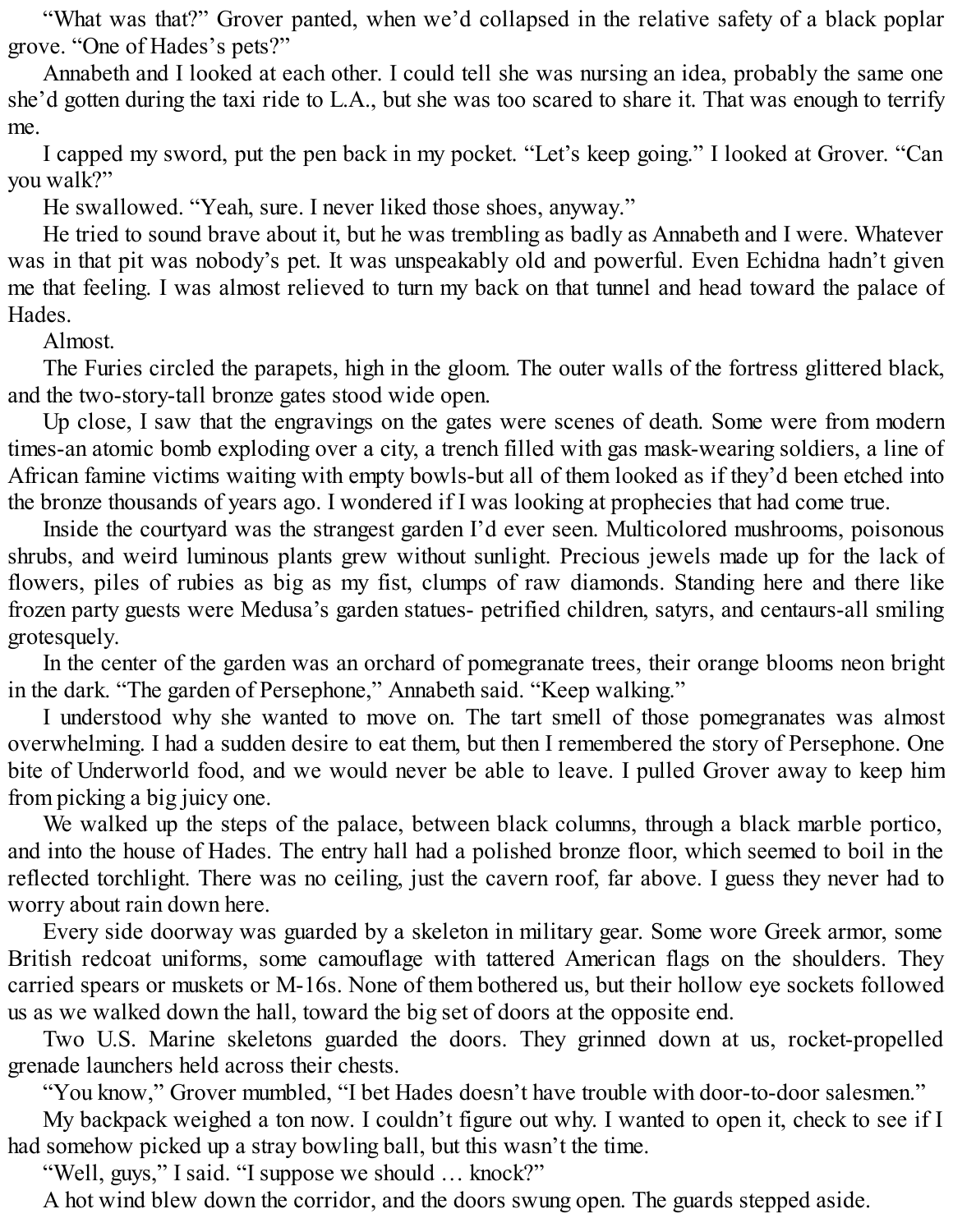"I guess that means entrez-vous," Annabeth said.

The room inside looked just like in my dream, except this time the throne of Hades was occupied. He was the third god I'd met, but the first who really struck me as godlike.

He was at least ten feet tall, for one thing, and dressed in black silk robes and a crown of braided gold. His skin was albino white, his hair shoulder-length and jet black. He wasn't bulked up like Ares, but he radiated power. He lounged on his throne of fused human bones, looking lithe, graceful, and dangerous as a panther.

I immediately felt like he should be giving the orders. He knew more than I did. He should be my master. Then I told myself to snap out of it.

Hades's aura was affecting me, just as Ares's had. The Lord of the Dead resembled pictures I'd seen of Adolph Hitler, or Napoleon, or the terrorist leaders who direct suicide bombers. Hades had the same intense eyes, the same kind of mesmerizing, evil charisma.

"You are brave to come here, Son of Poseidon," he said in an oily voice. "After what you have done to me, very brave indeed. Or perhaps you are simply very foolish."

Numbness crept into my joints, tempting me to lie down and just take a little nap at Hades's feet. Curl up here and sleep forever.

I fought the feeling and stepped forward. I knew what I had to say. "Lord and Uncle, I come with two requests."

Hades raised an eyebrow. When he sat forward in his throne, shadowy faces appeared in the folds of his black robes, faces of torment, as if the garment were stitched of trapped souls from the Fields of Punishment, trying to get out. The ADHD part of me wondered, off-task, whether the rest of his clothes were made the same way. What horrible things would you have to do in your life to get woven into Hades's underwear?

"Only two requests?" Hades said. "Arrogant child. As if you have not already taken enough. Speak, then. It amuses me not to strike you dead yet."

I swallowed. This was going about as well as I'd feared.

I glanced at the empty, smaller throne next to Hades's. It was shaped like a black flower, gilded with gold. I wished Queen Persephone were here. I recalled something in the myths about how she could calm her husband's moods. But it was summer. Of course, Persephone would be above in the world of light with her mother, the goddess of agriculture, Demeter. Her visits, not the tilt of the planet, create the seasons.

Annabeth cleared her throat. Her finger prodded me in the back.

"Lord Hades," I said. "Look, sir, there can't be a war among the gods. It would be … bad."

"Really bad," Grover added helpfully.

"Return Zeus's master bolt to me," I said. "Please, sir. Let me carry it to Olympus."

Hades's eyes grew dangerously bright. "You dare keep up this pretense, after what you have done?"

I glanced back at my friends. They looked as confused as I was.

"Um … Uncle," I said. "You keep saying 'after what you've done.' What exactly have I done?"

The throne room shook with a tremor so strong, they probably felt it upstairs in Los Angeles. Debris fell from the cavern ceiling. Doors burst open all along the walls, and skeletal warriors marched in, hundreds of them, from every time period and nation in Western civilization. They lined the perimeter of the room, blocking the exits.

Hades bellowed, "Do you think I want war, godling?"

I wanted to say, Well, these guys don't look like peace activists. But I thought that might be a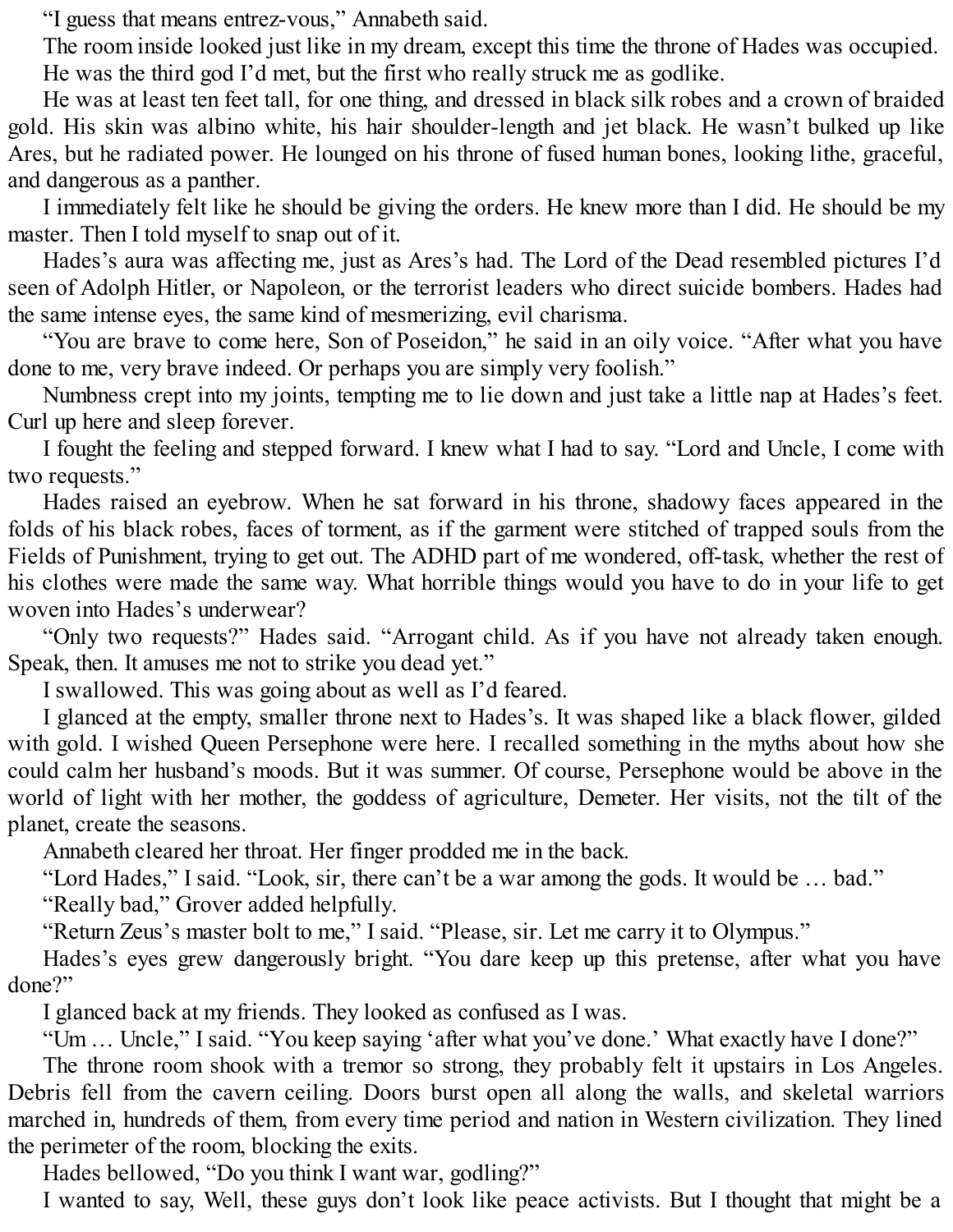dangerous answer.

"You are the Lord of the Dead," I said carefully. "A war would expand your kingdom, right?"

"A typical thing for my brothers to say! Do you think I need more subjects? Did you not see the sprawl of the Asphodel Fields?"

"Well…"

"Have you any idea how much my kingdom has swollen in this past century alone, how many subdivisions I've had to open?"

I opened my mouth to respond, but Hades was on a roll now.

"More security ghouls," he moaned. "Traffic problems at the judgment pavilion. Double overtime for the staff. I used to be a rich god, Percy Jackson. I control all the precious metals under the earth. But my expenses!"

"Charon wants a pay raise," I blurted, just remembering the fact. As soon as I said it, I wished I could sew up my mouth.

"Don't get me started on Charon!" Hades yelled. "He's been impossible ever since he discovered Italian suits! Problems everywhere, and I've got to handle all of them personally. The commute time alone from the palace to the gates is enough to drive me insane! And the dead just keep arriving. No, godling. I need no help getting subjects! I did not ask for this war."

"But you took Zeus's master bolt."

"Lies!" More rumbling. Hades rose from his throne, towering to the height of a football goalpost. "Your father may fool Zeus, boy, but I am not so stupid. I see his plan."

"His plan?"

"You were the thief on the winter solstice," he said. "Your father thought to keep you his little secret. He directed you into the throne room on Olympus, You took the master bolt and my helm. Had I not sent my Fury to discover you at Yancy Academy, Poseidon might have succeeded in hiding his scheme to start a war. But now you have been forced into the open. You will be exposed as Poseidon's thief, and I will have my helm back!"

"But …" Annabeth spoke. I could tell her mind was going a million miles an hour. "Lord Hades, your helm of darkness is missing, too?"

"Do not play innocent with me, girl. You and the satyr have been helping this hero-coming here to threaten me in Poseidon's name, no doubt-to bring me an ultimatum. Does Poseidon think I can be blackmailed into supporting him?"

"No!" I said. "Poseidon didn't-I didn't-"

"I have said nothing of the helm's disappearance," Hades snarled, "because I had no illusions that anyone on Olympus would offer me the slightest justice, the slightest help. I can ill afford for word to get out that my most powerful weapon of fear is missing. So I searched for you myself, and when it was clear you were coming to me to deliver your threat, I did not try to stop you."

"You didn't try to stop us? But-"

"Return my helm now, or I will stop death," Hades threatened. "That is my counterproposal. I will open the earth and have the dead pour back into the world. I will make your lands a nightmare. And you, Percy Jackson-your skeleton will lead my army out of Hades."

The skeletal soldiers all took one step forward, making their weapons ready.

At that point, I probably should have been terrified. The strange thing was, I felt offended. Nothing gets me angrier than being accused of something I didn't do. I've had a lot of experience with that.

"You're as bad as Zeus," I said. "You think I stole from you? That's why you sent the Furies after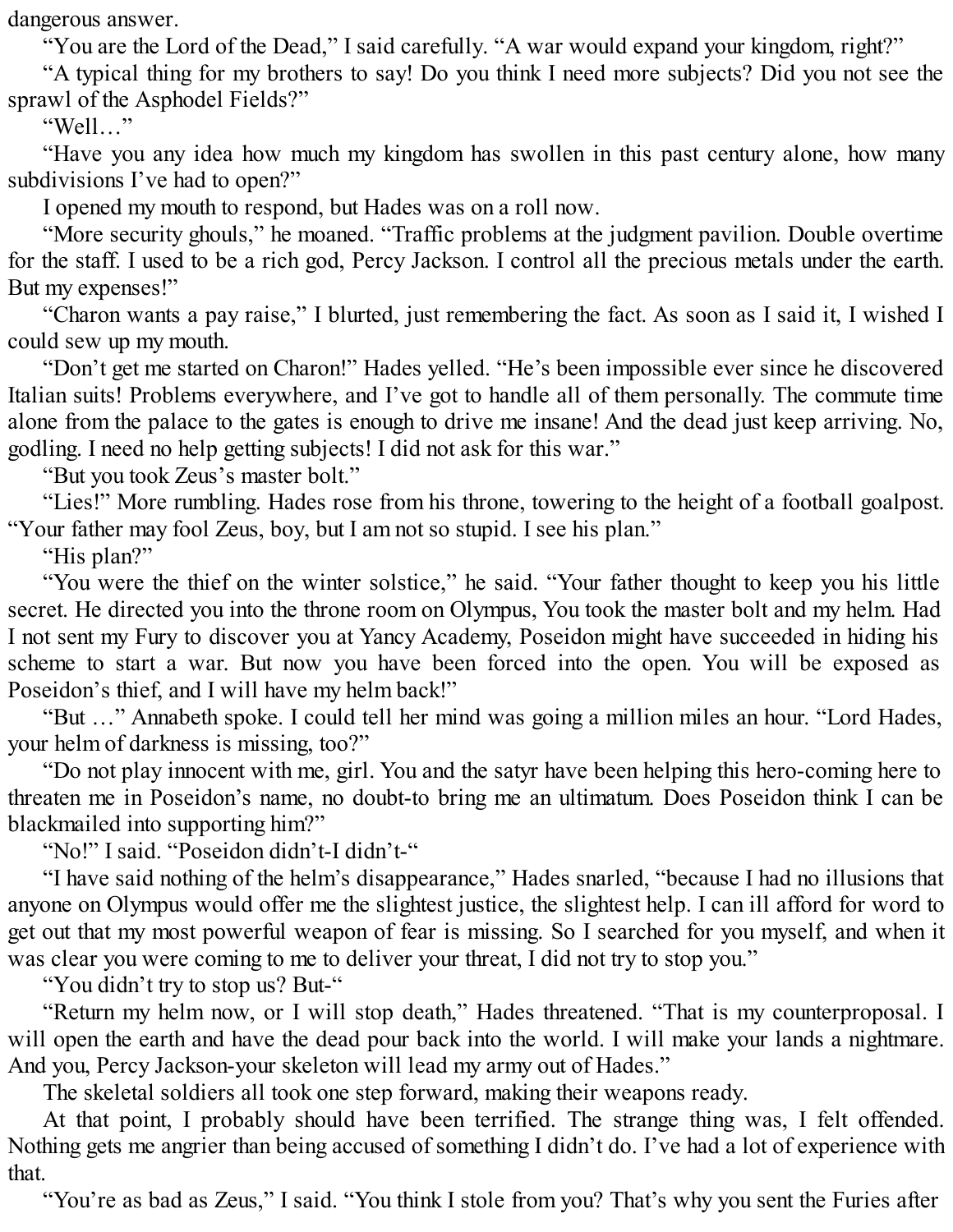me?"

"Of course," Hades said.

"And the other monsters?"

Hades curled his lip. "I had nothing to do with them. I wanted no quick death for you-I wanted you brought before me alive so you might face every torture in the Fields of Punishment. Why do you think I let you enter my kingdom so easily?"

"Easily?"

"Return my property!"

"But I don't have your helm. I came for the master bolt."

"Which you already possess!" Hades shouted. "You came here with it, little fool, thinking you could you threaten me!"

"But I didn't!"

"Open your pack, then."

A horrible feeling struck me. The weight in my backpack, like a bowling ball. It couldn't be….

I slung it off my shoulder and unzipped it. Inside was a two-foot-long metal cylinder, spiked on both ends, humming with energy.

"Percy," Annabeth said. "How-"

"I-I don't know. I don't understand."

"You heroes are always the same," Hades said. "Your pride makes you foolish, thinking you could bring such a weapon before me. I did not ask for Zeus's master bolt, but since it is here, you will yield it to me. I am sure it will make an excellent bargaining tool. And now ... my helm. Where is it?"

I was speechless. I had no helm. I had no idea how the master bolt had gotten into my backpack. I wanted to think Hades was pulling some kind of trick. Hades was the bad guy. But suddenly the world turned sideways. I realized I'd been played with. Zeus, Poseidon, and Hades had been set at each other's throats by someone else. The master bolt had been in the backpack, and I'd gotten the backpack from ...

"Lord Hades, wait," I said. "This is all a mistake."

"A mistake?" Hades roared.

The skeletons aimed their weapons. From high above, there was a fluttering of leathery wings, and the three Furies swooped down to perch on the back of their master's throne. The one with Mrs. Dodds's face grinned at me eagerly and flicked her whip.

"There is no mistake," Hades said. "I know why you have come-I know the real reason you brought the bolt. You came to bargain for her."

Hades loosed a ball of gold fire from his palm. It exploded on the steps in front of me, and there was my mother, frozen in a shower of gold, just as she was at the moment when the Minotaur began to squeeze her to death.

I couldn't speak. I reached out to touch her, but the light was as hot as a bonfire.

"Yes," Hades said with satisfaction. "I took her. I knew, Percy Jackson, that you would come to bargain with me eventually. Return my helm, and perhaps I will let her go. She is not dead, you know. Not yet. But if you displease me, that will change."

I thought about the pearls in my pocket. Maybe they could get me out of this. If I could just get my mom free …

"Ah, the pearls," Hades said, and my blood froze. "Yes, my brother and his little tricks. Bring them forth, Percy Jackson."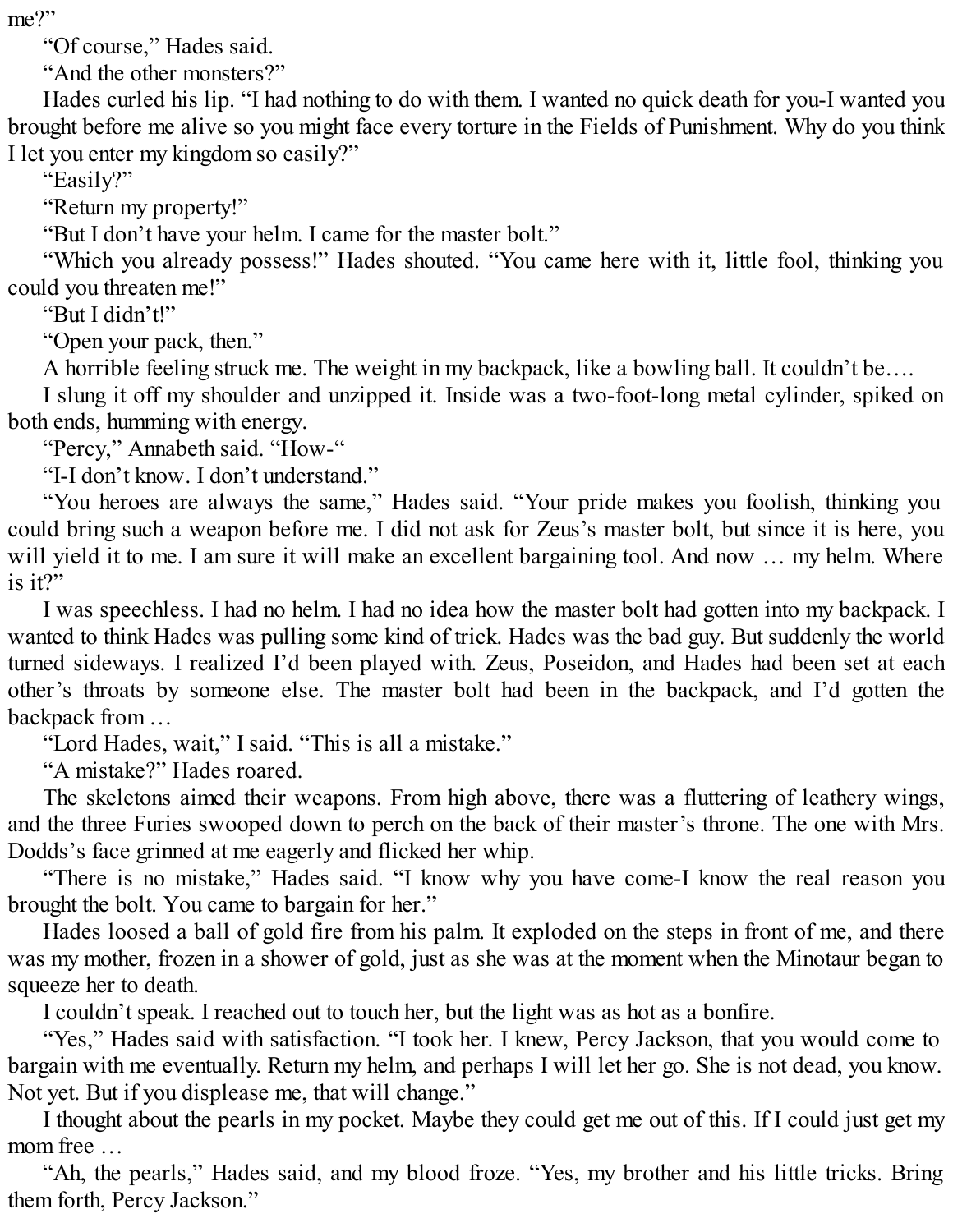My hand moved against my will and brought out the pearls.

"Only three," Hades said. "What a shame. You do realize each only protects a single person. Try to take your mother, then, little godling. And which of your friends will you leave behind to spend eternity with me? Go on. Choose. Or give me the backpack and accept my terms."

I looked at Annabeth and Grover. Their faces were grim.

"We were tricked," I told them. "Set up."

"Yes, but why?" Annabeth asked. "And the voice in the pit-"

"I don't know yet," I said. "But I intend to ask."

"Decide, boy!" Hades yelled.

"Percy." Grover put his hand on my shoulder. "You can't give him the bolt,"

"I know that."

"Leave me here," he said. "Use the third pearl on your mom."

"No!"

"I'm a satyr," Grover said. "We don't have souls like humans do. He can torture me until I die, but he won't get me forever. I'll just be reincarnated as a flower or something. It's the best way."

"No." Annabeth drew her bronze knife. "You two go on. Grover, you have to protect Percy. You have to get your searcher's license and start your quest for Pan. Get his mom out of here. I'll cover you. I plan to go down fighting."

"No way," Grover said. "I'm staying behind."

"Think again, goat boy," Annabeth said.

"Stop it, both of you!" I felt like my heart was being ripped in two. They had both been with me through so much. I remembered Grover dive-bombing Medusa in the statue garden, and Annabeth saving us from Cerberus; we'd survived Hephaestus's Waterland ride, the St. Louis Arch, the Lotus Casino. I had spent thousands of miles worried that I'd be betrayed by a friend, but these friends would never do that. They had done nothing but save me, over and over, and now they wanted to sacrifice their lives for my mom.

"I know what to do," I said. "Take these."

I handed them each a pearl.

Annabeth said, "But, Percy …"

I turned and faced my mother. I desperately wanted to sacrifice myself and use the last pearl on her, but I knew what she would say. She would never allow it. I had to get the bolt back to Olympus and tell Zeus the truth. I had to stop the war. She would never forgive me if I saved her instead. I thought about the prophecy made at Half-Blood Hill, what seemed like a million years ago. You will fail to save what matters most in the end.

"I'm sorry," I told her. "I'll be back. I'll find a way."

The smug look on Hades's face faded. He said, "Godling … ?"

"I'll find your helm, Uncle," I told him. "I'll return it. Remember about Charon's pay raise." "Do not defy me-"

"And it wouldn't hurt to play with Cerberus once in a while. He likes red rubber balls."

"Percy Jackson, you will not-"

I shouted, "Now, guys!"

We smashed the pearls at our feet. For a scary moment, nothing happened.

Hades yelled, "Destroy them!"

The army of skeletons rushed forward, swords out, guns clicking to full automatic. The Furies lunged, their whips bursting into flame.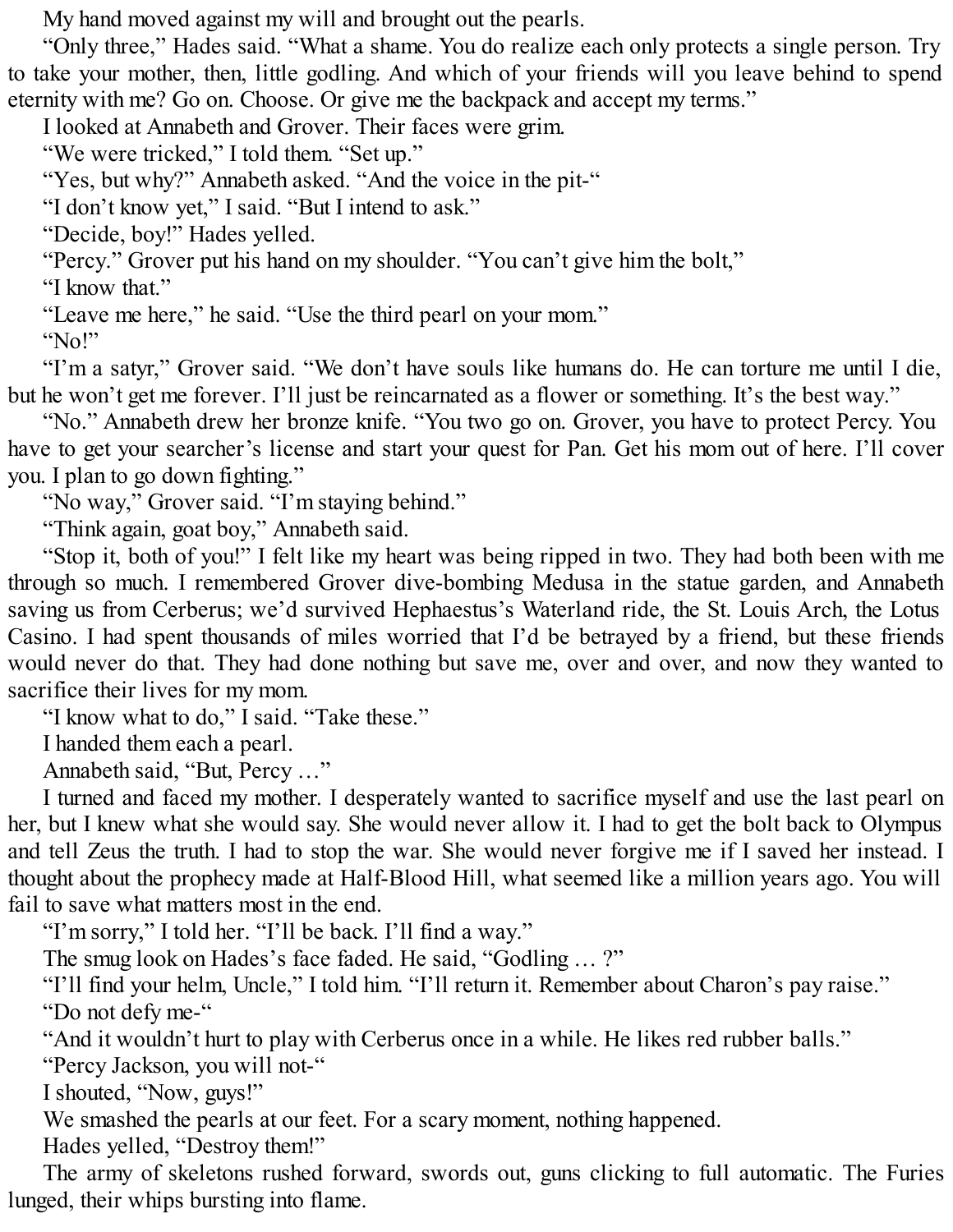Just as the skeletons opened fire, the pearl fragments at my feet exploded with a burst of green light and a gust of fresh sea wind. I was encased in a milky white sphere, which was starting to float off the ground.

Annabeth and Grover were right behind me. Spears and bullets sparked harmlessly off the pearl bubbles as we floated up. Hades yelled with such rage, the entire fortress shook and I knew it was not going to be a peaceful night in L.A.

"Look up.'" Grover yelled. "We're going to crash!"

Sure enough, we were racing right toward the stalactites, which I figured would pop our bubbles and skewer us.

"How do you control these things?" Annabeth shouted.

"I don't think you do!" I shouted back.

We screamed as the bubbles slammed into the ceiling and … Darkness.

Were we dead?

No, I could still feel the racing sensation. We were going up, right through solid rock as easily as an air bubble in water. That was the power of the pearls, I realized-What belongs to the sea will always return to the sea.

For a few moments, I couldn't see anything outside the smooth walls of my sphere, then my pearl broke through on the ocean floor. The two other milky spheres, Annabeth and Grover, kept pace with me as we soared upward through the water. And-ker-blam!

We exploded on the surface, in the middle of the Santa Monica Bay, knocking a surfer off his board with an indignant, "Dude!"

I grabbed Grover and hauled him over to a life buoy. I caught Annabeth and dragged her over too. A curious shark was circling us, a great white about eleven feet long.

I said, "Beat it."

The shark turned and raced away.

The surfer screamed something about bad mushrooms and paddled away from us as fast as he could.

Somehow, I knew what time it was: early morning, June 21, the day of the summer solstice.

In the distance, Los Angeles was on fire, plumes of smoke rising from neighborhoods all over the city. There had been an earthquake, all right, and it was Hades's fault. He was probably sending an army of the dead after me right now.

But at the moment, the Underworld wasn't my biggest problem.

I had to get to shore. I had to get Zeus's thunderbolt back to Olympus. Most of all, I had to have a serious conversation with the god who'd tricked me.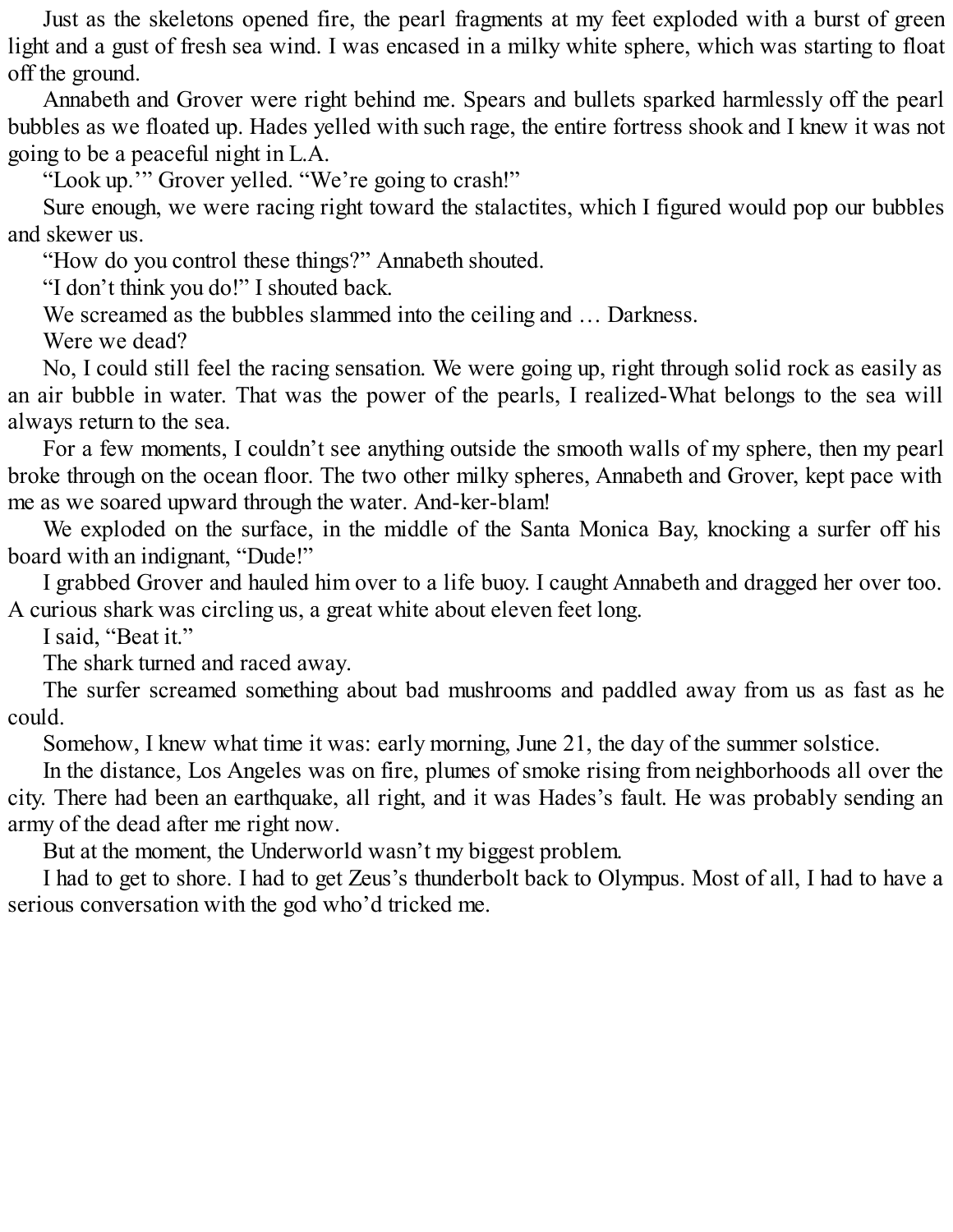## **Percy Jackson 1 - The Lightning Thief**

## **20 I BATTLE MY**

#### JERK RELATIVE

A Coast Guard boat picked us up, but they were too busy to keep us for long, or to wonder how three kids in street clothes had gotten out into the middle of the bay. There was a disaster to mop up. Their radios were jammed with distress calls.

They dropped us off at the Santa Monica Pier with towels around our shoulders and water bottles that said I'M A JUNIOR COAST GUARD! and sped off to save more people.

Our clothes were sopping wet, even mine. When the Coast Guard boat had appeared, I'd silently prayed they wouldn't pick me out of the water and find me perfectly dry, which might've raised some eyebrows. So I'd willed myself to get soaked. Sure enough, my usual waterproof magic had abandoned me. I was also barefoot, because I'd given my shoes to Grover. Better the Coast Guard wonder why one of us was barefoot than wonder why one of us had hooves.

After reaching dry land, we stumbled down the beach, watching the city burn against a beautiful sunrise. I felt as if I'd just come back from the dead-which I had. My backpack was heavy with Zeus's master bolt. My heart was even heavier from seeing my mother.

"I don't believe it," Annabeth said. "We went all that way-"

"It was a trick," I said. "A strategy worthy of Athena."

"Hey," she warned.

"You get it, don't you?"

She dropped her eyes, her anger fading. "Yeah. I get it."

"Well, I don't!" Grover complained. "Would somebody-"

"Percy …" Annabeth said. "I'm sorry about your mother. I'm so sorry…."

I pretended not to hear her. If I talked about my mother, I was going to start crying like a little kid.

"The prophecy was right," I said. "You shall go west and face the god who has turned.' But it wasn't Hades. Hades didn't want war among the Big Three. Someone else pulled off the theft. Someone stole Zeus's master bolt, and Hades's helm, and framed me because I'm Poseidon's kid. Poseidon will get blamed by both sides. By sundown today, there will be a three-way war. And I'll have caused it."

Grover shook his head, mystified. "But who would be that sneaky? Who would want war that bad?"

I stopped in my tracks, looking down the beach. "Gee, let me think."

There he was, waiting for us, in his black leather duster and his sunglasses, an aluminum baseball bat propped on his shoulder. His motorcycle rumbled beside him, its headlight turning the sand red.

"Hey, kid," Ares said, seeming genuinely pleased to see me. "You were supposed to die."

"You tricked me," I said. "You stole the helm and the master bolt."

Ares grinned. "Well, now, I didn't steal them personally. Gods taking each other's symbols of power-that's a big no-no. But you're not the only hero in the world who can run errands."

"Who did you use? Clarisse? She was there at the winter solstice."

The idea seemed to amuse him. "Doesn't matter. The point is, kid, you're impeding the war effort. See, you've got to die in the Underworld. Then Old Seaweed will be mad at Hades for killing you.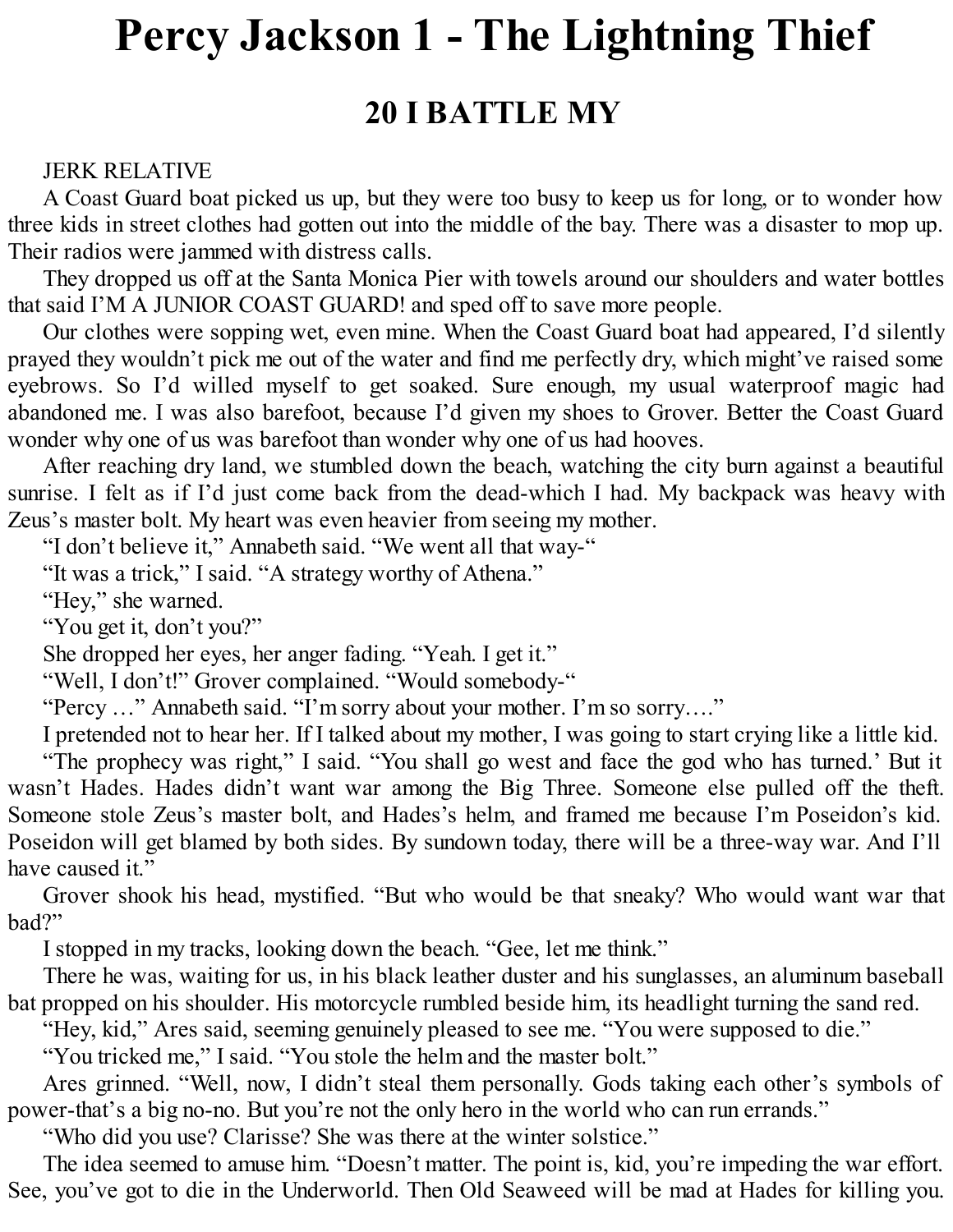Corpse Breath will have Zeus's master bolt, so Zeus'll be mad at him. And Hades is still looking for this …"

From his pocket he took out a ski cap-the kind bank robbers wear-and placed it between the handlebars of his bike. Immediately, the cap transformed into an elaborate bronze war helmet.

"The helm of darkness," Grover gasped.

"Exactly," Ares said. "Now where was I? Oh yeah, Hades will be mad at both Zeus and Poseidon, because he doesn't know who took this. Pretty soon, we got a nice little three-way slugfest going."

"But they're your family!" Annabeth protested.

Ares shrugged. "Best kind of war. Always the bloodiest. Nothing like watching your relatives fight, I always say."

"You gave me the backpack in Denver," I said. "The master bolt was in there the whole time."

"Yes and no," Ares said. "It's probably too complicated for your little mortal brain to follow, but the backpack is the master bolt's sheath, just morphed a bit. The bolt is connected to it, sort of like that sword you got, kid. It always returns to your pocket, right?"

I wasn't sure how Ares knew about that, but I guess a god of war had to make it his business to know about weapons.

"Anyway," Ares continued, "I tinkered with the magic a bit, so the bolt would only return to the sheath once you reached the Underworld. You get close to Hades…. Bingo, you got mail. If you died along the way-no loss. I still had the weapon."

"But why not just keep the master bolt for yourself?" I said. "Why send it to Hades?"

Ares got a twitch in his jaw. For a moment, it was almost as if he were listening to another voice, deep inside his head. "Why didn't I ... yeah ... with that kind of firepower ..."

He held the trance for one second … two seconds….

I exchanged nervous looks with Annabeth.

Ares's face cleared. "I didn't want the trouble. Better to have you caught redhanded, holding the thing."

"You're lying," I said. "Sending the bolt to the Underworld wasn't your idea, was it?"

"Of course it was!" Smoke drifted up from his sunglasses, as if they were about to catch fire.

"You didn't order the theft," I guessed. "Someone else sent a hero to steal the two items. Then, when Zeus sent you to hunt him down, you caught the thief. But you didn't turn him over to Zeus. Something convinced you to let him go. You kept the items until another hero could come along and complete the delivery. That thing in the pit is ordering you around."

"I am the god of war! I take orders from no one! I don't have dreams!"

I hesitated. "Who said anything about dreams?"

Ares looked agitated, but he tried to cover it with a smirk.

"Let's get back to the problem at hand, kid. You're alive. I can't have you taking that bolt to Olympus. You just might get those hardheaded idiots to listen to you. So I've got to kill you. Nothing personal."

He snapped his fingers. The sand exploded at his feet and out charged a wild boar, even larger and uglier than the one whose head hung above the door of cabin seven at Camp Half-Blood. The beast pawed the sand, glaring at me with beady eyes as it lowered its razor-sharp tusks and waited for the command to kill.

I stepped into the surf. "Fight me yourself, Ares."

He laughed, but I heard a little edge to his laughter … an uneasiness. "You've only got one talent,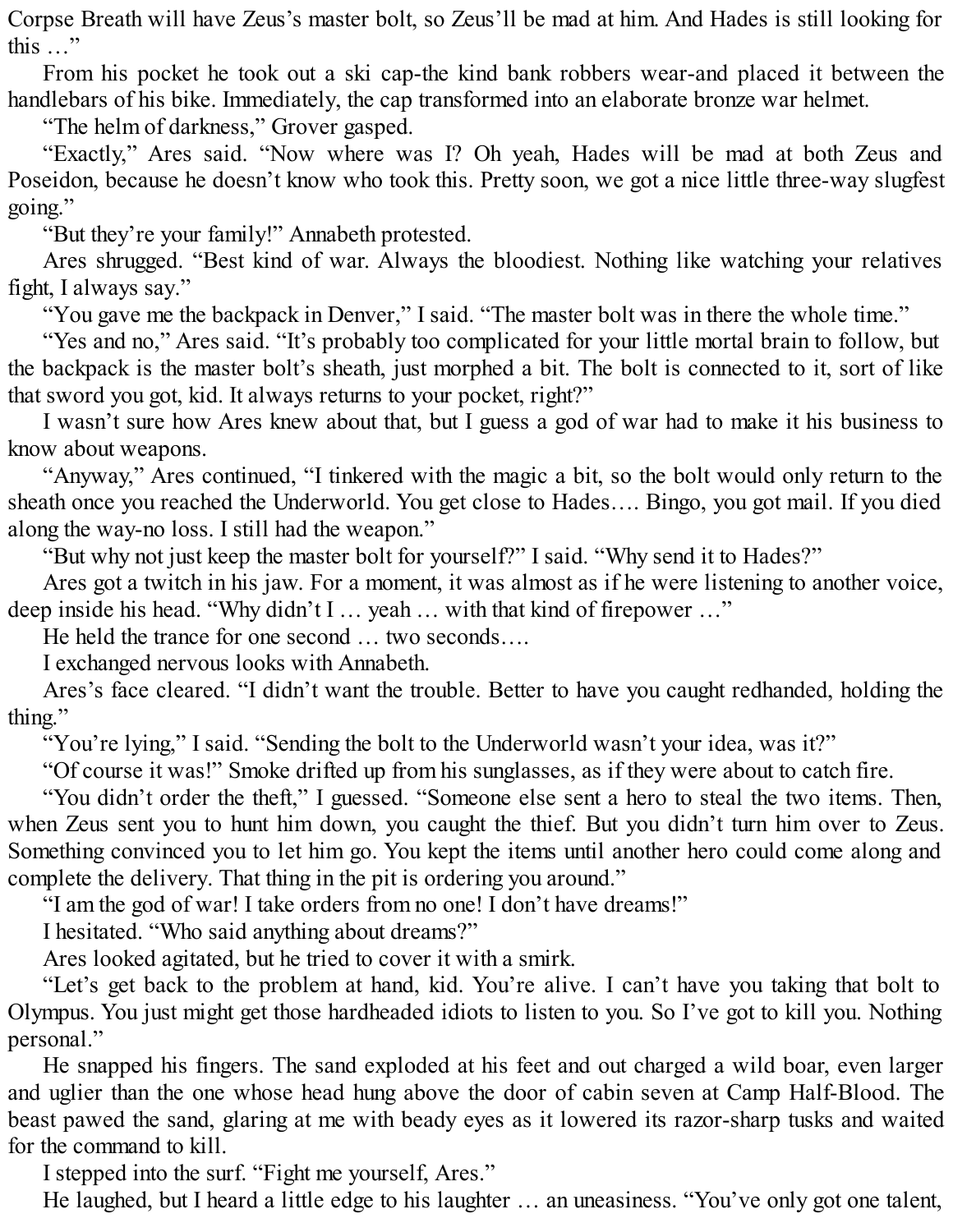kid, running away. You ran from the Chimera. You ran from the Underworld. You don't have what it takes."

"Scared?"

"In your adolescent dreams." But his sunglasses were starting to melt from the heat of his eyes. "No direct involvement. Sorry, kid. You're not at my level."

Annabeth said, "Percy, run!"

The giant boar charged.

But I was done running from monsters. Or Hades, or Ares, or anybody.

As the boar rushed me, I uncapped my pen and sidestepped. Riptide appeared in my hands. I slashed upward. The boar's severed right tusk fell at my feet, while the disoriented animal charged into the sea.

I shouted, "Wave!"

Immediately, a wave surged up from nowhere and engulfed the boar, wrapping around it like a blanket. The beast squealed once in terror. Then it was gone, swallowed by the sea.

I turned back to Ares. "Are you going to fight me now?" I asked. "Or are you going to hide behind another pet?"

Ares's face was purple with rage. "Watch it, kid. I could turn you into-"

"A cockroach," I said. "Or a tapeworm. Yeah, I'm sure. That'd save you from getting your godly hide whipped, wouldn't it?"

Flames danced along the top of his glasses. "Oh, man, you are really asking to be smashed into a grease spot."

"If I lose, turn me into anything you want. Take the bolt. If I win, the helm and the bolt are mine and you have to go away."

Ares sneered.

He swung the baseball bat off his shoulder. "How would you like to get smashed: classic or modern?"

I showed him my sword.

"That's cool, dead boy," he said. "Classic it is." The baseball bat changed into a huge, twohanded sword. The hilt was a large silver skull with a ruby in its mouth.

"Percy," Annabeth said. "Don't do this. He's a god."

"He's a coward," I told her.

She swallowed. "Wear this, at least. For luck."

She took off her necklace, with her five years' worth of camp beads and the ring from her father, and tied it around my neck.

"Reconciliation," she said. "Athena and Poseidon together."

My face felt a little warm, but I managed a smile. "Thanks."

"And take this," Grover said. He handed me a flattened tin can that he'd probably been saving in his pocket for a thousand miles. "The satyrs stand behind you."

"Grover … I don't know what to say."

He patted me on the shoulder. I stuffed the tin can in my back pocket.

"You all done saying good-bye?" Ares came toward me, his black leather duster trailing behind him, his sword glinting like fire in the sunrise. "I've been fighting for eternity, kid. My strength is unlimited and I cannot die. What have you got?"

A smaller ego, I thought, but I said nothing. I kept my feet in the surf, backing into the water up to my ankles. I thought back to what Annabeth had said at the Denver diner, so long ago: Ares has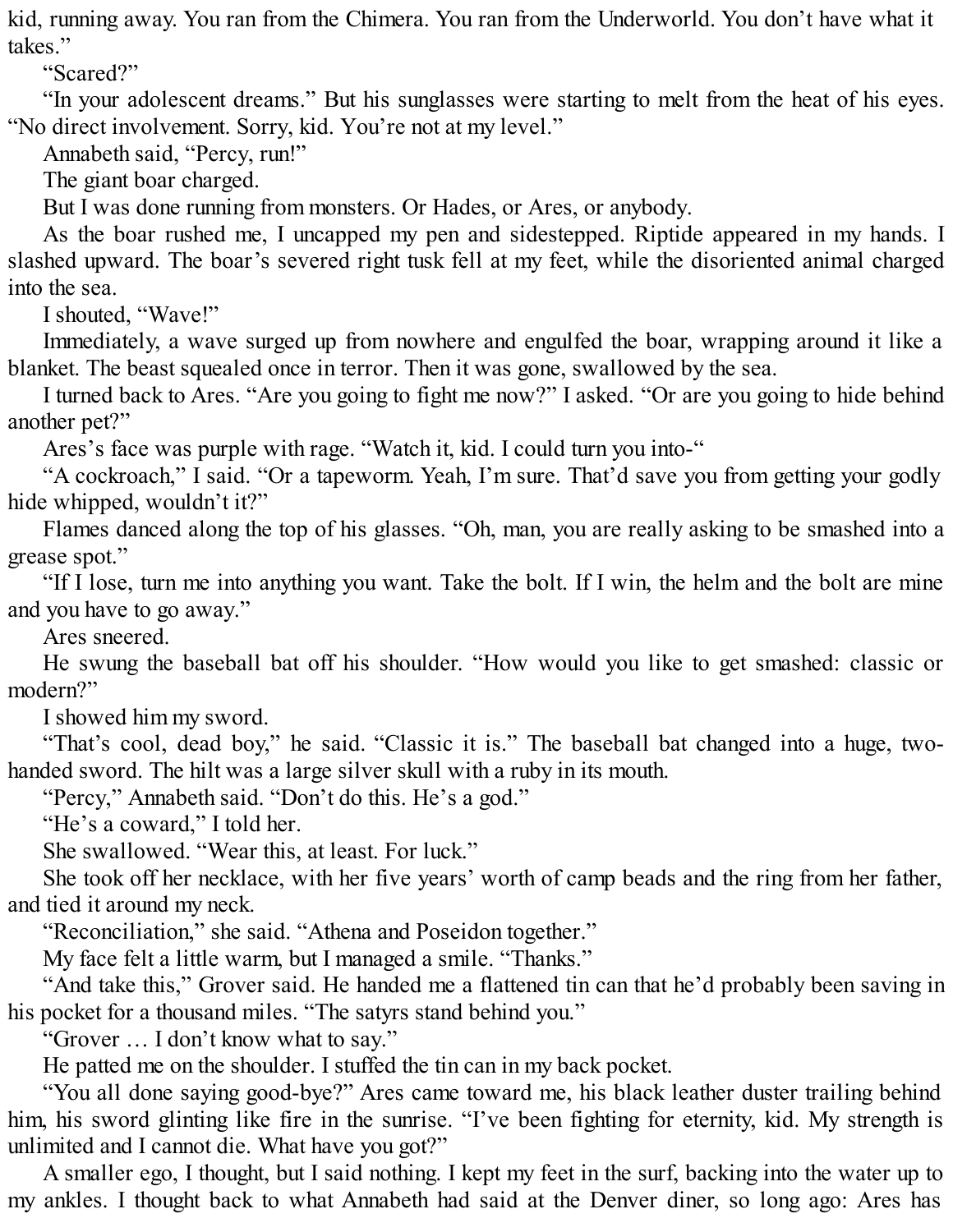strength. That's all he has. Even strength has to how to wisdom sometimes.

He cleaved downward at my head, but I wasn't there.

My body thought for me. The water seemed to push me into the air and I catapulted over him, slashing as I came down. But Ares was just as quick. He twisted, and the strike that should've caught him directly in the spine was deflected off the end of his sword hilt.

He grinned. "Not bad, not bad."

He slashed again and I was forced to jump onto dry land. I tried to sidestep, to get back to the water, but Ares seemed to know what I wanted. He outmaneuvered me, pressing so hard I had to put all my concentration on not getting sliced into pieces. I kept backing away from the surf. I couldn't find any openings to attack. His sword had a reach several feet longer than Anaklusmos.

Get in close, Luke had told me once, back in our sword class. When you've got the shorter blade, get in close.

I stepped inside with a thrust, but Ares was waiting for that. He knocked my blade out of my hands and kicked me in the chest. I went airborne-twenty, maybe thirty feet. I would've broken my back if I hadn't crashed into the soft sand of a dune.

"Percy!" Annabeth yelled. "Cops!"

I was seeing double. My chest felt like it had just been hit with a battering ram, but I managed to get to my feet.

I couldn't look away from Ares for fear he'd slice me in half, but out of the corner of my eye I saw red lights flashing on the shoreline boulevard. Car doors were slamming.

"There, officer!" somebody yelled. "See?"

A gruff cop voice: "Looks like that kid on TV … what the heck …"

"That guy's armed," another cop said. "Call for backup."

I rolled to one side as Ares's blade slashed the sand.

I ran for my sword, scooped it up, and launched a swipe at Ares's face, only to find my blade deflected again.

Ares seemed to know exactly what I was going to do the moment before I did it.

I stepped back toward the surf, forcing him to follow.

"Admit it, kid," Ares said. "You got no hope. I'm just toying with you."

My senses were working overtime. I now understood what Annabeth had said about ADHD keeping you alive in battle. I was wide awake, noticing every little detail.

I could see where Ares was tensing. I could tell which way he would strike. At the same time, I was aware of Annabeth and Grover, thirty feet to my left. I saw a second cop car pulling up, siren wailing. Spectators, people who had been wandering the streets because of the earthquake, were starting to gather. Among the crowd, I thought I saw a few who were walking with the strange, trotting gait of disguised satyrs. There were shimmering forms of spirits, too, as if the dead had risen from Hades to watch the battle. I heard the flap of leathery wings circling somewhere above.

More sirens.

I stepped farther into the water, but Ares was fast. The tip of his blade ripped my sleeve and grazed my forearm.

A police voice on a megaphone said, "Drop the guns.' Set them on the ground. Now!" Guns?

I looked at Ares's weapon, and it seemed to be flickering; sometimes it looked like a shotgun, sometimes a two-handed sword. I didn't know what the humans were seeing in my hands, but I was pretty sure it wouldn't make them like me.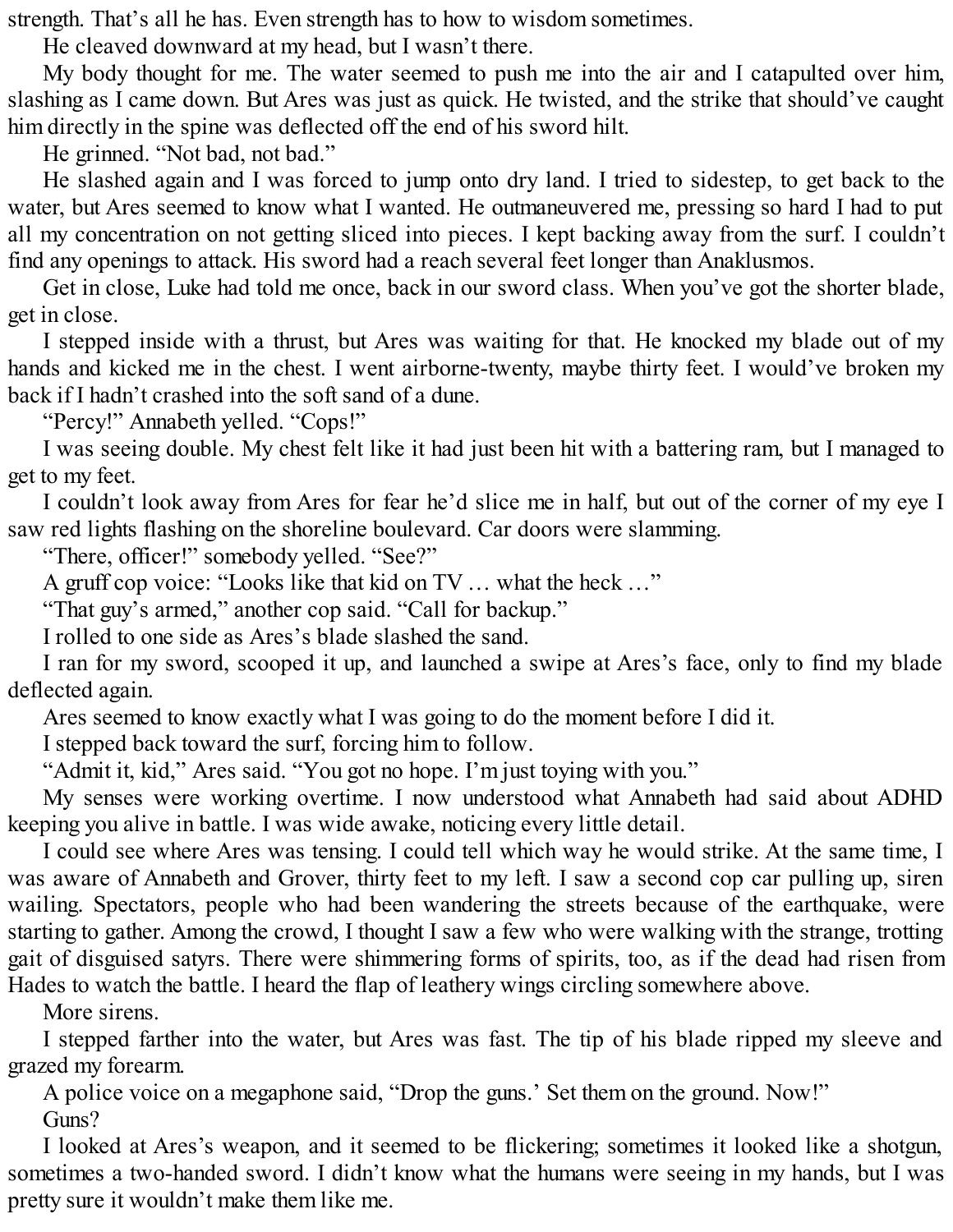Ares turned to glare at our spectators, which gave me a moment to breathe. There were five police cars now, and a line of officers crouching behind them, pistols trained on us.

"This is a private matter!" Ares bellowed. "Be gone.'"

He swept his hand, and a wall of red flame rolled across the patrol cars. The police barely had time to dive for cover before their vehicles exploded. The crowd behind them scattered, screaming.

Ares roared with laughter. "Now, little hero. Let's add you to the barbecue."

He slashed. I deflected his blade. I got close enough to strike, tried to fake him out with a feint, but my blow was knocked aside. The waves were hitting me in the back now. Ares was up to his thighs, wading in after me.

I felt the rhythm of the sea, the waves growing larger as the tide rolled in, and suddenly I had an idea. Little waves, I thought. And the water behind me seemed to recede. I was holding back the tide by force of will, but tension was building, like carbonation behind a cork.

Ares came toward, grinning confidently. I lowered my blade, as if I were too exhausted to go on. Wait for it, I told the sea. The pressure now was almost lifting me off my feet. Ares raised his sword. I released the tide and jumped, rocketing straight over Ares on a wave.

A six-foot wall of water smashed him full in the face, leaving him cursing and sputtering with a mouth full of seaweed. I landed behind him with a splash and feinted toward his head, as I'd done before. He turned in time to raise his sword, but this time he was disoriented, he didn't anticipate the trick. I changed direction, lunged to the side, and stabbed Riptide straight down into the water, sending the point through the god's heel.

The roar that followed made Hades's earthquake look like a minor event. The very sea was blasted back from Ares, leaving a wet circle of sand fifty feet wide.

Ichor, the golden blood of the gods, flowed from a gash in the war god's boot. The expression on his face was beyond hatred. It was pain, shock, complete disbelief that he'd been wounded.

He limped toward me, muttering ancient Greek curses.

Something stopped him.

It was as if a cloud covered the sun, but worse. Light faded. Sound and color drained away. A cold, heavy presence passed over the beach, slowing time, dropping the temperature to freezing, and making me feel like life was hopeless, fighting was useless.

The darkness lifted.

Ares looked stunned.

Police cars were burning behind us. The crowd of spectators had fled. Annabeth and Grover stood on the beach, in shock, watching the water flood back around Ares's feet, his glowing golden ichor dissipating in the tide.

Ares lowered his sword.

"You have made an enemy, godling," he told me. "You have sealed your fate. Every time you raise your blade in battle, every time you hope for success, you will feel my curse. Beware, Perseus Jackson. Beware."

His body began to glow.

"'Percy!" Annabeth shouted. "Don't watch!"

I turned away as the god Ares revealed his true irnmortal form. I somehow knew that if I looked, I would disintegrate into ashes.

The light died.

I looked back. Ares was gone. The tide rolled out to reveal Hades's bronze helm of darkness. I picked it up and walked toward my friends.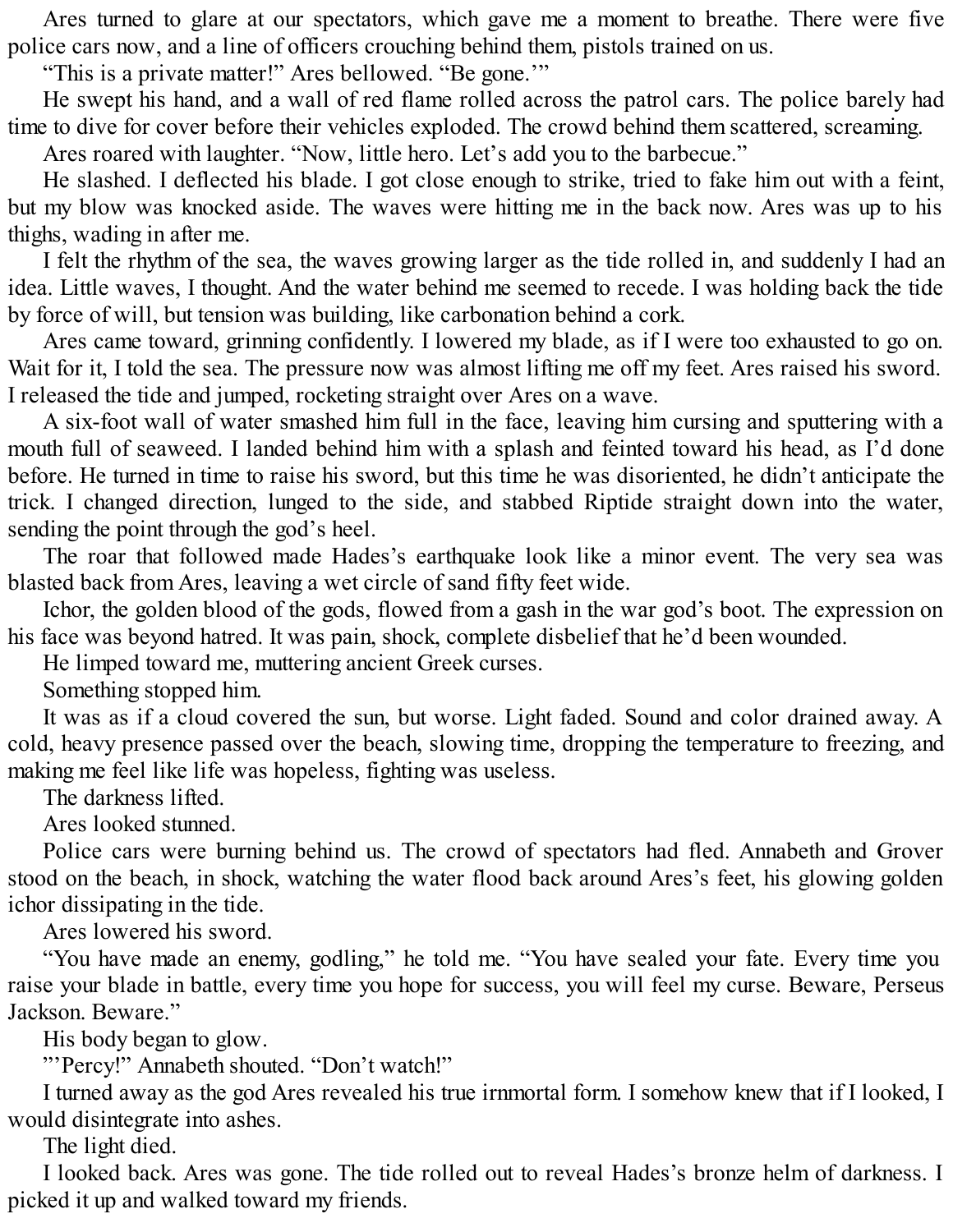But before I got there, I heard the flapping of leathery wings. Three evil-looking grandmothers with lace hats and fiery whips drifted down from the sky and landed in front of me.

The middle Fury, the one who had been Mrs. Dodds, stepped forward. Her fangs were bared, but for once she didn't look threatening. She looked more disappointed, as if she'd been planning to have me for supper, but had decided I might give her indigestion.

"We saw the whole thing," she hissed. "So … it truly was not you?"

I tossed her the helmet, which she caught in surprise.

"Return that to Lord Hades," I said. "Tell him the truth. Tell him to call off the war."

She hesitated, then ran a forked tongue over her green, leathery lips. "Live well, Percy Jackson. Become a true hero. Because if you do not, if you ever come into my clutches again …"

She cackled, savoring the idea. Then she and her sisters rose on their bats' wings, fluttered into the smoke-filled sky, and disappeared.

I joined Grover and Annabeth, who were staring at me in amazement.

"Percy …" Grover said. "That was so incredibly …"

"Terrifying," said Annabeth.

"Cool!" Grover corrected.

I didn't feel terrified. I certainly didn't feel cool. I was tired and sore and completely drained of energy.

"Did you guys feel that… whatever it was?" I asked.

They both nodded uneasily.

"Must've been the Furies overhead," Grover said.

But I wasn't so sure. Something had stopped Ares from killing me, and whatever could do that was a lot stronger than the Furies.

I looked at Annabeth, and an understanding passed between us. I knew now what was in that pit, what had spoken from the entrance of Tartarus.

I reclaimed my backpack from Grover and looked inside. The master bolt was still there. Such a small thing to almost cause World War III.

"We have to get back to New York," I said. "By tonight."

"That's impossible," Annabeth said, "unless we-"

"Fly," I agreed.

She stared at me. "Fly, like, in an airplane, which you were warned never to do lest Zeus strike you out of the sky, and carrying a weapon that has more destructive power than a nuclear bomb?"

"Yeah," I said. "Pretty much exactly like that. Come on."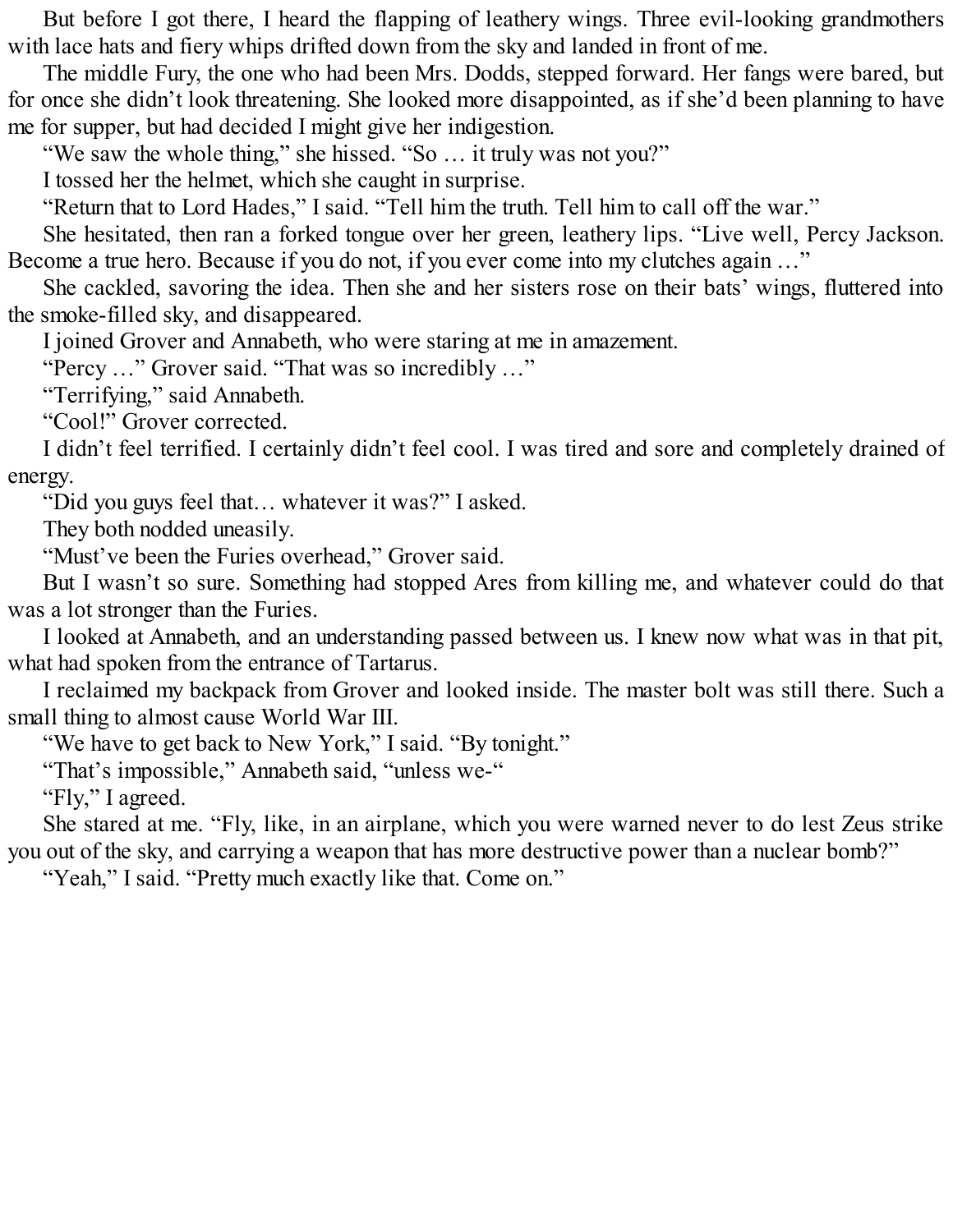# **Percy Jackson 1 - The Lightning Thief**

## **21 I SETTLE**

#### MY TAB

It's funny how humans can wrap their mind around things and fit them into their version of reality. Chiron had told me that long ago. As usual, I didn't appreciate his wisdom until much later.

According to the L.A. news, the explosion at the Santa Monica beach had been caused when a crazy kidnapper fired a shotgun at a police car. He accidentally hit a gas main that had ruptured during the earthquake.

This crazy kidnapper (a.k.a. Ares) was the same man who had abducted me and two other adolescents in New York and brought us across country on a ten-day odyssey of terror.

Poor little Percy Jackson wasn't an international criminal after all. He'd caused a commotion on that Greyhound bus in New Jersey trying to get away from his captor (and afterward, witnesses would even swear they had seen the leather-clad man on the bus-"Why didn't I remember him before?"). The crazy man had caused the explosion in the St. Louis Arch. After all, no kid could've done that. A concerned waitress in Denver had seen the man threatening his abductees outside her diner, gotten a friend to take a photo, and notified the police. Finally, brave Percy Jackson (I was beginning to like this kid) had stolen a gun from his captor in Los Angeles and battled him shotgun-to-rifle on the beach. Police had arrived just in time. But in the spectacular explosion, five police cars had been destroyed and the captor had fled. No fatalities had occurred. Percy Jackson and his two friends were safely in police custody.

The reporters fed us this whole story. We just nodded and acted tearful and exhausted (which wasn't hard), and played victimized kids for the cameras.

"All I want," I said, choking back my tears, "is to see my loving stepfather again. Every time I saw him on TV, calling me a delinquent punk, I knew … somehow … we would be okay. And I know he'll want to reward each and every person in this beautiful city of Los Angeles with a free major appliance from his store. Here's the phone number." The police and reporters were so moved that they passed around the hat and raised money for three tickets on the next plane to New York.

I knew there was no choice but to fly. I hoped Zeus would cut me some slack, considering the circumstances. But it was still hard to force myself on board the flight.

Takeoff was a nightmare. Every spot of turbulence was scarier than a Greek monster. I didn't unclench my hands from the armrests until we touched down safely at La Guardia. The local press was waiting for us outside security, but we managed to evade them thanks to Annabeth, who lured them away in her invisible Yankees cap, shouting, "They're over by the frozen yogurt! Come on!" then rejoined us at baggage claim.

We split up at the taxi stand. I told Annabeth and Grover to get back to Half-Blood Hill and let Chiron know what had happened. They protested, and it was hard to let them go after all we'd been through, but I knew I had to do this last part of the quest by myself. If things went wrong, if the gods didn't believe me … I wanted Annabeth and Grover to survive to tell Chiron the truth.

I hopped in a taxi and headed into Manhattan.

Thirty minutes later, I walked into the lobby of the Empire State Building.

I must have looked like a homeless kid, with my tattered clothes and my scraped-up face. I hadn't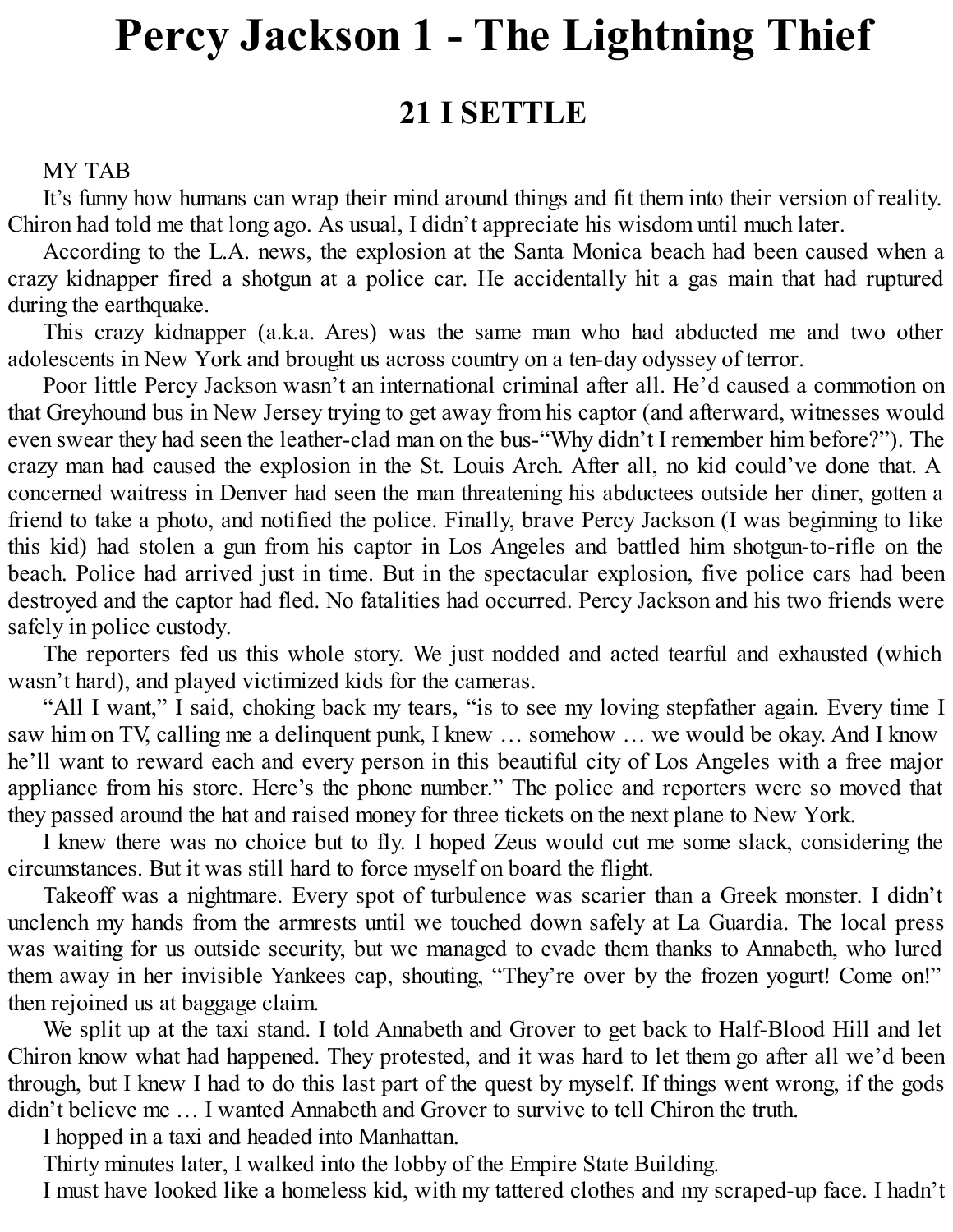slept in at least twenty-four hours.

I went up to the guard at the front desk and said, "Six hundredth floor."

He was reading a huge book with a picture of a wizard on the front. I wasn't much into fantasy, but the book must've been good, because the guard took a while to look up. "No such floor, kiddo."

"I need an audience with Zeus."

He gave me a vacant smile. "Sorry?"

"You heard me."

I was about to decide this guy was just a regular mortal, and I'd better run for it before he called the straitjacket patrol, when he said, "No appointment, no audience, kiddo. Lord Zeus doesn't see anyone unannounced."

"Oh, I think he'll make an exception." I slipped off my backpack and unzipped the top.

The guard looked inside at the metal cylinder, not getting what it was for a few seconds. Then his face went pale. "That isn't…"

"Yes, it is," I promised. "You want me take it out and-"

"No! No!" He scrambled out of his seat, fumbled around his desk for a key card, then handed it to me. "Insert this in the security slot. Make sure nobody else is in the elevator with you."

I did as he told me. As soon as the elevator doors closed, I slipped the key into the slot. The card disappeared and a new button appeared on the console, a red one that said 600.

I pressed it and waited, and waited.

Muzak played. "Raindrops keep falling on my head…."

Finally, ding. The doors slid open. I stepped out and almost had a heart attack.

I was standing on a narrow stone walkway in the middle of the air. Below me was Manhattan, from the height of an airplane. In front of me, white marble steps wound up the spine of a cloud, into the sky. My eyes followed the stairway to its end, where my brain just could not accept what I saw.

Look again, my brain said.

We're looking, my eyes insisted. It's really there.

From the top of the clouds rose the decapitated peak of a mountain, its summit covered with snow. Clinging to the mountainside were dozens of multileveled palaces-a city of mansions-all with whitecolumned porticos, gilded terraces, and bronze braziers glowing with a thousand fires. Roads wound crazily up to the peak, where the largest palace gleamed against the snow. Precariously perched gardens bloomed with olive trees and rosebushes. I could make out an open-air market filled with colorful tents, a stone amphitheater built on one side of the mountain, a hippodrome and a coliseum on the other. It was an Ancient Greek city, except it wasn't in ruins. It was new, and clean, and colorful, the way Athens must've looked twenty-five hundred years ago.

This place can't be here, I told myself. The tip of a mountain hanging over New York City like a billion-ton asteroid? How could something like that be anchored above the Empire State Building, in plain sight of millions of people, and not get noticed?

But here it was. And here I was.

My trip through Olympus was a daze. I passed some giggling wood nymphs who threw olives at me from their garden. Hawkers in the market offered to sell me ambrosia-on-a-stick, and a new shield, and a genuine glitter-weave replica of the Golden Fleece, as seen on Hephaestus-TV The nine muses were tuning their instruments for a concert in the park while a small crowd gathered-satyrs and naiads and a bunch of good-looking teenagers who might've been minor gods and goddesses. Nobody seemed worried about an impending civil war. In fact, everybody seemed in a festive mood. Several of them turned to watch me pass, and whispered to themselves.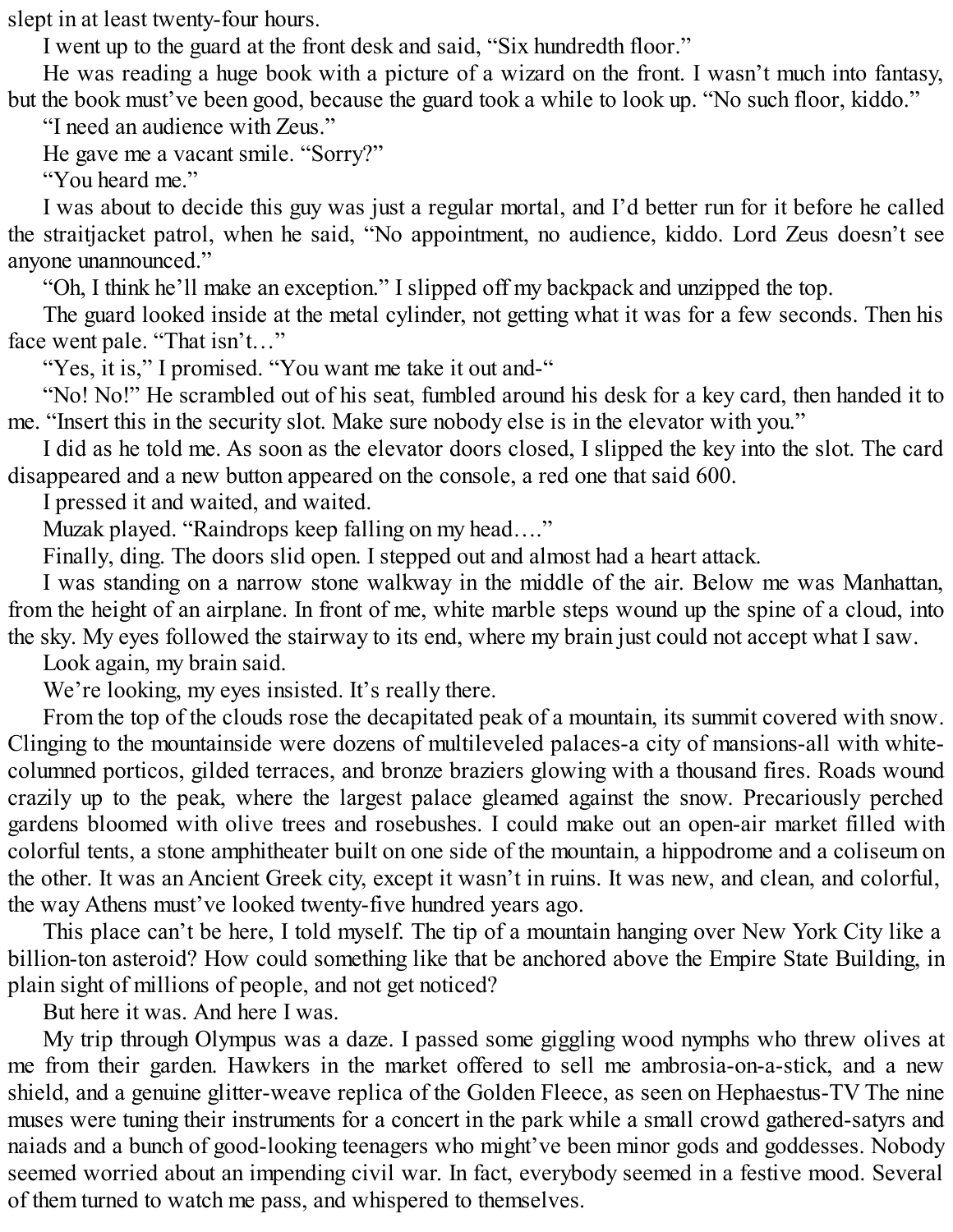I climbed the main road, toward the big palace at the peak. It was a reverse copy of the palace in the Underworld.

There, everything had been black and bronze. Here, everything glittered white and silver.

I realized Hades must've built his palace to resemble this one. He wasn't welcomed in Olympus except on the winter solstice, so he'd built his own Olympus underground. Despite my bad experience with him, I felt a little sorry for the guy. To be banished from this place seemed really unfair. It would make anybody bitter.

Steps led up to a central courtyard. Past that, the throne loom.

Room really isn't the right word. The place made Grand Central Station look like a broom closet. Massive columns rose to a domed ceiling, which was gilded with moving constellations.

Twelve thrones, built for beings the size of Hades, were arranged in an inverted U, just like the cabins at Camp Half-Blood. An enormous fire crackled in the central hearth pit. The thrones were empty except for two at the end: the head throne on the right, and the one to its immediate left. I didn't have to be told who the two gods were that were sitting there, waiting for me to approach. I came toward them, my legs trembling.

The gods were in giant human form, as Hades had been, but I could barely look at them without feeling a tingle, as if my body were starting to burn. Zeus, the Lord of the Gods, wore a dark blue pinstriped suit. He sat on a simple throne of solid platinum. He had a well-trimmed beard, marbled gray and black like a storm cloud. His face was proud and handsome and grim, his eyes rainy gray.

As I got nearer to him, the air crackled and smelled of ozone.

The god sitting next to him was his brother, without a doubt, but he was dressed very differently. He reminded me of a beachcomber from Key West. He wore leather sandals, khaki Bermuda shorts, and a Tommy Bahama shirt with coconuts and parrots all over it. His skin was deeply tanned, his hands scarred like an old-time fisherman's. His hair was black, like mine. His face had that same brooding look that had always gotten me branded a rebel. But his eyes, seagreen like mine, were surrounded by sun-crinkles that told me he smiled a lot, too.

His throne was a deep-sea fisherman's chair. It was the simple swiveling kind, with a black leather seat and a built-in holster for a fishing pole. Instead of a pole, the holster held a bronze trident, flickering with green light around the tips.

The gods weren't moving or speaking, but there was tension in the air, as if they'd just finished an argument.

I approached the fisherman's throne and knelt at his feet. "Father." I dared not look up. My heart was racing. I could feel the energy emanating from the two gods. If I said the wrong thing, I had no doubt they could blast me into dust.

To my left, Zeus spoke. "Should you not address the master of this house first, boy?"

I kept my head down, and waited.

"Peace, brother," Poseidon finally said. His voice stirred my oldest memories: that warm glow I remembered as a baby, the sensation of this god's hand on my forehead, "The boy defers to his father. This is only right."

"You still claim him then?" Zeus asked, menacingly. "You claim this child whom you sired against our sacred oath?"

"I have admitted my wrongdoing," Poseidon said. "Now I would hear him speak." Wrongdoing.

A lump welled up in my throat. Was that all I was? A wrongdoing? The result of a god's mistake? "I have spared him once already," Zeus grumbled. "Daring to fly through my domain … pah! I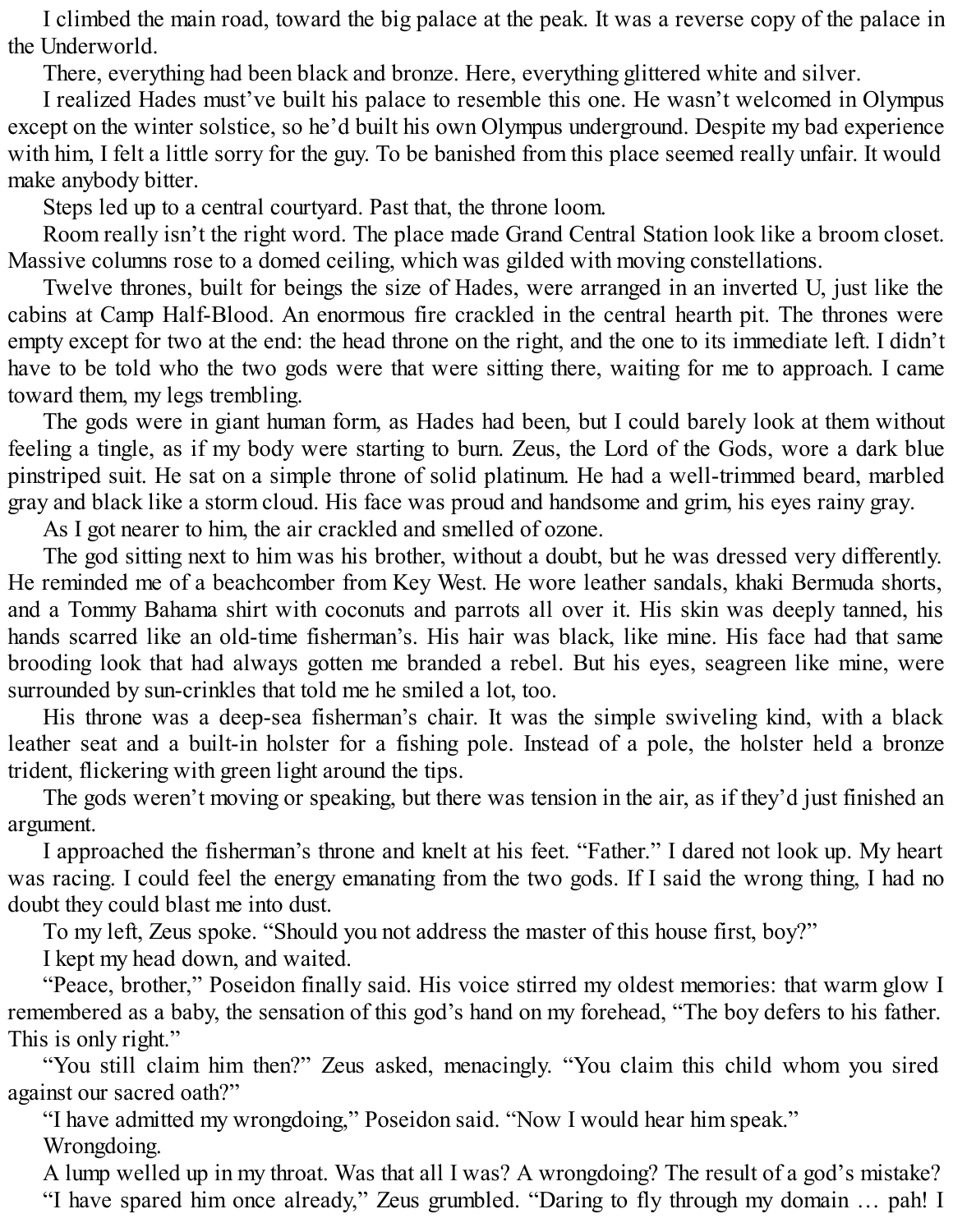should have blasted him out of the sky for his impudence."

"And risk destroying your own master bolt?" Poseidon asked calmly. "Let us hear him out, brother."

Zeus grumbled some more. "I shall listen," he decided. "Then I shall make up my mind whether or not to cast this boy down from Olympus."

"Perseus," Poseidon said. "Look at me."

I did, and I wasn't sure what I saw in his face. There was no clear sign of love or approval. Nothing to encourage me. It was like looking at the ocean: some days, you could tell what mood it was in. Most days, though, it was unreadable, mysterious.

I got the feeling Poseidon really didn't know what to think of me. He didn't know whether he was happy to have me as a son or not. In a strange way, I was glad that Poseidon was so distant. If he'd tried to apologize, or told me he loved me, or even smiled, it would've felt fake. Like a human dad, making some lame excuse for not being around. I could live with that. After all, I wasn't sure about him yet, either.

"Address Lord Zeus, boy," Poseidon told me. "Tell him your story."

So I told Zeus everything, just as it had happened. I took out the metal cylinder, which began sparking in the Sky God's presence, and laid it at his feet.

There was a long silence, broken only by the crackle of the hearth fire.

Zeus opened his palm. The lightning bolt flew into it. As he closed his fist, the metallic points flared with electricity, until he was holding what looked more like the classic thunderbolt, a twentyfoot javelin of arcing, hissing energy that made the hairs on my scalp rise.

"I sense the boy tells the truth," Zeus muttered. "But that Ares would do such a thing … it is most unlike him."

"He is proud and impulsive," Poseidon said. "It runs in the family."

"Lord?" I asked.

They both said, "Yes?"

"Ares didn't act alone. Someone else-something else- came up with the idea."

I described my dreams, and the feeling I'd had on the beach, that momentary breath of evil that had seemed to stop the world, and made Ares back off from killing me.

"In the dreams," I said, "the voice told me to bring the bolt to the Underworld. Ares hinted that he'd been having dreams, too. I think he was being used, just as I was, to start a war."

"You are accusing Hades, after all?" Zeus asked.

"No," I said. "I mean, Lord Zeus, I've been in the presence of Hades. This feeling on the beach was different. It was the same thing I felt when I got close to that pit. That was the entrance to Tartarus, wasn't it? Something powerful and evil is stirring down there … something even older than the gods."

Poseidon and Zeus looked at each other. They had a quick, intense discussion in Ancient Greek. I only caught one word. Father.

Poseidon made some kind of suggestion, but Zeus cut him off. Poseidon tried to argue. Zeus held up his hand angrily. "We will speak of this no more," Zeus said. "I must go personally to purify this thunderbolt in the waters of Lemnos, to remove the human taint from its metal."

He rose and looked at me. His expression softened just a fraction of a degree. "You have done me a service, boy. Few heroes could have accomplished as much."

"I had help, sir," I said. "Grover Underwood and Annabeth Chase-"

"To show you my thanks, I shall spare your life. I do not trust you, Perseus Jackson. I do not like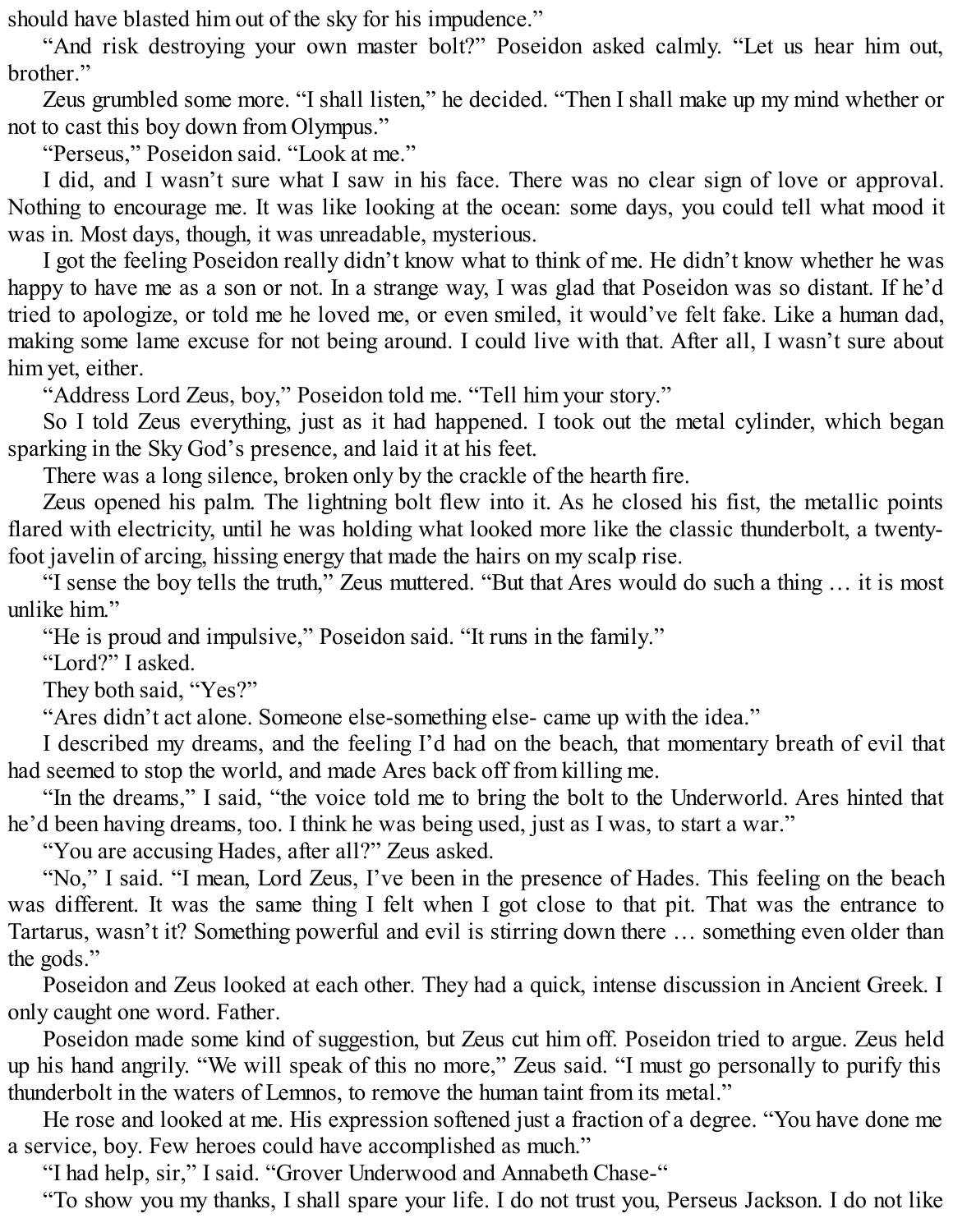what your arrival means for the future of Olympus. But for the sake of peace in the family, I shall let you live."

"Um … thank you, sir."

"Do not presume to fly again. Do not let me find you here when I return. Otherwise you shall taste this bolt. And it shall be your last sensation."

Thunder shook the palace. With a blinding flash of lightning, Zeus was gone.

I was alone in the throne room with my father. "Your uncle," Poseidon sighed, "has always had a flair for dramatic exits. I think he would've done well as the god of theater."

An uncomfortable silence.

"Sir," I said, "what was in that pit?"

Poseidon regarded me. "Have you not guessed?"

"Kronos," I said. "The king of the Titans."

Even in the throne room of Olympus, far away from Tartarus, the name Kronos darkened the room, made the hearth fire seem not quite so warm on my back.

Poseidon gripped his trident. "In the First War, Percy, Zeus cut our father Kronos into a thousand pieces, just as Kronos had done to his own father, Ouranos. Zeus cast Kronos's remains into the darkest pit of Tartarus. The Titan army was scattered, their mountain fortress on Etna destroyed, their monstrous allies driven to the farthest corners of the earth. And yet Titans cannot die, any more than we gods can. Whatever is left of Kronos is still alive in some hideous way, still conscious in his eternal pain, still hungering for power."

"He's healing," I said. "He's coming back."

Poseidon shook his head. "From time to time, over the eons, Kronos has stirred. He enters men's nightmares and breathes evil thoughts. He wakens restless monsters from the depths. But to suggest he could rise from the pit is another thing."

"That's what he intends, Father. That's what he said."

Poseidon was silent for a long time.

"Lord Zeus has closed discussion on this matter. He will not allow talk of Kronos. You have completed your quest, child. That is all you need to do."

"But-" I stopped myself. Arguing would do no good. It would very possibly anger the only god who I had on my side. "As … as you wish, Father."

A faint smile played on his lips. "Obedience does not come naturally to you, does it?" "No … sir."

"I must take some blame for that, I suppose. The sea does not like to be restrained." He rose to his full height and took up his trident. Then he shimmered and became the size of a regular man, standing directly in front of me. "You must go, child. But first, know that your mother has returned."

I stared at him, completely stunned. "My mother?"

"You will find her at home. Hades sent her when you recovered his helm. Even the Lord of Death pays his debts."

My heart was pounding. I couldn't believe it. "Do you ... would you ..."

I wanted to ask if Poseidon would come with me to see her, but then I realized that was ridiculous. I imagined loading the God of the Sea into a taxi and taking him to the Upper East Side. If he'd wanted to see my mom all these years, he would have. And there was Smelly Gabe to think about.

Poseidon's eyes took on a little sadness. "When you return home, Percy, you must make an important choice. You will find a package waiting in your room."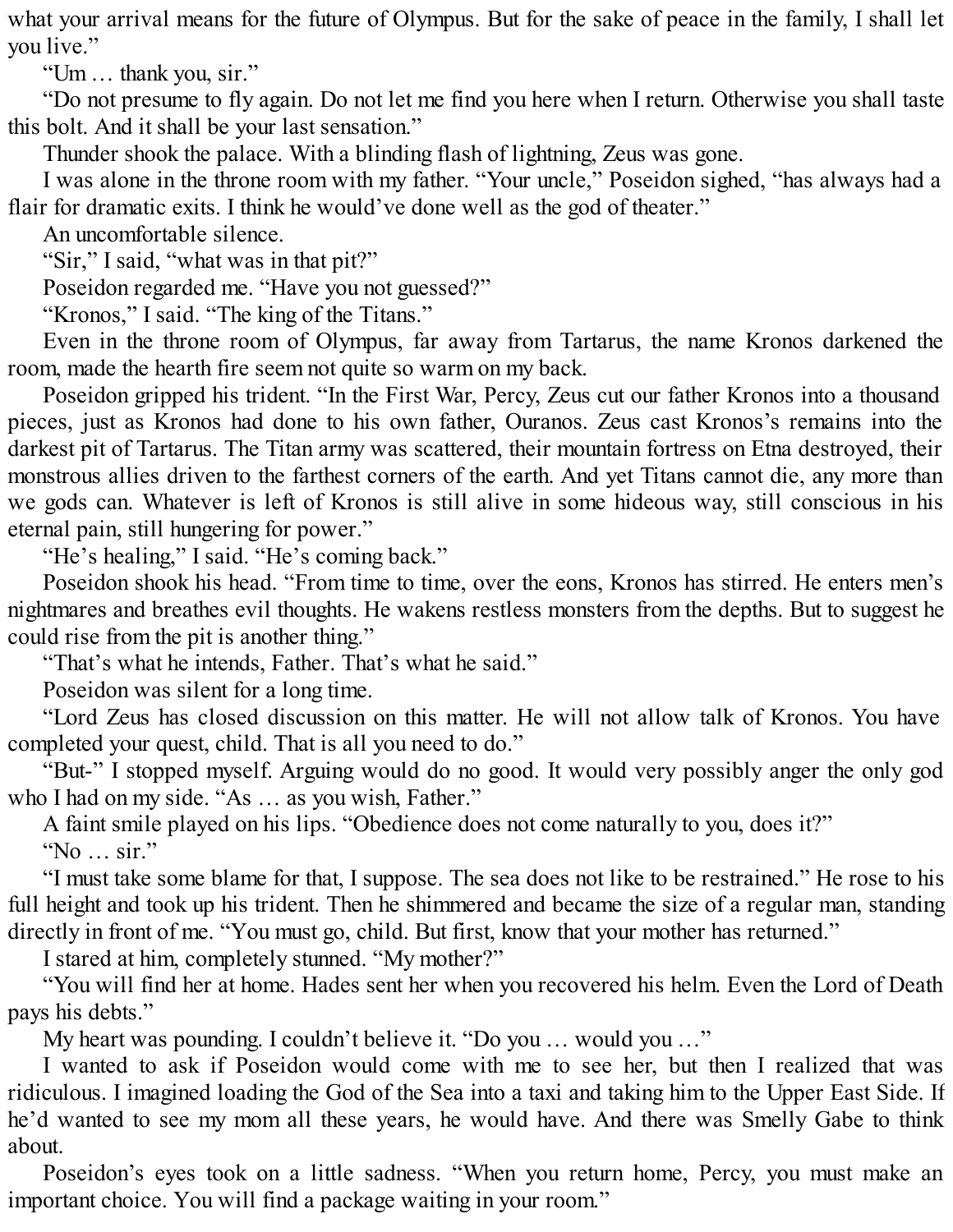"A package?"

"You will understand when you see it. No one can choose your path, Percy. You must decide." I nodded, though I didn't know what he meant.

"Your mother is a queen among women," Poseidon said wistfully. "I had not met such a mortal woman in a thousand years. Still … I am sorry you were born, child. I have brought you a hero's fate, and a hero's fate is never happy. It is never anything but tragic."

I tried not to feel hurt. Here was my own dad, telling me he was sorry I'd been born. "I don't mind, Father."

"Not yet, perhaps," he said. "Not yet. But it was an unforgivable mistake on my part."

"I'll leave you then." I bowed awkwardly. "I-I won't bother you again."

I was five steps away when he called, "Perseus."

I turned.

There was a different light in his eyes, a fiery kind of pride. "You did well, Perseus. Do not misunderstand me. Whatever else you do, know that you are mine. You are a true son of the Sea God."

As I walked back through the city of the gods, conversations stopped. The muses paused their concert. People and satyrs and naiads all turned toward me, their faces filled with respect and gratitude, and as I passed, they knelt, as if I were some kind of hero.

\* \* \*

Fifteen minutes later, still in a trance, I was back on the streets of Manhattan.

I caught a taxi to my mom's apartment, rang the doorbell, and there she was-my beautiful mother, smelling of peppermint and licorice, the weariness and worry evaporating from her face as soon as she saw me.

"Percy! Oh, thank goodness. Oh, my baby."

She crushed the air right out of me. We stood in the hallway as she cried and ran her hands through my hair.

I'll admit it-my eyes were a little misty, too. I was shaking, I was so relieved to see her.

She told me she'd just appeared at the apartment that morning, scaring Gabe half out of his wits. She didn't remember anything since the Minotaur, and couldn't believe it when Gabe told her I was a wanted criminal, traveling across the country, blowing up national monuments. She'd been going out of her mind with worry all day because she hadn't heard the news. Gabe had forced her to go into work, saying she had a month's salary to make up and she'd better get started.

I swallowed back my anger and told her my own story. I tried to make it sound less scary than it had been, but that wasn't easy. I was just getting to the fight with Ares when Gabe's voice interrupted from the living room. "Hey, Sally! That meat loaf done yet or what?"

She closed her eyes. "He isn't going to be happy to see you, Percy. The store got half a million phone calls today from Los Angeles … something about free appliances."

"Oh, yeah. About that…"

She managed a weak smile. "Just don't make him angrier, all right? Come on."

In the month I'd been gone, the apartment had turned into Gabeland. Garbage was ankle deep on the carpet. The sofa had been reupholstered in beer cans. Dirty socks and underwear hung off the lampshades.

Gabe and three of his big goony friends were playing poker at the table.

When Gabe saw me, his cigar dropped out of his mouth. His face got redder than lava. "You got nerve coming here, you little punk. I thought the police-"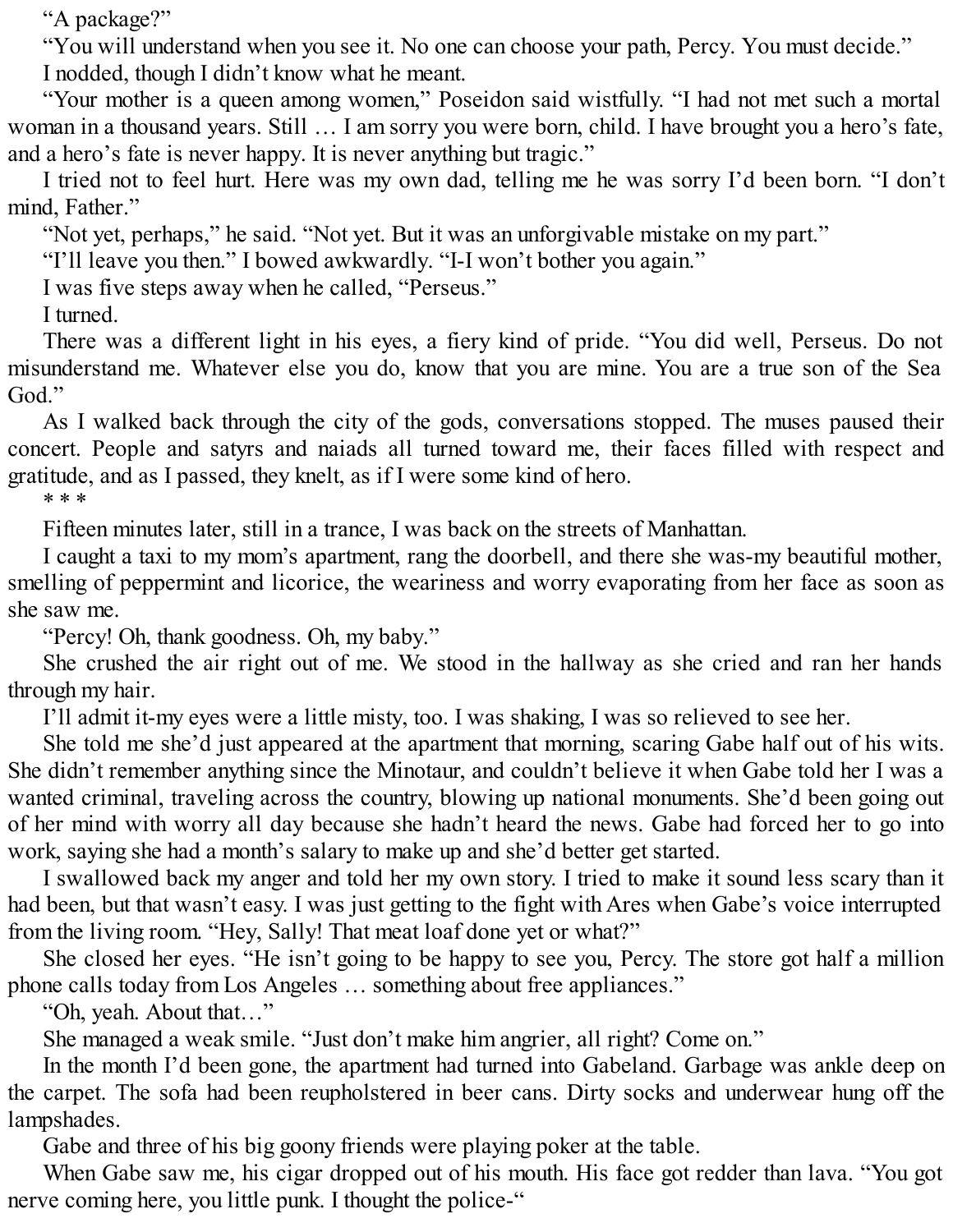"He's not a fugitive after all," my mom interjected. "Isn't that wonderful, Gabe?"

Gabe looked back and forth between us. He didn't seem to think my homecoming was so wonderful.

"Bad enough I had to give back your life insurance money, Sally," he growled. "Get me the phone. I'll call the cops."

"Gabe, no!"

He raised his eyebrows. "Did you just say 'no'? You think I'm gonna put up with this punk again? I can still press charges against him for ruining my Camaro."

"But-"

He raised his hand, and my mother flinched.

For the first time, I realized something. Gabe had hit my mother. I didn't know when, or how much. But I was sure he'd done it. Maybe it had been going on for years, when I wasn't around.

A balloon of anger started expanding in my chest. I came toward Gabe, instinctively taking my pen out of my pocket.

He just laughed. "What, punk? You gonna write on me? You touch me, and you are going to jail forever, you understand?"

"Hey, Gabe," his friend Eddie interrupted. "He's just a kid."

Gabe looked at him resentfully and mimicked in a falsetto voice: "Just a kid."

His other friends laughed like idiots.

"I'll be nice to you, punk." Gabe showed me his tobacco-stained teeth. "I'll give you five minutes to get your stuff and clear out. After that, I call the police."

"Gabe!" my mother pleaded.

"He ran away," Gabe told her. "Let him stay gone."

I was itching to uncap Riptide, but even if I did, the blade wouldn't hurt humans. And Gabe, by the loosest definition, was human.

My mother took my arm. "Please, Percy. Come on. We'll go to your room."

I let her pull me away, my hands still trembling with rage.

My room had been completely filled with Gabe's junk. I here were stacks of used car batteries, a rotting bouquet of sympathy flowers with a card from somebody who'd seen his Barbara Walters interview.

"Gabe is just upset, honey," my mother told me. "I'll talk to him later. I'm sure it will work out." "Mom, it'll never work out. Not as long as Gabe's here."

She wrung her hands nervously. "I can … I'll take you to work with me for the rest of the summer. In the fall, maybe there's another boarding school-"

"Mom."

She lowered her eyes. "I'm trying, Percy. I just… I need some time."

A package appeared on my bed. At least, I could've sworn it hadn't been there a moment before.

It was a battered cardboard box about the right size to fit a basketball. The address on the mailing slip was in my own handwriting:

The Gods Mount Olympus 600th Floor, Empire State Building New York, NY With best wishes,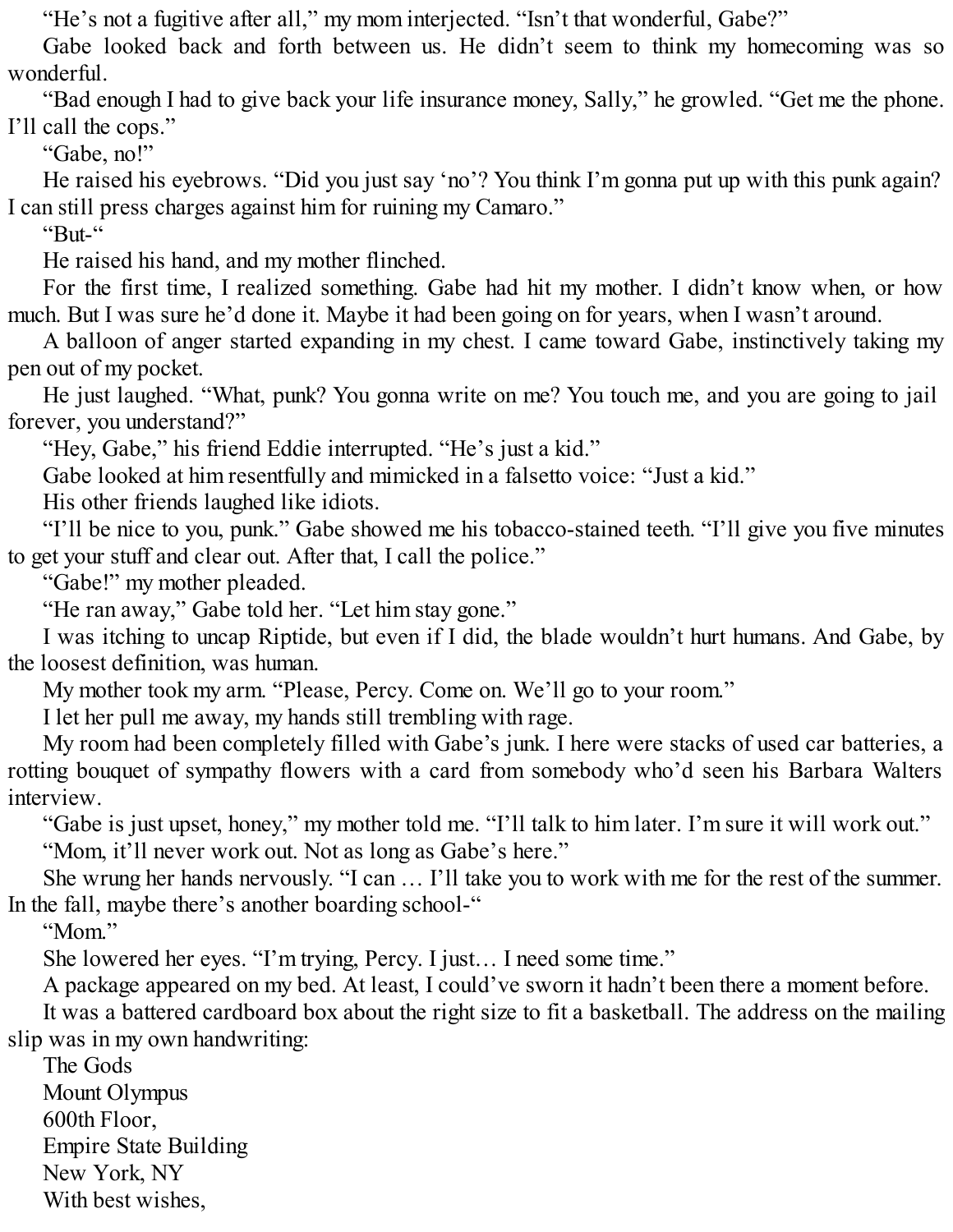PERCY JACKSON

Over the top in black marker, in a man's clear, bold print, was the address of our apartment, and the words: RETURN TO SENDER.

Suddenly I understood what Poseidon had told me on Olympus.

A package. A decision.

Whatever else you do, know that you are mine. You are a true son of the Sea God.

I looked at my mother. "Mom, do you want Gabe gone?

"Percy, it isn't that simple. I-"

"Mom, just tell me. That jerk has been hitting you. Do you want him gone or not?"

She hesitated, then nodded almost imperceptibly. "Yes, Percy. I do. And I'm trying to get up my courage to tell him. But you can't do this for me. You can't solve my problems."

I looked at the box.

I could solve her problem. I wanted to slice that package open, plop it on the poker table, and take out what was inside. I could start my very own statue garden, right there in the living room.

That's what a Greek hero would do in the stories, I thought. That's what Gabe deserves.

But a hero's story always ended in tragedy. Poseidon had told me that.

I remembered the Underworld. I thought about Gabe's spirit drifting forever in the Fields of Asphodel, or condemned to some hideous torture behind the barbed wire of the Fields of Punishmentan eternal poker game, sitting up to his waist in boiling oil listening to opera music. Did I have the right to send someone there? Even Gabe?

A month ago, I wouldn't have hesitated. Now …

"I can do it," I told my mom. "One look inside this box, and he'll never bother you again."

She glanced at the package, and seemed to understand immediately. "No, Percy," she said, stepping away. "You can't."

"Poseidon called you a queen," I told her. "He said he hadn't met a woman like you in a thousand years."

Her cheeks flushed. "Percy-"

"You deserve better than this, Mom. You should go to college, get your degree. You can write your novel, meet a nice guy maybe, live in a nice house. You don't need to protect me anymore by staying with Gabe. Let me get rid of him."

She wiped a tear off her cheek. "You sound so much like your father," she said. "He offered to stop the tide for me once. He offered to build me a palace at the bottom of the sea. He thought he could solve all my problems with a wave of his hand."

"What's wrong with that?"

Her multicolored eyes seemed to search inside me. "I think you know, Percy. I think you're enough like me to understand. If my life is going to mean anything, I have to live it myself. I can't let a god take care of me … or my son. I have to … find the courage on my own. Your quest has reminded me of that."

We listened to the sound of poker chips and swearing, ESPN from the living room television.

"I'll leave the box," I said. "If he threatens you …"

She looked pale, but she nodded. "Where will you go, Percy?"

"Half-Blood Hill."

"For the summer … or forever?"

"I guess that depends."

We locked eyes, and I sensed that we had an agreement. We would see how things stood at the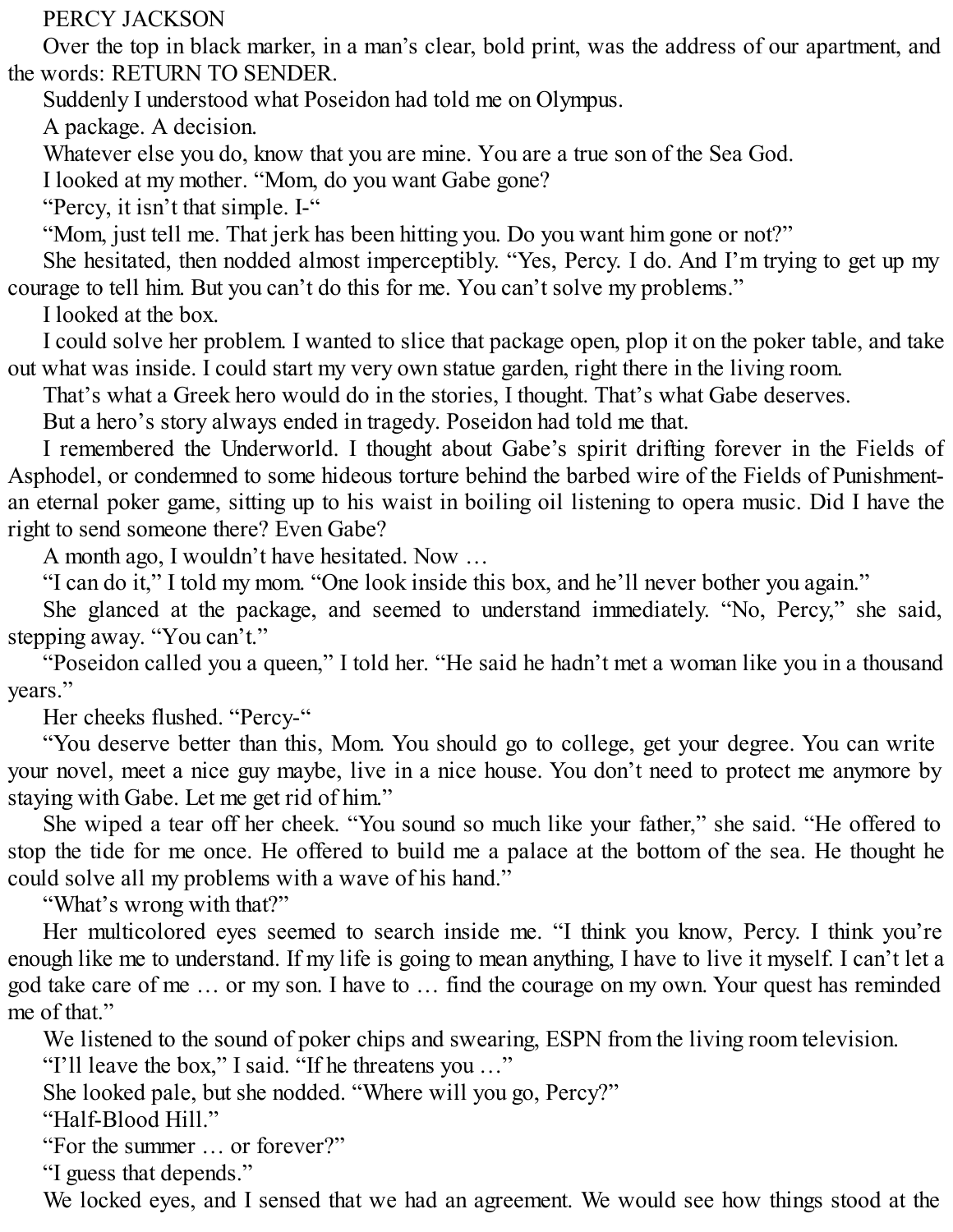end of the summer.

She kissed my forehead. "You'll be a hero, Percy. You'll be the greatest of all."

I took one last look around my bedroom. I had a feeling I'd never see it again. Then I walked with my mother to the front door.

"Leaving so soon, punk?" Gabe called after me. "Good riddance."

I had one last twinge of doubt. How could I turn down the perfect chance to take revenge on him? I was leaving here without saving my mother.

"Hey, Sally," he yelled. "What about that meat loaf, huh?"

A steely look of anger flared in my mother's eyes, and I thought, just maybe, I was leaving her in good hands after all. Her own.

"The meat loaf is coming right up, dear," she told Gabe. "Meat loaf surprise."

She looked at me, and winked.

The last thing I saw as the door swung closed was my mother staring at Gabe, as if she were contemplating how he would look as a garden statue.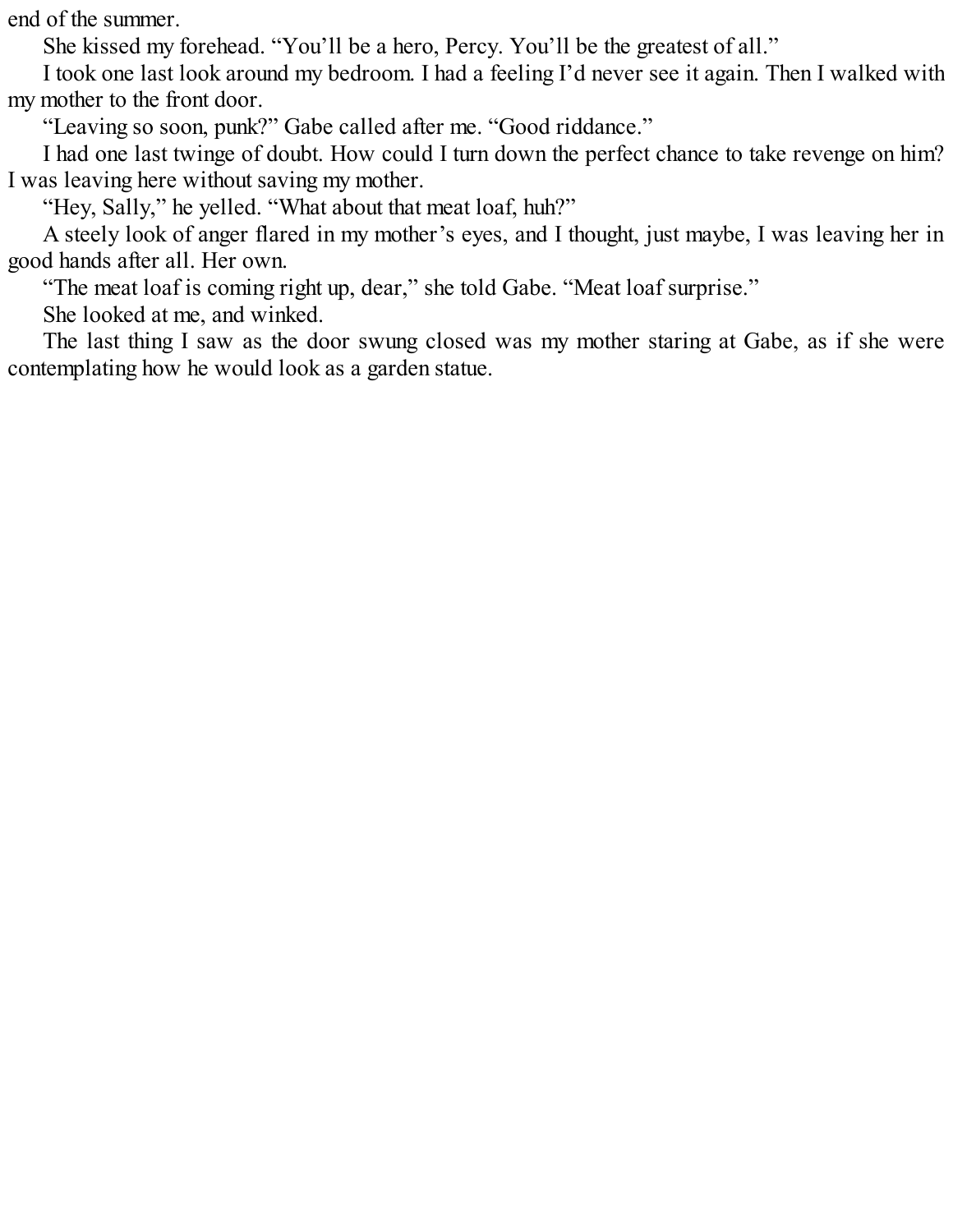# **Percy Jackson 1 - The Lightning Thief**

## **22 THE PROPHECY**

#### COMES TRUE

We were the first heroes to return alive to Half-Blood Hill since Luke, so of course everybody treated us as if we'd won some reality-TV contest. According to camp tradition, we wore laurel wreaths to a big feast prepared in our honor, then led a procession down to the bonfire, where we got to burn the burial shrouds our cabins had made for us in our absence.

Annabeth's shroud was so beautiful-gray silk with embroidered owls-I told her it seemed a shame not to bury her in it. She punched me and told me to shut up.

Being the son of Poseidon, I didn't have any cabin mates, so the Ares cabin had volunteered to make my shroud. They'd taken an old bedsheet and painted smiley faces with X'ed-out eyes around the border, and the word LOSER painted really big in the middle.

It was fun to burn.

As Apollo's cabin led the sing-along and passed out s'mores, I was surrounded by my old Hermes cabinmates, Annabeth's friends from Athena, and Grover's satyr buddies, who were admiring the brand-new searcher's license he'd received from the Council of Cloven Elders. The council had called Grover's performance on the quest "Brave to the point of indigestion. Horns-andwhiskers above anything we have seen in the past."

The only ones not in a party mood were Clarisse and her cabinmates, whose poisonous looks told me they'd never forgive me for disgracing their dad.

That was okay with me.

Even Dionysus's welcome-home speech wasn't enough to dampen my spirits. "Yes, yes, so the little brat didn't get himself killed and now he'll have an even bigger head. Well, huzzah for that. In other announcements, there will be no canoe races this Saturday…."

I moved back into cabin three, but it didn't feel so lonely anymore. I had my friends to train with during the day. At night, I lay awake and listened to the sea, knowing my father was out there. Maybe he wasn't quite sure about me yet, maybe he hadn't even wanted me born, but he was watching. And so far, he was proud of what I'd done.

As for my mother, she had a chance at a new life. Her letter arrived a week after I got back to camp. She told me Gabe had left mysteriously-disappeared off the face of the planet, in fact. She'd reported him missing to the police, but she had a funny feeling they would never find him.

On a completely unrelated subject, she'd sold her first life-size concrete sculpture, entitled The Poker Player, to a collector, through an art gallery in Soho. She'd gotten so much money for it, she'd put a deposit down on a new apartment and made a payment on her first semester's tuition at NYU. The Soho gallery was clamoring for more of her work, which they called "a huge step forward in super-ugly neorealism."

But don't worry, my mom wrote. I'm done with sculpture. I've disposed of that box of tools you left me. It's time for me to turn to writing.

At the bottom, she wrote a P.S.: Percy, I've found a good private school here in the city. I've put a deposit down to hold you a spot, in case you want to enroll for seventh grade. You could live at home. But if you want to go year-round at Half-Blood Hill, I'll understand.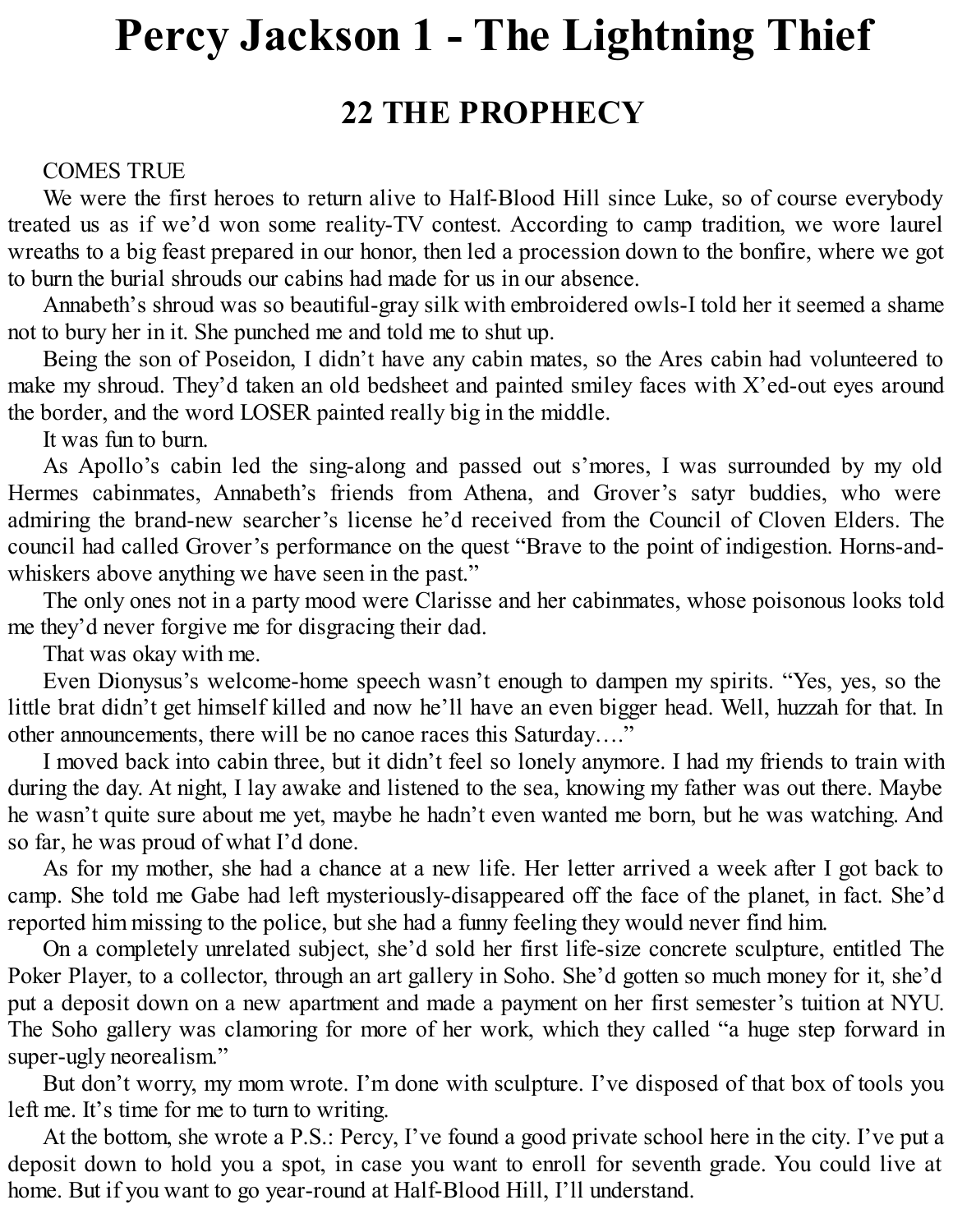I folded the note carefully and set it on my bedside table. Every night before I went to sleep, I read it again, and I tried to decide how to answer her.

On the Fourth of July, the whole camp gathered at the beach for a fireworks display by cabin nine. Being Hephaestus's kids, they weren't going to settle for a few lame red-white-and-blue explosions. They'd anchored a barge offshore and loaded it with rockets the size of Patriot missiles. According to Annabeth, who'd seen the show before, the blasts would be sequenced so tightly they'd look like frames of animation across the sky. The finale was supposed to be a couple of hundred-foot-tall Spartan warriors who would crackle to life above the ocean, fight a battle, then explode into a million colors.

As Annabeth and I were spreading a picnic blanket, Grover showed up to tell us good-bye. He was dressed in his usual jeans and T-shirt and sneakers, but in the last few weeks he'd started to look older, almost high-school age. His goatee had gotten thicker. He'd put on weight. His horns had grown at least an inch, so he now had to wear his rasta cap all the time to pass as human.

"I'm off," he said. "I just came to say … well, you know."

I tried to feel happy for him. After all, it wasn't every day a satyr got permission to go look for the great god Pan. But it was hard saying good-bye. I'd only known Grover a year, yet he was my oldest friend.

Annabeth gave him a hug. She told him to keep his fake feet on.

I asked him where he was going to search first.

"Kind of a secret," he said, looking embarrassed. "I wish you could come with me, guys, but humans and Pan ..."

"We understand," Annabeth said. "You got enough tin cans for the trip?"

"Yeah."

"And you remembered your reed pipes?"

"Jeez, Annabeth," he grumbled. "You're like an old mama goat."

But he didn't really sound annoyed.

He gripped his walking stick and slung a backpack over his shoulder. He looked like any hitchhiker you might see on an American highway-nothing like the little runty boy I used to defend from bullies at Yancy Academy.

"Well," he said, "wish me luck."

He gave Annabeth another hug. He clapped me on the shoulder, then headed back through the dunes.

Fireworks exploded to life overhead: Hercules killing the Nemean lion, Artemis chasing the boar, George Washington (who, by the way, was a son of Athena) crossing the Delaware.

"Hey, Grover," I called.

He turned at the edge of the woods.

"Wherever you're going-I hope they make good enchiladas."

Grover grinned, and then he was gone, the trees closing around him.

"We'll see him again," Annabeth said.

I tried to believe it. The fact that no searcher had ever come back in two thousand years … well, I decided not to think about that. Grover would be the first. He had to be.

July passed.

I spent my days devising new strategies for capture-the-flag and making alliances with the other cabins to keep the banner out of Ares's hands. I got to the top of the climbing wall for the first time without getting scorched by lava.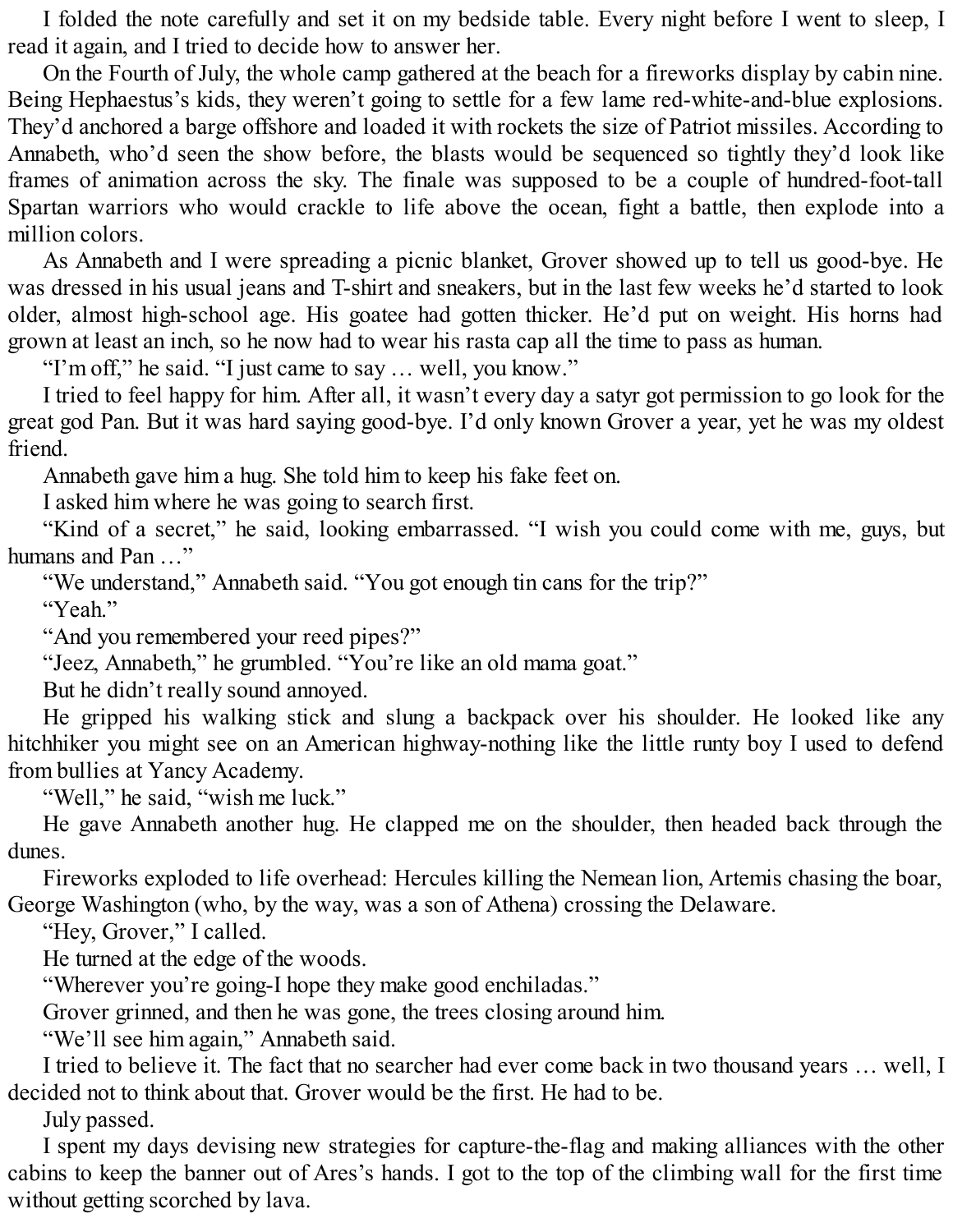From time to time, I'd walk past the Big House, glance up at the attic windows, and think about the Oracle. I tried to convince myself that its prophecy had come to completion.

You shall go west, and face the god who has turned.

Been there, done that-even though the traitor god had turned out to be Ares rather than Hades.

You shall find what was stolen, and see it safe returned.

Check. One master bolt delivered. One helm of darkness back on Hades's oily head.

You shall be betrayed by one who calls you a friend.

This line still bothered me. Ares had pretended to be my friend, then betrayed me. That must be what the Oracle meant….

And you shall fail to save what matters most, in the end.

I had failed to save my mom, but only because I'd let her save herself, and I knew that was the right thing.

So why was I still uneasy?

The last night of the summer session came all too quickly.

The campers had one last meal together. We burned part of our dinner for the gods. At the bonfire, the senior counselors awarded the end-of-summer beads.

I got my own leather necklace, and when I saw the bead for my first summer, I was glad the firelight covered my blushing. The design was pitch black, with a sea-green trident shimmering in the center.

"The choice was unanimous," Luke announced. "This bead commemorates the first Son of the Sea God at this camp, and the quest he undertook into the darkest part of the Underworld to stop a war!"

The entire camp got to their feet and cheered. Even Ares's cabin felt obliged to stand. Athena's cabin steered Annabeth to the front so she could share in the applause.

I'm not sure I'd ever felt as happy or sad as I did at that moment. I'd finally found a family, people who cared about me and thought I'd done something right. And in the morning, most of them would be leaving for the year.

\* \* \*

The next morning, I found a form letter on my bedside table.

I knew Dionysus must've filled it out, because he stubbornly insisted on getting my name wrong: Dear Peter Johnson ,

If you intend to stay at Camp Half-Blood year-round, you must inform the Big House by noon today. If you do not announce your intentions, we will assume you have vacated your cabin or died a horrible death. Cleaning harpies will begin work at sundown. They will be authorized to eat any unregistered campers. All personal articles left behind will be incinerated in the lava pit.

Have a nice day!

Mr. D (Dionysus)

Camp Director, Olympian Council #12

That's another thing about ADHD. Deadlines just aren't real to me until I'm staring one in the face. Summer was over, and I still hadn't answered my mother, or the camp, about whether I'd be staying. Now I had only a few hours to decide.

The decision should have been easy. I mean, nine months of hero training or nine months of sitting in a classroom-duh.

But there was my mom to consider. For the first time, I had the chance to live with her for a whole year, without Gabe. I had a chance be at home and knock around the city in my free time. I remembered what Annabeth had said so long ago on our quest: The real world is where the monsters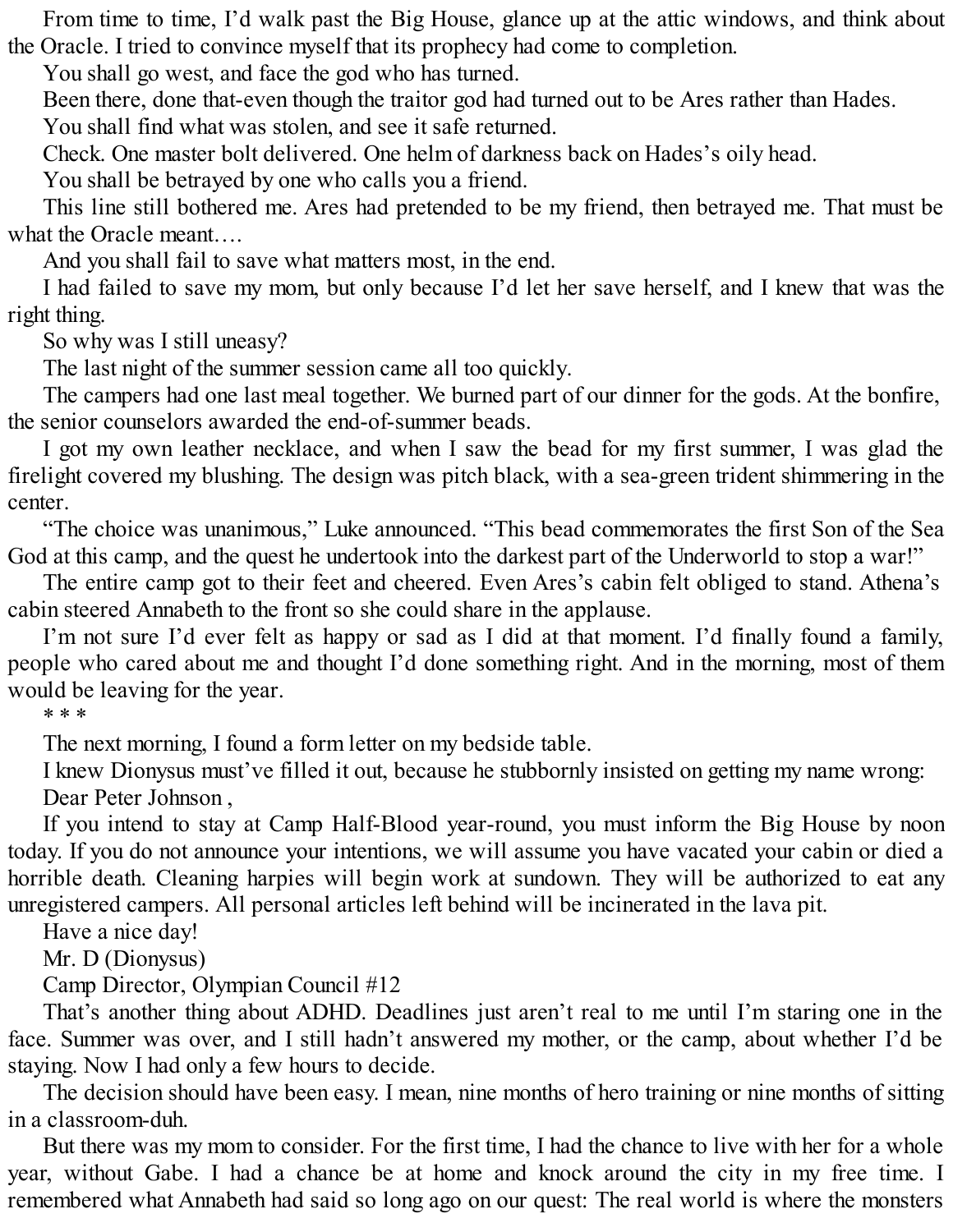are. That's where you learn whether you're any good or not.

I thought about the fate of Thalia, daughter of Zeus. I wondered how many monsters would attack me if I left Half-Blood Hill. If I stayed in one place for a whole school year, without Chiron or my friends around to help me, would my mother and I even survive until the next summer? That was assuming the spelling tests and five-paragraph essays didn't kill me. I decided I'd go down to the arena and do some sword practice. Maybe that would clear my head.

The campgrounds were mostly deserted, shimmering in the August heat. All the campers were in their cabins packing up, or running around with brooms and mops, getting ready for final inspection. Argus was helping some of the Aphrodite kids haul their Gucci suitcases and makeup kits over the hill, where the camp's shuttle bus would be waiting to take them to the airport.

Don't think about leaving yet, I told myself. Just train.

I got to the sword-fighters arena and found that Luke had had the same idea. His gym bag was plopped at the edge of the stage. He was working solo, whaling on battle dummies with a sword I'd never seen before. It must've been a regular steel blade, because he was slashing the dummies' heads right off, stabbing through their straw-stuffed guts. His orange counselor's shirt was dripping with sweat. His expression was so intense, his life might've really been in danger. I watched, fascinated, as he disemboweled the whole row of dummies, hacking off limbs and basically reducing them to a pile of straw and armor.

They were only dummies, but I still couldn't help being awed by Luke's skill. The guy was an incredible fighter. It made me wonder, again, how he possibly could've failed at his quest.

Finally, he saw me, and stopped mid-swing. "Percy."

"Um, sorry," I said, embarrassed. "I just-"

"It's okay," he said, lowering his sword. "Just doing some last-minute practice."

"Those dummies won't be bothering anybody anymore."

Luke shrugged. "We build new ones every summer."

Now that his sword wasn't swirling around, I could see something odd about it. The blade was two different types of metal-one edge bronze, the other steel.

Luke noticed me looking at it. "Oh, this? New toy. This is Backbiter."

"Backbiter?"

Luke turned the blade in the light so it glinted wickedly. "One side is celestial bronze. The other is tempered steel. Works on mortals and immortals both."

I thought about what Chiron had told me when I started my quest-that a hero should never harm mortals unless absolutely necessary.

"I didn't know they could make weapons like that."

"They probably can't," Luke agreed. "It's one of a kind."

He gave me a tiny smile, then slid the sword into its scabbard. "Listen, I was going to come looking for you. What do you say we go down to the woods one last time, look for something to fight?"

I don't know why I hesitated. I should've felt relieved that Luke was being so friendly. Ever since I'd gotten back from the quest, he'd been acting a little distant. I was afraid he might resent me for all the attention I'd gotten.

"You think it's a good idea?" I asked. "I mean-"

"Aw, come on." He rummaged in his gym bag and pulled out a six-pack of Cokes. "Drinks are on me."

I stared at the Cokes, wondering where the heck he'd gotten them. There were no regular mortal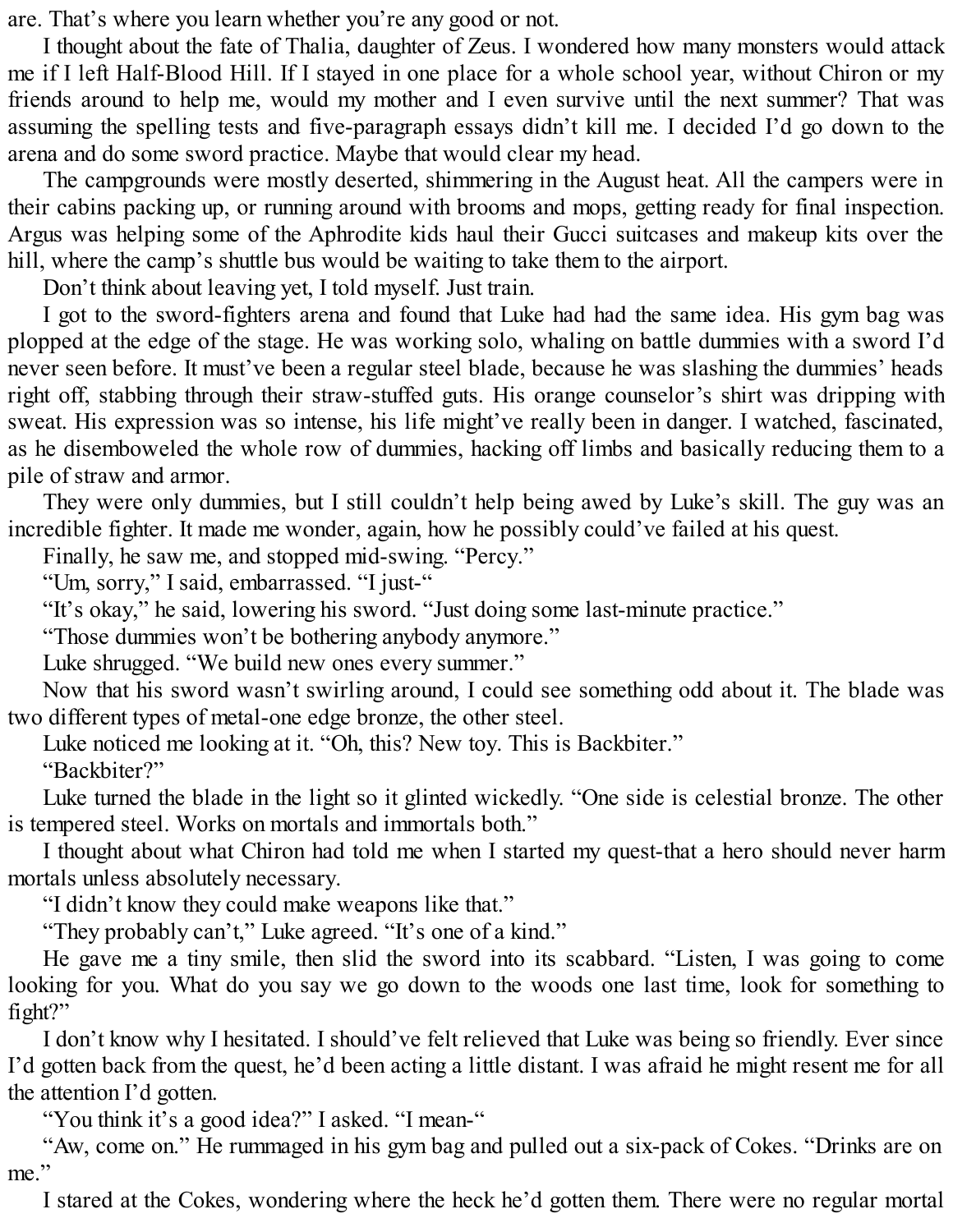sodas at the camp store. No way to smuggle them in unless you talked to a satyr, maybe.

Of course, the magic dinner goblets would fill with anything you want, but it just didn't taste the same as a real Coke, straight out of the can.

Sugar and caffeine. My willpower crumbled.

"Sure," I decided. "Why not?"

We walked down to the woods and kicked around for some kind of monster to fight, but it was too hot. All the monsters with any sense must've been taking siestas in their nice cool caves.

We found a shady spot by the creek where I'd broken Clarisse's spear during my first capture the flag game. We sat on a big rock, drank our Cokes, and watched the sunlight in the woods.

After a while Luke said, "You miss being on a quest?"

"With monsters attacking me every three feet? Are you kidding?"

Luke raised an eyebrow.

"Yeah, I miss it," I admitted. "You?"

A shadow passed over his face.

I was used to hearing from the girls how good-looking Luke was, but at the moment, he looked weary, and angry, and not at all handsome. His blond hair was gray in the sunlight. The scar on his face looked deeper than usual. I could imagine him as an old man.

"I've lived at Half-Blood Hill year-round since I was fourteen," he told me. "Ever since Thalia … well, you know. I trained, and trained, and trained. I never got to be a normal teenager, out there in the real world. Then they threw me one quest, and when I came back, it was like, 'Okay, ride's over. Have a nice life."

He crumpled his Coke can and threw into the creek, which really shocked me. One of the first things you learn at Camp Half-Blood is: Don't litter. You'll hear from the nymphs and the naiads. They'll get even. You'll crawl into bed one night and find your sheets filled with centipedes and mud.

"The heck with laurel wreaths," Luke said. "I'm not going to end up like those dusty trophies in the Big House attic."

"You make it sound like you're leaving."

Luke gave me a twisted smile. "Oh, I'm leaving, all right, Percy. I brought you down here to say good-bye."

He snapped his fingers. A small fire burned a hole in the ground at my feet. Out crawled something glistening black, about the size of my hand. A scorpion.

I started to go for my pen.

"I wouldn't," Luke cautioned. "Pit scorpions can jump up to fifteen feet. Its stinger can pierce right through your clothes. You'll be dead in sixty seconds."

"Luke, what-"

Then it hit me.

You will be betrayed by one who calls you a friend.

"You," I said.

He stood calmly and brushed off his jeans.

The scorpion paid him no attention. It kept its beady black eyes on me, clamping its pincers as it crawled onto my shoe.

"I saw a lot out there in the world, Percy," Luke said. "Didn't you feel it-the darkness gathering, the monsters growing stronger? Didn't you realize how useless it all is? All the heroics-being pawns of the gods. They should've been overthrown thousands of years ago, but they've hung on, thanks to us half-bloods."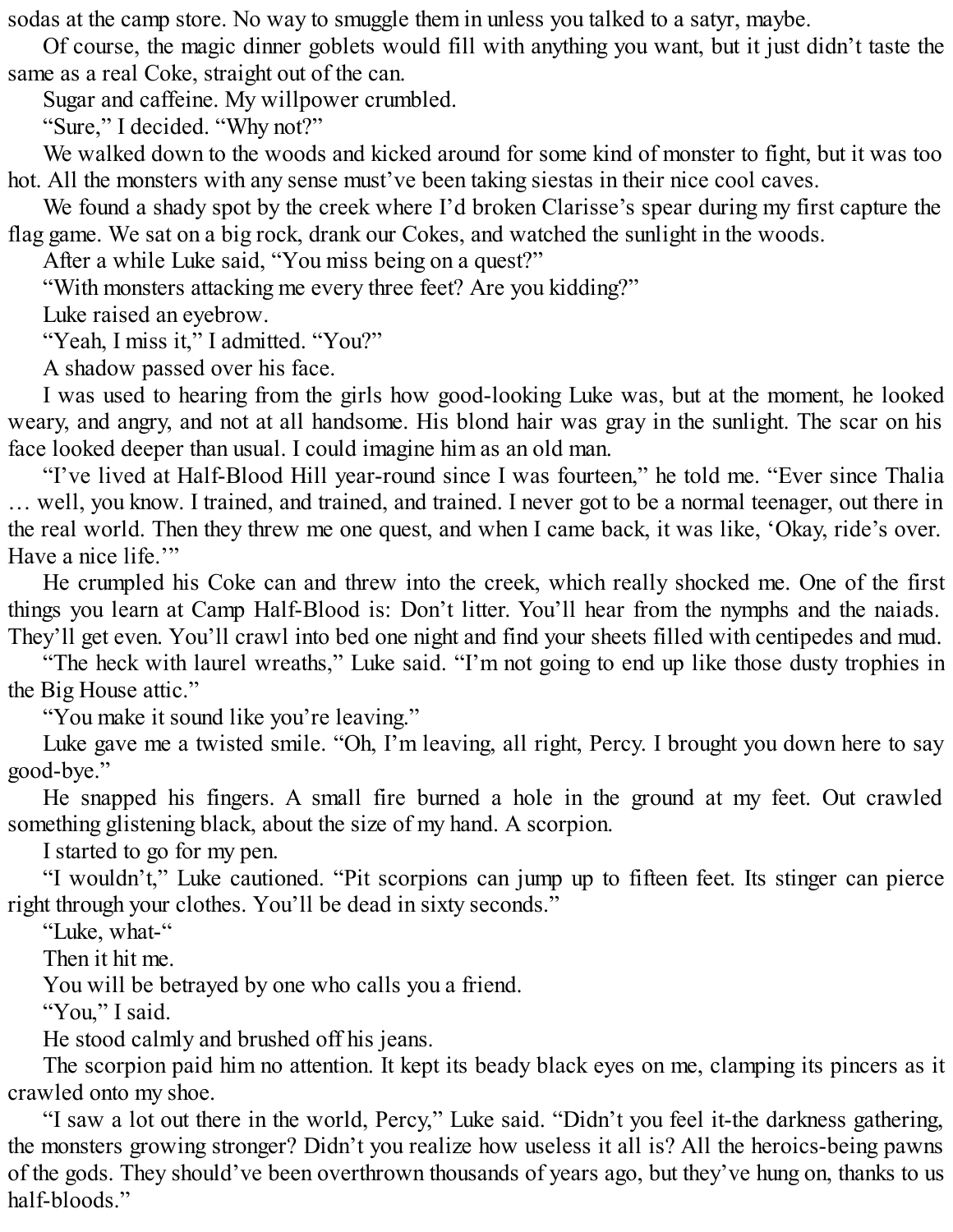I couldn't believe this was happening.

"Luke … you're talking about our parents," I said.

He laughed. "That's supposed to make me love them? Their precious 'Western civilization is a disease, Percy. It's killing the world. The only way to stop it is to burn it to the ground, start over with something more honest."

"You're as crazy as Ares."

His eyes flared. "Ares is a fool. He never realized the true master he was serving. If I had time, Percy, I could explain. But I'm afraid you won't live that long."

The scorpion crawled onto my pants leg.

There had to be a way out of this. I needed time to think.

"Kronos," I said. "That's who you serve."

The air got colder.

"You should be careful with names," Luke warned.

"Kronos got you to steal the master bolt and the helm. He spoke to you in your dreams."

Luke's eye twitched. "He spoke to you, too, Percy. You should've listened."

"He's brainwashing you, Luke."

"You're wrong. He showed me that my talents are being wasted. You know what my quest was two years ago, Percy? My father, Hermes, wanted me to steal a golden apple from the Garden of the Hesperides and return it to Olympus. After all the training I'd done, that was the best he could think up."

"That's not an easy quest," I said. "Hercules did it."

"Exactly," Luke said. "Where's the glory in repeating what others have done? All the gods know how to do is replay their past. My heart wasn't in it. The dragon in the garden gave me this"-he pointed angrily at his scar-"and when I came back, all I got was pity. I wanted to pull Olympus down stone by stone right then, but I bided my time. I began to dream of Kronos. He convinced me to steal something worthwhile, something no hero had ever had the courage to take. When we went on that winter-solstice field trip, while the other campers were asleep, I snuck into the throne room and took Zeus's master bolt right from his chair. Hades's helm of darkness, too. You wouldn't believe how easy it was. The Olympians are so arrogant; they never dreamed someone would dare steal from them. Their security is horrible. I was halfway across New Jersey before I heard the storms rumbling, and I knew they'd discovered my theft."

The scorpion was sitting on my knee now, staring at me with its glittering eyes. I tried to keep my voice level. "So why didn't you bring the items to Kronos?"

Luke's smile wavered. "I … I got overconfident. Zeus sent out his sons and daughters to find the stolen bolt- Artemis, Apollo, my father, Hermes. But it was Ares who caught me. I could have beaten him, but I wasn't careful enough. He disarmed me, took the items of power, threatened to return them to Olympus and burn me alive. Then Kronos's voice came to me and told me what to say. I put the idea in Ares's head about a great war between the gods. I said all he had to do was hide the items away for a while and watch the others fight. Ares got a wicked gleam in his eyes. I knew he was hooked. He let me go, and I returned to Olympus before anyone noticed my absence." Luke drew his new sword. He ran his thumb down the flat of the blade, as if he were hypnotized by its beauty. "Afterward, the Lord of the Titans … h-he punished me with nightmares. I swore not to fail again. Back at Camp Half-Blood, in my dreams, I was told that a second hero would arrive, one who could be tricked into taking the bolt and the helm the rest of the way-from Ares down to Tartarus."

"You summoned the hellhound, that night in the forest."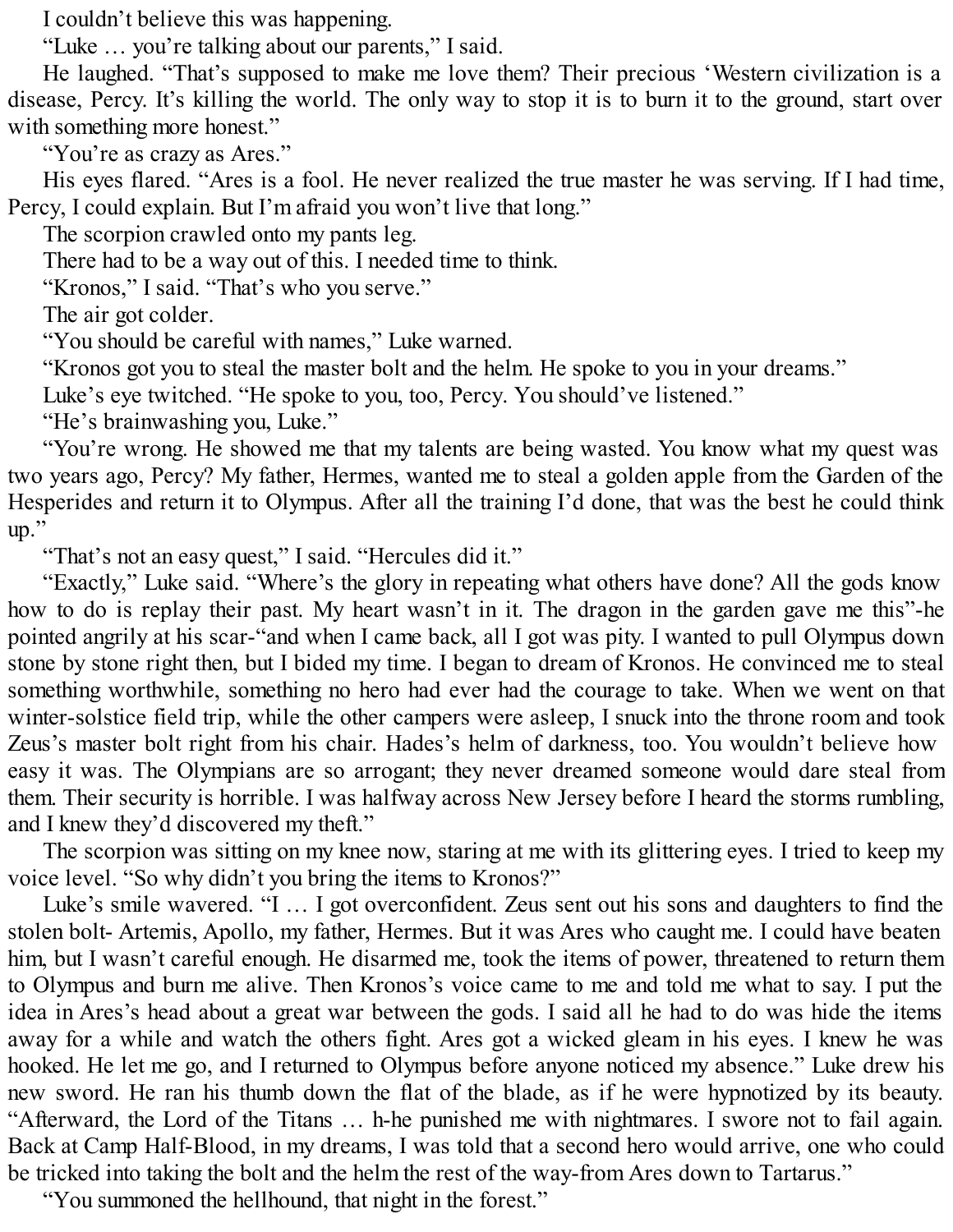"We had to make Chiron think the camp wasn't safe for you, so he would start you on your quest. We had to confirm his fears that Hades was after you. And it worked."

"The flying shoes were cursed," I said. "They were supposed to drag me and the backpack into Tartarus."

"And they would have, if you'd been wearing them. But you gave them to the satyr, which wasn't part of the plan. Grover messes up everything he touches. He even confused the curse."

Luke looked down at the scorpion, which was now sitting on my thigh. "You should have died in Tartarus, Percy. But don't worry, I'll leave you with my little friend to set things right."

"Thalia gave her life to save you," I said, gritting my teeth. "And this is how you repay her?"

"Don't speak of Thalia!" he shouted. "The gods let her die! That's one of the many things they will pay for."

"You're being used, Luke. You and Ares both. Don't listen to Kronos."

"I've been used?" Luke's voice turned shrill. "Look at yourself. What has your dad ever done for you? Kronos will rise. You've only delayed his plans. He will cast the Olympians into Tartarus and drive humanity back to their caves. All except the strongest-the ones who serve him."

"Call off the bug," I said. "If you're so strong, fight me yourself"

Luke smiled. "Nice try, Percy. But I'm not Ares. You can't bait me. My lord is waiting, and he's got plenty of quests for me to undertake."

"Luke-"

"Good-bye, Percy. There is a new Golden Age coming. You won't be part of it."

He slashed his sword in an arc and disappeared in a ripple of darkness.

The scorpion lunged.

I swatted it away with my hand and uncapped my sword. The thing jumped at me and I cut it in half in midair.

I was about to congratulate myself until I looked down at my hand. My palm had a huge red welt, oozing and smoking with yellow guck. The thing had gotten me after all.

My ears pounded. My vision went foggy. The water, I thought. It healed me before.

I stumbled to the creek and submerged my hand, but nothing seemed to happen. The poison was too strong. My vision was getting dark. I could barely stand up.

Sixty seconds, Luke had told me.

I had to get back to camp. If I collapsed out here, my body would be dinner for a monster. Nobody would ever know what had happened.

My legs felt like lead. My forehead was burning. I stumbled toward the camp, and the nymphs stirred from their trees.

"Help," I croaked. "Please …"

Two of them took my arms, pulling me along. I remember making it to the clearing, a counselor shouting for help, a centaur blowing a conch horn.

Then everything went black.

\* \* \*

I woke with a drinking straw in my mouth. I was sipping something that tasted like liquid chocolate-chip cookies. Nectar.

I opened my eyes.

I was propped up in bed in the sickroom of the Big House, my right hand bandaged like a club. Argus stood guard in the corner. Annabeth sat next to me, holding my nectar glass and dabbing a washcloth on my forehead.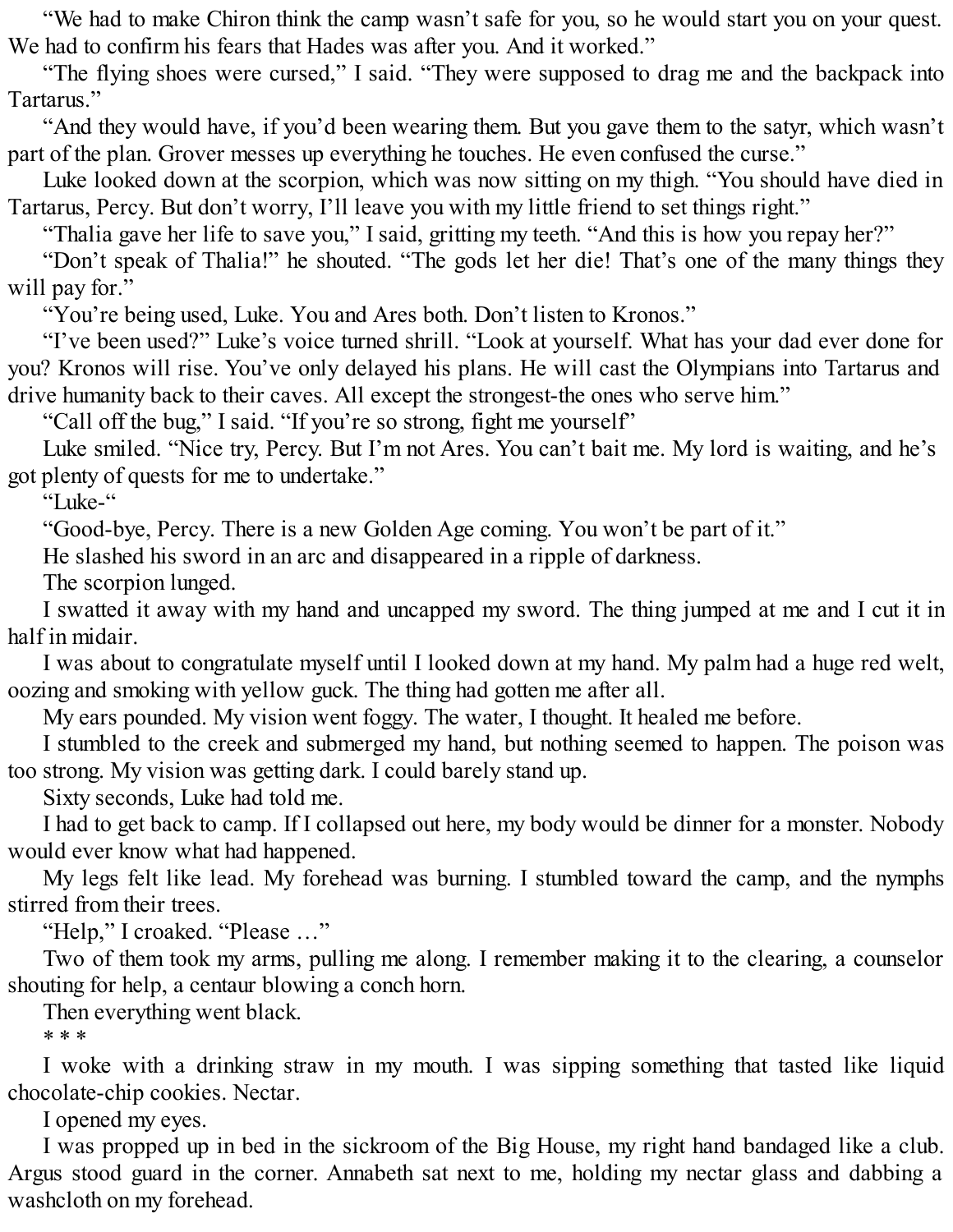"Here we are again," I said.

"You idiot," Annabeth said, which is how I knew she was overjoyed to see me conscious. "You were green and turning gray when we found you. If it weren't for Chiron's healing ..."

"Now, now," Chiron's voice said. "Percy's constitution deserves some of the credit."

He was sitting near the foot of my bed in human form, which was why I hadn't noticed him yet. His lower half was magically compacted into the wheelchair, his upper half dressed in a coat and tie. He smiled, but his face looked weary and pale, the way it did when he'd been up all night grading Latin papers.

"How are you feeling?" he asked.

"Like my insides have been frozen, then microwaved."

"Apt, considering that was pit scorpion venom. Now you must tell me, if you can, exactly what happened."

Between sips of nectar, I told them the story.

The room was quiet for a long time.

"I can't believe that Luke …" Annabeth's voice faltered. Her expression turned angry and sad. "Yes. Yes, I can believe it. May the gods curse him…. He was never the same after his quest."

"This must be reported to Olympus," Chiron murmured. "I will go at once."

"Luke is out there right now," I said. "I have to go after him."

Chiron shook his head. "No, Percy. The gods-"

"Won't even talk about Kronos," I snapped. "Zeus declared the matter closed!"

"Percy, I know this is hard. But you must not rush out for vengeance. You aren't ready."

I didn't like it, but part of me suspected Chiron was right. One look at my hand, and I knew I wasn't going to be sword fighting any time soon. "Chiron … your prophecy from the Oracle … it was about Kronos, wasn't it? Was I in it? And Annabeth?"

Chiron glanced nervously at the ceiling. "Percy, it isn't my place-"

"You've been ordered not to talk to me about it, haven't you?"

His eyes were sympathetic, but sad. "You will be a great hero, child. I will do my best to prepare you. But if I'm right about the path ahead of you …"

Thunder boomed overhead, rattling the windows.

"All right!" Chiron shouted. "Fine!"

He sighed in frustration. "The gods have their reasons, Percy. Knowing too much of your future is never a good thing."

"We can't just sit back and do nothing," I said.

"We will not sit back," Chiron promised. "But you must be careful. Kronos wants you to come unraveled. He wants your life disrupted, your thoughts clouded with fear and anger. Do not give him what he wants. Train patiently. Your time will come."

"Assuming I live that long."

Chiron put his hand on my ankle. "You'll have to trust me, Percy. You will live. But first you must decide your path for the coming year. I cannot tell you the right choice…." I got the feeling that he had a very definite opinion, and it was taking all his willpower not to advise me. "But you must decide whether to stay at Camp Half-Blood year-round, or return to the mortal world for seventh grade and be a summer camper. Think on that. When I get back from Olympus, you must tell me your decision."

I wanted to protest. I wanted to ask him more questions. But his expression told me there could be no more discussion; he had said as much as he could.

"I'll be back as soon as I can," Chiron promised. "Argus will watch over you."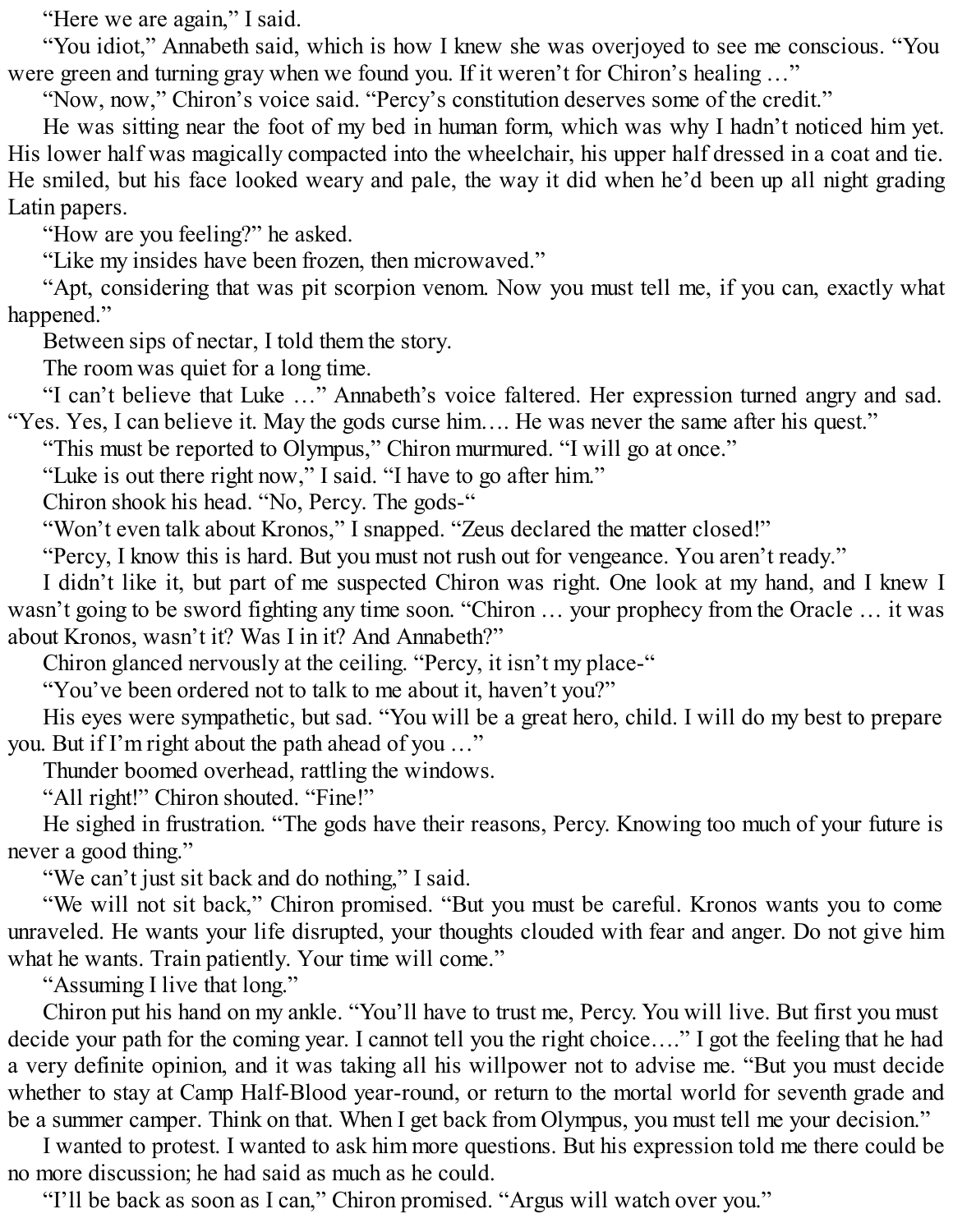He glanced at Annabeth. "Oh, and, my dear … whenever you're ready, they're here."

"Who's here?" I asked.

Nobody answered.

Chiron rolled himself out of the room. I heard the wheels of his chair clunk carefully down the front steps, two at a time.

Annabeth studied the ice in my drink.

"What's wrong?" I asked her.

"Nothing." She set the glass on the table. "I … just took your advice about something. You … um … need anything?"

"Yeah. Help me up. I want to go outside."

"Percy, that isn't a good idea."

I slid my legs out of bed. Annabeth caught me before I could crumple to the floor. A wave of nausea rolled over me.

Annabeth said, "I told you …"

"I'm fine," I insisted. I didn't want to lie in bed like an invalid while Luke was out there planning to destroy the Western world.

I managed a step forward. Then another, still leaning heavily on Annabeth. Argus followed us outside, but he kept his distance.

By the time we reached the porch, my face was beaded with sweat. My stomach had twisted into knots. But I had managed to make it all the way to the railing.

It was dusk. The camp looked completely deserted. The cabins were dark and the volleyball pit silent. No canoes cut the surface of the lake. Beyond the woods and the strawberry fields, the Long Island Sound glittered in the last light of the sun.

"What are you going to do?" Annabeth asked me.

"I don't know."

I told her I got the feeling Chiron wanted me to stay year-round, to put in more individual training time, but I wasn't sure that's what I wanted. I admitted I'd feel bad about leaving her alone, though, with only Clarisse for company....

Annabeth pursed her lips, then said quietly, "I'm going home for the year, Percy."

I stared at her. "You mean, to your dad's?"

She pointed toward the crest of Half-Blood Hill. Next to Thalia's pine tree, at the very edge of the camp's magical boundaries, a family stood silhouetted-two little children, a woman, and a tall man with blond hair. They seemed to be waiting. The man was holding a backpack that looked like the one Annabeth had gotten from Waterland in Denver.

"I wrote him a letter when we got back," Annabeth said. "Just like you suggested. I told him … I was sorry. I'd come home for the school year if he still wanted me. He wrote back immediately. We decided … we'd give it another try."

"That took guts."

She pursed her lips. "You won't try anything stupid during the school year, will you? At least … not without sending me an Iris-message?"

I managed a smile. "I won't go looking for trouble. I usually don't have to."

"When I get back next summer," she said, "we'll hunt down Luke. We'll ask for a quest, but if we don't get approval, we'll sneak off and do it anyway. Agreed?"

"Sounds like a plan worthy of Athena."

She held out her hand. I shook it.